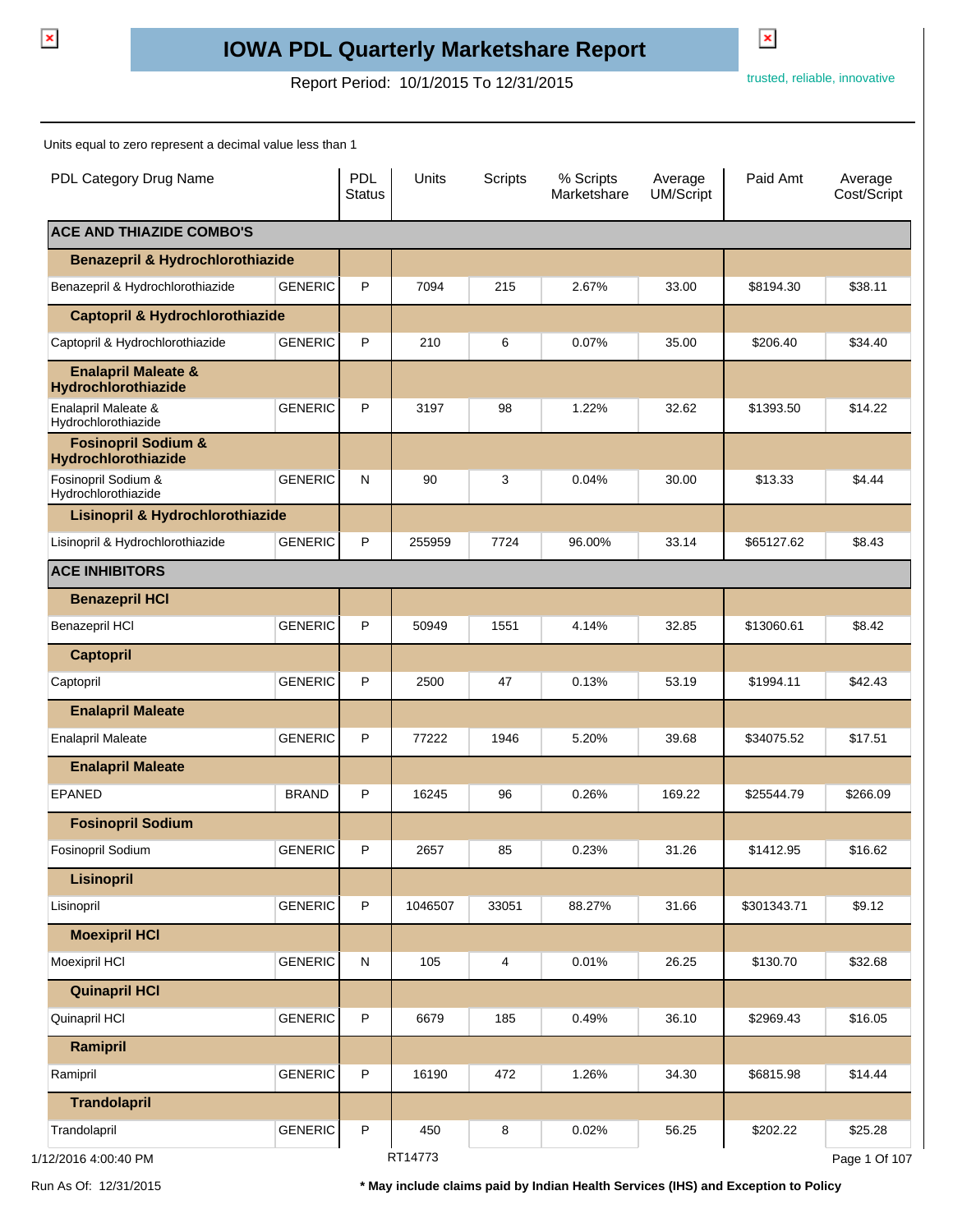| PDL Category Drug Name                        |                | <b>PDL</b><br><b>Status</b> | <b>Units</b> | Scripts | % Scripts<br>Marketshare | Average<br>UM/Script | Paid Amt   | Average<br>Cost/Script |
|-----------------------------------------------|----------------|-----------------------------|--------------|---------|--------------------------|----------------------|------------|------------------------|
| <b>ACE INHIBITORS AND CA CHANNEL BLOCKERS</b> |                |                             |              |         |                          |                      |            |                        |
| Amlodipine Besylate-Benazepril HCI            |                |                             |              |         |                          |                      |            |                        |
| Amlodipine Besylate-Benazepril HCI            | <b>GENERIC</b> | P                           | 690          | 23      | 6.42%                    | 30.00                | \$329.70   | \$14.33                |
| Amlodipine Besylate-Benazepril HCI            |                |                             |              |         |                          |                      |            |                        |
| <b>LOTREL</b>                                 | <b>BRAND</b>   | N                           | 10157        | 326     | 91.06%                   | 31.16                | \$78349.12 | \$240.33               |
| <b>Trandolapril-Verapamil HCI</b>             |                |                             |              |         |                          |                      |            |                        |
| <b>TARKA</b>                                  | <b>BRAND</b>   | N                           | 387          | 9       | 2.51%                    | 43.00                | \$2113.60  | \$234.84               |
| <b>ACNE PRODUCTS: ISOTRETINOIN</b>            |                |                             |              |         |                          |                      |            |                        |
| <b>Isotretinoin</b>                           |                |                             |              |         |                          |                      |            |                        |
| <b>ABSORICA</b>                               | <b>BRAND</b>   | ${\sf N}$                   | 240          | 5       | 2.48%                    | 48.00                | \$6977.29  | \$1395.46              |
| <b>Isotretinoin</b>                           |                |                             |              |         |                          |                      |            |                        |
| Isotretinoin                                  | <b>GENERIC</b> | P                           | 9830         | 197     | 97.52%                   | 49.90                | \$62896.33 | \$319.27               |
| <b>AGENTS FOR GAUCHER DISEASE</b>             |                |                             |              |         |                          |                      |            |                        |
| <b>Eliglustat Tartrate</b>                    |                |                             |              |         |                          |                      |            |                        |
| CERDELGA                                      | <b>BRAND</b>   | N                           | 168          | 3       | 100.00%                  | 56.00                | \$71428.19 | \$23809.40             |
| <b>AGENTS FOR PHEOCHROMOCYTOMA</b>            |                |                             |              |         |                          |                      |            |                        |
| <b>Phenoxybenzamine HCI</b>                   |                |                             |              |         |                          |                      |            |                        |
| Phenoxybenzamine HCI                          | <b>GENERIC</b> | ${\sf N}$                   | 60           | 2       | 100.00%                  | 30.00                | \$5524.06  | \$2762.03              |
| <b>ALCOHOL DETERRENTS</b>                     |                |                             |              |         |                          |                      |            |                        |
| <b>Acamprosate Calcium</b>                    |                |                             |              |         |                          |                      |            |                        |
| Acamprosate Calcium                           | <b>GENERIC</b> | P                           | 53932        | 349     | 57.59%                   | 154.53               | \$42791.80 | \$122.61               |
| <b>Acamprosate Calcium</b>                    |                |                             |              |         |                          |                      |            |                        |
| <b>CAMPRAL</b>                                | <b>BRAND</b>   | P                           | 90           | 1       | 0.17%                    | 90.00                | \$140.22   | \$140.22               |
| <b>Disulfiram</b>                             |                |                             |              |         |                          |                      |            |                        |
| <b>Disulfiram</b>                             | <b>GENERIC</b> | P                           | 8005         | 256     | 42.24%                   | 31.27                | \$20917.91 | \$81.71                |
| <b>ALS DRUG</b>                               |                |                             |              |         |                          |                      |            |                        |
| <b>Riluzole</b>                               |                |                             |              |         |                          |                      |            |                        |
| Riluzole                                      | <b>GENERIC</b> | P                           | 60           | 1       | 100.00%                  | 60.00                | \$10.00    | \$10.00                |
| <b>ALZHEIMER - Cholinomimetics</b>            |                |                             |              |         |                          |                      |            |                        |
| <b>Donepezil Hydrochloride</b>                |                |                             |              |         |                          |                      |            |                        |
| Donepezil Hydrochloride                       | <b>GENERIC</b> | ${\sf N}$                   | 90           | 3       | 33.97%                   | 28.39                | \$78.78    | \$13.01                |
| <b>Donepezil Hydrochloride</b>                |                |                             |              |         |                          |                      |            |                        |
| Donepezil Hydrochloride                       | <b>GENERIC</b> | P                           | 9987         | 352     | 33.97%                   | 28.39                | \$4538.94  | \$13.01                |
| <b>Memantine HCI</b>                          |                |                             |              |         |                          |                      |            |                        |
| <b>Memantine HCI</b>                          | <b>GENERIC</b> | ${\sf N}$                   | 6270         | 11      | 14.26%                   | 153.79               | \$3362.64  | \$38.42                |
| <b>Memantine HCI</b>                          |                |                             |              |         |                          |                      |            |                        |
| <b>Memantine HCI</b>                          | <b>GENERIC</b> | P                           | 16645        | 138     | 14.26%                   | 153.79               | \$2361.54  | \$38.42                |
| <b>Memantine HCI</b>                          |                |                             |              |         |                          |                      |            |                        |
| 1/12/2016 4:00:40 PM                          |                |                             | RT14773      |         |                          |                      |            | Page 2 Of 107          |

Run As Of: 12/31/2015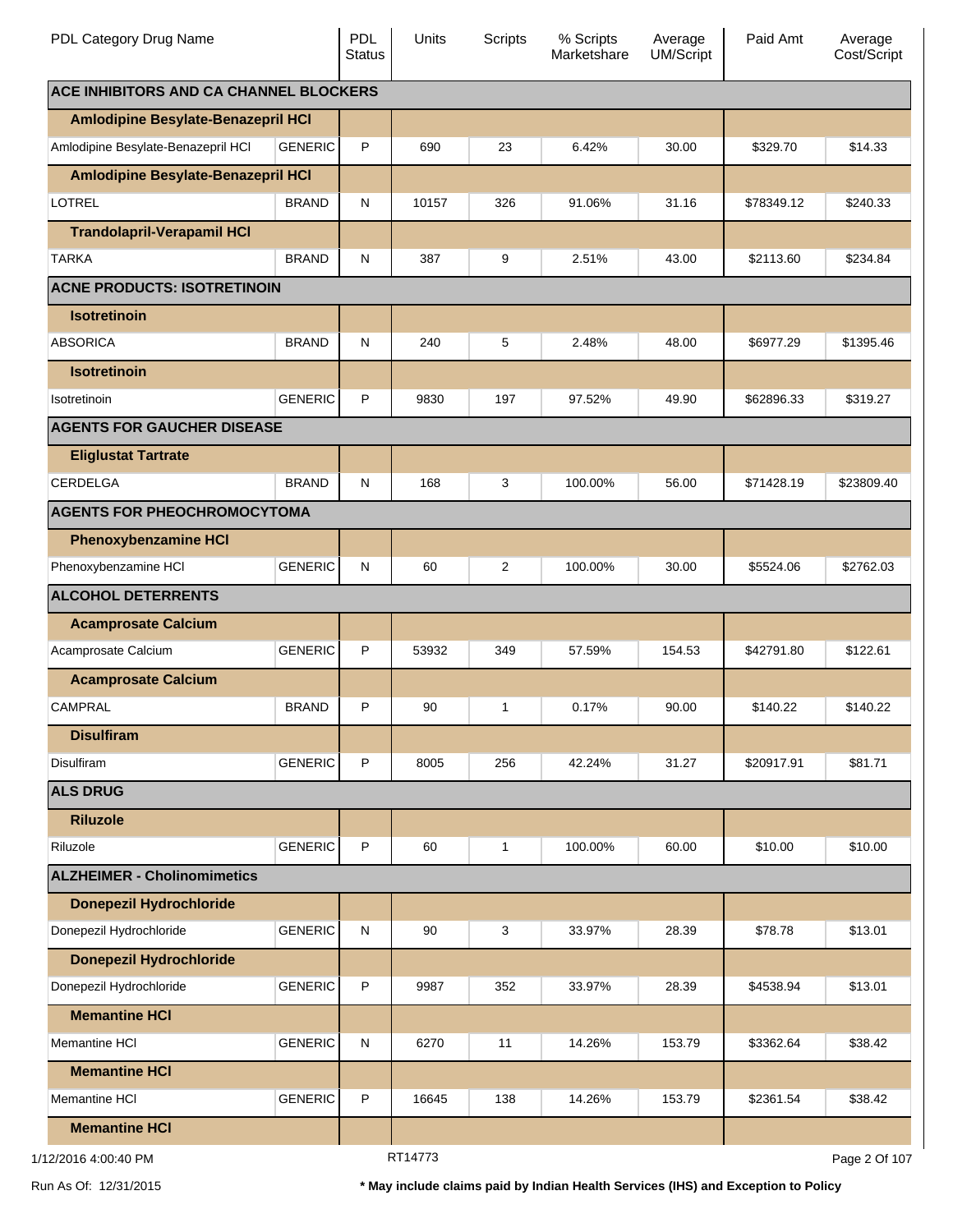| PDL Category Drug Name                                           |                | PDL<br><b>Status</b> | Units   | Scripts        | % Scripts<br>Marketshare | Average<br><b>UM/Script</b> | Paid Amt    | Average<br>Cost/Script |
|------------------------------------------------------------------|----------------|----------------------|---------|----------------|--------------------------|-----------------------------|-------------|------------------------|
| <b>NAMENDA</b>                                                   | <b>BRAND</b>   | N                    | 29997   | 361            | 39.23%                   | 155.65                      | \$103414.93 | \$293.49               |
| <b>Memantine HCI</b>                                             |                |                      |         |                |                          |                             |             |                        |
| <b>NAMENDA</b>                                                   | <b>BRAND</b>   | P                    | 33820   | 49             | 39.23%                   | 155.65                      | \$16914.80  | \$293.49               |
| <b>Memantine HCI</b>                                             |                |                      |         |                |                          |                             |             |                        |
| <b>NAMENDA XR</b>                                                | <b>BRAND</b>   | N                    | 5369    | 102            | 9.76%                    | 52.64                       | \$15512.01  | \$152.08               |
| <b>Rivastigmine</b>                                              |                |                      |         |                |                          |                             |             |                        |
| <b>EXELON</b>                                                    | <b>BRAND</b>   | P                    | 510     | 17             | 1.63%                    | 30.00                       | \$7666.11   | \$450.95               |
| <b>Rivastigmine Tartrate</b>                                     |                |                      |         |                |                          |                             |             |                        |
| <b>Rivastigmine Tartrate</b>                                     | <b>GENERIC</b> | P                    | 802     | 12             | 1.15%                    | 66.83                       | \$1202.38   | \$100.20               |
| <b>AMINO GLYCOSIDES</b>                                          |                |                      |         |                |                          |                             |             |                        |
| <b>Amikacin Sulfate</b>                                          |                |                      |         |                |                          |                             |             |                        |
| Amikacin Sulfate                                                 | <b>GENERIC</b> | P                    | 20      | 1              | 0.67%                    | 20.00                       | \$134.28    | \$134.28               |
| <b>Gentamicin Sulfate</b>                                        |                |                      |         |                |                          |                             |             |                        |
| <b>Gentamicin Sulfate</b>                                        | <b>GENERIC</b> | P                    | 2782    | 22             | 14.77%                   | 126.45                      | \$2035.24   | \$92.51                |
| <b>Neomycin Sulfate</b>                                          |                |                      |         |                |                          |                             |             |                        |
| Neomycin Sulfate                                                 | <b>GENERIC</b> | P                    | 628     | 49             | 32.89%                   | 12.82                       | \$771.25    | \$15.74                |
| <b>Paromomycin Sulfate</b>                                       |                |                      |         |                |                          |                             |             |                        |
| Paromomycin Sulfate                                              | <b>GENERIC</b> | P                    | 15      | 1              | 0.67%                    | 15.00                       | \$72.48     | \$72.48                |
| <b>Tobramycin</b>                                                |                |                      |         |                |                          |                             |             |                        |
| <b>BETHKIS</b>                                                   | <b>BRAND</b>   | P                    | 12784   | 62             | 41.61%                   | 206.19                      | \$310536.18 | \$5008.65              |
| <b>Tobramycin</b>                                                |                |                      |         |                |                          |                             |             |                        |
| <b>TOBI</b>                                                      | <b>BRAND</b>   | N                    | 280     | 1              | 0.67%                    | 280.00                      | \$1093.95   | \$1093.95              |
| <b>Tobramycin</b>                                                |                |                      |         |                |                          |                             |             |                        |
| Tobramycin                                                       | <b>GENERIC</b> | N                    | 560     | $\overline{2}$ | 1.34%                    | 280.00                      | \$170.00    | \$85.00                |
| <b>Tobramycin Sulfate</b>                                        |                |                      |         |                |                          |                             |             |                        |
| <b>Tobramycin Sulfate</b>                                        | <b>GENERIC</b> | P                    | 509     | 11             | 7.38%                    | 46.27                       | \$3581.02   | \$325.55               |
| <b>ANALGESICS - MISC.</b>                                        |                |                      |         |                |                          |                             |             |                        |
| Acetaminophen                                                    |                |                      |         |                |                          |                             |             |                        |
| Acetaminophen                                                    | <b>GENERIC</b> | P                    | 2223618 | 20360          | 43.55%                   | 109.22                      | \$190104.16 | \$9.34                 |
| <b>Aspirin</b>                                                   |                |                      |         |                |                          |                             |             |                        |
| Aspirin                                                          | <b>GENERIC</b> | P                    | 720294  | 24682          | 52.79%                   | 29.18                       | \$191872.48 | \$7.77                 |
| <b>Aspirin Buffered (Cal Carb-Mag Carb-</b><br><b>Mag Oxide)</b> |                |                      |         |                |                          |                             |             |                        |
| Aspirin Buffered (Cal Carb-Mag Carb-<br>Mag Oxide)               | <b>GENERIC</b> | P                    | 1452    | 53             | 0.11%                    | 27.40                       | \$503.23    | \$9.49                 |
| <b>Butalbital-Acetaminophen</b>                                  |                |                      |         |                |                          |                             |             |                        |
| Butalbital-Acetaminophen                                         | <b>GENERIC</b> | P                    | 2015    | 46             | 0.10%                    | 43.80                       | \$1767.24   | \$38.42                |
| <b>Butalbital-Acetaminophen-Caffeine</b>                         |                |                      |         |                |                          |                             |             |                        |
| Butalbital-Acetaminophen-Caffeine                                | <b>GENERIC</b> | P                    | 42321   | 1345           | 2.88%                    | 31.47                       | \$56986.45  | \$42.37                |

1/12/2016 4:00:40 PM **Page 3 Of 107** RT14773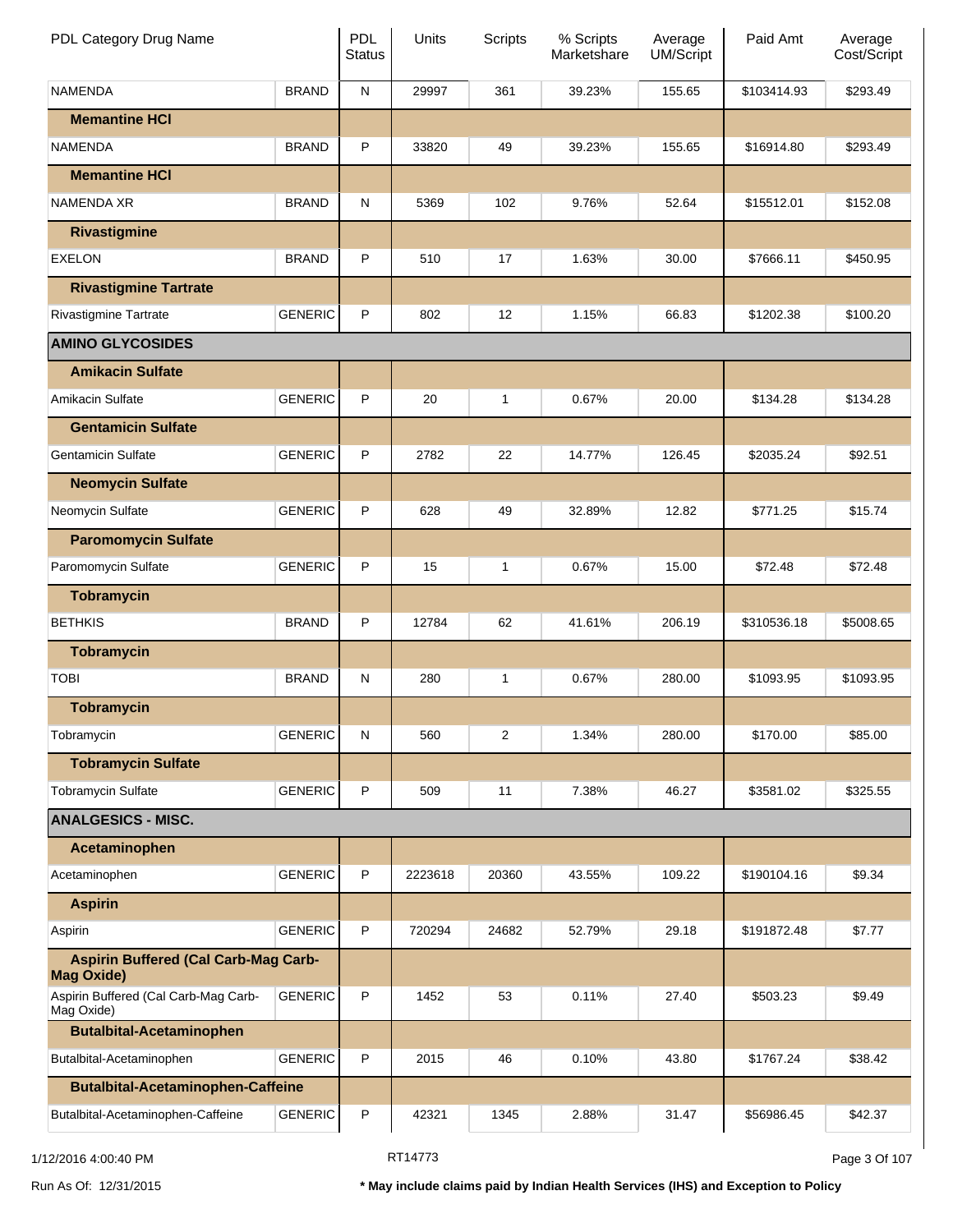| PDL Category Drug Name             |                | <b>PDL</b><br><b>Status</b> | Units   | <b>Scripts</b> | % Scripts<br>Marketshare | Average<br>UM/Script | Paid Amt    | Average<br>Cost/Script |
|------------------------------------|----------------|-----------------------------|---------|----------------|--------------------------|----------------------|-------------|------------------------|
| <b>Butalbital-Aspirin-Caffeine</b> |                |                             |         |                |                          |                      |             |                        |
| Butalbital-Aspirin-Caffeine        | <b>GENERIC</b> | P                           | 5413    | 131            | 0.28%                    | 41.32                | \$5083.37   | \$38.80                |
| <b>Diflunisal</b>                  |                |                             |         |                |                          |                      |             |                        |
| Diflunisal                         | <b>GENERIC</b> | P                           | 4438    | 75             | 0.16%                    | 59.17                | \$5952.34   | \$79.36                |
| <b>Salsalate</b>                   |                |                             |         |                |                          |                      |             |                        |
| Salsalate                          | <b>GENERIC</b> | P                           | 7094    | 64             | 0.14%                    | 110.84               | \$8423.39   | \$131.62               |
| <b>ANAPHYLAXIS THERAPY</b>         |                |                             |         |                |                          |                      |             |                        |
| <b>Epinephrine</b>                 |                |                             |         |                |                          |                      |             |                        |
| AUVI-Q                             | <b>BRAND</b>   | ${\sf N}$                   | 10      | 5              | 0.43%                    | 2.00                 | \$727.92    | \$145.58               |
| <b>Epinephrine</b>                 |                |                             |         |                |                          |                      |             |                        |
| Epinephrine                        | <b>GENERIC</b> | ${\sf N}$                   | 6       | 3              | 0.26%                    | 2.00                 | \$69.75     | \$23.25                |
| <b>Epinephrine</b>                 |                |                             |         |                |                          |                      |             |                        |
| <b>EPIPEN 2-PAK</b>                | <b>BRAND</b>   | P                           | 1620    | 810            | 69.41%                   | 2.00                 | \$360488.57 | \$445.05               |
| <b>Epinephrine</b>                 |                |                             |         |                |                          |                      |             |                        |
| EPIPEN-JR 2-PAK                    | <b>BRAND</b>   | P                           | 721     | 349            | 29.91%                   | 2.07                 | \$155983.69 | \$446.94               |
| <b>ANDROGENS / ANABOLICS</b>       |                |                             |         |                |                          |                      |             |                        |
| <b>Danazol</b>                     |                |                             |         |                |                          |                      |             |                        |
| Danazol                            | <b>GENERIC</b> | ${\sf N}$                   | 90      | 1              | 0.25%                    | 90.00                | \$291.14    | \$291.14               |
| <b>Testosterone</b>                |                |                             |         |                |                          |                      |             |                        |
| ANDRODERM                          | <b>BRAND</b>   | P                           | 1050    | 33             | 8.38%                    | 31.82                | \$11931.49  | \$361.56               |
| <b>Testosterone</b>                |                |                             |         |                |                          |                      |             |                        |
| ANDROGEL                           | <b>BRAND</b>   | ${\sf N}$                   | 1125    | 9              | 2.28%                    | 125.00               | \$4413.33   | \$490.37               |
| <b>Testosterone</b>                |                |                             |         |                |                          |                      |             |                        |
| ANDROGEL PUMP                      | <b>BRAND</b>   | ${\sf N}$                   | 450     | 6              | 1.52%                    | 75.00                | \$1558.34   | \$259.72               |
| <b>Testosterone</b>                |                |                             |         |                |                          |                      |             |                        |
| <b>AXIRON</b>                      | <b>BRAND</b>   | N                           | 180     | 2              | 0.51%                    | 90.00                | \$100.00    | \$50.00                |
| <b>Testosterone</b>                |                |                             |         |                |                          |                      |             |                        |
| <b>FORTESTA</b>                    | <b>BRAND</b>   | ${\sf N}$                   | 180     | 3              | 0.76%                    | 60.00                | \$885.16    | \$295.05               |
| <b>Testosterone</b>                |                |                             |         |                |                          |                      |             |                        |
| <b>TESTIM</b>                      | <b>BRAND</b>   | P                           | 10350   | 61             | 15.48%                   | 169.67               | \$31164.97  | \$510.90               |
| <b>Testosterone</b>                |                |                             |         |                |                          |                      |             |                        |
| Testosterone                       | <b>GENERIC</b> | ${\sf N}$                   | 1627    | 11             | 2.79%                    | 147.91               | \$1816.42   | \$165.13               |
| <b>Testosterone Cypionate</b>      |                |                             |         |                |                          |                      |             |                        |
| DEPO-TESTOSTERONE                  | <b>BRAND</b>   | N                           | 13      | 6              | 1.52%                    | 2.17                 | \$252.71    | \$42.12                |
| <b>Testosterone Cypionate</b>      |                |                             |         |                |                          |                      |             |                        |
| Testosterone Cypionate             | <b>GENERIC</b> | P                           | 514     | 249            | 63.20%                   | 2.06                 | \$7272.67   | \$29.21                |
| <b>Testosterone Enanthate</b>      |                |                             |         |                |                          |                      |             |                        |
| <b>Testosterone Enanthate</b>      | <b>GENERIC</b> | $\sf P$                     | 65      | 13             | 3.30%                    | 5.00                 | \$909.38    | \$69.95                |
| 1/12/2016 4:00:40 PM               |                |                             | RT14773 |                |                          |                      |             | Page 4 Of 107          |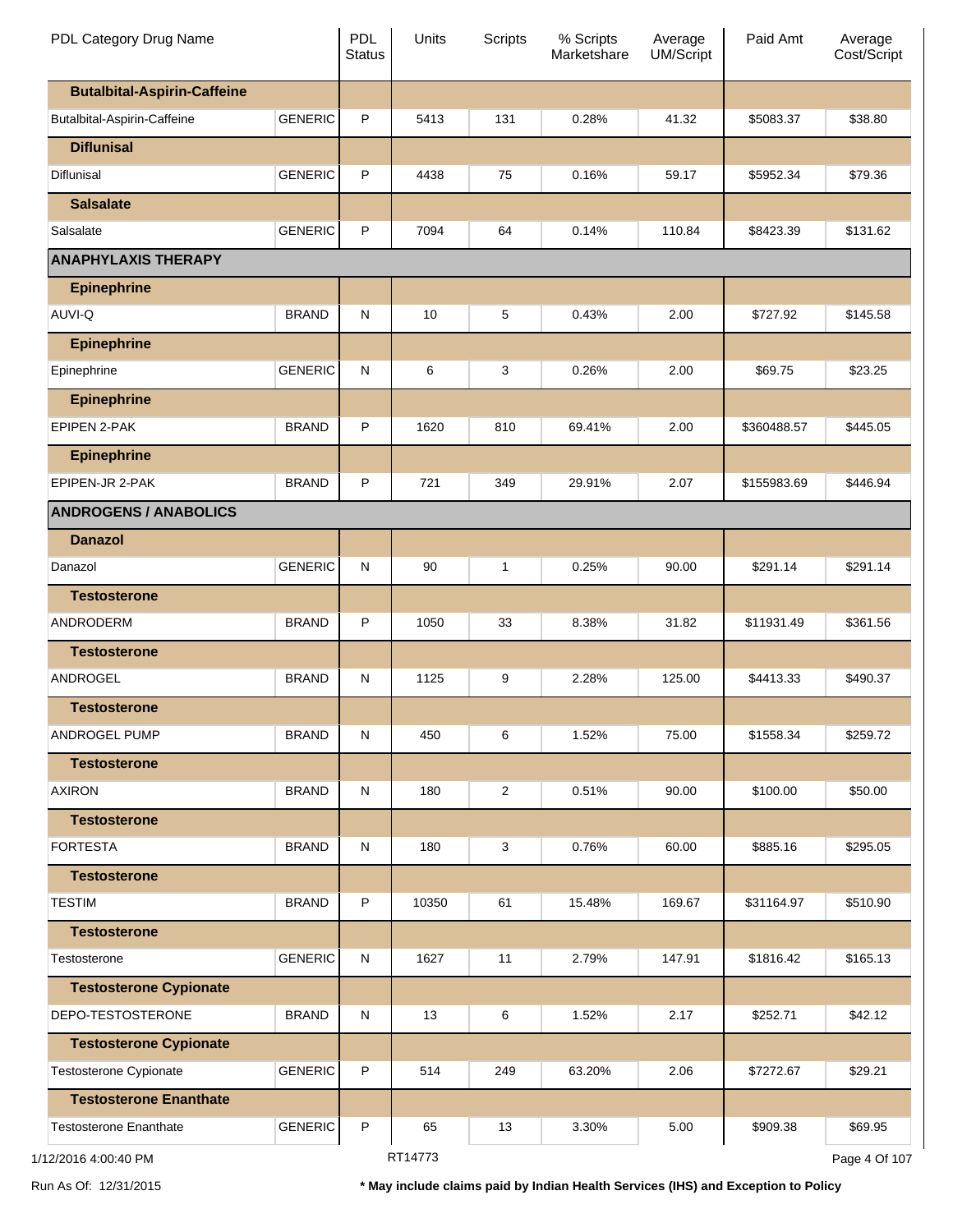| PDL Category Drug Name                     |                | PDL<br><b>Status</b> | Units  | Scripts      | % Scripts<br>Marketshare | Average<br><b>UM/Script</b> | Paid Amt   | Average<br>Cost/Script |
|--------------------------------------------|----------------|----------------------|--------|--------------|--------------------------|-----------------------------|------------|------------------------|
| <b>ANGIOTENSIN RECEPTOR BLOCKER</b>        |                |                      |        |              |                          |                             |            |                        |
| <b>Irbesartan</b>                          |                |                      |        |              |                          |                             |            |                        |
| Irbesartan                                 | <b>GENERIC</b> | P                    | 5497   | 195          | 2.90%                    | 28.19                       | \$3429.33  | \$17.59                |
| <b>Losartan Potassium</b>                  |                |                      |        |              |                          |                             |            |                        |
| COZAAR                                     | <b>BRAND</b>   | N                    | 30     | 1            | 0.01%                    | 30.00                       | \$30.19    | \$30.19                |
| <b>Losartan Potassium</b>                  |                |                      |        |              |                          |                             |            |                        |
| Losartan Potassium                         | <b>GENERIC</b> | P                    | 179728 | 5771         | 85.72%                   | 31.14                       | \$74978.07 | \$12.99                |
| <b>Olmesartan Medoxomil</b>                |                |                      |        |              |                          |                             |            |                        |
| <b>BENICAR</b>                             | <b>BRAND</b>   | N                    | 1350   | 44           | 0.65%                    | 30.68                       | \$7585.13  | \$172.39               |
| <b>Telmisartan</b>                         |                |                      |        |              |                          |                             |            |                        |
| <b>MICARDIS</b>                            | <b>BRAND</b>   | P                    | 3634   | 118          | 1.75%                    | 30.80                       | \$20501.90 | \$173.74               |
| <b>Telmisartan</b>                         |                |                      |        |              |                          |                             |            |                        |
| Telmisartan                                | <b>GENERIC</b> | N                    | 30     | $\mathbf{1}$ | 0.01%                    | 30.00                       | \$20.45    | \$20.45                |
| <b>Valsartan</b>                           |                |                      |        |              |                          |                             |            |                        |
| <b>DIOVAN</b>                              | <b>BRAND</b>   | N                    | 975    | 30           | 0.45%                    | 32.50                       | \$5224.32  | \$174.14               |
| <b>Valsartan</b>                           |                |                      |        |              |                          |                             |            |                        |
| Valsartan                                  | <b>GENERIC</b> | P                    | 16890  | 572          | 8.50%                    | 29.53                       | \$12731.37 | \$22.26                |
| <b>ANORECTAL - MISC.</b>                   |                |                      |        |              |                          |                             |            |                        |
| <b>Hydrocortisone (Intrarectal)</b>        |                |                      |        |              |                          |                             |            |                        |
| Hydrocortisone (Intrarectal)               | <b>GENERIC</b> | P                    | 9660   | 9            | 1.60%                    | 1073.33                     | \$803.89   | \$89.32                |
| <b>Hydrocortisone (Rectal)</b>             |                |                      |        |              |                          |                             |            |                        |
| ANUSOL-HC                                  | <b>BRAND</b>   | N                    | 30     | 1            | 0.18%                    | 30.00                       | \$62.17    | \$62.17                |
| <b>Hydrocortisone (Rectal)</b>             |                |                      |        |              |                          |                             |            |                        |
| Hydrocortisone (Rectal)                    | <b>GENERIC</b> | P                    | 16067  | 542          | 96.27%                   | 29.64                       | \$27301.19 | \$50.37                |
| <b>Hydrocortisone Acetate w/ Pramoxine</b> |                |                      |        |              |                          |                             |            |                        |
| PROCTOFOAM HC                              | <b>BRAND</b>   | N                    | 140    | 8            | 1.42%                    | 17.50                       | \$1551.81  | \$193.98               |
| <b>Nitroglycerin (Intra-Anal)</b>          |                |                      |        |              |                          |                             |            |                        |
| <b>RECTIV</b>                              | <b>BRAND</b>   | N                    | 90     | 3            | 0.53%                    | 30.00                       | \$1445.64  | \$481.88               |
| <b>ANTHELMINTICS</b>                       |                |                      |        |              |                          |                             |            |                        |
| <b>Albendazole</b>                         |                |                      |        |              |                          |                             |            |                        |
| <b>ALBENZA</b>                             | <b>BRAND</b>   | P                    | 465    | 144          | 13.10%                   | 3.23                        | \$67904.28 | \$471.56               |
| <b>Ivermectin</b>                          |                |                      |        |              |                          |                             |            |                        |
| Ivermectin                                 | <b>GENERIC</b> | P                    | 4911   | 935          | 85.08%                   | 5.25                        | \$25282.68 | \$27.04                |
| <b>Ivermectin</b>                          |                |                      |        |              |                          |                             |            |                        |
| <b>STROMECTOL</b>                          | <b>BRAND</b>   | N                    | 49     | 10           | 0.91%                    | 4.90                        | \$255.59   | \$25.56                |
| <b>Praziquantel</b>                        |                |                      |        |              |                          |                             |            |                        |
| <b>BILTRICIDE</b>                          | <b>BRAND</b>   | P                    | 17     | 10           | 0.91%                    | 1.70                        | \$1526.96  | \$152.70               |
| <b>ANTI INFECTIVE COMBO'S - MISC.</b>      |                |                      |        |              |                          |                             |            |                        |

1/12/2016 4:00:40 PM **Page 5 Of 107** RT14773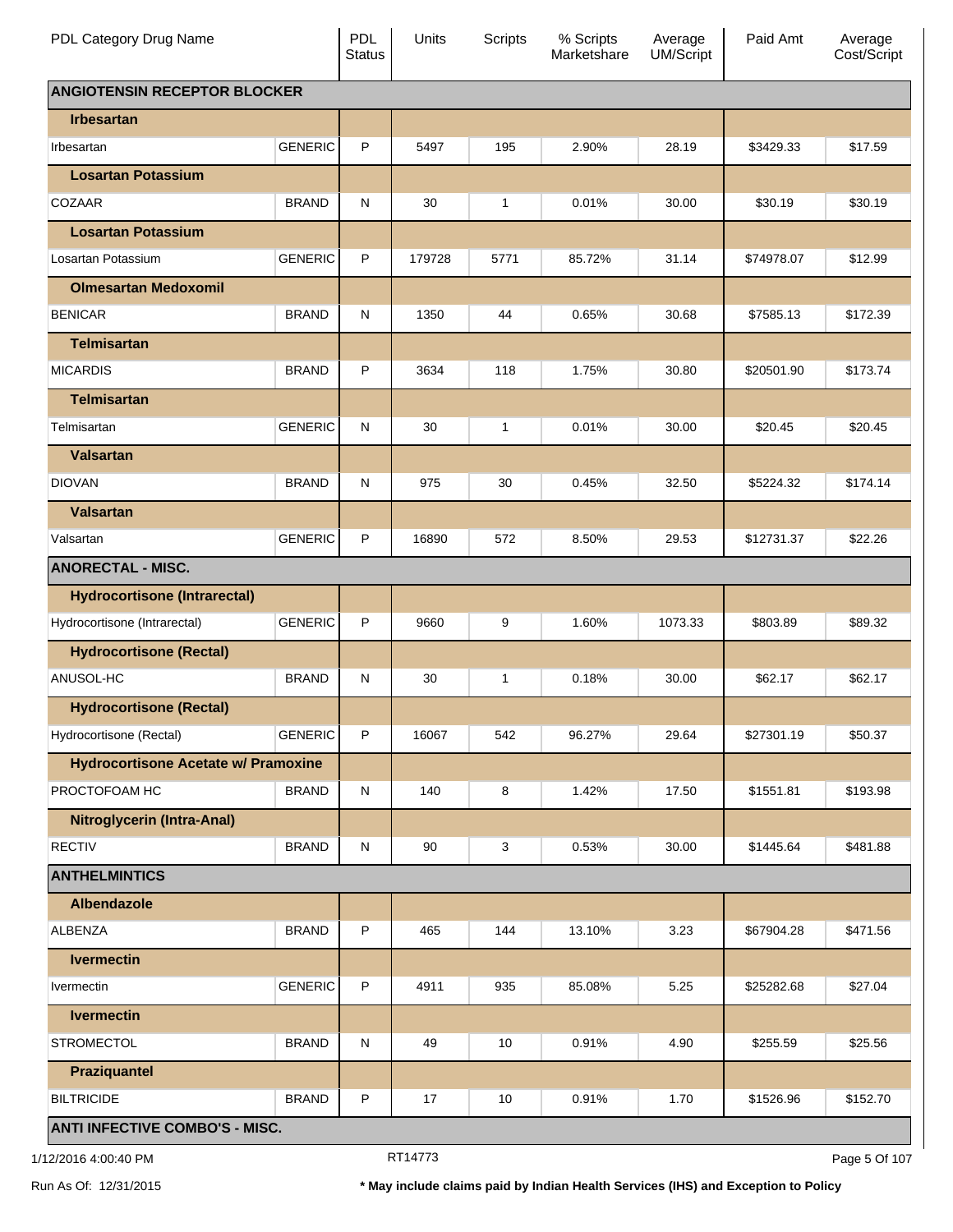| PDL Category Drug Name                |                | <b>PDL</b><br><b>Status</b> | Units          | <b>Scripts</b> | % Scripts<br>Marketshare | Average<br><b>UM/Script</b> | Paid Amt     | Average<br>Cost/Script |
|---------------------------------------|----------------|-----------------------------|----------------|----------------|--------------------------|-----------------------------|--------------|------------------------|
| Sulfamethoxazole-Trimethoprim         |                |                             |                |                |                          |                             |              |                        |
| Sulfamethoxazole-Trimethoprim         | <b>GENERIC</b> | N                           | 220            | 3              | 100.00%                  | 53.12                       | \$311.07     | \$17.68                |
| Sulfamethoxazole-Trimethoprim         |                |                             |                |                |                          |                             |              |                        |
| Sulfamethoxazole-Trimethoprim         | <b>GENERIC</b> | P                           | 594789         | 11199          | 100.00%                  | 53.12                       | \$197701.55  | \$17.68                |
| <b>ANTI-CATAPLECTIC AGENTS</b>        |                |                             |                |                |                          |                             |              |                        |
| <b>Sodium Oxybate</b>                 |                |                             |                |                |                          |                             |              |                        |
| <b>XYREM</b>                          | <b>BRAND</b>   | ${\sf N}$                   | 22860          | 52             | 100.00%                  | 439.62                      | \$367395.32  | \$7065.29              |
| <b>ANTI-INFLAMMATORIES, NON-NSAID</b> |                |                             |                |                |                          |                             |              |                        |
| <b>Abatacept</b>                      |                |                             |                |                |                          |                             |              |                        |
| <b>ORENCIA</b>                        | <b>BRAND</b>   | N                           | 88             | 22             | 1.73%                    | 4.00                        | \$71073.37   | \$3230.61              |
| <b>Adalimumab</b>                     |                |                             |                |                |                          |                             |              |                        |
| <b>HUMIRA</b>                         | <b>BRAND</b>   | P                           | 384            | 185            | 14.51%                   | 2.08                        | \$594765.41  | \$3214.95              |
| <b>Adalimumab</b>                     |                |                             |                |                |                          |                             |              |                        |
| <b>HUMIRA PEN</b>                     | <b>BRAND</b>   | P                           | 1162           | 525            | 41.18%                   | 2.21                        | \$1746825.48 | \$3327.29              |
| <b>Adalimumab</b>                     |                |                             |                |                |                          |                             |              |                        |
| HUMIRA PEN-CROHNS DISEASE             | <b>BRAND</b>   | P                           | 60             | 10             | 0.78%                    | 6.00                        | \$83041.63   | \$8304.16              |
| <b>Adalimumab</b>                     |                |                             |                |                |                          |                             |              |                        |
| HUMIRA PEN-PSORIASIS STAR             | <b>BRAND</b>   | P                           | 36             | 9              | 0.71%                    | 4.00                        | \$49139.65   | \$5459.96              |
| <b>Anakinra</b>                       |                |                             |                |                |                          |                             |              |                        |
| <b>KINERET</b>                        | <b>BRAND</b>   | N                           | 150            | 8              | 0.63%                    | 18.75                       | \$26815.36   | \$3351.92              |
| <b>Apremilast</b>                     |                |                             |                |                |                          |                             |              |                        |
| <b>OTEZLA</b>                         | <b>BRAND</b>   | N                           | 1380           | 23             | 1.80%                    | 60.00                       | \$51351.53   | \$2232.68              |
| <b>Certolizumab Pegol</b>             |                |                             |                |                |                          |                             |              |                        |
| <b>CIMZIA</b>                         | <b>BRAND</b>   | ${\sf N}$                   | 19             | 19             | 1.49%                    | 1.00                        | \$24148.11   | \$1270.95              |
| <b>Certolizumab Pegol</b>             |                |                             |                |                |                          |                             |              |                        |
| <b>CIMZIA STARTER KIT</b>             | <b>BRAND</b>   | N                           | 3              | $\mathbf{1}$   | 0.08%                    | 3.00                        | \$9117.56    | \$9117.56              |
| <b>Etanercept</b>                     |                |                             |                |                |                          |                             |              |                        |
| <b>ENBREL</b>                         | <b>BRAND</b>   | P                           | 689            | 164            | 12.86%                   | 4.20                        | \$518670.31  | \$3162.62              |
| <b>Etanercept</b>                     |                |                             |                |                |                          |                             |              |                        |
| <b>ENBREL SURECLICK</b>               | <b>BRAND</b>   | P                           | 1009           | 244            | 19.14%                   | 4.14                        | \$812364.48  | \$3329.36              |
| <b>Golimumab</b>                      |                |                             |                |                |                          |                             |              |                        |
| <b>SIMPONI</b>                        | <b>BRAND</b>   | ${\sf N}$                   | $\overline{2}$ | 6              | 0.47%                    | 0.33                        | \$10491.00   | \$1748.50              |
| <b>Infliximab</b>                     |                |                             |                |                |                          |                             |              |                        |
| <b>REMICADE</b>                       | <b>BRAND</b>   | N                           | 42             | $\overline{7}$ | 0.55%                    | 6.00                        | \$41108.40   | \$5872.63              |
| <b>Secukinumab</b>                    |                |                             |                |                |                          |                             |              |                        |
| <b>COSENTYX SENSOREADY PEN</b>        | <b>BRAND</b>   | P                           | 42             | 15             | 1.18%                    | 2.80                        | \$76920.53   | \$5128.04              |
| <b>Tocilizumab</b>                    |                |                             |                |                |                          |                             |              |                        |
| <b>ACTEMRA</b>                        | <b>BRAND</b>   | N                           | 28             | 9              | 0.71%                    | 3.11                        | \$24365.53   | \$2707.28              |
| 1/12/2016 4:00:40 PM                  |                |                             | RT14773        |                |                          |                             |              | Page 6 Of 107          |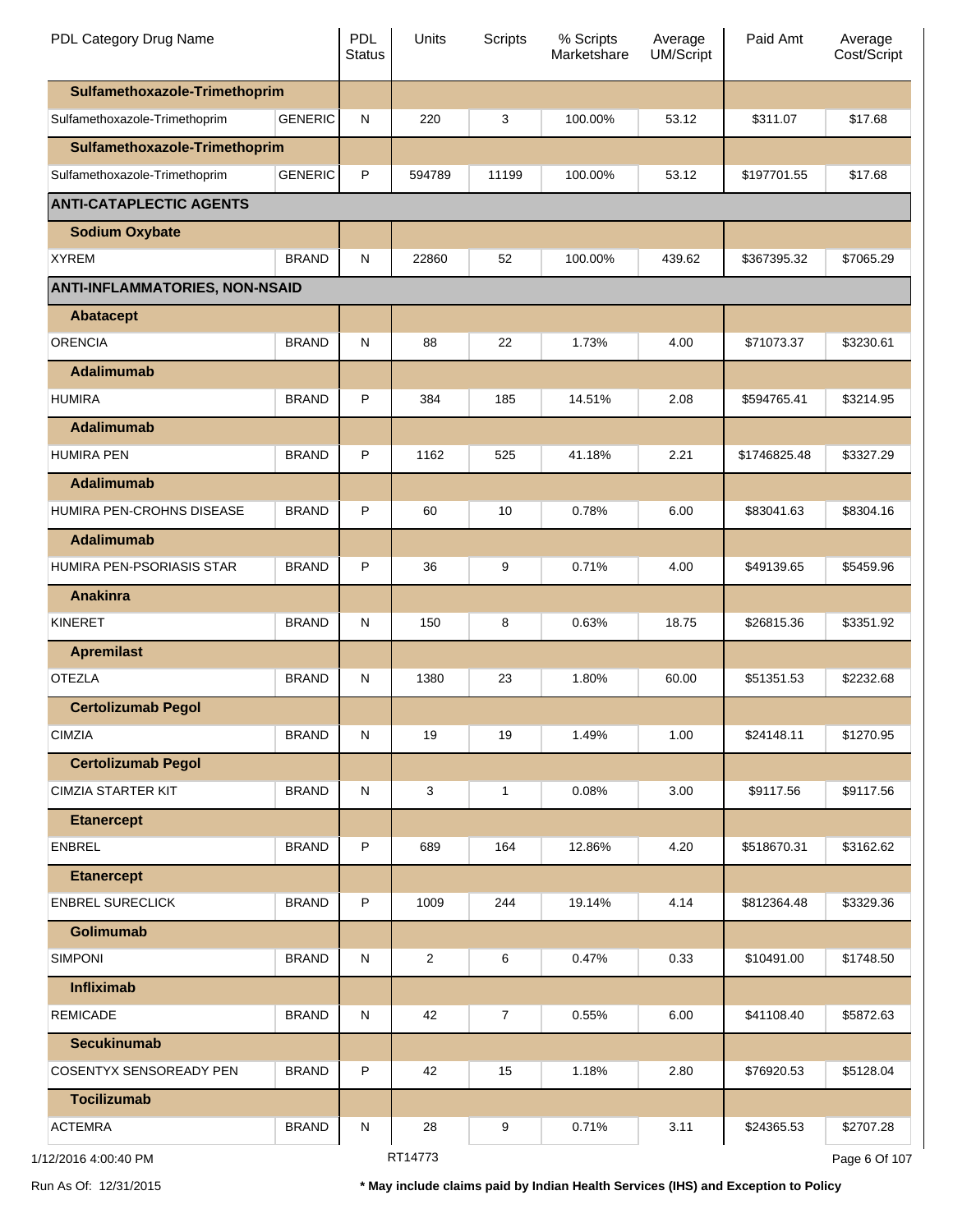| PDL Category Drug Name                   |                | <b>PDL</b><br><b>Status</b> | Units   | <b>Scripts</b> | % Scripts<br>Marketshare | Average<br><b>UM/Script</b> | Paid Amt    | Average<br>Cost/Script |
|------------------------------------------|----------------|-----------------------------|---------|----------------|--------------------------|-----------------------------|-------------|------------------------|
| <b>Tofacitinib Citrate</b>               |                |                             |         |                |                          |                             |             |                        |
| XELJANZ                                  | <b>BRAND</b>   | N                           | 840     | 14             | 1.10%                    | 60.00                       | \$39883.57  | \$2848.83              |
| <b>Ustekinumab</b>                       |                |                             |         |                |                          |                             |             |                        |
| STELARA                                  | <b>BRAND</b>   | N                           | 13      | 14             | 1.10%                    | 0.93                        | \$225776.60 | \$16126.90             |
| <b>ANTI-PARKINSONIAN DRUGS</b>           |                |                             |         |                |                          |                             |             |                        |
| <b>Amantadine HCI</b>                    |                |                             |         |                |                          |                             |             |                        |
| Amantadine HCI                           | <b>GENERIC</b> | N                           | 195     | 2              | 28.94%                   | 67.73                       | \$44.38     | \$66.39                |
| <b>Amantadine HCI</b>                    |                |                             |         |                |                          |                             |             |                        |
| Amantadine HCI                           | <b>GENERIC</b> | P                           | 16330   | 242            | 28.94%                   | 67.73                       | \$16155.99  | \$66.39                |
| <b>Bromocriptine Mesylate</b>            |                |                             |         |                |                          |                             |             |                        |
| <b>Bromocriptine Mesylate</b>            | <b>GENERIC</b> | P                           | 2402    | 44             | 5.22%                    | 54.59                       | \$9829.47   | \$223.40               |
| Carbidopa                                |                |                             |         |                |                          |                             |             |                        |
| Carbidopa                                | <b>GENERIC</b> | N                           | 450     | 3              | 0.36%                    | 150.00                      | \$3701.80   | \$1233.93              |
| Carbidopa-Levodopa                       |                |                             |         |                |                          |                             |             |                        |
| Carbidopa-Levodopa                       | <b>GENERIC</b> | P                           | 43692   | 522            | 61.92%                   | 83.70                       | \$12916.45  | \$24.74                |
| Carbidopa-Levodopa-Entacapone            |                |                             |         |                |                          |                             |             |                        |
| Carbidopa-Levodopa-Entacapone            | <b>GENERIC</b> | P                           | 450     | 6              | 0.71%                    | 75.00                       | \$934.93    | \$155.82               |
| <b>Rasagiline Mesylate</b>               |                |                             |         |                |                          |                             |             |                        |
| <b>AZILECT</b>                           | <b>BRAND</b>   | N                           | 600     | 20             | 2.37%                    | 30.00                       | \$10550.71  | \$527.54               |
| <b>Selegiline HCI</b>                    |                |                             |         |                |                          |                             |             |                        |
| Selegiline HCI                           | <b>GENERIC</b> | P                           | 240     | 4              | 0.47%                    | 60.00                       | \$363.18    | \$90.80                |
| <b>ANTI-PSORIATICS - NON-BIOLOGICALS</b> |                |                             |         |                |                          |                             |             |                        |
| <b>Acitretin</b>                         |                |                             |         |                |                          |                             |             |                        |
| Acitretin                                | <b>GENERIC</b> | ${\sf N}$                   | 410     | 12             | 6.52%                    | 34.17                       | \$9878.70   | \$823.23               |
| <b>Acitretin</b>                         |                |                             |         |                |                          |                             |             |                        |
| SORIATANE                                | <b>BRAND</b>   | N                           | 795     | 22             | 11.96%                   | 36.14                       | \$32445.19  | \$1474.78              |
| <b>Calcipotriene</b>                     |                |                             |         |                |                          |                             |             |                        |
| Calcipotriene                            | <b>GENERIC</b> | P                           | 10800   | 120            | 65.22%                   | 90.00                       | \$43911.39  | \$365.93               |
| <b>Calcitriol (Topical)</b>              |                |                             |         |                |                          |                             |             |                        |
| Calcitriol (Topical)                     | <b>GENERIC</b> | ${\sf N}$                   | 200     | $\overline{2}$ | 1.09%                    | 100.00                      | \$10.00     | \$5.00                 |
| <b>Tazarotene</b>                        |                |                             |         |                |                          |                             |             |                        |
| <b>TAZORAC</b>                           | <b>BRAND</b>   | P                           | 1150    | 28             | 15.22%                   | 41.07                       | \$8927.47   | \$318.84               |
| Antianginal-misc                         |                |                             |         |                |                          |                             |             |                        |
| Ranolazine                               |                |                             |         |                |                          |                             |             |                        |
| <b>RANEXA</b>                            | <b>BRAND</b>   | N                           | 10314   | 177            | 100.00%                  | 58.27                       | \$59912.23  | \$338.49               |
| <b>ANTIANGINALS--ISOSORBIDE NITRATE</b>  |                |                             |         |                |                          |                             |             |                        |
| <b>Isosorbide Dinitrate</b>              |                |                             |         |                |                          |                             |             |                        |
| Isosorbide Dinitrate                     | <b>GENERIC</b> | P                           | 6528    | 92             | 4.51%                    | 70.96                       | \$4900.43   | \$53.27                |
| 1/12/2016 4:00:40 PM                     |                |                             | RT14773 |                |                          |                             |             | Page 7 Of 107          |

Run As Of: 12/31/2015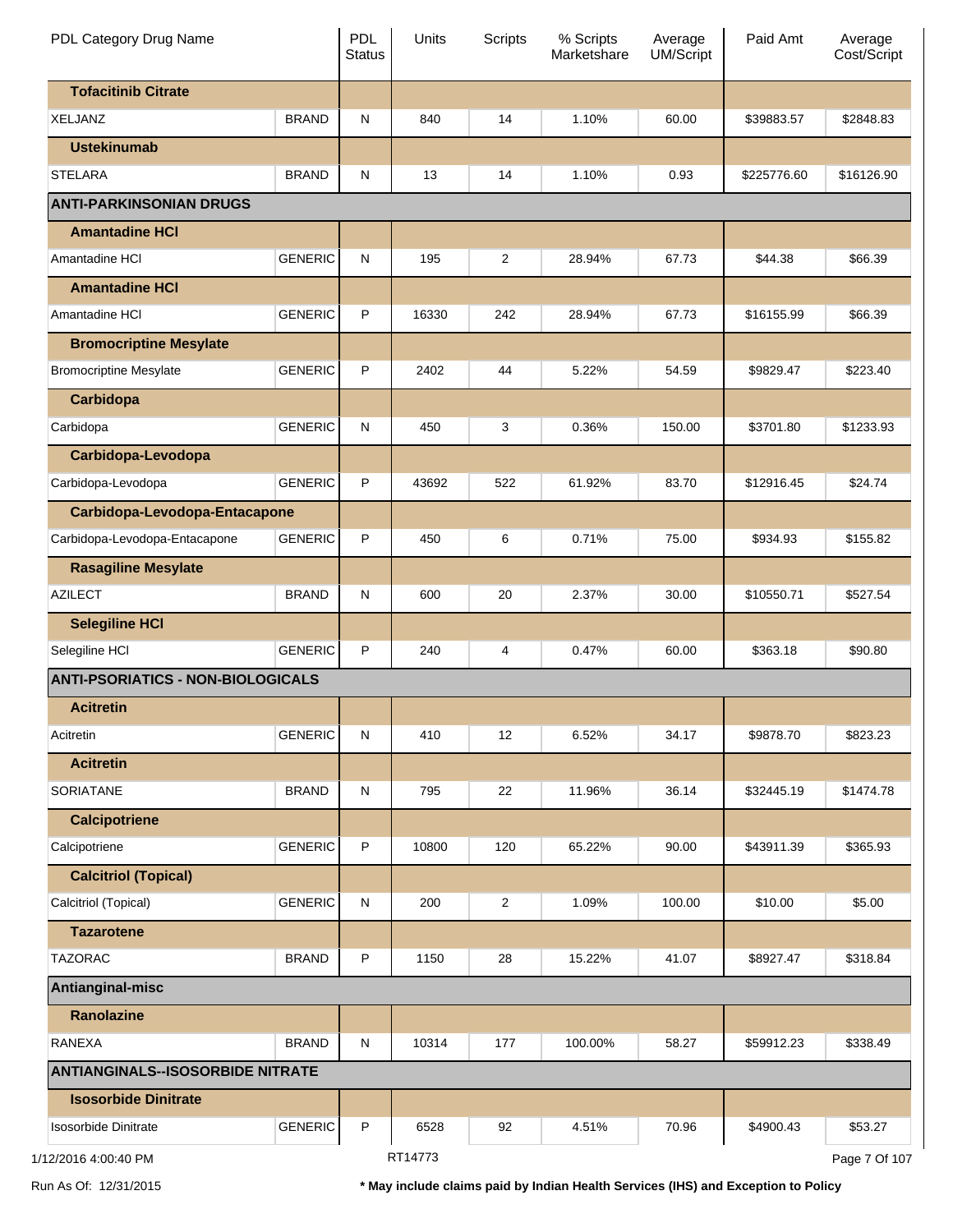| PDL Category Drug Name                                    |                | <b>PDL</b><br><b>Status</b> | Units  | Scripts        | % Scripts<br>Marketshare | Average<br><b>UM/Script</b> | Paid Amt     | Average<br>Cost/Script |
|-----------------------------------------------------------|----------------|-----------------------------|--------|----------------|--------------------------|-----------------------------|--------------|------------------------|
| <b>Isosorbide Mononitrate</b>                             |                |                             |        |                |                          |                             |              |                        |
| Isosorbide Mononitrate                                    | <b>GENERIC</b> | P                           | 65949  | 1948           | 95.49%                   | 33.85                       | \$29867.83   | \$15.33                |
| <b>ANTIARRHYTHMICS</b>                                    |                |                             |        |                |                          |                             |              |                        |
| <b>Amiodarone HCI</b>                                     |                |                             |        |                |                          |                             |              |                        |
| Amiodarone HCI                                            | <b>GENERIC</b> | P                           | 17606  | 459            | 55.77%                   | 38.36                       | \$8627.40    | \$18.80                |
| <b>Disopyramide Phosphate</b>                             |                |                             |        |                |                          |                             |              |                        |
| Disopyramide Phosphate                                    | <b>GENERIC</b> | P                           | 240    | 3              | 0.36%                    | 80.00                       | \$123.57     | \$41.19                |
| <b>Dofetilide</b>                                         |                |                             |        |                |                          |                             |              |                        |
| <b>TIKOSYN</b>                                            | <b>BRAND</b>   | P                           | 2100   | 38             | 4.62%                    | 55.26                       | \$13766.63   | \$362.28               |
| <b>Dronedarone HCI</b>                                    |                |                             |        |                |                          |                             |              |                        |
| <b>MULTAQ</b>                                             | <b>BRAND</b>   | P                           | 2446   | 41             | 4.98%                    | 59.66                       | \$19962.14   | \$486.88               |
| <b>Flecainide Acetate</b>                                 |                |                             |        |                |                          |                             |              |                        |
| <b>Flecainide Acetate</b>                                 | <b>GENERIC</b> | P                           | 10360  | 175            | 21.26%                   | 59.20                       | \$7675.49    | \$43.86                |
| <b>Mexiletine HCI</b>                                     |                |                             |        |                |                          |                             |              |                        |
| <b>Mexiletine HCI</b>                                     | <b>GENERIC</b> | P                           | 1830   | 24             | 2.92%                    | 76.25                       | \$1730.20    | \$72.09                |
| <b>Propafenone HCI</b>                                    |                |                             |        |                |                          |                             |              |                        |
| Propafenone HCI                                           | <b>GENERIC</b> | $\mathsf{N}$                | 120    | $\overline{c}$ | 9.72%                    | 86.49                       | \$762.98     | \$36.83                |
| <b>Propafenone HCI</b>                                    |                |                             |        |                |                          |                             |              |                        |
| Propafenone HCI                                           | <b>GENERIC</b> | P                           | 6799   | 78             | 9.72%                    | 86.49                       | \$2183.08    | \$36.83                |
| <b>Propafenone HCI</b>                                    |                |                             |        |                |                          |                             |              |                        |
| <b>RYTHMOL SR</b>                                         | <b>BRAND</b>   | N                           | 180    | 3              | 0.36%                    | 60.00                       | \$2137.47    | \$712.49               |
| <b>ANTIASTHMATIC - 5-Lipoxygenase Inhibitors</b>          |                |                             |        |                |                          |                             |              |                        |
| <b>Zileuton</b>                                           |                |                             |        |                |                          |                             |              |                        |
| <b>ZYFLO</b>                                              | <b>BRAND</b>   | N                           | 120    | $\mathbf{1}$   | 20.00%                   | 120.00                      | \$2987.82    | \$2987.82              |
| <b>Zileuton</b>                                           |                |                             |        |                |                          |                             |              |                        |
| ZYFLO CR                                                  | <b>BRAND</b>   | N                           | 480    | 4              | 80.00%                   | 120.00                      | \$11818.48   | \$2954.62              |
| <b>ANTIASTHMATIC - ADRENERGIC COMBOS</b>                  |                |                             |        |                |                          |                             |              |                        |
| <b>Budesonide-Formoterol Fumarate</b><br><b>Dihydrate</b> |                |                             |        |                |                          |                             |              |                        |
| <b>SYMBICORT</b>                                          | <b>BRAND</b>   | P                           | 46769  | 4599           | 28.00%                   | 10.17                       | \$1154780.50 | \$251.09               |
| <b>Fluticasone Furoate-Vilanterol</b>                     |                |                             |        |                |                          |                             |              |                        |
| <b>BREO ELLIPTA</b>                                       | <b>BRAND</b>   | N                           | 3768   | 66             | 0.40%                    | 57.09                       | \$16669.69   | \$252.57               |
| <b>Fluticasone-Salmeterol</b>                             |                |                             |        |                |                          |                             |              |                        |
| <b>ADVAIR DISKUS</b>                                      | <b>BRAND</b>   | P                           | 333180 | 5546           | 33.77%                   | 60.08                       | \$1747801.93 | \$315.15               |
| <b>Fluticasone-Salmeterol</b>                             |                |                             |        |                |                          |                             |              |                        |
| <b>ADVAIR HFA</b>                                         | <b>BRAND</b>   | N                           | 8      | 1              | 4.49%                    | 11.99                       | \$50.46      | \$335.27               |
| <b>Fluticasone-Salmeterol</b>                             |                |                             |        |                |                          |                             |              |                        |
| <b>ADVAIR HFA</b>                                         | <b>BRAND</b>   | P                           | 8844   | 737            | 4.49%                    | 11.99                       | \$247375.15  | \$335.27               |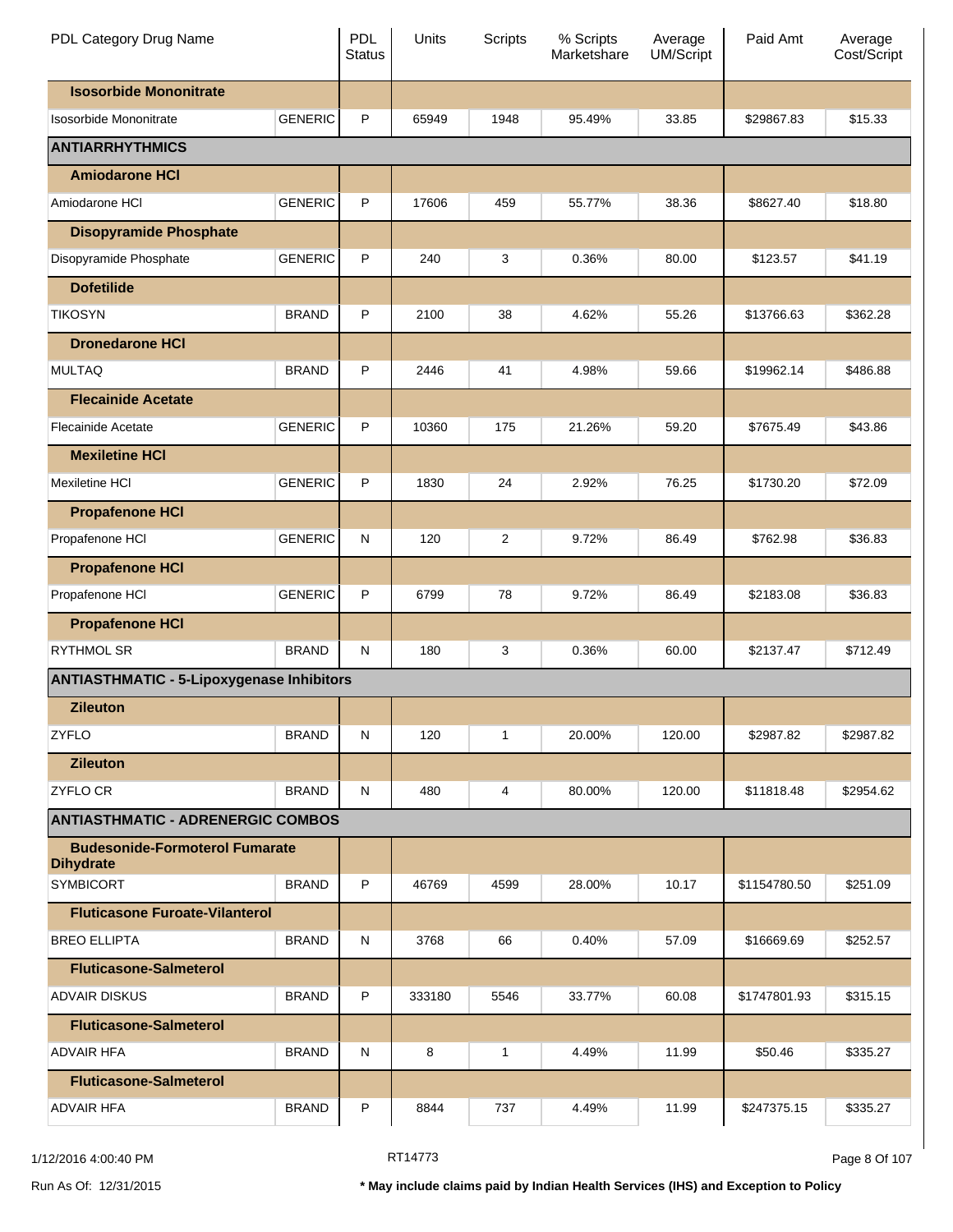| PDL Category Drug Name                                            |                | <b>PDL</b><br><b>Status</b> | Units  | Scripts | % Scripts<br>Marketshare | Average<br>UM/Script | Paid Amt     | Average<br>Cost/Script |
|-------------------------------------------------------------------|----------------|-----------------------------|--------|---------|--------------------------|----------------------|--------------|------------------------|
| Ipratropium-Albuterol                                             |                |                             |        |         |                          |                      |              |                        |
| <b>COMBIVENT RESPIMAT</b>                                         | <b>BRAND</b>   | P                           | 6016   | 1499    | 9.13%                    | 4.01                 | \$441112.29  | \$294.27               |
| Ipratropium-Albuterol                                             |                |                             |        |         |                          |                      |              |                        |
| Ipratropium-Albuterol                                             | <b>GENERIC</b> | P                           | 522263 | 2333    | 14.21%                   | 223.86               | \$60882.50   | \$26.10                |
| <b>Mometasone Furoate-Formoterol</b><br><b>Fumarate Dihydrate</b> |                |                             |        |         |                          |                      |              |                        |
| <b>DULERA</b>                                                     | <b>BRAND</b>   | P                           | 20228  | 1562    | 9.51%                    | 12.95                | \$382143.38  | \$244.65               |
| <b>Tiotropium Bromide-Olodaterol HCI</b>                          |                |                             |        |         |                          |                      |              |                        |
| <b>STIOLTO RESPIMAT</b>                                           | <b>BRAND</b>   | N                           | 48     | 12      | 0.07%                    | 4.00                 | \$3420.43    | \$285.04               |
| <b>Umeclidinium-Vilanterol</b>                                    |                |                             |        |         |                          |                      |              |                        |
| <b>ANORO ELLIPTA</b>                                              | <b>BRAND</b>   | N                           | 4020   | 68      | 0.41%                    | 59.12                | \$18954.39   | \$278.74               |
| <b>ANTIASTHMATIC - ALPHA-PROTEINASE INHIBITOR</b>                 |                |                             |        |         |                          |                      |              |                        |
| Alpha1-Proteinase Inhibitor (Human)                               |                |                             |        |         |                          |                      |              |                        |
| PROLASTIN-C                                                       | <b>BRAND</b>   | N                           | 176068 | 9       | 100.00%                  | 20348.36             | \$81081.85   | \$9370.93              |
| Alpha1-Proteinase Inhibitor (Human)                               |                |                             |        |         |                          |                      |              |                        |
| PROLASTIN-C                                                       | <b>BRAND</b>   | P                           | 271596 | 13      | 100.00%                  | 20348.36             | \$125078.65  | \$9370.93              |
| <b>ANTIASTHMATIC - ANTI-CHOLINERGICS</b>                          |                |                             |        |         |                          |                      |              |                        |
| <b>Aclidinium Bromide</b>                                         |                |                             |        |         |                          |                      |              |                        |
| <b>TUDORZA PRESSAIR</b>                                           | <b>BRAND</b>   | N                           | 74     | 74      | 1.17%                    | 1.00                 | \$20262.58   | \$273.82               |
| <b>Ipratropium Bromide</b>                                        |                |                             |        |         |                          |                      |              |                        |
| Ipratropium Bromide                                               | <b>GENERIC</b> | P                           | 33501  | 213     | 3.37%                    | 157.28               | \$3542.91    | \$16.63                |
| <b>Ipratropium Bromide HFA</b>                                    |                |                             |        |         |                          |                      |              |                        |
| <b>ATROVENT HFA</b>                                               | <b>BRAND</b>   | P                           | 4393   | 337     | 5.34%                    | 13.04                | \$86728.36   | \$257.35               |
| <b>Tiotropium Bromide Monohydrate</b>                             |                |                             |        |         |                          |                      |              |                        |
| SPIRIVA HANDIHALER                                                | <b>BRAND</b>   | P                           | 168326 | 5611    | 88.87%                   | 30.00                | \$1683087.12 | \$299.96               |
| <b>Tiotropium Bromide Monohydrate</b>                             |                |                             |        |         |                          |                      |              |                        |
| SPIRIVA RESPIMAT                                                  | <b>BRAND</b>   | N                           | 296    | 74      | 1.17%                    | 4.00                 | \$22759.34   | \$307.56               |
| <b>Umeclidinium Bromide</b>                                       |                |                             |        |         |                          |                      |              |                        |
| <b>INCRUSE ELLIPTA</b>                                            | <b>BRAND</b>   | N                           | 150    | 5       | 0.08%                    | 30.00                | \$1232.87    | \$246.57               |
| <b>ANTIASTHMATIC - ANTIINFLAMMATORY AGENTS</b>                    |                |                             |        |         |                          |                      |              |                        |
| <b>Cromolyn Sodium</b>                                            |                |                             |        |         |                          |                      |              |                        |
| Cromolyn Sodium                                                   | <b>GENERIC</b> | P                           | 3360   | 14      | 29.17%                   | 240.00               | \$3908.24    | \$279.16               |
| <b>Omalizumab</b>                                                 |                |                             |        |         |                          |                      |              |                        |
| <b>XOLAIR</b>                                                     | <b>BRAND</b>   | N                           | 93     | 34      | 70.83%                   | 2.74                 | \$84755.05   | \$2492.80              |
| <b>ANTIASTHMATIC - BETA - ADRENERGICS</b>                         |                |                             |        |         |                          |                      |              |                        |
| <b>Albuterol Sulfate</b>                                          |                |                             |        |         |                          |                      |              |                        |
| <b>Albuterol Sulfate</b>                                          | <b>GENERIC</b> | N                           | 40566  | 408     | 26.92%                   | 143.07               | \$15506.21   | \$13.79                |
| <b>Albuterol Sulfate</b>                                          |                |                             |        |         |                          |                      |              |                        |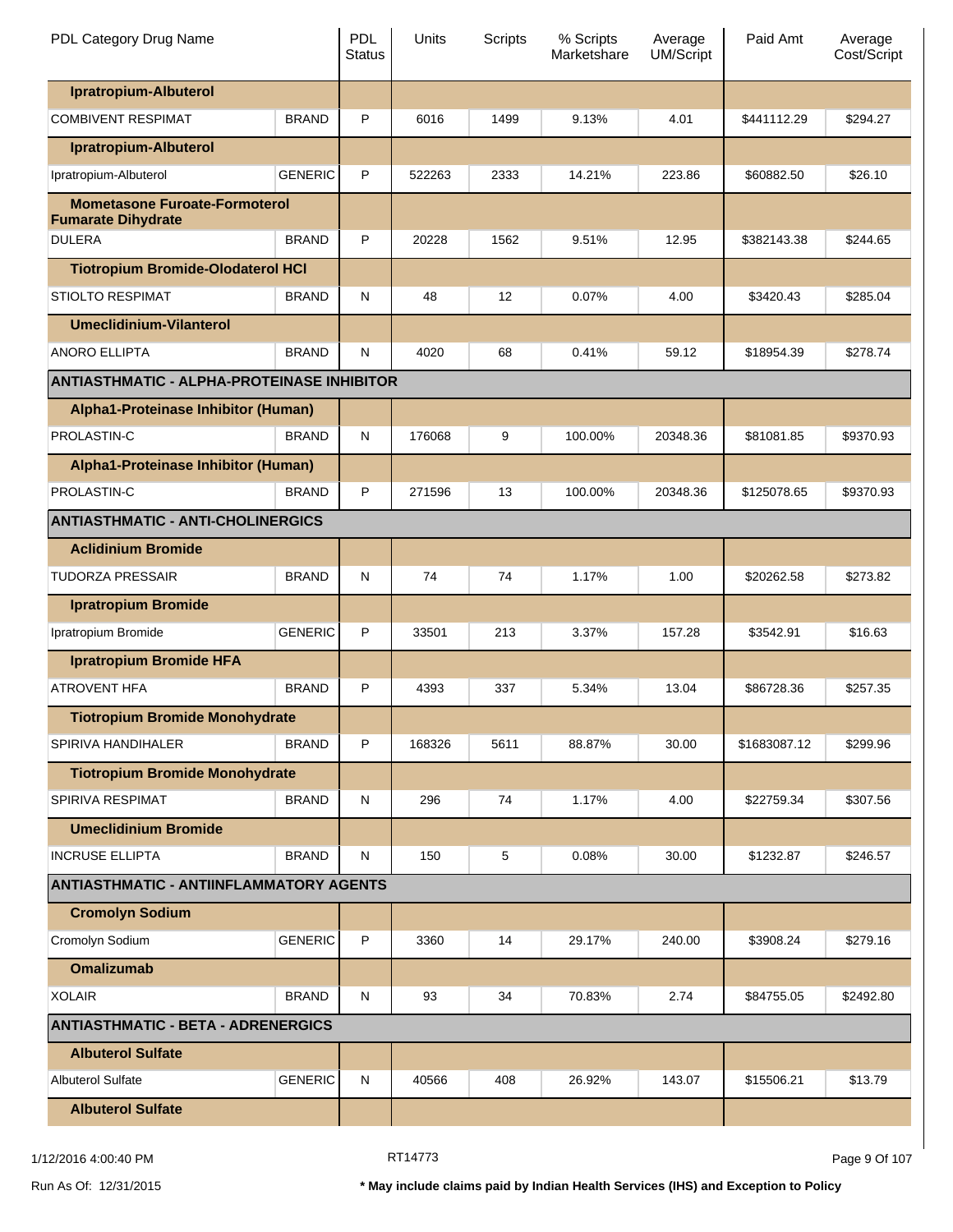| PDL Category Drug Name                                  |                | PDL<br><b>Status</b> | Units   | Scripts | % Scripts<br>Marketshare | Average<br><b>UM/Script</b> | Paid Amt     | Average<br>Cost/Script |
|---------------------------------------------------------|----------------|----------------------|---------|---------|--------------------------|-----------------------------|--------------|------------------------|
| <b>Albuterol Sulfate</b>                                | <b>GENERIC</b> | P                    | 2060281 | 14276   | 26.92%                   | 143.07                      | \$186995.14  | \$13.79                |
| <b>Albuterol Sulfate</b>                                |                |                      |         |         |                          |                             |              |                        |
| <b>PROAIR HFA</b>                                       | <b>BRAND</b>   | P                    | 97412   | 10886   | 19.96%                   | 8.95                        | \$640331.56  | \$58.82                |
| <b>Albuterol Sulfate</b>                                |                |                      |         |         |                          |                             |              |                        |
| PROAIR RESPICLICK                                       | <b>BRAND</b>   | N                    | 7       | 6       | 0.01%                    | 1.17                        | \$226.78     | \$37.80                |
| <b>Albuterol Sulfate</b>                                |                |                      |         |         |                          |                             |              |                        |
| <b>PROVENTIL HFA</b>                                    | <b>BRAND</b>   | P                    | 55870   | 7927    | 14.53%                   | 7.05                        | \$564959.85  | \$71.27                |
| <b>Albuterol Sulfate</b>                                |                |                      |         |         |                          |                             |              |                        |
| <b>VENTOLIN HFA</b>                                     | <b>BRAND</b>   | P                    | 384294  | 20425   | 37.45%                   | 18.81                       | \$1162800.38 | \$56.93                |
| <b>Arformoterol Tartrate</b>                            |                |                      |         |         |                          |                             |              |                        |
| <b>BROVANA</b>                                          | <b>BRAND</b>   | N                    | 6300    | 56      | 0.10%                    | 112.50                      | \$34834.90   | \$622.05               |
| <b>Formoterol Fumarate</b>                              |                |                      |         |         |                          |                             |              |                        |
| <b>FORADIL AEROLIZER</b>                                | <b>BRAND</b>   | P                    | 3420    | 57      | 0.10%                    | 60.00                       | \$13874.50   | \$243.41               |
| <b>Formoterol Fumarate</b>                              |                |                      |         |         |                          |                             |              |                        |
| <b>PERFOROMIST</b>                                      | <b>BRAND</b>   | N                    | 1200    | 11      | 0.02%                    | 109.09                      | \$5222.31    | \$474.76               |
| <b>Levalbuterol HCI</b>                                 |                |                      |         |         |                          |                             |              |                        |
| Levalbuterol HCI                                        | <b>GENERIC</b> | N                    | 20664   | 151     | 0.28%                    | 136.85                      | \$9575.79    | \$63.42                |
| <b>Levalbuterol HCI</b>                                 |                |                      |         |         |                          |                             |              |                        |
| <b>XOPENEX</b>                                          | <b>BRAND</b>   | N                    | 3600    | 31      | 0.06%                    | 116.13                      | \$8708.14    | \$280.91               |
| <b>Levalbuterol Tartrate</b>                            |                |                      |         |         |                          |                             |              |                        |
| <b>XOPENEX HFA</b>                                      | <b>BRAND</b>   | N                    | 2460    | 158     | 0.29%                    | 15.57                       | \$11191.22   | \$70.83                |
| <b>Salmeterol Xinafoate</b>                             |                |                      |         |         |                          |                             |              |                        |
| <b>SEREVENT DISKUS</b>                                  | <b>BRAND</b>   | P                    | 7972    | 135     | 0.25%                    | 59.05                       | \$36138.85   | \$267.70               |
| <b>Terbutaline Sulfate</b>                              |                |                      |         |         |                          |                             |              |                        |
| <b>Terbutaline Sulfate</b>                              | <b>GENERIC</b> | P                    | 960     | 14      | 0.03%                    | 68.57                       | \$1199.76    | \$85.70                |
| <b>ANTIASTHMATIC - HYDRO-LYTIC ENZYMES</b>              |                |                      |         |         |                          |                             |              |                        |
| <b>Dornase Alfa</b>                                     |                |                      |         |         |                          |                             |              |                        |
| <b>PULMOZYME</b>                                        | <b>BRAND</b>   | P                    | 14925   | 155     | 100.00%                  | 96.29                       | \$436508.37  | \$2816.18              |
| <b>ANTIASTHMATIC - LEUKOTRIENE RECEPTOR ANTAGONISTS</b> |                |                      |         |         |                          |                             |              |                        |
| <b>Montelukast Sodium</b>                               |                |                      |         |         |                          |                             |              |                        |
| Montelukast Sodium                                      | <b>GENERIC</b> | P                    | 692826  | 23112   | 99.82%                   | 29.98                       | \$411559.24  | \$17.81                |
| <b>Montelukast Sodium</b>                               |                |                      |         |         |                          |                             |              |                        |
| <b>SINGULAIR</b>                                        | <b>BRAND</b>   | N                    | 990     | 31      | 0.13%                    | 31.94                       | \$6414.97    | \$206.93               |
| <b>Zafirlukast</b>                                      |                |                      |         |         |                          |                             |              |                        |
| <b>ACCOLATE</b>                                         | <b>BRAND</b>   | N                    | 120     | 2       | 0.01%                    | 60.00                       | \$244.36     | \$122.18               |
| <b>Zafirlukast</b>                                      |                |                      |         |         |                          |                             |              |                        |
| Zafirlukast                                             | <b>GENERIC</b> | N                    | 420     | 8       | 0.03%                    | 52.50                       | \$653.67     | \$81.71                |
| <b>ANTIASTHMATIC - MIXED ADRENERGICS</b>                |                |                      |         |         |                          |                             |              |                        |

1/12/2016 4:00:40 PM **Page 10 Of 107** RT14773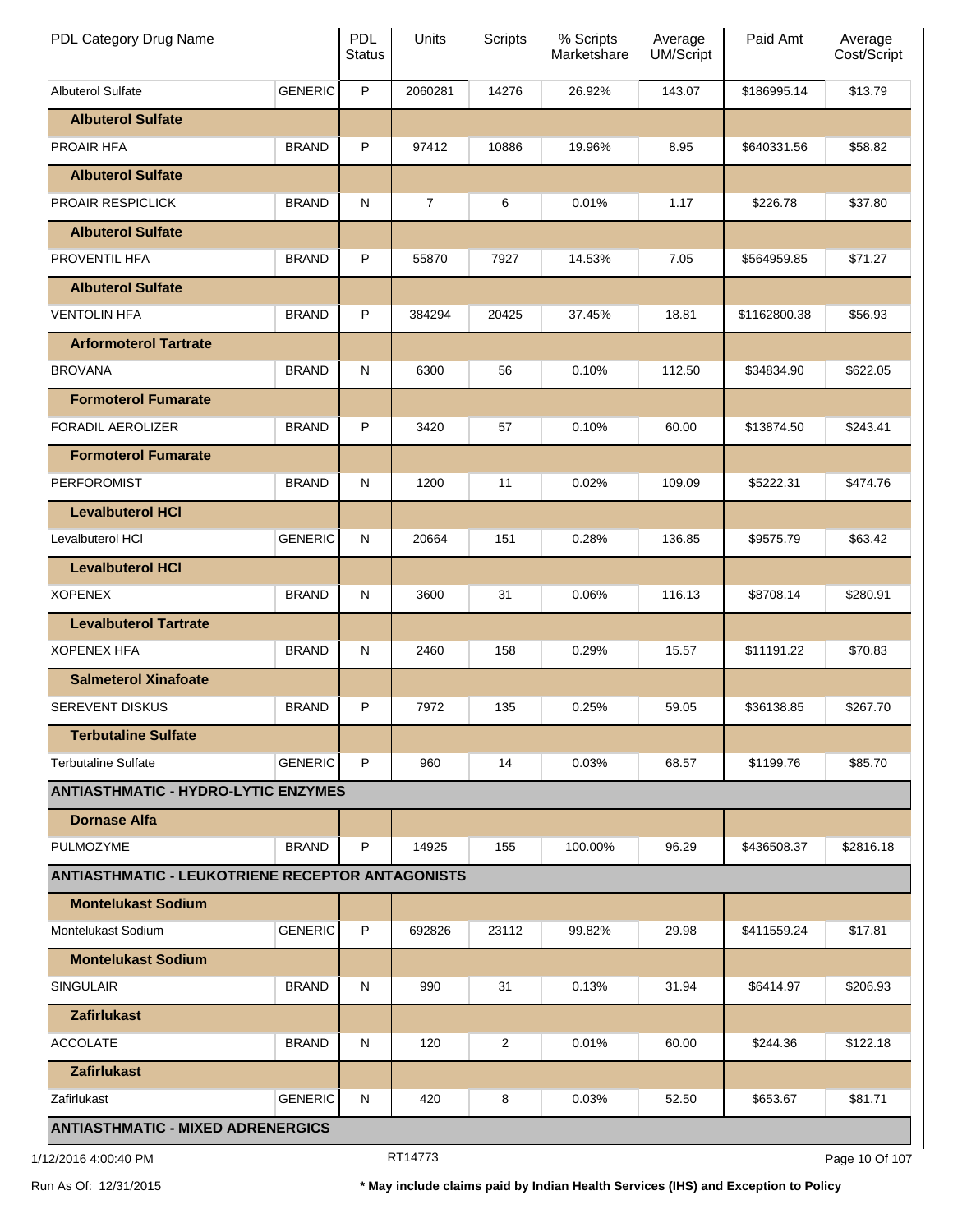| PDL Category Drug Name                     |                | <b>PDL</b><br><b>Status</b> | Units  | Scripts        | % Scripts<br>Marketshare | Average<br><b>UM/Script</b> | Paid Amt    | Average<br>Cost/Script |
|--------------------------------------------|----------------|-----------------------------|--------|----------------|--------------------------|-----------------------------|-------------|------------------------|
| <b>Epinephrine</b>                         |                |                             |        |                |                          |                             |             |                        |
| <b>ADRENALIN</b>                           | <b>BRAND</b>   | N                           | 600    | 1              | 0.81%                    | 600.00                      | \$490.90    | \$490.90               |
| <b>Epinephrine HCI</b>                     |                |                             |        |                |                          |                             |             |                        |
| Epinephrine HCI                            | <b>GENERIC</b> | P                           | 781    | 123            | 99.19%                   | 6.35                        | \$2351.62   | \$19.12                |
| <b>ANTIASTHMATIC - MUCOLYTICS</b>          |                |                             |        |                |                          |                             |             |                        |
| <b>Acetylcysteine</b>                      |                |                             |        |                |                          |                             |             |                        |
| Acetylcysteine                             | <b>GENERIC</b> | P                           | 2910   | 29             | 100.00%                  | 100.34                      | \$1106.04   | \$38.14                |
| <b>ANTIASTHMATIC - NASAL MISC.</b>         |                |                             |        |                |                          |                             |             |                        |
| Ipratropium Bromide (Nasal)                |                |                             |        |                |                          |                             |             |                        |
| Ipratropium Bromide (Nasal)                | <b>GENERIC</b> | N                           | 255    | 14             | 100.00%                  | 29.17                       | \$328.02    | \$27.22                |
| <b>Ipratropium Bromide (Nasal)</b>         |                |                             |        |                |                          |                             |             |                        |
| Ipratropium Bromide (Nasal)                | <b>GENERIC</b> | P                           | 5520   | 184            | 100.00%                  | 29.17                       | \$5061.79   | \$27.22                |
| <b>ANTIASTHMATIC - NASAL STEROIDS</b>      |                |                             |        |                |                          |                             |             |                        |
| <b>Beclomethasone Diprop Monohyd</b>       |                |                             |        |                |                          |                             |             |                        |
| <b>BECONASE AQ</b>                         | <b>BRAND</b>   | N                           | 75     | 3              | 0.02%                    | 25.00                       | \$480.64    | \$160.21               |
| <b>Beclomethasone Dipropionate (Nasal)</b> |                |                             |        |                |                          |                             |             |                        |
| QNASL                                      | <b>BRAND</b>   | N                           | 442    | 51             | 0.30%                    | 8.67                        | \$7810.64   | \$153.15               |
| <b>Beclomethasone Dipropionate (Nasal)</b> |                |                             |        |                |                          |                             |             |                        |
| <b>QNASL CHILDRENS</b>                     | <b>BRAND</b>   | N                           | 53     | 11             | 0.06%                    | 4.82                        | \$1828.95   | \$166.27               |
| <b>Budesonide (Nasal)</b>                  |                |                             |        |                |                          |                             |             |                        |
| Budesonide (Nasal)                         | <b>GENERIC</b> | N                           | 154    | 18             | 0.11%                    | 8.56                        | \$2052.54   | \$114.03               |
| <b>Budesonide (Nasal)</b>                  |                |                             |        |                |                          |                             |             |                        |
| RHINOCORT AQUA                             | <b>BRAND</b>   | N                           | 179    | 21             | 0.12%                    | 8.52                        | \$2808.94   | \$133.76               |
| <b>Ciclesonide (Nasal)</b>                 |                |                             |        |                |                          |                             |             |                        |
| <b>OMNARIS</b>                             | <b>BRAND</b>   | N                           | 87     | $\overline{7}$ | 0.04%                    | 12.43                       | \$1539.99   | \$220.00               |
| <b>Ciclesonide (Nasal)</b>                 |                |                             |        |                |                          |                             |             |                        |
| <b>ZETONNA</b>                             | <b>BRAND</b>   | N                           | 36     | 6              | 0.04%                    | 6.00                        | \$1331.16   | \$221.86               |
| <b>Flunisolide (Nasal)</b>                 |                |                             |        |                |                          |                             |             |                        |
| Flunisolide (Nasal)                        | <b>GENERIC</b> | $\mathsf{N}$                | 175    | $\overline{7}$ | 0.04%                    | 25.00                       | \$380.40    | \$54.34                |
| <b>Fluticasone Furoate</b>                 |                |                             |        |                |                          |                             |             |                        |
| <b>VERAMYST</b>                            | <b>BRAND</b>   | N                           | 360    | 36             | 0.21%                    | 10.00                       | \$5180.41   | \$143.90               |
| <b>Fluticasone Propionate (Nasal)</b>      |                |                             |        |                |                          |                             |             |                        |
| Fluticasone Propionate (Nasal)             | <b>GENERIC</b> | P                           | 236328 | 14721          | 86.13%                   | 16.05                       | \$247706.92 | \$16.83                |
| <b>Mometasone Furoate (Nasal)</b>          |                |                             |        |                |                          |                             |             |                        |
| <b>NASONEX</b>                             | <b>BRAND</b>   | P                           | 37519  | 2199           | 12.87%                   | 17.06                       | \$466147.19 | \$211.98               |
| <b>Triamcinolone Acetonide (Nasal)</b>     |                |                             |        |                |                          |                             |             |                        |
| Triamcinolone Acetonide (Nasal)            | <b>GENERIC</b> | N                           | 198    | 12             | 0.07%                    | 16.50                       | \$792.77    | \$66.06                |
| <b>ANTIASTHMATIC - STEROID INHALANTS</b>   |                |                             |        |                |                          |                             |             |                        |

1/12/2016 4:00:40 PM **Page 11 Of 107** RT14773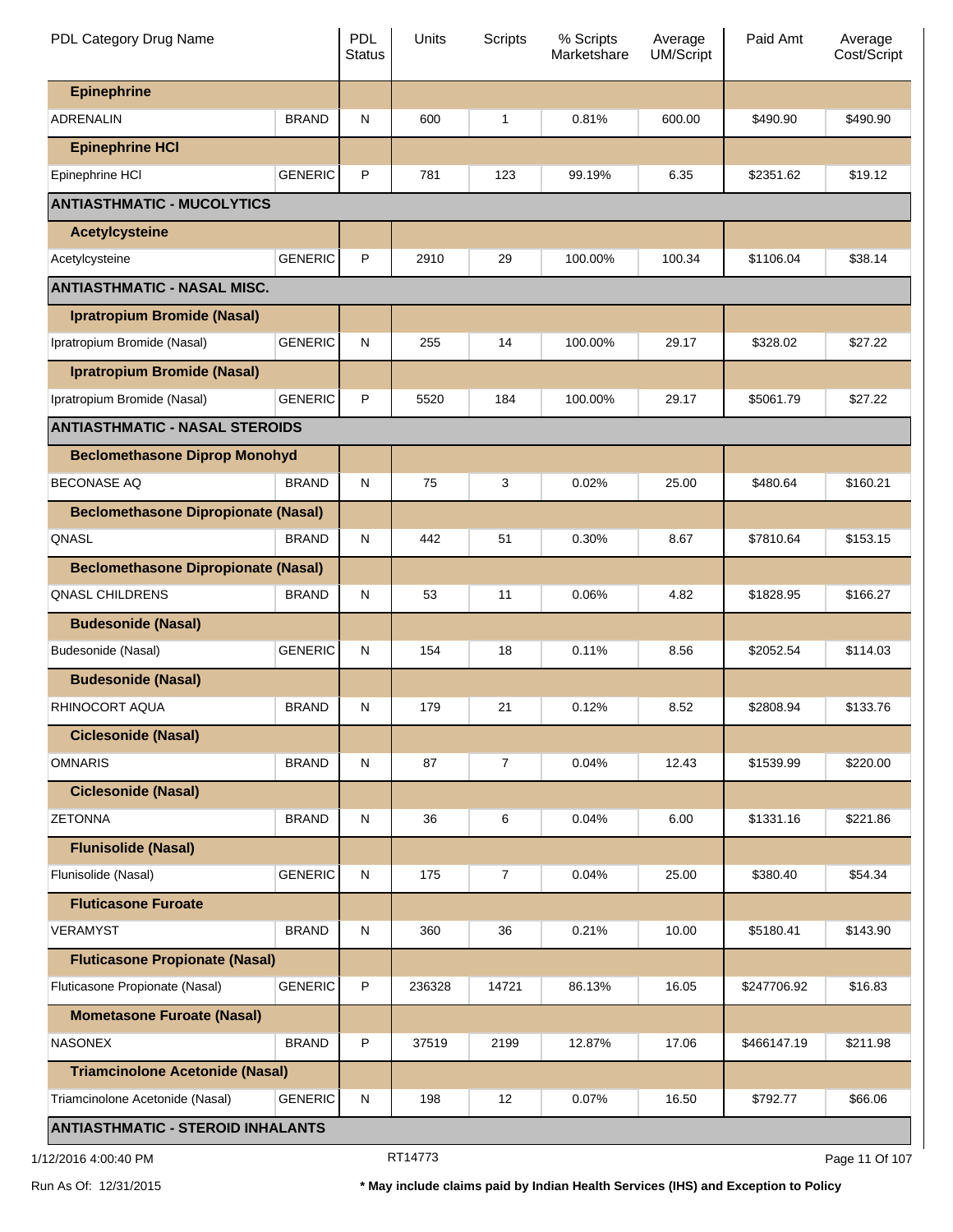| PDL Category Drug Name                     |                | <b>PDL</b><br><b>Status</b> | Units   | <b>Scripts</b> | % Scripts<br>Marketshare | Average<br><b>UM/Script</b> | Paid Amt    | Average<br>Cost/Script |
|--------------------------------------------|----------------|-----------------------------|---------|----------------|--------------------------|-----------------------------|-------------|------------------------|
| <b>Beclomethasone Dipropionate</b>         |                |                             |         |                |                          |                             |             |                        |
| QVAR                                       | <b>BRAND</b>   | P                           | 37246   | 4257           | 46.20%                   | 8.75                        | \$683591.91 | \$160.58               |
| <b>Budesonide (Inhalation)</b>             |                |                             |         |                |                          |                             |             |                        |
| Budesonide (Inhalation)                    | <b>GENERIC</b> | N                           | 11160   | 130            | 1.41%                    | 85.85                       | \$12619.99  | \$97.08                |
| <b>Budesonide (Inhalation)</b>             |                |                             |         |                |                          |                             |             |                        |
| PULMICORT                                  | <b>BRAND</b>   | N                           | 2580    | 29             | 12.66%                   | 83.75                       | \$24052.48  | \$421.72               |
| <b>Budesonide (Inhalation)</b>             |                |                             |         |                |                          |                             |             |                        |
| PULMICORT                                  | <b>BRAND</b>   | P                           | 95160   | 1138           | 12.66%                   | 83.75                       | \$468096.59 | \$421.72               |
| <b>Budesonide (Inhalation)</b>             |                |                             |         |                |                          |                             |             |                        |
| PULMICORT FLEXHALER                        | <b>BRAND</b>   | P                           | 385     | 376            | 4.08%                    | 1.02                        | \$63829.83  | \$169.76               |
| <b>Ciclesonide</b>                         |                |                             |         |                |                          |                             |             |                        |
| <b>ALVESCO</b>                             | <b>BRAND</b>   | N                           | 176     | 29             | 0.31%                    | 6.07                        | \$5217.20   | \$179.90               |
| <b>Flunisolide HFA</b>                     |                |                             |         |                |                          |                             |             |                        |
| <b>AEROSPAN</b>                            | <b>BRAND</b>   | P                           | 381     | 43             | 0.47%                    | 8.86                        | \$7705.49   | \$179.20               |
| <b>Fluticasone Furoate (Inhalation)</b>    |                |                             |         |                |                          |                             |             |                        |
| <b>ARNUITY ELLIPTA</b>                     | <b>BRAND</b>   | N                           | 134     | 5              | 0.05%                    | 26.80                       | \$739.26    | \$147.85               |
| <b>Fluticasone Propionate (Inhalation)</b> |                |                             |         |                |                          |                             |             |                        |
| <b>FLOVENT DISKUS</b>                      | <b>BRAND</b>   | P                           | 7168    | 120            | 1.30%                    | 59.73                       | \$19080.25  | \$159.00               |
| <b>Fluticasone Propionate HFA</b>          |                |                             |         |                |                          |                             |             |                        |
| <b>FLOVENT HFA</b>                         | <b>BRAND</b>   | P                           | 23766   | 2034           | 22.07%                   | 11.68                       | \$440887.44 | \$216.76               |
| <b>Mometasone Furoate (Inhalation)</b>     |                |                             |         |                |                          |                             |             |                        |
| <b>ASMANEX HFA</b>                         | <b>BRAND</b>   | N                           | 91      | $\overline{7}$ | 0.08%                    | 13.00                       | \$246.62    | \$35.23                |
| <b>Mometasone Furoate (Inhalation)</b>     |                |                             |         |                |                          |                             |             |                        |
| ASMANEX TWISTHALER 120 ME                  | <b>BRAND</b>   | P                           | 159     | 159            | 1.73%                    | 1.00                        | \$42114.27  | \$264.87               |
| <b>Mometasone Furoate (Inhalation)</b>     |                |                             |         |                |                          |                             |             |                        |
| ASMANEX TWISTHALER 30 MET                  | <b>BRAND</b>   | P                           | 455     | 439            | 4.76%                    | 1.04                        | \$73014.35  | \$166.32               |
| <b>Mometasone Furoate (Inhalation)</b>     |                |                             |         |                |                          |                             |             |                        |
| ASMANEX TWISTHALER 60 MET                  | <b>BRAND</b>   | P                           | 450     | 449            | 4.87%                    | 1.00                        | \$84936.55  | \$189.17               |
| <b>ANTIASTHMATIC - XANTHINES</b>           |                |                             |         |                |                          |                             |             |                        |
| <b>Theophylline</b>                        |                |                             |         |                |                          |                             |             |                        |
| <b>ELIXOPHYLLIN</b>                        | <b>BRAND</b>   | P                           | 5479    | 13             | 3.27%                    | 421.46                      | \$791.40    | \$60.88                |
| <b>Theophylline</b>                        |                |                             |         |                |                          |                             |             |                        |
| THEO-24                                    | <b>BRAND</b>   | P                           | 1590    | 34             | 8.54%                    | 46.76                       | \$4479.69   | \$131.76               |
| <b>Theophylline</b>                        |                |                             |         |                |                          |                             |             |                        |
| Theophylline                               | <b>GENERIC</b> | P                           | 30326   | 351            | 88.19%                   | 86.40                       | \$13670.99  | \$38.95                |
| <b>ANTIBIOTICS - MISC.</b>                 |                |                             |         |                |                          |                             |             |                        |
| <b>Aztreonam</b>                           |                |                             |         |                |                          |                             |             |                        |
| <b>AZACTAM</b>                             | <b>BRAND</b>   | P                           | 5       | 1              | 0.02%                    | 5.00                        | \$156.73    | \$156.73               |
| 1/12/2016 4:00:40 PM                       |                |                             | RT14773 |                |                          |                             |             | Page 12 Of 107         |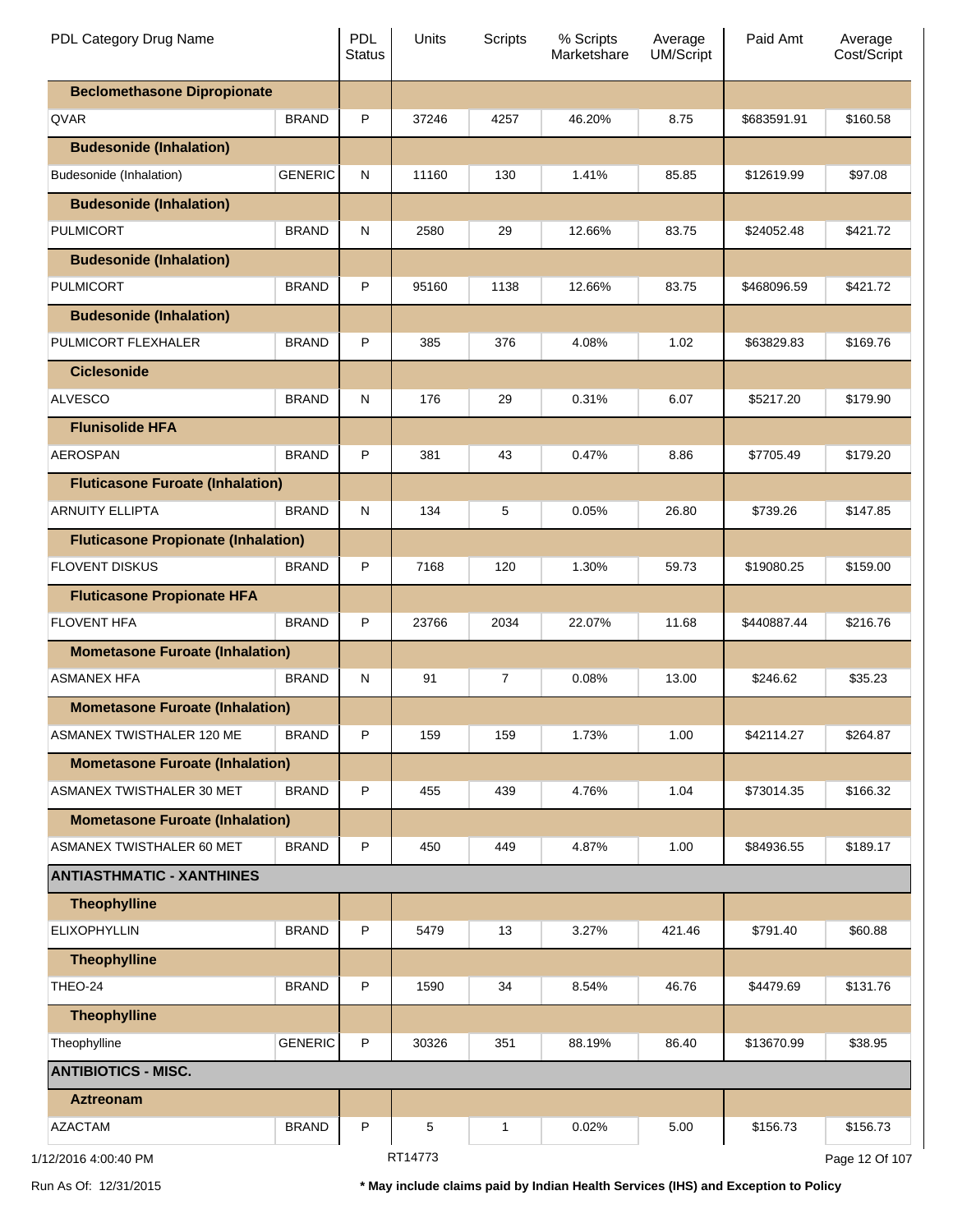| PDL Category Drug Name               |                | <b>PDL</b><br><b>Status</b> | Units          | Scripts        | % Scripts<br>Marketshare | Average<br><b>UM/Script</b> | Paid Amt    | Average<br>Cost/Script |
|--------------------------------------|----------------|-----------------------------|----------------|----------------|--------------------------|-----------------------------|-------------|------------------------|
| <b>Aztreonam Lysine</b>              |                |                             |                |                |                          |                             |             |                        |
| <b>CAYSTON</b>                       | <b>BRAND</b>   | P                           | 2016           | 24             | 0.39%                    | 84.00                       | \$126107.72 | \$5254.49              |
| <b>Colistimethate Sodium</b>         |                |                             |                |                |                          |                             |             |                        |
| <b>COLY-MYCIN M</b>                  | <b>BRAND</b>   | N                           | 24             | $\overline{2}$ | 0.03%                    | 12.00                       | \$695.46    | \$347.73               |
| <b>Metronidazole</b>                 |                |                             |                |                |                          |                             |             |                        |
| Metronidazole                        | <b>GENERIC</b> | P                           | 99295          | 5618           | 90.35%                   | 17.67                       | \$91914.79  | \$16.36                |
| <b>Pentamidine Isethionate</b>       |                |                             |                |                |                          |                             |             |                        |
| <b>NEBUPENT</b>                      | <b>BRAND</b>   | P                           | $\mathbf{1}$   | 1              | 0.02%                    | 1.00                        | \$139.11    | \$139.11               |
| <b>Rifaximin</b>                     |                |                             |                |                |                          |                             |             |                        |
| <b>XIFAXAN</b>                       | <b>BRAND</b>   | N                           | 15600          | 295            | 4.74%                    | 52.88                       | \$417108.64 | \$1413.93              |
| <b>Sulfadiazine</b>                  |                |                             |                |                |                          |                             |             |                        |
| Sulfadiazine                         | <b>GENERIC</b> | P                           | 60             | 1              | 0.02%                    | 60.00                       | \$232.18    | \$232.18               |
| <b>Trimethoprim</b>                  |                |                             |                |                |                          |                             |             |                        |
| Trimethoprim                         | <b>GENERIC</b> | P                           | 3068           | 106            | 1.70%                    | 28.94                       | \$1808.72   | \$17.06                |
| <b>Trimethoprim HCI</b>              |                |                             |                |                |                          |                             |             |                        |
| <b>PRIMSOL</b>                       | <b>BRAND</b>   | P                           | 100            | 1              | 0.02%                    | 100.00                      | \$106.87    | \$106.87               |
| <b>Vancomycin HCI</b>                |                |                             |                |                |                          |                             |             |                        |
| <b>VANCOCIN HCL</b>                  | <b>BRAND</b>   | P                           | 2296           | 54             | 0.87%                    | 42.52                       | \$102716.15 | \$1902.15              |
| <b>Vancomycin HCI</b>                |                |                             |                |                |                          |                             |             |                        |
| Vancomycin HCI                       | <b>GENERIC</b> | N                           | 282            | 8              | 1.85%                    | 5.41                        | \$908.11    | \$104.73               |
| <b>Vancomycin HCI</b>                |                |                             |                |                |                          |                             |             |                        |
| Vancomycin HCI                       | <b>GENERIC</b> | P                           | 340            | 107            | 1.85%                    | 5.41                        | \$11136.27  | \$104.73               |
| <b>ANTICOAGULANTS</b>                |                |                             |                |                |                          |                             |             |                        |
| <b>Apixaban</b>                      |                |                             |                |                |                          |                             |             |                        |
| <b>ELIQUIS</b>                       | <b>BRAND</b>   | $\mathsf{N}$                | 8077           | 138            | 1.77%                    | 58.53                       | \$42654.35  | \$309.09               |
| <b>Dabigatran Etexilate Mesylate</b> |                |                             |                |                |                          |                             |             |                        |
| PRADAXA                              | <b>BRAND</b>   | $\mathsf{N}$                | 5755           | 96             | 1.23%                    | 59.95                       | \$30856.19  | \$321.42               |
| <b>Enoxaparin Sodium</b>             |                |                             |                |                |                          |                             |             |                        |
| Enoxaparin Sodium                    | <b>GENERIC</b> | P                           | 13067          | 886            | 11.36%                   | 14.75                       | \$246493.80 | \$278.21               |
| <b>Enoxaparin Sodium</b>             |                |                             |                |                |                          |                             |             |                        |
| <b>LOVENOX</b>                       | <b>BRAND</b>   | $\mathsf{N}$                | 147            | 16             | 0.21%                    | 9.19                        | \$10525.36  | \$657.84               |
| <b>Fondaparinux Sodium</b>           |                |                             |                |                |                          |                             |             |                        |
| <b>ARIXTRA</b>                       | <b>BRAND</b>   | $\mathsf{N}$                | 8              | $\mathbf{1}$   | 0.01%                    | 8.00                        | \$1317.47   | \$1317.47              |
| <b>Fondaparinux Sodium</b>           |                |                             |                |                |                          |                             |             |                        |
| Fondaparinux Sodium                  | <b>GENERIC</b> | N                           | 39             | 5              | 0.06%                    | 7.80                        | \$1424.53   | \$284.91               |
| <b>Heparin Sodium (Porcine)</b>      |                |                             |                |                |                          |                             |             |                        |
| Heparin Sodium (Porcine)             | <b>GENERIC</b> | P                           | 1569           | 70             | 0.90%                    | 22.41                       | \$3664.69   | \$52.35                |
| Rivaroxaban                          |                |                             |                |                |                          |                             |             |                        |
|                                      |                |                             | <b>DT44770</b> |                |                          |                             |             |                        |

RT14773

Page 13 Of 107

Run As Of: 12/31/2015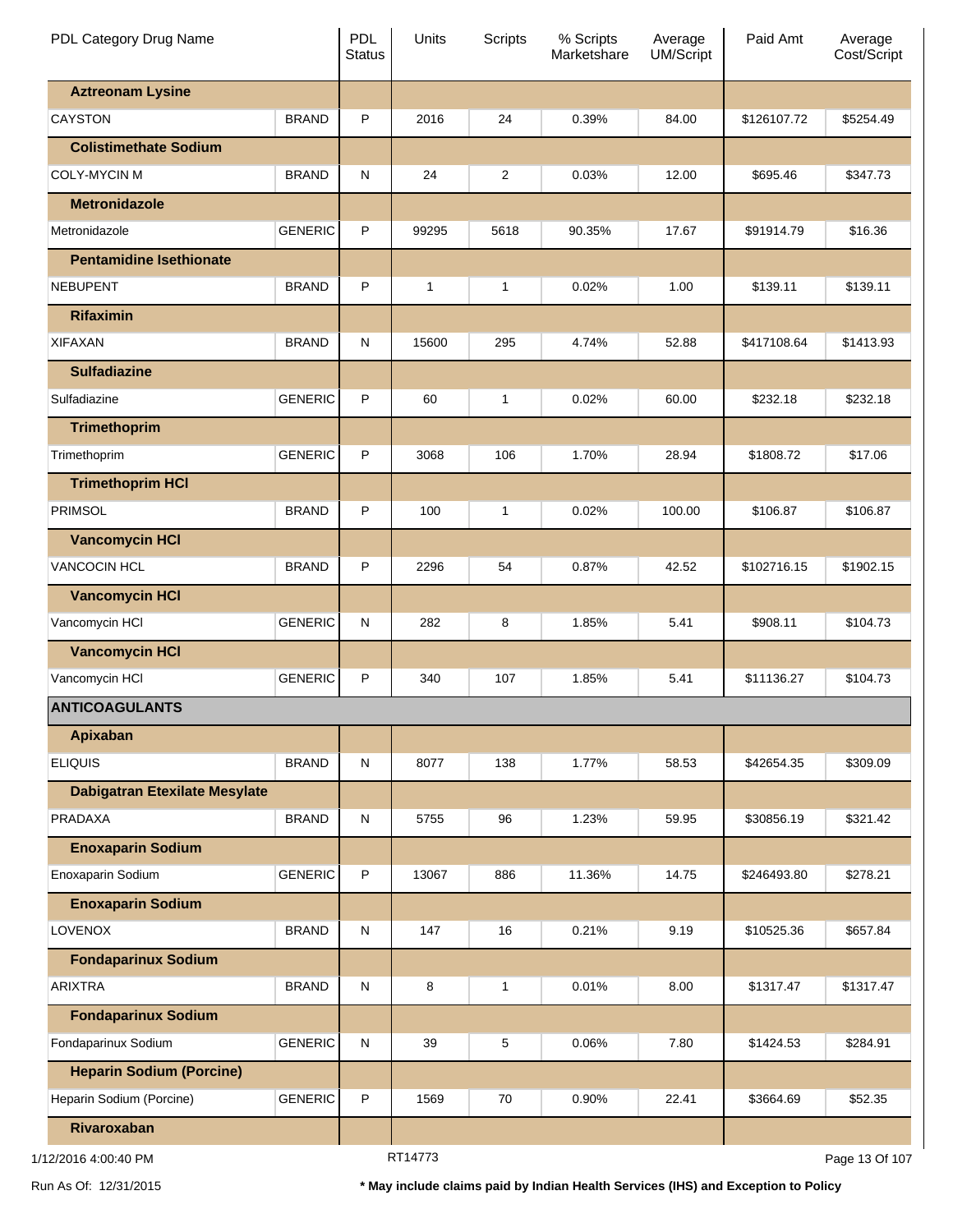| PDL Category Drug Name           |                | <b>PDL</b><br><b>Status</b> | Units   | <b>Scripts</b> | % Scripts<br>Marketshare | Average<br>UM/Script | Paid Amt    | Average<br>Cost/Script |
|----------------------------------|----------------|-----------------------------|---------|----------------|--------------------------|----------------------|-------------|------------------------|
| <b>XARELTO</b>                   | <b>BRAND</b>   | $\mathsf P$                 | 14591   | 512            | 6.56%                    | 28.50                | \$156972.22 | \$306.59               |
| Rivaroxaban                      |                |                             |         |                |                          |                      |             |                        |
| <b>XARELTO STARTER PACK</b>      | <b>BRAND</b>   | P                           | 51      | 1              | 0.01%                    | 51.00                | \$578.29    | \$578.29               |
| <b>Warfarin Sodium</b>           |                |                             |         |                |                          |                      |             |                        |
| <b>COUMADIN</b>                  | <b>BRAND</b>   | P                           | 6634    | 140            | 1.79%                    | 47.39                | \$9081.47   | \$64.87                |
| <b>Warfarin Sodium</b>           |                |                             |         |                |                          |                      |             |                        |
| <b>Warfarin Sodium</b>           | <b>GENERIC</b> | P                           | 209329  | 5936           | 76.09%                   | 35.26                | \$76159.02  | \$12.83                |
| <b>ANTICONVULSANTS</b>           |                |                             |         |                |                          |                      |             |                        |
| <b>Carbamazepine</b>             |                |                             |         |                |                          |                      |             |                        |
| Carbamazepine                    | <b>GENERIC</b> | ${\sf N}$                   | 52223   | 100            | 1.91%                    | 119.49               | \$7934.74   | \$57.86                |
| <b>Carbamazepine</b>             |                |                             |         |                |                          |                      |             |                        |
| Carbamazepine                    | <b>GENERIC</b> | P                           | 165011  | 1718           | 1.91%                    | 119.49               | \$97262.73  | \$57.86                |
| <b>Carbamazepine</b>             |                |                             |         |                |                          |                      |             |                        |
| CARBATROL                        | <b>BRAND</b>   | ${\sf N}$                   | 31817   | 324            | 0.34%                    | 98.20                | \$55862.84  | \$172.42               |
| <b>Carbamazepine</b>             |                |                             |         |                |                          |                      |             |                        |
| <b>TEGRETOL</b>                  | <b>BRAND</b>   | P                           | 75475   | 119            | 0.13%                    | 634.24               | \$23059.33  | \$193.78               |
| <b>Carbamazepine</b>             |                |                             |         |                |                          |                      |             |                        |
| TEGRETOL-XR                      | <b>BRAND</b>   | P                           | 37428   | 469            | 0.49%                    | 79.80                | \$83989.33  | \$179.08               |
| <b>Clobazam</b>                  |                |                             |         |                |                          |                      |             |                        |
| <b>ONFI</b>                      | <b>BRAND</b>   | ${\sf N}$                   | 52733   | 459            | 0.48%                    | 114.89               | \$330917.44 | \$720.95               |
| Clonazepam                       |                |                             |         |                |                          |                      |             |                        |
| Clonazepam                       | <b>GENERIC</b> | ${\sf N}$                   | 5210    | 77             | 19.60%                   | 60.02                | \$3426.04   | \$12.63                |
| Clonazepam                       |                |                             |         |                |                          |                      |             |                        |
| Clonazepam                       | <b>GENERIC</b> | P                           | 1112790 | 18551          | 19.60%                   | 60.02                | \$231789.24 | \$12.63                |
| Clonazepam                       |                |                             |         |                |                          |                      |             |                        |
| <b>KLONOPIN</b>                  | <b>BRAND</b>   | ${\sf N}$                   | 182     | 8              | 0.01%                    | 22.75                | \$359.22    | \$44.90                |
| <b>Diazepam (Anticonvulsant)</b> |                |                             |         |                |                          |                      |             |                        |
| DIASTAT ACUDIAL                  | <b>BRAND</b>   | P                           | 303     | 223            | 0.23%                    | 1.36                 | \$87085.12  | \$390.52               |
| <b>Diazepam (Anticonvulsant)</b> |                |                             |         |                |                          |                      |             |                        |
| <b>DIASTAT PEDIATRIC</b>         | <b>BRAND</b>   | P                           | 16      | 9              | 0.01%                    | 1.78                 | \$3295.30   | \$366.14               |
| <b>Diazepam (Anticonvulsant)</b> |                |                             |         |                |                          |                      |             |                        |
| Diazepam (Anticonvulsant)        | <b>GENERIC</b> | ${\sf N}$                   | 38      | 28             | 0.03%                    | 1.36                 | \$2035.76   | \$72.71                |
| <b>Divalproex Sodium</b>         |                |                             |         |                |                          |                      |             |                        |
| <b>DEPAKOTE</b>                  | <b>BRAND</b>   | ${\sf N}$                   | 2728    | 39             | 0.04%                    | 69.95                | \$10366.89  | \$265.82               |
| <b>Divalproex Sodium</b>         |                |                             |         |                |                          |                      |             |                        |
| <b>DEPAKOTE ER</b>               | <b>BRAND</b>   | ${\sf N}$                   | 22212   | 295            | 0.31%                    | 75.29                | \$77727.63  | \$263.48               |
| <b>Divalproex Sodium</b>         |                |                             |         |                |                          |                      |             |                        |
| DEPAKOTE SPRINKLES               | <b>BRAND</b>   | $\sf P$                     | 129754  | 599            | 0.63%                    | 216.62               | \$175479.93 | \$292.95               |
| 1/12/2016 4:00:40 PM             |                |                             | RT14773 |                |                          |                      |             | Page 14 Of 107         |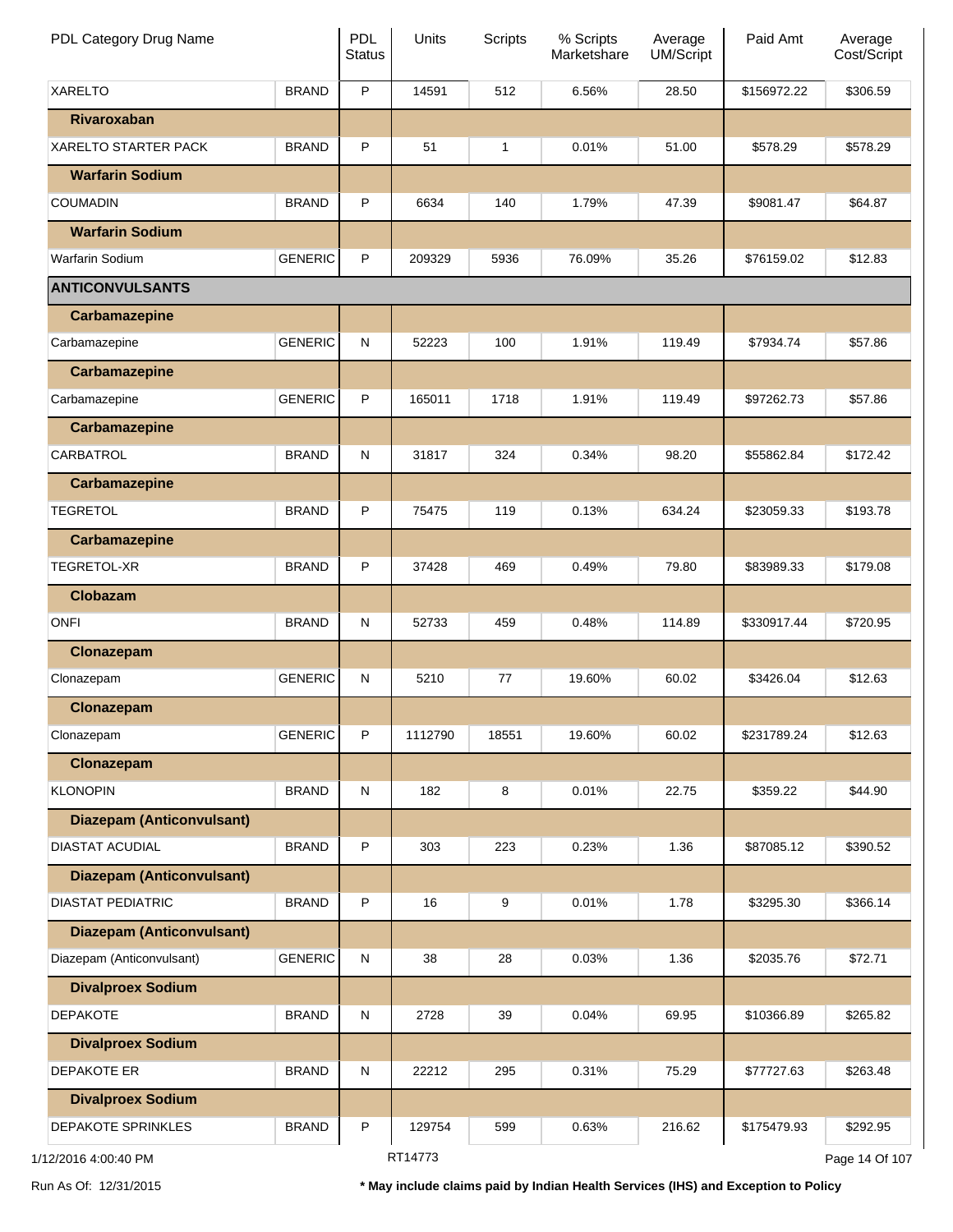| PDL Category Drug Name         |                | <b>PDL</b><br><b>Status</b> | Units   | <b>Scripts</b> | % Scripts<br>Marketshare | Average<br><b>UM/Script</b> | Paid Amt    | Average<br>Cost/Script |
|--------------------------------|----------------|-----------------------------|---------|----------------|--------------------------|-----------------------------|-------------|------------------------|
| <b>Divalproex Sodium</b>       |                |                             |         |                |                          |                             |             |                        |
| Divalproex Sodium              | <b>GENERIC</b> | N                           | 12603   | 62             | 7.56%                    | 69.41                       | \$2715.84   | \$65.22                |
| <b>Divalproex Sodium</b>       |                |                             |         |                |                          |                             |             |                        |
| Divalproex Sodium              | <b>GENERIC</b> | P                           | 486058  | 7122           | 7.56%                    | 69.41                       | \$465790.90 | \$65.22                |
| <b>Eslicarbazepine Acetate</b> |                |                             |         |                |                          |                             |             |                        |
| <b>APTIOM</b>                  | <b>BRAND</b>   | $\mathsf{N}$                | 1649    | 37             | 0.04%                    | 44.57                       | \$30889.49  | \$834.85               |
| <b>Ethosuximide</b>            |                |                             |         |                |                          |                             |             |                        |
| Ethosuximide                   | <b>GENERIC</b> | N                           | 1667    | 17             | 0.09%                    | 301.23                      | \$870.11    | \$91.66                |
| <b>Ethosuximide</b>            |                |                             |         |                |                          |                             |             |                        |
| Ethosuximide                   | <b>GENERIC</b> | P                           | 23335   | 66             | 0.09%                    | 301.23                      | \$6737.72   | \$91.66                |
| <b>Ethosuximide</b>            |                |                             |         |                |                          |                             |             |                        |
| ZARONTIN                       | <b>BRAND</b>   | P                           | 11955   | 117            | 0.12%                    | 102.18                      | \$30377.65  | \$259.64               |
| <b>Ethotoin</b>                |                |                             |         |                |                          |                             |             |                        |
| <b>PEGANONE</b>                | <b>BRAND</b>   | $\mathsf{N}$                | 1784    | 9              | 0.01%                    | 198.22                      | \$3379.72   | \$375.52               |
| <b>Ezogabine</b>               |                |                             |         |                |                          |                             |             |                        |
| <b>POTIGA</b>                  | <b>BRAND</b>   | $\mathsf{N}$                | 546     | 8              | 0.01%                    | 68.25                       | \$4186.83   | \$523.35               |
| <b>Felbamate</b>               |                |                             |         |                |                          |                             |             |                        |
| Felbamate                      | <b>GENERIC</b> | N                           | 18224   | 71             | 0.07%                    | 256.68                      | \$29085.08  | \$409.65               |
| <b>Felbamate</b>               |                |                             |         |                |                          |                             |             |                        |
| <b>FELBATOL</b>                | <b>BRAND</b>   | N                           | 36900   | 144            | 0.15%                    | 256.25                      | \$211543.17 | \$1469.05              |
| <b>Gabapentin</b>              |                |                             |         |                |                          |                             |             |                        |
| Gabapentin                     | <b>GENERIC</b> | P                           | 3023735 | 24694          | 25.99%                   | 122.45                      | \$470331.65 | \$19.05                |
| <b>Gabapentin</b>              |                |                             |         |                |                          |                             |             |                        |
| <b>NEURONTIN</b>               | <b>BRAND</b>   | N                           | 6210    | 13             | 0.01%                    | 477.69                      | \$11483.17  | \$883.32               |
| <b>Gabapentin (Once-Daily)</b> |                |                             |         |                |                          |                             |             |                        |
| <b>GRALISE</b>                 | <b>BRAND</b>   | ${\sf N}$                   | 90      | 3              | 0.00%                    | 30.00                       | \$522.41    | \$174.14               |
| Lacosamide                     |                |                             |         |                |                          |                             |             |                        |
| <b>VIMPAT</b>                  | <b>BRAND</b>   | N                           | 114596  | 935            | 0.98%                    | 122.56                      | \$498271.01 | \$532.91               |
| Lamotrigine                    |                |                             |         |                |                          |                             |             |                        |
| <b>LAMICTAL</b>                | <b>BRAND</b>   | N                           | 20040   | 211            | 0.22%                    | 94.98                       | \$202054.52 | \$957.60               |
| Lamotrigine                    |                |                             |         |                |                          |                             |             |                        |
| LAMICTAL CHEWABLE DISPERS      | <b>BRAND</b>   | ${\sf N}$                   | 1440    | $\overline{7}$ | 0.01%                    | 205.71                      | \$2897.87   | \$413.98               |
| Lamotrigine                    |                |                             |         |                |                          |                             |             |                        |
| <b>LAMICTAL ODT</b>            | <b>BRAND</b>   | ${\sf N}$                   | 3576    | 47             | 0.05%                    | 76.09                       | \$17543.74  | \$373.27               |
| Lamotrigine                    |                |                             |         |                |                          |                             |             |                        |
| LAMICTAL STARTER/NOT TAKI      | <b>BRAND</b>   | N                           | 49      | 1              | 0.00%                    | 49.00                       | \$477.54    | \$477.54               |
| Lamotrigine                    |                |                             |         |                |                          |                             |             |                        |
| LAMICTAL STARTER/TAKING V      | <b>BRAND</b>   | N                           | 35      | 1              | 0.00%                    | 35.00                       | \$120.00    | \$120.00               |
| 2/2016 4:00:40 PM              |                |                             | RT14773 |                |                          |                             |             | Page 15 Of 107         |

Run As Of: 12/31/2015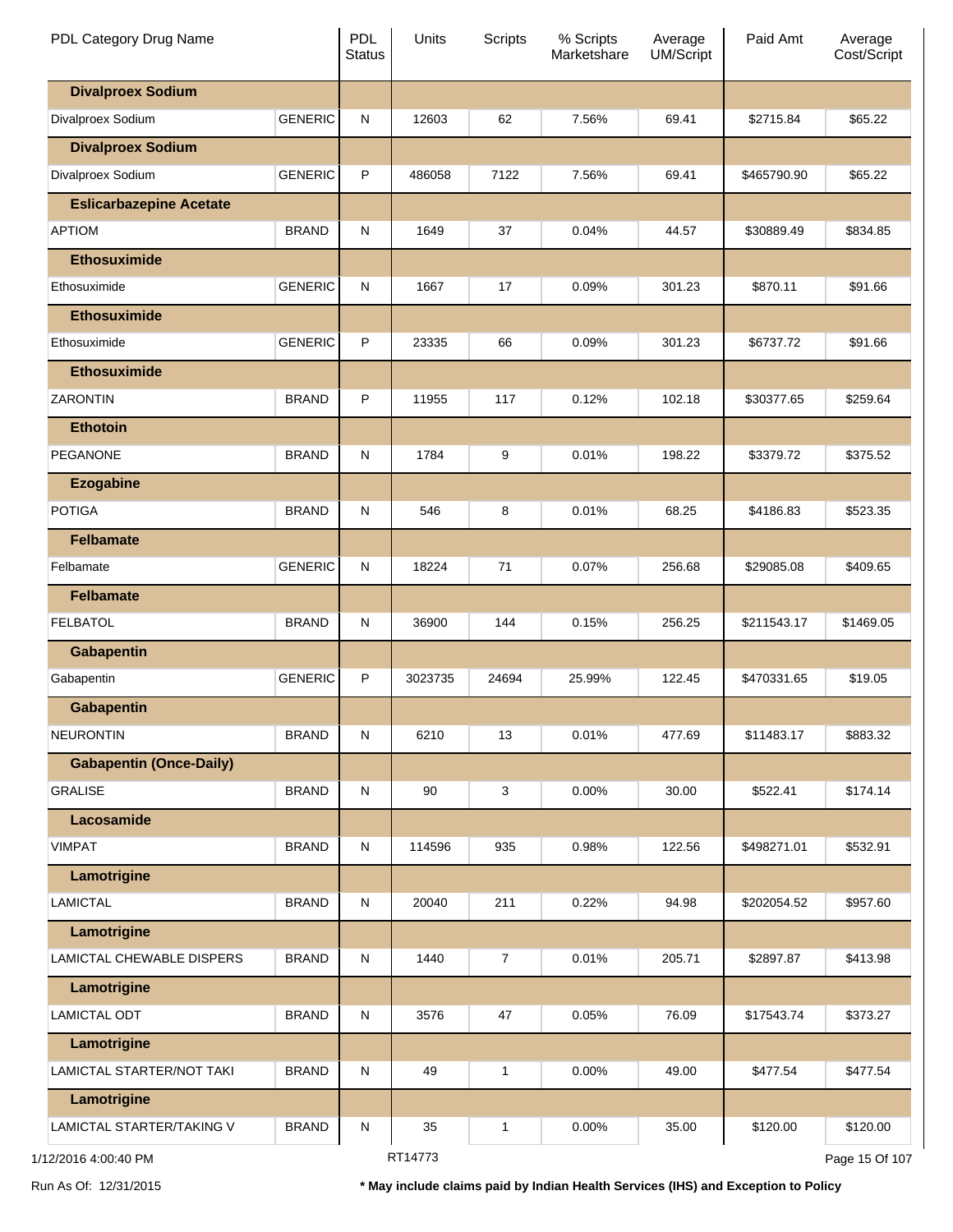| PDL Category Drug Name           |                | <b>PDL</b><br><b>Status</b> | Units   | <b>Scripts</b> | % Scripts<br>Marketshare | Average<br>UM/Script | Paid Amt    | Average<br>Cost/Script |
|----------------------------------|----------------|-----------------------------|---------|----------------|--------------------------|----------------------|-------------|------------------------|
| Lamotrigine                      |                |                             |         |                |                          |                      |             |                        |
| <b>LAMICTAL XR</b>               | <b>BRAND</b>   | ${\sf N}$                   | 3302    | 66             | 0.07%                    | 50.03                | \$63399.70  | \$960.60               |
| Lamotrigine                      |                |                             |         |                |                          |                      |             |                        |
| Lamotrigine                      | <b>GENERIC</b> | ${\sf N}$                   | 4923    | 89             | 12.19%                   | 56.37                | \$22532.40  | \$17.73                |
| Lamotrigine                      |                |                             |         |                |                          |                      |             |                        |
| Lamotrigine                      | <b>GENERIC</b> | P                           | 647804  | 11490          | 12.19%                   | 56.37                | \$182733.43 | \$17.73                |
| Levetiracetam                    |                |                             |         |                |                          |                      |             |                        |
| <b>KEPPRA</b>                    | <b>BRAND</b>   | ${\sf N}$                   | 56432   | 240            | 0.25%                    | 235.13               | \$200611.31 | \$835.88               |
| Levetiracetam                    |                |                             |         |                |                          |                      |             |                        |
| <b>KEPPRA XR</b>                 | <b>BRAND</b>   | ${\sf N}$                   | 9866    | 88             | 0.09%                    | 112.11               | \$64426.52  | \$732.12               |
| Levetiracetam                    |                |                             |         |                |                          |                      |             |                        |
| Levetiracetam                    | <b>GENERIC</b> | ${\sf N}$                   | 5822    | 53             | 6.20%                    | 142.48               | \$2239.96   | \$25.36                |
| Levetiracetam                    |                |                             |         |                |                          |                      |             |                        |
| Levetiracetam                    | <b>GENERIC</b> | P                           | 833670  | 5839           | 6.20%                    | 142.48               | \$147175.08 | \$25.36                |
| <b>Methsuximide</b>              |                |                             |         |                |                          |                      |             |                        |
| <b>CELONTIN</b>                  | <b>BRAND</b>   | P                           | 2180    | 22             | 0.02%                    | 99.09                | \$5125.61   | \$232.98               |
| Oxcarbazepine                    |                |                             |         |                |                          |                      |             |                        |
| Oxcarbazepine                    | <b>GENERIC</b> | P                           | 291194  | 3378           | 3.56%                    | 86.20                | \$107371.18 | \$31.79                |
| Oxcarbazepine                    |                |                             |         |                |                          |                      |             |                        |
| <b>OXTELLAR XR</b>               | <b>BRAND</b>   | ${\sf N}$                   | 1786    | 28             | 0.03%                    | 63.79                | \$8473.01   | \$302.61               |
| Oxcarbazepine                    |                |                             |         |                |                          |                      |             |                        |
| <b>TRILEPTAL</b>                 | <b>BRAND</b>   | ${\sf N}$                   | 112158  | 348            | 0.37%                    | 322.29               | \$168682.97 | \$484.72               |
| <b>Perampanel</b>                |                |                             |         |                |                          |                      |             |                        |
| <b>FYCOMPA</b>                   | <b>BRAND</b>   | ${\sf N}$                   | 761     | 27             | 0.03%                    | 28.19                | \$13393.44  | \$496.05               |
| <b>Phenytoin</b>                 |                |                             |         |                |                          |                      |             |                        |
| <b>DILANTIN INFATABS</b>         | <b>BRAND</b>   | ${\sf N}$                   | 10229   | 118            | 0.12%                    | 86.69                | \$7712.38   | \$65.36                |
| <b>Phenytoin</b>                 |                |                             |         |                |                          |                      |             |                        |
| DILANTIN-125                     | <b>BRAND</b>   | ${\sf N}$                   | 10783   | 46             | 0.05%                    | 234.41               | \$4294.94   | \$93.37                |
| Phenytoin                        |                |                             |         |                |                          |                      |             |                        |
| Phenytoin                        | <b>GENERIC</b> | P                           | 6135    | 32             | 0.03%                    | 191.72               | \$760.96    | \$23.78                |
| <b>Phenytoin Sodium Extended</b> |                |                             |         |                |                          |                      |             |                        |
| <b>DILANTIN</b>                  | <b>BRAND</b>   | P                           | 4069    | 50             | 0.19%                    | 103.74               | \$2916.34   | \$79.20                |
| <b>Phenytoin Sodium Extended</b> |                |                             |         |                |                          |                      |             |                        |
| <b>DILANTIN</b>                  | <b>BRAND</b>   | ${\sf N}$                   | 14915   | 133            | 0.19%                    | 103.74               | \$11577.28  | \$79.20                |
| <b>Phenytoin Sodium Extended</b> |                |                             |         |                |                          |                      |             |                        |
| Phenytoin Sodium Extended        | <b>GENERIC</b> | P                           | 102971  | 886            | 0.93%                    | 116.22               | \$32284.89  | \$36.44                |
| Pregabalin                       |                |                             |         |                |                          |                      |             |                        |
| <b>LYRICA</b>                    | <b>BRAND</b>   | ${\sf N}$                   | 159388  | 2325           | 2.45%                    | 68.55                | \$773592.58 | \$332.73               |
| 1/12/2016 4:00:40 PM             |                |                             | RT14773 |                |                          |                      |             | Page 16 Of 107         |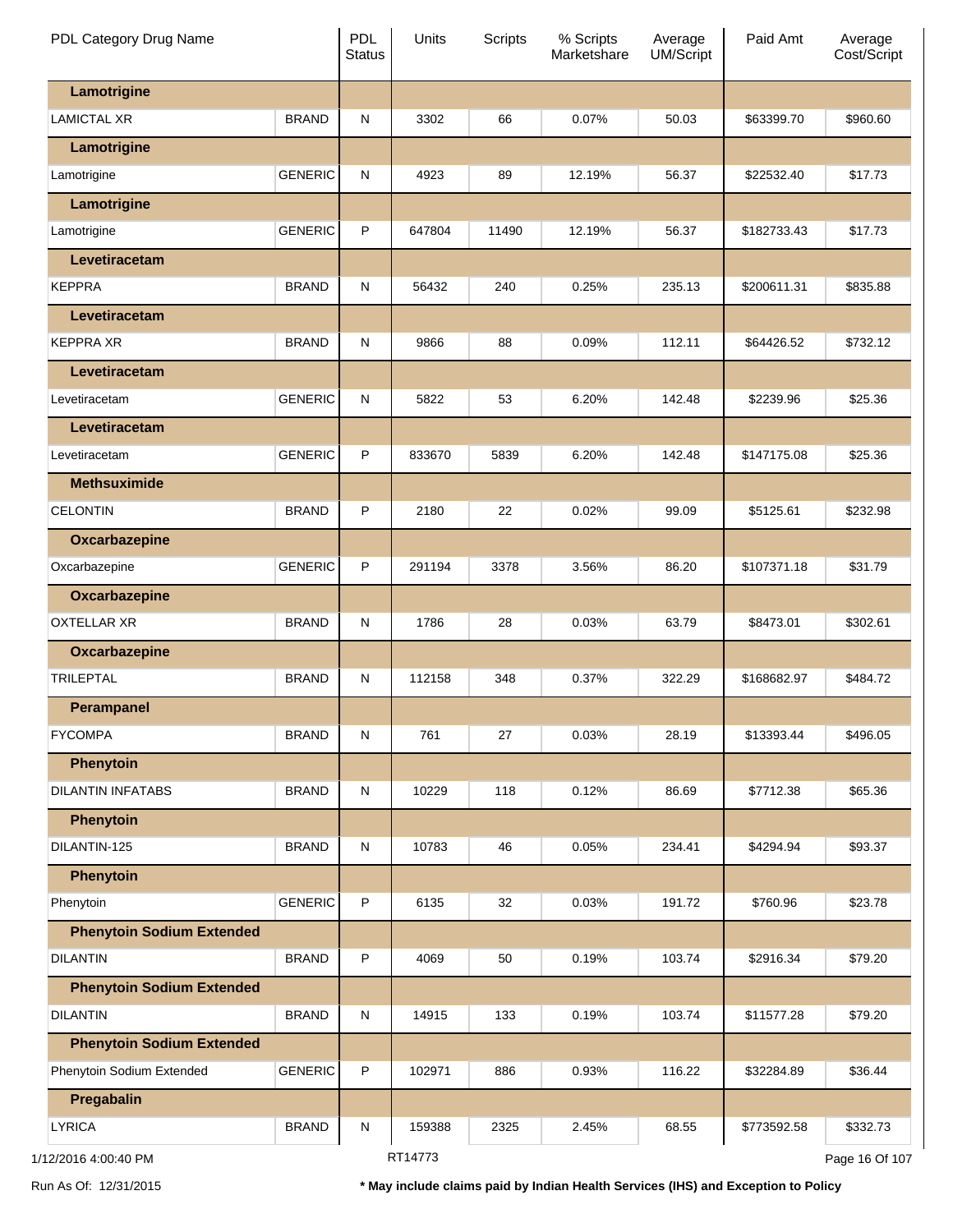| PDL Category Drug Name                   |                | <b>PDL</b><br><b>Status</b> | Units   | <b>Scripts</b> | % Scripts<br>Marketshare | Average<br><b>UM/Script</b> | Paid Amt    | Average<br>Cost/Script |
|------------------------------------------|----------------|-----------------------------|---------|----------------|--------------------------|-----------------------------|-------------|------------------------|
| <b>Primidone</b>                         |                |                             |         |                |                          |                             |             |                        |
| <b>MYSOLINE</b>                          | <b>BRAND</b>   | N                           | 120     | 4              | $0.00\%$                 | 30.00                       | \$1466.36   | \$366.59               |
| <b>Primidone</b>                         |                |                             |         |                |                          |                             |             |                        |
| Primidone                                | <b>GENERIC</b> | P                           | 26719   | 353            | 0.37%                    | 75.69                       | \$6320.95   | \$17.91                |
| <b>Rufinamide</b>                        |                |                             |         |                |                          |                             |             |                        |
| <b>BANZEL</b>                            | <b>BRAND</b>   | N                           | 64590   | 216            | 0.23%                    | 299.03                      | \$273112.78 | \$1264.41              |
| <b>Tiagabine HCI</b>                     |                |                             |         |                |                          |                             |             |                        |
| <b>GABITRIL</b>                          | <b>BRAND</b>   | P                           | 3448    | 53             | 0.06%                    | 65.06                       | \$23119.30  | \$436.21               |
| <b>Topiramate</b>                        |                |                             |         |                |                          |                             |             |                        |
| TOPAMAX                                  | <b>BRAND</b>   | N                           | 13407   | 142            | 0.15%                    | 94.42                       | \$133757.49 | \$941.95               |
| <b>Topiramate</b>                        |                |                             |         |                |                          |                             |             |                        |
| <b>TOPAMAX SPRINKLE</b>                  | <b>BRAND</b>   | N                           | 5564    | 17             | 0.02%                    | 327.29                      | \$27977.25  | \$1645.72              |
| <b>Topiramate</b>                        |                |                             |         |                |                          |                             |             |                        |
| Topiramate                               | <b>GENERIC</b> | P                           | 565880  | 10703          | 11.26%                   | 52.87                       | \$161267.99 | \$15.07                |
| <b>Topiramate</b>                        |                |                             |         |                |                          |                             |             |                        |
| <b>TROKENDI XR</b>                       | <b>BRAND</b>   | N                           | 390     | 8              | 0.01%                    | 48.75                       | \$8873.67   | \$1109.21              |
| <b>Valproate Sodium</b>                  |                |                             |         |                |                          |                             |             |                        |
| Valproate Sodium                         | <b>GENERIC</b> | P                           | 313817  | 569            | 0.60%                    | 551.52                      | \$12175.72  | \$21.40                |
| <b>Valproic Acid</b>                     |                |                             |         |                |                          |                             |             |                        |
| Valproic Acid                            | <b>GENERIC</b> | P                           | 22050   | 173            | 0.18%                    | 127.46                      | \$4716.66   | \$27.26                |
| Vigabatrin                               |                |                             |         |                |                          |                             |             |                        |
| <b>SABRIL</b>                            | <b>BRAND</b>   | N                           | 2700    | 21             | 0.02%                    | 128.57                      | \$227442.87 | \$10830.61             |
| Zonisamide                               |                |                             |         |                |                          |                             |             |                        |
| ZONEGRAN                                 | <b>BRAND</b>   | ${\sf N}$                   | 4650    | 33             | 0.03%                    | 140.91                      | \$46292.91  | \$1402.82              |
| Zonisamide                               |                |                             |         |                |                          |                             |             |                        |
| Zonisamide                               | <b>GENERIC</b> | P                           | 83102   | 888            | 0.93%                    | 93.58                       | \$21418.86  | \$24.12                |
| <b>ANTIDEPRESSANTS - MAO INHIBITORS</b>  |                |                             |         |                |                          |                             |             |                        |
| <b>Phenelzine Sulfate</b>                |                |                             |         |                |                          |                             |             |                        |
| <b>Phenelzine Sulfate</b>                | <b>GENERIC</b> | P                           | 870     | 8              | 13.79%                   | 108.75                      | \$497.04    | \$62.13                |
| <b>Selegiline</b>                        |                |                             |         |                |                          |                             |             |                        |
| <b>EMSAM</b>                             | <b>BRAND</b>   | N                           | 270     | 9              | 15.52%                   | 30.00                       | \$6859.95   | \$762.22               |
| <b>Tranylcypromine Sulfate</b>           |                |                             |         |                |                          |                             |             |                        |
| <b>PARNATE</b>                           | <b>BRAND</b>   | N                           | 450     | 3              | 5.17%                    | 150.00                      | \$2903.19   | \$967.73               |
| <b>Tranylcypromine Sulfate</b>           |                |                             |         |                |                          |                             |             |                        |
| Tranylcypromine Sulfate                  | <b>GENERIC</b> | P                           | 4403    | 38             | 65.52%                   | 115.87                      | \$8192.72   | \$215.60               |
| <b>ANTIDEPRESSANTS - SELECTED SSRI's</b> |                |                             |         |                |                          |                             |             |                        |
| <b>Bupropion HCI</b>                     |                |                             |         |                |                          |                             |             |                        |
| <b>Bupropion HCI</b>                     | <b>GENERIC</b> | P                           | 731729  | 20103          | 10.97%                   | 36.40                       | \$527087.39 | \$26.22                |
| 1/12/2016 4:00:40 PM                     |                |                             | RT14773 |                |                          |                             |             | Page 17 Of 107         |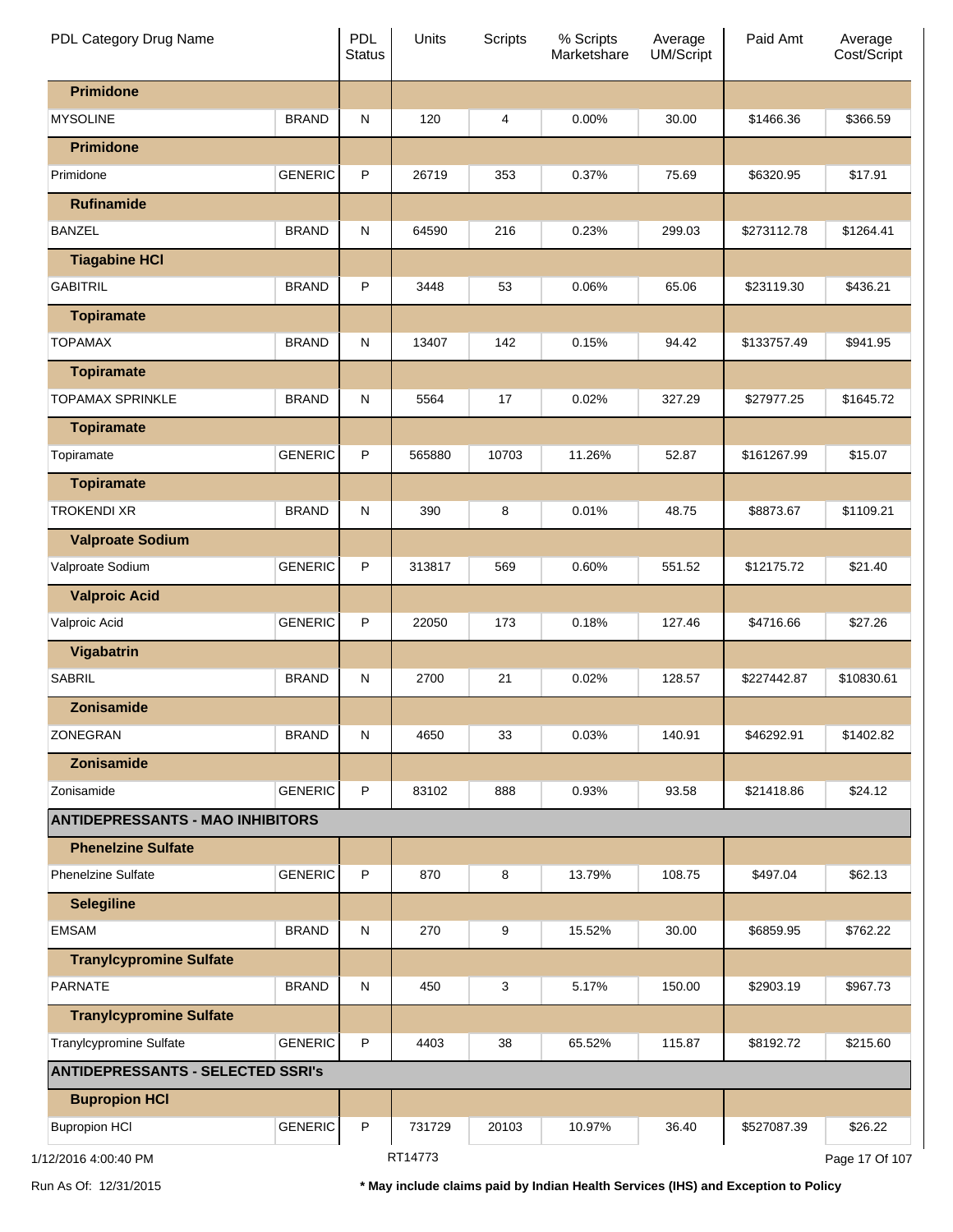| PDL Category Drug Name          |                | <b>PDL</b><br><b>Status</b> | Units   | <b>Scripts</b> | % Scripts<br>Marketshare | Average<br><b>UM/Script</b> | Paid Amt    | Average<br>Cost/Script |
|---------------------------------|----------------|-----------------------------|---------|----------------|--------------------------|-----------------------------|-------------|------------------------|
| <b>Bupropion HCI</b>            |                |                             |         |                |                          |                             |             |                        |
| <b>WELLBUTRIN</b>               | <b>BRAND</b>   | P                           | 300     | 3              | 0.00%                    | 100.00                      | \$618.76    | \$206.25               |
| <b>Bupropion HCI</b>            |                |                             |         |                |                          |                             |             |                        |
| <b>WELLBUTRIN SR</b>            | <b>BRAND</b>   | N                           | 360     | 6              | 0.00%                    | 60.00                       | \$1997.22   | \$332.87               |
| <b>Bupropion HCI</b>            |                |                             |         |                |                          |                             |             |                        |
| <b>WELLBUTRIN XL</b>            | <b>BRAND</b>   | N                           | 840     | 28             | 0.02%                    | 30.00                       | \$27967.52  | \$998.84               |
| <b>Citalopram Hydrobromide</b>  |                |                             |         |                |                          |                             |             |                        |
| Citalopram Hydrobromide         | <b>GENERIC</b> | P                           | 549576  | 17622          | 9.61%                    | 31.19                       | \$157193.37 | \$8.92                 |
| <b>Desvenlafaxine Succinate</b> |                |                             |         |                |                          |                             |             |                        |
| <b>PRISTIQ</b>                  | <b>BRAND</b>   | N                           | 18179   | 629            | 0.34%                    | 28.90                       | \$145719.52 | \$231.67               |
| <b>Duloxetine HCI</b>           |                |                             |         |                |                          |                             |             |                        |
| <b>CYMBALTA</b>                 | <b>BRAND</b>   | N                           | 3723    | 103            | 0.06%                    | 36.15                       | \$25027.41  | \$242.98               |
| <b>Duloxetine HCI</b>           |                |                             |         |                |                          |                             |             |                        |
| Duloxetine HCI                  | <b>GENERIC</b> | P                           | 471281  | 13277          | 7.24%                    | 35.50                       | \$491027.04 | \$36.98                |
| <b>Escitalopram Oxalate</b>     |                |                             |         |                |                          |                             |             |                        |
| Escitalopram Oxalate            | <b>GENERIC</b> | P                           | 540179  | 20246          | 11.04%                   | 26.68                       | \$283582.59 | \$14.01                |
| <b>Escitalopram Oxalate</b>     |                |                             |         |                |                          |                             |             |                        |
| <b>LEXAPRO</b>                  | <b>BRAND</b>   | N                           | 1305    | 27             | 0.01%                    | 48.33                       | \$9199.94   | \$340.74               |
| <b>Fluoxetine HCI</b>           |                |                             |         |                |                          |                             |             |                        |
| <b>Fluoxetine HCI</b>           | <b>GENERIC</b> | N                           | 12198   | 349            | 12.70%                   | 48.25                       | \$5162.58   | \$10.76                |
| <b>Fluoxetine HCI</b>           |                |                             |         |                |                          |                             |             |                        |
| <b>Fluoxetine HCI</b>           | <b>GENERIC</b> | P                           | 1110919 | 22926          | 12.70%                   | 48.25                       | \$245199.52 | \$10.76                |
| <b>Fluoxetine HCI</b>           |                |                             |         |                |                          |                             |             |                        |
| PROZAC                          | <b>BRAND</b>   | ${\sf N}$                   | 150     | 5              | 0.00%                    | 30.00                       | \$2382.69   | \$476.54               |
| <b>Fluoxetine HCI</b>           |                |                             |         |                |                          |                             |             |                        |
| PROZAC WEEKLY                   | <b>BRAND</b>   | N                           | 16      | 4              | 0.00%                    | 4.00                        | \$617.72    | \$154.43               |
| <b>Fluoxetine HCI (PMDD)</b>    |                |                             |         |                |                          |                             |             |                        |
| Fluoxetine HCI (PMDD)           | <b>GENERIC</b> | P                           | 231     | 8              | 0.00%                    | 28.88                       | \$93.94     | \$11.74                |
| <b>Fluvoxamine Maleate</b>      |                |                             |         |                |                          |                             |             |                        |
| <b>Fluvoxamine Maleate</b>      | <b>GENERIC</b> | N                           | 1731    | 33             | 0.34%                    | 47.04                       | \$6950.20   | \$30.69                |
| <b>Fluvoxamine Maleate</b>      |                |                             |         |                |                          |                             |             |                        |
| <b>Fluvoxamine Maleate</b>      | <b>GENERIC</b> | P                           | 27904   | 597            | 0.34%                    | 47.04                       | \$12382.66  | \$30.69                |
| <b>Levomilnacipran HCI</b>      |                |                             |         |                |                          |                             |             |                        |
| <b>FETZIMA</b>                  | <b>BRAND</b>   | N                           | 6322    | 236            | 0.13%                    | 26.79                       | \$54869.37  | \$232.50               |
| <b>Levomilnacipran HCI</b>      |                |                             |         |                |                          |                             |             |                        |
| FETZIMA TITRATION PACK          | <b>BRAND</b>   | N                           | 28      | 1              | 0.00%                    | 28.00                       | \$265.81    | \$265.81               |
| <b>Maprotiline HCI</b>          |                |                             |         |                |                          |                             |             |                        |
| Maprotiline HCI                 | <b>GENERIC</b> | P                           | 150     | 3              | 0.00%                    | 50.00                       | \$258.40    | \$86.13                |
| 1/12/2016 4:00:40 PM            |                |                             | RT14773 |                |                          |                             |             | Page 18 Of 107         |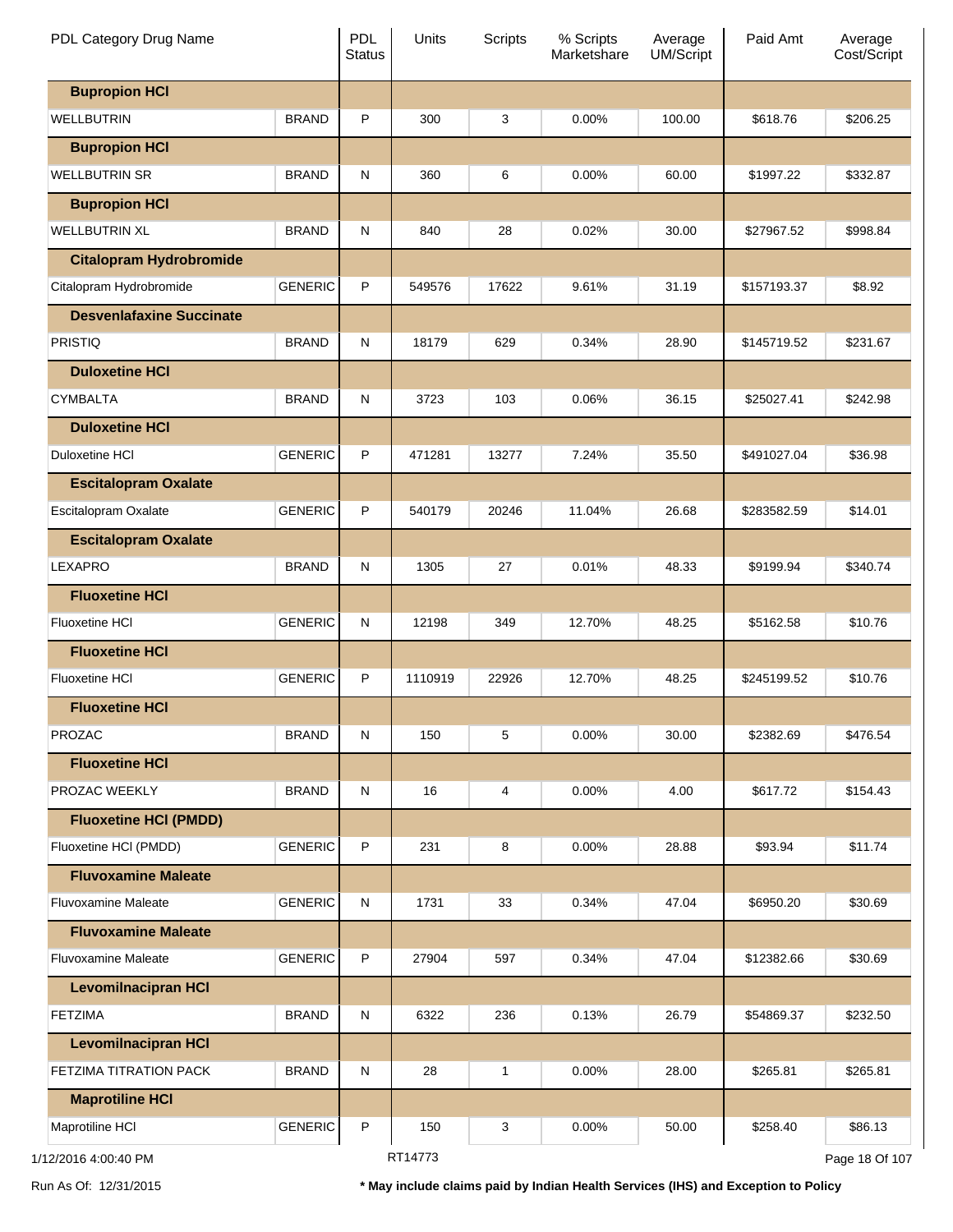| PDL Category Drug Name     |                | <b>PDL</b><br><b>Status</b> | Units   | <b>Scripts</b> | % Scripts<br>Marketshare | Average<br>UM/Script | Paid Amt    | Average<br>Cost/Script |
|----------------------------|----------------|-----------------------------|---------|----------------|--------------------------|----------------------|-------------|------------------------|
| <b>Milnacipran HCI</b>     |                |                             |         |                |                          |                      |             |                        |
| <b>SAVELLA</b>             | <b>BRAND</b>   | ${\sf N}$                   | 13848   | 251            | 0.14%                    | 55.17                | \$56520.66  | \$225.18               |
| <b>Milnacipran HCI</b>     |                |                             |         |                |                          |                      |             |                        |
| SAVELLA TITRATION PACK     | <b>BRAND</b>   | ${\sf N}$                   | 660     | 12             | 0.01%                    | 55.00                | \$2642.68   | \$220.22               |
| <b>Mirtazapine</b>         |                |                             |         |                |                          |                      |             |                        |
| Mirtazapine                | <b>GENERIC</b> | ${\sf N}$                   | 465     | 16             | 4.21%                    | 27.87                | \$449.83    | \$17.77                |
| <b>Mirtazapine</b>         |                |                             |         |                |                          |                      |             |                        |
| Mirtazapine                | <b>GENERIC</b> | P                           | 214505  | 7697           | 4.21%                    | 27.87                | \$136610.55 | \$17.77                |
| <b>Mirtazapine</b>         |                |                             |         |                |                          |                      |             |                        |
| REMERON                    | <b>BRAND</b>   | ${\sf N}$                   | 60      | 2              | 0.00%                    | 30.00                | \$334.81    | \$167.41               |
| <b>Nefazodone HCI</b>      |                |                             |         |                |                          |                      |             |                        |
| Nefazodone HCI             | <b>GENERIC</b> | P                           | 2092    | 34             | 0.02%                    | 61.53                | \$2316.62   | \$68.14                |
| <b>Paroxetine HCI</b>      |                |                             |         |                |                          |                      |             |                        |
| Paroxetine HCI             | <b>GENERIC</b> | P                           | 229068  | 7432           | 4.05%                    | 30.82                | \$129924.92 | \$17.48                |
| <b>Paroxetine HCI</b>      |                |                             |         |                |                          |                      |             |                        |
| <b>PAXIL</b>               | <b>BRAND</b>   | ${\sf N}$                   | 60      | 2              | 0.01%                    | 177.44               | \$347.12    | \$209.22               |
| <b>Paroxetine HCI</b>      |                |                             |         |                |                          |                      |             |                        |
| <b>PAXIL</b>               | <b>BRAND</b>   | P                           | 3134    | 16             | 0.01%                    | 177.44               | \$3418.82   | \$209.22               |
| <b>Paroxetine HCI</b>      |                |                             |         |                |                          |                      |             |                        |
| PAXIL CR                   | <b>BRAND</b>   | ${\sf N}$                   | 1116    | 37             | 0.02%                    | 30.16                | \$6233.25   | \$168.47               |
| <b>Paroxetine Mesylate</b> |                |                             |         |                |                          |                      |             |                        |
| <b>PEXEVA</b>              | <b>BRAND</b>   | ${\sf N}$                   | 90      | 4              | 0.00%                    | 22.50                | \$871.24    | \$217.81               |
| <b>Sertraline HCI</b>      |                |                             |         |                |                          |                      |             |                        |
| Sertraline HCI             | <b>GENERIC</b> | P                           | 950832  | 26265          | 14.33%                   | 36.20                | \$350694.80 | \$13.35                |
| <b>Sertraline HCI</b>      |                |                             |         |                |                          |                      |             |                        |
| <b>ZOLOFT</b>              | <b>BRAND</b>   | N                           | 705     | 14             | 0.01%                    | 50.36                | \$4820.45   | \$344.32               |
| <b>Trazodone HCI</b>       |                |                             |         |                |                          |                      |             |                        |
| Trazodone HCI              | <b>GENERIC</b> | N                           | 60      | 2              | 14.25%                   | 40.33                | \$86.80     | \$11.37                |
| <b>Trazodone HCI</b>       |                |                             |         |                |                          |                      |             |                        |
| Trazodone HCI              | <b>GENERIC</b> | P                           | 1053109 | 26115          | 14.25%                   | 40.33                | \$296826.94 | \$11.37                |
| <b>Venlafaxine HCI</b>     |                |                             |         |                |                          |                      |             |                        |
| <b>EFFEXOR XR</b>          | <b>BRAND</b>   | N                           | 1140    | 27             | 0.01%                    | 42.22                | \$11049.99  | \$409.26               |
| <b>Venlafaxine HCI</b>     |                |                             |         |                |                          |                      |             |                        |
| Venlafaxine HCI            | <b>GENERIC</b> | N                           | 384     | 11             | 9.86%                    | 34.88                | \$761.40    | \$17.77                |
| <b>Venlafaxine HCI</b>     |                |                             |         |                |                          |                      |             |                        |
| Venlafaxine HCI            | <b>GENERIC</b> | P                           | 630430  | 18072          | 9.86%                    | 34.88                | \$320621.61 | \$17.77                |
| <b>Vilazodone HCI</b>      |                |                             |         |                |                          |                      |             |                        |
| <b>VIIBRYD</b>             | <b>BRAND</b>   | N                           | 21964   | 774            | 0.42%                    | 28.38                | \$136076.25 | \$175.81               |
| 1/12/2016 4:00:40 PM       |                |                             | RT14773 |                |                          |                      |             | Page 19 Of 107         |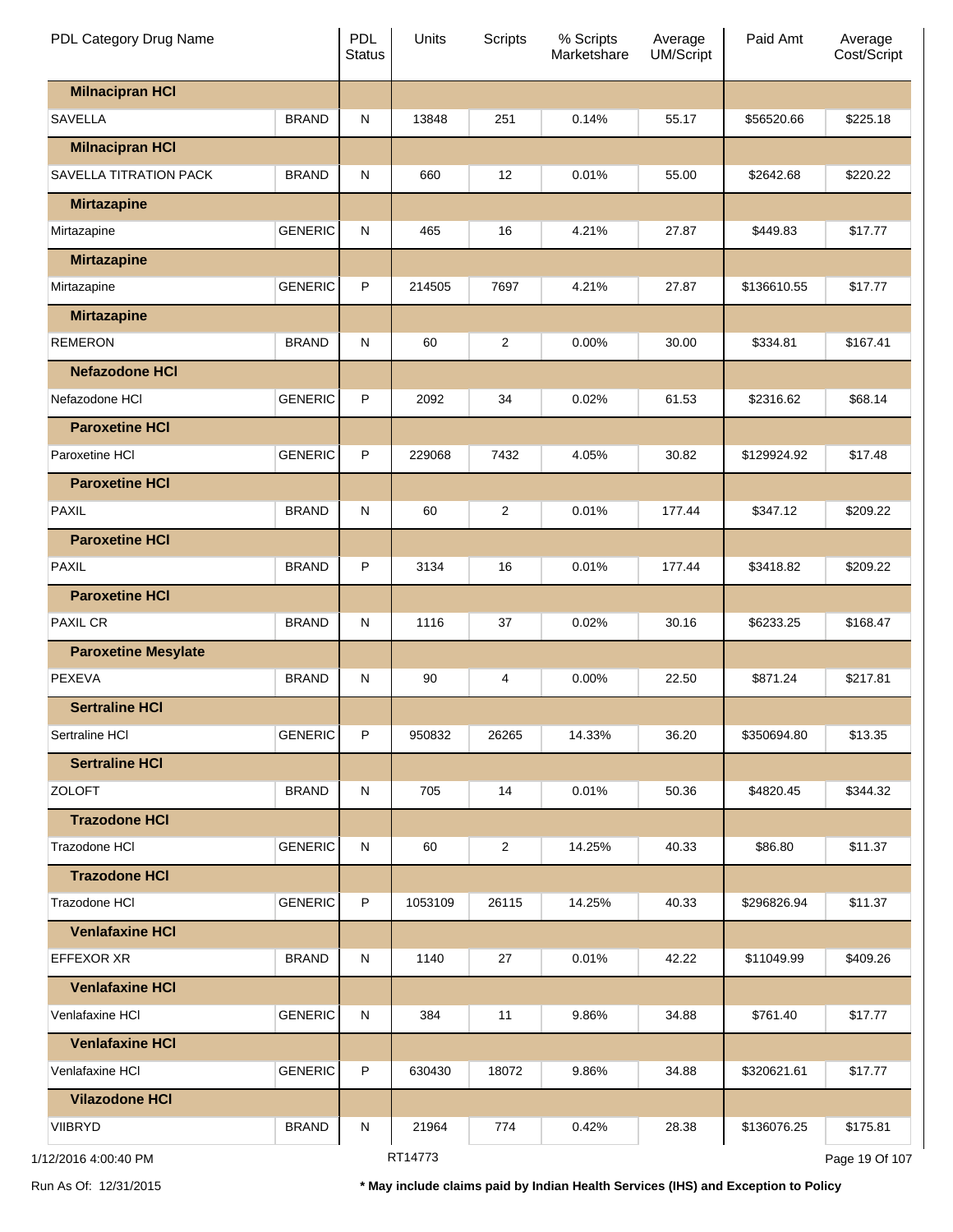| PDL Category Drug Name                                                 |                | PDL<br><b>Status</b> | Units  | Scripts        | % Scripts<br>Marketshare | Average<br><b>UM/Script</b> | Paid Amt    | Average<br>Cost/Script |
|------------------------------------------------------------------------|----------------|----------------------|--------|----------------|--------------------------|-----------------------------|-------------|------------------------|
| <b>Vortioxetine HBr</b>                                                |                |                      |        |                |                          |                             |             |                        |
| <b>BRINTELLIX</b>                                                      | <b>BRAND</b>   | N                    | 8697   | 325            | 0.18%                    | 26.76                       | \$81265.52  | \$250.05               |
| <b>ANTIDEPRESSANTS - TRI-CYCLICS</b>                                   |                |                      |        |                |                          |                             |             |                        |
| <b>Amitriptyline HCI</b>                                               |                |                      |        |                |                          |                             |             |                        |
| Amitriptyline HCI                                                      | <b>GENERIC</b> | P                    | 380584 | 9603           | 62.32%                   | 39.63                       | \$189497.01 | \$19.73                |
| <b>Clomipramine HCI</b>                                                |                |                      |        |                |                          |                             |             |                        |
| Clomipramine HCI                                                       | <b>GENERIC</b> | P                    | 19725  | 307            | 1.99%                    | 64.25                       | \$153104.82 | \$498.71               |
| <b>Desipramine HCI</b>                                                 |                |                      |        |                |                          |                             |             |                        |
| Desipramine HCI                                                        | <b>GENERIC</b> | N                    | 2130   | 54             | 0.35%                    | 39.44                       | \$4182.25   | \$77.45                |
| <b>Desipramine HCI</b>                                                 |                |                      |        |                |                          |                             |             |                        |
| <b>NORPRAMIN</b>                                                       | <b>BRAND</b>   | N                    | 450    | 3              | 0.02%                    | 150.00                      | \$1600.65   | \$533.55               |
| <b>Doxepin HCI</b>                                                     |                |                      |        |                |                          |                             |             |                        |
| Doxepin HCI                                                            | <b>GENERIC</b> | P                    | 57300  | 1321           | 8.57%                    | 43.38                       | \$37554.47  | \$28.43                |
| <b>Doxepin HCI (Sleep)</b>                                             |                |                      |        |                |                          |                             |             |                        |
| <b>SILENOR</b>                                                         | <b>BRAND</b>   | N                    | 60     | $\overline{c}$ | 0.01%                    | 30.00                       | \$358.38    | \$179.19               |
| <b>Imipramine HCI</b>                                                  |                |                      |        |                |                          |                             |             |                        |
| Imipramine HCI                                                         | <b>GENERIC</b> | P                    | 58857  | 1247           | 8.09%                    | 47.20                       | \$20780.77  | \$16.66                |
| <b>Imipramine Pamoate</b>                                              |                |                      |        |                |                          |                             |             |                        |
| Imipramine Pamoate                                                     | <b>GENERIC</b> | N                    | 360    | 6              | 0.04%                    | 60.00                       | \$1335.54   | \$222.59               |
| <b>Nortriptyline HCI</b>                                               |                |                      |        |                |                          |                             |             |                        |
| Nortriptyline HCI                                                      | <b>GENERIC</b> | P                    | 131243 | 2858           | 18.55%                   | 45.92                       | \$41459.82  | \$14.51                |
| <b>Protriptyline HCI</b>                                               |                |                      |        |                |                          |                             |             |                        |
| Protriptyline HCI                                                      | <b>GENERIC</b> | N                    | 577    | 9              | 0.06%                    | 64.11                       | \$916.56    | \$101.84               |
| <b>ANTIDOTES - CHELATING AGENTS</b>                                    |                |                      |        |                |                          |                             |             |                        |
| <b>Deferasirox</b>                                                     |                |                      |        |                |                          |                             |             |                        |
| <b>EXJADE</b>                                                          | <b>BRAND</b>   | P                    | 1590   | 19             | 52.78%                   | 83.68                       | \$122260.12 | \$6434.74              |
| <b>Deferasirox</b>                                                     |                |                      |        |                |                          |                             |             |                        |
| <b>JADENU</b>                                                          | <b>BRAND</b>   | N                    | 870    | 15             | 41.67%                   | 58.00                       | \$88045.29  | \$5869.69              |
| <b>Succimer</b>                                                        |                |                      |        |                |                          |                             |             |                        |
| <b>CHEMET</b>                                                          | <b>BRAND</b>   | P                    | 129    | $\overline{c}$ | 5.56%                    | 64.50                       | \$1684.86   | \$842.43               |
| <b>ANTIEMETIC - 5-HT3 RECEPTOR ANTAGONISTS/ SUBSTANCE P NEUROKININ</b> |                |                      |        |                |                          |                             |             |                        |
| <b>Granisetron HCI</b>                                                 |                |                      |        |                |                          |                             |             |                        |
| <b>Granisetron HCI</b>                                                 | <b>GENERIC</b> | N                    | 50     | $\overline{c}$ | 0.02%                    | 25.00                       | \$347.01    | \$173.51               |
| <b>Ondansetron</b>                                                     |                |                      |        |                |                          |                             |             |                        |
| Ondansetron                                                            | <b>GENERIC</b> | P                    | 89575  | 7974           | 62.25%                   | 11.23                       | \$122057.11 | \$15.31                |
| <b>Ondansetron HCI</b>                                                 |                |                      |        |                |                          |                             |             |                        |
| Ondansetron HCI                                                        | <b>GENERIC</b> | N                    | 6288   | 67             | 37.74%                   | 14.29                       | \$3044.49   | \$14.80                |
| <b>Ondansetron HCI</b>                                                 |                |                      |        |                |                          |                             |             |                        |
|                                                                        |                |                      |        |                |                          |                             |             |                        |

RT14773

Page 20 Of 107

Run As Of: 12/31/2015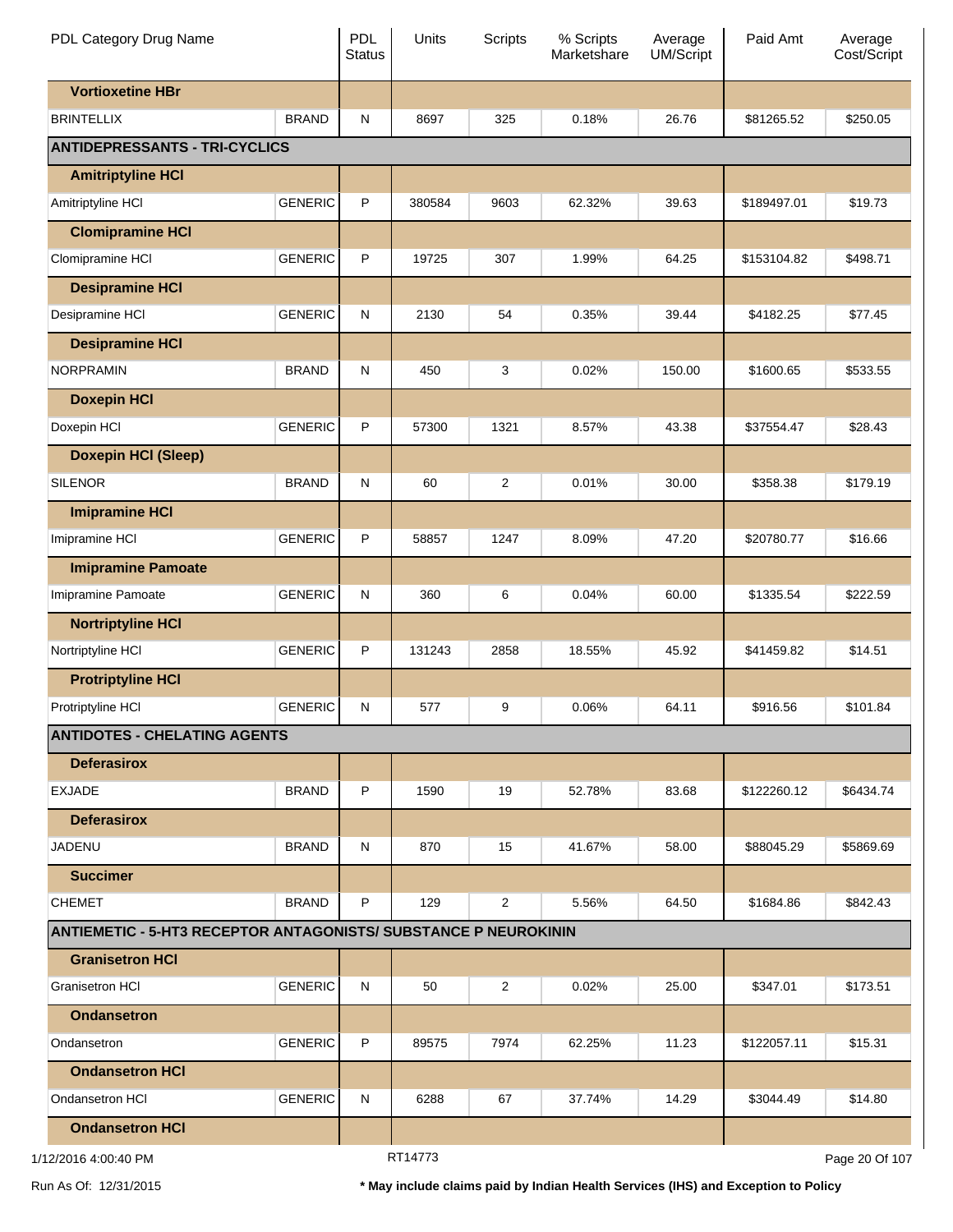| PDL Category Drug Name                             |                | PDL<br><b>Status</b> | Units   | <b>Scripts</b> | % Scripts<br>Marketshare | Average<br>UM/Script | Paid Amt    | Average<br>Cost/Script |
|----------------------------------------------------|----------------|----------------------|---------|----------------|--------------------------|----------------------|-------------|------------------------|
| Ondansetron HCI                                    | <b>GENERIC</b> | P                    | 62777   | 4767           | 37.74%                   | 14.29                | \$68498.42  | \$14.80                |
| <b>ANTIEMETIC - ANTICHOLINERGIC / DOPAMINERGIC</b> |                |                      |         |                |                          |                      |             |                        |
| <b>Doxylamine-Pyridoxine</b>                       |                |                      |         |                |                          |                      |             |                        |
| <b>DICLEGIS</b>                                    | <b>BRAND</b>   | N                    | 2410    | 36             | 0.63%                    | 66.94                | \$8092.34   | \$224.79               |
| <b>Meclizine HCI</b>                               |                |                      |         |                |                          |                      |             |                        |
| Meclizine HCI                                      | <b>GENERIC</b> | P                    | 59414   | 1361           | 23.98%                   | 43.65                | \$21494.27  | \$15.79                |
| <b>Promethazine HCI</b>                            |                |                      |         |                |                          |                      |             |                        |
| Promethazine HCI                                   | <b>GENERIC</b> | N                    | 601     | 29             | 69.92%                   | 40.58                | \$582.47    | \$18.77                |
| <b>Promethazine HCI</b>                            |                |                      |         |                |                          |                      |             |                        |
| Promethazine HCI                                   | <b>GENERIC</b> | P                    | 160418  | 3939           | 69.92%                   | 40.58                | \$73911.47  | \$18.77                |
| <b>Scopolamine</b>                                 |                |                      |         |                |                          |                      |             |                        |
| <b>TRANSDERM-SCOP</b>                              | <b>BRAND</b>   | P                    | 1579    | 308            | 5.43%                    | 5.13                 | \$30074.64  | \$97.64                |
| <b>Trimethobenzamide HCI</b>                       |                |                      |         |                |                          |                      |             |                        |
| Trimethobenzamide HCI                              | <b>GENERIC</b> | P                    | 118     | $\overline{2}$ | 0.04%                    | 59.00                | \$107.47    | \$53.74                |
| Antiemetic-Tetrahydrocannabinol (THC) Derivatives  |                |                      |         |                |                          |                      |             |                        |
| <b>Dronabinol</b>                                  |                |                      |         |                |                          |                      |             |                        |
| Dronabinol                                         | <b>GENERIC</b> | N                    | 1110    | 24             | 60.00%                   | 46.25                | \$5821.64   | \$242.57               |
| <b>Dronabinol</b>                                  |                |                      |         |                |                          |                      |             |                        |
| <b>MARINOL</b>                                     | <b>BRAND</b>   | ${\sf N}$            | 1050    | 16             | 40.00%                   | 65.63                | \$23194.37  | \$1449.65              |
| <b>ANTIFUNGALS - ASSORTED</b>                      |                |                      |         |                |                          |                      |             |                        |
| <b>Clotrimazole</b>                                |                |                      |         |                |                          |                      |             |                        |
| Clotrimazole                                       | <b>GENERIC</b> | P                    | 4928    | 92             | 1.03%                    | 53.57                | \$3729.45   | \$40.54                |
| <b>Fluconazole</b>                                 |                |                      |         |                |                          |                      |             |                        |
| Fluconazole                                        | <b>GENERIC</b> | P                    | 43845   | 7533           | 84.58%                   | 5.82                 | \$107506.02 | \$14.27                |
| <b>Fluconazole in NaCl</b>                         |                |                      |         |                |                          |                      |             |                        |
| Fluconazole in NaCl                                | <b>GENERIC</b> | P                    | 4200    | 9              | 0.10%                    | 466.67               | \$331.44    | \$36.83                |
| <b>Griseofulvin Microsize</b>                      |                |                      |         |                |                          |                      |             |                        |
| Griseofulvin Microsize                             | <b>GENERIC</b> | N                    | 456     | 16             | 2.40%                    | 314.51               | \$804.50    | \$47.23                |
| <b>Griseofulvin Microsize</b>                      |                |                      |         |                |                          |                      |             |                        |
| Griseofulvin Microsize                             | <b>GENERIC</b> | P                    | 66849   | 198            | 2.40%                    | 314.51               | \$9302.49   | \$47.23                |
| <b>Griseofulvin Ultramicrosize</b>                 |                |                      |         |                |                          |                      |             |                        |
| Griseofulvin Ultramicrosize                        | <b>GENERIC</b> | N                    | 174     | 4              | 0.04%                    | 43.50                | \$360.68    | \$90.17                |
| <b>Griseofulvin Ultramicrosize</b>                 |                |                      |         |                |                          |                      |             |                        |
| <b>GRIS-PEG</b>                                    | <b>BRAND</b>   | P                    | 1893    | 38             | 0.43%                    | 49.82                | \$11733.00  | \$308.76               |
| <b>Itraconazole</b>                                |                |                      |         |                |                          |                      |             |                        |
| Itraconazole                                       | <b>GENERIC</b> | N                    | 3132    | 39             | 0.44%                    | 80.31                | \$16058.22  | \$411.75               |
| <b>Itraconazole</b>                                |                |                      |         |                |                          |                      |             |                        |
| <b>SPORANOX</b>                                    | <b>BRAND</b>   | N                    | 8010    | 14             | 0.16%                    | 572.14               | \$15265.40  | \$1090.39              |
| 1/12/2016 4:00:40 PM                               |                |                      | RT14773 |                |                          |                      |             | Page 21 Of 107         |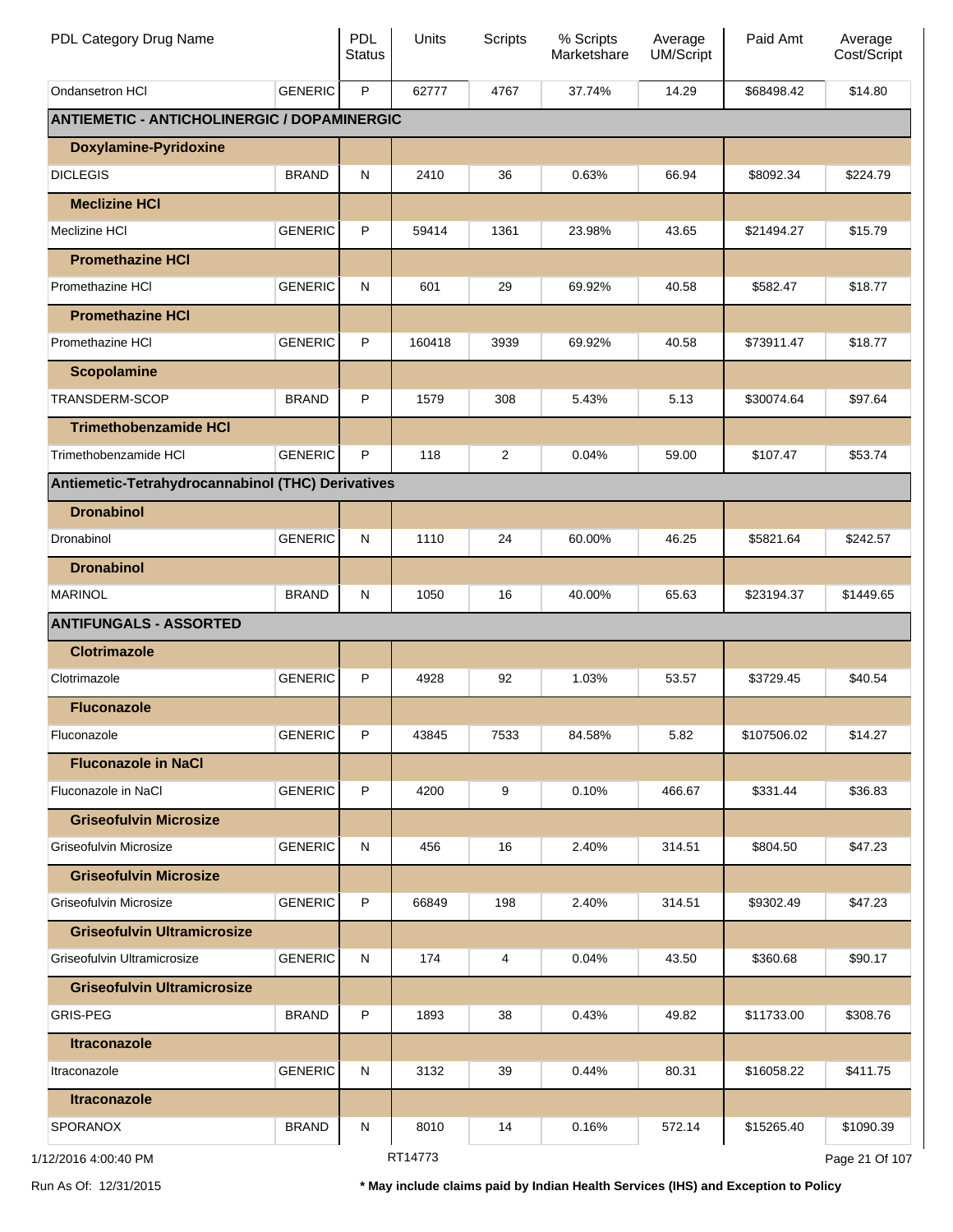| PDL Category Drug Name               |                | PDL<br><b>Status</b> | Units   | <b>Scripts</b> | % Scripts<br>Marketshare | Average<br><b>UM/Script</b> | Paid Amt    | Average<br>Cost/Script |
|--------------------------------------|----------------|----------------------|---------|----------------|--------------------------|-----------------------------|-------------|------------------------|
| Ketoconazole                         |                |                      |         |                |                          |                             |             |                        |
| Ketoconazole                         | <b>GENERIC</b> | N                    | 61      | 6              | 0.07%                    | 10.17                       | \$51.55     | \$8.59                 |
| <b>Micafungin Sodium</b>             |                |                      |         |                |                          |                             |             |                        |
| <b>MYCAMINE</b>                      | <b>BRAND</b>   | P                    | 41      | 6              | 0.07%                    | 6.83                        | \$7735.38   | \$1289.23              |
| <b>Nystatin</b>                      |                |                      |         |                |                          |                             |             |                        |
| Nystatin                             | <b>GENERIC</b> | P                    | 3354    | 31             | 0.35%                    | 108.19                      | \$1993.74   | \$64.31                |
| Posaconazole                         |                |                      |         |                |                          |                             |             |                        |
| <b>NOXAFIL</b>                       | <b>BRAND</b>   | N                    | 1290    | 8              | 0.09%                    | 161.25                      | \$25444.85  | \$3180.61              |
| <b>Terbinafine HCI</b>               |                |                      |         |                |                          |                             |             |                        |
| <b>LAMISIL</b>                       | <b>BRAND</b>   | N                    | 14      | 1              | 0.01%                    | 14.00                       | \$184.86    | \$184.86               |
| <b>Terbinafine HCI</b>               |                |                      |         |                |                          |                             |             |                        |
| <b>Terbinafine HCI</b>               | <b>GENERIC</b> | P                    | 22019   | 868            | 9.75%                    | 25.37                       | \$8744.02   | \$10.07                |
| Voriconazole                         |                |                      |         |                |                          |                             |             |                        |
| Voriconazole                         | <b>GENERIC</b> | N                    | 450     | 3              | 0.48%                    | 61.95                       | \$1729.89   | \$564.97               |
| Voriconazole                         |                |                      |         |                |                          |                             |             |                        |
| Voriconazole                         | <b>GENERIC</b> | P                    | 2214    | 40             | 0.48%                    | 61.95                       | \$22563.92  | \$564.97               |
| <b>ANTIHISTAMINES - NON-SEDATING</b> |                |                      |         |                |                          |                             |             |                        |
| <b>Azelastine HCI</b>                |                |                      |         |                |                          |                             |             |                        |
| <b>ASTELIN</b>                       | <b>BRAND</b>   | P                    | 180     | 6              | 0.01%                    | 30.00                       | \$800.04    | \$133.34               |
| <b>Azelastine HCI</b>                |                |                      |         |                |                          |                             |             |                        |
| <b>ASTEPRO</b>                       | <b>BRAND</b>   | N                    | 60      | $\overline{c}$ | 0.00%                    | 30.00                       | \$317.22    | \$158.61               |
| <b>Azelastine HCI</b>                |                |                      |         |                |                          |                             |             |                        |
| Azelastine HCI                       | <b>GENERIC</b> | N                    | 120     | 4              | 0.11%                    | 31.18                       | \$148.09    | \$23.57                |
| <b>Azelastine HCI</b>                |                |                      |         |                |                          |                             |             |                        |
| <b>Azelastine HCI</b>                | <b>GENERIC</b> | P                    | 1470    | 47             | 0.11%                    | 31.18                       | \$1054.11   | \$23.57                |
| <b>Cetirizine HCI</b>                |                |                      |         |                |                          |                             |             |                        |
| Cetirizine HCI                       | <b>GENERIC</b> | ${\sf N}$            | 14633   | 87             | 49.11%                   | 53.50                       | \$729.97    | \$10.46                |
| <b>Cetirizine HCI</b>                |                |                      |         |                |                          |                             |             |                        |
| Cetirizine HCI                       | <b>GENERIC</b> | P                    | 1250969 | 23569          | 49.11%                   | 53.50                       | \$246657.54 | \$10.46                |
| <b>Desloratadine</b>                 |                |                      |         |                |                          |                             |             |                        |
| <b>CLARINEX</b>                      | <b>BRAND</b>   | ${\sf N}$            | 210     | $\overline{7}$ | 0.01%                    | 30.00                       | \$1421.93   | \$203.13               |
| <b>Desloratadine</b>                 |                |                      |         |                |                          |                             |             |                        |
| Desloratadine                        | <b>GENERIC</b> | ${\sf N}$            | 1095    | 35             | 0.07%                    | 31.29                       | \$1132.78   | \$32.37                |
| Levocetirizine Dihydrochloride       |                |                      |         |                |                          |                             |             |                        |
| Levocetirizine Dihydrochloride       | <b>GENERIC</b> | ${\sf N}$            | 4975    | 126            | 0.26%                    | 39.48                       | \$2377.72   | \$18.87                |
| Levocetirizine Dihydrochloride       |                |                      |         |                |                          |                             |             |                        |
| <b>XYZAL</b>                         | <b>BRAND</b>   | N                    | 1507    | 30             | 0.06%                    | 50.23                       | \$3175.41   | \$105.85               |
| Loratadine                           |                |                      |         |                |                          |                             |             |                        |
|                                      |                |                      |         |                |                          |                             |             |                        |

RT14773

Page 22 Of 107

Run As Of: 12/31/2015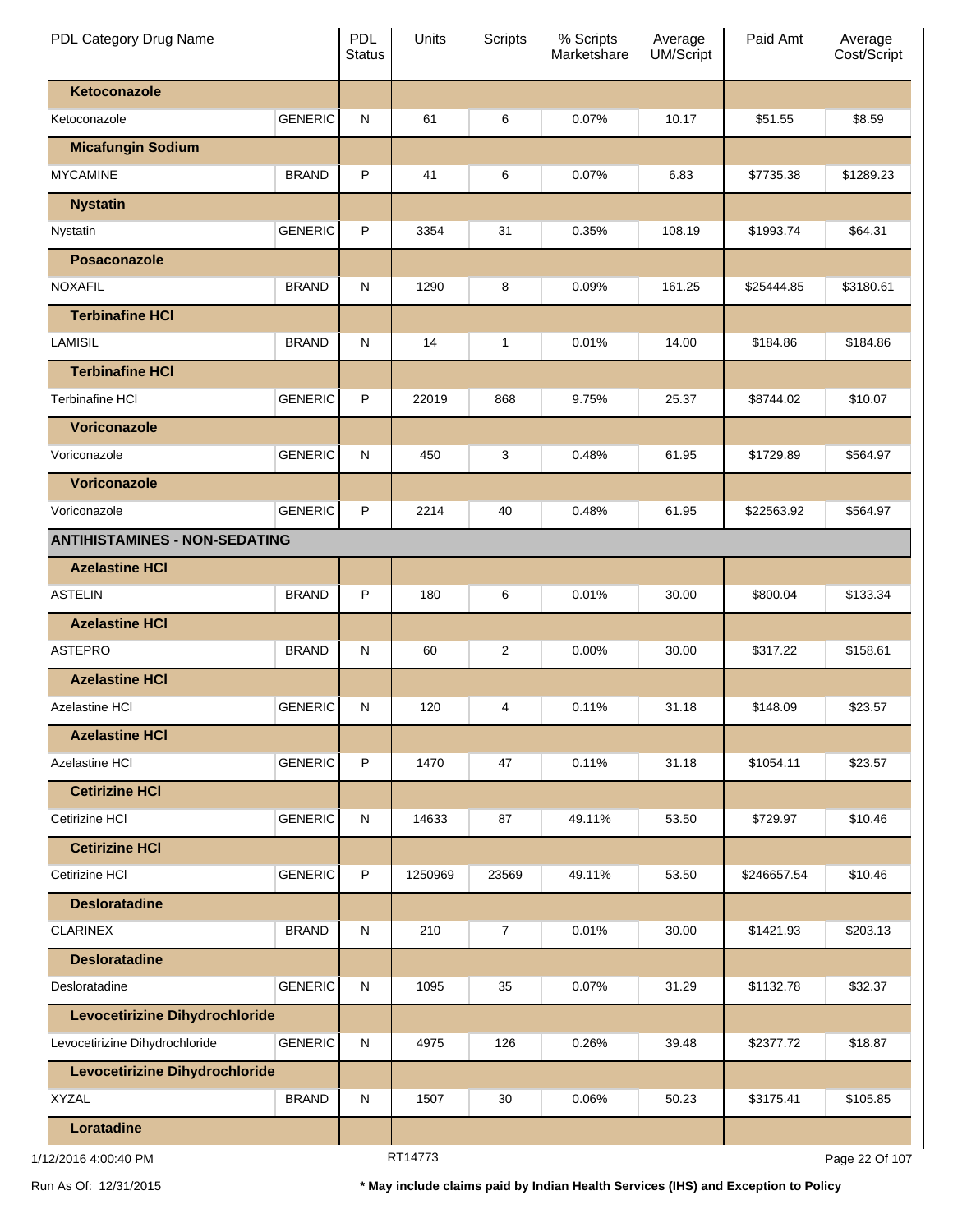| PDL Category Drug Name                               |                | <b>PDL</b><br><b>Status</b> | Units   | Scripts        | % Scripts<br>Marketshare | Average<br><b>UM/Script</b> | Paid Amt    | Average<br>Cost/Script |
|------------------------------------------------------|----------------|-----------------------------|---------|----------------|--------------------------|-----------------------------|-------------|------------------------|
| Loratadine                                           | <b>GENERIC</b> | P                           | 993358  | 23969          | 49.76%                   | 41.44                       | \$244693.18 | \$10.21                |
| <b>Olopatadine HCI (Nasal)</b>                       |                |                             |         |                |                          |                             |             |                        |
| Olopatadine HCI (Nasal)                              | <b>GENERIC</b> | ${\sf N}$                   | 334     | 11             | 0.02%                    | 30.36                       | \$694.13    | \$63.10                |
| <b>Olopatadine HCI (Nasal)</b>                       |                |                             |         |                |                          |                             |             |                        |
| <b>PATANASE</b>                                      | <b>BRAND</b>   | P                           | 8509    | 279            | 0.58%                    | 30.50                       | \$69334.66  | \$248.51               |
| <b>ANTIHISTAMINES - NON-SEDATING / DECONGESTANTS</b> |                |                             |         |                |                          |                             |             |                        |
| <b>Desloratadine-Pseudoephedrine</b>                 |                |                             |         |                |                          |                             |             |                        |
| CLARINEX-D 12 HOUR                                   | <b>BRAND</b>   | ${\sf N}$                   | 1050    | 23             | 100.00%                  | 45.65                       | \$4729.32   | \$205.62               |
| <b>ANTIHISTAMINES - OTHER</b>                        |                |                             |         |                |                          |                             |             |                        |
| <b>Carbinoxamine Maleate</b>                         |                |                             |         |                |                          |                             |             |                        |
| Carbinoxamine Maleate                                | <b>GENERIC</b> | ${\sf N}$                   | 270     | 5              | 0.03%                    | 54.00                       | \$174.03    | \$34.81                |
| <b>Chlorpheniramine Maleate</b>                      |                |                             |         |                |                          |                             |             |                        |
| Chlorpheniramine Maleate                             | <b>GENERIC</b> | P                           | 17078   | 267            | 1.43%                    | 63.96                       | \$2844.70   | \$10.65                |
| <b>Cyproheptadine HCI</b>                            |                |                             |         |                |                          |                             |             |                        |
| Cyproheptadine HCI                                   | <b>GENERIC</b> | ${\sf N}$                   | 93863   | 672            | 3.59%                    | 139.68                      | \$22267.58  | \$33.14                |
| <b>Diphenhydramine HCI</b>                           |                |                             |         |                |                          |                             |             |                        |
| Diphenhydramine HCI                                  | <b>GENERIC</b> | P                           | 372048  | 4616           | 24.65%                   | 80.60                       | \$45301.80  | \$9.81                 |
| <b>Hydroxyzine HCI</b>                               |                |                             |         |                |                          |                             |             |                        |
| Hydroxyzine HCI                                      | <b>GENERIC</b> | P                           | 312742  | 3120           | 16.66%                   | 100.24                      | \$49774.71  | \$15.95                |
| <b>Hydroxyzine Pamoate</b>                           |                |                             |         |                |                          |                             |             |                        |
| Hydroxyzine Pamoate                                  | <b>GENERIC</b> | P                           | 664158  | 9267           | 49.50%                   | 71.67                       | \$145186.04 | \$15.67                |
| <b>Hydroxyzine Pamoate</b>                           |                |                             |         |                |                          |                             |             |                        |
| Hydroxyzine Pamoate                                  | <b>GENERIC</b> | N                           | 120     | 2              | 49.50%                   | 71.67                       | \$20.00     | \$15.67                |
| Prochlorperazine                                     |                |                             |         |                |                          |                             |             |                        |
| Prochlorperazine                                     | <b>GENERIC</b> | P                           | 600     | 40             | 0.21%                    | 15.00                       | \$4717.34   | \$117.93               |
| <b>Prochlorperazine Edisylate</b>                    |                |                             |         |                |                          |                             |             |                        |
| Prochlorperazine Edisylate                           | <b>GENERIC</b> | P                           | 10      | $\mathbf{1}$   | 0.01%                    | 10.00                       | \$22.95     | \$22.95                |
| <b>Prochlorperazine Maleate</b>                      |                |                             |         |                |                          |                             |             |                        |
| Prochlorperazine Maleate                             | <b>GENERIC</b> | P                           | 25289   | 735            | 3.93%                    | 34.41                       | \$8323.15   | \$11.32                |
| <b>ANTIHYPERLIPIDEMICS</b>                           |                |                             |         |                |                          |                             |             |                        |
| <b>Lomitapide Mesylate</b>                           |                |                             |         |                |                          |                             |             |                        |
| <b>JUXTAPID</b>                                      | <b>BRAND</b>   | ${\sf N}$                   | 30      | $\overline{2}$ | 100.00%                  | 15.00                       | \$30971.68  | \$15485.84             |
| <b>ANTIHYPERTENSIVES - CENTRAL</b>                   |                |                             |         |                |                          |                             |             |                        |
| <b>Clonidine HCI</b>                                 |                |                             |         |                |                          |                             |             |                        |
| CATAPRES-TTS-1                                       | <b>BRAND</b>   | P                           | 223     | 54             | 0.17%                    | 4.13                        | \$10142.81  | \$187.83               |
| <b>Clonidine HCI</b>                                 |                |                             |         |                |                          |                             |             |                        |
| CATAPRES-TTS-2                                       | <b>BRAND</b>   | P                           | 100     | 25             | 0.08%                    | 4.00                        | \$8448.02   | \$337.92               |
| <b>Clonidine HCI</b>                                 |                |                             |         |                |                          |                             |             |                        |
| 1/12/2016 4:00:40 PM                                 |                |                             | RT14773 |                |                          |                             |             | Page 23 Of 107         |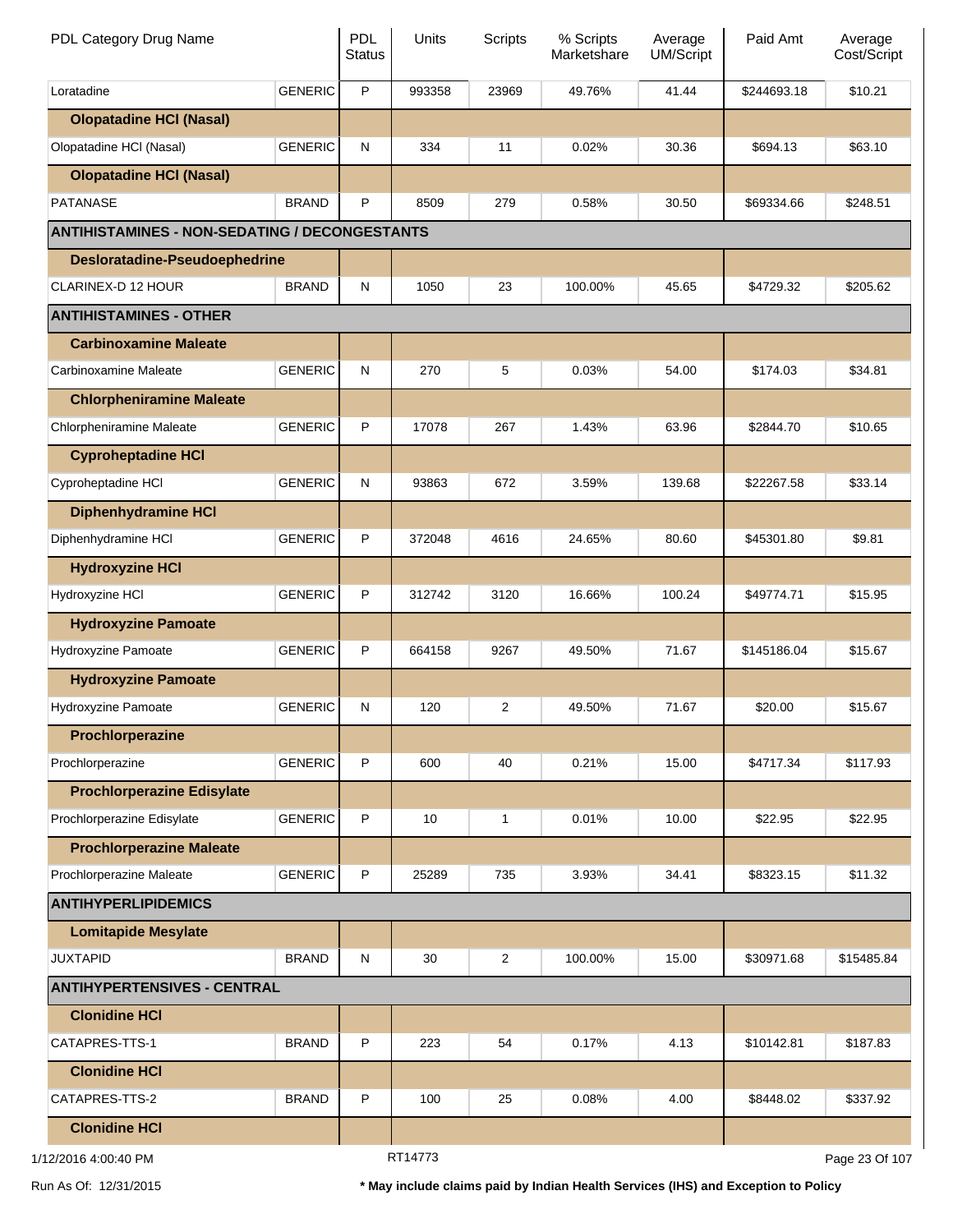| PDL Category Drug Name                       |                | <b>PDL</b><br><b>Status</b> | Units   | Scripts        | % Scripts<br>Marketshare | Average<br><b>UM/Script</b> | Paid Amt    | Average<br>Cost/Script |
|----------------------------------------------|----------------|-----------------------------|---------|----------------|--------------------------|-----------------------------|-------------|------------------------|
| CATAPRES-TTS-3                               | <b>BRAND</b>   | $\mathsf P$                 | 168     | 42             | 0.13%                    | 4.00                        | \$16066.54  | \$382.54               |
| <b>Clonidine HCI</b>                         |                |                             |         |                |                          |                             |             |                        |
| Clonidine HCI                                | <b>GENERIC</b> | ${\sf N}$                   | 31      | 8              | 50.06%                   | 48.52                       | \$272.92    | \$10.09                |
| <b>Clonidine HCI</b>                         |                |                             |         |                |                          |                             |             |                        |
| Clonidine HCI                                | <b>GENERIC</b> | P                           | 769821  | 15858          | 50.06%                   | 48.52                       | \$159760.33 | \$10.09                |
| <b>Clonidine HCI (ADHD)</b>                  |                |                             |         |                |                          |                             |             |                        |
| Clonidine HCI (ADHD)                         | <b>GENERIC</b> | ${\sf N}$                   | 2154    | 23             | 0.07%                    | 93.65                       | \$4538.67   | \$197.33               |
| <b>Guanfacine HCI</b>                        |                |                             |         |                |                          |                             |             |                        |
| Guanfacine HCI                               | <b>GENERIC</b> | P                           | 641229  | 11206          | 35.36%                   | 57.22                       | \$137691.79 | \$12.29                |
| <b>Hydralazine HCI</b>                       |                |                             |         |                |                          |                             |             |                        |
| Hydralazine HCI                              | <b>GENERIC</b> | P                           | 80460   | 911            | 2.87%                    | 88.32                       | \$14949.33  | \$16.41                |
| <b>Methyldopa</b>                            |                |                             |         |                |                          |                             |             |                        |
| Methyldopa                                   | <b>GENERIC</b> | P                           | 7866    | 116            | 0.37%                    | 67.81                       | \$2013.15   | \$17.35                |
| <b>Minoxidil</b>                             |                |                             |         |                |                          |                             |             |                        |
| Minoxidil                                    | <b>GENERIC</b> | P                           | 5036    | 81             | 0.26%                    | 62.17                       | \$1562.12   | \$19.29                |
| <b>Prazosin HCI</b>                          |                |                             |         |                |                          |                             |             |                        |
| Prazosin HCI                                 | <b>GENERIC</b> | P                           | 145609  | 3367           | 10.62%                   | 43.25                       | \$101875.10 | \$30.26                |
| <b>ANTILEPROTIC</b>                          |                |                             |         |                |                          |                             |             |                        |
| <b>Thalidomide</b>                           |                |                             |         |                |                          |                             |             |                        |
| <b>THALOMID</b>                              | <b>BRAND</b>   | P                           | 224     | 8              | 100.00%                  | 28.00                       | \$91.08     | \$11.39                |
| <b>ANTIMALARIAL AGENTS</b>                   |                |                             |         |                |                          |                             |             |                        |
| <b>Atovaquone-Proguanil HCI</b>              |                |                             |         |                |                          |                             |             |                        |
| Atovaquone-Proguanil HCI                     | <b>GENERIC</b> | ${\sf N}$                   | 18      | 1              | 0.07%                    | 18.00                       | \$82.56     | \$82.56                |
| <b>Atovaquone-Proguanil HCI</b>              |                |                             |         |                |                          |                             |             |                        |
| <b>MALARONE</b>                              | <b>BRAND</b>   | P                           | 1112    | 35             | 2.41%                    | 31.77                       | \$6065.62   | \$173.30               |
| <b>Chloroquine Phosphate</b>                 |                |                             |         |                |                          |                             |             |                        |
| Chloroquine Phosphate                        | <b>GENERIC</b> | P                           | 33      | 4              | 0.27%                    | 8.25                        | \$175.71    | \$43.93                |
| <b>Hydroxychloroquine Sulfate</b>            |                |                             |         |                |                          |                             |             |                        |
| Hydroxychloroquine Sulfate                   | <b>GENERIC</b> | P                           | 74948   | 1389           | 95.46%                   | 53.96                       | \$164508.48 | \$118.44               |
| <b>Mefloquine HCI</b>                        |                |                             |         |                |                          |                             |             |                        |
| Mefloquine HCI                               | <b>GENERIC</b> | P                           | 84      | 22             | 1.51%                    | 3.82                        | \$656.39    | \$29.84                |
| <b>Primaquine Phosphate</b>                  |                |                             |         |                |                          |                             |             |                        |
| Primaquine Phosphate                         | <b>GENERIC</b> | P                           | 38      | $\overline{2}$ | 0.14%                    | 19.00                       | \$56.75     | \$28.38                |
| <b>Quinine Sulfate</b>                       |                |                             |         |                |                          |                             |             |                        |
| Quinine Sulfate                              | <b>GENERIC</b> | ${\sf N}$                   | 50      | $\overline{2}$ | 0.14%                    | 25.00                       | \$101.93    | \$50.97                |
| <b>ANTIMYCOBACTERIALS / ANTITUBERCULOSIS</b> |                |                             |         |                |                          |                             |             |                        |
| <b>Ethambutol HCI</b>                        |                |                             |         |                |                          |                             |             |                        |
| Ethambutol HCI                               | <b>GENERIC</b> | P                           | 2052    | 31             | 14.83%                   | 66.19                       | \$1646.57   | \$53.12                |
| 1/12/2016 4:00:40 PM                         |                |                             | RT14773 |                |                          |                             |             | Page 24 Of 107         |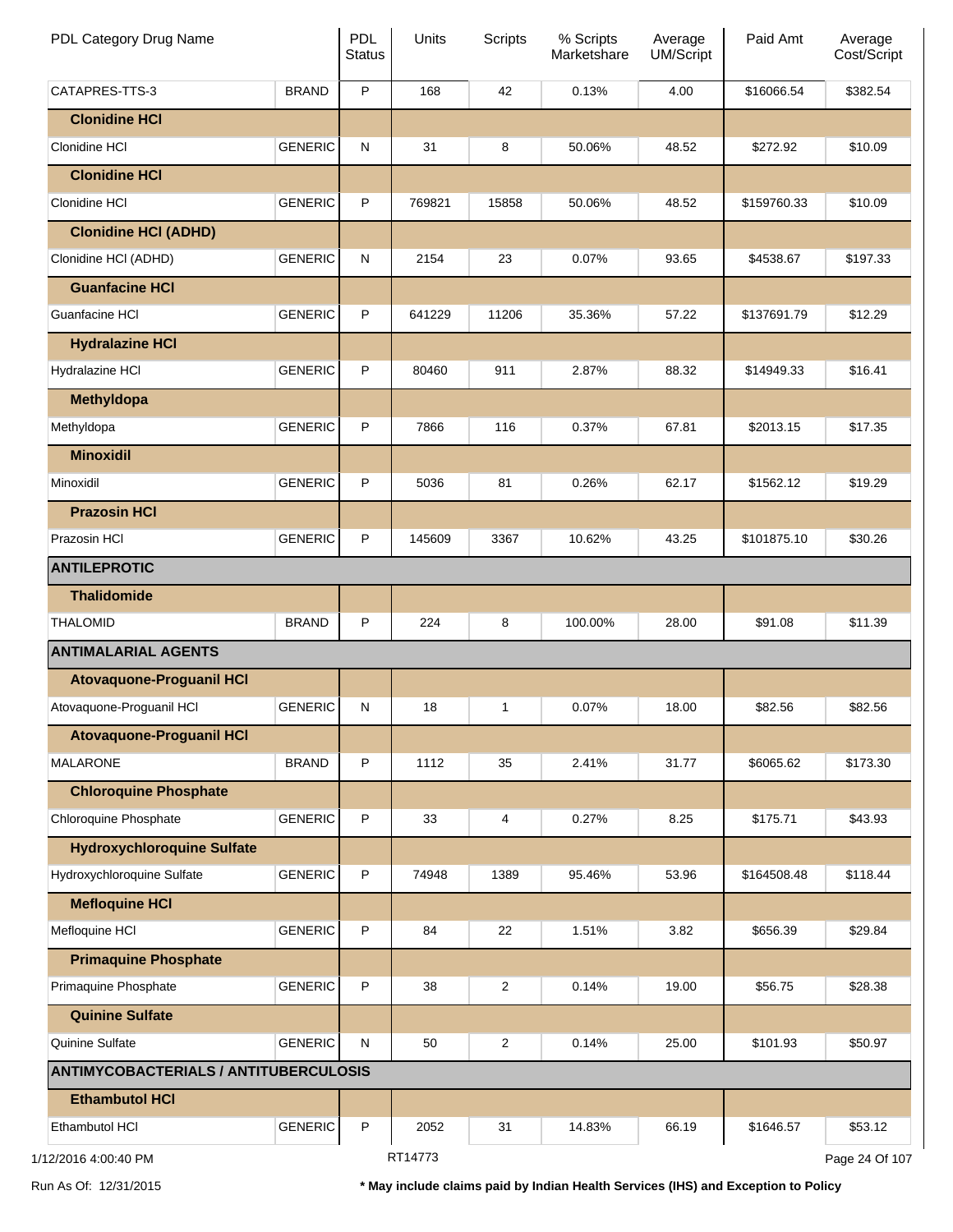| PDL Category Drug Name            |                | PDL<br><b>Status</b> | Units   | <b>Scripts</b> | % Scripts<br>Marketshare | Average<br><b>UM/Script</b> | Paid Amt     | Average<br>Cost/Script |
|-----------------------------------|----------------|----------------------|---------|----------------|--------------------------|-----------------------------|--------------|------------------------|
| <b>Isoniazid</b>                  |                |                      |         |                |                          |                             |              |                        |
| Isoniazid                         | <b>GENERIC</b> | P                    | 2959    | 82             | 39.23%                   | 36.09                       | \$1064.48    | \$12.98                |
| <b>Rifabutin</b>                  |                |                      |         |                |                          |                             |              |                        |
| Rifabutin                         | <b>GENERIC</b> | N                    | 60      | 1              | 0.48%                    | 60.00                       | \$850.45     | \$850.45               |
| <b>Rifampin</b>                   |                |                      |         |                |                          |                             |              |                        |
| Rifampin                          | <b>GENERIC</b> | P                    | 5367    | 95             | 45.45%                   | 56.49                       | \$5123.73    | \$53.93                |
| <b>ANTIPROTOZOAL AGENTS</b>       |                |                      |         |                |                          |                             |              |                        |
| <b>Atovaquone</b>                 |                |                      |         |                |                          |                             |              |                        |
| <b>MEPRON</b>                     | <b>BRAND</b>   | P                    | 4680    | 20             | 43.48%                   | 234.00                      | \$28701.25   | \$1435.06              |
| <b>Nitazoxanide</b>               |                |                      |         |                |                          |                             |              |                        |
| <b>ALINIA</b>                     | <b>BRAND</b>   | P                    | 936     | 19             | 41.30%                   | 49.26                       | \$11187.21   | \$588.80               |
| <b>Tinidazole</b>                 |                |                      |         |                |                          |                             |              |                        |
| Tinidazole                        | <b>GENERIC</b> | $\mathsf{N}$         | 70      | $\overline{7}$ | 15.22%                   | 10.00                       | \$257.71     | \$36.82                |
| <b>ANTIPSYCHOTICS - ATYPICALS</b> |                |                      |         |                |                          |                             |              |                        |
| <b>Aripiprazole</b>               |                |                      |         |                |                          |                             |              |                        |
| <b>ABILIFY</b>                    | <b>BRAND</b>   | P                    | 129534  | 8915           | 16.51%                   | 14.53                       | \$4607895.12 | \$516.87               |
| <b>Aripiprazole</b>               |                |                      |         |                |                          |                             |              |                        |
| <b>ABILIFY MAINTENA</b>           | <b>BRAND</b>   | N                    | 103     | 103            | 0.19%                    | 1.00                        | \$146507.54  | \$1422.40              |
| <b>Aripiprazole</b>               |                |                      |         |                |                          |                             |              |                        |
| Aripiprazole                      | <b>GENERIC</b> | N                    | 30646   | 1123           | 2.08%                    | 27.29                       | \$271713.79  | \$241.95               |
| <b>Aripiprazole Lauroxil</b>      |                |                      |         |                |                          |                             |              |                        |
| <b>ARISTADA</b>                   | <b>BRAND</b>   | $\mathsf{N}$         | 10      | 4              | 0.01%                    | 2.50                        | \$7427.92    | \$1856.98              |
| <b>Asenapine Maleate</b>          |                |                      |         |                |                          |                             |              |                        |
| <b>SAPHRIS</b>                    | <b>BRAND</b>   | N                    | 27551   | 761            | 1.41%                    | 36.20                       | \$398992.02  | \$524.30               |
| <b>Brexpiprazole</b>              |                |                      |         |                |                          |                             |              |                        |
| <b>REXULTI</b>                    | <b>BRAND</b>   | ${\sf N}$            | 960     | $37\,$         | 0.07%                    | 25.95                       | \$28005.41   | \$756.90               |
| <b>Iloperidone</b>                |                |                      |         |                |                          |                             |              |                        |
| <b>FANAPT</b>                     | <b>BRAND</b>   | ${\sf N}$            | 7995    | 185            | 0.34%                    | 43.22                       | \$139068.45  | \$751.72               |
| <b>Lurasidone HCI</b>             |                |                      |         |                |                          |                             |              |                        |
| LATUDA                            | <b>BRAND</b>   | P                    | 62532   | 2093           | 3.88%                    | 29.88                       | \$1750604.92 | \$836.41               |
| <b>Olanzapine</b>                 |                |                      |         |                |                          |                             |              |                        |
| Olanzapine                        | <b>GENERIC</b> | ${\sf N}$            | 1192    | 34             | 7.96%                    | 29.19                       | \$2368.96    | \$18.02                |
| <b>Olanzapine</b>                 |                |                      |         |                |                          |                             |              |                        |
| Olanzapine                        | <b>GENERIC</b> | P                    | 124227  | 4262           | 7.96%                    | 29.19                       | \$75046.36   | \$18.02                |
| <b>Olanzapine</b>                 |                |                      |         |                |                          |                             |              |                        |
| ZYPREXA                           | <b>BRAND</b>   | ${\sf N}$            | 150     | 5              | 0.01%                    | 30.00                       | \$2430.20    | \$486.04               |
| <b>Olanzapine</b>                 |                |                      |         |                |                          |                             |              |                        |
| ZYPREXA ZYDIS                     | <b>BRAND</b>   | N                    | 60      | 2              | 0.00%                    | 30.00                       | \$816.48     | \$408.24               |
| 2/2016 4:00:40 PM                 |                |                      | RT14773 |                |                          |                             |              | Page 25 Of 107         |

Run As Of: 12/31/2015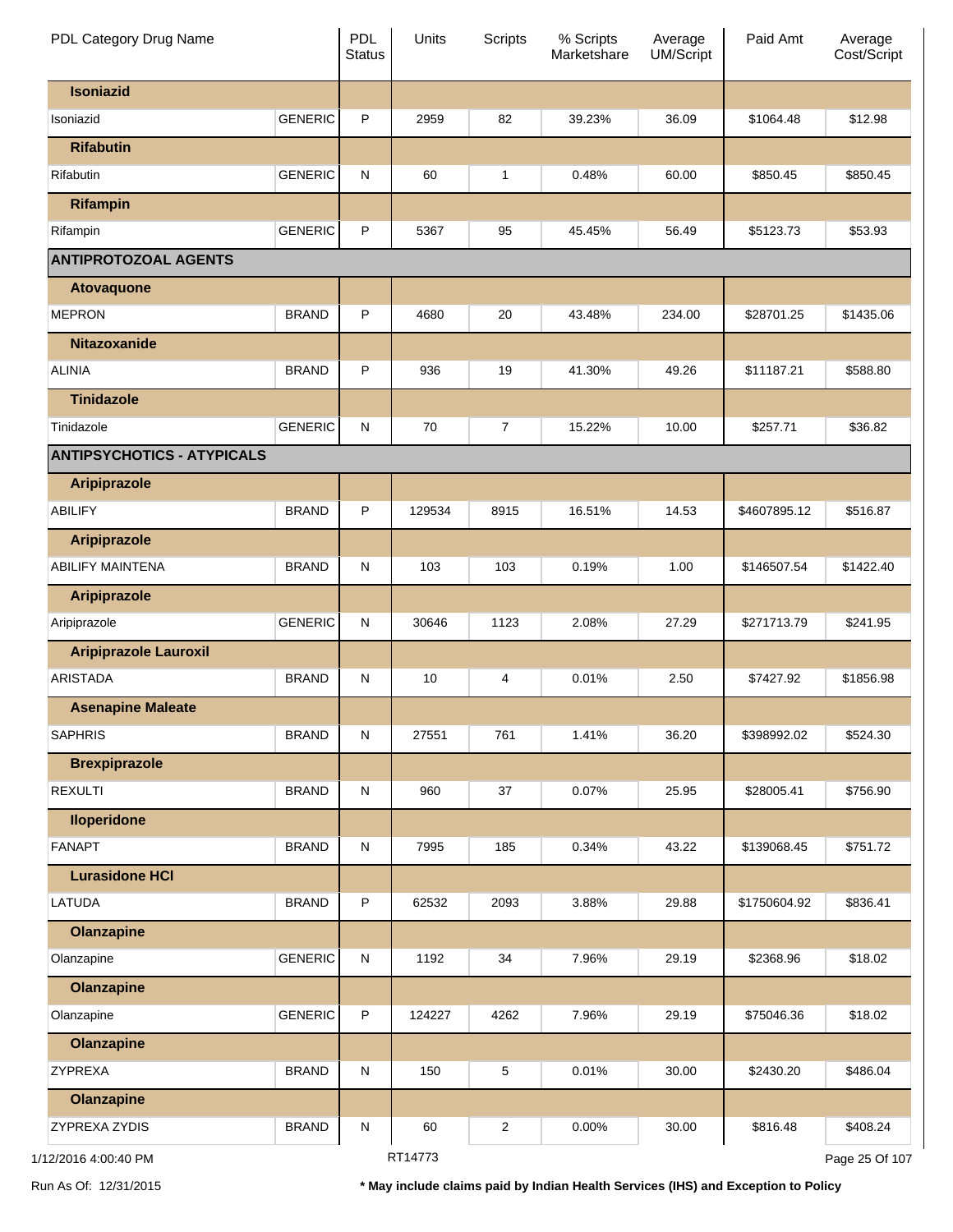| PDL Category Drug Name                    |                | PDL<br><b>Status</b> | Units   | <b>Scripts</b> | % Scripts<br>Marketshare | Average<br>UM/Script | Paid Amt     | Average<br>Cost/Script |
|-------------------------------------------|----------------|----------------------|---------|----------------|--------------------------|----------------------|--------------|------------------------|
| <b>Olanzapine Pamoate</b>                 |                |                      |         |                |                          |                      |              |                        |
| ZYPREXA RELPREVV                          | <b>BRAND</b>   | ${\sf N}$            | 4       | 4              | 0.01%                    | 1.00                 | \$3404.52    | \$851.13               |
| <b>Paliperidone</b>                       |                |                      |         |                |                          |                      |              |                        |
| <b>INVEGA</b>                             | <b>BRAND</b>   | ${\sf N}$            | 11069   | 348            | 0.64%                    | 31.81                | \$348563.58  | \$1001.62              |
| <b>Paliperidone</b>                       |                |                      |         |                |                          |                      |              |                        |
| Paliperidone                              | <b>GENERIC</b> | ${\sf N}$            | 2224    | 53             | 0.10%                    | 41.96                | \$48750.44   | \$919.82               |
| <b>Paliperidone Palmitate</b>             |                |                      |         |                |                          |                      |              |                        |
| <b>INVEGA SUSTENNA</b>                    | <b>BRAND</b>   | P                    | 875     | 755            | 1.40%                    | 1.16                 | \$1140880.19 | \$1511.10              |
| <b>Paliperidone Palmitate</b>             |                |                      |         |                |                          |                      |              |                        |
| <b>INVEGA TRINZA</b>                      | <b>BRAND</b>   | P                    | 64      | 35             | 0.06%                    | 1.83                 | \$150043.17  | \$4286.95              |
| <b>Quetiapine Fumarate</b>                |                |                      |         |                |                          |                      |              |                        |
| Quetiapine Fumarate                       | <b>GENERIC</b> | P                    | 681429  | 16496          | 30.56%                   | 41.31                | \$302464.09  | \$18.34                |
| <b>Quetiapine Fumarate</b>                |                |                      |         |                |                          |                      |              |                        |
| <b>SEROQUEL</b>                           | <b>BRAND</b>   | ${\sf N}$            | 1317    | 20             | 0.04%                    | 65.85                | \$11422.22   | \$571.11               |
| <b>Quetiapine Fumarate</b>                |                |                      |         |                |                          |                      |              |                        |
| <b>SEROQUEL XR</b>                        | <b>BRAND</b>   | ${\sf N}$            | 16868   | 453            | 0.84%                    | 37.24                | \$283149.54  | \$625.05               |
| <b>Risperidone</b>                        |                |                      |         |                |                          |                      |              |                        |
| <b>RISPERDAL</b>                          | <b>BRAND</b>   | ${\sf N}$            | 1695    | 21             | 0.04%                    | 80.71                | \$16746.64   | \$797.46               |
| <b>Risperidone</b>                        |                |                      |         |                |                          |                      |              |                        |
| RISPERDAL M-TAB                           | <b>BRAND</b>   | ${\sf N}$            | 390     | 5              | 0.01%                    | 78.00                | \$3576.46    | \$715.29               |
| <b>Risperidone</b>                        |                |                      |         |                |                          |                      |              |                        |
| Risperidone                               | <b>GENERIC</b> | ${\sf N}$            | 3472    | 61             | 25.90%                   | 49.23                | \$3676.89    | \$17.96                |
| <b>Risperidone</b>                        |                |                      |         |                |                          |                      |              |                        |
| Risperidone                               | <b>GENERIC</b> | P                    | 684983  | 13923          | 25.90%                   | 49.23                | \$247480.16  | \$17.96                |
| <b>Risperidone Microspheres</b>           |                |                      |         |                |                          |                      |              |                        |
| RISPERDAL CONSTA                          | <b>BRAND</b>   | P                    | 812     | 579            | 1.07%                    | 1.40                 | \$448858.16  | \$775.23               |
| <b>Ziprasidone HCI</b>                    |                |                      |         |                |                          |                      |              |                        |
| <b>GEODON</b>                             | <b>BRAND</b>   | ${\sf N}$            | 786     | 16             | 0.03%                    | 49.13                | \$10545.16   | \$659.07               |
| <b>Ziprasidone HCI</b>                    |                |                      |         |                |                          |                      |              |                        |
| Ziprasidone HCI                           | <b>GENERIC</b> | P                    | 163502  | 3689           | 6.83%                    | 44.32                | \$184224.92  | \$49.94                |
| <b>Ziprasidone Mesylate</b>               |                |                      |         |                |                          |                      |              |                        |
| <b>GEODON</b>                             | <b>BRAND</b>   | ${\sf N}$            | 3       | 3              | 0.01%                    | 1.00                 | \$96.03      | \$32.01                |
| <b>ANTIPSYCHOTICS - SPECIAL ATYPICALS</b> |                |                      |         |                |                          |                      |              |                        |
| <b>Clozapine</b>                          |                |                      |         |                |                          |                      |              |                        |
| Clozapine                                 | <b>GENERIC</b> | ${\sf N}$            | 1971    | 21             | 97.81%                   | 58.35                | \$8279.16    | \$57.46                |
| <b>Clozapine</b>                          |                |                      |         |                |                          |                      |              |                        |
| Clozapine                                 | <b>GENERIC</b> | P                    | 123363  | 2127           | 97.81%                   | 58.35                | \$115149.81  | \$57.46                |
| <b>Clozapine</b>                          |                |                      |         |                |                          |                      |              |                        |
| 1/12/2016 4:00:40 PM                      |                |                      | RT14773 |                |                          |                      |              | Page 26 Of 107         |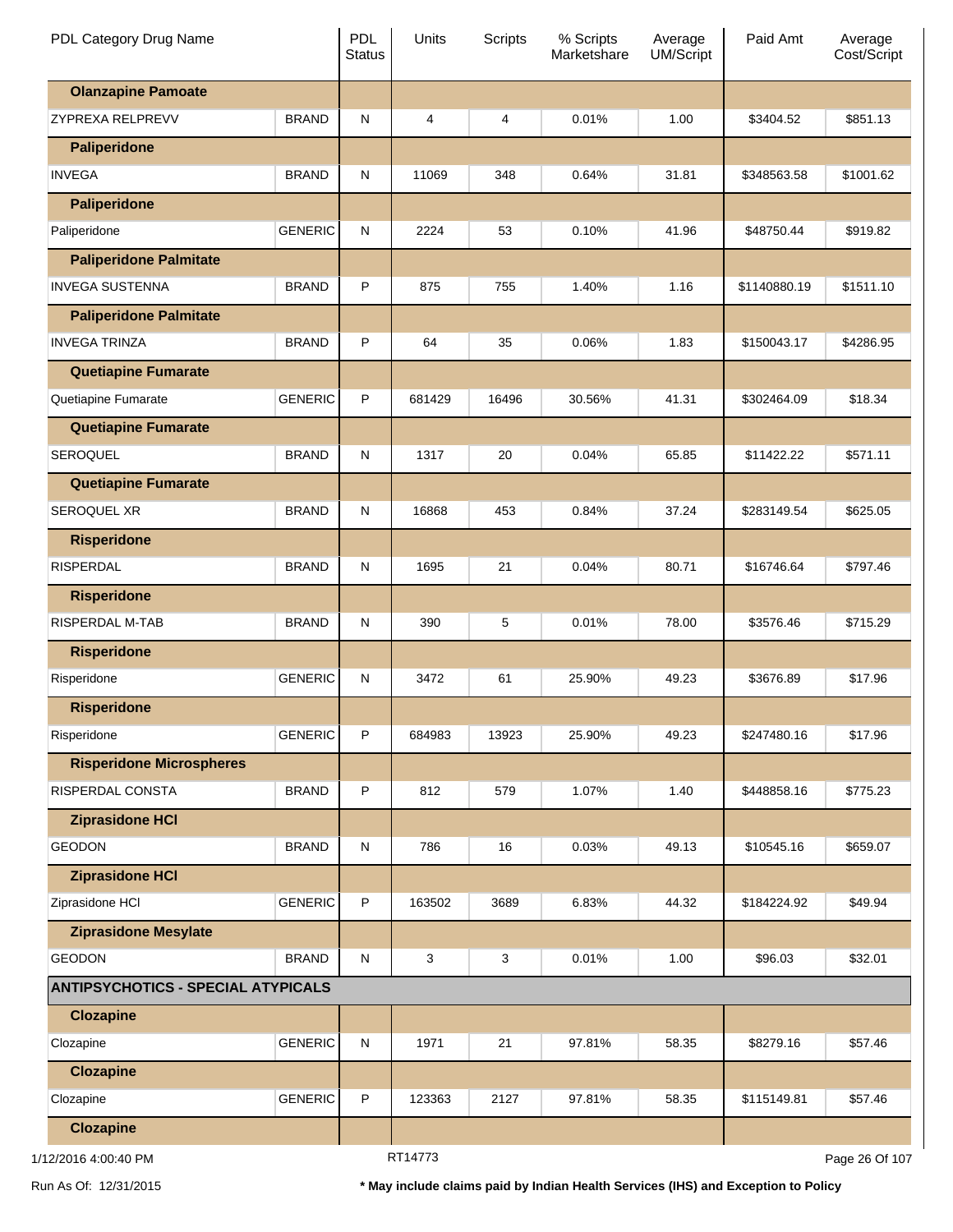| PDL Category Drug Name          |                | PDL<br><b>Status</b> | Units   | <b>Scripts</b> | % Scripts<br>Marketshare | Average<br>UM/Script | Paid Amt    | Average<br>Cost/Script |
|---------------------------------|----------------|----------------------|---------|----------------|--------------------------|----------------------|-------------|------------------------|
| <b>CLOZARIL</b>                 | <b>BRAND</b>   | ${\sf N}$            | 1186    | 12             | 0.55%                    | 98.83                | \$13633.19  | \$1136.10              |
| <b>Clozapine</b>                |                |                      |         |                |                          |                      |             |                        |
| <b>FAZACLO</b>                  | <b>BRAND</b>   | ${\sf N}$            | 3502    | 36             | 1.64%                    | 97.28                | \$37317.56  | \$1036.60              |
| <b>ANTIPSYCHOTICS - TYPICAL</b> |                |                      |         |                |                          |                      |             |                        |
| <b>Chlorpromazine HCI</b>       |                |                      |         |                |                          |                      |             |                        |
| Chlorpromazine HCI              | <b>GENERIC</b> | ${\sf N}$            | 41404   | 536            | 11.82%                   | 77.25                | \$196879.47 | \$367.31               |
| <b>Fluphenazine Decanoate</b>   |                |                      |         |                |                          |                      |             |                        |
| Fluphenazine Decanoate          | <b>GENERIC</b> | P                    | 390     | 78             | 1.72%                    | 5.00                 | \$11892.06  | \$152.46               |
| <b>Fluphenazine HCI</b>         |                |                      |         |                |                          |                      |             |                        |
| Fluphenazine HCI                | <b>GENERIC</b> | P                    | 23453   | 384            | 8.47%                    | 61.08                | \$7859.70   | \$20.47                |
| <b>Haloperidol</b>              |                |                      |         |                |                          |                      |             |                        |
| Haloperidol                     | <b>GENERIC</b> | P                    | 115353  | 2247           | 49.55%                   | 51.34                | \$74492.08  | \$33.15                |
| <b>Haloperidol Decanoate</b>    |                |                      |         |                |                          |                      |             |                        |
| HALDOL DECANOATE 100            | <b>BRAND</b>   | ${\sf N}$            | 8       | 6              | 0.13%                    | 1.33                 | \$1268.70   | \$211.45               |
| <b>Haloperidol Decanoate</b>    |                |                      |         |                |                          |                      |             |                        |
| Haloperidol Decanoate           | <b>GENERIC</b> | P                    | 827     | 527            | 11.62%                   | 1.57                 | \$38302.91  | \$72.68                |
| <b>Haloperidol Lactate</b>      |                |                      |         |                |                          |                      |             |                        |
| Haloperidol Lactate             | <b>GENERIC</b> | P                    | 3121    | 61             | 1.35%                    | 51.16                | \$1367.57   | \$22.42                |
| <b>Loxapine Succinate</b>       |                |                      |         |                |                          |                      |             |                        |
| Loxapine Succinate              | <b>GENERIC</b> | P                    | 1826    | 26             | 0.57%                    | 70.23                | \$939.44    | \$36.13                |
| <b>Perphenazine</b>             |                |                      |         |                |                          |                      |             |                        |
| Perphenazine                    | <b>GENERIC</b> | P                    | 21038   | 312            | 6.88%                    | 67.43                | \$26753.00  | \$85.75                |
| <b>Thioridazine HCI</b>         |                |                      |         |                |                          |                      |             |                        |
| Thioridazine HCI                | <b>GENERIC</b> | P                    | 7898    | 102            | 2.25%                    | 77.43                | \$4527.71   | \$44.39                |
| <b>Thiothixene</b>              |                |                      |         |                |                          |                      |             |                        |
| Thiothixene                     | <b>GENERIC</b> | $\sf P$              | 15809   | 210            | 4.63%                    | 75.28                | \$17382.74  | \$82.77                |
| <b>Trifluoperazine HCI</b>      |                |                      |         |                |                          |                      |             |                        |
| Trifluoperazine HCI             | <b>GENERIC</b> | P                    | 2738    | 46             | 1.01%                    | 59.52                | \$3853.97   | \$83.78                |
| <b>ANTISPASMODICS</b>           |                |                      |         |                |                          |                      |             |                        |
| <b>Flavoxate HCI</b>            |                |                      |         |                |                          |                      |             |                        |
| Flavoxate HCI                   | <b>GENERIC</b> | P                    | 1443    | 23             | 0.91%                    | 62.74                | \$863.80    | \$37.56                |
| <b>Oxybutynin Chloride</b>      |                |                      |         |                |                          |                      |             |                        |
| Oxybutynin Chloride             | <b>GENERIC</b> | P                    | 198146  | 2469           | 97.40%                   | 80.25                | \$69313.05  | \$28.07                |
| <b>Tolterodine Tartrate</b>     |                |                      |         |                |                          |                      |             |                        |
| <b>DETROL</b>                   | <b>BRAND</b>   | ${\sf N}$            | 60      | 1              | 0.04%                    | 60.00                | \$334.79    | \$334.79               |
| <b>Tolterodine Tartrate</b>     |                |                      |         |                |                          |                      |             |                        |
| <b>Tolterodine Tartrate</b>     | <b>GENERIC</b> | ${\sf N}$            | 1233    | 22             | 0.87%                    | 56.05                | \$1803.11   | \$81.96                |
| <b>Trospium Chloride</b>        |                |                      |         |                |                          |                      |             |                        |
| 1/12/2016 4:00:40 PM            |                |                      | RT14773 |                |                          |                      |             | Page 27 Of 107         |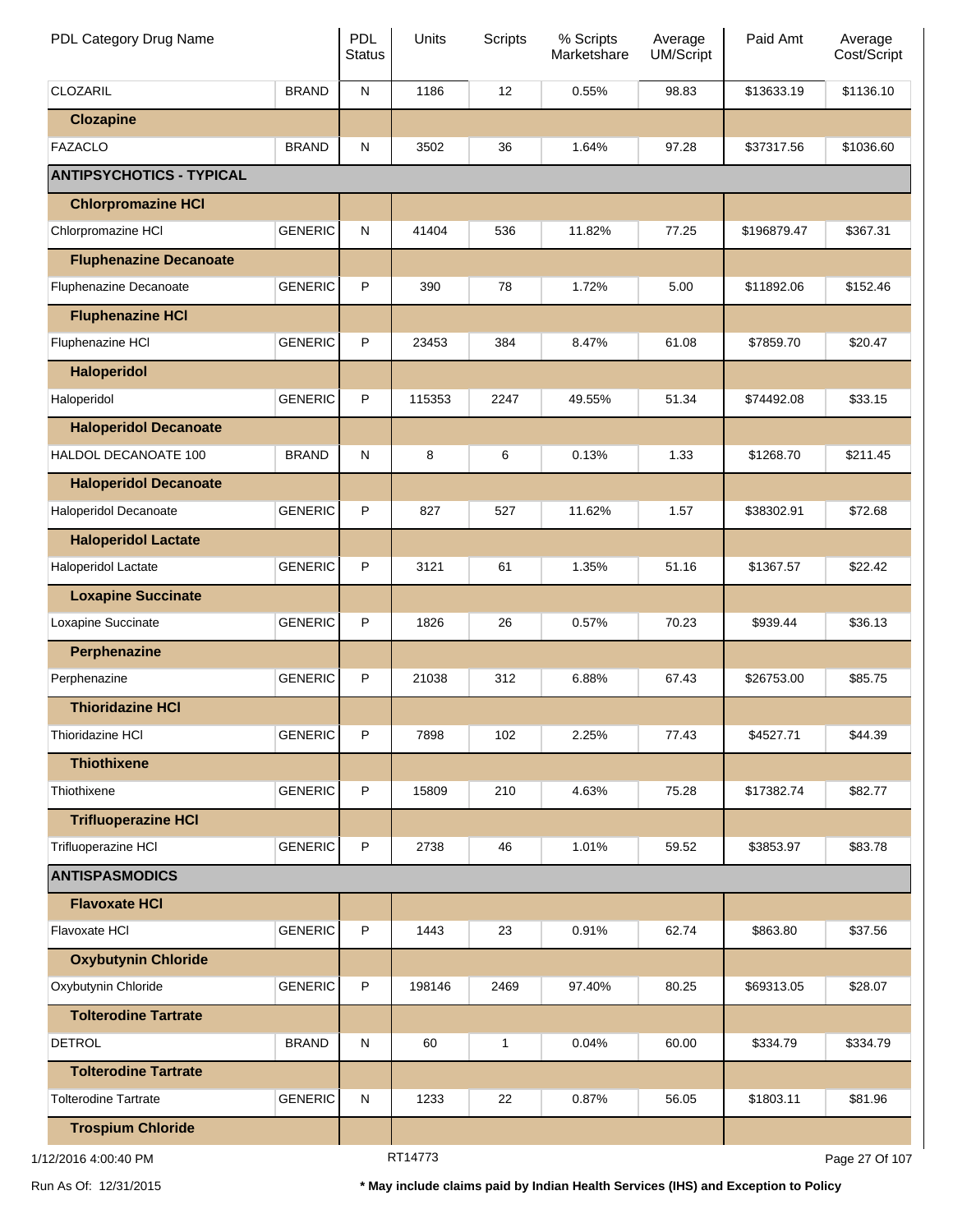| PDL Category Drug Name               |                | <b>PDL</b><br><b>Status</b> | Units   | <b>Scripts</b> | % Scripts<br>Marketshare | Average<br><b>UM/Script</b> | Paid Amt    | Average<br>Cost/Script |
|--------------------------------------|----------------|-----------------------------|---------|----------------|--------------------------|-----------------------------|-------------|------------------------|
| <b>Trospium Chloride</b>             | <b>GENERIC</b> | ${\sf N}$                   | 765     | 20             | 0.79%                    | 38.25                       | \$2095.09   | \$104.75               |
| <b>ANTISPASMODICS - LONG ACTING</b>  |                |                             |         |                |                          |                             |             |                        |
| <b>Darifenacin Hydrobromide</b>      |                |                             |         |                |                          |                             |             |                        |
| <b>ENABLEX</b>                       | <b>BRAND</b>   | N                           | 780     | 24             | 0.58%                    | 32.50                       | \$5765.86   | \$240.24               |
| <b>Fesoterodine Fumarate</b>         |                |                             |         |                |                          |                             |             |                        |
| <b>TOVIAZ</b>                        | <b>BRAND</b>   | N                           | 17037   | 578            | 14.00%                   | 29.48                       | \$130920.98 | \$226.51               |
| <b>Mirabegron</b>                    |                |                             |         |                |                          |                             |             |                        |
| <b>MYRBETRIQ</b>                     | <b>BRAND</b>   | N                           | 5437    | 197            | 4.77%                    | 27.60                       | \$47389.19  | \$240.55               |
| Oxybutynin                           |                |                             |         |                |                          |                             |             |                        |
| <b>OXYTROL</b>                       | <b>BRAND</b>   | N                           | 216     | 27             | 0.65%                    | 8.00                        | \$9715.44   | \$359.83               |
| <b>Oxybutynin Chloride</b>           |                |                             |         |                |                          |                             |             |                        |
| <b>DITROPAN XL</b>                   | <b>BRAND</b>   | N                           | 300     | 6              | 0.15%                    | 50.00                       | \$1381.32   | \$230.22               |
| <b>Oxybutynin Chloride</b>           |                |                             |         |                |                          |                             |             |                        |
| Oxybutynin Chloride                  | <b>GENERIC</b> | P                           | 51018   | 1575           | 38.15%                   | 32.39                       | \$54558.94  | \$34.64                |
| <b>Solifenacin Succinate</b>         |                |                             |         |                |                          |                             |             |                        |
| <b>VESICARE</b>                      | <b>BRAND</b>   | P                           | 44650   | 1599           | 38.74%                   | 27.92                       | \$383047.22 | \$239.55               |
| <b>Tolterodine Tartrate</b>          |                |                             |         |                |                          |                             |             |                        |
| <b>DETROL LA</b>                     | <b>BRAND</b>   | N                           | 1302    | 45             | 1.09%                    | 28.93                       | \$11500.13  | \$255.56               |
| <b>Tolterodine Tartrate</b>          |                |                             |         |                |                          |                             |             |                        |
| <b>Tolterodine Tartrate</b>          | <b>GENERIC</b> | N                           | 2307    | 77             | 1.87%                    | 29.96                       | \$6506.52   | \$84.50                |
| <b>ANTITHYROID THERAPIES</b>         |                |                             |         |                |                          |                             |             |                        |
| <b>Methimazole</b>                   |                |                             |         |                |                          |                             |             |                        |
| Methimazole                          | <b>GENERIC</b> | P                           | 31982   | 572            | 92.56%                   | 55.91                       | \$10415.72  | \$18.21                |
| Propylthiouracil                     |                |                             |         |                |                          |                             |             |                        |
| Propylthiouracil                     | <b>GENERIC</b> | P                           | 4737    | 46             | 7.44%                    | 102.98                      | \$3099.18   | \$67.37                |
| <b>ANXIOLYTICS - BENZODIAZEPINES</b> |                |                             |         |                |                          |                             |             |                        |
| Alprazolam                           |                |                             |         |                |                          |                             |             |                        |
| Alprazolam                           | <b>GENERIC</b> | P                           | 1377357 | 21028          | 52.27%                   | 65.50                       | \$263160.93 | \$12.52                |
| <b>Alprazolam</b>                    |                |                             |         |                |                          |                             |             |                        |
| Alprazolam                           | <b>GENERIC</b> | ${\sf N}$                   | 10      | 1              | 52.27%                   | 65.50                       | \$24.64     | \$12.52                |
| Alprazolam                           |                |                             |         |                |                          |                             |             |                        |
| ALPRAZOLAM INTENSOL                  | <b>BRAND</b>   | P                           | 60      | $\overline{c}$ | 0.00%                    | 30.00                       | \$185.92    | \$92.96                |
| Alprazolam                           |                |                             |         |                |                          |                             |             |                        |
| <b>XANAX</b>                         | <b>BRAND</b>   | ${\sf N}$                   | 60      | $\overline{c}$ | 0.00%                    | 30.00                       | \$198.45    | \$99.23                |
| <b>Chlordiazepoxide HCI</b>          |                |                             |         |                |                          |                             |             |                        |
| Chlordiazepoxide HCI                 | <b>GENERIC</b> | P                           | 12992   | 291            | 0.72%                    | 44.65                       | \$4128.85   | \$14.19                |
| <b>Clorazepate Dipotassium</b>       |                |                             |         |                |                          |                             |             |                        |
| Clorazepate Dipotassium              | <b>GENERIC</b> | P                           | 14409   | 178            | 0.44%                    | 80.95                       | \$12020.95  | \$67.53                |
| 12/2016 4:00:40 PM                   |                |                             | RT14773 |                |                          |                             |             | Page 28 Of 107         |

Run As Of: 12/31/2015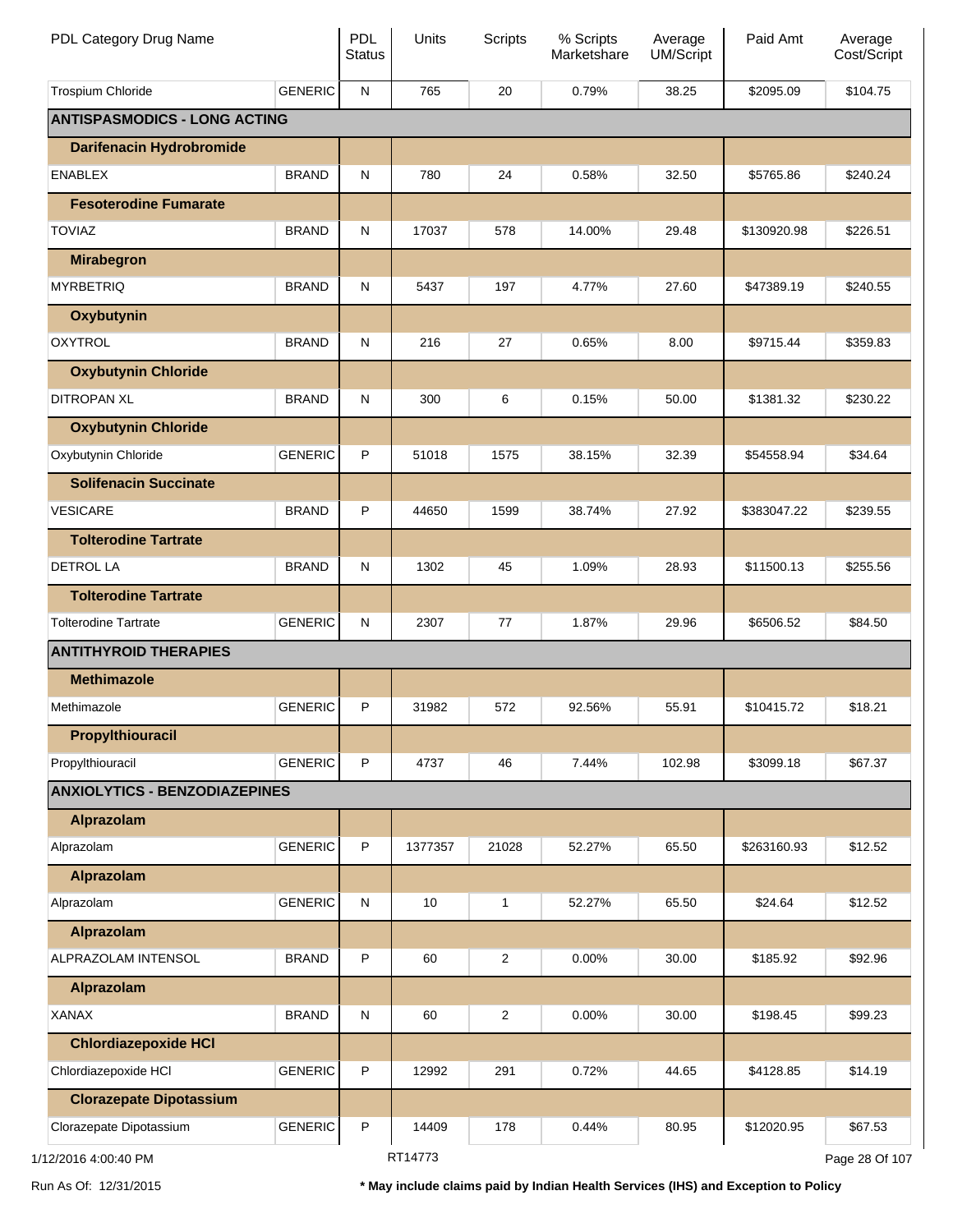| PDL Category Drug Name                                 |                | <b>PDL</b><br><b>Status</b> | Units   | <b>Scripts</b> | % Scripts<br>Marketshare | Average<br>UM/Script | Paid Amt    | Average<br>Cost/Script |
|--------------------------------------------------------|----------------|-----------------------------|---------|----------------|--------------------------|----------------------|-------------|------------------------|
| <b>Diazepam</b>                                        |                |                             |         |                |                          |                      |             |                        |
| Diazepam                                               | <b>GENERIC</b> | P                           | 277177  | 5416           | 13.46%                   | 51.18                | \$65164.53  | \$12.03                |
| Lorazepam                                              |                |                             |         |                |                          |                      |             |                        |
| Lorazepam                                              | <b>GENERIC</b> | P                           | 699003  | 13263          | 32.97%                   | 52.70                | \$160061.96 | \$12.07                |
| Oxazepam                                               |                |                             |         |                |                          |                      |             |                        |
| Oxazepam                                               | <b>GENERIC</b> | P                           | 2711    | 49             | 0.12%                    | 55.33                | \$1863.51   | \$38.03                |
| <b>ANXIOLYTICS - LONG ACTING</b>                       |                |                             |         |                |                          |                      |             |                        |
| Alprazolam                                             |                |                             |         |                |                          |                      |             |                        |
| Alprazolam                                             | <b>GENERIC</b> | ${\sf N}$                   | 2362    | 64             | 95.52%                   | 36.91                | \$1300.26   | \$20.32                |
| Alprazolam                                             |                |                             |         |                |                          |                      |             |                        |
| <b>XANAX XR</b>                                        | <b>BRAND</b>   | ${\sf N}$                   | 90      | 3              | 4.48%                    | 30.00                | \$1158.51   | \$386.17               |
| <b>ANXIOLYTICS - MISC.</b>                             |                |                             |         |                |                          |                      |             |                        |
| <b>Buspirone HCI</b>                                   |                |                             |         |                |                          |                      |             |                        |
| <b>Buspirone HCI</b>                                   | <b>GENERIC</b> | ${\sf N}$                   | 1846    | 27             | 99.93%                   | 76.19                | \$366.57    | \$14.27                |
| <b>Buspirone HCI</b>                                   |                |                             |         |                |                          |                      |             |                        |
| <b>Buspirone HCI</b>                                   | <b>GENERIC</b> | P                           | 795758  | 10442          | 99.93%                   | 76.19                | \$148985.92 | \$14.27                |
| <b>Hydroxyzine HCI</b>                                 |                |                             |         |                |                          |                      |             |                        |
| Hydroxyzine HCI                                        | <b>GENERIC</b> | P                           | 16      | 2              | 0.02%                    | 8.00                 | \$23.34     | \$11.67                |
| <b>Hydroxyzine Pamoate</b>                             |                |                             |         |                |                          |                      |             |                        |
| Hydroxyzine Pamoate                                    | <b>GENERIC</b> | P                           | 270     | 4              | 0.04%                    | 67.50                | \$62.70     | \$15.68                |
| <b>Meprobamate</b>                                     |                |                             |         |                |                          |                      |             |                        |
| Meprobamate                                            | <b>GENERIC</b> | P                           | 90      | 1              | 0.01%                    | 90.00                | \$330.42    | \$330.42               |
| <b>ARB Combinations</b>                                |                |                             |         |                |                          |                      |             |                        |
| Sacubitril-Valsartan                                   |                |                             |         |                |                          |                      |             |                        |
| <b>ENTRESTO</b>                                        | <b>BRAND</b>   | ${\sf N}$                   | 330     | 6              | 100.00%                  | 55.00                | \$2120.88   | \$353.48               |
| <b>ARB'S AND DIURETICS</b>                             |                |                             |         |                |                          |                      |             |                        |
| Azilsartan Medoxomil-Chlorthalidone                    |                |                             |         |                |                          |                      |             |                        |
| <b>EDARBYCLOR</b>                                      | <b>BRAND</b>   | ${\sf N}$                   | 120     | 4              | 0.24%                    | 30.00                | \$641.00    | \$160.25               |
| Irbesartan-Hydrochlorothiazide                         |                |                             |         |                |                          |                      |             |                        |
| Irbesartan-Hydrochlorothiazide                         | <b>GENERIC</b> | P                           | 1005    | 34             | 2.06%                    | 29.56                | \$652.22    | \$19.18                |
| <b>Losartan Potassium &amp;</b><br>Hydrochlorothiazide |                |                             |         |                |                          |                      |             |                        |
| Losartan Potassium &<br>Hydrochlorothiazide            | <b>GENERIC</b> | P                           | 33888   | 1142           | 69.25%                   | 29.67                | \$15592.81  | \$13.65                |
| <b>Olmesartan Medoxomil-</b><br>Hydrochlorothiazide    |                |                             |         |                |                          |                      |             |                        |
| <b>BENICAR HCT</b>                                     | <b>BRAND</b>   | N                           | 1347    | 45             | 2.73%                    | 29.93                | \$8285.59   | \$184.12               |
| Telmisartan-Hydrochlorothiazide                        |                |                             |         |                |                          |                      |             |                        |
| <b>MICARDIS HCT</b>                                    | <b>BRAND</b>   | P                           | 2100    | 71             | 4.31%                    | 29.58                | \$11789.23  | \$166.05               |
| Telmisartan-Hydrochlorothiazide                        |                |                             |         |                |                          |                      |             |                        |
| 1/12/2016 4:00:40 PM                                   |                |                             | RT14773 |                |                          |                      |             | Page 29 Of 107         |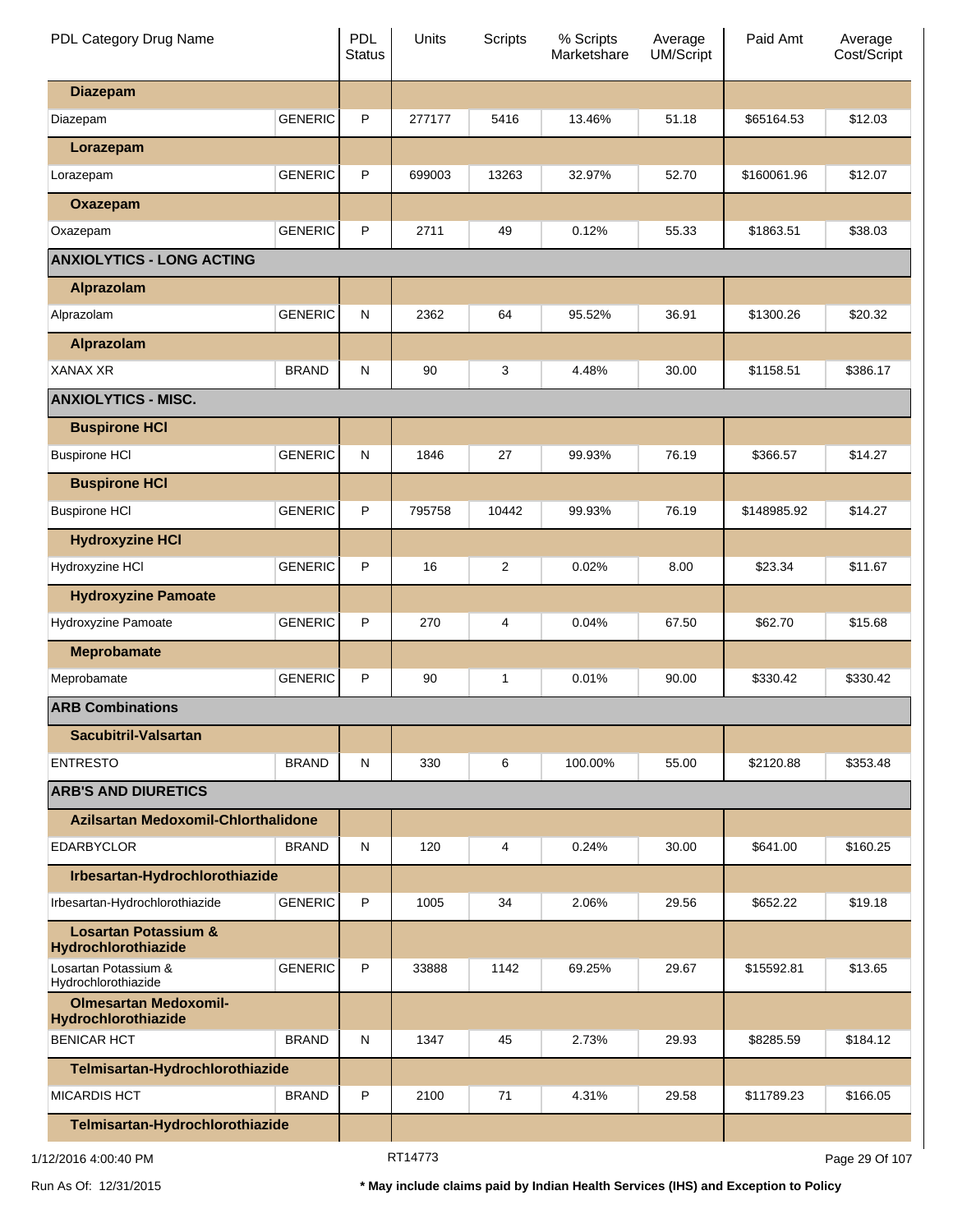| PDL Category Drug Name                                         |                | <b>PDL</b><br><b>Status</b> | <b>Units</b> | Scripts        | % Scripts<br>Marketshare | Average<br><b>UM/Script</b> | Paid Amt   | Average<br>Cost/Script |
|----------------------------------------------------------------|----------------|-----------------------------|--------------|----------------|--------------------------|-----------------------------|------------|------------------------|
| Telmisartan-Hydrochlorothiazide                                | <b>GENERIC</b> | ${\sf N}$                   | 90           | 3              | 0.18%                    | 30.00                       | \$333.20   | \$111.07               |
| Valsartan-Hydrochlorothiazide                                  |                |                             |              |                |                          |                             |            |                        |
| Valsartan-Hydrochlorothiazide                                  | <b>GENERIC</b> | P                           | 10538        | 350            | 21.22%                   | 30.11                       | \$6636.34  | \$18.96                |
| <b>ARB/CCB</b>                                                 |                |                             |              |                |                          |                             |            |                        |
| <b>Amlodipine Besylate-Olmesartan</b><br><b>Medoxomil</b>      |                |                             |              |                |                          |                             |            |                        |
| <b>AZOR</b>                                                    | <b>BRAND</b>   | N                           | 60           | $\overline{2}$ | 5.13%                    | 30.00                       | \$380.56   | \$190.28               |
| <b>Amlodipine Besylate-Valsartan</b>                           |                |                             |              |                |                          |                             |            |                        |
| Amlodipine Besylate-Valsartan                                  | <b>GENERIC</b> | N                           | 180          | $\overline{c}$ | 5.13%                    | 90.00                       | \$16.75    | \$8.38                 |
| <b>Amlodipine Besylate-Valsartan</b>                           |                |                             |              |                |                          |                             |            |                        |
| <b>EXFORGE</b>                                                 | <b>BRAND</b>   | P                           | 1050         | 35             | 89.74%                   | 30.00                       | \$8149.82  | \$232.85               |
| <b>ARB/CCB PLUS DIURETICS</b>                                  |                |                             |              |                |                          |                             |            |                        |
| Amlodipine-Valsartan-<br>Hydrochlorothiazide                   |                |                             |              |                |                          |                             |            |                        |
| <b>EXFORGE HCT</b>                                             | <b>BRAND</b>   | P                           | 810          | 27             | 75.00%                   | 30.00                       | \$5865.22  | \$217.23               |
| <b>Olmesartan Medoxomil-Amlodipine-</b><br>Hydrochlorothiazide |                |                             |              |                |                          |                             |            |                        |
| <b>TRIBENZOR</b>                                               | <b>BRAND</b>   | N                           | 270          | 9              | 25.00%                   | 30.00                       | \$2140.29  | \$237.81               |
| <b>ARTHRITIS - MISC.</b>                                       |                |                             |              |                |                          |                             |            |                        |
| <b>Methotrexate (Antirheumatic)</b>                            |                |                             |              |                |                          |                             |            |                        |
| <b>OTREXUP</b>                                                 | <b>BRAND</b>   | N                           | $\mathbf{1}$ | $\mathbf{1}$   | 100.00%                  | 1.00                        | \$583.73   | \$583.73               |
| <b>ARTIFICIAL SALIVA/STIMULANTS</b>                            |                |                             |              |                |                          |                             |            |                        |
| <b>Cevimeline HCI</b>                                          |                |                             |              |                |                          |                             |            |                        |
| Cevimeline HCI                                                 | <b>GENERIC</b> | N                           | 915          | 11             | 8.87%                    | 83.18                       | \$1427.65  | \$129.79               |
| <b>Cevimeline HCI</b>                                          |                |                             |              |                |                          |                             |            |                        |
| <b>EVOXAC</b>                                                  | <b>BRAND</b>   | N                           | 270          | 3              | 2.42%                    | 90.00                       | \$1369.05  | \$456.35               |
| <b>Pilocarpine HCI (Oral)</b>                                  |                |                             |              |                |                          |                             |            |                        |
| Pilocarpine HCl (Oral)                                         | <b>GENERIC</b> | P                           | 10618        | 110            | 88.71%                   | 96.53                       | \$9366.98  | \$85.15                |
| <b>BETA BLOCKERS - ALPHA / BETA</b>                            |                |                             |              |                |                          |                             |            |                        |
| <b>Carvedilol</b>                                              |                |                             |              |                |                          |                             |            |                        |
| Carvedilol                                                     | <b>GENERIC</b> | P                           | 257174       | 4227           | 81.01%                   | 60.84                       | \$36788.90 | \$8.70                 |
| <b>Carvedilol</b>                                              |                |                             |              |                |                          |                             |            |                        |
| <b>COREG</b>                                                   | <b>BRAND</b>   | N                           | 120          | $\overline{2}$ | 0.04%                    | 60.00                       | \$452.02   | \$226.01               |
| <b>Carvedilol Phosphate</b>                                    |                |                             |              |                |                          |                             |            |                        |
| <b>COREG CR</b>                                                | <b>BRAND</b>   | N                           | 240          | 8              | 0.15%                    | 30.00                       | \$1809.05  | \$226.13               |
| <b>Labetalol HCI</b>                                           |                |                             |              |                |                          |                             |            |                        |
| Labetalol HCI                                                  | <b>GENERIC</b> | P                           | 67323        | 981            | 18.80%                   | 68.63                       | \$26620.61 | \$27.14                |
| <b>BETA BLOCKERS - CARDIO SELECTIVE</b>                        |                |                             |              |                |                          |                             |            |                        |
| <b>Acebutolol HCI</b>                                          |                |                             |              |                |                          |                             |            |                        |
| Acebutolol HCI                                                 | <b>GENERIC</b> | P                           | 1440         | 34             | 0.13%                    | 42.35                       | \$637.48   | \$18.75                |
|                                                                |                |                             | RT14773      |                |                          |                             |            | Page 30 Of 107         |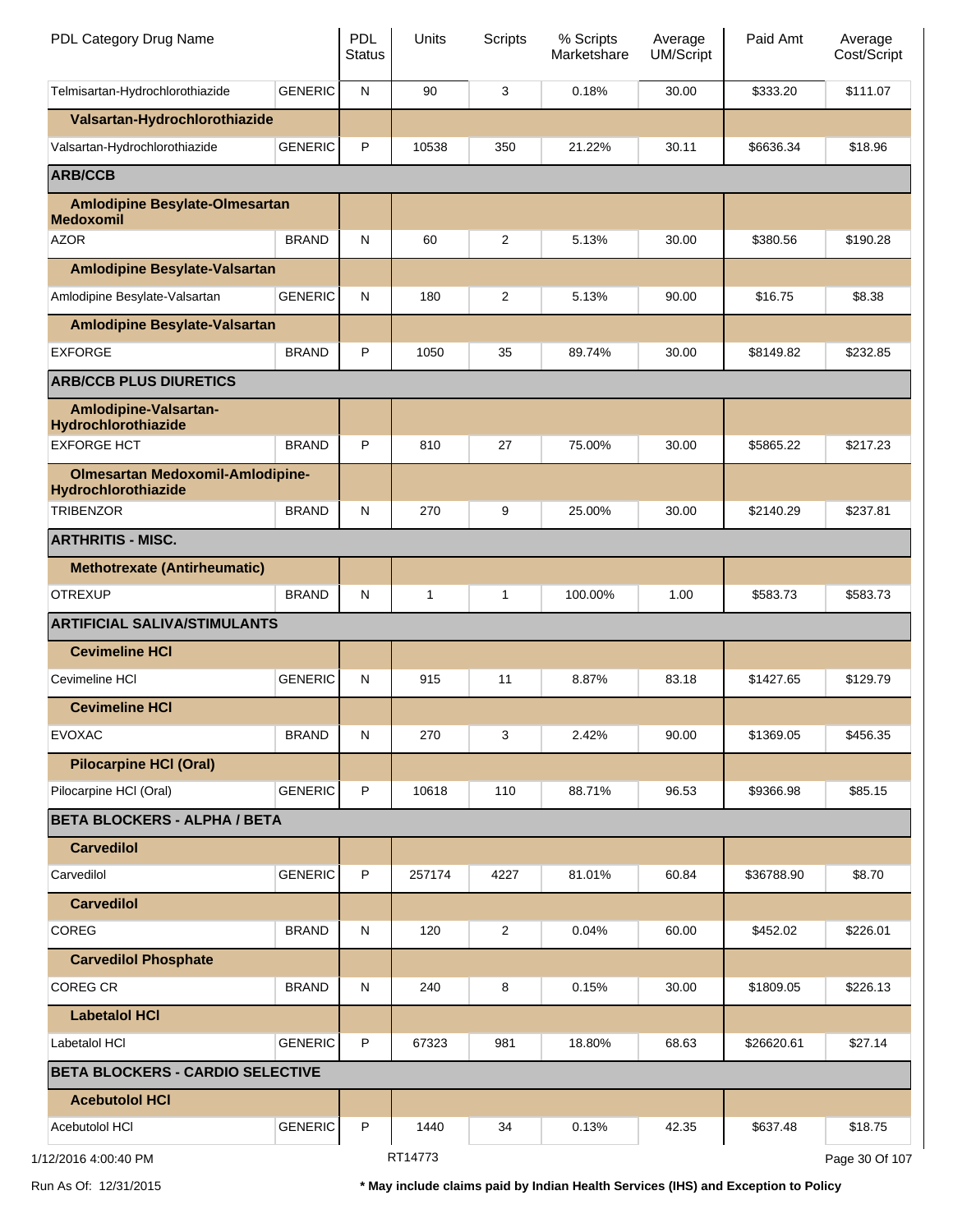| PDL Category Drug Name                      |                | <b>PDL</b><br><b>Status</b> | Units   | Scripts | % Scripts<br>Marketshare | Average<br><b>UM/Script</b> | Paid Amt    | Average<br>Cost/Script |
|---------------------------------------------|----------------|-----------------------------|---------|---------|--------------------------|-----------------------------|-------------|------------------------|
| <b>Atenolol</b>                             |                |                             |         |         |                          |                             |             |                        |
| Atenolol                                    | <b>GENERIC</b> | P                           | 220349  | 6256    | 23.02%                   | 35.22                       | \$51692.19  | \$8.26                 |
| <b>Bisoprolol Fumarate</b>                  |                |                             |         |         |                          |                             |             |                        |
| <b>Bisoprolol Fumarate</b>                  | <b>GENERIC</b> | P                           | 18096   | 557     | 2.05%                    | 32.49                       | \$13509.52  | \$24.25                |
| <b>Metoprolol Succinate</b>                 |                |                             |         |         |                          |                             |             |                        |
| Metoprolol Succinate                        | <b>GENERIC</b> | P                           | 235531  | 7878    | 28.98%                   | 29.90                       | \$165042.55 | \$20.95                |
| <b>Metoprolol Succinate</b>                 |                |                             |         |         |                          |                             |             |                        |
| <b>TOPROL XL</b>                            | <b>BRAND</b>   | N                           | 586     | 19      | 0.07%                    | 30.84                       | \$724.80    | \$38.15                |
| <b>Metoprolol Tartrate</b>                  |                |                             |         |         |                          |                             |             |                        |
| Metoprolol Tartrate                         | <b>GENERIC</b> | P                           | 685668  | 12292   | 45.22%                   | 55.78                       | \$103862.97 | \$8.45                 |
| <b>Nebivolol HCI</b>                        |                |                             |         |         |                          |                             |             |                        |
| <b>BYSTOLIC</b>                             | <b>BRAND</b>   | N                           | 5909    | 146     | 0.54%                    | 40.47                       | \$18427.08  | \$126.21               |
| <b>BETA BLOCKERS - NON SELECTIVE</b>        |                |                             |         |         |                          |                             |             |                        |
| <b>Nadolol</b>                              |                |                             |         |         |                          |                             |             |                        |
| Nadolol                                     | <b>GENERIC</b> | P                           | 16784   | 459     | 6.52%                    | 36.57                       | \$38239.01  | \$83.31                |
| <b>Pindolol</b>                             |                |                             |         |         |                          |                             |             |                        |
| Pindolol                                    | <b>GENERIC</b> | P                           | 1244    | 24      | 0.34%                    | 51.83                       | \$1433.49   | \$59.73                |
| <b>Propranolol HCI</b>                      |                |                             |         |         |                          |                             |             |                        |
| Propranolol HCI                             | <b>GENERIC</b> | P                           | 350342  | 6179    | 87.72%                   | 56.70                       | \$217915.30 | \$35.27                |
| <b>Sotalol HCI</b>                          |                |                             |         |         |                          |                             |             |                        |
| Sotalol HCI                                 | <b>GENERIC</b> | P                           | 20631   | 364     | 5.17%                    | 56.68                       | \$5498.26   | \$15.11                |
| <b>Sotalol HCI</b>                          |                |                             |         |         |                          |                             |             |                        |
| <b>SOTYLIZE</b>                             | <b>BRAND</b>   | N                           | 766     | 6       | 0.09%                    | 127.67                      | \$839.92    | \$139.99               |
| <b>Sotalol HCI (AFIB/AFL)</b>               |                |                             |         |         |                          |                             |             |                        |
| Sotalol HCI (AFIB/AFL)                      | <b>GENERIC</b> | P                           | 270     | 6       | 0.09%                    | 45.00                       | \$98.08     | \$16.35                |
| <b>Timolol Maleate</b>                      |                |                             |         |         |                          |                             |             |                        |
| <b>Timolol Maleate</b>                      | <b>GENERIC</b> | P                           | 227     | 6       | 0.09%                    | 37.83                       | \$472.33    | \$78.72                |
| <b>BETA BLOCKERS AND DIURETIC COMBO'S</b>   |                |                             |         |         |                          |                             |             |                        |
| <b>Atenolol &amp; Chlorthalidone</b>        |                |                             |         |         |                          |                             |             |                        |
| Atenolol & Chlorthalidone                   | <b>GENERIC</b> | P                           | 7657    | 270     | 46.79%                   | 28.36                       | \$4889.46   | \$18.11                |
| <b>Bisoprolol &amp; Hydrochlorothiazide</b> |                |                             |         |         |                          |                             |             |                        |
| Bisoprolol & Hydrochlorothiazide            | <b>GENERIC</b> | P                           | 10137   | 304     | 52.69%                   | 33.35                       | \$2731.88   | \$8.99                 |
| Propranolol & Hydrochlorothiazide           |                |                             |         |         |                          |                             |             |                        |
| Propranolol & Hydrochlorothiazide           | <b>GENERIC</b> | P                           | 90      | 3       | 0.52%                    | 30.00                       | \$43.08     | \$14.36                |
| <b>BETA-LACTAMS / CLAVULANATE COMBO'S</b>   |                |                             |         |         |                          |                             |             |                        |
| <b>Amoxicillin</b>                          |                |                             |         |         |                          |                             |             |                        |
| Amoxicillin                                 | <b>GENERIC</b> | P                           | 3833529 | 36830   | 68.03%                   | 104.09                      | \$426418.73 | \$11.58                |
| <b>Amoxicillin &amp; Pot Clavulanate</b>    |                |                             |         |         |                          |                             |             |                        |
| 12/2016 4:00:40 PM                          |                |                             | RT14773 |         |                          |                             |             | Page 31 Of 107         |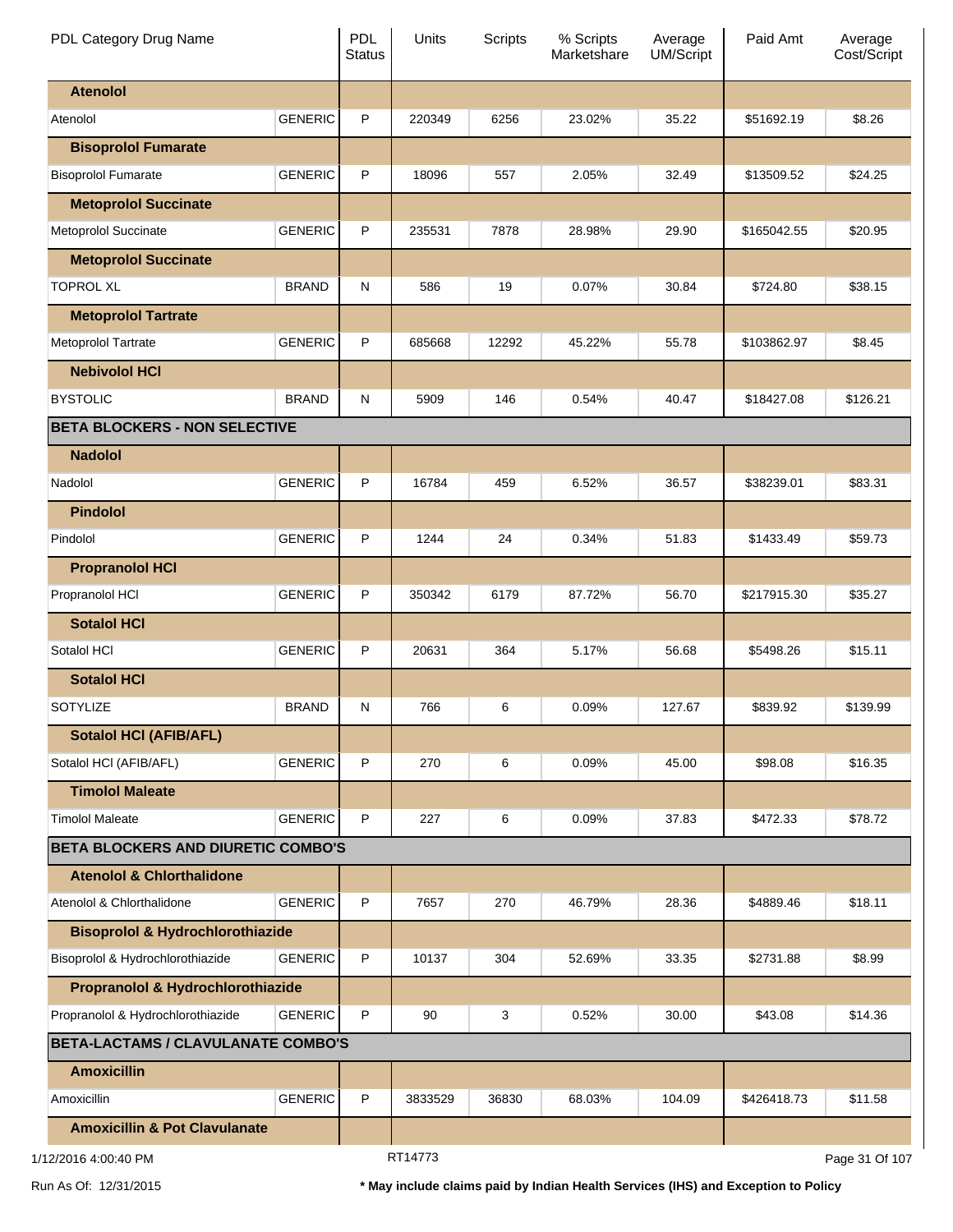| PDL Category Drug Name                                 |                | PDL<br><b>Status</b> | Units   | Scripts | % Scripts<br>Marketshare | Average<br>UM/Script | Paid Amt    | Average<br>Cost/Script |
|--------------------------------------------------------|----------------|----------------------|---------|---------|--------------------------|----------------------|-------------|------------------------|
| Amoxicillin & Pot Clavulanate                          | <b>GENERIC</b> | ${\sf N}$            | 5988    | 42      | 25.15%                   | 59.19                | \$1459.13   | \$21.53                |
| <b>Amoxicillin &amp; Pot Clavulanate</b>               |                |                      |         |         |                          |                      |             |                        |
| Amoxicillin & Pot Clavulanate                          | <b>GENERIC</b> | P                    | 799969  | 13575   | 25.15%                   | 59.19                | \$291669.25 | \$21.53                |
| <b>Ampicillin</b>                                      |                |                      |         |         |                          |                      |             |                        |
| Ampicillin                                             | <b>GENERIC</b> | P                    | 12968   | 249     | 0.46%                    | 52.08                | \$3769.99   | \$15.14                |
| <b>Ampicillin &amp; Sulbactam Sodium</b>               |                |                      |         |         |                          |                      |             |                        |
| <b>UNASYN</b>                                          | <b>BRAND</b>   | ${\sf N}$            | 28      | 1       | 0.00%                    | 28.00                | \$413.42    | \$413.42               |
| <b>Dicloxacillin Sodium</b>                            |                |                      |         |         |                          |                      |             |                        |
| Dicloxacillin Sodium                                   | <b>GENERIC</b> | P                    | 5586    | 122     | 0.23%                    | 45.79                | \$3358.32   | \$27.53                |
| <b>Nafcillin Sodium</b>                                |                |                      |         |         |                          |                      |             |                        |
| Nafcillin Sodium                                       | <b>GENERIC</b> | P                    | 21      | 3       | 0.01%                    | 7.00                 | \$1575.00   | \$525.00               |
| <b>Oxacillin Sodium</b>                                |                |                      |         |         |                          |                      |             |                        |
| Oxacillin Sodium                                       | <b>GENERIC</b> | P                    | 85      | 14      | 0.03%                    | 6.07                 | \$9423.10   | \$673.08               |
| <b>Penicillin G Benzathine</b>                         |                |                      |         |         |                          |                      |             |                        |
| <b>BICILLIN L-A</b>                                    | <b>BRAND</b>   | P                    | 20      | 5       | 0.01%                    | 4.00                 | \$1036.00   | \$207.20               |
| <b>Penicillin G Benzathine &amp; Procaine</b>          |                |                      |         |         |                          |                      |             |                        |
| <b>BICILLIN C-R</b>                                    | <b>BRAND</b>   | P                    | 2       | 1       | 0.00%                    | 2.00                 | \$89.88     | \$89.88                |
| <b>Penicillin G Potassium</b>                          |                |                      |         |         |                          |                      |             |                        |
| PFIZERPEN-G                                            | <b>BRAND</b>   | P                    | 23      | 4       | 0.01%                    | 5.75                 | \$992.40    | \$248.10               |
| <b>Penicillin V Potassium</b>                          |                |                      |         |         |                          |                      |             |                        |
| Penicillin V Potassium                                 | <b>GENERIC</b> | P                    | 167374  | 3286    | 6.07%                    | 50.94                | \$53932.14  | \$16.41                |
| <b>Piperacillin Sodium-Tazobactam</b><br><b>Sodium</b> |                |                      |         |         |                          |                      |             |                        |
| Piperacillin Sodium-Tazobactam<br>Sodium               | <b>GENERIC</b> | P                    | 49      | 2       | 0.00%                    | 24.50                | \$771.45    | \$385.73               |
| <b>Piperacillin Sodium-Tazobactam</b><br><b>Sodium</b> |                |                      |         |         |                          |                      |             |                        |
| <b>ZOSYN</b>                                           | <b>BRAND</b>   | $\sf P$              | 62      | 3       | 0.01%                    | 20.67                | \$810.39    | \$270.13               |
| <b>BPH</b>                                             |                |                      |         |         |                          |                      |             |                        |
| <b>Alfuzosin HCI</b>                                   |                |                      |         |         |                          |                      |             |                        |
| Alfuzosin HCI                                          | <b>GENERIC</b> | P                    | 1716    | 60      | 1.09%                    | 28.60                | \$1217.90   | \$20.30                |
| <b>Doxazosin Mesylate</b>                              |                |                      |         |         |                          |                      |             |                        |
| Doxazosin Mesylate                                     | <b>GENERIC</b> | P                    | 28455   | 787     | 14.34%                   | 36.16                | \$17506.92  | \$22.25                |
| <b>Dutasteride</b>                                     |                |                      |         |         |                          |                      |             |                        |
| <b>AVODART</b>                                         | <b>BRAND</b>   | ${\sf N}$            | 1111    | 37      | 0.67%                    | 30.03                | \$6491.46   | \$175.44               |
| <b>Dutasteride</b>                                     |                |                      |         |         |                          |                      |             |                        |
| Dutasteride                                            | <b>GENERIC</b> | ${\sf N}$            | 100     | 1       | 0.02%                    | 100.00               | \$495.80    | \$495.80               |
| <b>Dutasteride-Tamsulosin HCI</b>                      |                |                      |         |         |                          |                      |             |                        |
| <b>JALYN</b>                                           | <b>BRAND</b>   | ${\sf N}$            | 90      | 3       | 0.05%                    | 30.00                | \$311.05    | \$103.68               |
| <b>Finasteride</b>                                     |                |                      |         |         |                          |                      |             |                        |
| 1/12/2016 4:00:40 PM                                   |                |                      | RT14773 |         |                          |                      |             | Page 32 Of 107         |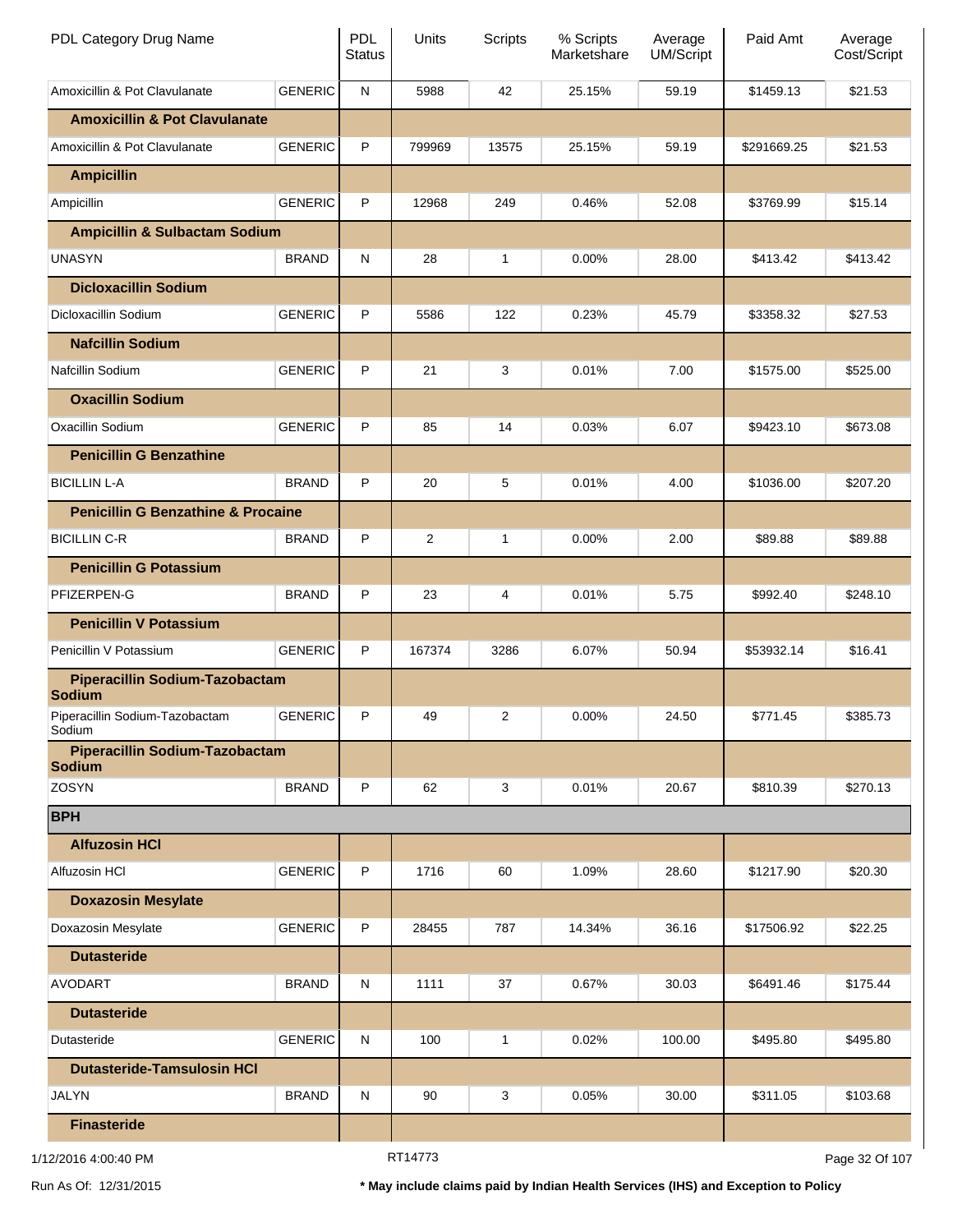| PDL Category Drug Name                       |                | <b>PDL</b><br><b>Status</b> | Units   | <b>Scripts</b> | % Scripts<br>Marketshare | Average<br><b>UM/Script</b> | Paid Amt    | Average<br>Cost/Script |
|----------------------------------------------|----------------|-----------------------------|---------|----------------|--------------------------|-----------------------------|-------------|------------------------|
| Finasteride                                  | <b>GENERIC</b> | P                           | 17847   | 633            | 11.53%                   | 28.19                       | \$8346.87   | \$13.19                |
| <b>Silodosin</b>                             |                |                             |         |                |                          |                             |             |                        |
| <b>RAPAFLO</b>                               | <b>BRAND</b>   | N                           | 420     | 14             | 0.26%                    | 30.00                       | \$2774.33   | \$198.17               |
| <b>Tamsulosin HCI</b>                        |                |                             |         |                |                          |                             |             |                        |
| <b>Tamsulosin HCI</b>                        | <b>GENERIC</b> | P                           | 112482  | 3530           | 64.32%                   | 31.86                       | \$81065.61  | \$22.96                |
| <b>Terazosin HCI</b>                         |                |                             |         |                |                          |                             |             |                        |
| <b>Terazosin HCI</b>                         | <b>GENERIC</b> | P                           | 13986   | 423            | 7.71%                    | 33.06                       | \$3922.59   | \$9.27                 |
| <b>CALCIUM CHANNEL BLOCKERS--Amlodipines</b> |                |                             |         |                |                          |                             |             |                        |
| <b>Amlodipine Besylate</b>                   |                |                             |         |                |                          |                             |             |                        |
| Amlodipine Besylate                          | <b>GENERIC</b> | P                           | 476334  | 15986          | 100.00%                  | 29.80                       | \$188967.55 | \$11.82                |
| <b>CALCIUM CHANNEL BLOCKERS--Diltiazems</b>  |                |                             |         |                |                          |                             |             |                        |
| <b>Diltiazem HCI</b>                         |                |                             |         |                |                          |                             |             |                        |
| Diltiazem HCI                                | <b>GENERIC</b> | P                           | 55132   | 1149           | 53.89%                   | 47.98                       | \$32805.04  | \$28.55                |
| <b>Diltiazem HCI Coated Beads</b>            |                |                             |         |                |                          |                             |             |                        |
| Diltiazem HCI Coated Beads                   | <b>GENERIC</b> | P                           | 1350    | 34             | 1.59%                    | 39.71                       | \$859.09    | \$25.27                |
| <b>Diltiazem HCI Extended Release Beads</b>  |                |                             |         |                |                          |                             |             |                        |
| Diltiazem HCI Extended Release Beads GENERIC |                | P                           | 330     | 9              | 0.42%                    | 36.67                       | \$199.59    | \$22.18                |
| <b>Diltiazem HCI Extended Release Beads</b>  |                |                             |         |                |                          |                             |             |                        |
| <b>TIAZAC</b>                                | <b>BRAND</b>   | N                           | 29946   | 940            | 44.09%                   | 31.86                       | \$82369.68  | \$87.63                |
| <b>CALCIUM CHANNEL BLOCKERS--Felodipines</b> |                |                             |         |                |                          |                             |             |                        |
| <b>Felodipine</b>                            |                |                             |         |                |                          |                             |             |                        |
| Felodipine                                   | <b>GENERIC</b> | N                           | 392     | 15             | 100.00%                  | 26.13                       | \$297.79    | \$19.85                |
| <b>CALCIUM CHANNEL BLOCKERS--Isradipines</b> |                |                             |         |                |                          |                             |             |                        |
| <b>Isradipine</b>                            |                |                             |         |                |                          |                             |             |                        |
| Isradipine                                   | <b>GENERIC</b> | N                           | 75      | 3              | 100.00%                  | 25.00                       | \$106.70    | \$35.57                |
| <b>CALCIUM CHANNEL BLOCKERS--Nifedipines</b> |                |                             |         |                |                          |                             |             |                        |
| <b>Nifedipine</b>                            |                |                             |         |                |                          |                             |             |                        |
| Nifedipine                                   | <b>GENERIC</b> | P                           | 31946   | 908            | 99.56%                   | 35.18                       | \$23331.11  | \$25.70                |
| <b>Nimodipine</b>                            |                |                             |         |                |                          |                             |             |                        |
| Nimodipine                                   | <b>GENERIC</b> | N                           | 704     | 4              | 0.44%                    | 176.00                      | \$2820.12   | \$705.03               |
| <b>CALCIUM CHANNEL BLOCKERS--Verapamils</b>  |                |                             |         |                |                          |                             |             |                        |
| <b>Verapamil HCI</b>                         |                |                             |         |                |                          |                             |             |                        |
| Verapamil HCI                                | <b>GENERIC</b> | P                           | 58507   | 1378           | 100.00%                  | 42.46                       | \$29041.75  | \$21.08                |
| <b>CARBAPENEMS</b>                           |                |                             |         |                |                          |                             |             |                        |
| <b>Ertapenem Sodium</b>                      |                |                             |         |                |                          |                             |             |                        |
| <b>INVANZ</b>                                | <b>BRAND</b>   | P                           | 223     | 36             | 100.00%                  | 6.19                        | \$18518.63  | \$514.41               |
| <b>CARDIAC GLYCOSIDES</b>                    |                |                             |         |                |                          |                             |             |                        |
| <b>Digoxin</b>                               |                |                             |         |                |                          |                             |             |                        |
| 1/12/2016 4:00:40 PM                         |                |                             | RT14773 |                |                          |                             |             | Page 33 Of 107         |

Run As Of: 12/31/2015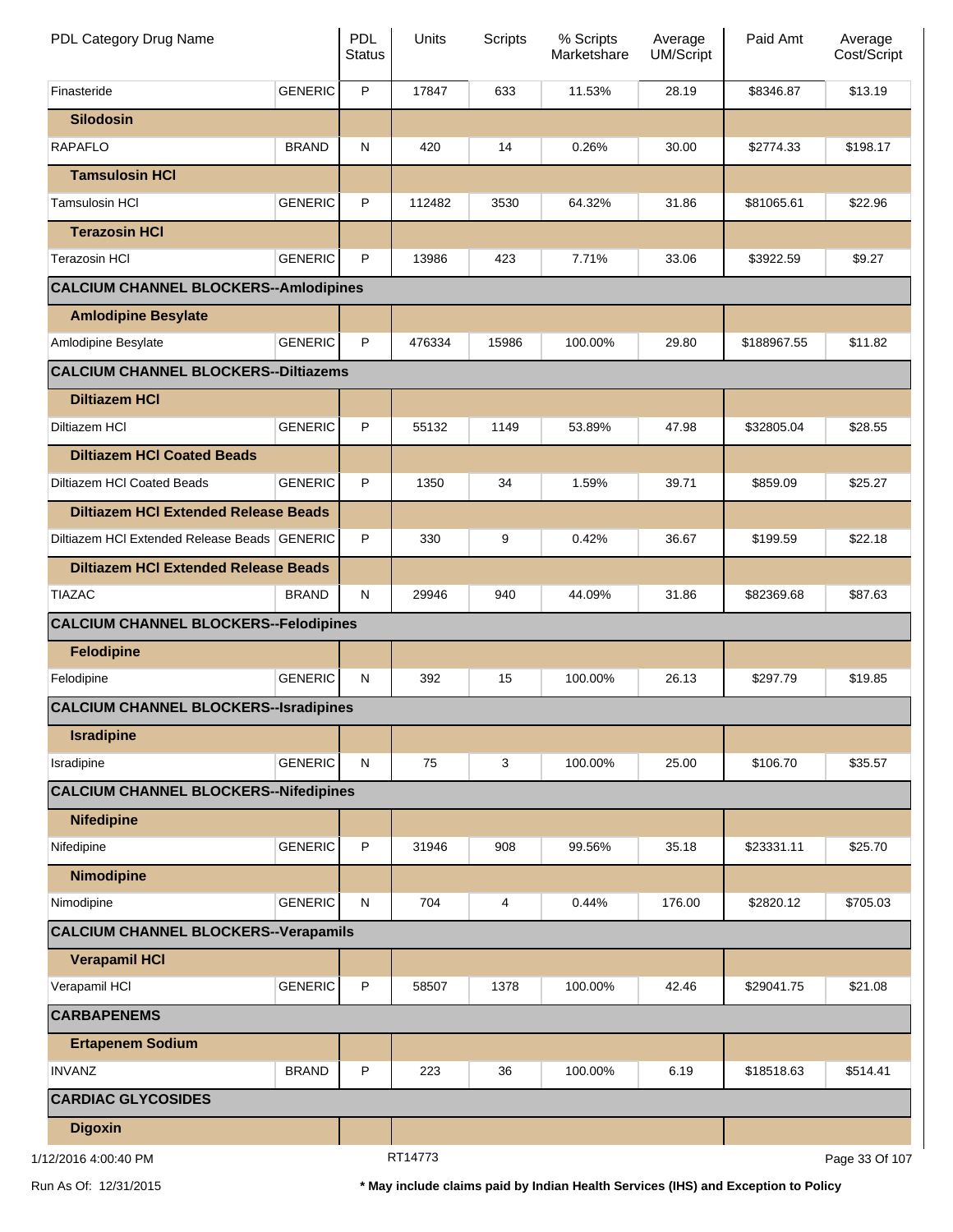| PDL Category Drug Name                     |                | <b>PDL</b><br><b>Status</b> | Units   | <b>Scripts</b> | % Scripts<br>Marketshare | Average<br><b>UM/Script</b> | Paid Amt    | Average<br>Cost/Script |
|--------------------------------------------|----------------|-----------------------------|---------|----------------|--------------------------|-----------------------------|-------------|------------------------|
| Digoxin                                    | <b>GENERIC</b> | P                           | 27463   | 854            | 99.65%                   | 32.16                       | \$25251.89  | \$29.57                |
| <b>Digoxin</b>                             |                |                             |         |                |                          |                             |             |                        |
| LANOXIN                                    | <b>BRAND</b>   | N                           | 90      | 3              | 0.35%                    | 30.00                       | \$401.56    | \$133.85               |
| <b>CARNITINE REPLENISHER - AGENTS</b>      |                |                             |         |                |                          |                             |             |                        |
| <b>Levocarnitine (Metabolic Modifiers)</b> |                |                             |         |                |                          |                             |             |                        |
| <b>CARNITOR</b>                            | <b>BRAND</b>   | N                           | 175     | $\overline{7}$ | 65.00%                   | 273.53                      | \$1241.31   | \$93.12                |
| <b>Levocarnitine (Metabolic Modifiers)</b> |                |                             |         |                |                          |                             |             |                        |
| <b>CARNITOR</b>                            | <b>BRAND</b>   | P                           | 56720   | 201            | 65.00%                   | 273.53                      | \$18127.02  | \$93.12                |
| <b>Levocarnitine (Metabolic Modifiers)</b> |                |                             |         |                |                          |                             |             |                        |
| <b>CARNITOR SF</b>                         | <b>BRAND</b>   | P                           | 14668   | 71             | 22.19%                   | 206.59                      | \$3770.79   | \$53.11                |
| <b>Levocarnitine (Metabolic Modifiers)</b> |                |                             |         |                |                          |                             |             |                        |
| Levocarnitine (Metabolic Modifiers)        | <b>GENERIC</b> | N                           | 11108   | 41             | 12.81%                   | 270.93                      | \$1146.38   | \$27.96                |
| <b>Central Precocious Puberty Agents</b>   |                |                             |         |                |                          |                             |             |                        |
| <b>Leuprolide Acetate (CPP)</b>            |                |                             |         |                |                          |                             |             |                        |
| LUPRON DEPOT-PED                           | <b>BRAND</b>   | P                           | 38      | 38             | 67.86%                   | 1.00                        | \$83113.40  | \$2187.19              |
| Leuprolide Acetate (CPP) (3 Month)         |                |                             |         |                |                          |                             |             |                        |
| LUPRON DEPOT-PED                           | <b>BRAND</b>   | P                           | 18      | 18             | 32.14%                   | 1.00                        | \$125721.16 | \$6984.51              |
| <b>CEPHALOSPORINS</b>                      |                |                             |         |                |                          |                             |             |                        |
| <b>Cefadroxil</b>                          |                |                             |         |                |                          |                             |             |                        |
| Cefadroxil                                 | <b>GENERIC</b> | P                           | 8669    | 178            | 0.71%                    | 48.70                       | \$4574.19   | \$25.70                |
| <b>Cefazolin Sodium</b>                    |                |                             |         |                |                          |                             |             |                        |
| Cefazolin Sodium                           | <b>GENERIC</b> | P                           | 81      | 13             | 0.05%                    | 6.23                        | \$411.34    | \$31.64                |
| <b>Cefdinir</b>                            |                |                             |         |                |                          |                             |             |                        |
| Cefdinir                                   | <b>GENERIC</b> | $\mathsf P$                 | 640984  | 10428          | 41.35%                   | 61.47                       | \$377512.25 | \$36.20                |
| <b>Cefepime HCI</b>                        |                |                             |         |                |                          |                             |             |                        |
| Cefepime HCI                               | <b>GENERIC</b> | $\mathsf P$                 | 54      | 4              | 0.02%                    | 13.50                       | \$847.23    | \$211.81               |
| <b>Cefixime</b>                            |                |                             |         |                |                          |                             |             |                        |
| Cefixime                                   | <b>GENERIC</b> | ${\sf N}$                   | 325     | 4              | 0.02%                    | 81.25                       | \$364.46    | \$91.12                |
| <b>Cefixime</b>                            |                |                             |         |                |                          |                             |             |                        |
| <b>SUPRAX</b>                              | <b>BRAND</b>   | ${\sf N}$                   | 2493    | 43             | 0.17%                    | 57.98                       | \$18226.26  | \$423.87               |
| <b>Cefpodoxime Proxetil</b>                |                |                             |         |                |                          |                             |             |                        |
| Cefpodoxime Proxetil                       | <b>GENERIC</b> | ${\sf N}$                   | 61      | 4              | 0.02%                    | 15.25                       | \$95.08     | \$23.77                |
| <b>Cefprozil</b>                           |                |                             |         |                |                          |                             |             |                        |
| Cefprozil                                  | <b>GENERIC</b> | P                           | 80707   | 942            | 3.74%                    | 85.68                       | \$37140.69  | \$39.43                |
| <b>Ceftaroline Fosamil</b>                 |                |                             |         |                |                          |                             |             |                        |
| <b>TEFLARO</b>                             | <b>BRAND</b>   | ${\sf N}$                   | 63      | 6              | 0.02%                    | 10.50                       | \$8812.19   | \$1468.70              |
| <b>Ceftazidime</b>                         |                |                             |         |                |                          |                             |             |                        |
| Ceftazidime                                | <b>GENERIC</b> | P                           | 49      | 5              | 0.02%                    | 9.80                        | \$224.69    | \$44.94                |
| 1/12/2016 4:00:40 PM                       |                |                             | RT14773 |                |                          |                             |             | Page 34 Of 107         |

\* May include claims paid by Indian Health Services (IHS) and Exception to Policy

Run As Of: 12/31/2015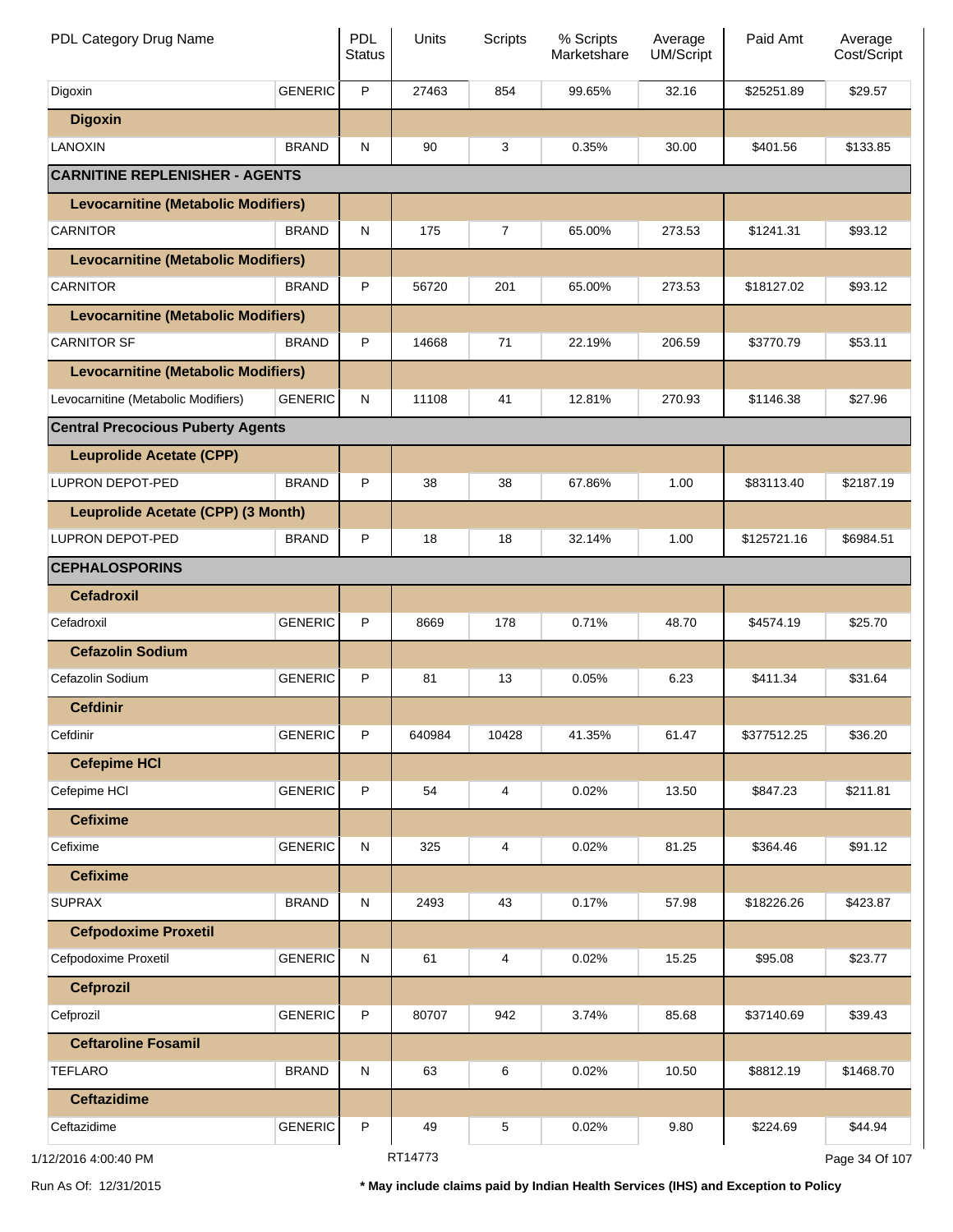| PDL Category Drug Name                       |                | PDL<br><b>Status</b> | Units          | Scripts        | % Scripts<br>Marketshare | Average<br><b>UM/Script</b> | Paid Amt    | Average<br>Cost/Script |
|----------------------------------------------|----------------|----------------------|----------------|----------------|--------------------------|-----------------------------|-------------|------------------------|
| <b>Ceftriaxone Sodium</b>                    |                |                      |                |                |                          |                             |             |                        |
| Ceftriaxone Sodium                           | <b>GENERIC</b> | P                    | 492            | 104            | 0.41%                    | 4.73                        | \$2527.35   | \$24.30                |
| <b>Ceftriaxone Sodium and Dextrose</b>       |                |                      |                |                |                          |                             |             |                        |
| Ceftriaxone Sodium and Dextrose              | <b>GENERIC</b> | P                    | 11             | 1              | 0.00%                    | 11.00                       | \$215.69    | \$215.69               |
| <b>Cefuroxime Axetil</b>                     |                |                      |                |                |                          |                             |             |                        |
| <b>CEFTIN</b>                                | <b>BRAND</b>   | N                    | 500            | 3              | 0.01%                    | 166.67                      | \$316.89    | \$105.63               |
| <b>Cefuroxime Axetil</b>                     |                |                      |                |                |                          |                             |             |                        |
| Cefuroxime Axetil                            | <b>GENERIC</b> | P                    | 20041          | 988            | 3.92%                    | 20.28                       | \$46928.49  | \$47.50                |
| <b>Cephalexin</b>                            |                |                      |                |                |                          |                             |             |                        |
| Cephalexin                                   | <b>GENERIC</b> | N                    | 21             | 1              | 49.55%                   | 71.50                       | \$5.00      | \$16.76                |
| <b>Cephalexin</b>                            |                |                      |                |                |                          |                             |             |                        |
| Cephalexin                                   | <b>GENERIC</b> | P                    | 893502         | 12495          | 49.55%                   | 71.50                       | \$209477.62 | \$16.76                |
| <b>CHELATING AGENTS</b>                      |                |                      |                |                |                          |                             |             |                        |
| <b>Penicillamine</b>                         |                |                      |                |                |                          |                             |             |                        |
| <b>DEPEN TITRATABS</b>                       | <b>BRAND</b>   | P                    | 660            | $\overline{2}$ | 28.57%                   | 330.00                      | \$29.68     | \$14.84                |
| <b>Trientine HCI</b>                         |                |                      |                |                |                          |                             |             |                        |
| <b>SYPRINE</b>                               | <b>BRAND</b>   | P                    | 225            | 5              | 71.43%                   | 45.00                       | \$47908.95  | \$9581.79              |
| <b>CHOLESTEROL - BILE SEQUESTRANTS</b>       |                |                      |                |                |                          |                             |             |                        |
| <b>Cholestyramine</b>                        |                |                      |                |                |                          |                             |             |                        |
| Cholestyramine                               | <b>GENERIC</b> | P                    | 70870          | 323            | 45.49%                   | 219.41                      | \$29626.06  | \$91.72                |
| <b>Cholestyramine Light</b>                  |                |                      |                |                |                          |                             |             |                        |
| Cholestyramine Light                         | <b>GENERIC</b> | N                    | 90             | 3              | 18.17%                   | 166.62                      | \$30.00     | \$68.14                |
| <b>Cholestyramine Light</b>                  |                |                      |                |                |                          |                             |             |                        |
| Cholestyramine Light                         | <b>GENERIC</b> | P                    | 21404          | 126            | 18.17%                   | 166.62                      | \$8760.26   | \$68.14                |
| <b>Colesevelam HCI</b>                       |                |                      |                |                |                          |                             |             |                        |
| <b>WELCHOL</b>                               | <b>BRAND</b>   | ${\sf N}$            | 3000           | 23             | 3.24%                    | 130.43                      | \$8978.78   | \$390.38               |
| <b>Colestipol HCI</b>                        |                |                      |                |                |                          |                             |             |                        |
| Colestipol HCI                               | <b>GENERIC</b> | P                    | 20839          | 235            | 33.10%                   | 88.68                       | \$17395.82  | \$74.02                |
| <b>CHOLESTEROL - FIBRIC ACID DERIVATIVES</b> |                |                      |                |                |                          |                             |             |                        |
| <b>Choline Fenofibrate</b>                   |                |                      |                |                |                          |                             |             |                        |
| <b>Choline Fenofibrate</b>                   | <b>GENERIC</b> | ${\sf N}$            | 90             | 3              | 0.06%                    | 30.00                       | \$231.37    | \$77.12                |
| <b>Choline Fenofibrate</b>                   |                |                      |                |                |                          |                             |             |                        |
| <b>TRILIPIX</b>                              | <b>BRAND</b>   | ${\sf N}$            | 180            | 6              | 0.11%                    | 30.00                       | \$1353.12   | \$225.52               |
| <b>Fenofibrate</b>                           |                |                      |                |                |                          |                             |             |                        |
| Fenofibrate                                  | <b>GENERIC</b> | P                    | 102521         | 3415           | 64.45%                   | 30.02                       | \$161360.66 | \$47.25                |
| <b>Fenofibrate</b>                           |                |                      |                |                |                          |                             |             |                        |
| <b>TRICOR</b>                                | <b>BRAND</b>   | ${\sf N}$            | 182            | 6              | 0.11%                    | 30.33                       | \$211.56    | \$35.26                |
| <b>Fenofibrate Micronized</b>                |                |                      |                |                |                          |                             |             |                        |
|                                              |                |                      | <b>DT44770</b> |                |                          |                             |             |                        |

RT14773

Page 35 Of 107

Run As Of: 12/31/2015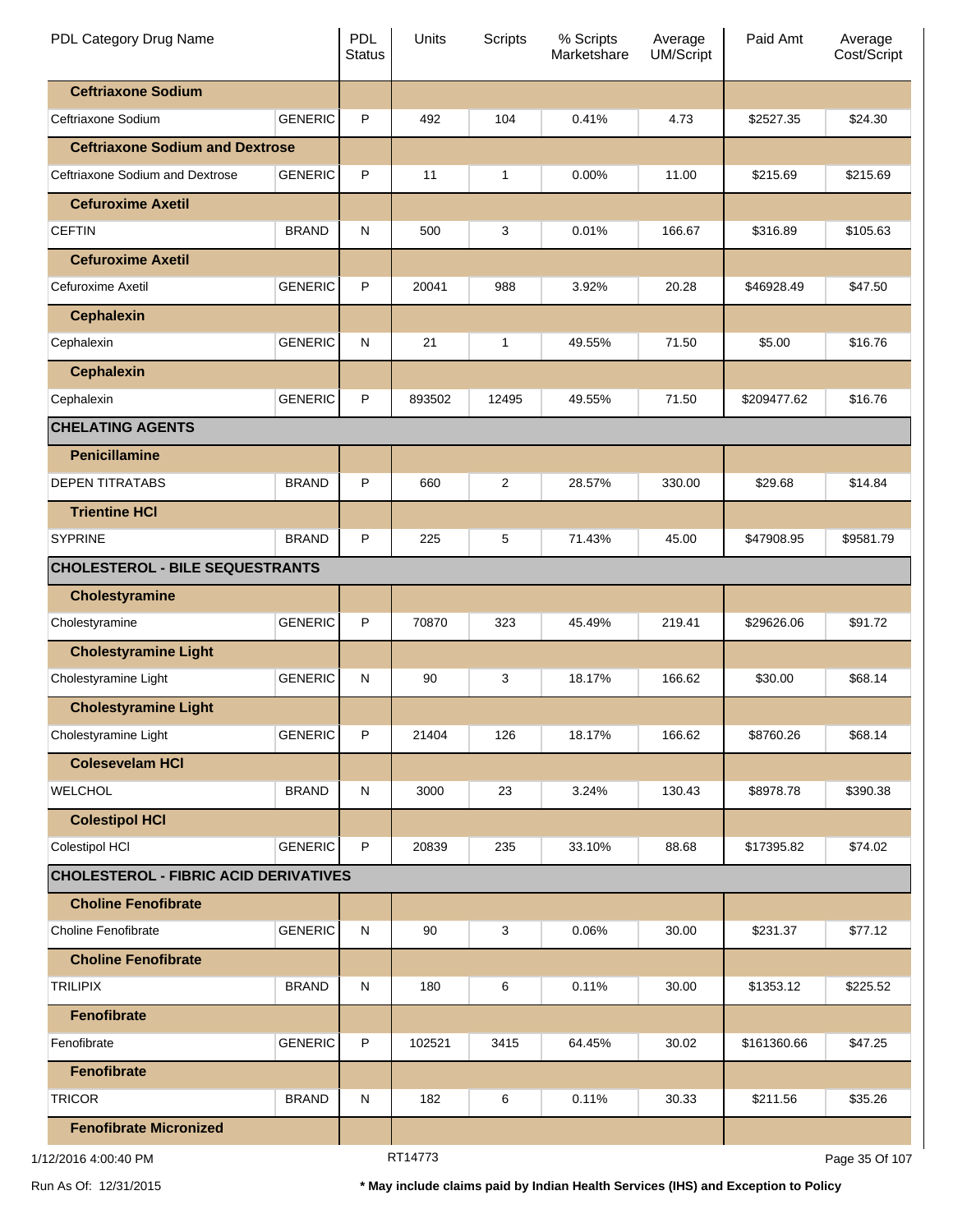| PDL Category Drug Name                           |                | <b>PDL</b><br><b>Status</b> | Units   | Scripts        | % Scripts<br>Marketshare | Average<br><b>UM/Script</b> | Paid Amt    | Average<br>Cost/Script |
|--------------------------------------------------|----------------|-----------------------------|---------|----------------|--------------------------|-----------------------------|-------------|------------------------|
| Fenofibrate Micronized                           | <b>GENERIC</b> | N                           | 923     | 29             | 0.55%                    | 31.83                       | \$1336.38   | \$46.08                |
| <b>Gemfibrozil</b>                               |                |                             |         |                |                          |                             |             |                        |
| Gemfibrozil                                      | <b>GENERIC</b> | P                           | 91722   | 1611           | 30.40%                   | 56.93                       | \$28642.33  | \$17.78                |
| <b>Niacin (Antihyperlipidemic)</b>               |                |                             |         |                |                          |                             |             |                        |
| Niacin (Antihyperlipidemic)                      | <b>GENERIC</b> | N                           | 1110    | 25             | 0.47%                    | 44.40                       | \$1857.17   | \$74.29                |
| <b>Niacin (Antihyperlipidemic)</b>               |                |                             |         |                |                          |                             |             |                        |
| <b>NIASPAN</b>                                   | <b>BRAND</b>   | N                           | 6911    | 204            | 3.85%                    | 33.88                       | \$48168.75  | \$236.12               |
| <b>CHOLESTEROL - HMG COA + ABSORB INHIBITORS</b> |                |                             |         |                |                          |                             |             |                        |
| <b>Atorvastatin Calcium</b>                      |                |                             |         |                |                          |                             |             |                        |
| Atorvastatin Calcium                             | <b>GENERIC</b> | P                           | 629473  | 21179          | 45.52%                   | 29.72                       | \$343253.15 | \$16.21                |
| <b>Atorvastatin Calcium</b>                      |                |                             |         |                |                          |                             |             |                        |
| <b>LIPITOR</b>                                   | <b>BRAND</b>   | N                           | 90      | 3              | 0.01%                    | 30.00                       | \$838.13    | \$279.38               |
| <b>Ezetimibe</b>                                 |                |                             |         |                |                          |                             |             |                        |
| <b>ZETIA</b>                                     | <b>BRAND</b>   | N                           | 32093   | 1087           | 2.34%                    | 29.52                       | \$247048.67 | \$227.28               |
| <b>Ezetimibe-Simvastatin</b>                     |                |                             |         |                |                          |                             |             |                        |
| <b>VYTORIN</b>                                   | <b>BRAND</b>   | P                           | 3083    | 104            | 0.22%                    | 29.64                       | \$24794.57  | \$238.41               |
| <b>Fluvastatin Sodium</b>                        |                |                             |         |                |                          |                             |             |                        |
| <b>Fluvastatin Sodium</b>                        | <b>GENERIC</b> | N                           | 60      | $\overline{c}$ | 0.00%                    | 30.00                       | \$8.00      | \$4.00                 |
| <b>Fluvastatin Sodium</b>                        |                |                             |         |                |                          |                             |             |                        |
| <b>LESCOL</b>                                    | <b>BRAND</b>   | P                           | 90      | 3              | 0.01%                    | 30.00                       | \$493.41    | \$164.47               |
| <b>Fluvastatin Sodium</b>                        |                |                             |         |                |                          |                             |             |                        |
| <b>LESCOL XL</b>                                 | <b>BRAND</b>   | P                           | 90      | 3              | 0.01%                    | 30.00                       | \$724.38    | \$241.46               |
| <b>Icosapent Ethyl</b>                           |                |                             |         |                |                          |                             |             |                        |
| VASCEPA                                          | <b>BRAND</b>   | N                           | 600     | 5              | 0.01%                    | 120.00                      | \$1145.11   | \$229.02               |
| Lovastatin                                       |                |                             |         |                |                          |                             |             |                        |
| Lovastatin                                       | <b>GENERIC</b> | P                           | 51816   | 1650           | 3.55%                    | 31.40                       | \$16507.55  | \$10.00                |
|                                                  |                |                             |         |                |                          |                             |             |                        |
| <b>Niacin-Lovastatin</b>                         |                |                             |         |                |                          |                             |             |                        |
| <b>ADVICOR</b>                                   | <b>BRAND</b>   | N                           | 60      | $\overline{a}$ | 0.00%                    | 30.00                       | \$403.86    | \$201.93               |
| <b>Niacin-Simvastatin</b>                        |                |                             |         |                |                          |                             |             |                        |
| <b>SIMCOR</b>                                    | <b>BRAND</b>   | ${\sf N}$                   | 662     | 13             | 0.03%                    | 50.92                       | \$3569.04   | \$274.54               |
| <b>Omega-3-acid Ethyl Esters</b>                 |                |                             |         |                |                          |                             |             |                        |
| LOVAZA                                           | <b>BRAND</b>   | N                           | 13092   | 117            | 0.25%                    | 111.90                      | \$29758.50  | \$254.35               |
| <b>Omega-3-acid Ethyl Esters</b>                 |                |                             |         |                |                          |                             |             |                        |
| Omega-3-acid Ethyl Esters                        | <b>GENERIC</b> | N                           | 5650    | 53             | 0.11%                    | 106.60                      | \$7117.51   | \$134.29               |
| <b>Pitavastatin Calcium</b>                      |                |                             |         |                |                          |                             |             |                        |
| <b>LIVALO</b>                                    | <b>BRAND</b>   | ${\sf N}$                   | 645     | 23             | 0.05%                    | 28.04                       | \$3983.18   | \$173.18               |
| <b>Pravastatin Sodium</b>                        |                |                             |         |                |                          |                             |             |                        |
| Pravastatin Sodium                               | <b>GENERIC</b> | P                           | 134516  | 4537           | 9.75%                    | 29.65                       | \$82179.31  | \$18.11                |
| 1/12/2016 4:00:40 PM                             |                |                             | RT14773 |                |                          |                             |             | Page 36 Of 107         |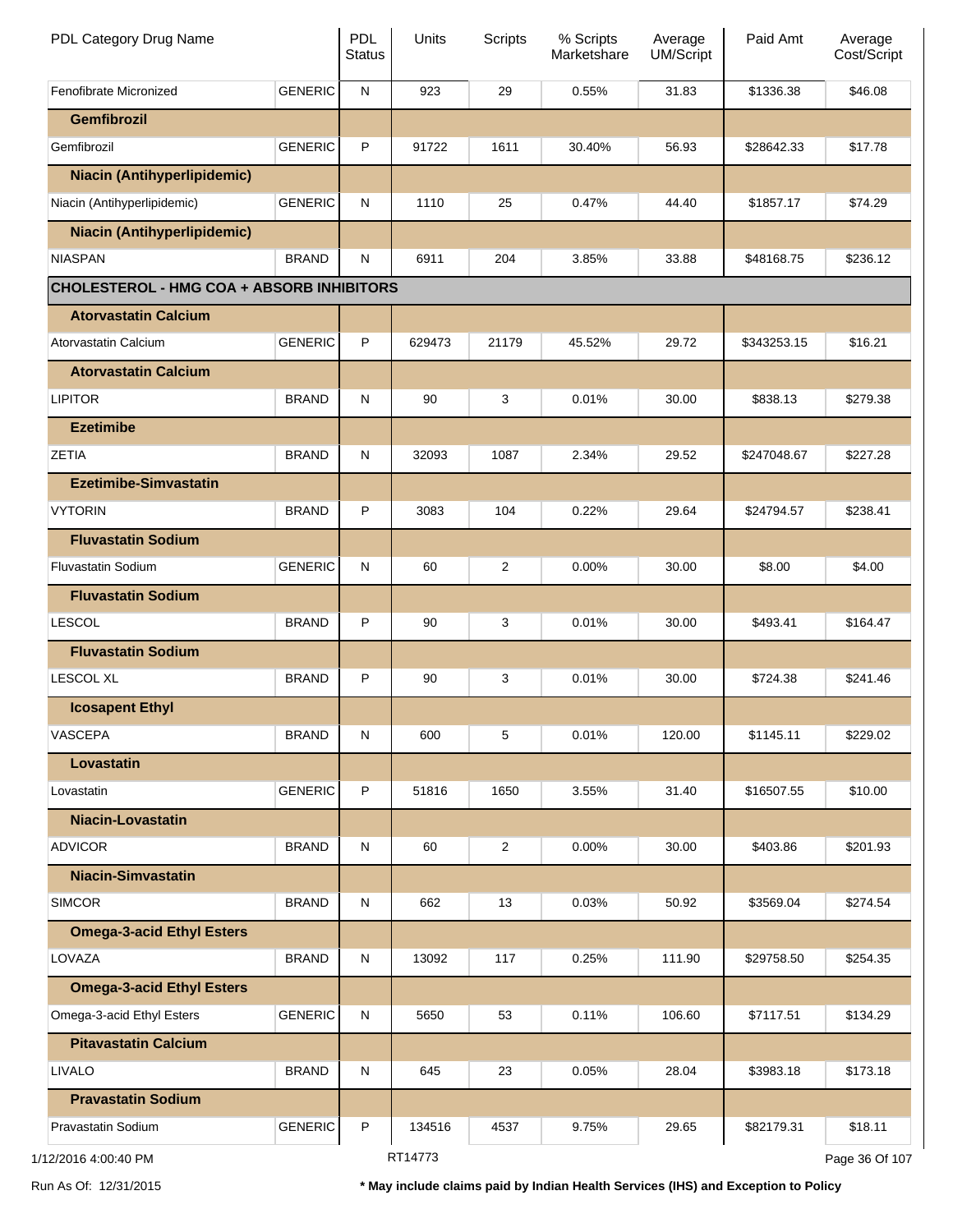| PDL Category Drug Name                                |                | PDL<br><b>Status</b> | Units          | Scripts | % Scripts<br>Marketshare | Average<br><b>UM/Script</b> | Paid Amt     | Average<br>Cost/Script |
|-------------------------------------------------------|----------------|----------------------|----------------|---------|--------------------------|-----------------------------|--------------|------------------------|
| <b>Rosuvastatin Calcium</b>                           |                |                      |                |         |                          |                             |              |                        |
| <b>CRESTOR</b>                                        | <b>BRAND</b>   | P                    | 157346         | 5365    | 11.53%                   | 29.33                       | \$1012230.41 | \$188.67               |
| <b>Simvastatin</b>                                    |                |                      |                |         |                          |                             |              |                        |
| Simvastatin                                           | <b>GENERIC</b> | ${\sf N}$            | 5216           | 164     | 26.61%                   | 29.71                       | \$1925.77    | \$11.01                |
| <b>Simvastatin</b>                                    |                |                      |                |         |                          |                             |              |                        |
| Simvastatin                                           | <b>GENERIC</b> | P                    | 362538         | 12215   | 26.61%                   | 29.71                       | \$134399.61  | \$11.01                |
| <b>CHOLINERGIC</b>                                    |                |                      |                |         |                          |                             |              |                        |
| <b>Bethanechol Chloride</b>                           |                |                      |                |         |                          |                             |              |                        |
| <b>Bethanechol Chloride</b>                           | <b>GENERIC</b> | P                    | 3207           | 50      | 100.00%                  | 64.14                       | \$1787.75    | \$35.76                |
| <b>CONTRACEPTIVES - EMERGENCY CONTRACEPTIVE</b>       |                |                      |                |         |                          |                             |              |                        |
| <b>Levonorgestrel (Emergency OC)</b>                  |                |                      |                |         |                          |                             |              |                        |
| Levonorgestrel (Emergency OC)                         | <b>GENERIC</b> | P                    | $\overline{2}$ | 2       | 66.67%                   | 1.00                        | \$77.74      | \$38.87                |
| <b>Ulipristal Acetate</b>                             |                |                      |                |         |                          |                             |              |                        |
| <b>ELLA</b>                                           | <b>BRAND</b>   | P                    | 1              | 1       | 33.33%                   | 1.00                        | \$9.14       | \$9.14                 |
| <b>CONTRACEPTIVES - INJECTABLE</b>                    |                |                      |                |         |                          |                             |              |                        |
| <b>Medroxyprogesterone Acetate</b><br>(Contraceptive) |                |                      |                |         |                          |                             |              |                        |
| DEPO-PROVERA CONTRACEPTIV                             | <b>BRAND</b>   | ${\sf N}$            | $\overline{2}$ | 2       | 0.15%                    | 1.00                        | \$278.83     | \$139.42               |
| <b>Medroxyprogesterone Acetate</b><br>(Contraceptive) |                |                      |                |         |                          |                             |              |                        |
| DEPO-SUBQ PROVERA 104                                 | <b>BRAND</b>   | ${\sf N}$            | $\mathbf 0$    | 1       | 0.07%                    | 0.00                        | \$120.00     | \$120.00               |
| <b>Medroxyprogesterone Acetate</b><br>(Contraceptive) |                |                      |                |         |                          |                             |              |                        |
| Medroxyprogesterone Acetate<br>(Contraceptive)        | <b>GENERIC</b> | P                    | 1545           | 1366    | 99.78%                   | 1.13                        | \$116110.44  | \$85.00                |
| <b>CONTRACEPTIVES - MONOPHASIC COMBINATION O/C'S</b>  |                |                      |                |         |                          |                             |              |                        |
| <b>Desogestrel &amp; Ethinyl Estradiol</b>            |                |                      |                |         |                          |                             |              |                        |
| <b>DESOGEN</b>                                        | <b>BRAND</b>   | P                    | 84             | 3       | 0.02%                    | 28.00                       | \$173.97     | \$57.99                |
| <b>Desogestrel &amp; Ethinyl Estradiol</b>            |                |                      |                |         |                          |                             |              |                        |
| Desogestrel & Ethinyl Estradiol                       | <b>GENERIC</b> | P                    | 51436          | 1368    | 8.56%                    | 37.60                       | \$30034.15   | \$21.95                |
| <b>Desogestrel-Ethinyl Estradiol</b><br>(Biphasic)    |                |                      |                |         |                          |                             |              |                        |
| Desogestrel-Ethinyl Estradiol (Biphasic)              | <b>GENERIC</b> | $\mathsf{P}$         | 1428           | 41      | 0.26%                    | 34.83                       | \$894.17     | \$21.81                |
| <b>Desogestrel-Ethinyl Estradiol</b><br>(Biphasic)    |                |                      |                |         |                          |                             |              |                        |
| <b>MIRCETTE</b>                                       | <b>BRAND</b>   | ${\sf N}$            | 17500          | 505     | 3.16%                    | 34.65                       | \$68113.51   | \$134.88               |
| <b>Drospirenone-Ethinyl Estradiol</b>                 |                |                      |                |         |                          |                             |              |                        |
| Drospirenone-Ethinyl Estradiol                        | <b>GENERIC</b> | $\mathsf{P}$         | 700            | 23      | 0.29%                    | 30.38                       | \$771.29     | \$29.16                |
| <b>Drospirenone-Ethinyl Estradiol</b>                 |                |                      |                |         |                          |                             |              |                        |
| Drospirenone-Ethinyl Estradiol                        | <b>GENERIC</b> | ${\sf N}$            | 728            | 24      | 0.29%                    | 30.38                       | \$599.38     | \$29.16                |
| <b>Drospirenone-Ethinyl Estradiol</b>                 |                |                      |                |         |                          |                             |              |                        |
| YASMIN 28                                             | <b>BRAND</b>   | N                    | 13272          | 377     | 2.36%                    | 35.20                       | \$48802.03   | \$129.45               |
| 1/12/2016 4:00:40 PM                                  |                |                      | RT14773        |         |                          |                             |              | Page 37 Of 107         |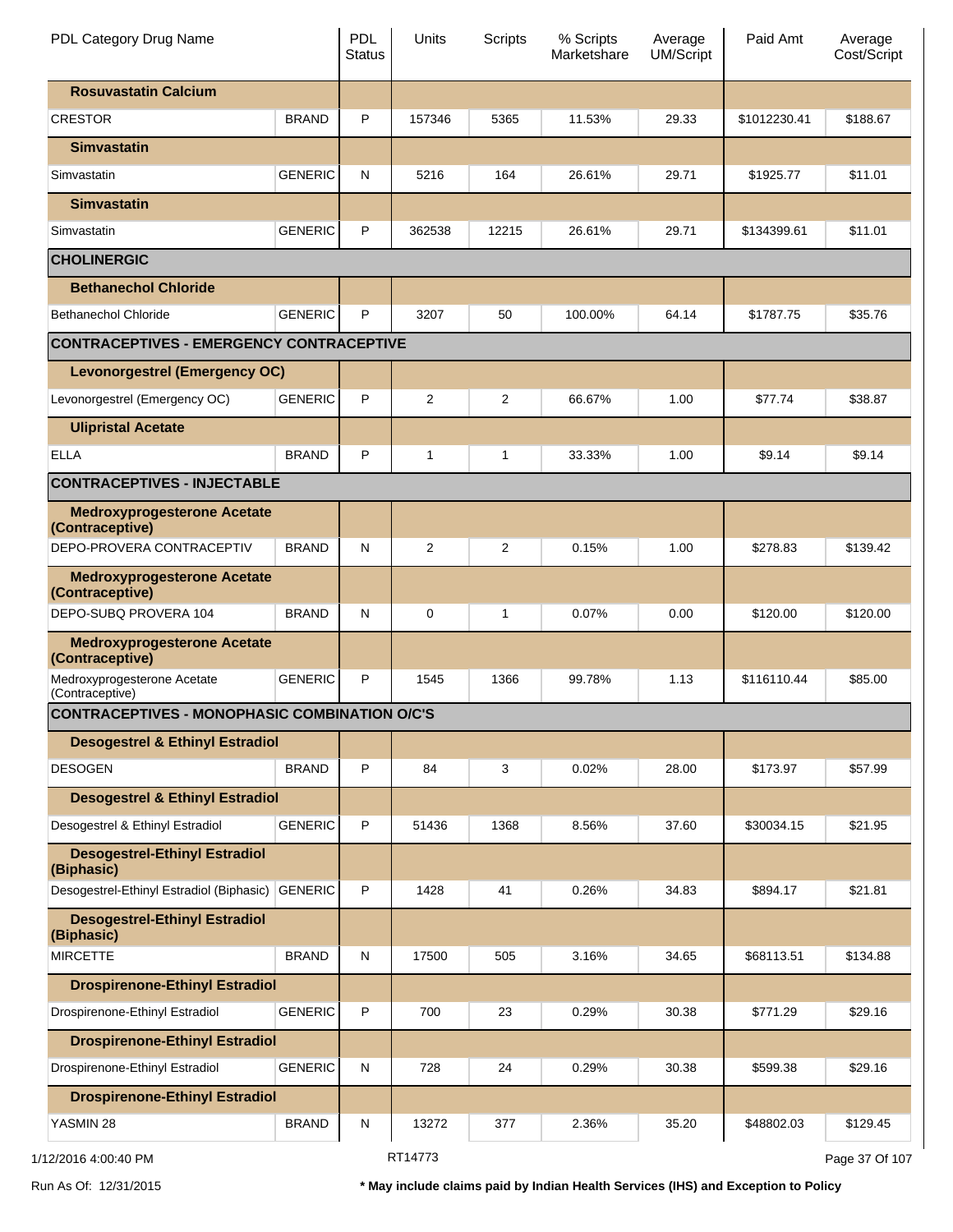| PDL Category Drug Name                                                |                | <b>PDL</b><br><b>Status</b> | Units   | <b>Scripts</b> | % Scripts<br>Marketshare | Average<br><b>UM/Script</b> | Paid Amt   | Average<br>Cost/Script |
|-----------------------------------------------------------------------|----------------|-----------------------------|---------|----------------|--------------------------|-----------------------------|------------|------------------------|
| <b>Drospirenone-Ethinyl Estradiol</b>                                 |                |                             |         |                |                          |                             |            |                        |
| <b>YAZ</b>                                                            | <b>BRAND</b>   | N                           | 23996   | 690            | 4.32%                    | 34.78                       | \$88921.82 | \$128.87               |
| <b>Drospirenone-Ethinyl Estradiol-</b><br><b>Levomefolate Calcium</b> |                |                             |         |                |                          |                             |            |                        |
| <b>BEYAZ</b>                                                          | <b>BRAND</b>   | N                           | 420     | 13             | 0.08%                    | 32.31                       | \$1415.00  | \$108.85               |
| <b>Drospirenone-Ethinyl Estradiol-</b><br><b>Levomefolate Calcium</b> |                |                             |         |                |                          |                             |            |                        |
| <b>SAFYRAL</b>                                                        | <b>BRAND</b>   | N                           | 84      | $\mathbf{1}$   | 0.01%                    | 84.00                       | \$120.00   | \$120.00               |
| <b>Ethynodiol Diacet &amp; Eth Estrad</b>                             |                |                             |         |                |                          |                             |            |                        |
| Ethynodiol Diacet & Eth Estrad                                        | <b>GENERIC</b> | P                           | 5264    | 144            | 0.90%                    | 36.56                       | \$4143.64  | \$28.78                |
| <b>Ethynodiol Diacet &amp; Eth Estrad</b>                             |                |                             |         |                |                          |                             |            |                        |
| ZOVIA 1/50E                                                           | <b>BRAND</b>   | P                           | 2548    | 55             | 0.34%                    | 46.33                       | \$2319.95  | \$42.18                |
| <b>Levonorgestrel &amp; Eth Estradiol</b>                             |                |                             |         |                |                          |                             |            |                        |
| Levonorgestrel & Eth Estradiol                                        | <b>GENERIC</b> | P                           | 83764   | 2179           | 13.63%                   | 38.44                       | \$51165.88 | \$23.48                |
| Levonorgestrel-Ethinyl Estradiol (91-<br>Day)                         |                |                             |         |                |                          |                             |            |                        |
| Levonorgestrel-Ethinyl Estradiol (91-<br>Day)                         | <b>GENERIC</b> | N                           | 1456    | 16             | 1.94%                    | 90.98                       | \$1437.22  | \$75.14                |
| Levonorgestrel-Ethinyl Estradiol (91-<br>Day)                         |                |                             |         |                |                          |                             |            |                        |
| Levonorgestrel-Ethinyl Estradiol (91-<br>Day)                         | <b>GENERIC</b> | P                           | 26747   | 294            | 1.94%                    | 90.98                       | \$21855.25 | \$75.14                |
| Levonorgestrel-Ethinyl Estradiol (91-<br>Day)                         |                |                             |         |                |                          |                             |            |                        |
| LOSEASONIQUE                                                          | <b>BRAND</b>   | N                           | 91      | 1              | 0.01%                    | 91.00                       | \$294.09   | \$294.09               |
| Levonorgestrel-Ethinyl Estradiol (91-<br>Day)                         |                |                             |         |                |                          |                             |            |                        |
| SEASONIQUE                                                            | <b>BRAND</b>   | P                           | 29750   | 327            | 2.05%                    | 90.98                       | \$95582.53 | \$292.30               |
| <b>Levonorgestrel-Ethinyl Estradiol</b><br>(Continuous)               |                |                             |         |                |                          |                             |            |                        |
| Levonorgestrel-Ethinyl Estradiol<br>(Continuous)                      | <b>GENERIC</b> | N                           | 448     | 16             | 0.10%                    | 28.00                       | \$702.62   | \$43.91                |
| <b>Norethin Acet &amp; Estrad-Fe</b>                                  |                |                             |         |                |                          |                             |            |                        |
| LOESTRIN FE 1/20                                                      | <b>BRAND</b>   | N                           | 28      | 1              | 0.01%                    | 28.00                       | \$108.87   | \$108.87               |
| <b>Norethin Acet &amp; Estrad-Fe</b>                                  |                |                             |         |                |                          |                             |            |                        |
| <b>MINASTRIN 24 FE</b>                                                | <b>BRAND</b>   | N                           | 224     | 8              | 0.05%                    | 28.00                       | \$757.86   | \$94.73                |
| <b>Norethin Acet &amp; Estrad-Fe</b>                                  |                |                             |         |                |                          |                             |            |                        |
| Norethin Acet & Estrad-Fe                                             | <b>GENERIC</b> | N                           | 504     | 14             | 8.49%                    | 36.71                       | \$580.61   | \$26.78                |
| <b>Norethin Acet &amp; Estrad-Fe</b>                                  |                |                             |         |                |                          |                             |            |                        |
| Norethin Acet & Estrad-Fe                                             | <b>GENERIC</b> | P                           | 49308   | 1343           | 8.49%                    | 36.71                       | \$35757.99 | \$26.78                |
| <b>Norethindrone &amp; Eth Estradiol</b>                              |                |                             |         |                |                          |                             |            |                        |
| Norethindrone & Eth Estradiol                                         | <b>GENERIC</b> | P                           | 85631   | 2382           | 14.90%                   | 35.95                       | \$55385.19 | \$23.25                |
| <b>Norethindrone &amp; Ethinyl Estradiol-Fe</b>                       |                |                             |         |                |                          |                             |            |                        |
| <b>FEMCON FE</b>                                                      | <b>BRAND</b>   | P                           | 476     | 11             | 0.07%                    | 43.27                       | \$2143.49  | \$194.86               |
| <b>Norethindrone &amp; Ethinyl Estradiol-Fe</b>                       |                |                             |         |                |                          |                             |            |                        |
| 1/12/2016 4:00:40 PM                                                  |                |                             | RT14773 |                |                          |                             |            | Page 38 Of 107         |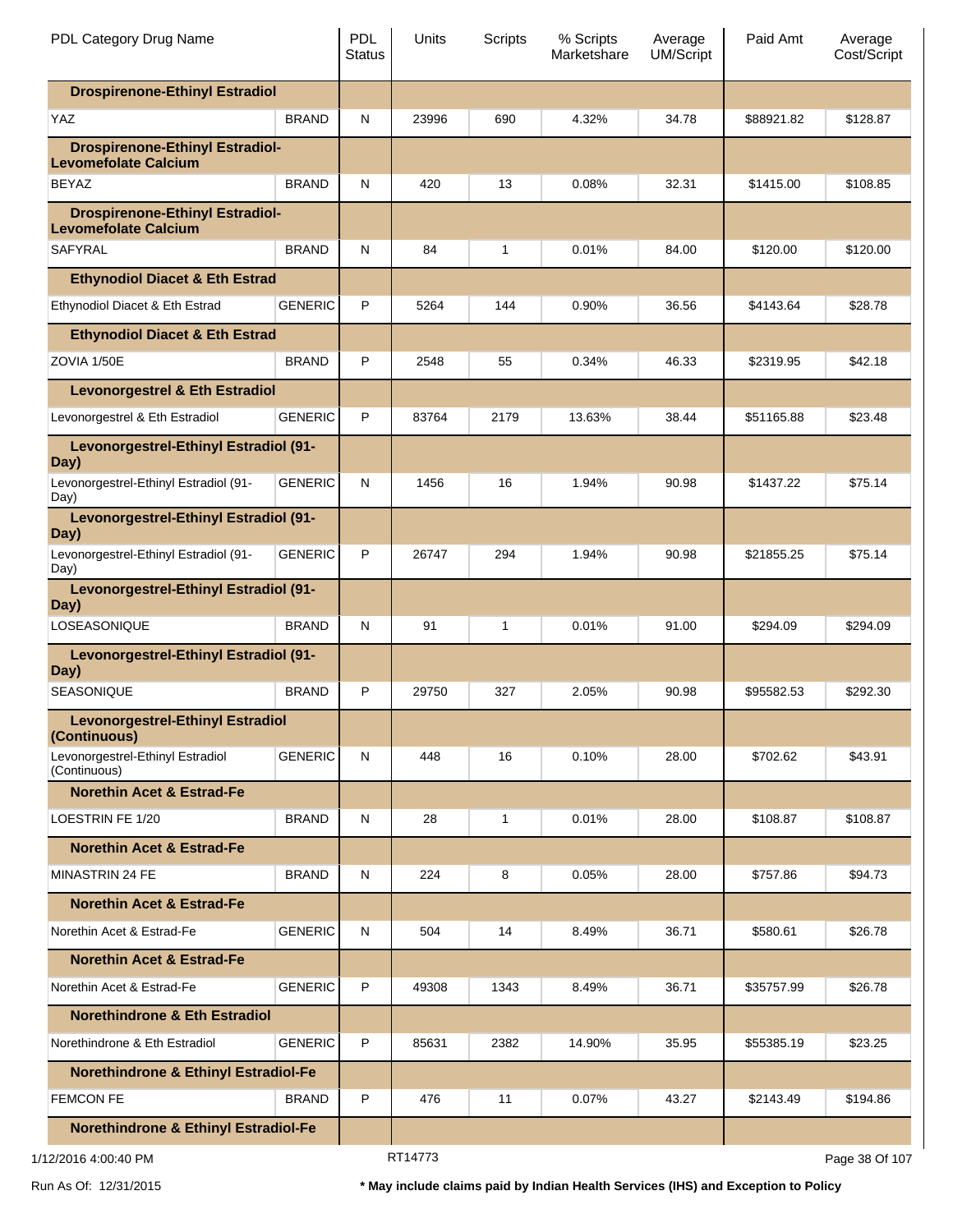| PDL Category Drug Name                                                     |                | <b>PDL</b><br>Status | Units  | Scripts | % Scripts<br>Marketshare | Average<br><b>UM/Script</b> | Paid Amt    | Average<br>Cost/Script |
|----------------------------------------------------------------------------|----------------|----------------------|--------|---------|--------------------------|-----------------------------|-------------|------------------------|
| <b>GENERESS FE</b>                                                         | <b>BRAND</b>   | ${\sf N}$            | 168    | 4       | 0.03%                    | 42.00                       | \$721.51    | \$180.38               |
| <b>Norethindrone &amp; Ethinyl Estradiol-Fe</b>                            |                |                      |        |         |                          |                             |             |                        |
| Norethindrone & Ethinyl Estradiol-Fe                                       | <b>GENERIC</b> | N                    | 84     | 3       | 0.02%                    | 28.00                       | \$271.84    | \$90.61                |
| <b>Norethindrone &amp; Mestranol</b>                                       |                |                      |        |         |                          |                             |             |                        |
| <b>NECON 1/50-28</b>                                                       | <b>BRAND</b>   | P                    | 3164   | 95      | 0.59%                    | 33.31                       | \$3252.26   | \$34.23                |
| <b>Norethindrone &amp; Mestranol</b>                                       |                |                      |        |         |                          |                             |             |                        |
| NORINYL 1+50                                                               | <b>BRAND</b>   | P                    | 84     | 3       | 0.02%                    | 28.00                       | \$41.25     | \$13.75                |
| <b>Norethindrone Acet &amp; Eth Estra</b>                                  |                |                      |        |         |                          |                             |             |                        |
| LOESTRIN 1.5/30-21                                                         | <b>BRAND</b>   | N                    | 21     | 1       | 0.01%                    | 21.00                       | \$108.87    | \$108.87               |
| <b>Norethindrone Acet &amp; Eth Estra</b>                                  |                |                      |        |         |                          |                             |             |                        |
| <b>LOESTRIN 1/20-21</b>                                                    | <b>BRAND</b>   | N                    | 63     | 3       | 0.02%                    | 21.00                       | \$326.61    | \$108.87               |
| <b>Norethindrone Acet &amp; Eth Estra</b>                                  |                |                      |        |         |                          |                             |             |                        |
| Norethindrone Acet & Eth Estra                                             | <b>GENERIC</b> | N                    | 1029   | 38      | 0.24%                    | 27.08                       | \$554.27    | \$14.59                |
| <b>Norethindrone Acetate-Ethinyl</b><br><b>Estradiol-Fe Fum (Biphasic)</b> |                |                      |        |         |                          |                             |             |                        |
| LO LOESTRIN FE                                                             | <b>BRAND</b>   | N                    | 1428   | 51      | 0.32%                    | 28.00                       | \$4487.49   | \$87.99                |
| <b>Norgestimate-Ethinyl Estradiol</b>                                      |                |                      |        |         |                          |                             |             |                        |
| Norgestimate-Ethinyl Estradiol                                             | <b>GENERIC</b> | P                    | 174272 | 4730    | 29.60%                   | 36.84                       | \$94572.28  | \$19.99                |
| <b>Norgestimate-Ethinyl Estradiol</b>                                      |                |                      |        |         |                          |                             |             |                        |
| ORTHO-CYCLEN                                                               | <b>BRAND</b>   | P                    | 2044   | 57      | 0.36%                    | 35.86                       | \$2686.35   | \$47.13                |
| <b>Norgestrel &amp; Ethinyl Estradiol</b>                                  |                |                      |        |         |                          |                             |             |                        |
| Norgestrel & Ethinyl Estradiol                                             | <b>GENERIC</b> | P                    | 43204  | 1148    | 7.18%                    | 37.63                       | \$32536.20  | \$28.34                |
| <b>Norgestrel &amp; Ethinyl Estradiol</b>                                  |                |                      |        |         |                          |                             |             |                        |
| OGESTREL                                                                   | <b>BRAND</b>   | N                    | 364    | 13      | 0.08%                    | 28.00                       | \$370.83    | \$28.53                |
| <b>CONTRACEPTIVES - MULTI-PHASIC COMBINATIONS</b>                          |                |                      |        |         |                          |                             |             |                        |
| <b>Estradiol Valerate-Dienogest</b>                                        |                |                      |        |         |                          |                             |             |                        |
| NATAZIA                                                                    | <b>BRAND</b>   | N                    | 56     | 2       | 100.00%                  | 28.00                       | \$268.66    | \$134.33               |
| <b>CONTRACEPTIVES - PATCHES/ VAGINAL PRODUCTS</b>                          |                |                      |        |         |                          |                             |             |                        |
| <b>Etonogestrel-Ethinyl Estradiol</b>                                      |                |                      |        |         |                          |                             |             |                        |
| <b>NUVARING</b>                                                            | <b>BRAND</b>   | P                    | 1928   | 1389    | 48.05%                   | 1.39                        | \$221835.87 | \$159.71               |
| <b>Norelgestromin-Ethinyl Estradiol</b>                                    |                |                      |        |         |                          |                             |             |                        |
| <b>XULANE</b>                                                              | <b>BRAND</b>   | P                    | 5173   | 1502    | 51.95%                   | 3.44                        | \$200873.91 | \$133.74               |
| <b>CONTRACEPTIVES - PROGESTIN ONLY</b>                                     |                |                      |        |         |                          |                             |             |                        |
| <b>Norethindrone (Contraceptive)</b>                                       |                |                      |        |         |                          |                             |             |                        |
| Norethindrone (Contraceptive)                                              | <b>GENERIC</b> | P                    | 71904  | 1962    | 98.59%                   | 36.65                       | \$40942.69  | \$20.87                |
| <b>Norethindrone (Contraceptive)</b>                                       |                |                      |        |         |                          |                             |             |                        |
| ORTHO MICRONOR                                                             | <b>BRAND</b>   | P                    | 896    | 28      | 1.41%                    | 32.00                       | \$1118.15   | \$39.93                |
| <b>CONTRACEPTIVES - TRI-PHASIC COMBINATIONS</b>                            |                |                      |        |         |                          |                             |             |                        |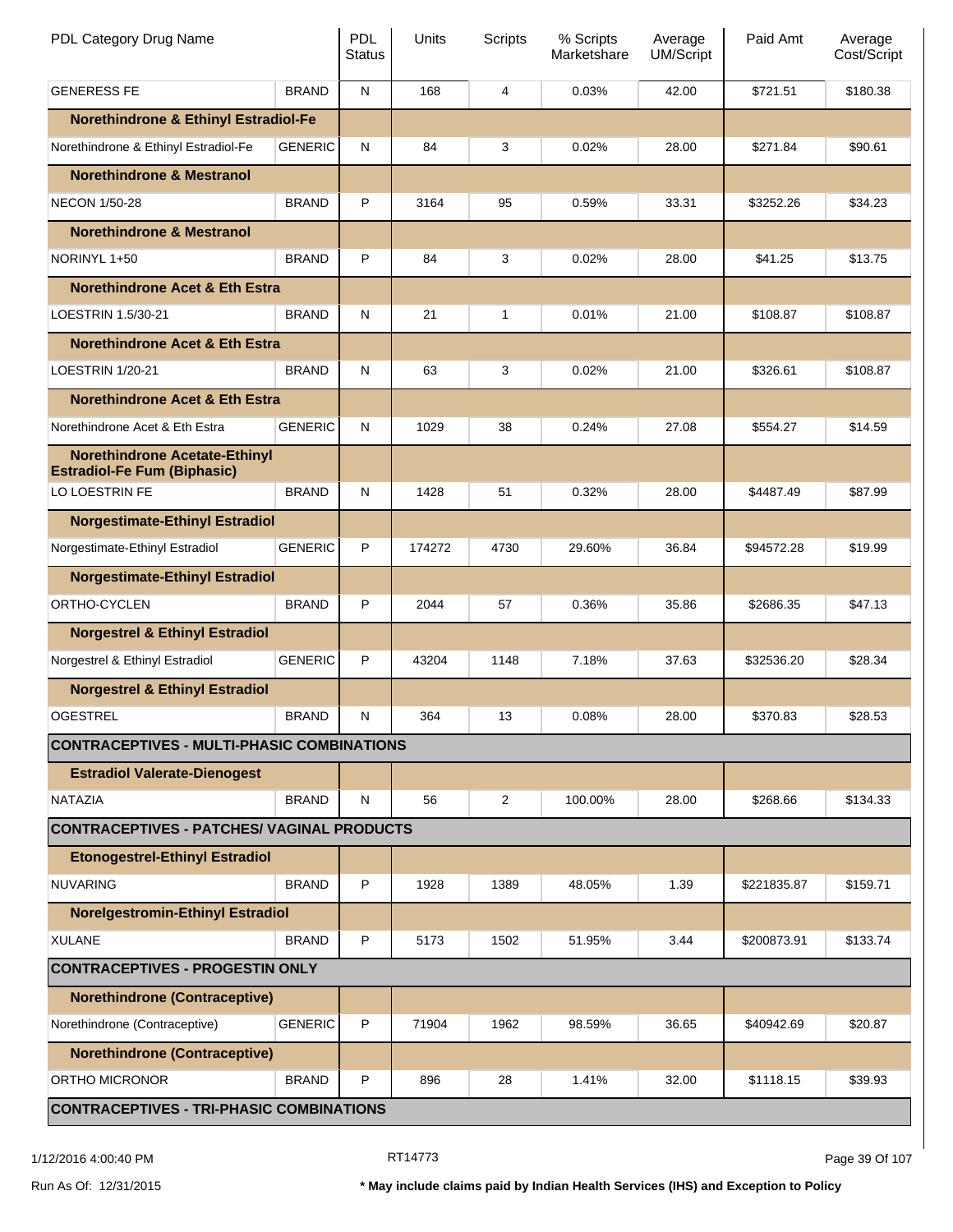| PDL Category Drug Name                                      |                | <b>PDL</b><br><b>Status</b> | Units  | Scripts | % Scripts<br>Marketshare | Average<br><b>UM/Script</b> | Paid Amt    | Average<br>Cost/Script |
|-------------------------------------------------------------|----------------|-----------------------------|--------|---------|--------------------------|-----------------------------|-------------|------------------------|
| <b>Desogestrel-Ethinyl Estradiol</b><br>(Triphasic)         |                |                             |        |         |                          |                             |             |                        |
| <b>CYCLESSA</b>                                             | <b>BRAND</b>   | N                           | 4004   | 123     | 1.83%                    | 32.55                       | \$9573.91   | \$77.84                |
| <b>Desogestrel-Ethinyl Estradiol</b><br>(Triphasic)         |                |                             |        |         |                          |                             |             |                        |
| Desogestrel-Ethinyl Estradiol<br>(Triphasic)                | <b>GENERIC</b> | P                           | 420    | 15      | 0.22%                    | 28.00                       | \$253.43    | \$16.90                |
| <b>Levonorgestrel-Eth Estradiol</b><br>(Triphasic)          |                |                             |        |         |                          |                             |             |                        |
| Levonorgestrel-Eth Estradiol (Triphasic)                    | <b>GENERIC</b> | P                           | 2492   | 71      | 1.05%                    | 35.10                       | \$1687.03   | \$23.76                |
| <b>Norethindrone Acetate-Ethinyl</b><br><b>Estradiol-Fe</b> |                |                             |        |         |                          |                             |             |                        |
| <b>ESTROSTEP FE</b>                                         | <b>BRAND</b>   | P                           | 364    | 11      | 0.16%                    | 33.09                       | \$1606.66   | \$146.06               |
| <b>Norethindrone Acetate-Ethinyl</b><br><b>Estradiol-Fe</b> |                |                             |        |         |                          |                             |             |                        |
| Norethindrone Acetate-Ethinyl<br>Estradiol-Fe               | <b>GENERIC</b> | N                           | 196    | 7       | 0.10%                    | 28.00                       | \$161.06    | \$23.01                |
| <b>Norethindrone-Eth Estradiol (Triphasic)</b>              |                |                             |        |         |                          |                             |             |                        |
| Norethindrone-Eth Estradiol (Triphasic)                     | <b>GENERIC</b> | P                           | 18424  | 531     | 7.89%                    | 34.70                       | \$12089.94  | \$22.77                |
| <b>Norethindrone-Eth Estradiol (Triphasic)</b>              |                |                             |        |         |                          |                             |             |                        |
| <b>TRI-NORINYL 28</b>                                       | <b>BRAND</b>   | N                           | 588    | 15      | 0.22%                    | 39.20                       | \$1598.91   | \$106.59               |
| <b>Norgestimate-Ethinyl Estradiol</b><br>(Triphasic)        |                |                             |        |         |                          |                             |             |                        |
| Norgestimate-Ethinyl Estradiol<br>(Triphasic)               | <b>GENERIC</b> | P                           | 200648 | 5766    | 85.64%                   | 34.80                       | \$108892.74 | \$18.89                |
| <b>Norgestimate-Ethinyl Estradiol</b><br>(Triphasic)        |                |                             |        |         |                          |                             |             |                        |
| <b>ORTHO TRI-CYCLEN</b>                                     | <b>BRAND</b>   | P                           | 2464   | 74      | 1.10%                    | 33.30                       | \$3798.97   | \$51.34                |
| <b>Norgestimate-Ethinyl Estradiol</b><br>(Triphasic)        |                |                             |        |         |                          |                             |             |                        |
| ORTHO TRI-CYCLEN LO                                         | <b>BRAND</b>   | N                           | 3864   | 120     | 1.78%                    | 32.20                       | \$13120.57  | \$109.34               |
| <b>COUGH/COLD</b>                                           |                |                             |        |         |                          |                             |             |                        |
| Dextromethorphan-Guaifenesin                                |                |                             |        |         |                          |                             |             |                        |
| Dextromethorphan-Guaifenesin                                | <b>GENERIC</b> | P                           | 370811 | 2346    | 99.96%                   | 158.06                      | \$19749.69  | \$8.42                 |
| Dextromethorphan-Guaifenesin                                |                |                             |        |         |                          |                             |             |                        |
| ROBITUSSIN PEAK COLD DM                                     | <b>BRAND</b>   | P                           | 118    | 1       | 0.04%                    | 118.00                      | \$11.94     | \$11.94                |
| COUGH/COLD - ANTITUSSIVE-EXPECTORANT                        |                |                             |        |         |                          |                             |             |                        |
| <b>Dextromethorphan-Guaifenesin</b>                         |                |                             |        |         |                          |                             |             |                        |
| Dextromethorphan-Guaifenesin                                | <b>GENERIC</b> | P                           | 43567  | 282     | 100.00%                  | 154.49                      | \$2643.28   | \$9.37                 |
| <b>COUGH/COLD - SYSTEMIC DECONGESTANTS</b>                  |                |                             |        |         |                          |                             |             |                        |
| <b>Pseudoephedrine HCI</b>                                  |                |                             |        |         |                          |                             |             |                        |
| NASAL DECONGESTANT                                          | <b>BRAND</b>   | P                           | 4060   | 36      | 3.68%                    | 112.78                      | \$327.21    | \$9.09                 |
| <b>Pseudoephedrine HCI</b>                                  |                |                             |        |         |                          |                             |             |                        |
| Pseudoephedrine HCI                                         | <b>GENERIC</b> | P                           | 28156  | 942     | 96.32%                   | 29.89                       | \$9712.34   | \$10.31                |
| <b>COX 2 INHIBITORS - HIGHLY SELECTIVE</b>                  |                |                             |        |         |                          |                             |             |                        |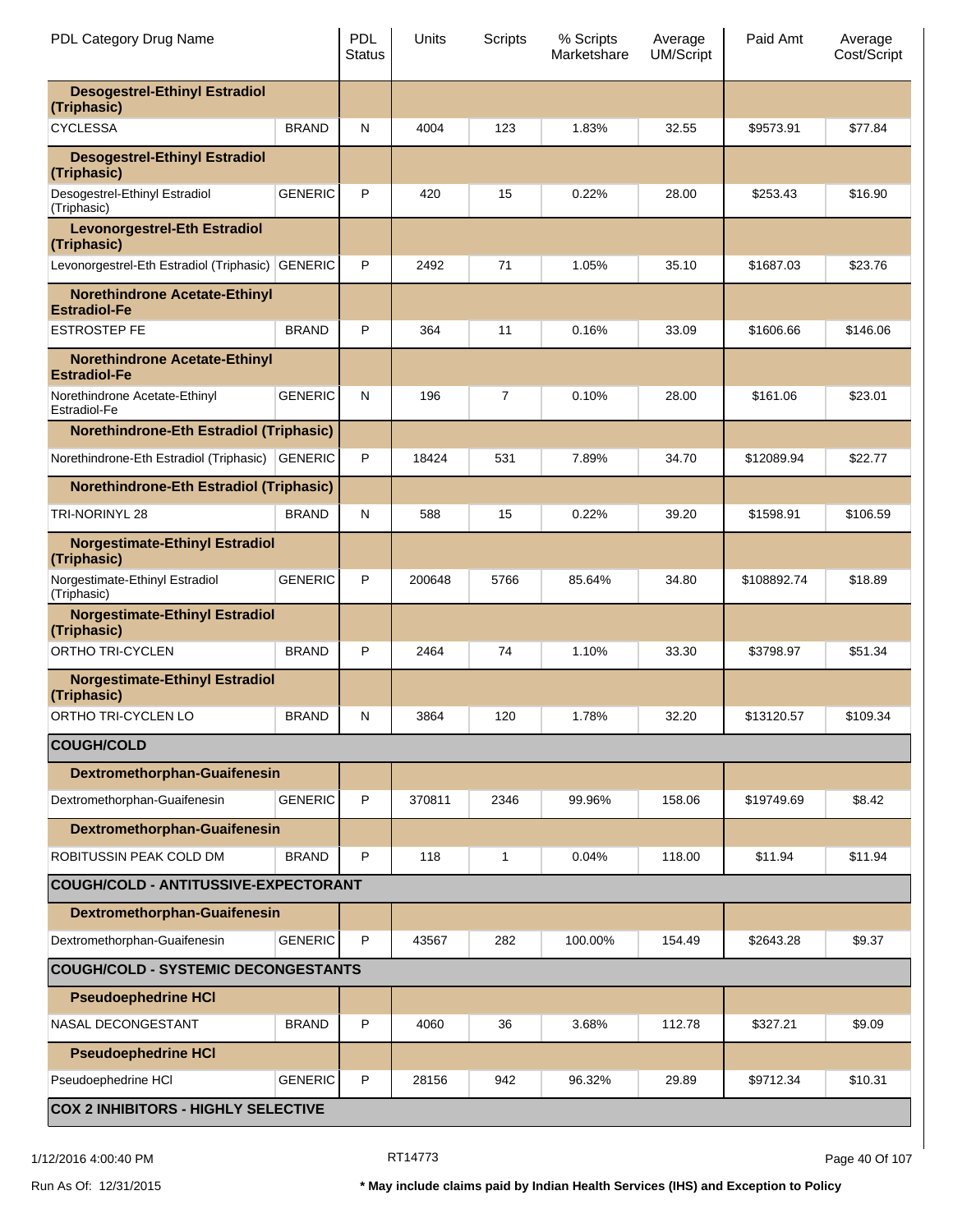| PDL Category Drug Name                                  |                | <b>PDL</b><br><b>Status</b> | Units  | Scripts        | % Scripts<br>Marketshare | Average<br>UM/Script | Paid Amt    | Average<br>Cost/Script |
|---------------------------------------------------------|----------------|-----------------------------|--------|----------------|--------------------------|----------------------|-------------|------------------------|
| <b>Celecoxib</b>                                        |                |                             |        |                |                          |                      |             |                        |
| <b>CELEBREX</b>                                         | <b>BRAND</b>   | N                           | 14758  | 382            | 76.55%                   | 38.63                | \$114202.08 | \$298.96               |
| <b>Celecoxib</b>                                        |                |                             |        |                |                          |                      |             |                        |
| Celecoxib                                               | <b>GENERIC</b> | N                           | 4692   | 117            | 23.45%                   | 40.10                | \$5851.97   | \$50.02                |
| <b>COX 2 INHIBITORS - SELECTIVE</b>                     |                |                             |        |                |                          |                      |             |                        |
| <b>Ketorolac Tromethamine</b>                           |                |                             |        |                |                          |                      |             |                        |
| Ketorolac Tromethamine                                  | <b>GENERIC</b> | $\mathsf{N}$                | 551    | 42             | 0.28%                    | 13.12                | \$586.47    | \$13.96                |
| <b>Meloxicam</b>                                        |                |                             |        |                |                          |                      |             |                        |
| Meloxicam                                               | <b>GENERIC</b> | P                           | 336950 | 11593          | 76.90%                   | 29.06                | \$99089.61  | \$8.55                 |
| <b>Nabumetone</b>                                       |                |                             |        |                |                          |                      |             |                        |
| Nabumetone                                              | <b>GENERIC</b> | P                           | 190473 | 3440           | 22.82%                   | 55.37                | \$66756.56  | \$19.41                |
| <b>Cystic Fibrosis Agents</b>                           |                |                             |        |                |                          |                      |             |                        |
| <b>Ivacaftor</b>                                        |                |                             |        |                |                          |                      |             |                        |
| <b>KALYDECO</b>                                         | <b>BRAND</b>   | N                           | 952    | 17             | 50.00%                   | 56.00                | \$382546.76 | \$22502.75             |
| <b>Lumacaftor-Ivacaftor</b>                             |                |                             |        |                |                          |                      |             |                        |
| <b>ORKAMBI</b>                                          | <b>BRAND</b>   | N                           | 1904   | 17             | 50.00%                   | 112.00               | \$259266.53 | \$15250.97             |
| <b>CYTO-MEGALOVIRUS AGENTS</b>                          |                |                             |        |                |                          |                      |             |                        |
| <b>Ganciclovir Sodium</b>                               |                |                             |        |                |                          |                      |             |                        |
| Ganciclovir Sodium                                      | <b>GENERIC</b> | N                           | 9      | $\overline{c}$ | 3.03%                    | 4.50                 | \$793.53    | \$396.77               |
| <b>Valganciclovir HCI</b>                               |                |                             |        |                |                          |                      |             |                        |
| <b>VALCYTE</b>                                          | <b>BRAND</b>   | P                           | 4043   | 63             | 95.45%                   | 64.17                | \$142104.83 | \$2255.63              |
| <b>Valganciclovir HCI</b>                               |                |                             |        |                |                          |                      |             |                        |
| Valganciclovir HCI                                      | <b>GENERIC</b> | N                           | 60     | 1              | 1.52%                    | 60.00                | \$405.90    | \$405.90               |
| <b>DENTAL PRODUCTS</b>                                  |                |                             |        |                |                          |                      |             |                        |
| <b>Sodium Fluoride (Dental)</b>                         |                |                             |        |                |                          |                      |             |                        |
| Sodium Fluoride (Dental)                                | <b>GENERIC</b> | P                           | 113192 | 1976           | 100.00%                  | 57.28                | \$28428.09  | \$14.39                |
| <b>DIABETIC - ALPHAGLUCOSIDASE</b>                      |                |                             |        |                |                          |                      |             |                        |
| <b>Acarbose</b>                                         |                |                             |        |                |                          |                      |             |                        |
| Acarbose                                                | <b>GENERIC</b> | $\mathsf{N}$                | 90     | $\mathbf{1}$   | 5.88%                    | 90.00                | \$38.47     | \$38.47                |
| <b>Miglitol</b>                                         |                |                             |        |                |                          |                      |             |                        |
| <b>GLYSET</b>                                           | <b>BRAND</b>   | P                           | 2160   | 16             | 94.12%                   | 135.00               | \$3929.07   | \$245.57               |
| <b>DIABETIC - INSULIN</b>                               |                |                             |        |                |                          |                      |             |                        |
| <b>Insulin Aspart</b>                                   |                |                             |        |                |                          |                      |             |                        |
| <b>NOVOLOG</b>                                          | <b>BRAND</b>   | $\mathsf{N}$                | 5000   | 243            | 1.49%                    | 20.58                | \$61789.28  | \$254.28               |
| <b>Insulin Aspart Protamine &amp; Aspart</b><br>(Human) |                |                             |        |                |                          |                      |             |                        |
| NOVOLOG MIX 70/30                                       | <b>BRAND</b>   | N                           | 670    | 26             | 0.16%                    | 25.77                | \$13274.80  | \$510.57               |
| <b>Insulin Glargine</b>                                 |                |                             |        |                |                          |                      |             |                        |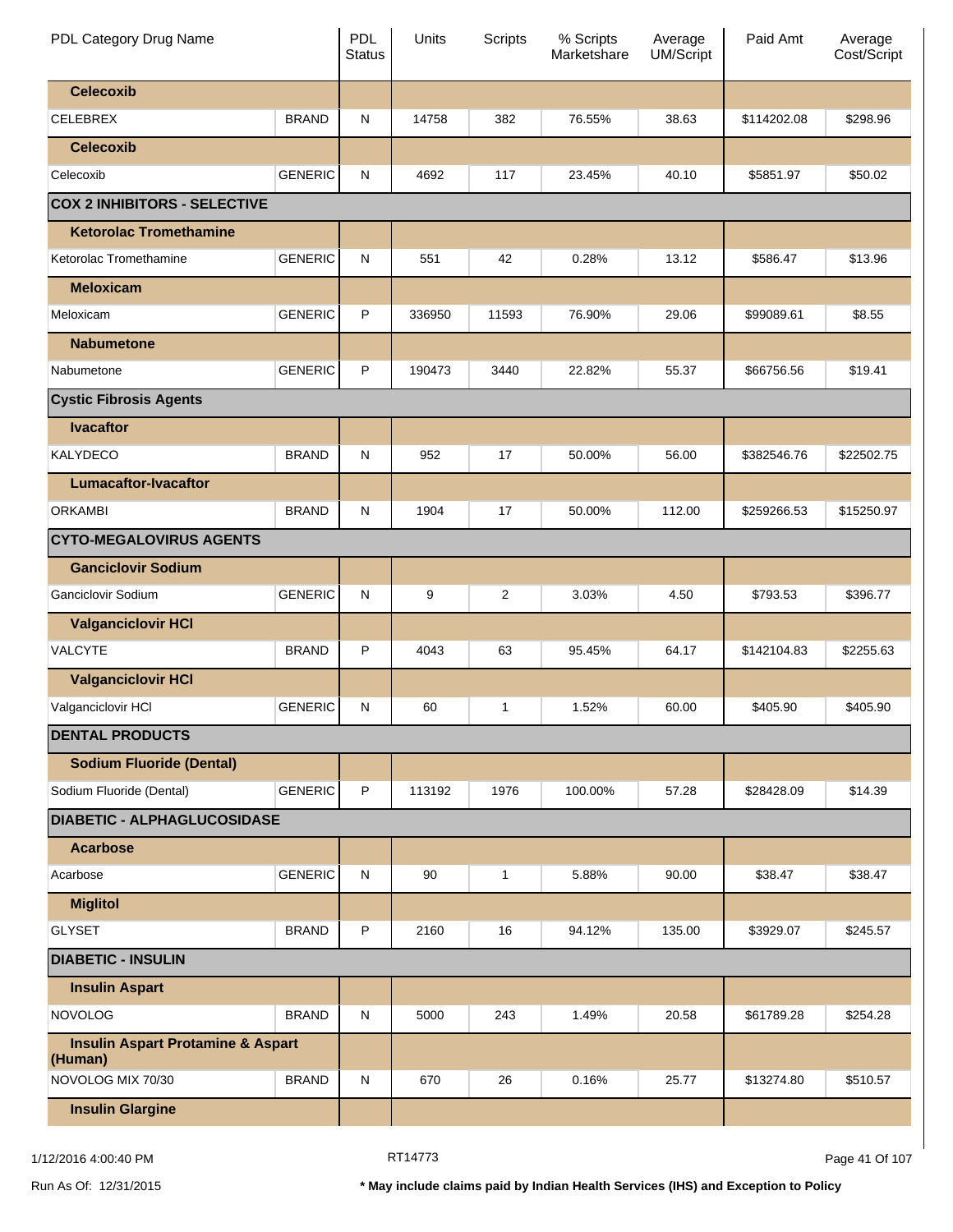| PDL Category Drug Name                                  |              | <b>PDL</b><br><b>Status</b> | Units  | Scripts | % Scripts<br>Marketshare | Average<br><b>UM/Script</b> | Paid Amt       | Average<br>Cost/Script |
|---------------------------------------------------------|--------------|-----------------------------|--------|---------|--------------------------|-----------------------------|----------------|------------------------|
| <b>LANTUS</b>                                           | <b>BRAND</b> | $\mathsf P$                 | 121050 | 7664    | 47.02%                   | 15.79                       | \$2838944.43   | \$370.43               |
| <b>Insulin Glulisine</b>                                |              |                             |        |         |                          |                             |                |                        |
| <b>APIDRA</b>                                           | <b>BRAND</b> | ${\sf N}$                   | 90     | 5       | 0.03%                    | 18.00                       | \$2043.39      | \$408.68               |
| <b>Insulin Lispro (Human)</b>                           |              |                             |        |         |                          |                             |                |                        |
| <b>HUMALOG</b>                                          | <b>BRAND</b> | P                           | 116872 | 6816    | 41.82%                   | 17.15                       | \$2484337.30   | \$364.49               |
| <b>Insulin Lispro Protamine &amp; Lispro</b><br>(Human) |              |                             |        |         |                          |                             |                |                        |
| HUMALOG MIX 50/50                                       | <b>BRAND</b> | P                           | 280    | 13      | 0.08%                    | 21.54                       | \$6641.44      | \$510.88               |
| <b>Insulin Lispro Protamine &amp; Lispro</b><br>(Human) |              |                             |        |         |                          |                             |                |                        |
| HUMALOG MIX 75/25                                       | <b>BRAND</b> | P                           | 7380   | 364     | 2.23%                    | 20.27                       | \$152314.86    | \$418.45               |
| Insulin NPH (Human) (Isophane)                          |              |                             |        |         |                          |                             |                |                        |
| <b>HUMULIN N</b>                                        | <b>BRAND</b> | P                           | 5650   | 374     | 2.29%                    | 15.11                       | \$71309.77     | \$190.67               |
| Insulin NPH (Human) (Isophane)                          |              |                             |        |         |                          |                             |                |                        |
| <b>NOVOLIN N</b>                                        | <b>BRAND</b> | ${\sf N}$                   | 150    | 8       | 0.05%                    | 18.75                       | \$967.16       | \$120.90               |
| Insulin NPH Isophane & Reg (Human)                      |              |                             |        |         |                          |                             |                |                        |
| HUMULIN 70/30                                           | <b>BRAND</b> | P                           | 7716   | 335     | 2.06%                    | 23.03                       | \$97409.64     | \$290.78               |
| Insulin NPH Isophane & Reg (Human)                      |              |                             |        |         |                          |                             |                |                        |
| NOVOLIN 70/30                                           | <b>BRAND</b> | ${\sf N}$                   | 100    | 6       | 0.04%                    | 16.67                       | \$953.34       | \$158.89               |
| Insulin NPH Isophane & Reg (Human)                      |              |                             |        |         |                          |                             |                |                        |
| NOVOLIN 70/30 RELION                                    | <b>BRAND</b> | ${\sf N}$                   | 120    | 3       | 0.02%                    | 40.00                       | \$298.56       | \$99.52                |
| <b>Insulin Regular (Human)</b>                          |              |                             |        |         |                          |                             |                |                        |
| <b>HUMULIN R</b>                                        | <b>BRAND</b> | P                           | 4422   | 313     | 1.92%                    | 14.13                       | \$56302.27     | \$179.88               |
| <b>Insulin Regular (Human)</b>                          |              |                             |        |         |                          |                             |                |                        |
| HUMULIN R U-500 (CONCENTR                               | <b>BRAND</b> | P                           | 3200   | 125     | 0.77%                    | 25.60                       | \$189447.92    | \$1515.58              |
| <b>Insulin Regular (Human)</b>                          |              |                             |        |         |                          |                             |                |                        |
| <b>NOVOLIN R</b>                                        | <b>BRAND</b> | ${\sf N}$                   | 70     | 3       | 0.02%                    | 23.33                       | \$547.92       | \$182.64               |
| <b>DIABETIC - INSULIN PENFILLS</b>                      |              |                             |        |         |                          |                             |                |                        |
| <b>Insulin Aspart</b>                                   |              |                             |        |         |                          |                             |                |                        |
| NOVOLOG FLEXPEN                                         | <b>BRAND</b> | P                           | 27432  | 1495    | 20.77%                   | 18.35                       | \$731728.09    | \$489.45               |
| <b>Insulin Aspart</b>                                   |              |                             |        |         |                          |                             |                |                        |
| NOVOLOG PENFILL                                         | <b>BRAND</b> | P                           | 3384   | 214     | 2.97%                    | 15.81                       | \$82824.43     | \$387.03               |
| <b>Insulin Aspart Protamine &amp; Aspart</b><br>(Human) |              |                             |        |         |                          |                             |                |                        |
| NOVOLOG MIX 70/30 PREFILL                               | <b>BRAND</b> | P                           | 2955   | 132     | 1.83%                    | 22.39                       | \$81251.00     | \$615.54               |
| <b>Insulin Detemir</b>                                  |              |                             |        |         |                          |                             |                |                        |
| <b>LEVEMIR</b>                                          | <b>BRAND</b> | P                           | 44555  | 2742    | 38.09%                   | 16.25                       | \$1112069.12   | \$405.57               |
| <b>Insulin Detemir</b>                                  |              |                             |        |         |                          |                             |                |                        |
| LEVEMIR FLEXPEN                                         | <b>BRAND</b> | P                           | 60     | 4       | 0.06%                    | 15.00                       | \$1542.02      | \$385.51               |
| <b>Insulin Detemir</b>                                  |              |                             |        |         |                          |                             |                |                        |
| 1/12/2016 4:00:40 PM                                    |              | RT14773                     |        |         |                          |                             | Page 42 Of 107 |                        |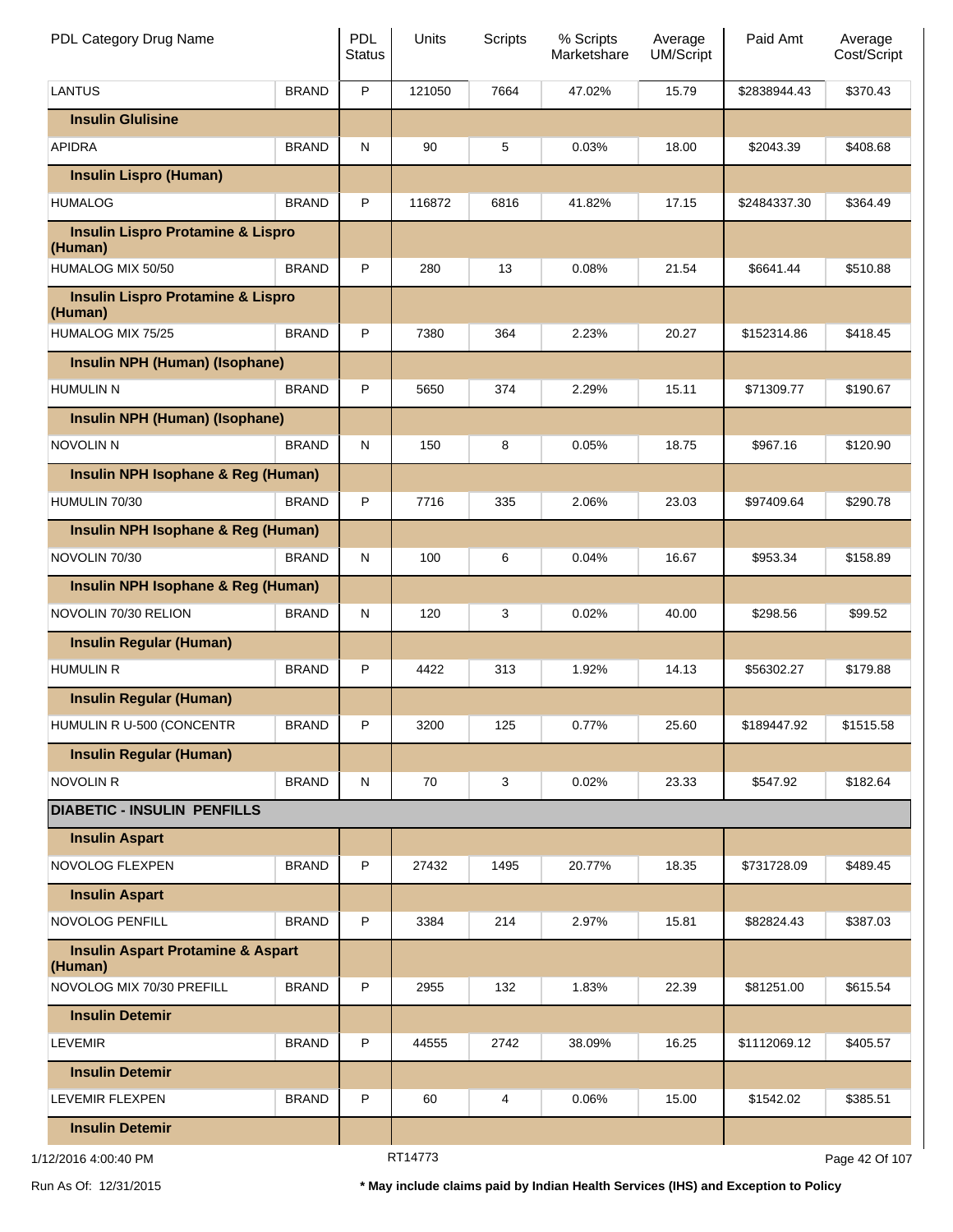| PDL Category Drug Name                                  |                | <b>PDL</b><br><b>Status</b> | Units | Scripts | % Scripts<br>Marketshare | Average<br><b>UM/Script</b> | Paid Amt    | Average<br>Cost/Script |
|---------------------------------------------------------|----------------|-----------------------------|-------|---------|--------------------------|-----------------------------|-------------|------------------------|
| LEVEMIR FLEXTOUCH                                       | <b>BRAND</b>   | P                           | 14991 | 784     | 10.89%                   | 19.12                       | \$374996.37 | \$478.31               |
| <b>Insulin Glargine</b>                                 |                |                             |       |         |                          |                             |             |                        |
| <b>LANTUS SOLOSTAR</b>                                  | <b>BRAND</b>   | P                           | 30103 | 1669    | 23.19%                   | 18.04                       | \$680724.62 | \$407.86               |
| <b>Insulin Glargine</b>                                 |                |                             |       |         |                          |                             |             |                        |
| TOUJEO SOLOSTAR                                         | <b>BRAND</b>   | N                           | 87    | 17      | 0.24%                    | 5.12                        | \$5985.77   | \$352.10               |
| <b>Insulin Glulisine</b>                                |                |                             |       |         |                          |                             |             |                        |
| APIDRA SOLOSTAR                                         | <b>BRAND</b>   | N                           | 105   | 7       | 0.10%                    | 15.00                       | \$2409.74   | \$344.25               |
| <b>Insulin Lispro (Human)</b>                           |                |                             |       |         |                          |                             |             |                        |
| <b>HUMALOG</b>                                          | <b>BRAND</b>   | N                           | 225   | 14      | 0.19%                    | 16.07                       | \$2916.92   | \$208.35               |
| <b>Insulin Lispro (Human)</b>                           |                |                             |       |         |                          |                             |             |                        |
| <b>HUMALOG KWIKPEN</b>                                  | <b>BRAND</b>   | N                           | 1857  | 100     | 1.39%                    | 18.57                       | \$34085.20  | \$340.85               |
| <b>Insulin Lispro Protamine &amp; Lispro</b><br>(Human) |                |                             |       |         |                          |                             |             |                        |
| HUMALOG MIX 75/25 KWIKPEN                               | <b>BRAND</b>   | $\mathsf{N}$                | 120   | 8       | 0.11%                    | 15.00                       | \$3531.02   | \$441.38               |
| Insulin NPH (Human) (Isophane)                          |                |                             |       |         |                          |                             |             |                        |
| HUMULIN N KWIKPEN                                       | <b>BRAND</b>   | N                           | 120   | 7       | 0.10%                    | 17.14                       | \$1461.17   | \$208.74               |
| Insulin NPH Isophane & Reg (Human)                      |                |                             |       |         |                          |                             |             |                        |
| HUMULIN 70/30 KWIKPEN                                   | <b>BRAND</b>   | $\mathsf{N}$                | 75    | 5       | 0.07%                    | 15.00                       | \$1979.13   | \$395.83               |
| <b>DIABETIC - MEGLITINIDES</b>                          |                |                             |       |         |                          |                             |             |                        |
| <b>Nateglinide</b>                                      |                |                             |       |         |                          |                             |             |                        |
| Nateglinide                                             | <b>GENERIC</b> | P                           | 4788  | 58      | 95.08%                   | 82.55                       | \$3848.37   | \$66.35                |
| <b>Repaglinide</b>                                      |                |                             |       |         |                          |                             |             |                        |
| Repaglinide                                             | <b>GENERIC</b> | N                           | 720   | 3       | 4.92%                    | 240.00                      | \$290.23    | \$96.74                |
| <b>DIABETIC - NON-INSULIN INJECTABLES</b>               |                |                             |       |         |                          |                             |             |                        |
| <b>Albiglutide</b>                                      |                |                             |       |         |                          |                             |             |                        |
| TANZEUM                                                 | <b>BRAND</b>   | P                           | 1026  | 257     | 28.43%                   | 3.99                        | \$103370.89 | \$402.22               |
| <b>Dulaglutide</b>                                      |                |                             |       |         |                          |                             |             |                        |
| <b>TRULICITY</b>                                        | <b>BRAND</b>   | N                           | 12    | 6       | 0.66%                    | 2.00                        | \$3197.50   | \$532.92               |
| <b>Exenatide</b>                                        |                |                             |       |         |                          |                             |             |                        |
| <b>BYDUREON</b>                                         | <b>BRAND</b>   | N                           | 144   | 34      | 3.76%                    | 4.24                        | \$13500.88  | \$397.08               |
| <b>Exenatide</b>                                        |                |                             |       |         |                          |                             |             |                        |
| <b>BYETTA</b>                                           | <b>BRAND</b>   | P                           | 780   | 398     | 44.03%                   | 1.96                        | \$195366.64 | \$490.87               |
| Liraglutide                                             |                |                             |       |         |                          |                             |             |                        |
| <b>VICTOZA</b>                                          | <b>BRAND</b>   | N                           | 1680  | 209     | 23.12%                   | 8.04                        | \$100470.43 | \$480.72               |
| <b>DIABETIC - ORAL BIGUANIDES</b>                       |                |                             |       |         |                          |                             |             |                        |
| <b>Metformin HCI</b>                                    |                |                             |       |         |                          |                             |             |                        |
| <b>GLUMETZA</b>                                         | <b>BRAND</b>   | N                           | 510   | 9       | 0.04%                    | 56.67                       | \$29692.27  | \$3299.14              |
| <b>Metformin HCI</b>                                    |                |                             |       |         |                          |                             |             |                        |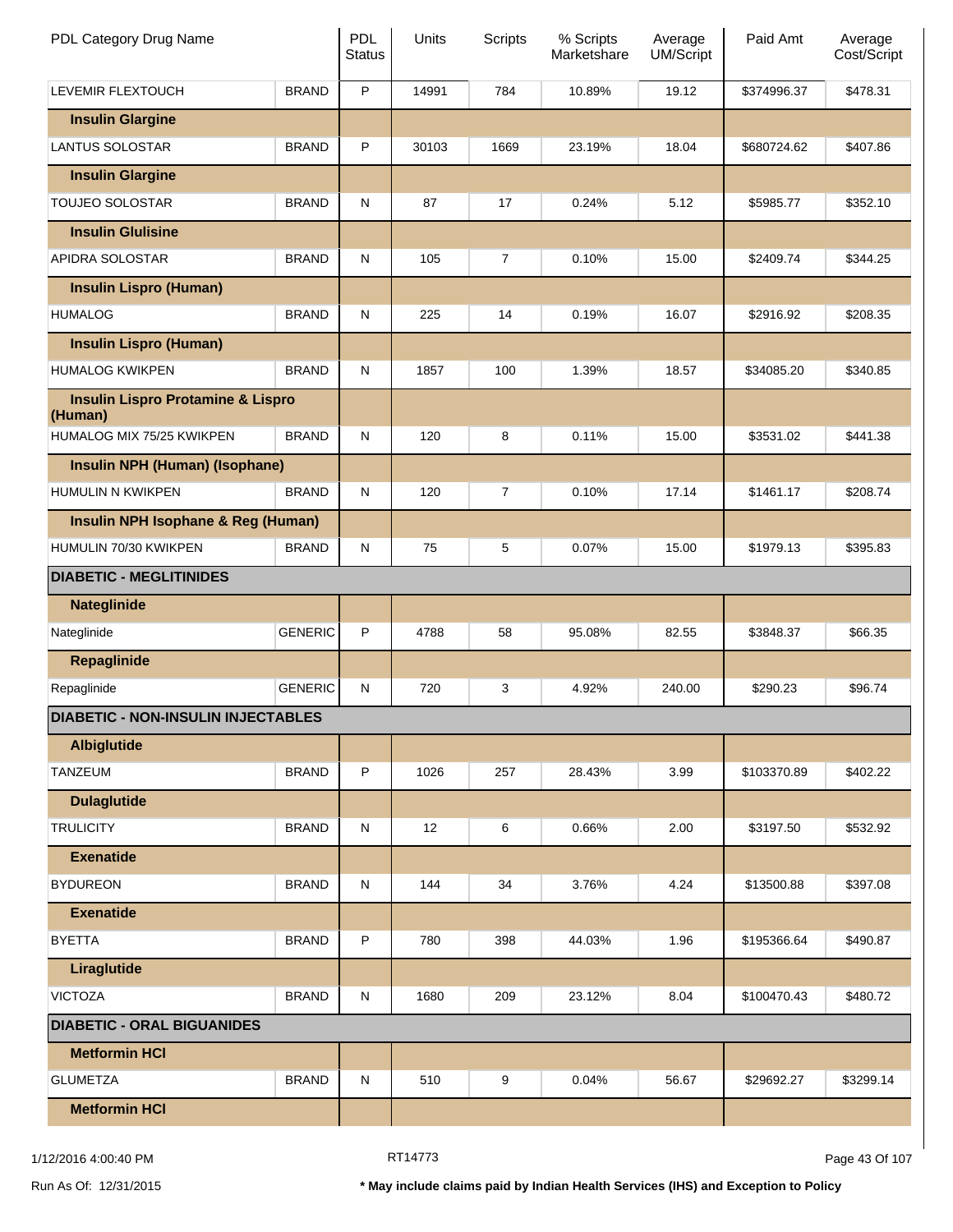| PDL Category Drug Name               |                | PDL<br><b>Status</b> | Units   | <b>Scripts</b> | % Scripts<br>Marketshare | Average<br>UM/Script | Paid Amt    | Average<br>Cost/Script |
|--------------------------------------|----------------|----------------------|---------|----------------|--------------------------|----------------------|-------------|------------------------|
| Metformin HCI                        | <b>GENERIC</b> | ${\sf N}$            | 270     | $\overline{7}$ | 99.95%                   | 67.42                | \$1205.45   | \$9.10                 |
| <b>Metformin HCI</b>                 |                |                      |         |                |                          |                      |             |                        |
| Metformin HCI                        | <b>GENERIC</b> | P                    | 1641310 | 24342          | 99.95%                   | 67.42                | \$220489.91 | \$9.10                 |
| <b>Metformin HCI</b>                 |                |                      |         |                |                          |                      |             |                        |
| <b>RIOMET</b>                        | <b>BRAND</b>   | ${\sf N}$            | 1719    | 4              | 0.02%                    | 429.75               | \$1581.77   | \$395.44               |
| <b>DIABETIC - ORAL SULFONYLUREAS</b> |                |                      |         |                |                          |                      |             |                        |
| Chlorpropamide                       |                |                      |         |                |                          |                      |             |                        |
| Chlorpropamide                       | <b>GENERIC</b> | P                    | 259     | 4              | 0.04%                    | 64.75                | \$104.15    | \$26.04                |
| <b>Glimepiride</b>                   |                |                      |         |                |                          |                      |             |                        |
| Glimepiride                          | <b>GENERIC</b> | P                    | 142922  | 3665           | 39.20%                   | 39.00                | \$36832.81  | \$10.05                |
| <b>Glipizide</b>                     |                |                      |         |                |                          |                      |             |                        |
| Glipizide                            | <b>GENERIC</b> | P                    | 217055  | 4149           | 44.37%                   | 52.32                | \$49052.61  | \$11.82                |
| <b>Glipizide</b>                     |                |                      |         |                |                          |                      |             |                        |
| <b>GLUCOTROL XL</b>                  | <b>BRAND</b>   | ${\sf N}$            | 60      | 2              | 0.02%                    | 30.00                | \$139.02    | \$69.51                |
| <b>Glyburide</b>                     |                |                      |         |                |                          |                      |             |                        |
| Glyburide                            | <b>GENERIC</b> | P                    | 101376  | 1505           | 16.10%                   | 67.36                | \$20235.66  | \$13.45                |
| <b>Glyburide Micronized</b>          |                |                      |         |                |                          |                      |             |                        |
| Glyburide Micronized                 | <b>GENERIC</b> | P                    | 1335    | 25             | 0.27%                    | 53.40                | \$205.10    | \$8.20                 |
| <b>DIABETIC - OTHER</b>              |                |                      |         |                |                          |                      |             |                        |
| <b>Alogliptin-Pioglitazone</b>       |                |                      |         |                |                          |                      |             |                        |
| <b>OSENI</b>                         | <b>BRAND</b>   | ${\sf N}$            | 150     | 5              | 0.18%                    | 30.00                | \$1746.11   | \$349.22               |
| Canagliflozin                        |                |                      |         |                |                          |                      |             |                        |
| <b>INVOKANA</b>                      | <b>BRAND</b>   | N                    | 4382    | 139            | 5.11%                    | 31.53                | \$46656.71  | \$335.66               |
| <b>Canagliflozin-Metformin HCI</b>   |                |                      |         |                |                          |                      |             |                        |
| <b>INVOKAMET</b>                     | <b>BRAND</b>   | ${\sf N}$            | 300     | 5              | 0.18%                    | 60.00                | \$1846.27   | \$369.25               |
| <b>Dapagliflozin Propanediol</b>     |                |                      |         |                |                          |                      |             |                        |
| <b>FARXIGA</b>                       | <b>BRAND</b>   | ${\sf N}$            | 1348    | 45             | 1.66%                    | 29.96                | \$12424.13  | \$276.09               |
| <b>Diazoxide</b>                     |                |                      |         |                |                          |                      |             |                        |
| PROGLYCEM                            | <b>BRAND</b>   | P                    | 510     | 5              | 0.18%                    | 102.00               | \$4309.33   | \$861.87               |
| <b>Empagliflozin</b>                 |                |                      |         |                |                          |                      |             |                        |
| <b>JARDIANCE</b>                     | <b>BRAND</b>   | ${\sf N}$            | 210     | $\overline{7}$ | 0.26%                    | 30.00                | \$2566.29   | \$366.61               |
| <b>Glucagon (rDNA)</b>               |                |                      |         |                |                          |                      |             |                        |
| <b>GLUCAGON EMERGENCY KIT</b>        | <b>BRAND</b>   | ${\sf N}$            | 24      | 16             | 0.59%                    | 1.50                 | \$1030.12   | \$64.38                |
| <b>Glucagon HCI (rDNA)</b>           |                |                      |         |                |                          |                      |             |                        |
| <b>GLUCAGEN HYPOKIT</b>              | <b>BRAND</b>   | P                    | 383     | 267            | 9.82%                    | 1.43                 | \$77823.97  | \$291.48               |
| Linagliptin                          |                |                      |         |                |                          |                      |             |                        |
| <b>TRADJENTA</b>                     | <b>BRAND</b>   | P                    | 1374    | 47             | 1.73%                    | 29.23                | \$13802.03  | \$293.66               |
| <b>Saxagliptin HCI</b>               |                |                      |         |                |                          |                      |             |                        |
| 1/12/2016 4:00:40 PM                 |                |                      | RT14773 |                |                          |                      |             | Page 44 Of 107         |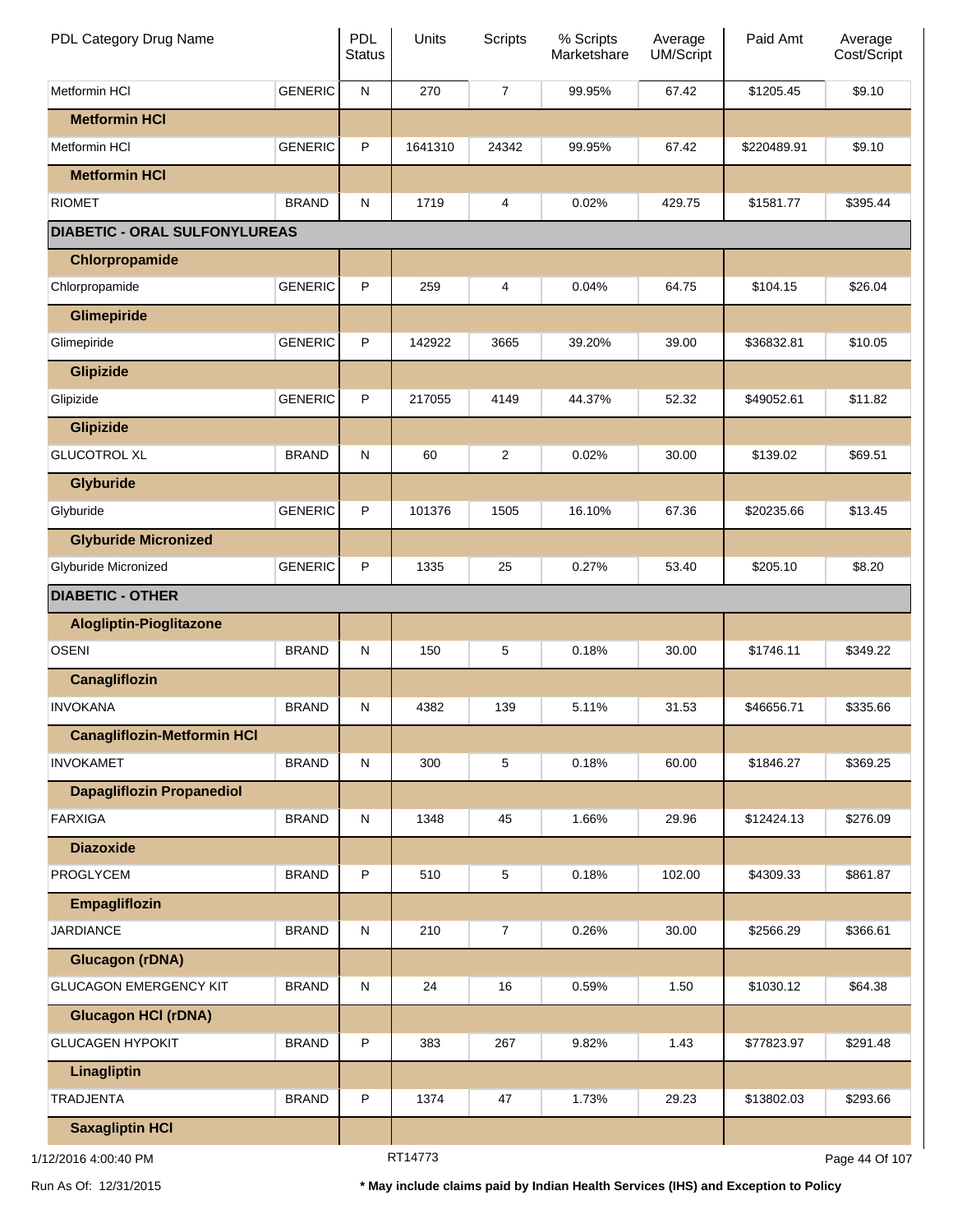| PDL Category Drug Name                      |                | <b>PDL</b><br><b>Status</b> | Units   | <b>Scripts</b> | % Scripts<br>Marketshare | Average<br><b>UM/Script</b> | Paid Amt    | Average<br>Cost/Script |
|---------------------------------------------|----------------|-----------------------------|---------|----------------|--------------------------|-----------------------------|-------------|------------------------|
| ONGLYZA                                     | <b>BRAND</b>   | ${\sf N}$                   | 8907    | 298            | 10.96%                   | 29.89                       | \$97520.29  | \$327.25               |
| <b>Saxagliptin-Metformin HCI</b>            |                |                             |         |                |                          |                             |             |                        |
| <b>KOMBIGLYZE XR</b>                        | <b>BRAND</b>   | ${\sf N}$                   | 2284    | 46             | 1.69%                    | 49.65                       | \$15152.86  | \$329.41               |
| <b>Sitagliptin Phosphate</b>                |                |                             |         |                |                          |                             |             |                        |
| <b>JANUVIA</b>                              | <b>BRAND</b>   | P                           | 49277   | 1655           | 60.87%                   | 29.77                       | \$530280.47 | \$320.41               |
| <b>Sitagliptin-Metformin HCI</b>            |                |                             |         |                |                          |                             |             |                        |
| <b>JANUMET</b>                              | <b>BRAND</b>   | P                           | 10140   | 172            | 6.33%                    | 58.95                       | \$56483.23  | \$328.39               |
| <b>Sitagliptin-Metformin HCI</b>            |                |                             |         |                |                          |                             |             |                        |
| <b>JANUMET XR</b>                           | <b>BRAND</b>   | P                           | 480     | 12             | 0.44%                    | 40.00                       | \$2859.01   | \$238.25               |
| <b>DIABETIC - PENFILLS</b>                  |                |                             |         |                |                          |                             |             |                        |
| <b>Pramlintide Acetate</b>                  |                |                             |         |                |                          |                             |             |                        |
| SYMLINPEN 120                               | <b>BRAND</b>   | ${\sf N}$                   | 21      | 4              | 100.00%                  | 5.25                        | \$2316.88   | \$579.22               |
| <b>DIABETIC - SULFONYLUREA / BIGUANIDE</b>  |                |                             |         |                |                          |                             |             |                        |
| <b>Glipizide-Metformin HCI</b>              |                |                             |         |                |                          |                             |             |                        |
| Glipizide-Metformin HCl                     | <b>GENERIC</b> | P                           | 2520    | 27             | 13.24%                   | 93.33                       | \$1352.08   | \$50.08                |
| <b>Glyburide-Metformin</b>                  |                |                             |         |                |                          |                             |             |                        |
| Glyburide-Metformin                         | <b>GENERIC</b> | P                           | 16605   | 177            | 86.76%                   | 93.81                       | \$2894.73   | \$16.35                |
| <b>DIABETIC - THIAZOL</b>                   |                |                             |         |                |                          |                             |             |                        |
| <b>Pioglitazone HCI</b>                     |                |                             |         |                |                          |                             |             |                        |
| Pioglitazone HCI                            | <b>GENERIC</b> | P                           | 39657   | 1322           | 99.55%                   | 30.00                       | \$21933.45  | \$16.59                |
| <b>Rosiglitazone Maleate</b>                |                |                             |         |                |                          |                             |             |                        |
| <b>AVANDIA</b>                              | <b>BRAND</b>   | ${\sf N}$                   | 270     | 6              | 0.45%                    | 45.00                       | \$1223.04   | \$203.84               |
| <b>DIABETIC - THIAZOL / BIGUANIDE COMBO</b> |                |                             |         |                |                          |                             |             |                        |
| <b>Pioglitazone HCI-Metformin HCI</b>       |                |                             |         |                |                          |                             |             |                        |
| Pioglitazone HCI-Metformin HCI              | <b>GENERIC</b> | ${\sf N}$                   | 300     | 5              | 100.00%                  | 60.00                       | \$111.68    | \$22.34                |
| <b>Direct Renin Inhibitors</b>              |                |                             |         |                |                          |                             |             |                        |
| <b>Aliskiren Fumarate</b>                   |                |                             |         |                |                          |                             |             |                        |
| <b>TEKTURNA</b>                             | <b>BRAND</b>   | ${\sf N}$                   | 510     | 17             | 85.00%                   | 30.00                       | \$2439.12   | \$143.48               |
| Aliskiren-Hydrochlorothiazide               |                |                             |         |                |                          |                             |             |                        |
| <b>TEKTURNA HCT</b>                         | <b>BRAND</b>   | ${\sf N}$                   | 90      | 3              | 15.00%                   | 30.00                       | \$548.82    | \$182.94               |
| <b>DIURETICS</b>                            |                |                             |         |                |                          |                             |             |                        |
| Acetazolamide                               |                |                             |         |                |                          |                             |             |                        |
| Acetazolamide                               | <b>GENERIC</b> | P                           | 30774   | 342            | 1.03%                    | 89.98                       | \$58815.56  | \$171.98               |
| Acetazolamide                               |                |                             |         |                |                          |                             |             |                        |
| <b>DIAMOX</b>                               | <b>BRAND</b>   | P                           | 132     | 5              | 0.02%                    | 26.40                       | \$1004.13   | \$200.83               |
| Amiloride & Hydrochlorothiazide             |                |                             |         |                |                          |                             |             |                        |
| Amiloride & Hydrochlorothiazide             | <b>GENERIC</b> | P                           | 480     | 16             | 0.05%                    | 30.00                       | \$283.35    | \$17.71                |
| <b>Amiloride HCI</b>                        |                |                             |         |                |                          |                             |             |                        |
| 1/12/2016 4:00:40 PM                        |                |                             | RT14773 |                |                          |                             |             | Page 45 Of 107         |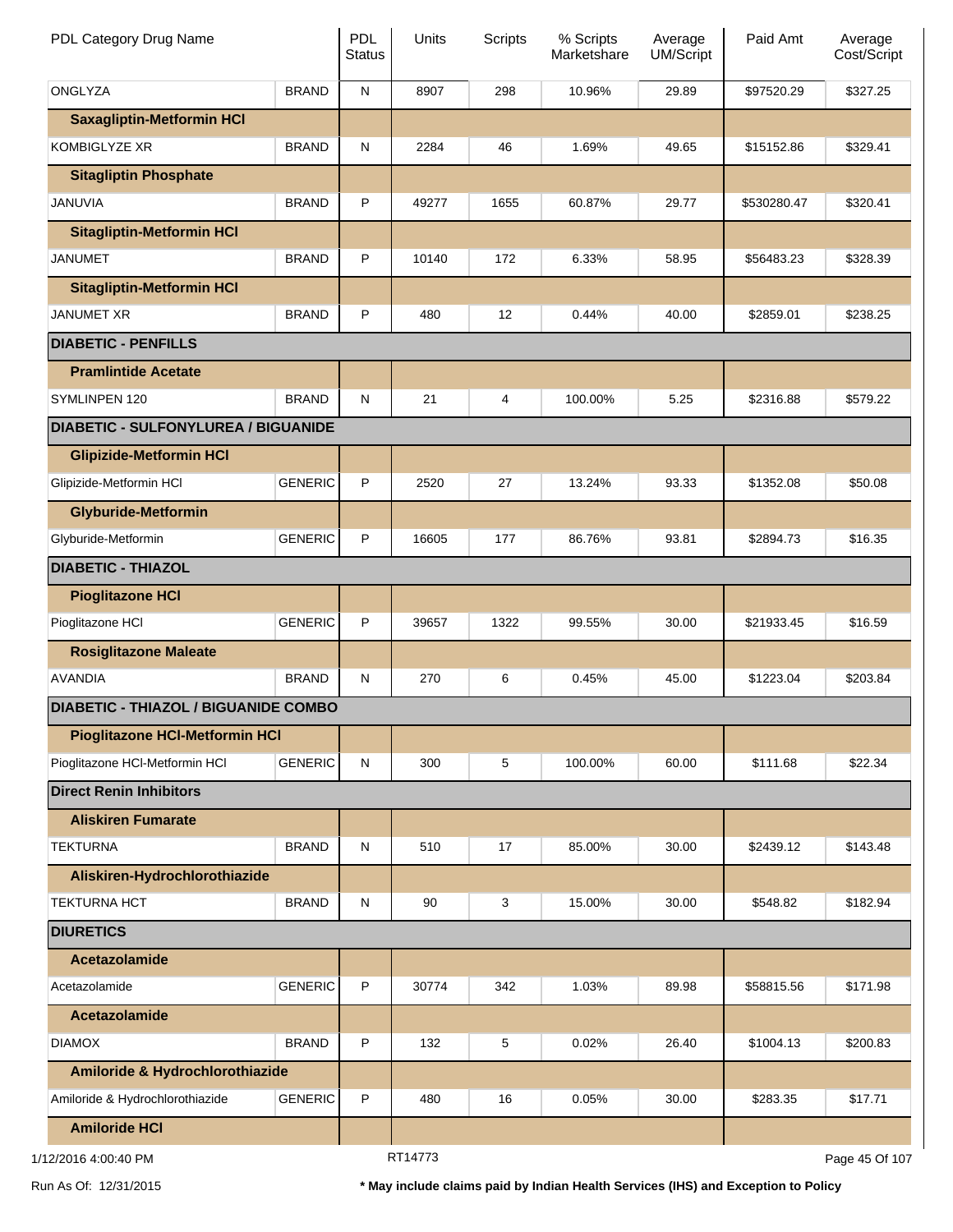| PDL Category Drug Name               |                | PDL<br><b>Status</b> | Units  | Scripts        | % Scripts<br>Marketshare | Average<br><b>UM/Script</b> | Paid Amt    | Average<br>Cost/Script |
|--------------------------------------|----------------|----------------------|--------|----------------|--------------------------|-----------------------------|-------------|------------------------|
| Amiloride HCI                        | <b>GENERIC</b> | P                    | 4580   | 90             | 0.27%                    | 50.89                       | \$2736.11   | \$30.40                |
| <b>Bumetanide</b>                    |                |                      |        |                |                          |                             |             |                        |
| <b>Bumetanide</b>                    | <b>GENERIC</b> | P                    | 26671  | 534            | 1.61%                    | 49.95                       | \$23777.51  | \$44.53                |
| <b>Chlorothiazide</b>                |                |                      |        |                |                          |                             |             |                        |
| Chlorothiazide                       | <b>GENERIC</b> | P                    | 675    | 17             | 0.05%                    | 39.71                       | \$689.10    | \$40.54                |
| <b>Chlorothiazide</b>                |                |                      |        |                |                          |                             |             |                        |
| <b>DIURIL</b>                        | <b>BRAND</b>   | N                    | 3314   | 42             | 0.13%                    | 78.90                       | \$912.86    | \$21.73                |
| <b>Chlorothiazide Sodium</b>         |                |                      |        |                |                          |                             |             |                        |
| Chlorothiazide Sodium                | <b>GENERIC</b> | N                    | 31     | 6              | 0.02%                    | 5.17                        | \$6239.38   | \$1039.90              |
| <b>Chlorthalidone</b>                |                |                      |        |                |                          |                             |             |                        |
| Chlorthalidone                       | <b>GENERIC</b> | P                    | 36371  | 1271           | 3.83%                    | 28.62                       | \$35102.50  | \$27.62                |
| <b>Eplerenone</b>                    |                |                      |        |                |                          |                             |             |                        |
| Eplerenone                           | <b>GENERIC</b> | P                    | 2025   | 54             | 0.16%                    | 37.50                       | \$4148.40   | \$76.82                |
| <b>Ethacrynic Acid</b>               |                |                      |        |                |                          |                             |             |                        |
| <b>EDECRIN</b>                       | <b>BRAND</b>   | P                    | 570    | 4              | 0.01%                    | 142.50                      | \$12230.30  | \$3057.58              |
| <b>Furosemide</b>                    |                |                      |        |                |                          |                             |             |                        |
| Furosemide                           | <b>GENERIC</b> | P                    | 415245 | 10628          | 32.00%                   | 39.07                       | \$91642.95  | \$8.62                 |
| <b>Furosemide</b>                    |                |                      |        |                |                          |                             |             |                        |
| LASIX                                | <b>BRAND</b>   | N                    | 90     | $\overline{c}$ | 0.01%                    | 45.00                       | \$92.02     | \$46.01                |
| Hydrochlorothiazide                  |                |                      |        |                |                          |                             |             |                        |
| Hydrochlorothiazide                  | <b>GENERIC</b> | P                    | 390198 | 12950          | 38.99%                   | 30.13                       | \$107161.55 | \$8.28                 |
| Indapamide                           |                |                      |        |                |                          |                             |             |                        |
| Indapamide                           | <b>GENERIC</b> | P                    | 1447   | 43             | 0.13%                    | 33.65                       | \$596.64    | \$13.88                |
| Methyclothiazide                     |                |                      |        |                |                          |                             |             |                        |
| Methyclothiazide                     | <b>GENERIC</b> | P                    | 48     | 3              | 0.01%                    | 16.00                       | \$106.41    | \$35.47                |
| <b>Metolazone</b>                    |                |                      |        |                |                          |                             |             |                        |
| Metolazone                           | <b>GENERIC</b> | P                    | 6387   | 287            | 0.86%                    | 22.25                       | \$10335.31  | \$36.01                |
| <b>Spironolactone</b>                |                |                      |        |                |                          |                             |             |                        |
| Spironolactone                       | <b>GENERIC</b> | P                    | 171167 | 4341           | 13.07%                   | 39.43                       | \$59423.50  | \$13.69                |
| Spironolactone & Hydrochlorothiazide |                |                      |        |                |                          |                             |             |                        |
| <b>ALDACTAZIDE</b>                   | <b>BRAND</b>   | P                    | 180    | 6              | 0.02%                    | 30.00                       | \$617.78    | \$102.96               |
| Spironolactone & Hydrochlorothiazide |                |                      |        |                |                          |                             |             |                        |
| Spironolactone & Hydrochlorothiazide | <b>GENERIC</b> | P                    | 3450   | 115            | 0.35%                    | 30.00                       | \$3649.11   | \$31.73                |
| <b>Torsemide</b>                     |                |                      |        |                |                          |                             |             |                        |
| Torsemide                            | <b>GENERIC</b> | P                    | 14931  | 292            | 0.88%                    | 51.13                       | \$5183.52   | \$17.75                |
| Triamterene & Hydrochlorothiazide    |                |                      |        |                |                          |                             |             |                        |
| Triamterene & Hydrochlorothiazide    | <b>GENERIC</b> | P                    | 66631  | 2169           | 6.53%                    | 30.72                       | \$29119.17  | \$13.43                |
| <b>DOPAMINE RECEPTOR AGONISTS</b>    |                |                      |        |                |                          |                             |             |                        |

1/12/2016 4:00:40 PM **Page 46 Of 107** RT14773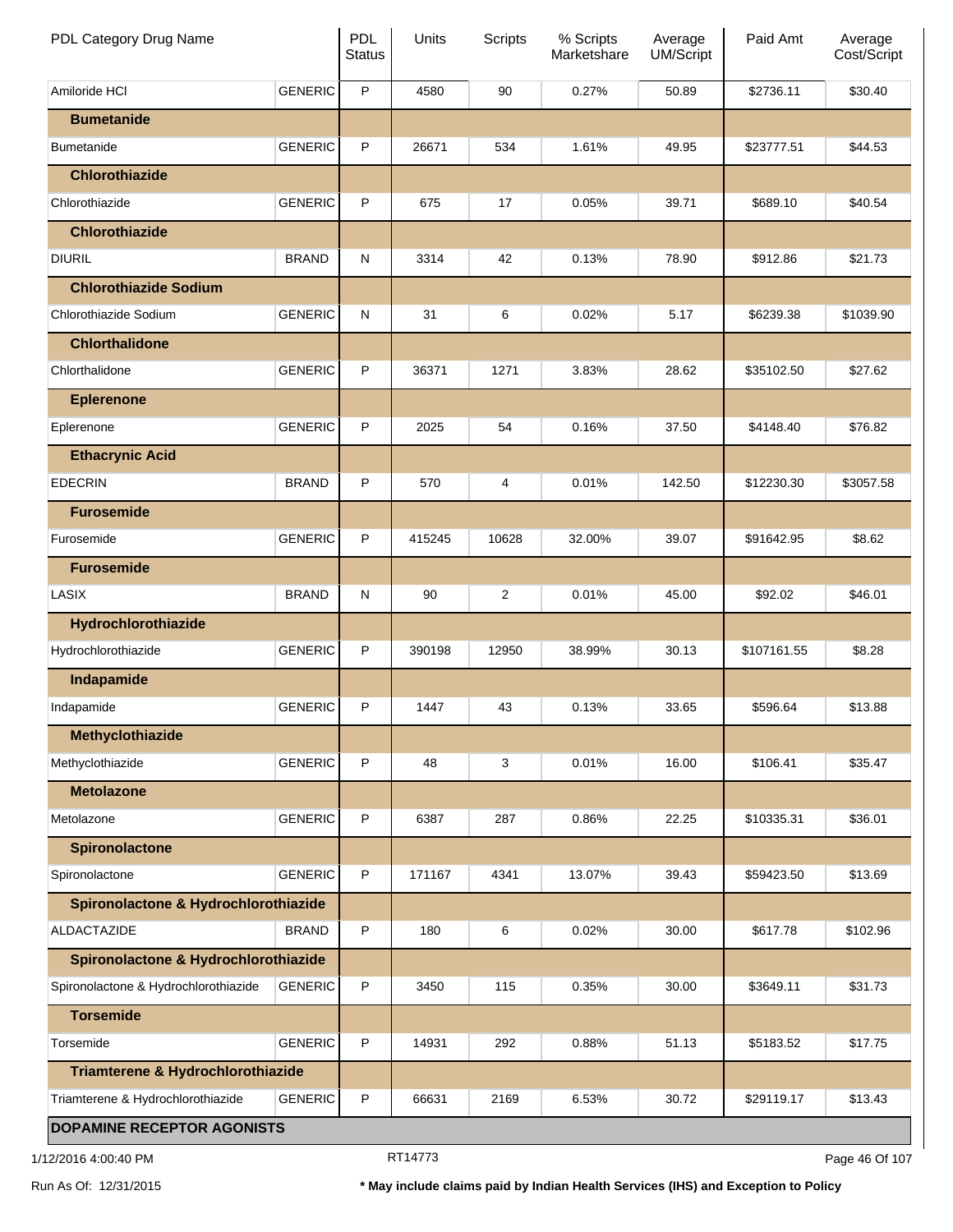| PDL Category Drug Name                                                |                | <b>PDL</b><br><b>Status</b> | Units | Scripts        | % Scripts<br>Marketshare | Average<br><b>UM/Script</b> | Paid Amt    | Average<br>Cost/Script |
|-----------------------------------------------------------------------|----------------|-----------------------------|-------|----------------|--------------------------|-----------------------------|-------------|------------------------|
| <b>Cabergoline</b>                                                    |                |                             |       |                |                          |                             |             |                        |
| Cabergoline                                                           | <b>GENERIC</b> | P                           | 309   | 46             | 100.00%                  | 6.72                        | \$2513.58   | \$54.64                |
| <b>EAR</b>                                                            |                |                             |       |                |                          |                             |             |                        |
| <b>Acetic Acid (Otic)</b>                                             |                |                             |       |                |                          |                             |             |                        |
| Acetic Acid (Otic)                                                    | <b>GENERIC</b> | P                           | 540   | 36             | 0.92%                    | 15.00                       | \$1070.51   | \$29.74                |
| <b>Acetic Acid-Aluminum Acetate</b>                                   |                |                             |       |                |                          |                             |             |                        |
| Acetic Acid-Aluminum Acetate                                          | <b>GENERIC</b> | N                           | 60    | 1              | 0.03%                    | 60.00                       | \$67.22     | \$67.22                |
| <b>Antipyrine-Benzocaine</b>                                          |                |                             |       |                |                          |                             |             |                        |
| Antipyrine-Benzocaine                                                 | <b>GENERIC</b> | P                           | 35    | 3              | 0.08%                    | 11.67                       | \$56.33     | \$18.78                |
| <b>Ciprofloxacin HCI (Otic)</b>                                       |                |                             |       |                |                          |                             |             |                        |
| Ciprofloxacin HCI (Otic)                                              | <b>GENERIC</b> | N                           | 56    | 3              | 0.08%                    | 18.67                       | \$271.82    | \$90.61                |
| <b>Ciprofloxacin-Dexamethasone</b>                                    |                |                             |       |                |                          |                             |             |                        |
| <b>CIPRODEX</b>                                                       | <b>BRAND</b>   | P                           | 6384  | 849            | 21.77%                   | 7.52                        | \$142387.47 | \$167.71               |
| <b>Ciprofloxacin-Hydrocortisone</b>                                   |                |                             |       |                |                          |                             |             |                        |
| <b>CIPRO HC</b>                                                       | <b>BRAND</b>   | P                           | 2437  | 244            | 6.26%                    | 9.99                        | \$56799.40  | \$232.78               |
| <b>Fluocinolone Acetonide (Otic)</b>                                  |                |                             |       |                |                          |                             |             |                        |
| Fluocinolone Acetonide (Otic)                                         | <b>GENERIC</b> | N                           | 839   | 37             | 0.95%                    | 22.68                       | \$6498.69   | \$175.64               |
| <b>Hydrocortisone w/Acetic Acid</b>                                   |                |                             |       |                |                          |                             |             |                        |
| Hydrocortisone w/Acetic Acid                                          | <b>GENERIC</b> | N                           | 20    | $\overline{2}$ | 0.05%                    | 10.00                       | \$101.57    | \$50.79                |
| Neomycin-Colistin-HC-Thonzonium                                       |                |                             |       |                |                          |                             |             |                        |
| <b>CORTISPORIN-TC</b>                                                 | <b>BRAND</b>   | N                           | 40    | 4              | 0.10%                    | 10.00                       | \$445.07    | \$111.27               |
| <b>Neomycin-Polymyxin-HC (Otic)</b>                                   |                |                             |       |                |                          |                             |             |                        |
| Neomycin-Polymyxin-HC (Otic)                                          | <b>GENERIC</b> | P                           | 13830 | 1376           | 35.28%                   | 10.05                       | \$83864.28  | \$60.95                |
| <b>Ofloxacin (Otic)</b>                                               |                |                             |       |                |                          |                             |             |                        |
| Ofloxacin (Otic)                                                      | <b>GENERIC</b> | N                           | 10755 | 1345           | 34.49%                   | 8.00                        | \$183438.10 | \$136.39               |
| <b>ELECTROLYTES/ NUTRITIONALS</b>                                     |                |                             |       |                |                          |                             |             |                        |
| <b>Dextrose</b>                                                       |                |                             |       |                |                          |                             |             |                        |
| Dextrose                                                              | <b>GENERIC</b> | P                           | 6020  | $\overline{7}$ | 18.92%                   | 860.00                      | \$142.26    | \$20.32                |
| <b>Dextrose in Lactated Ringers</b>                                   |                |                             |       |                |                          |                             |             |                        |
| Dextrose in Lactated Ringers                                          | <b>GENERIC</b> | P                           | 56000 | 5              | 13.51%                   | 11200.00                    | \$351.65    | \$70.33                |
| <b>Dextrose w/ Sodium Chloride</b>                                    |                |                             |       |                |                          |                             |             |                        |
| Dextrose w/ Sodium Chloride                                           | <b>GENERIC</b> | P                           | 21000 | 8              | 21.62%                   | 2625.00                     | \$146.20    | \$18.28                |
| <b>Lactated Ringer's</b>                                              |                |                             |       |                |                          |                             |             |                        |
| Lactated Ringer's                                                     | <b>GENERIC</b> | P                           | 56000 | 4              | 10.81%                   | 14000.00                    | \$162.76    | \$40.69                |
| <b>Pilocarpine HCI (Oral)</b>                                         |                |                             |       |                |                          |                             |             |                        |
| Pilocarpine HCI (Oral)                                                | <b>GENERIC</b> | P                           | 180   | $\overline{c}$ | 5.41%                    | 90.00                       | \$260.02    | \$130.01               |
| <b>Potassium Chloride in Dextrose &amp;</b><br><b>Sodium Chloride</b> |                |                             |       |                |                          |                             |             |                        |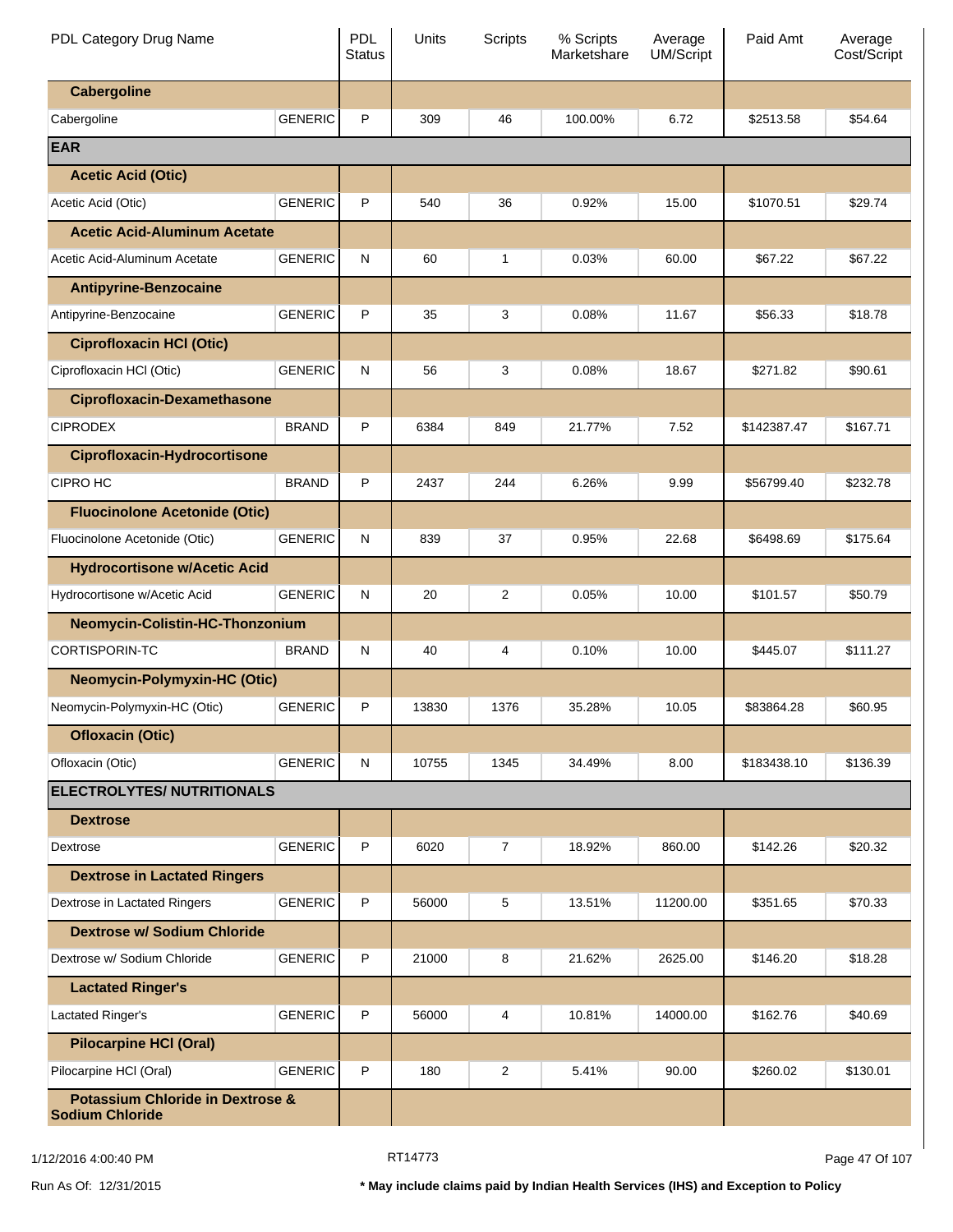| PDL Category Drug Name                                             |                | <b>PDL</b><br><b>Status</b> | Units | <b>Scripts</b> | % Scripts<br>Marketshare | Average<br>UM/Script | Paid Amt    | Average<br>Cost/Script |
|--------------------------------------------------------------------|----------------|-----------------------------|-------|----------------|--------------------------|----------------------|-------------|------------------------|
| Potassium Chloride in Dextrose &<br>Sodium Chloride                | <b>GENERIC</b> | P                           | 79000 | 11             | 29.73%                   | 7181.82              | \$480.64    | \$43.69                |
| <b>Endothelin Receptor Antagonist</b>                              |                |                             |       |                |                          |                      |             |                        |
| Ambrisentan                                                        |                |                             |       |                |                          |                      |             |                        |
| <b>LETAIRIS</b>                                                    | <b>BRAND</b>   | P                           | 667   | 23             | 41.82%                   | 29.00                | \$142382.10 | \$6190.53              |
| <b>Bosentan</b>                                                    |                |                             |       |                |                          |                      |             |                        |
| <b>TRACLEER</b>                                                    | <b>BRAND</b>   | P                           | 840   | 14             | 25.45%                   | 60.00                | \$117294.22 | \$8378.16              |
| <b>Macitentan</b>                                                  |                |                             |       |                |                          |                      |             |                        |
| <b>OPSUMIT</b>                                                     | <b>BRAND</b>   | N                           | 540   | 18             | 32.73%                   | 30.00                | \$129523.14 | \$7195.73              |
| <b>ERYTHROPOEISIS STIMULATING AGENTS</b>                           |                |                             |       |                |                          |                      |             |                        |
| <b>Epoetin Alfa</b>                                                |                |                             |       |                |                          |                      |             |                        |
| <b>EPOGEN</b>                                                      | <b>BRAND</b>   | N                           | 4     | 1              | 5.26%                    | 4.00                 | \$85.00     | \$85.00                |
| <b>Epoetin Alfa</b>                                                |                |                             |       |                |                          |                      |             |                        |
| <b>PROCRIT</b>                                                     | <b>BRAND</b>   | P                           | 94    | 18             | 94.74%                   | 5.22                 | \$20250.88  | \$1125.05              |
| <b>ESTROGEN COMBO'S</b>                                            |                |                             |       |                |                          |                      |             |                        |
| <b>Conjugated Estrogens-</b><br><b>Medroxyprogesterone Acetate</b> |                |                             |       |                |                          |                      |             |                        |
| <b>PREMPHASE</b>                                                   | <b>BRAND</b>   | P                           | 560   | 18             | 4.59%                    | 31.11                | \$2535.62   | \$140.87               |
| <b>Conjugated Estrogens-</b><br><b>Medroxyprogesterone Acetate</b> |                |                             |       |                |                          |                      |             |                        |
| <b>PREMPRO</b>                                                     | <b>BRAND</b>   | P                           | 10514 | 368            | 93.88%                   | 28.57                | \$52479.88  | \$142.61               |
| <b>Estradiol &amp; Norethindrone Acetate</b>                       |                |                             |       |                |                          |                      |             |                        |
| <b>COMBIPATCH</b>                                                  | <b>BRAND</b>   | N                           | 32    | 4              | 1.02%                    | 8.00                 | \$563.73    | \$140.93               |
| <b>Estradiol-Norgestimate</b>                                      |                |                             |       |                |                          |                      |             |                        |
| <b>PREFEST</b>                                                     | <b>BRAND</b>   | N                           | 30    | 1              | 0.26%                    | 30.00                | \$17.00     | \$17.00                |
| <b>Norethindrone Acetate-Ethinyl</b><br><b>Estradiol</b>           |                |                             |       |                |                          |                      |             |                        |
| FEMHRT LOW DOSE                                                    | <b>BRAND</b>   | N                           | 28    | $\mathbf{1}$   | 0.26%                    | 28.00                | \$120.28    | \$120.28               |
| <b>ESTROGENS - PATCHES</b>                                         |                |                             |       |                |                          |                      |             |                        |
| <b>Estradiol</b>                                                   |                |                             |       |                |                          |                      |             |                        |
| <b>ALORA</b>                                                       | <b>BRAND</b>   | P                           | 184   | 23             | 5.17%                    | 8.00                 | \$2461.92   | \$107.04               |
| <b>Estradiol</b>                                                   |                |                             |       |                |                          |                      |             |                        |
| <b>CLIMARA</b>                                                     | <b>BRAND</b>   | N                           | 552   | 132            | 29.66%                   | 4.18                 | \$15574.57  | \$117.99               |
| <b>Estradiol</b>                                                   |                |                             |       |                |                          |                      |             |                        |
| Estradiol                                                          | <b>GENERIC</b> | N                           | 24    | 3              | 4.04%                    | 4.89                 | \$98.23     | \$20.83                |
| <b>Estradiol</b>                                                   |                |                             |       |                |                          |                      |             |                        |
| Estradiol                                                          | <b>GENERIC</b> | P                           | 64    | 15             | 4.04%                    | 4.89                 | \$276.67    | \$20.83                |
| <b>Estradiol</b>                                                   |                |                             |       |                |                          |                      |             |                        |
| MINIVELLE                                                          | <b>BRAND</b>   | N                           | 56    | $\overline{7}$ | 1.57%                    | 8.00                 | \$684.16    | \$97.74                |
| <b>Estradiol</b>                                                   |                |                             |       |                |                          |                      |             |                        |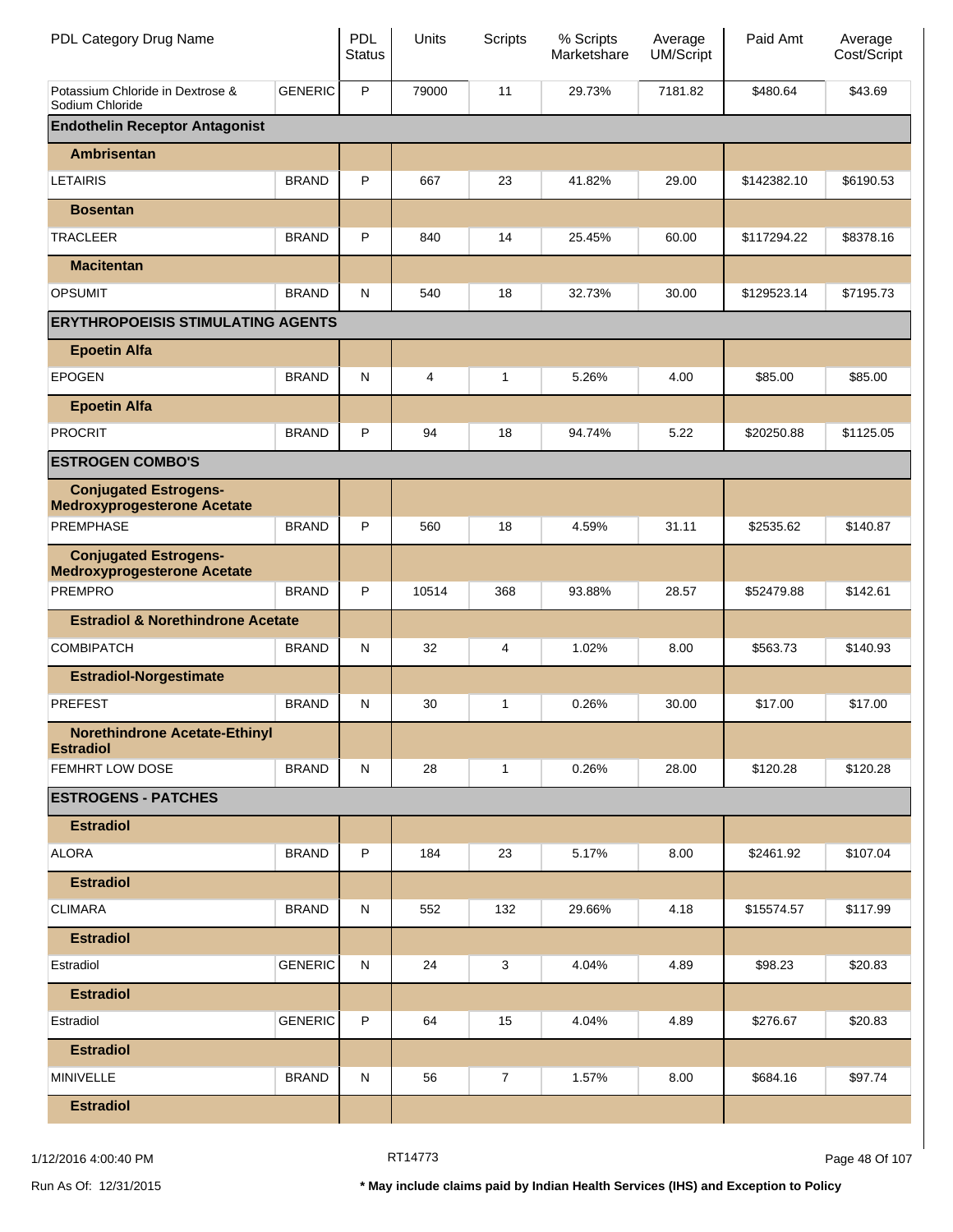| PDL Category Drug Name                        |                | PDL<br><b>Status</b> | Units   | <b>Scripts</b> | % Scripts<br>Marketshare | Average<br>UM/Script | Paid Amt    | Average<br>Cost/Script |
|-----------------------------------------------|----------------|----------------------|---------|----------------|--------------------------|----------------------|-------------|------------------------|
| <b>VIVELLE-DOT</b>                            | <b>BRAND</b>   | P                    | 2175    | 265            | 59.55%                   | 8.21                 | \$28962.28  | \$109.29               |
| <b>ESTROGENS - TABS</b>                       |                |                      |         |                |                          |                      |             |                        |
| <b>Conjugated Estrogens-Bazedoxifene</b>      |                |                      |         |                |                          |                      |             |                        |
| <b>DUAVEE</b>                                 | <b>BRAND</b>   | N                    | 90      | 3              | 0.12%                    | 30.00                | \$421.21    | \$140.40               |
| <b>Esterified Estrogens</b>                   |                |                      |         |                |                          |                      |             |                        |
| <b>MENEST</b>                                 | <b>BRAND</b>   | P                    | 310     | 9              | 0.35%                    | 34.44                | \$589.18    | \$65.46                |
| <b>Estradiol</b>                              |                |                      |         |                |                          |                      |             |                        |
| Estradiol                                     | <b>GENERIC</b> | P                    | 54600   | 1608           | 62.94%                   | 33.96                | \$15945.10  | \$9.92                 |
| <b>Estradiol Cypionate</b>                    |                |                      |         |                |                          |                      |             |                        |
| DEPO-ESTRADIOL                                | <b>BRAND</b>   | P                    | 80      | 14             | 0.55%                    | 5.71                 | \$1043.33   | \$74.52                |
| <b>Estradiol Valerate</b>                     |                |                      |         |                |                          |                      |             |                        |
| <b>Estradiol Valerate</b>                     | <b>GENERIC</b> | N                    | 15      | 3              | 0.12%                    | 5.00                 | \$378.51    | \$126.17               |
| <b>Estrogens, Conjugated</b>                  |                |                      |         |                |                          |                      |             |                        |
| <b>PREMARIN</b>                               | <b>BRAND</b>   | P                    | 25650   | 874            | 34.21%                   | 29.35                | \$106092.77 | \$121.39               |
| <b>Estropipate</b>                            |                |                      |         |                |                          |                      |             |                        |
| Estropipate                                   | <b>GENERIC</b> | P                    | 1440    | 44             | 1.72%                    | 32.73                | \$967.13    | \$21.98                |
| <b>FLUOROQUINOLONES</b>                       |                |                      |         |                |                          |                      |             |                        |
| <b>Ciprofloxacin</b>                          |                |                      |         |                |                          |                      |             |                        |
| <b>CIPRO</b>                                  | <b>BRAND</b>   | N                    | 1400    | 11             | 0.12%                    | 127.27               | \$1055.77   | \$95.98                |
| <b>Ciprofloxacin</b>                          |                |                      |         |                |                          |                      |             |                        |
| Ciprofloxacin                                 | <b>GENERIC</b> | N                    | 100     | 1              | 0.01%                    | 100.00               | \$125.89    | \$125.89               |
| <b>Ciprofloxacin HCI</b>                      |                |                      |         |                |                          |                      |             |                        |
| Ciprofloxacin HCI                             | <b>GENERIC</b> | P                    | 74199   | 4667           | 50.38%                   | 15.90                | \$45670.57  | \$9.79                 |
| <b>Ciprofloxacin in D5W</b>                   |                |                      |         |                |                          |                      |             |                        |
| Ciprofloxacin in D5W                          | <b>GENERIC</b> | P                    | 19600   | 9              | 0.10%                    | 2177.78              | \$394.67    | \$43.85                |
| Levofloxacin                                  |                |                      |         |                |                          |                      |             |                        |
| Levofloxacin                                  | <b>GENERIC</b> | P                    | 43512   | 4532           | 48.92%                   | 9.60                 | \$65108.71  | \$14.37                |
| <b>Levofloxacin in D5W</b>                    |                |                      |         |                |                          |                      |             |                        |
| Levofloxacin in D5W                           | <b>GENERIC</b> | P                    | 16500   | 36             | 0.39%                    | 458.33               | \$2010.68   | \$55.85                |
| <b>Moxifloxacin HCI</b>                       |                |                      |         |                |                          |                      |             |                        |
| <b>AVELOX</b>                                 | <b>BRAND</b>   | N                    | 10      | 1              | 0.01%                    | 10.00                | \$276.64    | \$276.64               |
| <b>Moxifloxacin HCI</b>                       |                |                      |         |                |                          |                      |             |                        |
| Moxifloxacin HCI                              | <b>GENERIC</b> | N                    | 72      | $\overline{7}$ | 0.08%                    | 10.29                | \$517.77    | \$73.97                |
| <b>GI - ANTI - FLATULENTS / GI STIMULANTS</b> |                |                      |         |                |                          |                      |             |                        |
| <b>Cromolyn Sodium (Mastocytosis)</b>         |                |                      |         |                |                          |                      |             |                        |
| Cromolyn Sodium (Mastocytosis)                | <b>GENERIC</b> | P                    | 960     | $\overline{c}$ | 0.01%                    | 480.00               | \$528.28    | \$264.14               |
| <b>Lactulose</b>                              |                |                      |         |                |                          |                      |             |                        |
| Lactulose                                     | <b>GENERIC</b> | P                    | 866616  | 950            | 5.86%                    | 912.23               | \$18159.39  | \$19.12                |
| 1/12/2016 4:00:40 PM                          |                |                      | RT14773 |                |                          |                      |             | Page 49 Of 107         |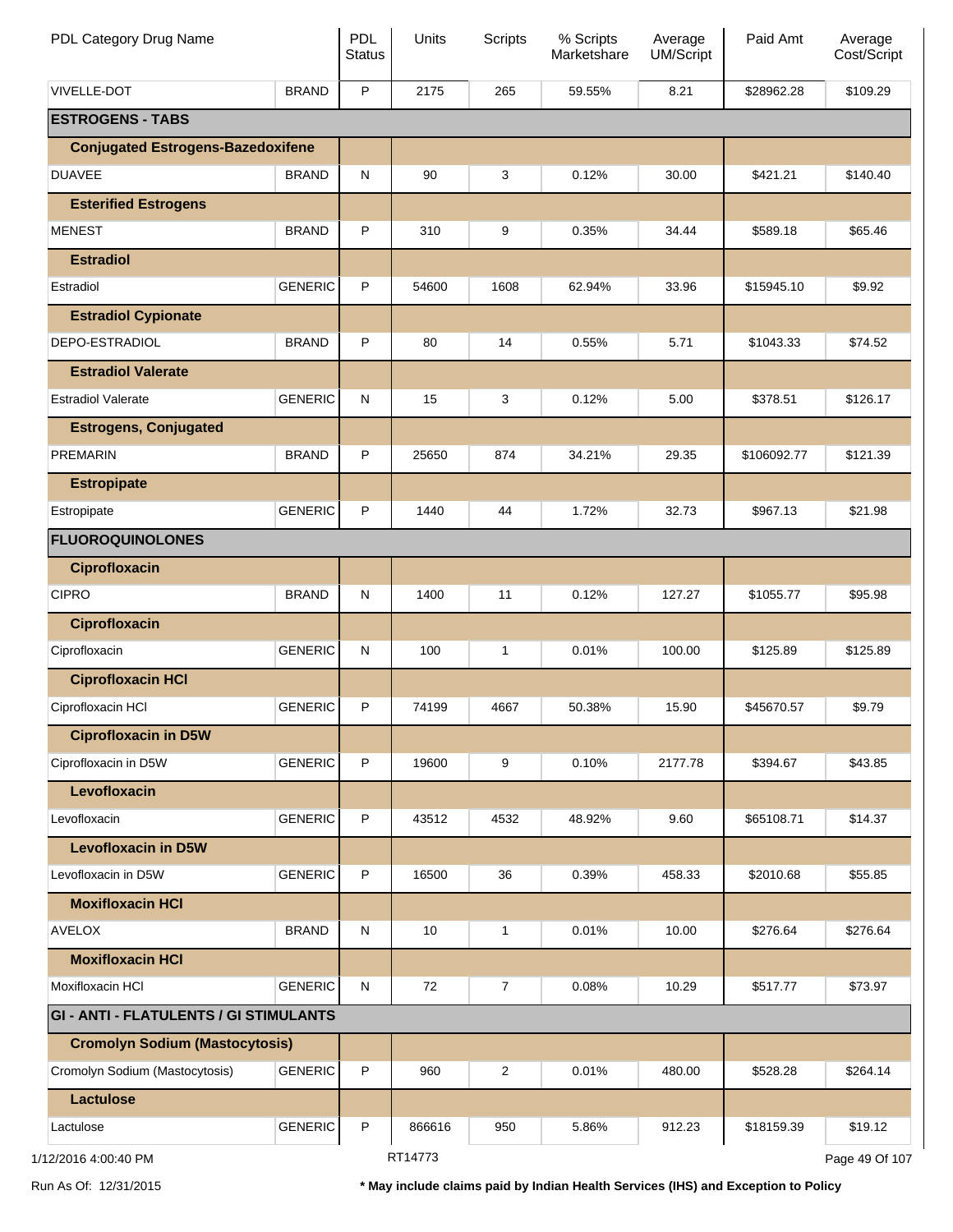| PDL Category Drug Name                                                    |                | <b>PDL</b><br><b>Status</b> | Units          | Scripts | % Scripts<br>Marketshare | Average<br><b>UM/Script</b> | Paid Amt    | Average<br>Cost/Script |
|---------------------------------------------------------------------------|----------------|-----------------------------|----------------|---------|--------------------------|-----------------------------|-------------|------------------------|
| <b>Lactulose (Encephalopathy)</b>                                         |                |                             |                |         |                          |                             |             |                        |
| Lactulose (Encephalopathy)                                                | <b>GENERIC</b> | P                           | 341057         | 443     | 2.73%                    | 769.88                      | \$8037.26   | \$18.14                |
| <b>Metoclopramide HCI</b>                                                 |                |                             |                |         |                          |                             |             |                        |
| Metoclopramide HCI                                                        | <b>GENERIC</b> | P                           | 164292         | 1880    | 11.59%                   | 87.39                       | \$20584.72  | \$10.95                |
| PEG 3350-KCI-NaCI-Na Sulfate-Na<br><b>Ascorbate-Ascorbic Acid</b>         |                |                             |                |         |                          |                             |             |                        |
| <b>MOVIPREP</b>                                                           | <b>BRAND</b>   | N                           | $\overline{7}$ | 6       | 0.04%                    | 1.17                        | \$372.39    | \$62.07                |
| PEG 3350-KCI-Sod Bicarb-Sod<br><b>Chloride-Sod Sulfate</b>                |                |                             |                |         |                          |                             |             |                        |
| COLYTE-FLAVOR PACKS                                                       | <b>BRAND</b>   | P                           | 35785          | 9       | 0.06%                    | 3976.11                     | \$526.06    | \$58.45                |
| PEG 3350-KCI-Sod Bicarb-Sod<br><b>Chloride-Sod Sulfate</b>                |                |                             |                |         |                          |                             |             |                        |
| <b>GOLYTELY</b>                                                           | <b>BRAND</b>   | P                           | 124014         | 38      | 0.23%                    | 3263.53                     | \$915.55    | \$24.09                |
| PEG 3350-KCI-Sod Bicarb-Sod<br><b>Chloride-Sod Sulfate</b>                |                |                             |                |         |                          |                             |             |                        |
| PEG 3350-KCI-Sod Bicarb-Sod<br><b>Chloride-Sod Sulfate</b>                | <b>GENERIC</b> | P                           | 1080000        | 269     | 1.66%                    | 4014.87                     | \$4956.00   | \$18.42                |
| <b>PEG 3350-Potassium Chloride-Sod</b><br><b>Bicarbonate-Sod Chloride</b> |                |                             |                |         |                          |                             |             |                        |
| NULYTELY/FLAVOR PACKS                                                     | <b>BRAND</b>   | P                           | 40000          | 10      | 0.06%                    | 4000.00                     | \$220.76    | \$22.08                |
| <b>PEG 3350-Potassium Chloride-Sod</b><br><b>Bicarbonate-Sod Chloride</b> |                |                             |                |         |                          |                             |             |                        |
| PEG 3350-Potassium Chloride-Sod<br>Bicarbonate-Sod Chloride               | <b>GENERIC</b> | P                           | 2168000        | 512     | 3.16%                    | 4234.38                     | \$12680.50  | \$24.77                |
| <b>Polyethylene Glycol 3350</b>                                           |                |                             |                |         |                          |                             |             |                        |
| Polyethylene Glycol 3350                                                  | <b>GENERIC</b> | N                           | 115            | 5       | 49.94%                   | 492.04                      | \$99.40     | \$22.52                |
| <b>Polyethylene Glycol 3350</b>                                           |                |                             |                |         |                          |                             |             |                        |
| Polyethylene Glycol 3350                                                  | <b>GENERIC</b> | P                           | 3984388        | 8093    | 49.94%                   | 492.04                      | \$182261.98 | \$22.52                |
| <b>Sennosides</b>                                                         |                |                             |                |         |                          |                             |             |                        |
| Sennosides                                                                | <b>GENERIC</b> | P                           | 232490         | 3986    | 24.58%                   | 58.33                       | \$39193.17  | \$9.83                 |
| <b>Sennosides</b>                                                         |                |                             |                |         |                          |                             |             |                        |
| <b>SENOKOT</b>                                                            | <b>BRAND</b>   | P                           | 1690           | 14      | 0.09%                    | 120.71                      | \$188.84    | \$13.49                |
| <b>GI - ANTIDIARRHEAL / ANTACID - MISC.</b>                               |                |                             |                |         |                          |                             |             |                        |
| <b>Atropine Sulfate</b>                                                   |                |                             |                |         |                          |                             |             |                        |
| <b>Atropine Sulfate</b>                                                   | <b>GENERIC</b> | P                           | 210            | 4       | 0.13%                    | 52.50                       | \$973.22    | \$243.31               |
| <b>Belladonna Alkaloids &amp; Opium</b>                                   |                |                             |                |         |                          |                             |             |                        |
| Belladonna Alkaloids & Opium                                              | <b>GENERIC</b> | ${\sf N}$                   | 21             | 2       | 0.07%                    | 10.50                       | \$451.54    | \$225.77               |
| <b>Dicyclomine HCI</b>                                                    |                |                             |                |         |                          |                             |             |                        |
| Dicyclomine HCI                                                           | <b>GENERIC</b> | P                           | 140866         | 1931    | 64.71%                   | 72.95                       | \$19884.17  | \$10.30                |
| Glycopyrrolate                                                            |                |                             |                |         |                          |                             |             |                        |
| <b>CUVPOSA</b>                                                            | <b>BRAND</b>   | N                           | 25203          | 61      | 2.04%                    | 413.16                      | \$16053.33  | \$263.17               |
| Glycopyrrolate                                                            |                |                             |                |         |                          |                             |             |                        |
| Glycopyrrolate                                                            | <b>GENERIC</b> | P                           | 35044          | 521     | 17.46%                   | 67.26                       | \$15452.75  | \$29.66                |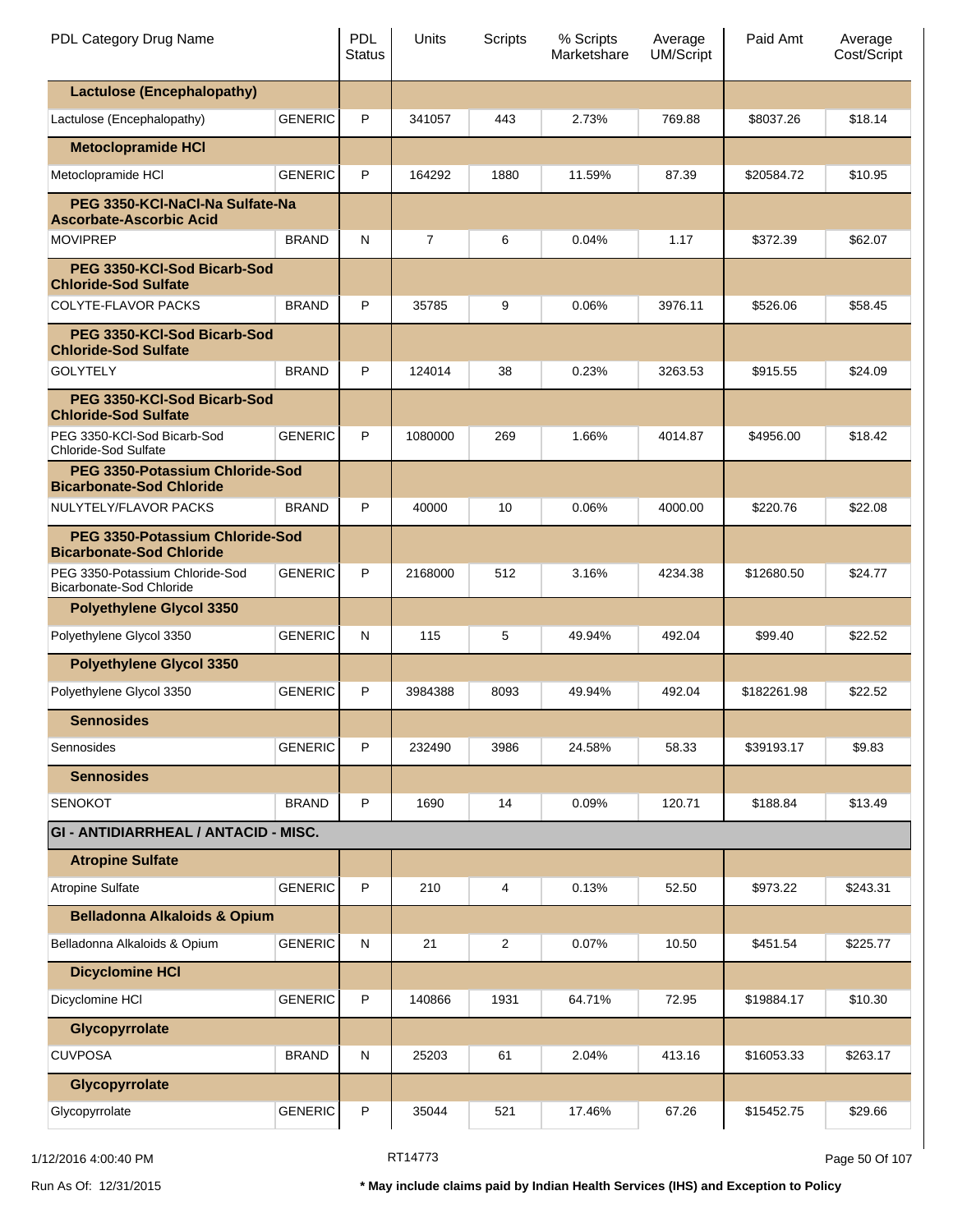| PDL Category Drug Name                     |                | <b>PDL</b><br><b>Status</b> | Units | Scripts        | % Scripts<br>Marketshare | Average<br><b>UM/Script</b> | Paid Amt    | Average<br>Cost/Script |
|--------------------------------------------|----------------|-----------------------------|-------|----------------|--------------------------|-----------------------------|-------------|------------------------|
| <b>Hyoscyamine Sulfate</b>                 |                |                             |       |                |                          |                             |             |                        |
| ANASPAZ                                    | <b>BRAND</b>   | P                           | 777   | 13             | 0.44%                    | 59.77                       | \$302.98    | \$23.31                |
| <b>Hyoscyamine Sulfate</b>                 |                |                             |       |                |                          |                             |             |                        |
| Hyoscyamine Sulfate                        | <b>GENERIC</b> | P                           | 26380 | 443            | 14.85%                   | 59.55                       | \$11825.49  | \$26.69                |
| <b>Methscopolamine Bromide</b>             |                |                             |       |                |                          |                             |             |                        |
| Methscopolamine Bromide                    | <b>GENERIC</b> | P                           | 360   | 4              | 0.13%                    | 90.00                       | \$689.27    | \$172.32               |
| <b>Propantheline Bromide</b>               |                |                             |       |                |                          |                             |             |                        |
| Propantheline Bromide                      | <b>GENERIC</b> | P                           | 590   | 5              | 0.17%                    | 118.00                      | \$372.72    | \$74.54                |
| <b>GI - ANTIPERISTALTIC AGENTS</b>         |                |                             |       |                |                          |                             |             |                        |
| <b>Diphenoxylate w/ Atropine</b>           |                |                             |       |                |                          |                             |             |                        |
| Diphenoxylate w/ Atropine                  | <b>GENERIC</b> | P                           | 28660 | 454            | 41.05%                   | 63.13                       | \$13459.16  | \$29.65                |
| <b>Loperamide HCI</b>                      |                |                             |       |                |                          |                             |             |                        |
| Loperamide HCI                             | <b>GENERIC</b> | P                           | 38228 | 650            | 58.77%                   | 58.81                       | \$12022.73  | \$18.50                |
| <b>Opium Tincture</b>                      |                |                             |       |                |                          |                             |             |                        |
| Opium Tincture                             | <b>GENERIC</b> | N                           | 60    | $\overline{2}$ | 0.18%                    | 30.00                       | \$239.00    | \$119.50               |
| <b>GI - DIGESTIVE ENZYMES</b>              |                |                             |       |                |                          |                             |             |                        |
| Pancrelipase (Lipase-Protease-<br>Amylase) |                |                             |       |                |                          |                             |             |                        |
| <b>CREON</b>                               | <b>BRAND</b>   | P                           | 88003 | 323            | 68.00%                   | 272.46                      | \$285178.00 | \$882.90               |
| Pancrelipase (Lipase-Protease-<br>Amylase) |                |                             |       |                |                          |                             |             |                        |
| PANCREAZE                                  | <b>BRAND</b>   | N                           | 3477  | 12             | 2.53%                    | 289.75                      | \$6889.17   | \$574.10               |
| Pancrelipase (Lipase-Protease-<br>Amylase) |                |                             |       |                |                          |                             |             |                        |
| Pancrelipase (Lipase-Protease-<br>Amylase) | <b>GENERIC</b> | P                           | 897   | 7              | 1.47%                    | 128.14                      | \$687.90    | \$98.27                |
| Pancrelipase (Lipase-Protease-<br>Amylase) |                |                             |       |                |                          |                             |             |                        |
| PERTZYE                                    | <b>BRAND</b>   | N                           | 7014  | 18             | 3.79%                    | 389.67                      | \$16478.67  | \$915.48               |
| Pancrelipase (Lipase-Protease-<br>Amylase) |                |                             |       |                |                          |                             |             |                        |
| <b>ULTRESA</b>                             | <b>BRAND</b>   | N                           | 1080  | 3              | 0.63%                    | 360.00                      | \$4601.57   | \$1533.86              |
| Pancrelipase (Lipase-Protease-<br>Amylase) |                |                             |       |                |                          |                             |             |                        |
| <b>VIOKACE</b>                             | <b>BRAND</b>   | N                           | 2100  | 2              | 0.42%                    | 1050.00                     | \$5917.01   | \$2958.51              |
| Pancrelipase (Lipase-Protease-<br>Amylase) |                |                             |       |                |                          |                             |             |                        |
| <b>ZENPEP</b>                              | <b>BRAND</b>   | P                           | 31215 | 110            | 23.16%                   | 283.77                      | \$84265.62  | \$766.05               |
| <b>GI-H2-ANTAGONISTS</b>                   |                |                             |       |                |                          |                             |             |                        |
| <b>Cimetidine</b>                          |                |                             |       |                |                          |                             |             |                        |
| Cimetidine                                 | <b>GENERIC</b> | P                           | 15056 | 262            | 1.27%                    | 57.47                       | \$6218.13   | \$23.73                |
| <b>Cimetidine HCI</b>                      |                |                             |       |                |                          |                             |             |                        |
| Cimetidine HCI                             | <b>GENERIC</b> | Ρ                           | 7938  | 36             | 0.17%                    | 220.50                      | \$836.48    | \$23.24                |

1/12/2016 4:00:40 PM **RT14773** RT14773 **Page 51 Of 107**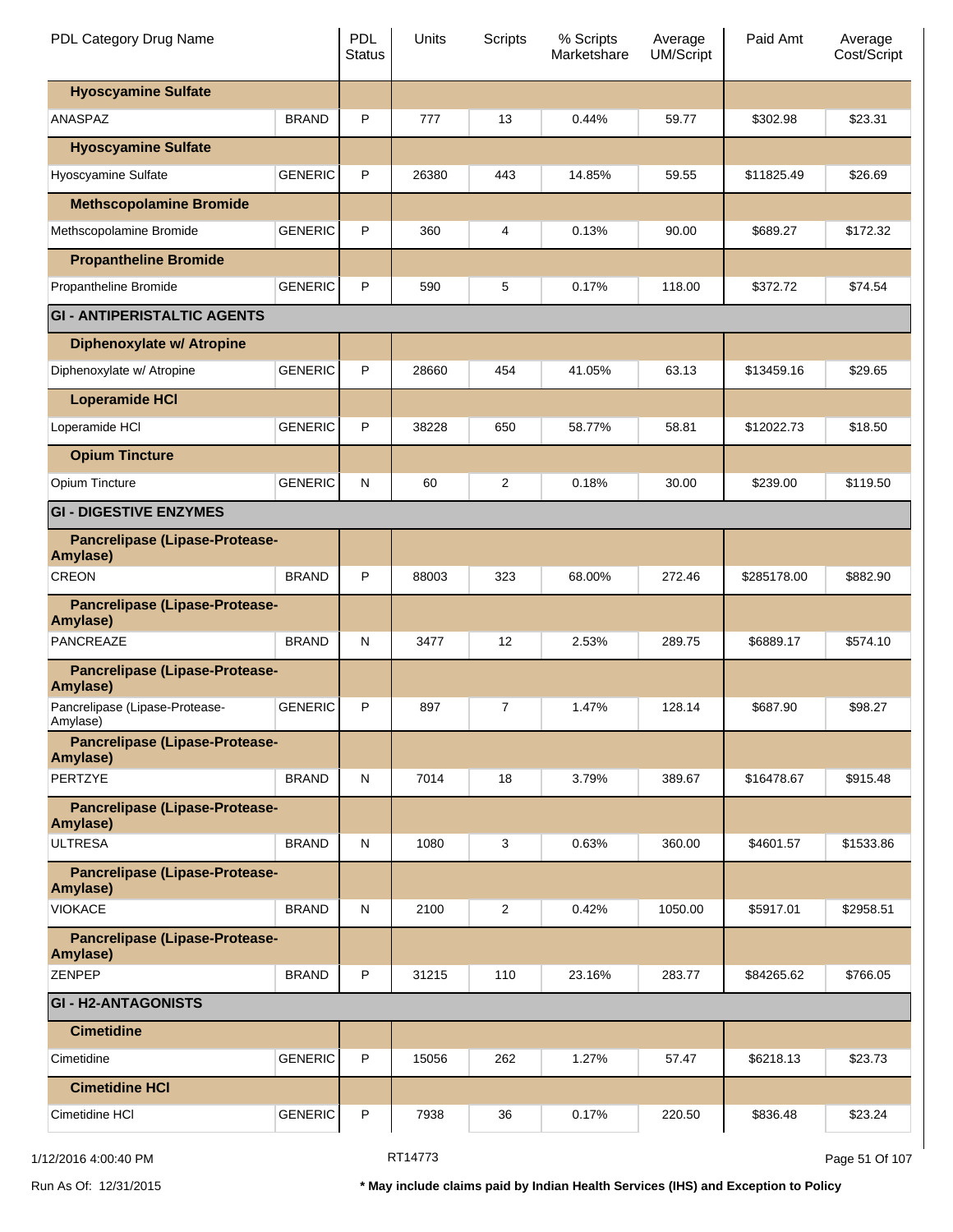| PDL Category Drug Name                      |                | <b>PDL</b><br><b>Status</b> | Units   | <b>Scripts</b> | % Scripts<br>Marketshare | Average<br>UM/Script | Paid Amt    | Average<br>Cost/Script |
|---------------------------------------------|----------------|-----------------------------|---------|----------------|--------------------------|----------------------|-------------|------------------------|
| <b>Famotidine</b>                           |                |                             |         |                |                          |                      |             |                        |
| Famotidine                                  | <b>GENERIC</b> | N                           | 2450    | 32             | 18.72%                   | 44.73                | \$1623.09   | \$11.32                |
| <b>Famotidine</b>                           |                |                             |         |                |                          |                      |             |                        |
| Famotidine                                  | <b>GENERIC</b> | P                           | 170621  | 3837           | 18.72%                   | 44.73                | \$42167.30  | \$11.32                |
| <b>Nizatidine</b>                           |                |                             |         |                |                          |                      |             |                        |
| Nizatidine                                  | <b>GENERIC</b> | N                           | 120     | $\overline{2}$ | 0.01%                    | 60.00                | \$47.43     | \$23.72                |
| <b>Ranitidine HCI</b>                       |                |                             |         |                |                          |                      |             |                        |
| Ranitidine HCI                              | <b>GENERIC</b> | N                           | 270     | 4              | 79.83%                   | 60.15                | \$175.25    | \$11.56                |
| <b>Ranitidine HCI</b>                       |                |                             |         |                |                          |                      |             |                        |
| Ranitidine HCI                              | <b>GENERIC</b> | P                           | 992508  | 16500          | 79.83%                   | 60.15                | \$190676.49 | \$11.56                |
| <b>GI - INFLAMMATORY BOWEL AGENTS</b>       |                |                             |         |                |                          |                      |             |                        |
| <b>Balsalazide Disodium</b>                 |                |                             |         |                |                          |                      |             |                        |
| <b>Balsalazide Disodium</b>                 | <b>GENERIC</b> | P                           | 10318   | 43             | 4.68%                    | 239.95               | \$5511.60   | \$128.18               |
| <b>Mesalamine</b>                           |                |                             |         |                |                          |                      |             |                        |
| <b>APRISO</b>                               | <b>BRAND</b>   | P                           | 25228   | 214            | 23.29%                   | 117.89               | \$77921.57  | \$364.12               |
| <b>Mesalamine</b>                           |                |                             |         |                |                          |                      |             |                        |
| <b>ASACOL HD</b>                            | <b>BRAND</b>   | N                           | 4140    | 34             | 3.70%                    | 121.76               | \$20181.60  | \$593.58               |
| <b>Mesalamine</b>                           |                |                             |         |                |                          |                      |             |                        |
| <b>CANASA</b>                               | <b>BRAND</b>   | N                           | 884     | 26             | 2.83%                    | 34.00                | \$21619.05  | \$831.50               |
| <b>Mesalamine</b>                           |                |                             |         |                |                          |                      |             |                        |
| <b>DELZICOL</b>                             | <b>BRAND</b>   | N                           | 2250    | 12             | 1.31%                    | 187.50               | \$5385.20   | \$448.77               |
| <b>Mesalamine</b>                           |                |                             |         |                |                          |                      |             |                        |
| LIALDA                                      | <b>BRAND</b>   | N                           | 5360    | 57             | 6.20%                    | 94.04                | \$32280.78  | \$566.33               |
| <b>Mesalamine</b>                           |                |                             |         |                |                          |                      |             |                        |
| Mesalamine                                  | <b>GENERIC</b> | P                           | 19740   | 12             | 1.31%                    | 1645.00              | \$4046.82   | \$337.24               |
| <b>Mesalamine</b>                           |                |                             |         |                |                          |                      |             |                        |
| <b>PENTASA</b>                              | <b>BRAND</b>   | N                           | 840     | 4              | 18.39%                   | 316.96               | \$1329.86   | \$613.00               |
| <b>Mesalamine</b>                           |                |                             |         |                |                          |                      |             |                        |
| <b>PENTASA</b>                              | <b>BRAND</b>   | P                           | 52726   | 165            | 18.39%                   | 316.96               | \$102266.73 | \$613.00               |
| <b>Mesalamine w/ Cleanser</b>               |                |                             |         |                |                          |                      |             |                        |
| Mesalamine w/ Cleanser                      | <b>GENERIC</b> | N                           | 1       | 1              | 0.11%                    | 1.00                 | \$4.00      | \$4.00                 |
| <b>Sulfasalazine</b>                        |                |                             |         |                |                          |                      |             |                        |
| Sulfasalazine                               | <b>GENERIC</b> | P                           | 48698   | 351            | 38.19%                   | 138.74               | \$11773.41  | \$33.54                |
| <b>GI - IRRITABLE BOWEL SYNDROME AGENTS</b> |                |                             |         |                |                          |                      |             |                        |
| <b>Alosetron HCI</b>                        |                |                             |         |                |                          |                      |             |                        |
| <b>LOTRONEX</b>                             | <b>BRAND</b>   | N                           | 660     | 11             | 100.00%                  | 60.00                | \$29110.33  | \$2646.39              |
| <b>GI - MISC.</b>                           |                |                             |         |                |                          |                      |             |                        |
| <b>Cholic Acid</b>                          |                |                             |         |                |                          |                      |             |                        |
| 1/12/2016 4:00:40 PM                        |                |                             | RT14773 |                |                          |                      |             | Page 52 Of 107         |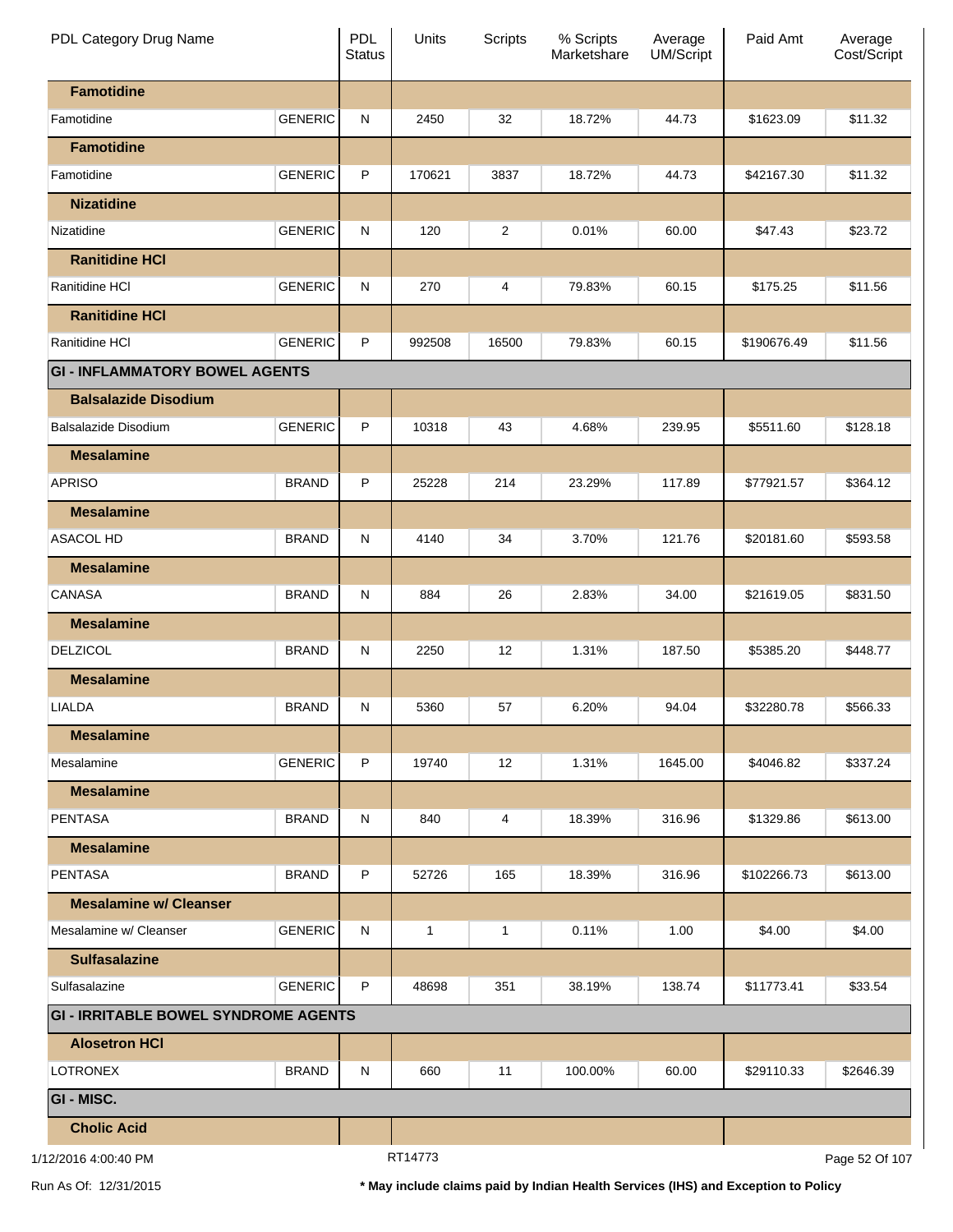| PDL Category Drug Name                                              |                | <b>PDL</b><br><b>Status</b> | Units   | Scripts | % Scripts<br>Marketshare | Average<br><b>UM/Script</b> | Paid Amt    | Average<br>Cost/Script |
|---------------------------------------------------------------------|----------------|-----------------------------|---------|---------|--------------------------|-----------------------------|-------------|------------------------|
| <b>CHOLBAM</b>                                                      | <b>BRAND</b>   | $\mathsf{N}$                | 60      | 1       | 0.01%                    | 60.00                       | \$49811.73  | \$49811.73             |
| <b>Magnesium Hydroxide</b>                                          |                |                             |         |         |                          |                             |             |                        |
| Magnesium Hydroxide                                                 | <b>GENERIC</b> | P                           | 540260  | 1145    | 11.14%                   | 471.84                      | \$13029.92  | \$11.38                |
| PEG 3350-KCI-Sod Bicarb-Sod<br><b>Chloride-Sod Sulfate</b>          |                |                             |         |         |                          |                             |             |                        |
| PEG 3350-KCI-Sod Bicarb-Sod<br>Chloride-Sod Sulfate                 | <b>GENERIC</b> | P                           | 2060000 | 452     | 4.40%                    | 4557.52                     | \$9932.50   | \$21.97                |
| <b>Sennosides</b>                                                   |                |                             |         |         |                          |                             |             |                        |
| Sennosides                                                          | <b>GENERIC</b> | P                           | 48987   | 203     | 1.97%                    | 241.32                      | \$4036.22   | \$19.88                |
| <b>Sennosides-Docusate Sodium</b>                                   |                |                             |         |         |                          |                             |             |                        |
| Sennosides-Docusate Sodium                                          | <b>GENERIC</b> | P                           | 531848  | 8150    | 79.28%                   | 65.26                       | \$86064.04  | \$10.56                |
| <b>Sennosides-Docusate Sodium</b>                                   |                |                             |         |         |                          |                             |             |                        |
| <b>SENOKOT S</b>                                                    | <b>BRAND</b>   | P                           | 1080    | 22      | 0.21%                    | 49.09                       | \$265.08    | \$12.05                |
| Sodium Picosulfate-Magnesium Oxide-<br><b>Anhydrous Citric Acid</b> |                |                             |         |         |                          |                             |             |                        |
| <b>PREPOPIK</b>                                                     | <b>BRAND</b>   | N                           | 8       | 4       | 0.04%                    | 2.00                        | \$329.97    | \$82.49                |
| Sodium Sulfate-Potassium Sulfate-<br><b>Magnesium Sulfate</b>       |                |                             |         |         |                          |                             |             |                        |
| SUPREP BOWEL PREP                                                   | <b>BRAND</b>   | N                           | 6903    | 20      | 0.19%                    | 345.15                      | \$902.52    | \$45.13                |
| <b>Ursodiol</b>                                                     |                |                             |         |         |                          |                             |             |                        |
| Ursodiol                                                            | <b>GENERIC</b> | P                           | 21575   | 283     | 2.75%                    | 76.24                       | \$60651.46  | \$214.32               |
| <b>GI - MISC. ANTI-ULCER</b>                                        |                |                             |         |         |                          |                             |             |                        |
| <b>Sucralfate</b>                                                   |                |                             |         |         |                          |                             |             |                        |
| <b>CARAFATE</b>                                                     | <b>BRAND</b>   | N                           | 16143   | 23      | 1.32%                    | 701.87                      | \$3414.11   | \$148.44               |
| <b>Sucralfate</b>                                                   |                |                             |         |         |                          |                             |             |                        |
| Sucralfate                                                          | <b>GENERIC</b> | N                           | 2000    | 2       | 98.68%                   | 90.46                       | \$8.00      | \$26.20                |
| <b>Sucralfate</b>                                                   |                |                             |         |         |                          |                             |             |                        |
| Sucralfate                                                          | <b>GENERIC</b> | P                           | 153322  | 1715    | 98.68%                   | 90.46                       | \$44985.29  | \$26.20                |
| <b>GI - PROSTAGLANDINS</b>                                          |                |                             |         |         |                          |                             |             |                        |
| <b>Misoprostol</b>                                                  |                |                             |         |         |                          |                             |             |                        |
| Misoprostol                                                         | <b>GENERIC</b> | P                           | 5645    | 190     | 100.00%                  | 29.71                       | \$5551.94   | \$29.22                |
| <b>GI - PROTON PUMP INHIBITOR</b>                                   |                |                             |         |         |                          |                             |             |                        |
| Dexlansoprazole                                                     |                |                             |         |         |                          |                             |             |                        |
| <b>DEXILANT</b>                                                     | <b>BRAND</b>   | P                           | 124153  | 4133    | 7.87%                    | 30.04                       | \$912434.09 | \$220.77               |
| <b>Esomeprazole Magnesium</b>                                       |                |                             |         |         |                          |                             |             |                        |
| Esomeprazole Magnesium                                              | <b>GENERIC</b> | N                           | 4713    | 122     | 0.23%                    | 38.63                       | \$17618.65  | \$144.42               |
| <b>Esomeprazole Magnesium</b>                                       |                |                             |         |         |                          |                             |             |                        |
| <b>NEXIUM</b>                                                       | <b>BRAND</b>   | N                           | 14277   | 429     | 0.82%                    | 33.28                       | \$112072.29 | \$261.24               |
| Lansoprazole                                                        |                |                             |         |         |                          |                             |             |                        |
| Lansoprazole                                                        | <b>GENERIC</b> | N                           | 11635   | 316     | 0.60%                    | 36.82                       | \$6572.19   | \$20.80                |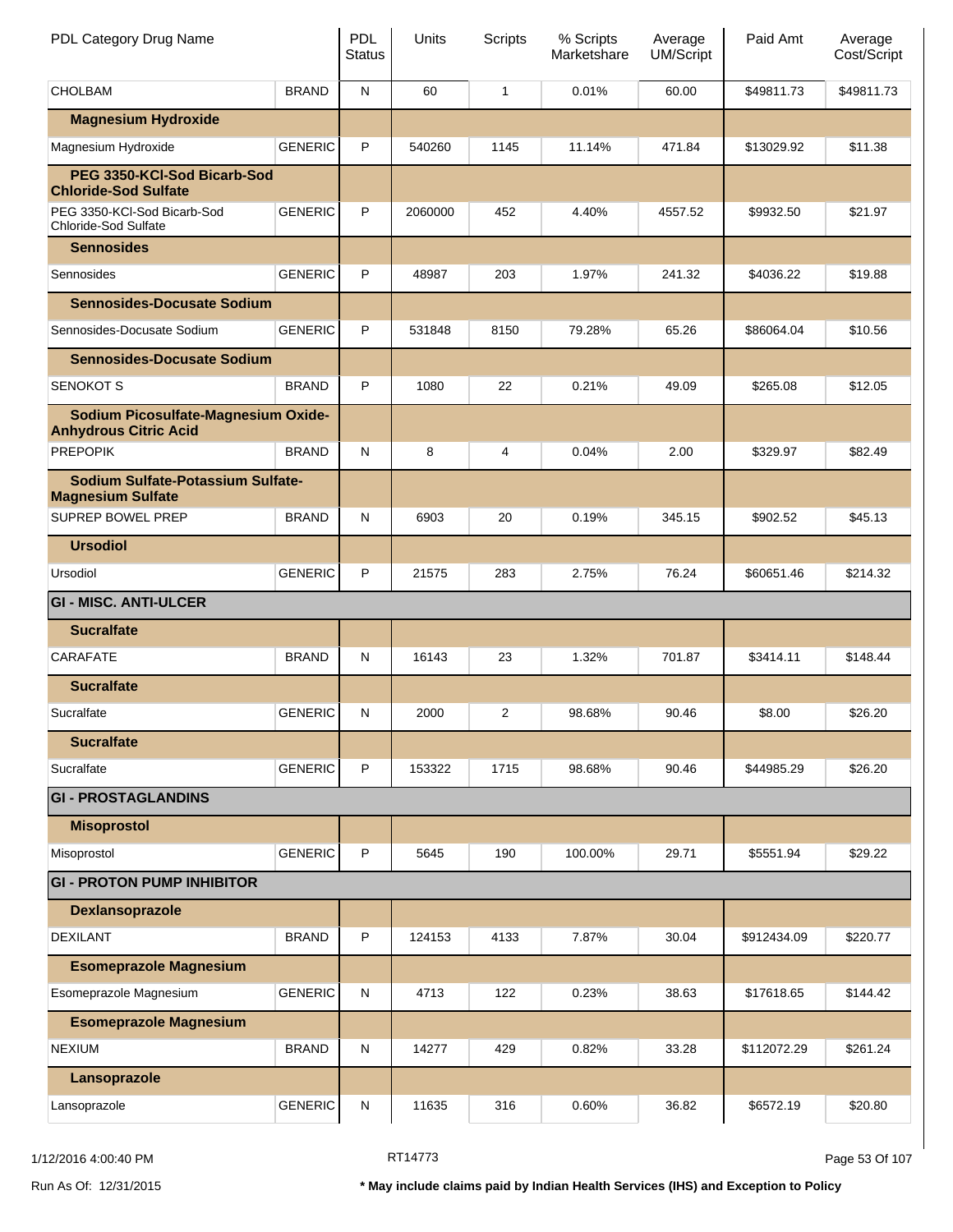| PDL Category Drug Name                                  |                | <b>PDL</b><br><b>Status</b> | Units   | Scripts        | % Scripts<br>Marketshare | Average<br><b>UM/Script</b> | Paid Amt    | Average<br>Cost/Script |
|---------------------------------------------------------|----------------|-----------------------------|---------|----------------|--------------------------|-----------------------------|-------------|------------------------|
| Lansoprazole                                            |                |                             |         |                |                          |                             |             |                        |
| <b>PREVACID</b>                                         | <b>BRAND</b>   | N                           | 810     | 25             | 0.05%                    | 32.40                       | \$10008.11  | \$400.32               |
| Lansoprazole                                            |                |                             |         |                |                          |                             |             |                        |
| PREVACID SOLUTAB                                        | <b>BRAND</b>   | N                           | 15725   | 392            | 0.75%                    | 40.11                       | \$143913.08 | \$367.13               |
| <b>Omeprazole</b>                                       |                |                             |         |                |                          |                             |             |                        |
| Omeprazole                                              | <b>GENERIC</b> | P                           | 1114500 | 36695          | 69.91%                   | 30.37                       | \$533680.61 | \$14.54                |
| <b>Omeprazole</b>                                       |                |                             |         |                |                          |                             |             |                        |
| <b>PRILOSEC</b>                                         | <b>BRAND</b>   | N                           | 90      | $\overline{2}$ | $0.00\%$                 | 45.00                       | \$527.77    | \$263.89               |
| <b>Omeprazole Magnesium</b>                             |                |                             |         |                |                          |                             |             |                        |
| <b>PRILOSEC</b>                                         | <b>BRAND</b>   | N                           | 150     | 4              | 0.01%                    | 37.50                       | \$196.47    | \$49.12                |
| <b>Omeprazole-Sodium Bicarbonate</b>                    |                |                             |         |                |                          |                             |             |                        |
| Omeprazole-Sodium Bicarbonate                           | <b>GENERIC</b> | N                           | 90      | 3              | 0.01%                    | 30.00                       | \$1093.34   | \$364.45               |
| <b>Pantoprazole Sodium</b>                              |                |                             |         |                |                          |                             |             |                        |
| Pantoprazole Sodium                                     | <b>GENERIC</b> | P                           | 319487  | 10294          | 19.61%                   | 31.04                       | \$148754.34 | \$14.45                |
| <b>Pantoprazole Sodium</b>                              |                |                             |         |                |                          |                             |             |                        |
| <b>PROTONIX</b>                                         | <b>BRAND</b>   | P                           | 111     | 6              | 0.02%                    | 23.73                       | \$474.46    | \$169.35               |
| <b>Pantoprazole Sodium</b>                              |                |                             |         |                |                          |                             |             |                        |
| <b>PROTONIX</b>                                         | <b>BRAND</b>   | N                           | 150     | 5              | 0.02%                    | 23.73                       | \$1388.35   | \$169.35               |
| <b>Rabeprazole Sodium</b>                               |                |                             |         |                |                          |                             |             |                        |
| <b>ACIPHEX</b>                                          | <b>BRAND</b>   | N                           | 1410    | 36             | 0.07%                    | 39.17                       | \$21308.90  | \$591.91               |
| <b>Rabeprazole Sodium</b>                               |                |                             |         |                |                          |                             |             |                        |
| <b>ACIPHEX SPRINKLE</b>                                 | <b>BRAND</b>   | N                           | 60      | $\overline{2}$ | $0.00\%$                 | 30.00                       | \$723.26    | \$361.63               |
| <b>Rabeprazole Sodium</b>                               |                |                             |         |                |                          |                             |             |                        |
| Rabeprazole Sodium                                      | <b>GENERIC</b> | N                           | 840     | 22             | 0.04%                    | 38.18                       | \$494.95    | \$22.50                |
| <b>GI - ULCER ANTI-INFECTIVE</b>                        |                |                             |         |                |                          |                             |             |                        |
| Amoxicillin-Clarithromycin w/                           |                |                             |         |                |                          |                             |             |                        |
| Lansoprazole                                            |                |                             |         |                |                          |                             |             |                        |
| Amoxicillin-Clarithromycin w/<br>Lansoprazole           | <b>GENERIC</b> | N                           | 336     | 3              | 9.09%                    | 112.00                      | \$173.48    | \$57.83                |
| Amoxicillin-Clarithromycin w/<br>Lansoprazole           |                |                             |         |                |                          |                             |             |                        |
| <b>PREVPAC</b>                                          | <b>BRAND</b>   | N                           | 112     | 1              | 3.03%                    | 112.00                      | \$856.11    | \$856.11               |
| <b>Bismuth Subcitrate Potassium-</b>                    |                |                             |         |                |                          |                             |             |                        |
| <b>Metronidazole-Tetracycline</b><br>PYLERA             | <b>BRAND</b>   | P                           | 3600    | 29             | 87.88%                   | 124.14                      | \$19075.26  | \$657.77               |
|                                                         |                |                             |         |                |                          |                             |             |                        |
| <b>GI, Constipation - IBS-OIC</b><br><b>Linaclotide</b> |                |                             |         |                |                          |                             |             |                        |
| <b>LINZESS</b>                                          | <b>BRAND</b>   | N                           | 12020   | 408            | 68.23%                   | 29.46                       | \$117185.22 | \$287.22               |
|                                                         |                |                             |         |                |                          |                             |             |                        |
| Lubiprostone                                            |                |                             |         |                |                          |                             |             |                        |
| AMITIZA                                                 | <b>BRAND</b>   | N                           | 9310    | 172            | 28.76%                   | 54.13                       | \$44833.16  | \$260.66               |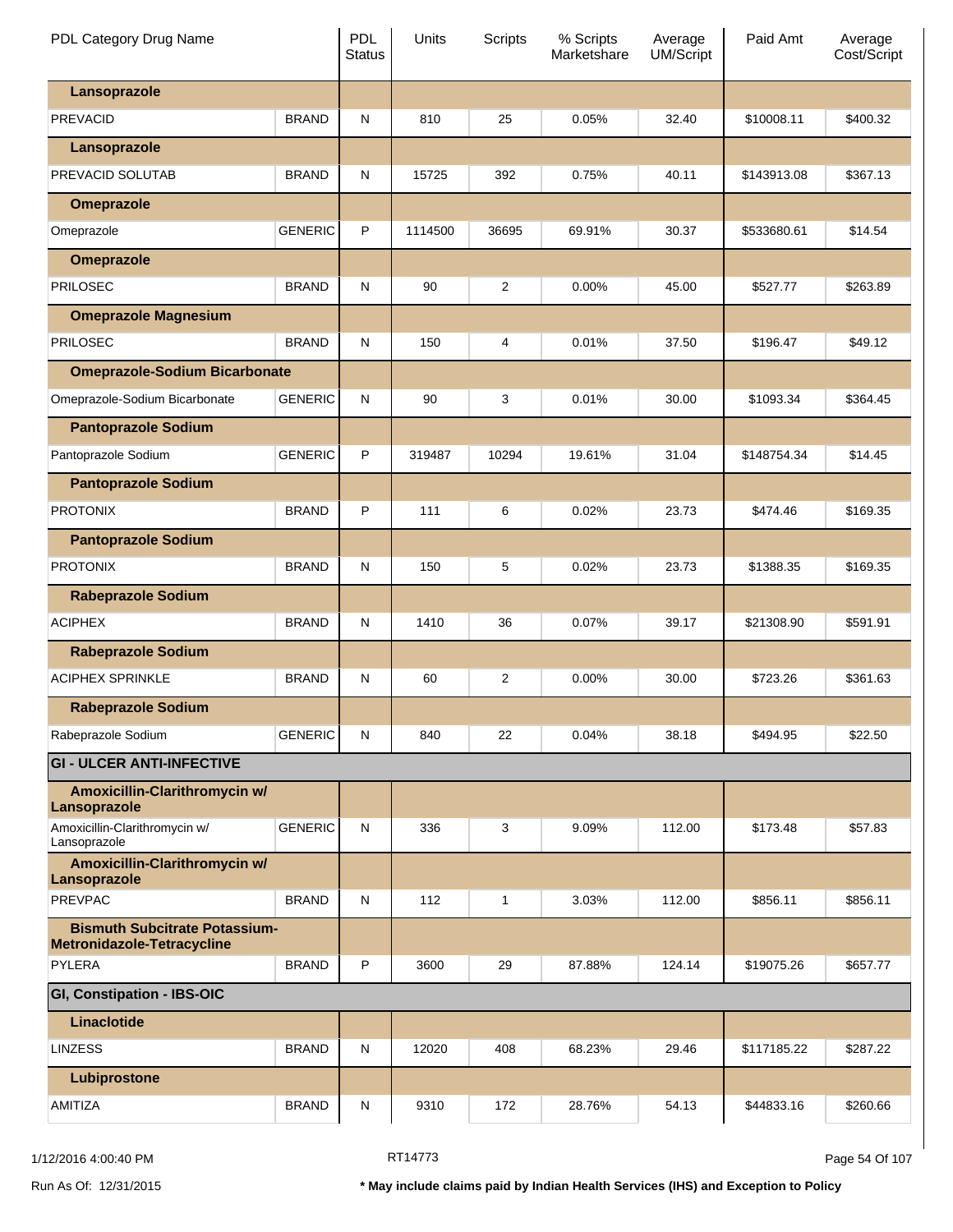| PDL Category Drug Name                      |                | PDL<br><b>Status</b> | Units   | <b>Scripts</b> | % Scripts<br>Marketshare | Average<br>UM/Script | Paid Amt   | Average<br>Cost/Script |
|---------------------------------------------|----------------|----------------------|---------|----------------|--------------------------|----------------------|------------|------------------------|
| <b>Methylnaltrexone Bromide</b>             |                |                      |         |                |                          |                      |            |                        |
| <b>RELISTOR</b>                             | <b>BRAND</b>   | ${\sf N}$            | 48      | 6              | 1.00%                    | 8.00                 | \$8215.30  | \$1369.22              |
| <b>Naloxegol Oxalate</b>                    |                |                      |         |                |                          |                      |            |                        |
| <b>MOVANTIK</b>                             | <b>BRAND</b>   | N                    | 360     | 12             | 2.01%                    | 30.00                | \$2875.13  | \$239.59               |
| <b>GLUCOCORTICOIDS - MINERALOCORTICOIDS</b> |                |                      |         |                |                          |                      |            |                        |
| <b>Budesonide</b>                           |                |                      |         |                |                          |                      |            |                        |
| <b>Budesonide</b>                           | <b>GENERIC</b> | P                    | 10259   | 137            | 0.44%                    | 74.88                | \$82563.46 | \$602.65               |
| <b>Budesonide</b>                           |                |                      |         |                |                          |                      |            |                        |
| <b>UCERIS</b>                               | <b>BRAND</b>   | ${\sf N}$            | 480     | 16             | 0.05%                    | 30.00                | \$23487.86 | \$1467.99              |
| <b>Cortisone Acetate</b>                    |                |                      |         |                |                          |                      |            |                        |
| <b>Cortisone Acetate</b>                    | <b>GENERIC</b> | P                    | 142     | 4              | 0.01%                    | 35.50                | \$394.85   | \$98.71                |
| <b>Dexamethasone</b>                        |                |                      |         |                |                          |                      |            |                        |
| Dexamethasone                               | <b>GENERIC</b> | P                    | 21676   | 1036           | 3.31%                    | 20.92                | \$13095.85 | \$12.64                |
| <b>Dexamethasone</b>                        |                |                      |         |                |                          |                      |            |                        |
| DEXAMETHASONE INTENSOL                      | <b>BRAND</b>   | P                    | 1162    | 53             | 0.17%                    | 21.92                | \$1266.35  | \$23.89                |
| <b>Dexamethasone Sodium Phosphate</b>       |                |                      |         |                |                          |                      |            |                        |
| Dexamethasone Sodium Phosphate              | <b>GENERIC</b> | P                    | 132     | 19             | 0.06%                    | 6.95                 | \$335.91   | \$17.68                |
| <b>Fludrocortisone Acetate</b>              |                |                      |         |                |                          |                      |            |                        |
| <b>Fludrocortisone Acetate</b>              | <b>GENERIC</b> | P                    | 18843   | 474            | 1.51%                    | 39.75                | \$11254.90 | \$23.74                |
| <b>Hydrocortisone</b>                       |                |                      |         |                |                          |                      |            |                        |
| <b>CORTEF</b>                               | <b>BRAND</b>   | P                    | 4828    | 40             | 0.13%                    | 120.70               | \$3261.69  | \$81.54                |
| <b>Hydrocortisone</b>                       |                |                      |         |                |                          |                      |            |                        |
| Hydrocortisone                              | <b>GENERIC</b> | P                    | 36759   | 430            | 1.37%                    | 85.49                | \$13177.69 | \$30.65                |
| <b>Hydrocortisone Sod Succinate</b>         |                |                      |         |                |                          |                      |            |                        |
| SOLU-CORTEF                                 | <b>BRAND</b>   | P                    | 78      | 20             | 0.06%                    | 3.90                 | \$655.07   | \$32.75                |
| <b>Methylprednisolone</b>                   |                |                      |         |                |                          |                      |            |                        |
| <b>MEDROL</b>                               | <b>BRAND</b>   | P                    | 210     | 3              | 0.01%                    | 70.00                | \$441.36   | \$147.12               |
| <b>Methylprednisolone</b>                   |                |                      |         |                |                          |                      |            |                        |
| <b>MEDROL DOSEPAK</b>                       | <b>BRAND</b>   | P                    | 21      | 1              | 0.00%                    | 21.00                | \$52.64    | \$52.64                |
| <b>Methylprednisolone</b>                   |                |                      |         |                |                          |                      |            |                        |
| Methylprednisolone                          | <b>GENERIC</b> | ${\sf N}$            | 208     | 8              | 11.28%                   | 21.91                | \$68.80    | \$23.58                |
| Methylprednisolone                          |                |                      |         |                |                          |                      |            |                        |
| Methylprednisolone                          | <b>GENERIC</b> | P                    | 77208   | 3526           | 11.28%                   | 21.91                | \$83270.26 | \$23.58                |
| <b>Methylprednisolone Acetate</b>           |                |                      |         |                |                          |                      |            |                        |
| DEPO-MEDROL                                 | <b>BRAND</b>   | P                    | 20      | $\overline{7}$ | 0.02%                    | 2.86                 | \$228.52   | \$32.65                |
| <b>Methylprednisolone Sod Succ</b>          |                |                      |         |                |                          |                      |            |                        |
| SOLU-MEDROL                                 | <b>BRAND</b>   | P                    | 8       | 6              | 0.02%                    | 1.33                 | \$136.18   | \$22.70                |
| <b>Prednisolone</b>                         |                |                      |         |                |                          |                      |            |                        |
| 1/12/2016 4:00:40 PM                        |                |                      | RT14773 |                |                          |                      |            | Page 55 Of 107         |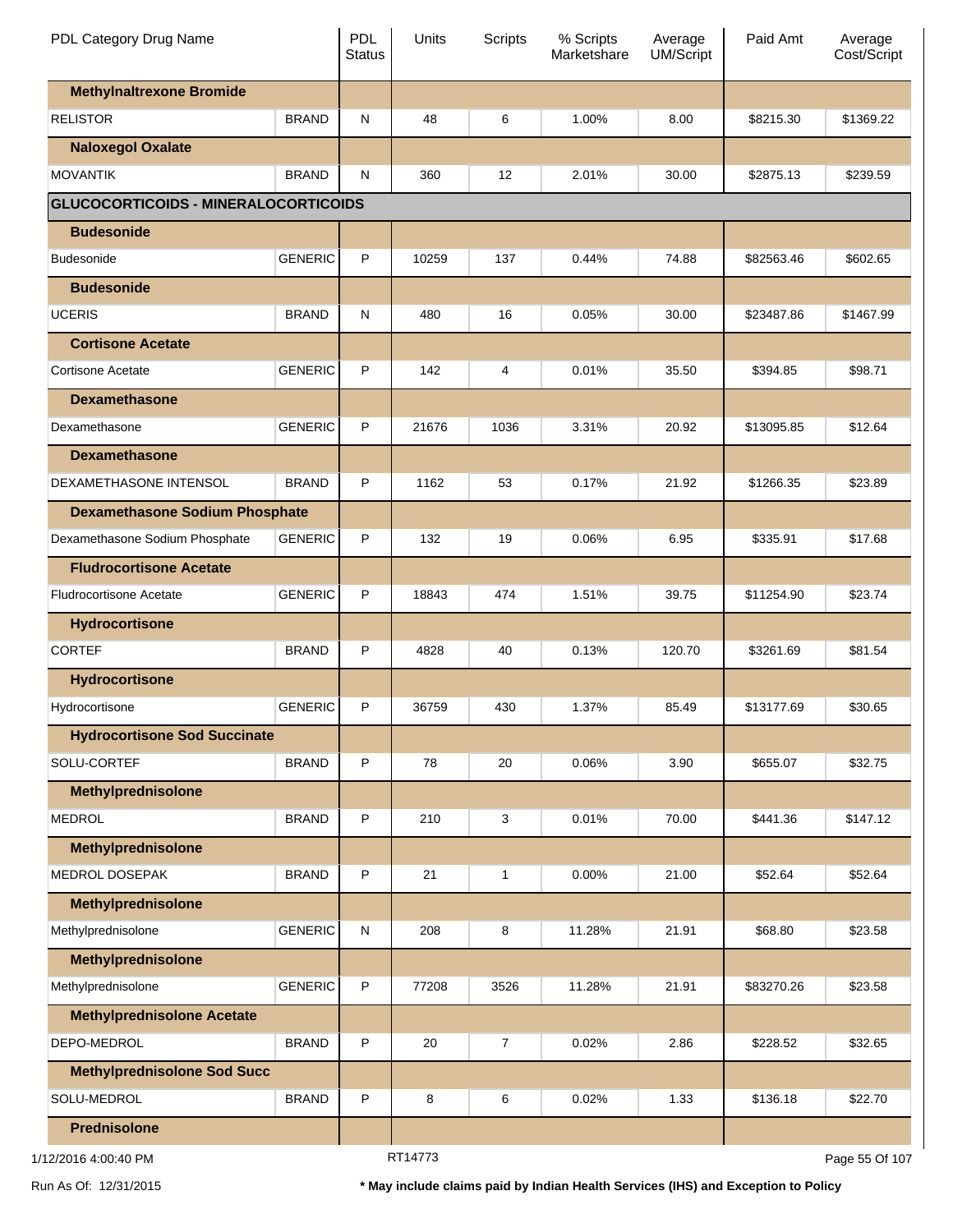| PDL Category Drug Name               |                | <b>PDL</b><br><b>Status</b> | Units   | <b>Scripts</b> | % Scripts<br>Marketshare | Average<br><b>UM/Script</b> | Paid Amt    | Average<br>Cost/Script |
|--------------------------------------|----------------|-----------------------------|---------|----------------|--------------------------|-----------------------------|-------------|------------------------|
| Prednisolone                         | <b>GENERIC</b> | P                           | 122556  | 2808           | 8.96%                    | 43.65                       | \$35897.54  | \$12.78                |
| <b>Prednisolone Sodium Phosphate</b> |                |                             |         |                |                          |                             |             |                        |
| <b>MILLIPRED</b>                     | <b>BRAND</b>   | N                           | 140     | 1              | $0.00\%$                 | 140.00                      | \$111.10    | \$111.10               |
| <b>Prednisolone Sodium Phosphate</b> |                |                             |         |                |                          |                             |             |                        |
| Prednisolone Sodium Phosphate        | <b>GENERIC</b> | N                           | 83      | 4              | 17.74%                   | 49.95                       | \$345.92    | \$15.25                |
| <b>Prednisolone Sodium Phosphate</b> |                |                             |         |                |                          |                             |             |                        |
| Prednisolone Sodium Phosphate        | <b>GENERIC</b> | P                           | 277472  | 5553           | 17.74%                   | 49.95                       | \$84417.61  | \$15.25                |
| <b>Prednisone</b>                    |                |                             |         |                |                          |                             |             |                        |
| Prednisone                           | <b>GENERIC</b> | P                           | 378616  | 17179          | 54.83%                   | 22.04                       | \$188927.21 | \$11.00                |
| <b>Prednisone</b>                    |                |                             |         |                |                          |                             |             |                        |
| PREDNISONE INTENSOL                  | <b>BRAND</b>   | N                           | 150     | 1              | $0.00\%$                 | 150.00                      | \$156.83    | \$156.83               |
| <b>Triamcinolone Acetonide</b>       |                |                             |         |                |                          |                             |             |                        |
| KENALOG-10                           | <b>BRAND</b>   | P                           | 5       | 1              | $0.00\%$                 | 5.00                        | \$18.19     | \$18.19                |
| <b>Triamcinolone Acetonide</b>       |                |                             |         |                |                          |                             |             |                        |
| KENALOG-40                           | <b>BRAND</b>   | P                           | 6       | 4              | 0.01%                    | 1.50                        | \$85.19     | \$21.30                |
| GOUT                                 |                |                             |         |                |                          |                             |             |                        |
| <b>Allopurinol</b>                   |                |                             |         |                |                          |                             |             |                        |
| Allopurinol                          | <b>GENERIC</b> | P                           | 97158   | 2600           | 87.19%                   | 37.37                       | \$34804.66  | \$13.39                |
| <b>Colchicine</b>                    |                |                             |         |                |                          |                             |             |                        |
| Colchicine                           | <b>GENERIC</b> | N                           | 164     | 6              | 5.63%                    | 19.51                       | \$873.29    | \$105.43               |
| <b>Colchicine</b>                    |                |                             |         |                |                          |                             |             |                        |
| Colchicine                           | <b>GENERIC</b> | P                           | 3114    | 162            | 5.63%                    | 19.51                       | \$16838.39  | \$105.43               |
| <b>Colchicine</b>                    |                |                             |         |                |                          |                             |             |                        |
| <b>COLCRYS</b>                       | <b>BRAND</b>   | ${\sf N}$                   | 2633    | 71             | 2.38%                    | 37.08                       | \$16144.17  | \$227.38               |
| <b>Colchicine w/ Probenecid</b>      |                |                             |         |                |                          |                             |             |                        |
| Colchicine w/ Probenecid             | <b>GENERIC</b> | P                           | 1805    | 40             | 1.34%                    | 45.13                       | \$1426.02   | \$35.65                |
| <b>Febuxostat</b>                    |                |                             |         |                |                          |                             |             |                        |
| <b>ULORIC</b>                        | <b>BRAND</b>   | N                           | 2613    | 88             | 2.95%                    | 29.69                       | \$22210.95  | \$252.40               |
| <b>Probenecid</b>                    |                |                             |         |                |                          |                             |             |                        |
| Probenecid                           | <b>GENERIC</b> | P                           | 658     | 15             | 0.50%                    | 43.87                       | \$429.48    | \$28.63                |
| <b>GRANULOCYTE CSF</b>               |                |                             |         |                |                          |                             |             |                        |
| <b>Filgrastim</b>                    |                |                             |         |                |                          |                             |             |                        |
| <b>NEUPOGEN</b>                      | <b>BRAND</b>   | P                           | 148     | 32             | 76.19%                   | 4.63                        | \$46711.66  | \$1459.74              |
| Sargramostim                         |                |                             |         |                |                          |                             |             |                        |
| <b>LEUKINE</b>                       | <b>BRAND</b>   | N                           | 119     | 10             | 23.81%                   | 11.90                       | \$26141.99  | \$2614.20              |
| <b>GROWTH HORMONE</b>                |                |                             |         |                |                          |                             |             |                        |
| <b>Somatropin</b>                    |                |                             |         |                |                          |                             |             |                        |
| <b>GENOTROPIN</b>                    | <b>BRAND</b>   | N                           | 46      | 10             | 2.14%                    | 4.60                        | \$16271.18  | \$1627.12              |
| 1/12/2016 4:00:40 PM                 |                |                             | RT14773 |                |                          |                             |             | Page 56 Of 107         |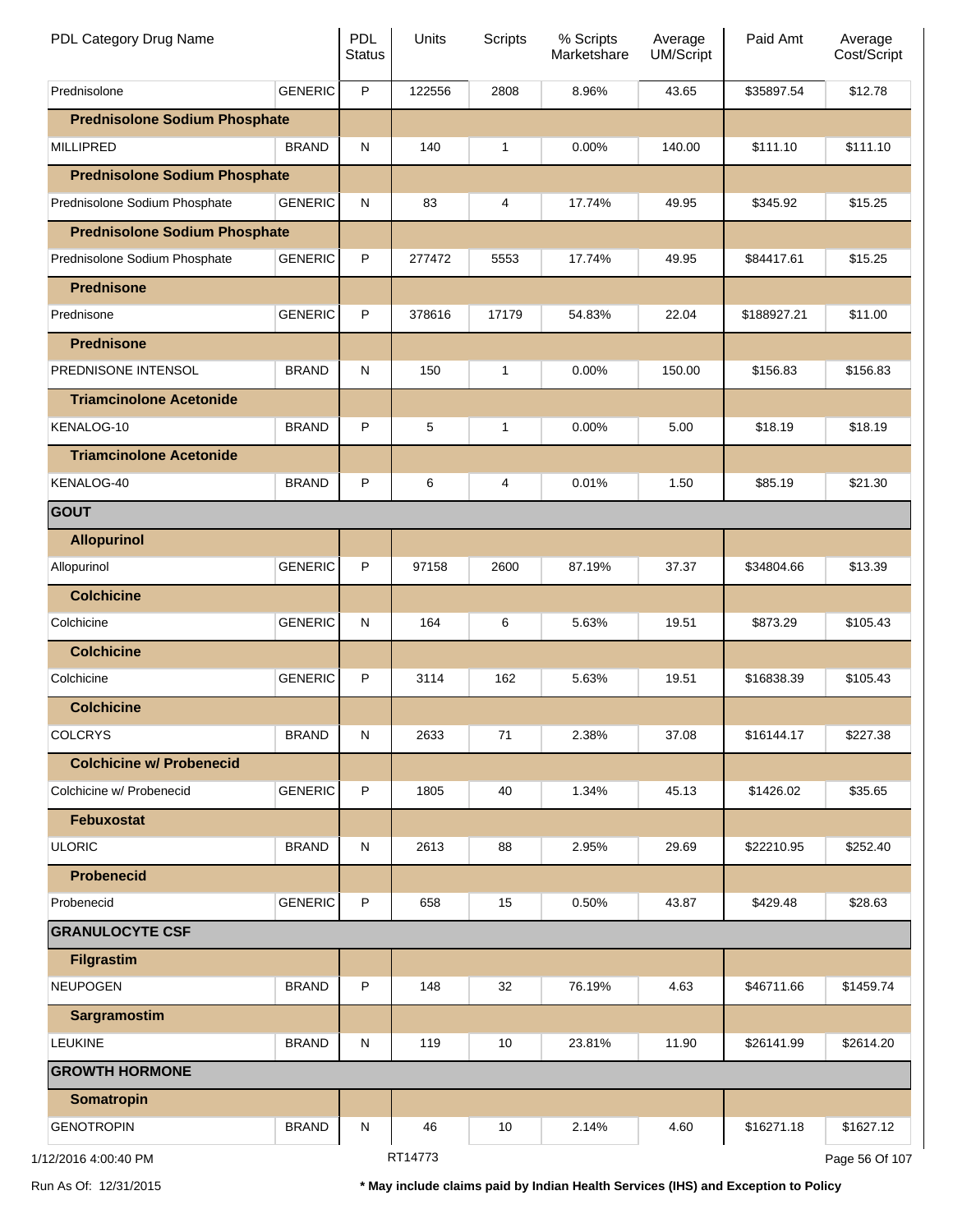| PDL Category Drug Name             |                | <b>PDL</b><br><b>Status</b> | Units   | <b>Scripts</b> | % Scripts<br>Marketshare | Average<br>UM/Script | Paid Amt    | Average<br>Cost/Script |
|------------------------------------|----------------|-----------------------------|---------|----------------|--------------------------|----------------------|-------------|------------------------|
| <b>Somatropin</b>                  |                |                             |         |                |                          |                      |             |                        |
| <b>GENOTROPIN MINIQUICK</b>        | <b>BRAND</b>   | N                           | 56      | $\overline{c}$ | 0.43%                    | 28.00                | \$5163.25   | \$2581.63              |
| <b>Somatropin</b>                  |                |                             |         |                |                          |                      |             |                        |
| <b>HUMATROPE</b>                   | <b>BRAND</b>   | ${\sf N}$                   | 26      | 7              | 1.50%                    | 3.71                 | \$11173.92  | \$1596.27              |
| <b>Somatropin</b>                  |                |                             |         |                |                          |                      |             |                        |
| NORDITROPIN FLEXPRO                | <b>BRAND</b>   | ${\sf N}$                   | 57      | 5              | 85.22%                   | 5.01                 | \$29999.46  | \$2437.63              |
| <b>Somatropin</b>                  |                |                             |         |                |                          |                      |             |                        |
| NORDITROPIN FLEXPRO                | <b>BRAND</b>   | $\mathsf{P}$                | 1935    | 393            | 85.22%                   | 5.01                 | \$940179.03 | \$2437.63              |
| <b>Somatropin</b>                  |                |                             |         |                |                          |                      |             |                        |
| NUTROPIN AQ NUSPIN 10              | <b>BRAND</b>   | P                           | 220     | 26             | 5.57%                    | 8.46                 | \$101494.80 | \$3903.65              |
| <b>Somatropin</b>                  |                |                             |         |                |                          |                      |             |                        |
| NUTROPIN AQ NUSPIN 20              | <b>BRAND</b>   | P                           | 58      | 11             | 2.36%                    | 5.27                 | \$39004.84  | \$3545.89              |
| <b>Somatropin</b>                  |                |                             |         |                |                          |                      |             |                        |
| NUTROPIN AQ NUSPIN 5               | <b>BRAND</b>   | $\mathsf{P}$                | 24      | 5              | 1.07%                    | 4.80                 | \$6014.12   | \$1202.82              |
| <b>Somatropin</b>                  |                |                             |         |                |                          |                      |             |                        |
| NUTROPIN AQ PEN                    | <b>BRAND</b>   | P                           | 30      | 6              | 1.28%                    | 5.00                 | \$17884.76  | \$2980.79              |
| <b>Somatropin</b>                  |                |                             |         |                |                          |                      |             |                        |
| <b>OMNITROPE</b>                   | <b>BRAND</b>   | ${\sf N}$                   | 15      | $\overline{c}$ | 0.43%                    | 7.50                 | \$60.00     | \$30.00                |
| <b>HEMOSTATIC</b>                  |                |                             |         |                |                          |                      |             |                        |
| <b>Aminocaproic Acid</b>           |                |                             |         |                |                          |                      |             |                        |
| Aminocaproic Acid                  | <b>GENERIC</b> | $\mathsf{P}$                | 630     | 4              | 11.11%                   | 157.50               | \$1798.95   | \$449.74               |
| <b>Tranexamic Acid</b>             |                |                             |         |                |                          |                      |             |                        |
| <b>LYSTEDA</b>                     | <b>BRAND</b>   | N                           | 150     | 5              | 13.89%                   | 30.00                | \$675.44    | \$135.09               |
| <b>Tranexamic Acid</b>             |                |                             |         |                |                          |                      |             |                        |
| Tranexamic Acid                    | <b>GENERIC</b> | N                           | 919     | 27             | 75.00%                   | 34.04                | \$1779.59   | \$65.91                |
| <b>HEPATITIS B ONLY</b>            |                |                             |         |                |                          |                      |             |                        |
| <b>Adefovir Dipivoxil</b>          |                |                             |         |                |                          |                      |             |                        |
| <b>HEPSERA</b>                     | <b>BRAND</b>   | P                           | 480     | 16             | 22.86%                   | 30.00                | \$16052.72  | \$1003.30              |
| <b>Entecavir</b>                   |                |                             |         |                |                          |                      |             |                        |
| <b>BARACLUDE</b>                   | <b>BRAND</b>   | $\mathsf{P}$                | 1440    | 48             | 68.57%                   | 30.00                | \$59091.48  | \$1231.07              |
| <b>Entecavir</b>                   |                |                             |         |                |                          |                      |             |                        |
| Entecavir                          | <b>GENERIC</b> | N                           | 150     | 3              | 4.29%                    | 50.00                | \$2164.43   | \$721.48               |
| <b>Telbivudine</b>                 |                |                             |         |                |                          |                      |             |                        |
| <b>TYZEKA</b>                      | <b>BRAND</b>   | N                           | 90      | 3              | 4.29%                    | 30.00                | \$3248.34   | \$1082.78              |
| <b>HEPATITIS C AGENTS</b>          |                |                             |         |                |                          |                      |             |                        |
| <b>Daclatasvir Dihydrochloride</b> |                |                             |         |                |                          |                      |             |                        |
| <b>DAKLINZA</b>                    | <b>BRAND</b>   | N                           | 56      | $\overline{c}$ | 1.04%                    | 28.00                | \$42022.46  | \$21011.23             |
| Ledipasvir-Sofosbuvir              |                |                             |         |                |                          |                      |             |                        |
| 1/12/2016 4:00:40 PM               |                |                             | RT14773 |                |                          |                      |             | Page 57 Of 107         |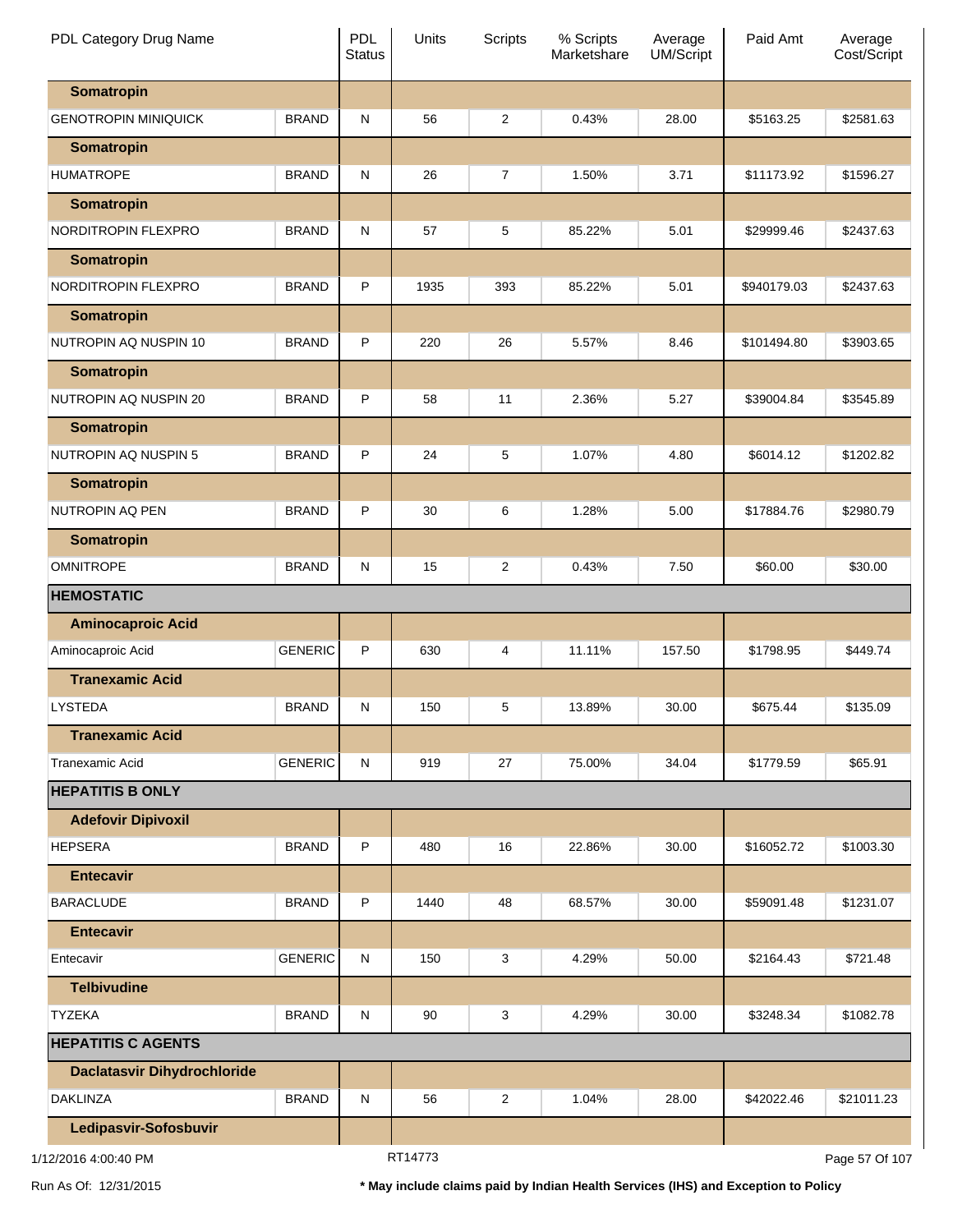| PDL Category Drug Name                                             |                | <b>PDL</b><br><b>Status</b> | Units  | Scripts        | % Scripts<br>Marketshare | Average<br>UM/Script | Paid Amt     | Average<br>Cost/Script |
|--------------------------------------------------------------------|----------------|-----------------------------|--------|----------------|--------------------------|----------------------|--------------|------------------------|
| <b>HARVONI</b>                                                     | <b>BRAND</b>   | P                           | 2324   | 83             | 43.23%                   | 28.00                | \$1923898.12 | \$23179.50             |
| <b>Ombitasvir-Paritaprevir-Ritonavir &amp;</b><br><b>Dasabuvir</b> |                |                             |        |                |                          |                      |              |                        |
| <b>VIEKIRA PAK</b>                                                 | <b>BRAND</b>   | P                           | 672    | 6              | 3.13%                    | 112.00               | \$123087.88  | \$20514.65             |
| <b>Peginterferon alfa-2a</b>                                       |                |                             |        |                |                          |                      |              |                        |
| <b>PEGASYS</b>                                                     | <b>BRAND</b>   | P                           | 4      | $\overline{2}$ | 1.04%                    | 2.00                 | \$6838.64    | \$3419.32              |
| <b>Peginterferon alfa-2a</b>                                       |                |                             |        |                |                          |                      |              |                        |
| PEGASYS PROCLICK                                                   | <b>BRAND</b>   | P                           | 4      | $\overline{2}$ | 1.04%                    | 2.00                 | \$6739.72    | \$3369.86              |
| <b>Ribavirin (Hepatitis C)</b>                                     |                |                             |        |                |                          |                      |              |                        |
| Ribavirin (Hepatitis C)                                            | <b>GENERIC</b> | P                           | 9522   | 67             | 34.90%                   | 142.12               | \$5781.14    | \$86.29                |
| <b>Sofosbuvir</b>                                                  |                |                             |        |                |                          |                      |              |                        |
| <b>SOVALDI</b>                                                     | <b>BRAND</b>   | N                           | 840    | 30             | 15.63%                   | 28.00                | \$766458.42  | \$25548.61             |
| HEREDITARY TYROSINEMIA TYPE 1 (HT-1) TREATMENT - AGENTS            |                |                             |        |                |                          |                      |              |                        |
| <b>Nitisinone</b>                                                  |                |                             |        |                |                          |                      |              |                        |
| <b>ORFADIN</b>                                                     | <b>BRAND</b>   | P                           | 990    | 6              | 100.00%                  | 165.00               | \$75749.94   | \$12624.99             |
| <b>HERPES AGENTS</b>                                               |                |                             |        |                |                          |                      |              |                        |
| <b>Acyclovir</b>                                                   |                |                             |        |                |                          |                      |              |                        |
| Acyclovir                                                          | <b>GENERIC</b> | N                           | 4005   | 21             | 34.76%                   | 45.68                | \$600.71     | \$15.91                |
| <b>Acyclovir</b>                                                   |                |                             |        |                |                          |                      |              |                        |
| Acyclovir                                                          | <b>GENERIC</b> | P                           | 105222 | 2370           | 34.76%                   | 45.68                | \$37440.80   | \$15.91                |
| <b>Acyclovir</b>                                                   |                |                             |        |                |                          |                      |              |                        |
| <b>ZOVIRAX</b>                                                     | <b>BRAND</b>   | P                           | 31645  | 144            | 2.09%                    | 219.76               | \$27318.35   | \$189.71               |
| <b>Acyclovir Sodium</b>                                            |                |                             |        |                |                          |                      |              |                        |
| Acyclovir Sodium                                                   | <b>GENERIC</b> | P                           | 400    | 3              | 0.04%                    | 133.33               | \$735.19     | \$245.06               |
| <b>Famciclovir</b>                                                 |                |                             |        |                |                          |                      |              |                        |
| Famciclovir                                                        | <b>GENERIC</b> | ${\sf N}$                   | 423    | 16             | 0.23%                    | 26.44                | \$540.31     | \$33.77                |
| <b>Valacyclovir HCI</b>                                            |                |                             |        |                |                          |                      |              |                        |
| Valacyclovir HCI                                                   | <b>GENERIC</b> | P                           | 105859 | 4321           | 62.81%                   | 24.50                | \$106150.68  | \$24.57                |
| <b>Valacyclovir HCI</b>                                            |                |                             |        |                |                          |                      |              |                        |
| VALTREX                                                            | <b>BRAND</b>   | N                           | 180    | 4              | 0.06%                    | 45.00                | \$2256.62    | \$564.16               |
| <b>HYPERPARATHYROID TREATMENT - VITAMIN D ANALOGS</b>              |                |                             |        |                |                          |                      |              |                        |
| <b>Calcitriol</b>                                                  |                |                             |        |                |                          |                      |              |                        |
| Calcitriol                                                         | <b>GENERIC</b> | P                           | 14443  | 438            | 100.00%                  | 32.97                | \$14618.66   | \$33.38                |
| HYPERPARATHYROID TREATMENT - VITAMIN D ANALOGS AND CALCIMIMETICS   |                |                             |        |                |                          |                      |              |                        |
| <b>Cinacalcet HCI</b>                                              |                |                             |        |                |                          |                      |              |                        |
| <b>SENSIPAR</b>                                                    | <b>BRAND</b>   | N                           | 2411   | 78             | 91.76%                   | 30.91                | \$60766.74   | \$779.06               |
| <b>Doxercalciferol</b>                                             |                |                             |        |                |                          |                      |              |                        |
| <b>HECTOROL</b>                                                    | <b>BRAND</b>   | N                           | 230    | 4              | 4.71%                    | 57.50                | \$3379.93    | \$844.98               |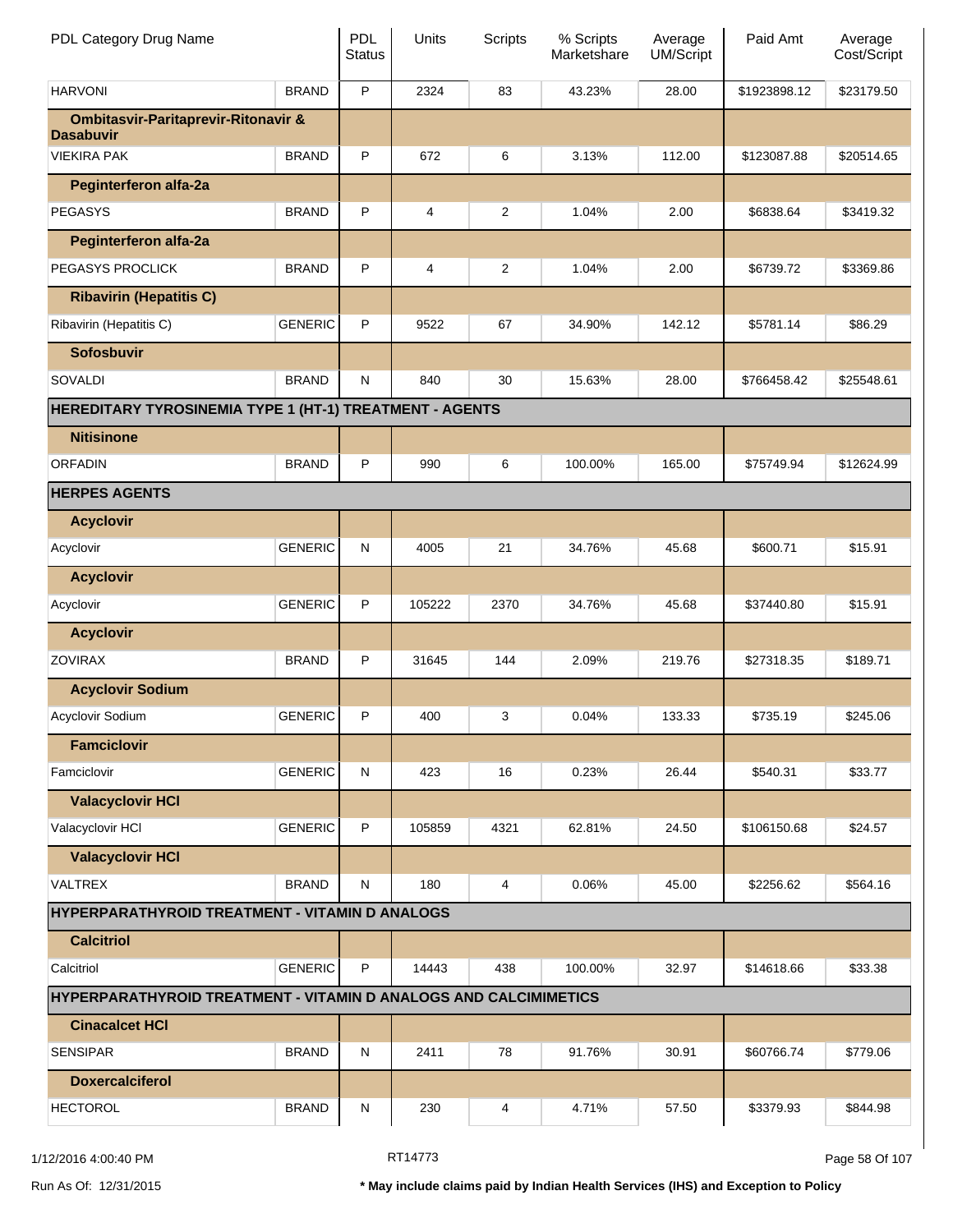| PDL Category Drug Name                                                      |                | <b>PDL</b><br><b>Status</b> | Units | Scripts        | % Scripts<br>Marketshare | Average<br>UM/Script | Paid Amt    | Average<br>Cost/Script |
|-----------------------------------------------------------------------------|----------------|-----------------------------|-------|----------------|--------------------------|----------------------|-------------|------------------------|
| <b>Paricalcitol</b>                                                         |                |                             |       |                |                          |                      |             |                        |
| <b>ZEMPLAR</b>                                                              | <b>BRAND</b>   | N                           | 90    | 3              | 3.53%                    | 30.00                | \$1178.70   | \$392.90               |
| <b>Idiopathic Pulmonary Fibrosis</b>                                        |                |                             |       |                |                          |                      |             |                        |
| <b>Nintedanib Esylate</b>                                                   |                |                             |       |                |                          |                      |             |                        |
| <b>OFEV</b>                                                                 | <b>BRAND</b>   | N                           | 300   | 5              | 100.00%                  | 60.00                | \$40052.65  | \$8010.53              |
| <b>IMMUNE SERUMS</b>                                                        |                |                             |       |                |                          |                      |             |                        |
| <b>Hepatitis B Immune Globulin (Human)</b>                                  |                |                             |       |                |                          |                      |             |                        |
| <b>NABI-HB</b>                                                              | <b>BRAND</b>   | P                           | 15    | 3              | 2.80%                    | 5.00                 | \$1962.84   | \$654.28               |
| Immune Globulin (Human) IV or<br><b>Subcutaneous</b>                        |                |                             |       |                |                          |                      |             |                        |
| <b>GAMMAGARD LIQUID</b>                                                     | <b>BRAND</b>   | P                           | 10750 | 33             | 30.84%                   | 325.76               | \$83872.02  | \$2541.58              |
| <b>Immune Globulin (Human) IV or</b><br><b>Subcutaneous</b>                 |                |                             |       |                |                          |                      |             |                        |
| GAMUNEX-C                                                                   | <b>BRAND</b>   | P                           | 16960 | 40             | 37.38%                   | 424.00               | \$172375.72 | \$4309.39              |
| <b>Immune Globulin (Human)</b><br><b>Subcutaneous</b>                       |                |                             |       |                |                          |                      |             |                        |
| <b>HIZENTRA</b>                                                             | <b>BRAND</b>   | N                           | 2025  | 25             | 23.36%                   | 81.00                | \$43009.99  | \$1720.40              |
| <b>Immune Globulin (Human)-</b><br><b>Hyaluronidase (Human Recombinant)</b> |                |                             |       |                |                          |                      |             |                        |
| <b>HYQVIA</b>                                                               | <b>BRAND</b>   | P                           | 915   | 3              | 2.80%                    | 305.00               | \$15404.63  | \$5134.88              |
| Rho D Immune Globulin (Human)                                               |                |                             |       |                |                          |                      |             |                        |
| <b>HYPERRHO S/D</b>                                                         | <b>BRAND</b>   | P                           | 2     | $\overline{2}$ | 1.87%                    | 1.00                 | \$192.64    | \$96.32                |
| Rho D Immune Globulin (Human)                                               |                |                             |       |                |                          |                      |             |                        |
| RHOPHYLAC                                                                   | <b>BRAND</b>   | P                           | 2     | 1              | 0.93%                    | 2.00                 | \$171.11    | \$171.11               |
| <b>IMMUNOSUPPRESSANTS</b>                                                   |                |                             |       |                |                          |                      |             |                        |
| <b>Cyclosporine</b>                                                         |                |                             |       |                |                          |                      |             |                        |
| Cyclosporine                                                                | <b>GENERIC</b> | P                           | 2526  | 28             | 1.88%                    | 90.21                | \$9818.75   | \$350.67               |
| <b>Cyclosporine</b>                                                         |                |                             |       |                |                          |                      |             |                        |
| <b>SANDIMMUNE</b>                                                           | <b>BRAND</b>   | P                           | 510   | 4              | 0.27%                    | 127.50               | \$2030.51   | \$507.63               |
| <b>Cyclosporine Modified (For</b><br><b>Microemulsion)</b>                  |                |                             |       |                |                          |                      |             |                        |
| Cyclosporine Modified (For<br>Microemulsion)                                | <b>GENERIC</b> | P                           | 10762 | 96             | 6.46%                    | 112.10               | \$12768.08  | \$133.00               |
| <b>Cyclosporine Modified (For</b><br><b>Microemulsion</b> )                 |                |                             |       |                |                          |                      |             |                        |
| <b>NEORAL</b>                                                               | <b>BRAND</b>   | N                           | 540   | 6              | 0.40%                    | 90.00                | \$666.68    | \$111.11               |
| <b>Everolimus (Immunosuppressant)</b>                                       |                |                             |       |                |                          |                      |             |                        |
| <b>ZORTRESS</b>                                                             | <b>BRAND</b>   | N                           | 3577  | 10             | 0.67%                    | 357.70               | \$42704.73  | \$4270.47              |
| <b>Mycophenolate Mofetil</b>                                                |                |                             |       |                |                          |                      |             |                        |
| <b>CELLCEPT</b>                                                             | <b>BRAND</b>   | N                           | 1366  | 11             | 3.43%                    | 136.27               | \$7190.12   | \$749.44               |
| <b>Mycophenolate Mofetil</b>                                                |                |                             |       |                |                          |                      |             |                        |
| <b>CELLCEPT</b>                                                             | <b>BRAND</b>   | P                           | 5584  | 40             | 3.43%                    | 136.27               | \$31031.30  | \$749.44               |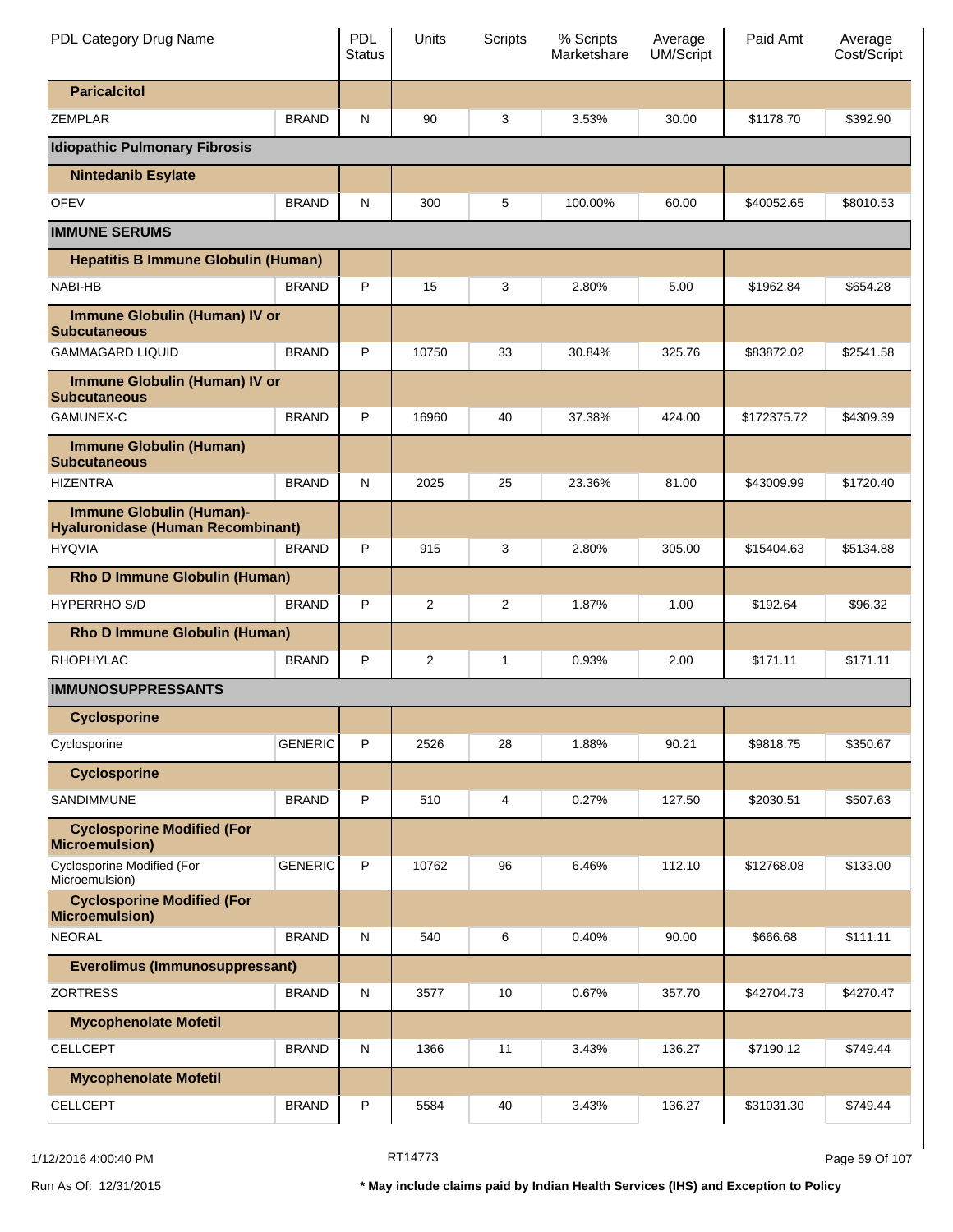| PDL Category Drug Name                                              |                | <b>PDL</b><br><b>Status</b> | Units | Scripts | % Scripts<br>Marketshare | Average<br><b>UM/Script</b> | Paid Amt   | Average<br>Cost/Script |
|---------------------------------------------------------------------|----------------|-----------------------------|-------|---------|--------------------------|-----------------------------|------------|------------------------|
| <b>Mycophenolate Mofetil</b>                                        |                |                             |       |         |                          |                             |            |                        |
| Mycophenolate Mofetil                                               | <b>GENERIC</b> | N                           | 160   | 1       | 35.87%                   | 107.04                      | \$16.00    | \$50.22                |
| <b>Mycophenolate Mofetil</b>                                        |                |                             |       |         |                          |                             |            |                        |
| Mycophenolate Mofetil                                               | <b>GENERIC</b> | P                           | 56894 | 532     | 35.87%                   | 107.04                      | \$26749.96 | \$50.22                |
| <b>Mycophenolate Sodium</b>                                         |                |                             |       |         |                          |                             |            |                        |
| Mycophenolate Sodium                                                | <b>GENERIC</b> | N                           | 788   | 10      | 0.67%                    | 78.80                       | \$3775.36  | \$377.54               |
| <b>Mycophenolate Sodium</b>                                         |                |                             |       |         |                          |                             |            |                        |
| <b>MYFORTIC</b>                                                     | <b>BRAND</b>   | P                           | 4342  | 43      | 2.89%                    | 100.98                      | \$33078.89 | \$769.28               |
| <b>Sirolimus</b>                                                    |                |                             |       |         |                          |                             |            |                        |
| <b>RAPAMUNE</b>                                                     | <b>BRAND</b>   | P                           | 1705  | 23      | 1.55%                    | 74.13                       | \$25718.17 | \$1118.18              |
| <b>Sirolimus</b>                                                    |                |                             |       |         |                          |                             |            |                        |
| Sirolimus                                                           | <b>GENERIC</b> | P                           | 1890  | 28      | 1.88%                    | 67.50                       | \$18220.79 | \$650.74               |
| <b>Tacrolimus</b>                                                   |                |                             |       |         |                          |                             |            |                        |
| <b>PROGRAF</b>                                                      | <b>BRAND</b>   | N                           | 14045 | 126     | 8.48%                    | 111.47                      | \$53582.45 | \$425.26               |
| <b>Tacrolimus</b>                                                   |                |                             |       |         |                          |                             |            |                        |
| Tacrolimus                                                          | <b>GENERIC</b> | P                           | 63282 | 528     | 35.53%                   | 119.85                      | \$49270.11 | \$93.31                |
| <b>INFLUENZA AGENTS</b>                                             |                |                             |       |         |                          |                             |            |                        |
| <b>Influenza Virus Vaccine Live</b><br>Quadrivalent                 |                |                             |       |         |                          |                             |            |                        |
| <b>FLUMIST QUADRIVALENT</b>                                         | <b>BRAND</b>   | P                           | 30    | 30      | 0.47%                    | 1.00                        | \$887.73   | \$29.59                |
| <b>Influenza Virus Vaccine Split</b>                                |                |                             |       |         |                          |                             |            |                        |
| AFLURIA 2015-2016                                                   | <b>BRAND</b>   | P                           | 29    | 59      | 0.93%                    | 0.49                        | \$1353.52  | \$22.94                |
| <b>Influenza Virus Vaccine Split</b>                                |                |                             |       |         |                          |                             |            |                        |
| FLUZONE SPLIT 2015-2016                                             | <b>BRAND</b>   | P                           | 201   | 404     | 6.38%                    | 0.50                        | \$8652.51  | \$21.42                |
| Influenza Virus Vaccine Split High-Dose<br><b>Preservative Free</b> |                |                             |       |         |                          |                             |            |                        |
| FLUZONE HIGH-DOSE PF 2015                                           | <b>BRAND</b>   | P                           | 5     | 10      | 0.16%                    | 0.50                        | \$429.02   | \$42.90                |
| <b>Influenza Virus Vaccine Split</b><br><b>Preservative Free</b>    |                |                             |       |         |                          |                             |            |                        |
| AFLURIA PF 2015-2016                                                | <b>BRAND</b>   | P                           | 188   | 378     | 5.97%                    | 0.50                        | \$8898.99  | \$23.54                |
| <b>Influenza Virus Vaccine Split</b><br>Quadrivalent                |                |                             |       |         |                          |                             |            |                        |
| FLUARIX QUADRIVALENT 2015                                           | <b>BRAND</b>   | P                           | 414   | 831     | 13.12%                   | 0.50                        | \$23550.65 | \$28.34                |
| <b>Influenza Virus Vaccine Split</b><br>Quadrivalent                |                |                             |       |         |                          |                             |            |                        |
| FLULAVAL QUADRIVALENT 201                                           | <b>BRAND</b>   | P                           | 76    | 151     | 2.38%                    | 0.50                        | \$3997.05  | \$26.47                |
| <b>Influenza Virus Vaccine Split</b><br>Quadrivalent                |                |                             |       |         |                          |                             |            |                        |
| FLUZONE INTRADERMAL QUADR                                           | <b>BRAND</b>   | P                           | 0     | 4       | 0.06%                    | 0.00                        | \$128.76   | \$32.19                |
| <b>Influenza Virus Vaccine Split</b><br>Quadrivalent                |                |                             |       |         |                          |                             |            |                        |
| FLUZONE QUADRIVALENT 2015                                           | <b>BRAND</b>   | Ρ                           | 1002  | 1985    | 31.33%                   | 0.50                        | \$55407.35 | \$27.91                |

1/12/2016 4:00:40 PM **RT14773** RT14773 **Page 60 Of 107**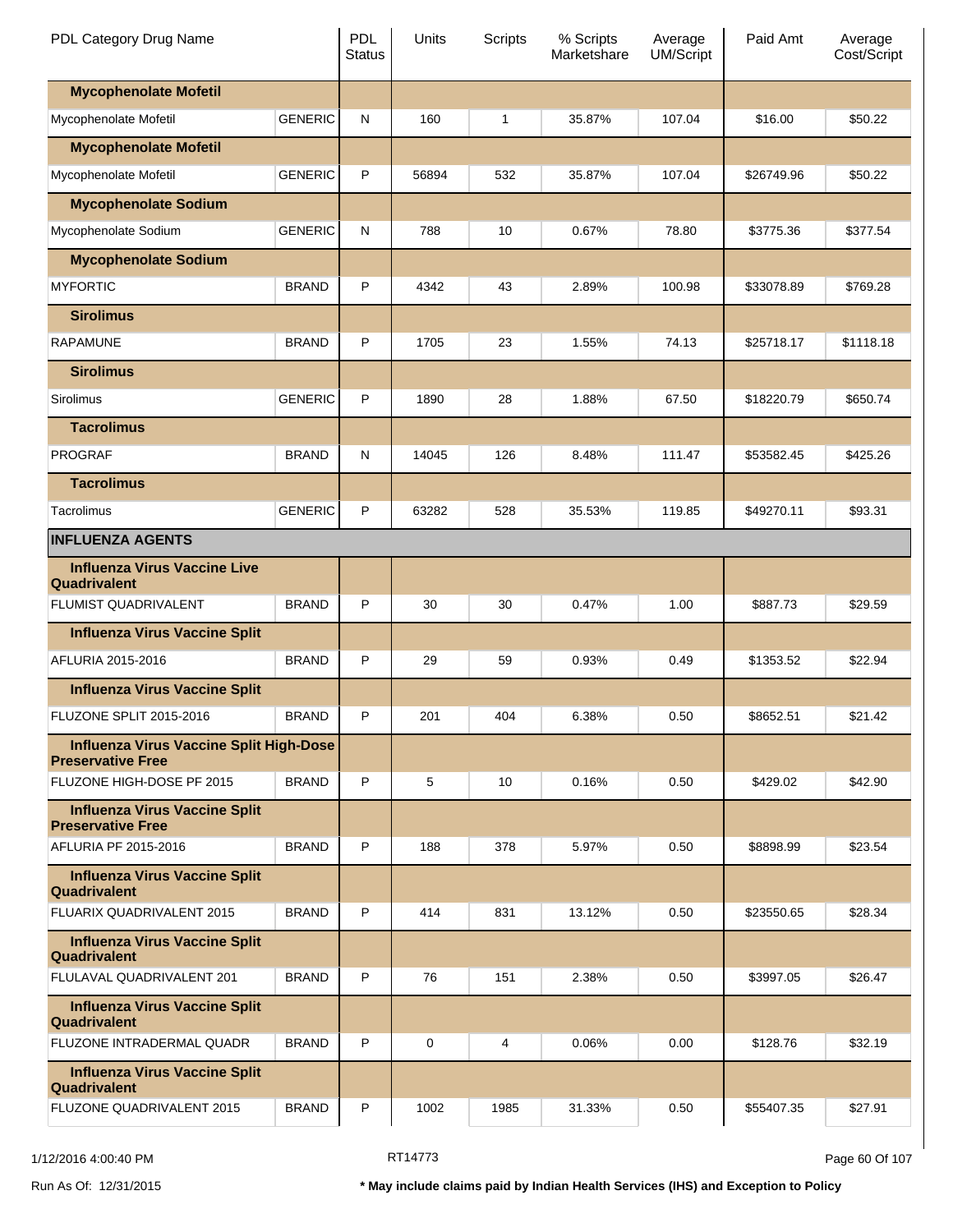| PDL Category Drug Name                                            |                | <b>PDL</b><br><b>Status</b> | Units  | <b>Scripts</b> | % Scripts<br>Marketshare | Average<br><b>UM/Script</b> | Paid Amt   | Average<br>Cost/Script |
|-------------------------------------------------------------------|----------------|-----------------------------|--------|----------------|--------------------------|-----------------------------|------------|------------------------|
| <b>Influenza Virus Vaccine Tissue-</b><br><b>Cultured Subunit</b> |                |                             |        |                |                          |                             |            |                        |
| FLUCELVAX 2015-2016                                               | <b>BRAND</b>   | P                           | 25     | 53             | 0.84%                    | 0.47                        | \$1450.53  | \$27.37                |
| <b>Influenza Virus Vaccine Types A &amp; B</b>                    |                |                             |        |                |                          |                             |            |                        |
| <b>Surface Antigen</b><br>FLUVIRIN 2015-2016                      | <b>BRAND</b>   | P                           | 1099   | 2195           | 34.65%                   | 0.50                        | \$54415.45 | \$24.79                |
| <b>Oseltamivir Phosphate</b>                                      |                |                             |        |                |                          |                             |            |                        |
| <b>TAMIFLU</b>                                                    | <b>BRAND</b>   | P                           | 10926  | 235            | 3.71%                    | 46.49                       | \$39079.67 | \$166.30               |
| <b>INTERFERON GAMMA</b>                                           |                |                             |        |                |                          |                             |            |                        |
| <b>Interferon Gamma-1B</b>                                        |                |                             |        |                |                          |                             |            |                        |
| <b>ACTIMMUNE</b>                                                  | <b>BRAND</b>   | <b>NR</b>                   | 18     | 3              | 100.00%                  | 6.00                        | \$35.25    | \$11.75                |
| <b>IRRIGATION SOLUTIONS</b>                                       |                |                             |        |                |                          |                             |            |                        |
| <b>Water For Irrigation, Sterile</b>                              |                |                             |        |                |                          |                             |            |                        |
| Water For Irrigation, Sterile                                     | <b>GENERIC</b> | N                           | 8000   | 2              | 100.00%                  | 4000.00                     | \$22.92    | \$11.46                |
| <b>K REMOVING RESINS</b>                                          |                |                             |        |                |                          |                             |            |                        |
| <b>Sodium Polystyrene Sulfonate</b>                               |                |                             |        |                |                          |                             |            |                        |
| Sodium Polystyrene Sulfonate                                      | <b>GENERIC</b> | P                           | 16798  | 48             | 100.00%                  | 349.96                      | \$2431.55  | \$50.66                |
| LINCOSAMIDES / OXAZOLIDINONES / LEPROSTATICS                      |                |                             |        |                |                          |                             |            |                        |
| <b>Clindamycin HCI</b>                                            |                |                             |        |                |                          |                             |            |                        |
| Clindamycin HCI                                                   | <b>GENERIC</b> | N                           | 3088   | 99             | 91.13%                   | 53.36                       | \$829.93   | \$15.85                |
| <b>Clindamycin HCI</b>                                            |                |                             |        |                |                          |                             |            |                        |
| Clindamycin HCI                                                   | <b>GENERIC</b> | P                           | 227573 | 4224           | 91.13%                   | 53.36                       | \$67683.90 | \$15.85                |
| <b>Clindamycin Palmitate Hydrochloride</b>                        |                |                             |        |                |                          |                             |            |                        |
| <b>CLEOCIN PEDIATRIC GRANULE</b>                                  | <b>BRAND</b>   | N                           | 66250  | 240            | 5.06%                    | 276.04                      | \$57028.84 | \$237.62               |
| <b>Clindamycin Palmitate Hydrochloride</b>                        |                |                             |        |                |                          |                             |            |                        |
| Clindamycin Palmitate Hydrochloride                               | <b>GENERIC</b> | P                           | 7800   | 22             | 0.46%                    | 354.55                      | \$1064.04  | \$48.37                |
| <b>Dapsone</b>                                                    |                |                             |        |                |                          |                             |            |                        |
| Dapsone                                                           | <b>GENERIC</b> | P                           | 3931   | 105            | 2.21%                    | 37.44                       | \$4999.05  | \$47.61                |
| <b>Daptomycin</b>                                                 |                |                             |        |                |                          |                             |            |                        |
| <b>CUBICIN</b>                                                    | <b>BRAND</b>   | ${\sf N}$                   | 180    | 23             | 0.48%                    | 7.83                        | \$73207.59 | \$3182.94              |
| Linezolid                                                         |                |                             |        |                |                          |                             |            |                        |
| Linezolid                                                         | <b>GENERIC</b> | P                           | 46     | 2              | 0.13%                    | 19.00                       | \$2310.45  | \$1581.52              |
| <b>Linezolid</b>                                                  |                |                             |        |                |                          |                             |            |                        |
| Linezolid                                                         | <b>GENERIC</b> | ${\sf N}$                   | 68     | 4              | 0.13%                    | 19.00                       | \$7178.66  | \$1581.52              |
| <b>Linezolid</b>                                                  |                |                             |        |                |                          |                             |            |                        |
| ZYVOX                                                             | <b>BRAND</b>   | ${\sf N}$                   | 160    | 8              | 0.53%                    | 1902.40                     | \$25877.31 | \$1903.26              |
| <b>Linezolid</b>                                                  |                |                             |        |                |                          |                             |            |                        |
| ZYVOX                                                             | <b>BRAND</b>   | P                           | 47400  | $17$           | 0.53%                    | 1902.40                     | \$21704.23 | \$1903.26              |
| <b>LITHIUM</b>                                                    |                |                             |        |                |                          |                             |            |                        |

1/12/2016 4:00:40 PM **Page 61 Of 107** RT14773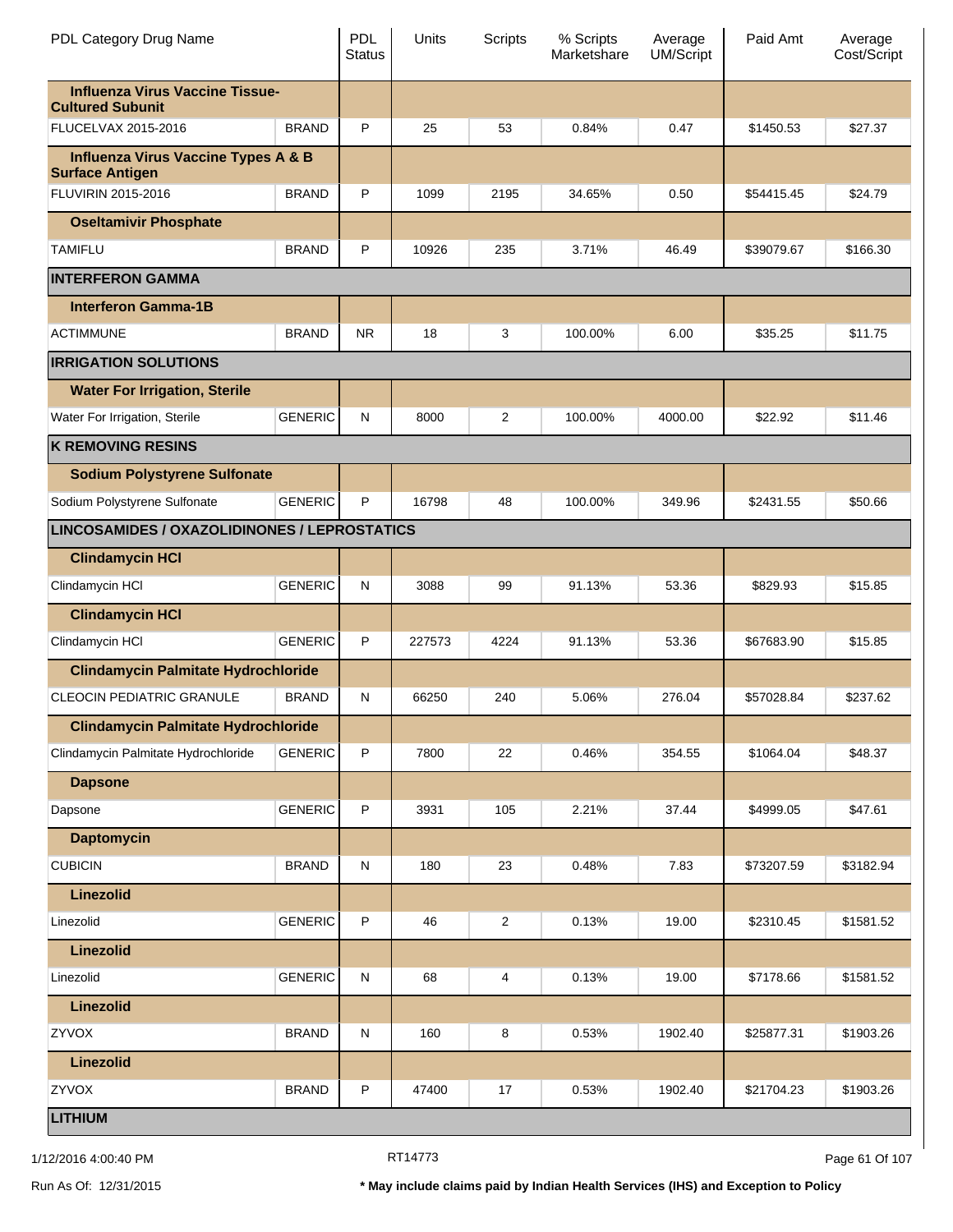| PDL Category Drug Name                                    |                | PDL<br><b>Status</b> | Units   | <b>Scripts</b> | % Scripts<br>Marketshare | Average<br><b>UM/Script</b> | Paid Amt    | Average<br>Cost/Script |
|-----------------------------------------------------------|----------------|----------------------|---------|----------------|--------------------------|-----------------------------|-------------|------------------------|
| Lithium                                                   |                |                      |         |                |                          |                             |             |                        |
| Lithium                                                   | <b>GENERIC</b> | P                    | 3375    | 9              | 0.24%                    | 375.00                      | \$317.29    | \$35.25                |
| <b>Lithium Carbonate</b>                                  |                |                      |         |                |                          |                             |             |                        |
| Lithium Carbonate                                         | <b>GENERIC</b> | N                    | 780     | 13             | 99.45%                   | 79.51                       | \$107.50    | \$13.88                |
| <b>Lithium Carbonate</b>                                  |                |                      |         |                |                          |                             |             |                        |
| Lithium Carbonate                                         | <b>GENERIC</b> | P                    | 299387  | 3762           | 99.45%                   | 79.51                       | \$52292.98  | \$13.88                |
| <b>Lithium Carbonate</b>                                  |                |                      |         |                |                          |                             |             |                        |
| <b>LITHOBID</b>                                           | <b>BRAND</b>   | N                    | 1110    | 12             | 0.32%                    | 92.50                       | \$6698.09   | \$558.17               |
| <b>MACROLIDES / ERYTHROMYCIN'S / KETOLIDES</b>            |                |                      |         |                |                          |                             |             |                        |
| <b>Azithromycin</b>                                       |                |                      |         |                |                          |                             |             |                        |
| Azithromycin                                              | <b>GENERIC</b> | P                    | 420451  | 30942          | 97.08%                   | 13.59                       | \$645255.44 | \$20.85                |
| <b>Azithromycin</b>                                       |                |                      |         |                |                          |                             |             |                        |
| <b>ZITHROMAX</b>                                          | <b>BRAND</b>   | N                    | 315     | 10             | 0.03%                    | 31.50                       | \$1089.81   | \$108.98               |
| <b>Clarithromycin</b>                                     |                |                      |         |                |                          |                             |             |                        |
| Clarithromycin                                            | <b>GENERIC</b> | N                    | 68      | 2              | 2.50%                    | 37.97                       | \$158.26    | \$35.79                |
| <b>Clarithromycin</b>                                     |                |                      |         |                |                          |                             |             |                        |
| Clarithromycin                                            | <b>GENERIC</b> | P                    | 30232   | 796            | 2.50%                    | 37.97                       | \$28405.35  | \$35.79                |
| <b>Erythromycin Base</b>                                  |                |                      |         |                |                          |                             |             |                        |
| ERY-TAB                                                   | <b>BRAND</b>   | N                    | 944     | 24             | 0.08%                    | 39.33                       | \$4304.37   | \$179.35               |
| <b>Erythromycin Base</b>                                  |                |                      |         |                |                          |                             |             |                        |
| Erythromycin Base                                         | <b>GENERIC</b> | N                    | 1896    | 36             | 0.11%                    | 52.67                       | \$12501.54  | \$347.27               |
| <b>Erythromycin Ethylsuccinate</b>                        |                |                      |         |                |                          |                             |             |                        |
| E.E.S. 400                                                | <b>BRAND</b>   | N                    | 42      | 1              | 0.00%                    | 42.00                       | \$5.00      | \$5.00                 |
| <b>Erythromycin Ethylsuccinate</b>                        |                |                      |         |                |                          |                             |             |                        |
| E.E.S. GRANULES                                           | <b>BRAND</b>   | N                    | 2900    | 22             | 0.07%                    | 131.82                      | \$4542.34   | \$206.47               |
| <b>Erythromycin Ethylsuccinate</b>                        |                |                      |         |                |                          |                             |             |                        |
| ERYPED 200                                                | <b>BRAND</b>   | N                    | 4400    | 20             | 0.06%                    | 220.00                      | \$6676.70   | \$333.84               |
| <b>Erythromycin Ethylsuccinate</b>                        |                |                      |         |                |                          |                             |             |                        |
| ERYPED 400                                                | <b>BRAND</b>   | N                    | 1400    | 12             | 0.04%                    | 116.67                      | \$5505.28   | \$458.77               |
| <b>Erythromycin Ethylsuccinate</b>                        |                |                      |         |                |                          |                             |             |                        |
| Erythromycin Ethylsuccinate                               | <b>GENERIC</b> | $\mathsf{N}$         | 176     | 3              | 0.01%                    | 58.67                       | \$1138.96   | \$379.65               |
| <b>Erythromycin Stearate</b>                              |                |                      |         |                |                          |                             |             |                        |
| <b>ERYTHROCIN STEARATE</b>                                | <b>BRAND</b>   | N                    | 120     | $\overline{c}$ | 0.01%                    | 60.00                       | \$829.89    | \$414.95               |
| <b>Fidaxomicin</b>                                        |                |                      |         |                |                          |                             |             |                        |
| <b>DIFICID</b>                                            | <b>BRAND</b>   | N                    | 60      | 3              | 0.01%                    | 20.00                       | \$9697.90   | \$3232.63              |
| Metabolic Modifiers Lysosomal Storage Disorder Treatments |                |                      |         |                |                          |                             |             |                        |
| <b>Galsulfase</b>                                         |                |                      |         |                |                          |                             |             |                        |
| NAGLAZYME                                                 | <b>BRAND</b>   | ${\sf N}$            | 550     | 6              | 100.00%                  | 91.67                       | \$193120.38 | \$32186.73             |
| 1/12/2016 4:00:40 PM                                      |                |                      | RT14773 |                |                          |                             |             | Page 62 Of 107         |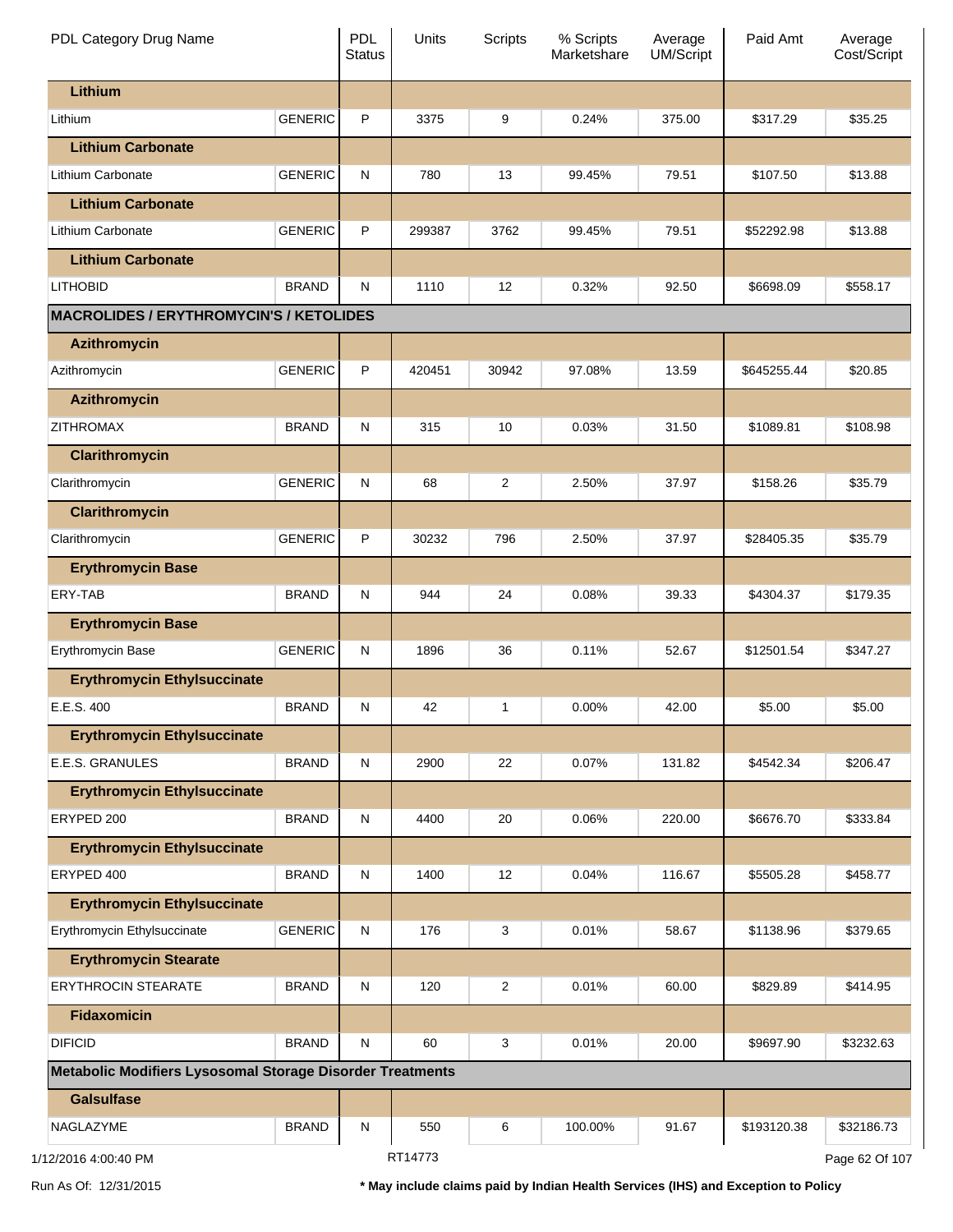| PDL Category Drug Name                                     |                | <b>PDL</b><br><b>Status</b> | Units   | Scripts        | % Scripts<br>Marketshare | Average<br><b>UM/Script</b> | Paid Amt    | Average<br>Cost/Script |
|------------------------------------------------------------|----------------|-----------------------------|---------|----------------|--------------------------|-----------------------------|-------------|------------------------|
| <b>MIGRAINE - ERGOTAMINE DERIVATIVES</b>                   |                |                             |         |                |                          |                             |             |                        |
| <b>Dihydroergotamine Mesylate</b>                          |                |                             |         |                |                          |                             |             |                        |
| Dihydroergotamine Mesylate                                 | <b>GENERIC</b> | N                           | 10      | 1              | 2.70%                    | 10.00                       | \$1177.01   | \$1177.01              |
| <b>Dihydroergotamine Mesylate</b>                          |                |                             |         |                |                          |                             |             |                        |
| <b>MIGRANAL</b>                                            | <b>BRAND</b>   | P                           | 300     | 36             | 97.30%                   | 8.33                        | \$112944.33 | \$3137.34              |
| <b>MIGRAINE - MISC.</b>                                    |                |                             |         |                |                          |                             |             |                        |
| <b>Ergotamine w/ Caffeine</b>                              |                |                             |         |                |                          |                             |             |                        |
| <b>CAFERGOT</b>                                            | <b>BRAND</b>   | ${\sf N}$                   | 70      | $\overline{2}$ | 100.00%                  | 35.00                       | \$632.43    | \$316.22               |
| MIGRAINE - SELECTIVE SEROTONIN AGONISTS (5HT)--Injectables |                |                             |         |                |                          |                             |             |                        |
| <b>Sumatriptan</b>                                         |                |                             |         |                |                          |                             |             |                        |
| <b>IMITREX</b>                                             | <b>BRAND</b>   | P                           | 672     | 110            | 21.40%                   | 6.11                        | \$40397.60  | \$367.25               |
| <b>Sumatriptan</b>                                         |                |                             |         |                |                          |                             |             |                        |
| Sumatriptan                                                | <b>GENERIC</b> | ${\sf N}$                   | 24      | 4              | 0.78%                    | 6.00                        | \$611.14    | \$152.79               |
| <b>Sumatriptan Succinate</b>                               |                |                             |         |                |                          |                             |             |                        |
| <b>IMITREX</b>                                             | <b>BRAND</b>   | P                           | 66      | 21             | 4.09%                    | 3.14                        | \$19028.16  | \$906.10               |
| <b>Sumatriptan Succinate</b>                               |                |                             |         |                |                          |                             |             |                        |
| <b>IMITREX STATDOSE REFILL</b>                             | <b>BRAND</b>   | P                           | 627     | 186            | 36.19%                   | 3.37                        | \$159051.05 | \$855.11               |
| <b>Sumatriptan Succinate</b>                               |                |                             |         |                |                          |                             |             |                        |
| <b>IMITREX STATDOSE SYSTEM</b>                             | <b>BRAND</b>   | P                           | 415     | 158            | 30.74%                   | 2.63                        | \$110556.17 | \$699.72               |
| <b>Sumatriptan Succinate</b>                               |                |                             |         |                |                          |                             |             |                        |
| Sumatriptan Succinate                                      | <b>GENERIC</b> | N                           | 47      | 24             | 4.67%                    | 1.96                        | \$2904.28   | \$121.01               |
| <b>Sumatriptan Succinate</b>                               |                |                             |         |                |                          |                             |             |                        |
| <b>SUMAVEL DOSEPRO</b>                                     | <b>BRAND</b>   | N                           | 3       | 1              | 0.19%                    | 3.00                        | \$895.99    | \$895.99               |
| Zolmitriptan                                               |                |                             |         |                |                          |                             |             |                        |
| <b>ZOMIG NASAL SPRAY</b>                                   | <b>BRAND</b>   | N                           | 60      | 10             | 1.95%                    | 6.00                        | \$3472.18   | \$347.22               |
| MIGRAINE - SELECTIVE SEROTONIN AGONISTS (5HT)--Tabs        |                |                             |         |                |                          |                             |             |                        |
| <b>Almotriptan Malate</b>                                  |                |                             |         |                |                          |                             |             |                        |
| Almotriptan Malate                                         | <b>GENERIC</b> | ${\sf N}$                   | 30      | 3              | 0.04%                    | 10.00                       | \$1079.91   | \$359.97               |
| <b>Almotriptan Malate</b>                                  |                |                             |         |                |                          |                             |             |                        |
| <b>AXERT</b>                                               | <b>BRAND</b>   | ${\sf N}$                   | 21      | 3              | 0.04%                    | 7.00                        | \$833.06    | \$277.69               |
| <b>Eletriptan Hydrobromide</b>                             |                |                             |         |                |                          |                             |             |                        |
| <b>RELPAX</b>                                              | <b>BRAND</b>   | ${\sf N}$                   | 4466    | 536            | 8.02%                    | 8.33                        | \$168381.95 | \$314.15               |
| <b>Frovatriptan Succinate</b>                              |                |                             |         |                |                          |                             |             |                        |
| <b>FROVA</b>                                               | <b>BRAND</b>   | ${\sf N}$                   | 201     | 21             | 0.31%                    | 9.57                        | \$11674.10  | \$555.91               |
| <b>Naratriptan HCI</b>                                     |                |                             |         |                |                          |                             |             |                        |
| AMERGE                                                     | <b>BRAND</b>   | ${\sf N}$                   | 63      | $\overline{7}$ | 0.10%                    | 9.00                        | \$1838.84   | \$262.69               |
| <b>Naratriptan HCI</b>                                     |                |                             |         |                |                          |                             |             |                        |
| Naratriptan HCI                                            | <b>GENERIC</b> | P                           | 406     | 45             | 0.67%                    | 9.02                        | \$1631.98   | \$36.27                |
| 1/12/2016 4:00:40 PM                                       |                |                             | RT14773 |                |                          |                             |             | Page 63 Of 107         |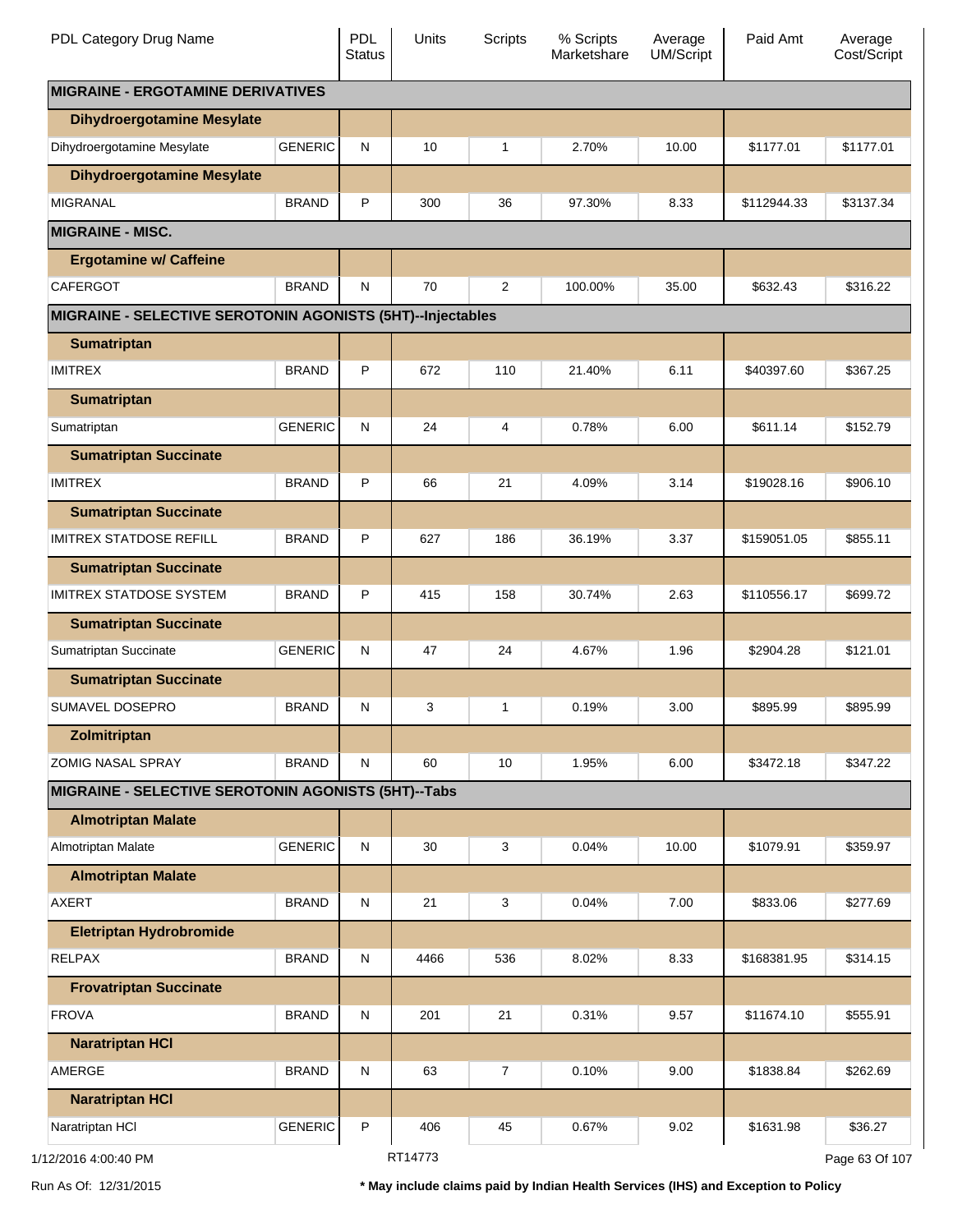| PDL Category Drug Name                                                     |                | PDL<br><b>Status</b> | Units  | <b>Scripts</b> | % Scripts<br>Marketshare | Average<br><b>UM/Script</b> | Paid Amt    | Average<br>Cost/Script |
|----------------------------------------------------------------------------|----------------|----------------------|--------|----------------|--------------------------|-----------------------------|-------------|------------------------|
| <b>Rizatriptan Benzoate</b>                                                |                |                      |        |                |                          |                             |             |                        |
| <b>MAXALT</b>                                                              | <b>BRAND</b>   | N                    | 9      | 1              | 0.01%                    | 9.00                        | \$30.00     | \$30.00                |
| <b>Rizatriptan Benzoate</b>                                                |                |                      |        |                |                          |                             |             |                        |
| <b>MAXALT-MLT</b>                                                          | <b>BRAND</b>   | N                    | 123    | 13             | 0.19%                    | 9.46                        | \$4302.78   | \$330.98               |
| <b>Rizatriptan Benzoate</b>                                                |                |                      |        |                |                          |                             |             |                        |
| Rizatriptan Benzoate                                                       | <b>GENERIC</b> | P                    | 10532  | 1136           | 17.00%                   | 9.27                        | \$27493.42  | \$24.20                |
| <b>Sumatriptan Succinate</b>                                               |                |                      |        |                |                          |                             |             |                        |
| Sumatriptan Succinate                                                      | <b>GENERIC</b> | P                    | 43794  | 4889           | 73.17%                   | 8.96                        | \$85185.05  | \$17.42                |
| Zolmitriptan                                                               |                |                      |        |                |                          |                             |             |                        |
| Zolmitriptan                                                               | <b>GENERIC</b> | N                    | 158    | 18             | 0.27%                    | 8.78                        | \$1486.23   | \$82.57                |
| Zolmitriptan                                                               |                |                      |        |                |                          |                             |             |                        |
| <b>ZOMIG</b>                                                               | <b>BRAND</b>   | N                    | 30     | 4              | 0.06%                    | 7.50                        | \$2137.27   | \$534.32               |
| Zolmitriptan                                                               |                |                      |        |                |                          |                             |             |                        |
| <b>ZOMIG ZMT</b>                                                           | <b>BRAND</b>   | N                    | 75     | 6              | 0.09%                    | 12.50                       | \$6174.18   | \$1029.03              |
| <b>MINERALS</b>                                                            |                |                      |        |                |                          |                             |             |                        |
| <b>Iron Dextran</b>                                                        |                |                      |        |                |                          |                             |             |                        |
| <b>INFED</b>                                                               | <b>BRAND</b>   | P                    | 10     | 5              | 0.07%                    | 2.00                        | \$173.95    | \$34.79                |
| Pot Phosphate Monobasic w/ Sod<br><b>Phosphate Dibasic &amp; Monobasic</b> |                |                      |        |                |                          |                             |             |                        |
| <b>K-PHOS NEUTRAL</b>                                                      | <b>BRAND</b>   | N                    | 880    | 5              | 0.07%                    | 176.00                      | \$183.73    | \$36.75                |
| Pot Phosphate Monobasic w/ Sod<br><b>Phosphate Dibasic &amp; Monobasic</b> |                |                      |        |                |                          |                             |             |                        |
| Pot Phosphate Monobasic w/ Sod<br>Phosphate Dibasic & Monobasic            | <b>GENERIC</b> | P                    | 5378   | 55             | 0.74%                    | 97.78                       | \$1668.03   | \$30.33                |
| <b>Potassium Bicarbonate</b>                                               |                |                      |        |                |                          |                             |             |                        |
| Potassium Bicarbonate                                                      | <b>GENERIC</b> | P                    | 785    | 18             | 0.24%                    | 43.61                       | \$474.41    | \$26.36                |
| <b>Potassium Chloride</b>                                                  |                |                      |        |                |                          |                             |             |                        |
| Potassium Chloride                                                         | <b>GENERIC</b> | N                    | 7652   | 49             | 34.57%                   | 107.96                      | \$2670.40   | \$35.71                |
| <b>Potassium Chloride</b>                                                  |                |                      |        |                |                          |                             |             |                        |
| Potassium Chloride                                                         | <b>GENERIC</b> | P                    | 269367 | 2517           | 34.57%                   | 107.96                      | \$88963.98  | \$35.71                |
| <b>Potassium Chloride Microencapsulated</b><br><b>Crystals CR</b>          |                |                      |        |                |                          |                             |             |                        |
| Potassium Chloride Microencapsulated<br><b>Crystals CR</b>                 | <b>GENERIC</b> | P                    | 228747 | 4604           | 62.02%                   | 49.68                       | \$107038.10 | \$23.25                |
| <b>Potassium lodide</b>                                                    |                |                      |        |                |                          |                             |             |                        |
| <b>SSKI</b>                                                                | <b>BRAND</b>   | P                    | 331    | 8              | 0.11%                    | 41.38                       | \$211.89    | \$26.49                |
| <b>Potassium Phosphate Monobasic</b>                                       |                |                      |        |                |                          |                             |             |                        |
| K-PHOS                                                                     | <b>BRAND</b>   | P                    | 740    | 13             | 0.18%                    | 56.92                       | \$322.66    | \$24.82                |
| <b>Sodium Bicarbonate</b>                                                  |                |                      |        |                |                          |                             |             |                        |
| <b>NEUT</b>                                                                | <b>BRAND</b>   | N                    | 125    | 1              | 0.01%                    | 125.00                      | \$47.62     | \$47.62                |
| <b>Sodium Bicarbonate</b>                                                  |                |                      |        |                |                          |                             |             |                        |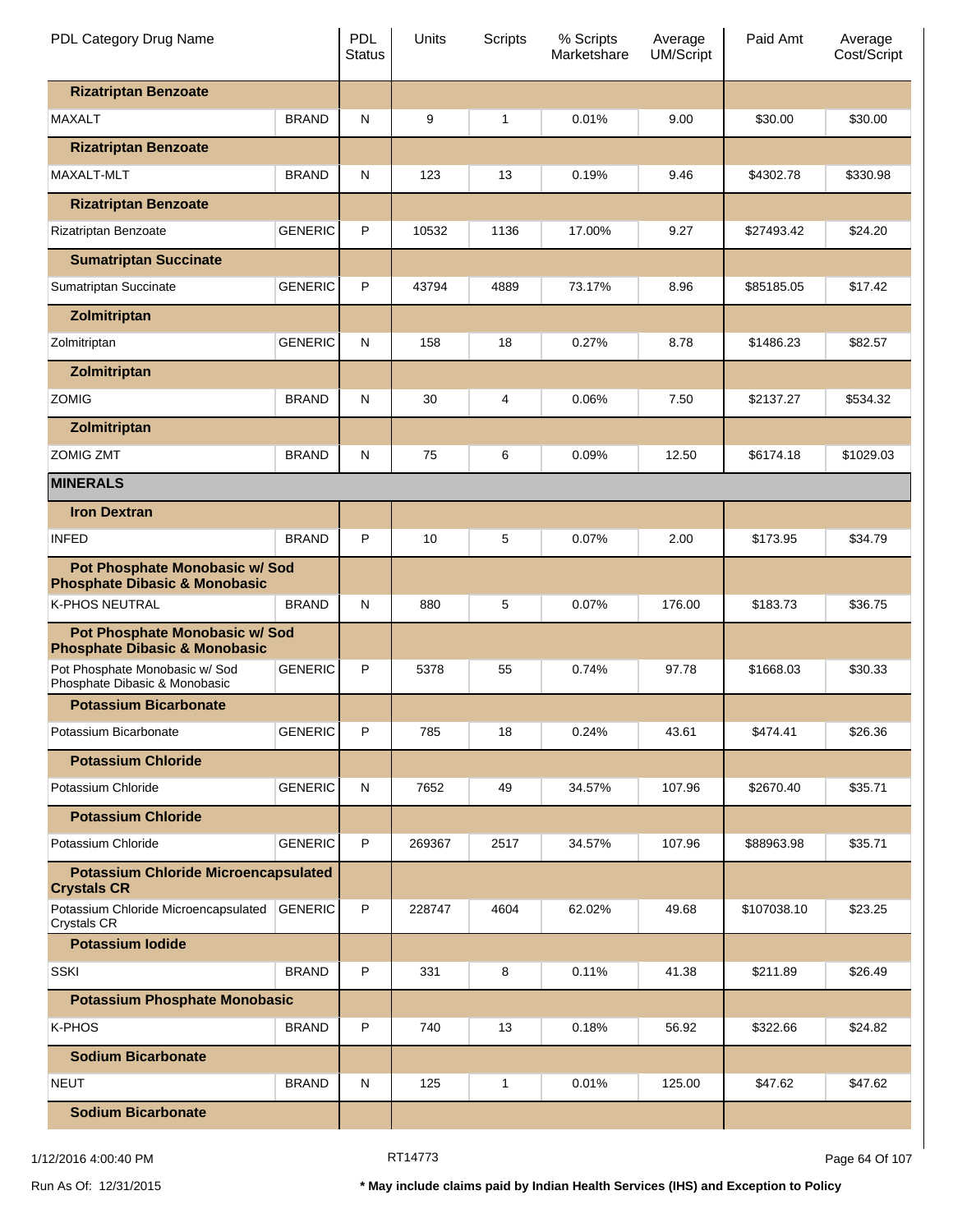| PDL Category Drug Name                  |                | <b>PDL</b><br><b>Status</b> | Units   | <b>Scripts</b> | % Scripts<br>Marketshare | Average<br>UM/Script | Paid Amt   | Average<br>Cost/Script |
|-----------------------------------------|----------------|-----------------------------|---------|----------------|--------------------------|----------------------|------------|------------------------|
| Sodium Bicarbonate                      | <b>GENERIC</b> | P                           | 11050   | 24             | 0.32%                    | 460.42               | \$1295.21  | \$53.97                |
| <b>Sodium Chloride</b>                  |                |                             |         |                |                          |                      |            |                        |
| Sodium Chloride                         | <b>GENERIC</b> | N                           | 800     | 8              | 0.15%                    | 2163.64              | \$125.42   | \$24.64                |
| <b>Sodium Chloride</b>                  |                |                             |         |                |                          |                      |            |                        |
| Sodium Chloride                         | <b>GENERIC</b> | P                           | 23000   | 3              | 0.15%                    | 2163.64              | \$145.67   | \$24.64                |
| <b>Sodium Fluoride</b>                  |                |                             |         |                |                          |                      |            |                        |
| Sodium Fluoride                         | <b>GENERIC</b> | P                           | 3855    | 109            | 1.47%                    | 35.37                | \$1333.91  | \$12.24                |
| <b>Zinc Acetate (Oral)</b>              |                |                             |         |                |                          |                      |            |                        |
| <b>GALZIN</b>                           | <b>BRAND</b>   | N                           | 120     | $\overline{c}$ | 0.03%                    | 60.00                | \$174.53   | \$87.27                |
| <b>Zinc Sulfate</b>                     |                |                             |         |                |                          |                      |            |                        |
| <b>Zinc Sulfate</b>                     | <b>GENERIC</b> | N                           | 180     | 2              | 0.03%                    | 90.00                | \$167.10   | \$83.55                |
| <b>MISCELLANEOUS</b>                    |                |                             |         |                |                          |                      |            |                        |
| Hydroxyurea (Sickle Cell Anemia)        |                |                             |         |                |                          |                      |            |                        |
| <b>DROXIA</b>                           | <b>BRAND</b>   | P                           | 180     | 4              | 2.21%                    | 45.00                | \$191.09   | \$47.77                |
| <b>Interferon Alfa-2B</b>               |                |                             |         |                |                          |                      |            |                        |
| <b>INTRON A</b>                         | <b>BRAND</b>   | P                           | 48      | $\overline{c}$ | 1.10%                    | 24.00                | \$10547.60 | \$5273.80              |
| <b>Midodrine HCI</b>                    |                |                             |         |                |                          |                      |            |                        |
| Midodrine HCI                           | <b>GENERIC</b> | P                           | 90      | 1              | 0.55%                    | 90.00                | \$75.91    | \$75.91                |
| <b>Milrinone in Dextrose</b>            |                |                             |         |                |                          |                      |            |                        |
| Milrinone in Dextrose                   | <b>GENERIC</b> | N                           | 1400    | 1              | 0.55%                    | 1400.00              | \$194.55   | \$194.55               |
| <b>Nitisinone</b>                       |                |                             |         |                |                          |                      |            |                        |
| <b>ORFADIN</b>                          | <b>BRAND</b>   | P                           | 330     | 7              | 3.87%                    | 47.14                | \$63148.01 | \$9021.14              |
| <b>Pneumococcal Vac Polyvalent</b>      |                |                             |         |                |                          |                      |            |                        |
| PNEUMOVAX 23                            | <b>BRAND</b>   | P                           | 41      | 85             | 46.96%                   | 0.48                 | \$7271.53  | \$85.55                |
| <b>Pneumococcal Vac Polyvalent</b>      |                |                             |         |                |                          |                      |            |                        |
| PNEUMOVAX 23/1 DOSE                     | <b>BRAND</b>   | P                           | 30      | 61             | 33.70%                   | 0.49                 | \$5170.33  | \$84.76                |
| <b>Pneumococcal Vac Polyvalent</b>      |                |                             |         |                |                          |                      |            |                        |
| PNEUMOVAX 23/5 DOSE                     | <b>BRAND</b>   | P                           | 6       | 12             | 6.63%                    | 0.50                 | \$1018.60  | \$84.88                |
| <b>Racepinephrine HCI</b>               |                |                             |         |                |                          |                      |            |                        |
| Racepinephrine HCI                      | <b>GENERIC</b> | P                           | 60      | 2              | 1.10%                    | 30.00                | \$73.46    | \$36.73                |
| <b>Racepinephrine HCI</b>               |                |                             |         |                |                          |                      |            |                        |
| S <sub>2</sub>                          | <b>BRAND</b>   | P                           | 15      | 1              | 0.55%                    | 15.00                | \$25.63    | \$25.63                |
| <b>Tetanus-Diphtheria Toxoids (Td)</b>  |                |                             |         |                |                          |                      |            |                        |
| <b>TENIVAC</b>                          | <b>BRAND</b>   | P                           | 1       | 3              | 1.66%                    | 0.33                 | \$112.61   | \$37.54                |
| <b>Thalidomide</b>                      |                |                             |         |                |                          |                      |            |                        |
| <b>THALOMID</b>                         | <b>BRAND</b>   | P                           | 56      | $\overline{2}$ | 1.10%                    | 28.00                | \$24.02    | \$12.01                |
| <b>MOUTH - ANESTHETICS TOPICAL ORAL</b> |                |                             |         |                |                          |                      |            |                        |
| <b>Lidocaine HCI (Mouth-Throat)</b>     |                |                             |         |                |                          |                      |            |                        |
| 1/12/2016 4:00:40 PM                    |                |                             | RT14773 |                |                          |                      |            | Page 65 Of 107         |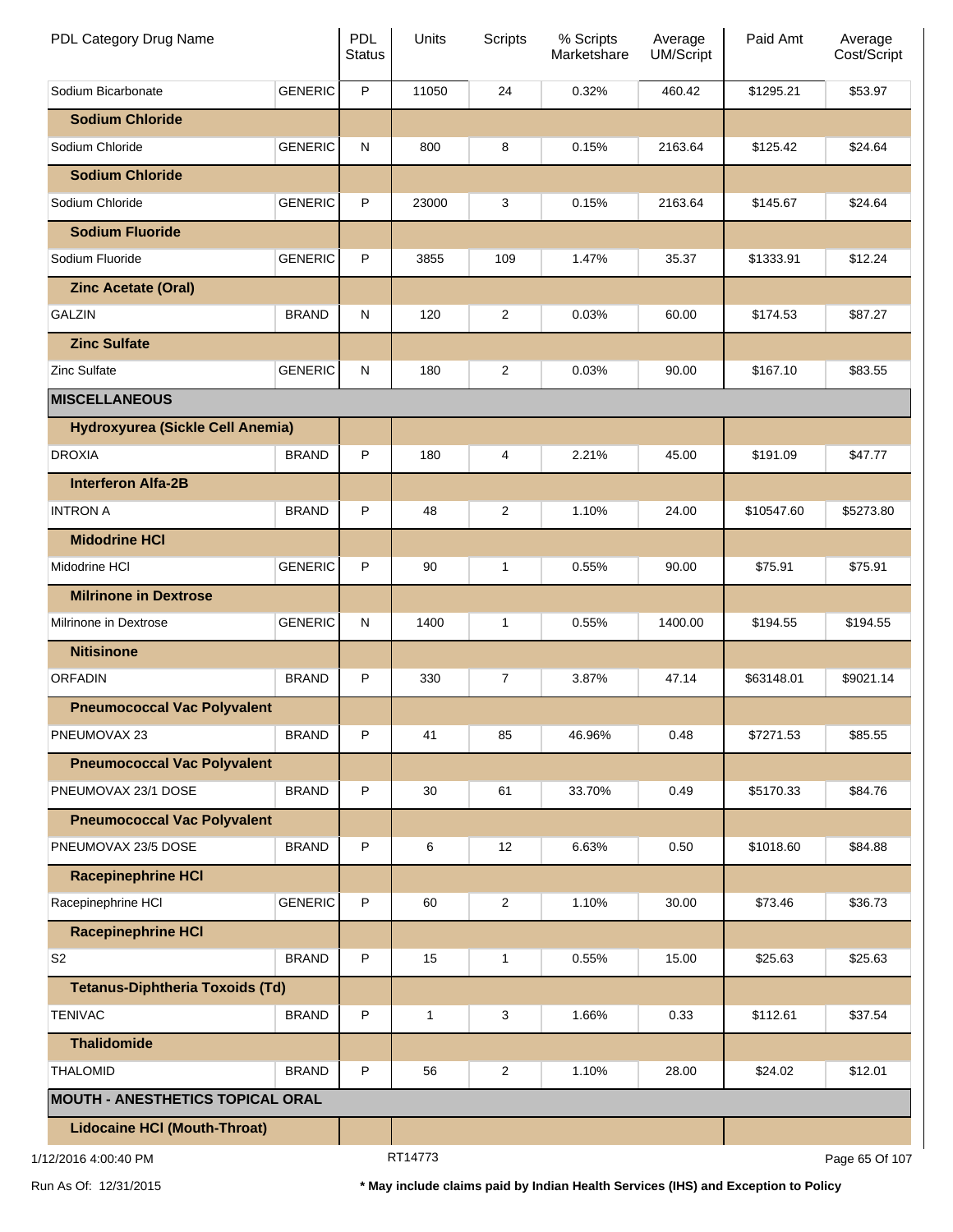| PDL Category Drug Name                            |                | <b>PDL</b><br><b>Status</b> | Units   | <b>Scripts</b> | % Scripts<br>Marketshare | Average<br><b>UM/Script</b> | Paid Amt    | Average<br>Cost/Script |
|---------------------------------------------------|----------------|-----------------------------|---------|----------------|--------------------------|-----------------------------|-------------|------------------------|
| Lidocaine HCI (Mouth-Throat)                      | <b>GENERIC</b> | P                           | 51379   | 422            | 100.00%                  | 121.75                      | \$4314.01   | \$10.22                |
| <b>MOUTH - STEROIDS</b>                           |                |                             |         |                |                          |                             |             |                        |
| <b>Triamcinolone Acetonide (Mouth)</b>            |                |                             |         |                |                          |                             |             |                        |
| Triamcinolone Acetonide (Mouth)                   | <b>GENERIC</b> | P                           | 710     | 132            | 100.00%                  | 5.38                        | \$7337.32   | \$55.59                |
| <b>MOUTH ANTI-INFECTIVES</b>                      |                |                             |         |                |                          |                             |             |                        |
| <b>Clotrimazole</b>                               |                |                             |         |                |                          |                             |             |                        |
| Clotrimazole                                      | <b>GENERIC</b> | P                           | 28      | $\mathbf{1}$   | 0.06%                    | 28.00                       | \$29.30     | \$29.30                |
| <b>Nystatin (Mouth-Throat)</b>                    |                |                             |         |                |                          |                             |             |                        |
| Nystatin (Mouth-Throat)                           | <b>GENERIC</b> | P                           | 218472  | 1625           | 99.94%                   | 134.44                      | \$34217.10  | \$21.06                |
| <b>MOUTH ANTISEPTICS</b>                          |                |                             |         |                |                          |                             |             |                        |
| <b>Chlorhexidine Gluconate (Mouth-</b><br>Throat) |                |                             |         |                |                          |                             |             |                        |
| Chlorhexidine Gluconate (Mouth-<br>Throat)        | <b>GENERIC</b> | P                           | 1792229 | 3774           | 100.00%                  | 474.89                      | \$35760.32  | \$9.48                 |
| <b>MULTIPLE SCLEROSIS AGENTS</b>                  |                |                             |         |                |                          |                             |             |                        |
| <b>Dalfampridine</b>                              |                |                             |         |                |                          |                             |             |                        |
| AMPYRA                                            | <b>BRAND</b>   | N                           | 900     | 15             | 2.85%                    | 60.00                       | \$26801.70  | \$1786.78              |
| <b>Dimethyl Fumarate</b>                          |                |                             |         |                |                          |                             |             |                        |
| <b>TECFIDERA</b>                                  | <b>BRAND</b>   | N                           | 9956    | 169            | 32.07%                   | 58.91                       | \$944890.64 | \$5591.07              |
| <b>Fingolimod HCI</b>                             |                |                             |         |                |                          |                             |             |                        |
| <b>GILENYA</b>                                    | <b>BRAND</b>   | N                           | 1794    | 58             | 11.01%                   | 30.93                       | \$330396.65 | \$5696.49              |
| <b>Glatiramer Acetate</b>                         |                |                             |         |                |                          |                             |             |                        |
| <b>COPAXONE</b>                                   | <b>BRAND</b>   | N                           | 672     | 56             | 29.60%                   | 23.54                       | \$254999.58 | \$5208.64              |
| <b>Glatiramer Acetate</b>                         |                |                             |         |                |                          |                             |             |                        |
| COPAXONE                                          | <b>BRAND</b>   | P                           | 3000    | 100            | 29.60%                   | 23.54                       | \$557548.52 | \$5208.64              |
| <b>Interferon Beta-1a</b>                         |                |                             |         |                |                          |                             |             |                        |
| <b>AVONEX</b>                                     | <b>BRAND</b>   | P                           | 17      | 17             | 3.23%                    | 1.00                        | \$88796.16  | \$5223.30              |
| <b>Interferon Beta-1a</b>                         |                |                             |         |                |                          |                             |             |                        |
| <b>AVONEX PEN</b>                                 | <b>BRAND</b>   | P                           | 39      | 39             | 7.40%                    | 1.00                        | \$195721.42 | \$5018.50              |
| <b>Interferon Beta-1a</b>                         |                |                             |         |                |                          |                             |             |                        |
| <b>REBIF</b>                                      | <b>BRAND</b>   | P                           | 78      | 13             | 2.47%                    | 6.00                        | \$68444.86  | \$5264.99              |
| <b>Interferon Beta-1a</b>                         |                |                             |         |                |                          |                             |             |                        |
| <b>REBIF REBIDOSE</b>                             | <b>BRAND</b>   | P                           | 102     | 17             | 3.23%                    | 6.00                        | \$92461.59  | \$5438.92              |
| <b>Interferon Beta-1a</b>                         |                |                             |         |                |                          |                             |             |                        |
| <b>REBIF REBIDOSE TITRATION</b>                   | <b>BRAND</b>   | P                           | 8       | 2              | 0.38%                    | 4.00                        | \$6082.57   | \$3041.29              |
| <b>Interferon Beta-1b</b>                         |                |                             |         |                |                          |                             |             |                        |
| <b>BETASERON</b>                                  | <b>BRAND</b>   | P                           | 140     | 10             | 1.90%                    | 14.00                       | \$56569.10  | \$5656.91              |
| <b>Interferon Beta-1b</b>                         |                |                             |         |                |                          |                             |             |                        |
| <b>EXTAVIA</b>                                    | <b>BRAND</b>   | N                           | 75      | 5              | 0.95%                    | 15.00                       | \$25297.60  | \$5059.52              |

1/12/2016 4:00:40 PM **RT14773** RT14773 **Page 66 Of 107**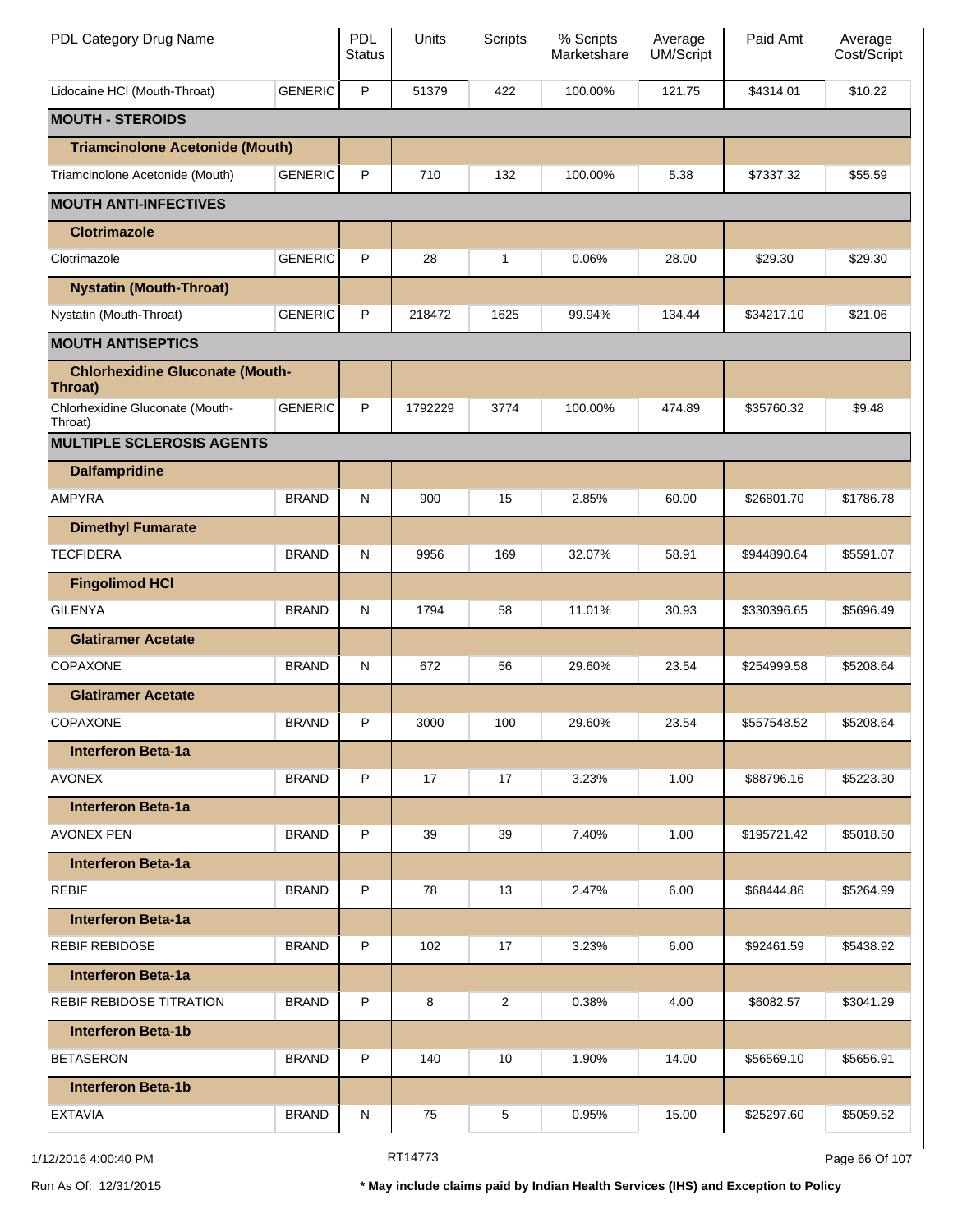| PDL Category Drug Name                        |                | <b>PDL</b><br><b>Status</b> | Units   | <b>Scripts</b> | % Scripts<br>Marketshare | Average<br><b>UM/Script</b> | Paid Amt    | Average<br>Cost/Script |
|-----------------------------------------------|----------------|-----------------------------|---------|----------------|--------------------------|-----------------------------|-------------|------------------------|
| <b>Teriflunomide</b>                          |                |                             |         |                |                          |                             |             |                        |
| <b>AUBAGIO</b>                                | <b>BRAND</b>   | N                           | 728     | 26             | 4.93%                    | 28.00                       | \$140218.90 | \$5393.03              |
| <b>MULTIPLE SCLEROSIS AGENTS- INTERFERONS</b> |                |                             |         |                |                          |                             |             |                        |
| <b>Peginterferon Beta-1a</b>                  |                |                             |         |                |                          |                             |             |                        |
| <b>PLEGRIDY</b>                               | <b>BRAND</b>   | N                           | 14      | 14             | 87.50%                   | 1.00                        | \$74839.22  | \$5345.66              |
| <b>Peginterferon Beta-1a</b>                  |                |                             |         |                |                          |                             |             |                        |
| PLEGRIDY STARTER PACK                         | <b>BRAND</b>   | N                           | 2       | $\overline{c}$ | 12.50%                   | 1.00                        | \$10692.46  | \$5346.23              |
| <b>MUSCLE RELAXANTS</b>                       |                |                             |         |                |                          |                             |             |                        |
| <b>Baclofen</b>                               |                |                             |         |                |                          |                             |             |                        |
| Baclofen                                      | <b>GENERIC</b> | P                           | 440487  | 5388           | 16.98%                   | 81.75                       | \$123875.90 | \$22.99                |
| <b>Baclofen</b>                               |                |                             |         |                |                          |                             |             |                        |
| <b>GABLOFEN</b>                               | <b>BRAND</b>   | P                           | 60      | 3              | 0.01%                    | 20.00                       | \$2807.19   | \$935.73               |
| <b>Baclofen</b>                               |                |                             |         |                |                          |                             |             |                        |
| <b>LIORESAL INTRATHECAL</b>                   | <b>BRAND</b>   | P                           | 440     | 18             | 0.06%                    | 24.44                       | \$17841.14  | \$991.17               |
| <b>Carisoprodol</b>                           |                |                             |         |                |                          |                             |             |                        |
| Carisoprodol                                  | <b>GENERIC</b> | N                           | 3417    | 50             | 0.16%                    | 68.34                       | \$632.42    | \$12.65                |
| <b>Carisoprodol</b>                           |                |                             |         |                |                          |                             |             |                        |
| <b>SOMA</b>                                   | <b>BRAND</b>   | N                           | 70      | 3              | 0.01%                    | 23.33                       | \$597.20    | \$199.07               |
| Chlorzoxazone                                 |                |                             |         |                |                          |                             |             |                        |
| Chlorzoxazone                                 | <b>GENERIC</b> | P                           | 11186   | 152            | 0.48%                    | 73.59                       | \$3773.49   | \$24.83                |
| <b>Cyclobenzaprine HCI</b>                    |                |                             |         |                |                          |                             |             |                        |
| <b>AMRIX</b>                                  | <b>BRAND</b>   | N                           | 30      | 1              | 0.00%                    | 30.00                       | \$839.73    | \$839.73               |
| <b>Cyclobenzaprine HCI</b>                    |                |                             |         |                |                          |                             |             |                        |
| Cyclobenzaprine HCI                           | <b>GENERIC</b> | P                           | 833017  | 18337          | 57.79%                   | 45.43                       | \$177301.23 | \$9.67                 |
| <b>Dantrolene Sodium</b>                      |                |                             |         |                |                          |                             |             |                        |
| <b>DANTRIUM</b>                               | <b>BRAND</b>   | ${\sf N}$                   | 1152    | 14             | 0.04%                    | 82.29                       | \$1530.38   | \$109.31               |
| <b>Dantrolene Sodium</b>                      |                |                             |         |                |                          |                             |             |                        |
| Dantrolene Sodium                             | <b>GENERIC</b> | ${\sf N}$                   | 2052    | 26             | 0.08%                    | 78.92                       | \$2411.22   | \$92.74                |
| <b>Metaxalone</b>                             |                |                             |         |                |                          |                             |             |                        |
| Metaxalone                                    | <b>GENERIC</b> | ${\sf N}$                   | 2929    | 47             | 0.15%                    | 62.32                       | \$8911.18   | \$189.60               |
| <b>Metaxalone</b>                             |                |                             |         |                |                          |                             |             |                        |
| <b>SKELAXIN</b>                               | <b>BRAND</b>   | N                           | 1590    | 18             | 0.06%                    | 88.33                       | \$9187.98   | \$510.44               |
| <b>Methocarbamol</b>                          |                |                             |         |                |                          |                             |             |                        |
| Methocarbamol                                 | <b>GENERIC</b> | P                           | 148028  | 2144           | 6.76%                    | 69.04                       | \$34849.93  | \$16.25                |
| <b>Orphenadrine Citrate</b>                   |                |                             |         |                |                          |                             |             |                        |
| Orphenadrine Citrate                          | <b>GENERIC</b> | P                           | 28456   | 689            | 2.17%                    | 41.30                       | \$15651.68  | \$22.72                |
| <b>Tizanidine HCI</b>                         |                |                             |         |                |                          |                             |             |                        |
| <b>Tizanidine HCI</b>                         | <b>GENERIC</b> | P                           | 332217  | 4843           | 15.26%                   | 68.60                       | \$150645.57 | \$31.11                |
| 1/12/2016 4:00:40 PM                          |                |                             | RT14773 |                |                          |                             |             | Page 67 Of 107         |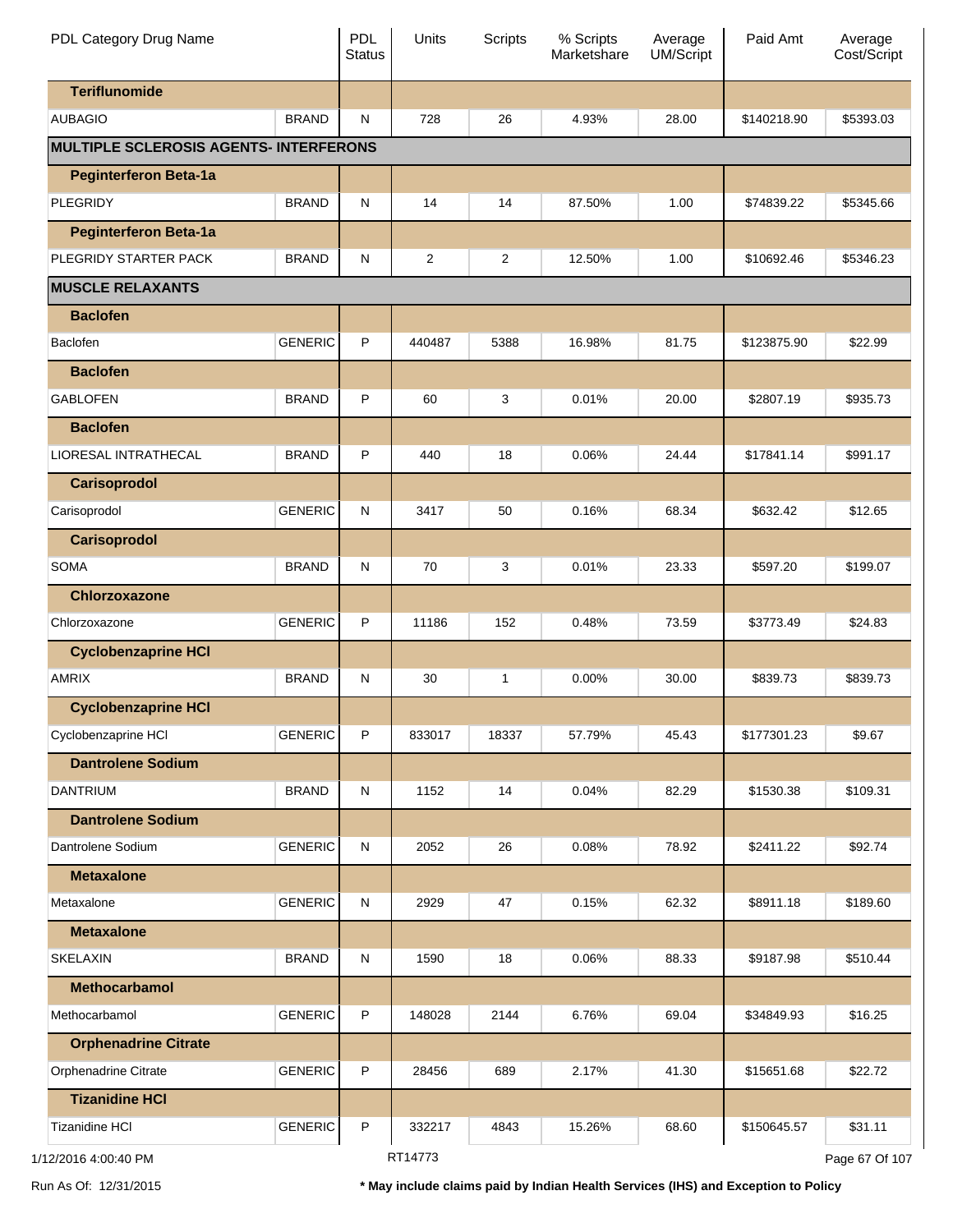| PDL Category Drug Name                                        |                | <b>PDL</b><br><b>Status</b> | Units   | Scripts        | % Scripts<br>Marketshare | Average<br>UM/Script | Paid Amt     | Average<br>Cost/Script |
|---------------------------------------------------------------|----------------|-----------------------------|---------|----------------|--------------------------|----------------------|--------------|------------------------|
| <b>NARCOTIC - ANTAGONISTS</b>                                 |                |                             |         |                |                          |                      |              |                        |
| <b>Naloxone HCI</b>                                           |                |                             |         |                |                          |                      |              |                        |
| Naloxone HCI                                                  | <b>GENERIC</b> | P                           | 1       | 1              | 0.14%                    | 1.00                 | \$22.70      | \$22.70                |
| <b>Naltrexone</b>                                             |                |                             |         |                |                          |                      |              |                        |
| <b>VIVITROL</b>                                               | <b>BRAND</b>   | N                           | 2       | $\overline{2}$ | 0.29%                    | 1.00                 | \$2562.46    | \$1281.23              |
| <b>Naltrexone HCI</b>                                         |                |                             |         |                |                          |                      |              |                        |
| Naltrexone HCI                                                | <b>GENERIC</b> | P                           | 24347   | 692            | 99.57%                   | 35.18                | \$27728.86   | \$40.07                |
| <b>NARCOTICS - MISC.</b>                                      |                |                             |         |                |                          |                      |              |                        |
| <b>Acetaminophen w/ Codeine</b>                               |                |                             |         |                |                          |                      |              |                        |
| Acetaminophen w/ Codeine                                      | <b>GENERIC</b> | P                           | 235662  | 4880           | 6.72%                    | 48.29                | \$74900.91   | \$15.35                |
| <b>Buprenorphine</b>                                          |                |                             |         |                |                          |                      |              |                        |
| <b>BUTRANS</b>                                                | <b>BRAND</b>   | N                           | 220     | 53             | 0.07%                    | 4.15                 | \$18722.02   | \$353.25               |
| <b>Buprenorphine HCI</b>                                      |                |                             |         |                |                          |                      |              |                        |
| <b>Buprenorphine HCI</b>                                      | <b>GENERIC</b> | N                           | 2909    | 42             | 0.06%                    | 69.26                | \$4662.10    | \$111.00               |
| <b>Buprenorphine HCI-Naloxone HCI</b><br><b>Dihydrate</b>     |                |                             |         |                |                          |                      |              |                        |
| Buprenorphine HCI-Naloxone HCI<br>Dihydrate                   | <b>GENERIC</b> | N                           | 195     | 4              | 0.01%                    | 48.75                | \$882.62     | \$220.66               |
| <b>Buprenorphine HCI-Naloxone HCI</b><br><b>Dihydrate</b>     |                |                             |         |                |                          |                      |              |                        |
| <b>SUBOXONE</b>                                               | <b>BRAND</b>   | P                           | 29215   | 721            | 0.99%                    | 40.52                | \$223378.98  | \$309.82               |
| Butalbital-Acetaminophen-Caffeine w/<br><b>Codeine</b>        |                |                             |         |                |                          |                      |              |                        |
| Butalbital-Acetaminophen-Caffeine w/<br>Codeine               | <b>GENERIC</b> | N                           | 75      | 3              | 0.15%                    | 35.28                | \$30.00      | \$43.17                |
| <b>Butalbital-Acetaminophen-Caffeine w/</b><br><b>Codeine</b> |                |                             |         |                |                          |                      |              |                        |
| Butalbital-Acetaminophen-Caffeine w/<br>Codeine               | GENERIC        | P                           | 3806    | 107            | 0.15%                    | 35.28                | \$4718.32    | \$43.17                |
| <b>Butalbital-Aspirin-Caffeine w/Cod</b>                      |                |                             |         |                |                          |                      |              |                        |
| Butalbital-Aspirin-Caffeine w/Cod                             | <b>GENERIC</b> | N                           | 1105    | 22             | 0.03%                    | 50.23                | \$1953.51    | \$88.80                |
| <b>Butalbital-Aspirin-Caffeine w/Cod</b>                      |                |                             |         |                |                          |                      |              |                        |
| FIORINAL/CODEINE #3                                           | <b>BRAND</b>   | N                           | 30      | 3              | 0.00%                    | 10.00                | \$258.98     | \$86.33                |
| <b>Codeine Sulfate</b>                                        |                |                             |         |                |                          |                      |              |                        |
| <b>Codeine Sulfate</b>                                        | <b>GENERIC</b> | P                           | 3200    | 41             | 0.06%                    | 78.05                | \$1551.17    | \$37.83                |
| Hydrocodone-Acetaminophen                                     |                |                             |         |                |                          |                      |              |                        |
| Hydrocodone-Acetaminophen                                     | <b>GENERIC</b> | N                           | 76      | 3              | 66.66%                   | 58.36                | \$82.62      | \$22.50                |
| Hydrocodone-Acetaminophen                                     |                |                             |         |                |                          |                      |              |                        |
| Hydrocodone-Acetaminophen                                     | <b>GENERIC</b> | P                           | 2824121 | 48391          | 66.66%                   | 58.36                | \$1088581.54 | \$22.50                |
| Hydrocodone-Acetaminophen                                     |                |                             |         |                |                          |                      |              |                        |
| <b>LORTAB</b>                                                 | <b>BRAND</b>   | N                           | 780     | $\overline{2}$ | 0.00%                    | 390.00               | \$187.43     | \$93.72                |
| Hydrocodone-Acetaminophen                                     |                |                             |         |                |                          |                      |              |                        |
| <b>ZAMICET</b>                                                | <b>BRAND</b>   | P                           | 600     | 1              | 0.00%                    | 600.00               | \$214.93     | \$214.93               |
| 1/12/2016 4:00:40 PM                                          |                |                             | RT14773 |                |                          |                      |              | Page 68 Of 107         |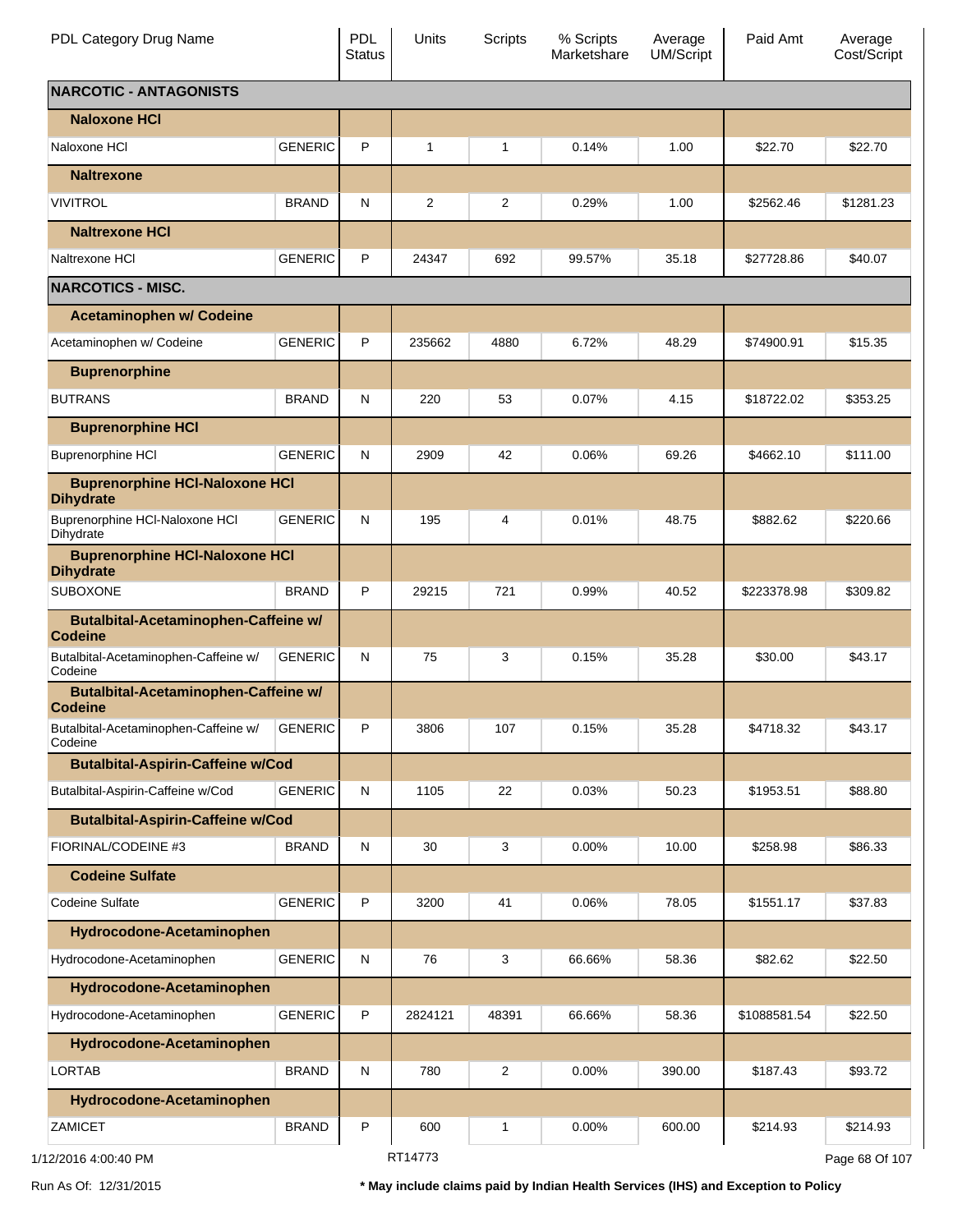| PDL Category Drug Name            |                | <b>PDL</b><br><b>Status</b> | Units   | <b>Scripts</b> | % Scripts<br>Marketshare | Average<br><b>UM/Script</b> | Paid Amt    | Average<br>Cost/Script |
|-----------------------------------|----------------|-----------------------------|---------|----------------|--------------------------|-----------------------------|-------------|------------------------|
| Hydrocodone-Ibuprofen             |                |                             |         |                |                          |                             |             |                        |
| Hydrocodone-Ibuprofen             | <b>GENERIC</b> | N                           | 2549    | 29             | 0.04%                    | 87.90                       | \$1019.98   | \$35.17                |
| <b>Hydromorphone HCI</b>          |                |                             |         |                |                          |                             |             |                        |
| Hydromorphone HCI                 | <b>GENERIC</b> | N                           | 10      | 1              | 2.62%                    | 81.16                       | \$10.99     | \$21.08                |
| <b>Hydromorphone HCI</b>          |                |                             |         |                |                          |                             |             |                        |
| Hydromorphone HCI                 | <b>GENERIC</b> | P                           | 154271  | 1900           | 2.62%                    | 81.16                       | \$40061.65  | \$21.08                |
| <b>Levorphanol Tartrate</b>       |                |                             |         |                |                          |                             |             |                        |
| Levorphanol Tartrate              | <b>GENERIC</b> | N                           | 90      | 1              | $0.00\%$                 | 90.00                       | \$156.36    | \$156.36               |
| <b>Meperidine HCI</b>             |                |                             |         |                |                          |                             |             |                        |
| Meperidine HCI                    | <b>GENERIC</b> | P                           | 639     | 20             | 0.03%                    | 31.95                       | \$422.77    | \$21.14                |
| <b>Morphine Sulfate</b>           |                |                             |         |                |                          |                             |             |                        |
| Morphine Sulfate                  | <b>GENERIC</b> | P                           | 66474   | 745            | 1.03%                    | 89.23                       | \$15814.17  | \$21.23                |
| <b>Oxycodone HCI</b>              |                |                             |         |                |                          |                             |             |                        |
| Oxycodone HCI                     | <b>GENERIC</b> | P                           | 590714  | 5758           | 7.93%                    | 102.59                      | \$175466.91 | \$30.47                |
| <b>Oxycodone w/ Acetaminophen</b> |                |                             |         |                |                          |                             |             |                        |
| Oxycodone w/ Acetaminophen        | <b>GENERIC</b> | N                           | 33777   | 320            | 13.54%                   | 55.03                       | \$18213.02  | \$19.65                |
| <b>Oxycodone w/ Acetaminophen</b> |                |                             |         |                |                          |                             |             |                        |
| Oxycodone w/ Acetaminophen        | <b>GENERIC</b> | P                           | 507047  | 9508           | 13.54%                   | 55.03                       | \$174875.50 | \$19.65                |
| <b>Oxycodone-Aspirin</b>          |                |                             |         |                |                          |                             |             |                        |
| Oxycodone-Aspirin                 | <b>GENERIC</b> | P                           | 62      | 5              | 0.01%                    | 12.40                       | \$93.39     | \$18.68                |
| <b>Oxymorphone HCI</b>            |                |                             |         |                |                          |                             |             |                        |
| <b>OPANA</b>                      | <b>BRAND</b>   | N                           | 120     | 2              | $0.00\%$                 | 60.00                       | \$1058.14   | \$529.07               |
| <b>Pentazocine w/ Naloxone</b>    |                |                             |         |                |                          |                             |             |                        |
| Pentazocine w/ Naloxone           | <b>GENERIC</b> | ${\sf N}$                   | 252     | 3              | 0.00%                    | 84.00                       | \$505.89    | \$168.63               |
| <b>Tapentadol HCI</b>             |                |                             |         |                |                          |                             |             |                        |
| <b>NUCYNTA</b>                    | <b>BRAND</b>   | N                           | 2835    | 29             | 0.04%                    | 97.76                       | \$16010.68  | \$552.09               |
| <b>NARCOTICS - SELECTED</b>       |                |                             |         |                |                          |                             |             |                        |
| <b>Butorphanol Tartrate</b>       |                |                             |         |                |                          |                             |             |                        |
| <b>Butorphanol Tartrate</b>       | <b>GENERIC</b> | P                           | 44      | 18             | 0.08%                    | 2.44                        | \$632.10    | \$35.12                |
| <b>Nalbuphine HCI</b>             |                |                             |         |                |                          |                             |             |                        |
| Nalbuphine HCI                    | <b>GENERIC</b> | P                           | 63      | 13             | 0.06%                    | 4.85                        | \$387.73    | \$29.83                |
| <b>Tramadol HCI</b>               |                |                             |         |                |                          |                             |             |                        |
| <b>Tramadol HCI</b>               | <b>GENERIC</b> | ${\sf N}$                   | 757     | 26             | 99.83%                   | 77.66                       | \$2063.10   | \$12.70                |
| <b>Tramadol HCI</b>               |                |                             |         |                |                          |                             |             |                        |
| <b>Tramadol HCI</b>               | <b>GENERIC</b> | P                           | 1713360 | 22045          | 99.83%                   | 77.66                       | \$278309.04 | \$12.70                |
| <b>Tramadol HCI</b>               |                |                             |         |                |                          |                             |             |                        |
| <b>ULTRAM ER</b>                  | <b>BRAND</b>   | N                           | 90      | 3              | 0.01%                    | 30.00                       | \$1295.90   | \$431.97               |
| Tramadol-Acetaminophen            |                |                             |         |                |                          |                             |             |                        |
| 1/12/2016 4:00:40 PM              |                |                             | RT14773 |                |                          |                             |             | Page 69 Of 107         |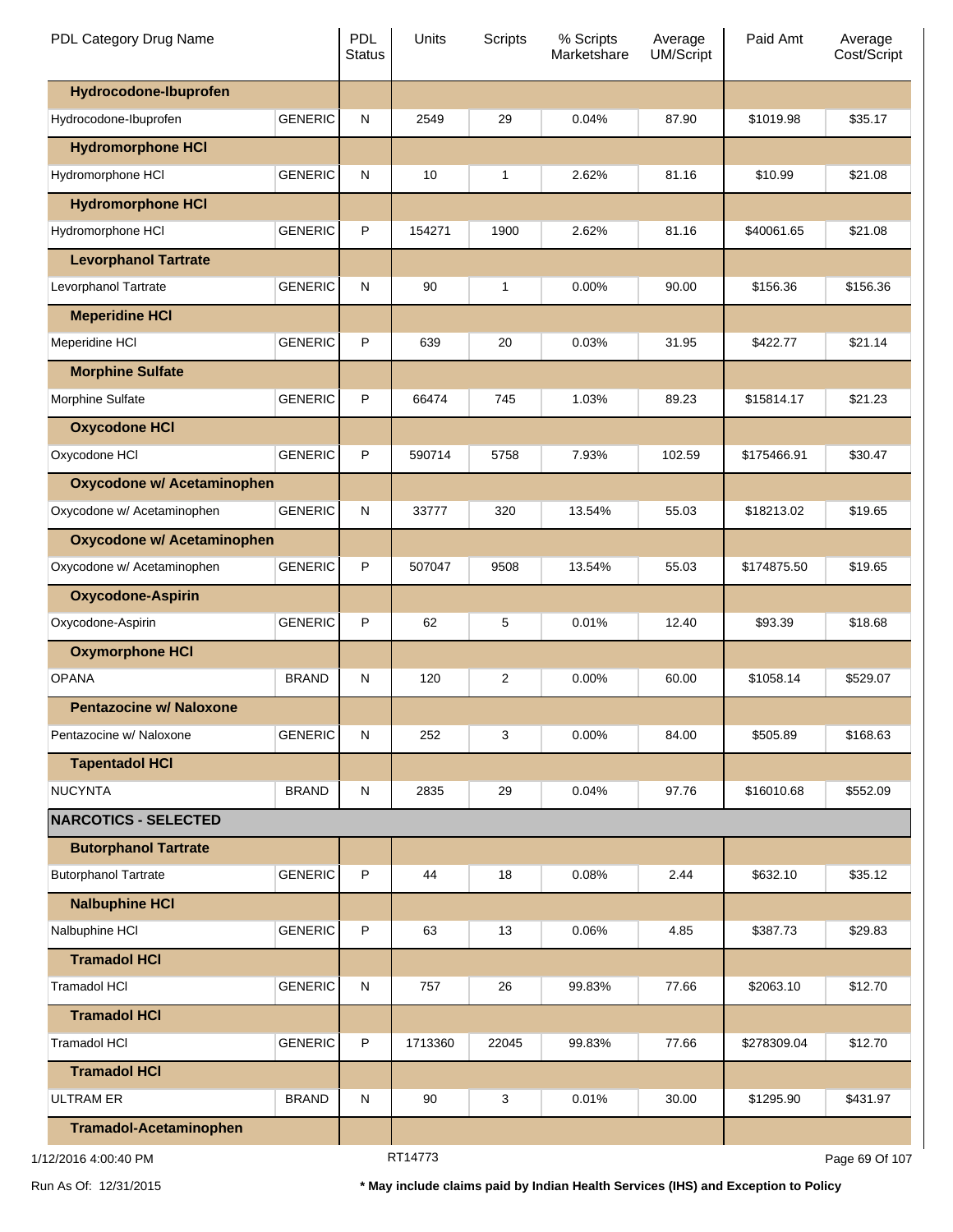| PDL Category Drug Name                       |                | PDL<br><b>Status</b> | Units  | Scripts        | % Scripts<br>Marketshare | Average<br><b>UM/Script</b> | Paid Amt    | Average<br>Cost/Script |
|----------------------------------------------|----------------|----------------------|--------|----------------|--------------------------|-----------------------------|-------------|------------------------|
| Tramadol-Acetaminophen                       | <b>GENERIC</b> | N                    | 60     | 3              | 0.01%                    | 20.00                       | \$23.34     | \$7.78                 |
| <b>NARCOTICS-LONG ACTING</b>                 |                |                      |        |                |                          |                             |             |                        |
| Fentanyl                                     |                |                      |        |                |                          |                             |             |                        |
| <b>DURAGESIC</b>                             | <b>BRAND</b>   | N                    | 290    | 24             | 0.36%                    | 12.08                       | \$17098.40  | \$712.43               |
| Fentanyl                                     |                |                      |        |                |                          |                             |             |                        |
| Fentanyl                                     | <b>GENERIC</b> | N                    | 6934   | 707            | 10.61%                   | 9.81                        | \$65792.11  | \$93.06                |
| <b>Hydrocodone Bitartrate</b>                |                |                      |        |                |                          |                             |             |                        |
| <b>HYSINGLA ER</b>                           | <b>BRAND</b>   | N                    | 180    | 6              | 0.09%                    | 30.00                       | \$611.71    | \$101.95               |
| <b>Hydrocodone Bitartrate</b>                |                |                      |        |                |                          |                             |             |                        |
| <b>ZOHYDRO ER</b>                            | <b>BRAND</b>   | N                    | 120    | $\overline{c}$ | 0.03%                    | 60.00                       | \$200.00    | \$100.00               |
| <b>Hydromorphone HCI</b>                     |                |                      |        |                |                          |                             |             |                        |
| <b>EXALGO</b>                                | <b>BRAND</b>   | N                    | 180    | 6              | 0.09%                    | 30.00                       | \$3440.11   | \$573.35               |
| <b>Hydromorphone HCI</b>                     |                |                      |        |                |                          |                             |             |                        |
| Hydromorphone HCI                            | <b>GENERIC</b> | N                    | 120    | 4              | 0.06%                    | 30.00                       | \$3371.53   | \$842.88               |
| <b>Methadone HCI</b>                         |                |                      |        |                |                          |                             |             |                        |
| Methadone HCI                                | <b>GENERIC</b> | P                    | 158331 | 1316           | 19.76%                   | 120.31                      | \$34349.27  | \$26.10                |
| <b>Morphine Sulfate</b>                      |                |                      |        |                |                          |                             |             |                        |
| <b>KADIAN</b>                                | <b>BRAND</b>   | P                    | 9076   | 190            | 2.85%                    | 47.77                       | \$127595.76 | \$671.56               |
| <b>Morphine Sulfate</b>                      |                |                      |        |                |                          |                             |             |                        |
| Morphine Sulfate                             | <b>GENERIC</b> | P                    | 208072 | 3404           | 51.19%                   | 61.10                       | \$209100.94 | \$61.61                |
| <b>Morphine Sulfate</b>                      |                |                      |        |                |                          |                             |             |                        |
| Morphine Sulfate                             | <b>GENERIC</b> | N                    | 284    | 6              | 51.19%                   | 61.10                       | \$974.54    | \$61.61                |
| <b>Morphine Sulfate Beads</b>                |                |                      |        |                |                          |                             |             |                        |
| <b>AVINZA</b>                                | <b>BRAND</b>   | N                    | 103    | 5              | 0.08%                    | 20.60                       | \$1336.45   | \$267.29               |
| <b>Morphine Sulfate Beads</b>                |                |                      |        |                |                          |                             |             |                        |
| Morphine Sulfate Beads                       | <b>GENERIC</b> | N                    | 1104   | 28             | 0.42%                    | 39.43                       | \$8978.41   | \$320.66               |
| <b>Oxycodone HCI</b>                         |                |                      |        |                |                          |                             |             |                        |
| Oxycodone HCI                                | <b>GENERIC</b> | N                    | 492    | 8              | 0.12%                    | 61.50                       | \$1585.26   | \$198.16               |
| <b>Oxycodone HCI</b>                         |                |                      |        |                |                          |                             |             |                        |
| <b>OXYCONTIN</b>                             | <b>BRAND</b>   | N                    | 27782  | 478            | 7.18%                    | 58.12                       | \$209397.58 | \$438.07               |
| <b>Oxymorphone HCI</b>                       |                |                      |        |                |                          |                             |             |                        |
| OPANA ER (CRUSH RESISTANT                    | <b>BRAND</b>   | N                    | 26373  | 468            | 7.03%                    | 56.35                       | \$227694.61 | \$486.53               |
| <b>Tapentadol HCI</b>                        |                |                      |        |                |                          |                             |             |                        |
| <b>NUCYNTA ER</b>                            | <b>BRAND</b>   | N                    | 512    | 9              | 0.14%                    | 56.89                       | \$4810.73   | \$534.53               |
| Nasal Steroid/Antihistamine Combos           |                |                      |        |                |                          |                             |             |                        |
| <b>Azelastine HCI-Fluticasone Propionate</b> |                |                      |        |                |                          |                             |             |                        |
| <b>DYMISTA</b>                               | <b>BRAND</b>   | ${\sf N}$            | 529    | 23             | 100.00%                  | 23.00                       | \$2979.93   | \$129.56               |
| NEUROLOGICS - MISC.                          |                |                      |        |                |                          |                             |             |                        |

1/12/2016 4:00:40 PM **Page 70 Of 107** RT14773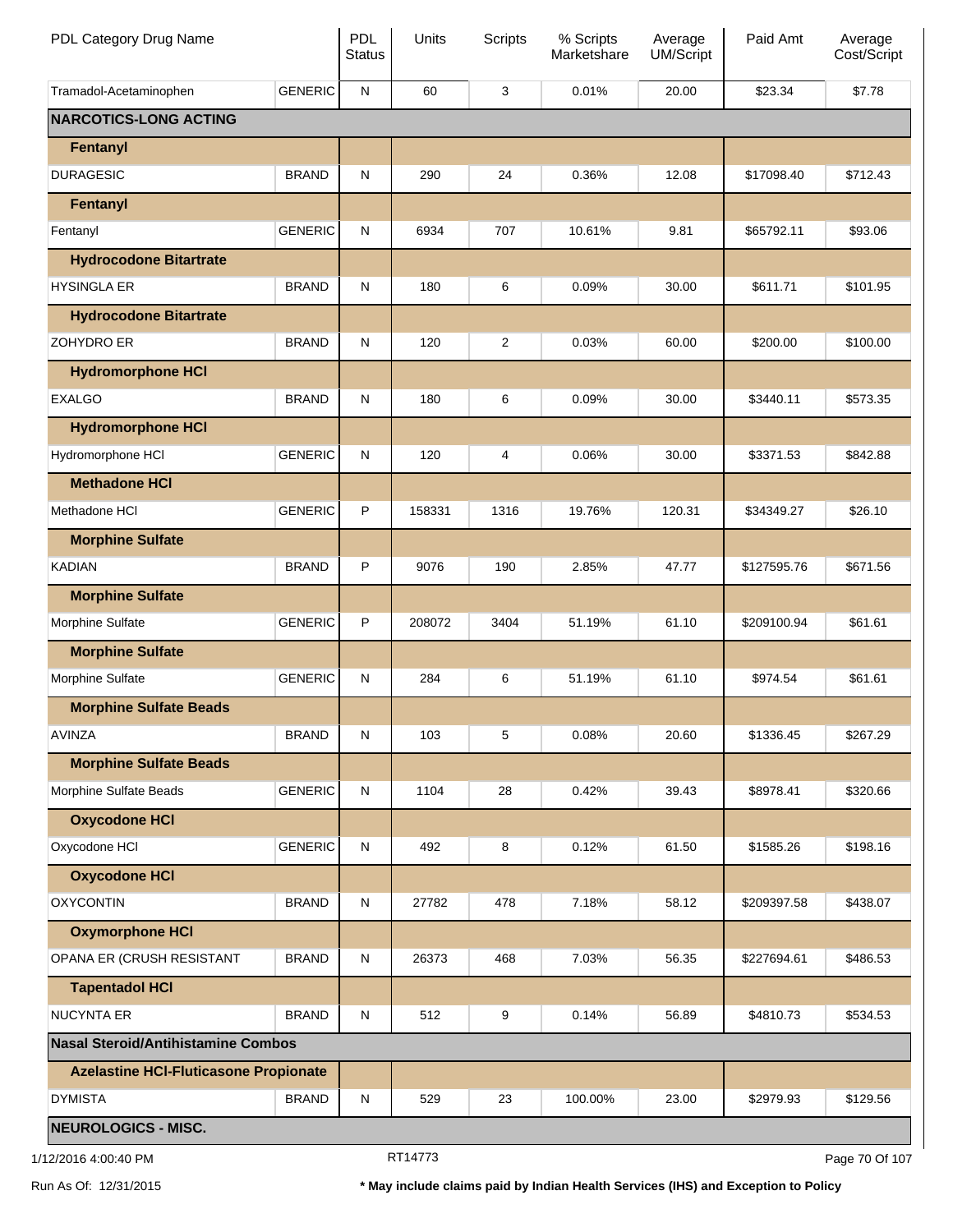| PDL Category Drug Name                                  |                | <b>PDL</b><br><b>Status</b> | Units | Scripts        | % Scripts<br>Marketshare | Average<br><b>UM/Script</b> | Paid Amt    | Average<br>Cost/Script |
|---------------------------------------------------------|----------------|-----------------------------|-------|----------------|--------------------------|-----------------------------|-------------|------------------------|
| <b>Dextromethorphan HBr-Quinidine</b><br><b>Sulfate</b> |                |                             |       |                |                          |                             |             |                        |
| <b>NUEDEXTA</b>                                         | <b>BRAND</b>   | N                           | 1787  | 35             | 19.23%                   | 51.06                       | \$18307.96  | \$523.08               |
| <b>Pimozide</b>                                         |                |                             |       |                |                          |                             |             |                        |
| <b>ORAP</b>                                             | <b>BRAND</b>   | P                           | 3390  | 50             | 27.47%                   | 67.80                       | \$7257.21   | \$145.14               |
| <b>Pimozide</b>                                         |                |                             |       |                |                          |                             |             |                        |
| Pimozide                                                | <b>GENERIC</b> | N                           | 180   | 1              | 0.55%                    | 180.00                      | \$29.00     | \$29.00                |
| <b>Pyridostigmine Bromide</b>                           |                |                             |       |                |                          |                             |             |                        |
| <b>MESTINON</b>                                         | <b>BRAND</b>   | N                           | 1020  | 5              | 7.14%                    | 265.54                      | \$12425.23  | \$1352.60              |
| <b>Pyridostigmine Bromide</b>                           |                |                             |       |                |                          |                             |             |                        |
| <b>MESTINON</b>                                         | <b>BRAND</b>   | P                           | 2432  | 8              | 7.14%                    | 265.54                      | \$5158.61   | \$1352.60              |
| <b>Pyridostigmine Bromide</b>                           |                |                             |       |                |                          |                             |             |                        |
| <b>MESTINON TIMESPAN</b>                                | <b>BRAND</b>   | P                           | 120   | 4              | 2.20%                    | 30.00                       | \$2734.48   | \$683.62               |
| <b>Pyridostigmine Bromide</b>                           |                |                             |       |                |                          |                             |             |                        |
| Pyridostigmine Bromide                                  | <b>GENERIC</b> | N                           | 180   | 2              | 32.42%                   | 146.31                      | \$10.00     | \$79.60                |
| <b>Pyridostigmine Bromide</b>                           |                |                             |       |                |                          |                             |             |                        |
| Pyridostigmine Bromide                                  | <b>GENERIC</b> | P                           | 8452  | 57             | 32.42%                   | 146.31                      | \$4686.65   | \$79.60                |
| <b>Tetrabenazine</b>                                    |                |                             |       |                |                          |                             |             |                        |
| Tetrabenazine                                           | <b>GENERIC</b> | N                           | 150   | 2              | 1.10%                    | 75.00                       | \$13494.54  | \$6747.27              |
| <b>Tetrabenazine</b>                                    |                |                             |       |                |                          |                             |             |                        |
| <b>XENAZINE</b>                                         | <b>BRAND</b>   | N                           | 1790  | 18             | 9.89%                    | 99.44                       | \$228135.08 | \$12674.17             |
| <b>NEUROMUSCULAR BLOCKING AGENTS</b>                    |                |                             |       |                |                          |                             |             |                        |
| <b>OnabotulinumtoxinA</b>                               |                |                             |       |                |                          |                             |             |                        |
| <b>BOTOX</b>                                            | <b>BRAND</b>   | N                           | 4     | $\mathbf{1}$   | 100.00%                  | 4.00                        | \$220.00    | \$220.00               |
| <b>NICOTINE PATCHES / TABLETS</b>                       |                |                             |       |                |                          |                             |             |                        |
| <b>Nicotine</b>                                         |                |                             |       |                |                          |                             |             |                        |
| NICODERM CQ                                             | <b>BRAND</b>   | ${\sf N}$                   | 490   | 24             | 1.48%                    | 20.42                       | \$1106.18   | \$46.09                |
| <b>Nicotine</b>                                         |                |                             |       |                |                          |                             |             |                        |
| Nicotine                                                | <b>GENERIC</b> | P                           | 24422 | 1596           | 98.52%                   | 15.30                       | \$55028.65  | \$34.48                |
| <b>NICOTINE REPLACEMENT - OTHER</b>                     |                |                             |       |                |                          |                             |             |                        |
| <b>Nicotine</b>                                         |                |                             |       |                |                          |                             |             |                        |
| NICOTROL INHALER                                        | <b>BRAND</b>   | ${\sf N}$                   | 336   | $\overline{c}$ | 0.96%                    | 168.00                      | \$547.08    | \$273.54               |
| <b>Nicotine Polacrilex</b>                              |                |                             |       |                |                          |                             |             |                        |
| <b>NICORETTE</b>                                        | <b>BRAND</b>   | ${\sf N}$                   | 277   | 4              | 1.91%                    | 69.25                       | \$106.95    | \$26.74                |
| <b>Nicotine Polacrilex</b>                              |                |                             |       |                |                          |                             |             |                        |
| Nicotine Polacrilex                                     | <b>GENERIC</b> | P                           | 21737 | 203            | 97.13%                   | 107.08                      | \$7931.68   | \$39.07                |
| NITRO - OINTMENT/CAP/CR                                 |                |                             |       |                |                          |                             |             |                        |
| Nitroglycerin                                           |                |                             |       |                |                          |                             |             |                        |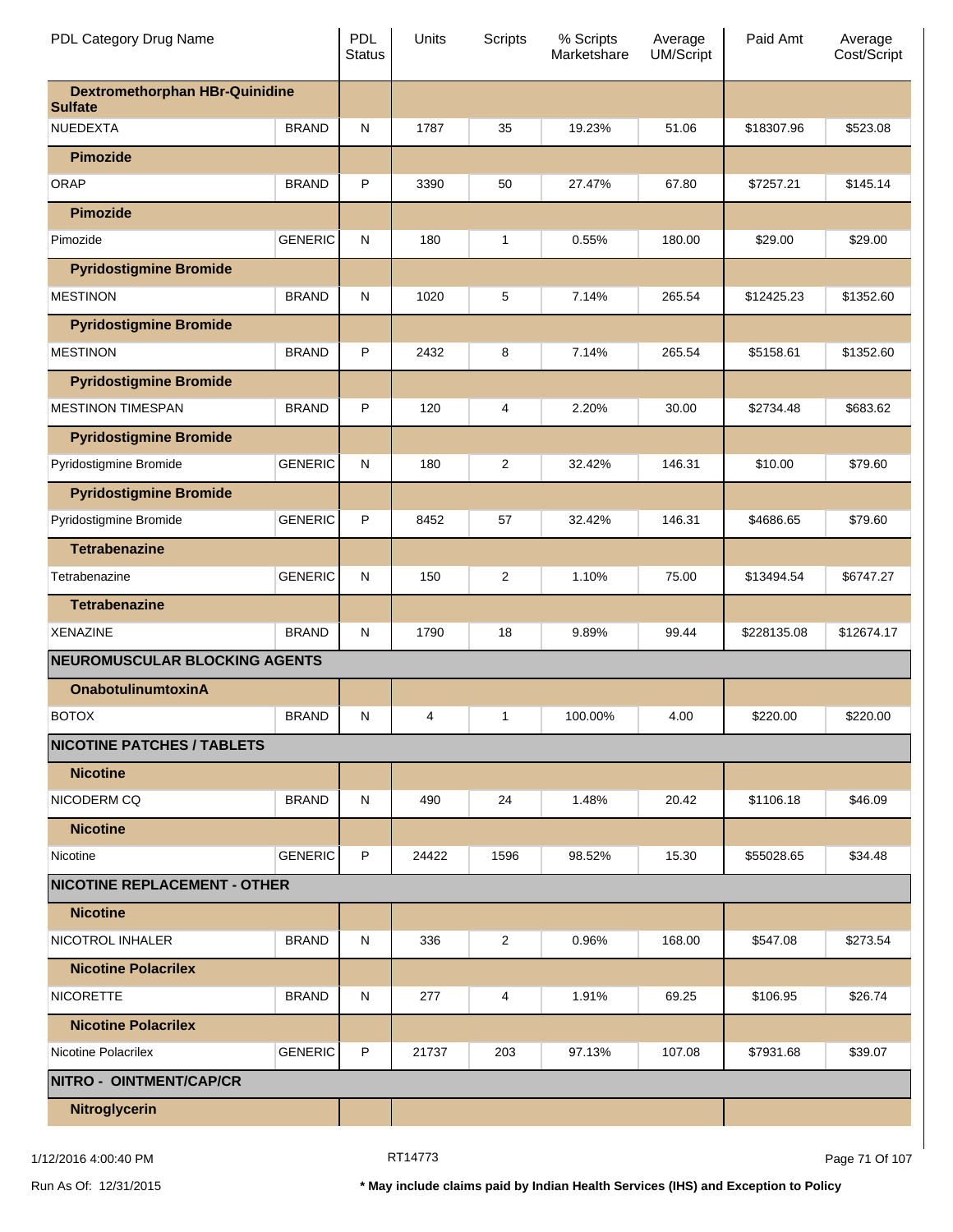| PDL Category Drug Name                 |                | PDL<br><b>Status</b> | Units   | <b>Scripts</b> | % Scripts<br>Marketshare | Average<br>UM/Script | Paid Amt   | Average<br>Cost/Script |
|----------------------------------------|----------------|----------------------|---------|----------------|--------------------------|----------------------|------------|------------------------|
| NITRO-BID                              | <b>BRAND</b>   | P                    | 780     | 18             | 100.00%                  | 43.33                | \$1003.72  | \$55.76                |
| <b>NITRO - PATCHES</b>                 |                |                      |         |                |                          |                      |            |                        |
| Nitroglycerin                          |                |                      |         |                |                          |                      |            |                        |
| Nitroglycerin                          | <b>GENERIC</b> | P                    | 1290    | 44             | 100.00%                  | 29.32                | \$1317.33  | \$29.94                |
| NITRO - SUBLINGUAL/ SPRAY              |                |                      |         |                |                          |                      |            |                        |
| Nitroglycerin                          |                |                      |         |                |                          |                      |            |                        |
| Nitroglycerin                          | <b>GENERIC</b> | ${\sf N}$            | 21      | 3              | 0.28%                    | 7.00                 | \$603.51   | \$201.17               |
| Nitroglycerin                          |                |                      |         |                |                          |                      |            |                        |
| <b>NITROSTAT</b>                       | <b>BRAND</b>   | P                    | 29755   | 1076           | 99.72%                   | 27.65                | \$30598.02 | \$28.44                |
| <b>NSAIDS</b>                          |                |                      |         |                |                          |                      |            |                        |
| <b>Diclofenac</b>                      |                |                      |         |                |                          |                      |            |                        |
| <b>ZORVOLEX</b>                        | <b>BRAND</b>   | ${\sf N}$            | 60      | 1              | 0.00%                    | 60.00                | \$181.71   | \$181.71               |
| <b>Diclofenac Epolamine</b>            |                |                      |         |                |                          |                      |            |                        |
| <b>FLECTOR</b>                         | <b>BRAND</b>   | N                    | 470     | $\overline{7}$ | 0.02%                    | 67.14                | \$3297.90  | \$471.13               |
| <b>Diclofenac Potassium</b>            |                |                      |         |                |                          |                      |            |                        |
| Diclofenac Potassium                   | <b>GENERIC</b> | P                    | 30201   | 630            | 1.74%                    | 47.94                | \$20859.43 | \$33.11                |
| <b>Diclofenac Potassium (Migraine)</b> |                |                      |         |                |                          |                      |            |                        |
| <b>CAMBIA</b>                          | <b>BRAND</b>   | N                    | 57      | 4              | 0.01%                    | 14.25                | \$2184.04  | \$546.01               |
| <b>Diclofenac Sodium</b>               |                |                      |         |                |                          |                      |            |                        |
| Diclofenac Sodium                      | <b>GENERIC</b> | N                    | 30      | 1              | 10.33%                   | 53.84                | \$10.00    | \$15.13                |
| <b>Diclofenac Sodium</b>               |                |                      |         |                |                          |                      |            |                        |
| Diclofenac Sodium                      | <b>GENERIC</b> | P                    | 201721  | 3746           | 10.33%                   | 53.84                | \$56674.83 | \$15.13                |
| <b>Diclofenac Sodium (Topical)</b>     |                |                      |         |                |                          |                      |            |                        |
| Diclofenac Sodium (Topical)            | <b>GENERIC</b> | N                    | 450     | 3              | 0.01%                    | 150.00               | \$555.63   | \$185.21               |
| <b>Diclofenac Sodium (Topical)</b>     |                |                      |         |                |                          |                      |            |                        |
| <b>VOLTAREN</b>                        | <b>BRAND</b>   | N                    | 16500   | 128            | 0.35%                    | 128.91               | \$7733.09  | \$60.41                |
| <b>Diclofenac w/ Misoprostol</b>       |                |                      |         |                |                          |                      |            |                        |
| <b>ARTHROTEC 75</b>                    | <b>BRAND</b>   | N                    | 180     | 3              | 0.01%                    | 60.00                | \$952.89   | \$317.63               |
| <b>Diclofenac w/ Misoprostol</b>       |                |                      |         |                |                          |                      |            |                        |
| Diclofenac w/ Misoprostol              | <b>GENERIC</b> | N                    | 120     | $\overline{2}$ | 0.01%                    | 60.00                | \$15.00    | \$7.50                 |
| <b>Etodolac</b>                        |                |                      |         |                |                          |                      |            |                        |
| Etodolac                               | <b>GENERIC</b> | N                    | 750     | 12             | 1.76%                    | 51.90                | \$550.24   | \$44.90                |
| <b>Etodolac</b>                        |                |                      |         |                |                          |                      |            |                        |
| Etodolac                               | <b>GENERIC</b> | P                    | 32362   | 626            | 1.76%                    | 51.90                | \$28096.53 | \$44.90                |
| <b>Flurbiprofen</b>                    |                |                      |         |                |                          |                      |            |                        |
| Flurbiprofen                           | <b>GENERIC</b> | P                    | 1290    | 20             | 0.06%                    | 64.50                | \$531.81   | \$26.59                |
| <b>Ibuprofen</b>                       |                |                      |         |                |                          |                      |            |                        |
| CHILDRENS ADVIL                        | <b>BRAND</b>   | P                    | 2370    | 8              | 0.02%                    | 296.25               | \$121.83   | \$15.23                |
| 1/12/2016 4:00:40 PM                   |                |                      | RT14773 |                |                          |                      |            | Page 72 Of 107         |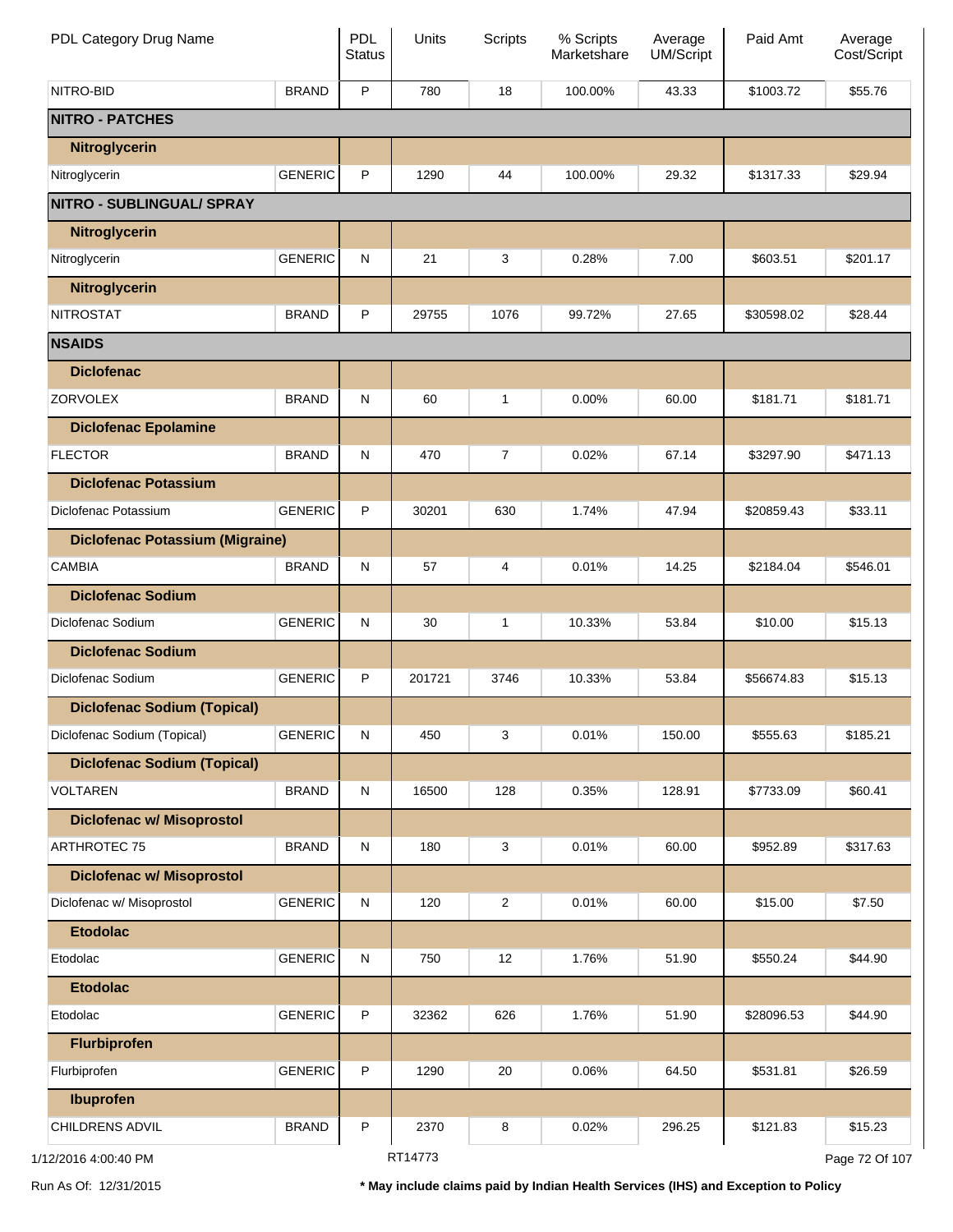| PDL Category Drug Name         |                | <b>PDL</b><br><b>Status</b> | Units   | <b>Scripts</b> | % Scripts<br>Marketshare | Average<br>UM/Script | Paid Amt    | Average<br>Cost/Script |
|--------------------------------|----------------|-----------------------------|---------|----------------|--------------------------|----------------------|-------------|------------------------|
| Ibuprofen                      |                |                             |         |                |                          |                      |             |                        |
| Ibuprofen                      | <b>GENERIC</b> | ${\sf N}$                   | 21514   | 42             | 56.84%                   | 71.36                | \$555.07    | \$11.30                |
| Ibuprofen                      |                |                             |         |                |                          |                      |             |                        |
| Ibuprofen                      | <b>GENERIC</b> | P                           | 1449342 | 20571          | 56.84%                   | 71.36                | \$232394.76 | \$11.30                |
| Indomethacin                   |                |                             |         |                |                          |                      |             |                        |
| Indomethacin                   | <b>GENERIC</b> | ${\sf N}$                   | 90      | 3              | 1.93%                    | 53.51                | \$104.96    | \$14.74                |
| Indomethacin                   |                |                             |         |                |                          |                      |             |                        |
| Indomethacin                   | <b>GENERIC</b> | P                           | 37421   | 698            | 1.93%                    | 53.51                | \$10227.24  | \$14.74                |
| Ketoprofen                     |                |                             |         |                |                          |                      |             |                        |
| Ketoprofen                     | <b>GENERIC</b> | ${\sf N}$                   | 150     | 5              | 0.04%                    | 46.00                | \$1070.47   | \$95.96                |
| Ketoprofen                     |                |                             |         |                |                          |                      |             |                        |
| Ketoprofen                     | <b>GENERIC</b> | P                           | 494     | 9              | 0.04%                    | 46.00                | \$272.96    | \$95.96                |
| <b>Meclofenamate Sodium</b>    |                |                             |         |                |                          |                      |             |                        |
| Meclofenamate Sodium           | <b>GENERIC</b> | ${\sf N}$                   | 60      | 1              | 0.00%                    | 60.00                | \$8.00      | \$8.00                 |
| <b>Mefenamic Acid</b>          |                |                             |         |                |                          |                      |             |                        |
| Mefenamic Acid                 | <b>GENERIC</b> | ${\sf N}$                   | 116     | 3              | 0.01%                    | 38.67                | \$460.20    | \$153.40               |
| <b>Mefenamic Acid</b>          |                |                             |         |                |                          |                      |             |                        |
| <b>PONSTEL</b>                 | <b>BRAND</b>   | ${\sf N}$                   | 12      | 1              | 0.00%                    | 12.00                | \$277.55    | \$277.55               |
| <b>Naproxen</b>                |                |                             |         |                |                          |                      |             |                        |
| Naproxen                       | <b>GENERIC</b> | P                           | 429644  | 8758           | 24.15%                   | 49.06                | \$101602.23 | \$11.60                |
| <b>Naproxen Sodium</b>         |                |                             |         |                |                          |                      |             |                        |
| Naproxen Sodium                | <b>GENERIC</b> | P                           | 13737   | 335            | 0.92%                    | 41.01                | \$22250.67  | \$66.42                |
| <b>Oxaprozin</b>               |                |                             |         |                |                          |                      |             |                        |
| Oxaprozin                      | <b>GENERIC</b> | ${\sf N}$                   | 1548    | 27             | 0.07%                    | 57.33                | \$3674.40   | \$136.09               |
| <b>Piroxicam</b>               |                |                             |         |                |                          |                      |             |                        |
| Piroxicam                      | <b>GENERIC</b> | ${\sf N}$                   | 604     | 21             | 0.06%                    | 28.76                | \$963.98    | \$45.90                |
| <b>Sulindac</b>                |                |                             |         |                |                          |                      |             |                        |
| Sulindac                       | <b>GENERIC</b> | P                           | 31386   | 597            | 1.65%                    | 52.57                | \$11503.68  | \$19.27                |
| <b>OP. ANTIALLERGICS</b>       |                |                             |         |                |                          |                      |             |                        |
| <b>Alcaftadine</b>             |                |                             |         |                |                          |                      |             |                        |
| <b>LASTACAFT</b>               | <b>BRAND</b>   | ${\sf N}$                   | 18      | 6              | 0.30%                    | 3.00                 | \$703.61    | \$117.27               |
| <b>Azelastine HCI (Ophth)</b>  |                |                             |         |                |                          |                      |             |                        |
| Azelastine HCl (Ophth)         | <b>GENERIC</b> | N                           | 102     | 17             | 0.85%                    | 6.00                 | \$558.66    | \$32.86                |
| <b>Bepotastine Besilate</b>    |                |                             |         |                |                          |                      |             |                        |
| <b>BEPREVE</b>                 | <b>BRAND</b>   | ${\sf N}$                   | 5       | 1              | 0.05%                    | 5.00                 | \$20.00     | \$20.00                |
| <b>Cromolyn Sodium (Ophth)</b> |                |                             |         |                |                          |                      |             |                        |
| Cromolyn Sodium (Ophth)        | <b>GENERIC</b> | P                           | 380     | 38             | 1.91%                    | 10.00                | \$635.31    | \$16.72                |
| <b>Epinastine HCI (Ophth)</b>  |                |                             |         |                |                          |                      |             |                        |
| 1/12/2016 4:00:40 PM           |                |                             | RT14773 |                |                          |                      |             | Page 73 Of 107         |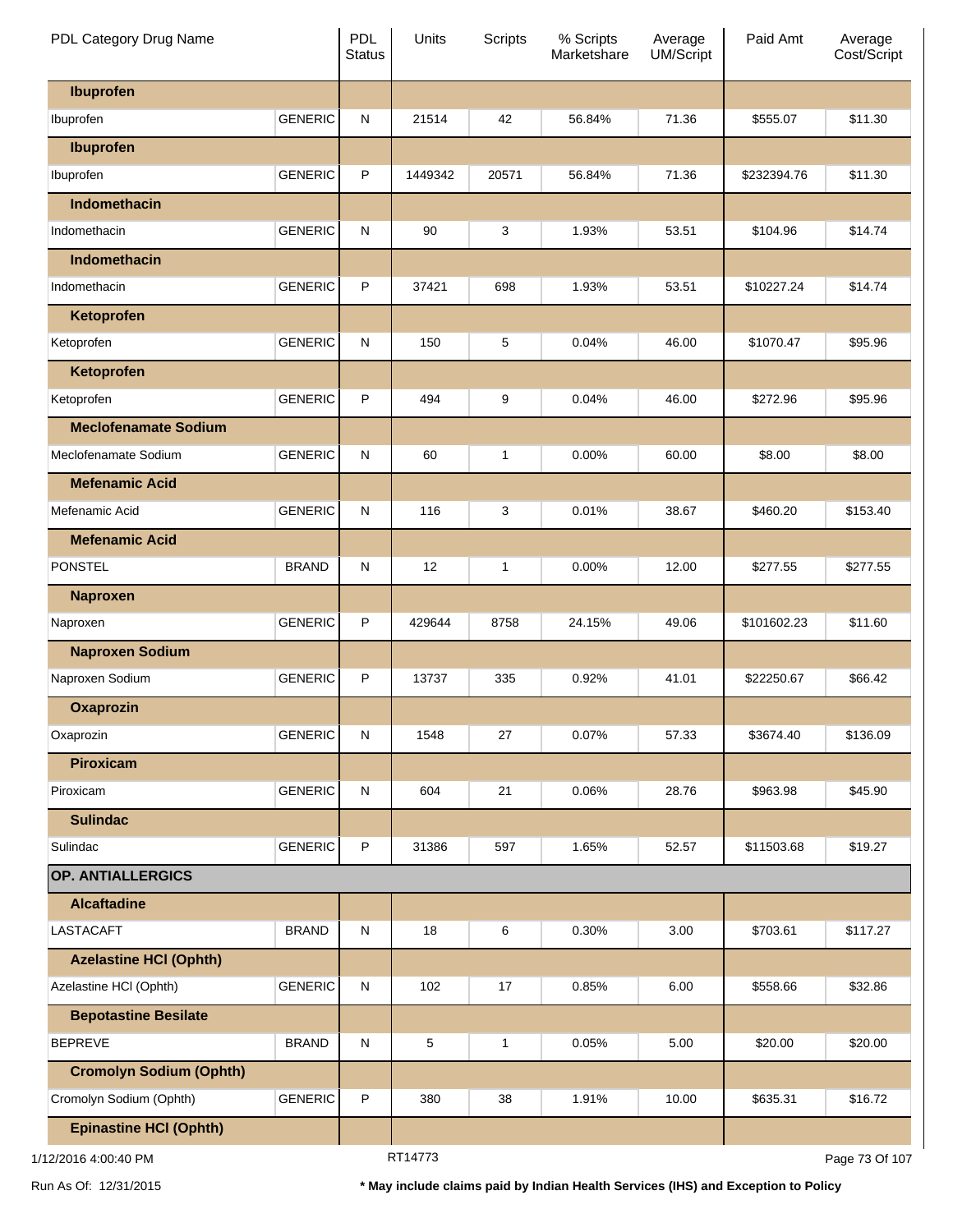| PDL Category Drug Name                  |                | <b>PDL</b><br><b>Status</b> | Units          | Scripts        | % Scripts<br>Marketshare | Average<br>UM/Script | Paid Amt    | Average<br>Cost/Script |
|-----------------------------------------|----------------|-----------------------------|----------------|----------------|--------------------------|----------------------|-------------|------------------------|
| Epinastine HCI (Ophth)                  | <b>GENERIC</b> | N                           | 5              | $\mathbf{1}$   | 0.05%                    | 5.00                 | \$8.12      | \$8.12                 |
| <b>Olopatadine HCI</b>                  |                |                             |                |                |                          |                      |             |                        |
| Olopatadine HCI                         | <b>GENERIC</b> | N                           | 30             | 6              | 0.30%                    | 5.00                 | \$711.12    | \$118.52               |
| <b>Olopatadine HCI</b>                  |                |                             |                |                |                          |                      |             |                        |
| PATADAY                                 | <b>BRAND</b>   | P                           | 3017           | 1191           | 59.85%                   | 2.53                 | \$193774.61 | \$162.70               |
| <b>Olopatadine HCI</b>                  |                |                             |                |                |                          |                      |             |                        |
| <b>PATANOL</b>                          | <b>BRAND</b>   | P                           | 3655           | 728            | 36.58%                   | 5.02                 | \$167439.62 | \$230.00               |
| <b>Olopatadine HCI</b>                  |                |                             |                |                |                          |                      |             |                        |
| PAZEO                                   | <b>BRAND</b>   | N                           | $\overline{7}$ | $\overline{2}$ | 0.10%                    | 3.50                 | \$466.60    | \$233.30               |
| <b>OP. ANTIBIOTICS</b>                  |                |                             |                |                |                          |                      |             |                        |
| <b>Azithromycin (Ophth)</b>             |                |                             |                |                |                          |                      |             |                        |
| <b>AZASITE</b>                          | <b>BRAND</b>   | N                           | $\overline{7}$ | 3              | 0.04%                    | 2.33                 | \$324.60    | \$108.20               |
| <b>Bacitracin (Ophthalmic)</b>          |                |                             |                |                |                          |                      |             |                        |
| Bacitracin (Ophthalmic)                 | <b>GENERIC</b> | N                           | 7              | $\overline{c}$ | 0.03%                    | 3.50                 | \$120.46    | \$60.23                |
| <b>Bacitracin-Polymyxin B (Ophth)</b>   |                |                             |                |                |                          |                      |             |                        |
| Bacitracin-Polymyxin B (Ophth)          | <b>GENERIC</b> | P                           | 176            | 52             | 0.73%                    | 3.38                 | \$960.96    | \$18.48                |
| <b>Erythromycin (Ophth)</b>             |                |                             |                |                |                          |                      |             |                        |
| Erythromycin (Ophth)                    | <b>GENERIC</b> | P                           | 3699           | 1041           | 14.65%                   | 3.55                 | \$16594.05  | \$15.94                |
| <b>Ganciclovir Ophthalmic</b>           |                |                             |                |                |                          |                      |             |                        |
| ZIRGAN                                  | <b>BRAND</b>   | N                           | 5              | 1              | 0.01%                    | 5.00                 | \$129.22    | \$129.22               |
| <b>Gentamicin Sulfate (Ophth)</b>       |                |                             |                |                |                          |                      |             |                        |
| Gentamicin Sulfate (Ophth)              | <b>GENERIC</b> | P                           | 9876           | 1910           | 26.88%                   | 5.17                 | \$32089.38  | \$16.80                |
| <b>Neomycin-Bacitracin Zn-Polymyxin</b> |                |                             |                |                |                          |                      |             |                        |
| Neomycin-Bacitracin Zn-Polymyxin        | <b>GENERIC</b> | N                           | 3              | 1              | 0.01%                    | 3.00                 | \$5.61      | \$5.61                 |
| Neomycin-Polymyxin-Gramicidin           |                |                             |                |                |                          |                      |             |                        |
| Neomycin-Polymyxin-Gramicidin           | <b>GENERIC</b> | N                           | 10             | 1              | 0.01%                    | 10.00                | \$8.00      | \$8.00                 |
| <b>Polymyxin B-Trimethoprim</b>         |                |                             |                |                |                          |                      |             |                        |
| Polymyxin B-Trimethoprim                | <b>GENERIC</b> | P                           | 23005          | 2300           | 32.37%                   | 10.00                | \$33951.62  | \$14.76                |
| <b>Sulfacetamide Sodium (Ophth)</b>     |                |                             |                |                |                          |                      |             |                        |
| Sulfacetamide Sodium (Ophth)            | <b>GENERIC</b> | P                           | 6215           | 418            | 5.88%                    | 14.87                | \$12952.22  | \$30.99                |
| <b>Tobramycin (Ophth)</b>               |                |                             |                |                |                          |                      |             |                        |
| Tobramycin (Ophth)                      | <b>GENERIC</b> | P                           | 6980           | 1367           | 19.24%                   | 5.11                 | \$18391.19  | \$13.45                |
| <b>Tobramycin (Ophth)</b>               |                |                             |                |                |                          |                      |             |                        |
| <b>TOBREX</b>                           | <b>BRAND</b>   | N                           | 3              | 1              | 0.01%                    | 3.00                 | \$50.00     | \$50.00                |
| <b>Trifluridine</b>                     |                |                             |                |                |                          |                      |             |                        |
| Trifluridine                            | <b>GENERIC</b> | P                           | 65             | 9              | 0.13%                    | 7.22                 | \$1216.37   | \$135.15               |
| OP. ANTIINFLAMMATORY / STEROIDS OPHTH.  |                |                             |                |                |                          |                      |             |                        |
| <b>Bacitracin-Poly-Neomycin-HC</b>      |                |                             |                |                |                          |                      |             |                        |
| 1/12/2016 4:00:40 PM                    |                |                             | RT14773        |                |                          |                      |             | Page 74 Of 107         |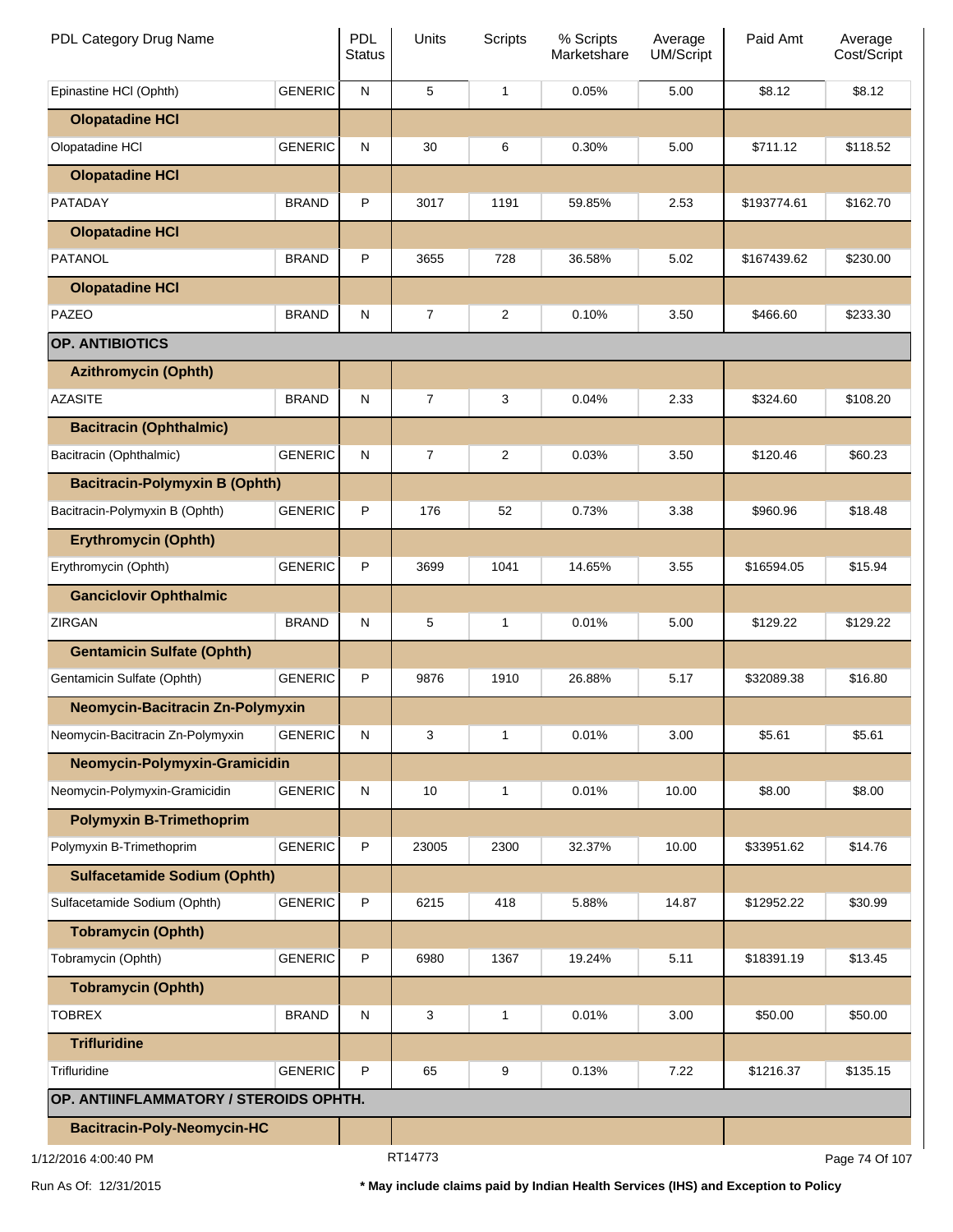| PDL Category Drug Name                           |                | PDL<br><b>Status</b> | Units   | <b>Scripts</b> | % Scripts<br>Marketshare | Average<br><b>UM/Script</b> | Paid Amt   | Average<br>Cost/Script |
|--------------------------------------------------|----------------|----------------------|---------|----------------|--------------------------|-----------------------------|------------|------------------------|
| Bacitracin-Poly-Neomycin-HC                      | <b>GENERIC</b> | N                    | 3       | 1              | 0.05%                    | 3.00                        | \$61.08    | \$61.08                |
| <b>Dexamethasone (Ophth)</b>                     |                |                      |         |                |                          |                             |            |                        |
| <b>MAXIDEX</b>                                   | <b>BRAND</b>   | P                    | 45      | 8              | 0.39%                    | 5.63                        | \$635.51   | \$79.44                |
| <b>Dexamethasone Sodium Phosphate</b><br>(Ophth) |                |                      |         |                |                          |                             |            |                        |
| Dexamethasone Sodium Phosphate<br>(Ophth)        | <b>GENERIC</b> | P                    | 205     | 41             | 2.00%                    | 5.00                        | \$1827.70  | \$44.58                |
| <b>Difluprednate</b>                             |                |                      |         |                |                          |                             |            |                        |
| <b>DUREZOL</b>                                   | <b>BRAND</b>   | N                    | 1920    | 368            | 17.92%                   | 5.22                        | \$61226.76 | \$166.38               |
| <b>Fluorometholone (Ophth)</b>                   |                |                      |         |                |                          |                             |            |                        |
| Fluorometholone (Ophth)                          | <b>GENERIC</b> | P                    | 75      | 10             | 0.49%                    | 7.50                        | \$412.63   | \$41.26                |
| <b>Fluorometholone (Ophth)</b>                   |                |                      |         |                |                          |                             |            |                        |
| <b>FML</b>                                       | <b>BRAND</b>   | P                    | 38      | 11             | 0.54%                    | 3.45                        | \$1230.65  | \$111.88               |
| <b>Fluorometholone (Ophth)</b>                   |                |                      |         |                |                          |                             |            |                        |
| <b>FML FORTE</b>                                 | <b>BRAND</b>   | N                    | 260     | 36             | 1.75%                    | 7.22                        | \$6149.13  | \$170.81               |
| <b>Fluorometholone (Ophth)</b>                   |                |                      |         |                |                          |                             |            |                        |
| FML LIQUIFILM                                    | <b>BRAND</b>   | N                    | 15      | $\overline{2}$ | 0.10%                    | 7.50                        | \$176.08   | \$88.04                |
| <b>Fluorometholone Acetate</b>                   |                |                      |         |                |                          |                             |            |                        |
| <b>FLAREX</b>                                    | <b>BRAND</b>   | P                    | 40      | $\overline{7}$ | 0.34%                    | 5.71                        | \$424.01   | \$60.57                |
| <b>Loteprednol Etabonate</b>                     |                |                      |         |                |                          |                             |            |                        |
| <b>ALREX</b>                                     | <b>BRAND</b>   | P                    | 490     | 85             | 4.14%                    | 5.76                        | \$18003.34 | \$211.80               |
| <b>Loteprednol Etabonate</b>                     |                |                      |         |                |                          |                             |            |                        |
| <b>LOTEMAX</b>                                   | <b>BRAND</b>   | P                    | 50      | 10             | 0.49%                    | 5.00                        | \$950.68   | \$95.07                |
|                                                  |                |                      |         |                |                          |                             |            |                        |
| <b>Loteprednol Etabonate-Tobramycin</b>          |                |                      |         |                |                          |                             |            |                        |
| ZYLET                                            | <b>BRAND</b>   | Р                    | 610     | 111            | 5.41%                    | 5.50                        | \$24744.40 | \$222.92               |
| Neomycin-Polymy-Dexameth                         |                |                      |         |                |                          |                             |            |                        |
| Neomycin-Polymy-Dexameth                         | <b>GENERIC</b> | P                    | 2283    | 469            | 22.84%                   | 4.87                        | \$10118.38 | \$21.57                |
| <b>Neomycin-Polymyxin-HC (Ophth)</b>             |                |                      |         |                |                          |                             |            |                        |
| Neomycin-Polymyxin-HC (Ophth)                    | <b>GENERIC</b> | N                    | 28      | 4              | 0.19%                    | 7.00                        | \$145.26   | \$36.32                |
| <b>Prednisolone Acetate (Ophth)</b>              |                |                      |         |                |                          |                             |            |                        |
| PRED MILD                                        | <b>BRAND</b>   | P                    | 230     | 41             | 2.00%                    | 5.61                        | \$5064.98  | \$123.54               |
| <b>Prednisolone Acetate (Ophth)</b>              |                |                      |         |                |                          |                             |            |                        |
| Prednisolone Acetate (Ophth)                     | <b>GENERIC</b> | P                    | 330     | 45             | 2.19%                    | 7.33                        | \$1525.37  | \$33.90                |
| <b>Prednisolone Sodium Phosphate</b><br>(Ophth)  |                |                      |         |                |                          |                             |            |                        |
| Prednisolone Sodium Phosphate<br>(Ophth)         | <b>GENERIC</b> | P                    | 2731    | 275            | 13.40%                   | 9.93                        | \$12577.48 | \$45.74                |
| <b>Rimexolone</b>                                |                |                      |         |                |                          |                             |            |                        |
| <b>VEXOL</b>                                     | <b>BRAND</b>   | P                    | 25      | 5              | 0.24%                    | 5.00                        | \$303.45   | \$60.69                |
| <b>Sulfacetamide Sod-Prednisolone</b>            |                |                      |         |                |                          |                             |            |                        |
| <b>BLEPHAMIDE</b>                                | <b>BRAND</b>   | P                    | 50      | 6              | 0.29%                    | 8.33                        | \$1119.79  | \$186.63               |
| 1/12/2016 4:00:40 PM                             |                |                      | RT14773 |                |                          |                             |            | Page 75 Of 107         |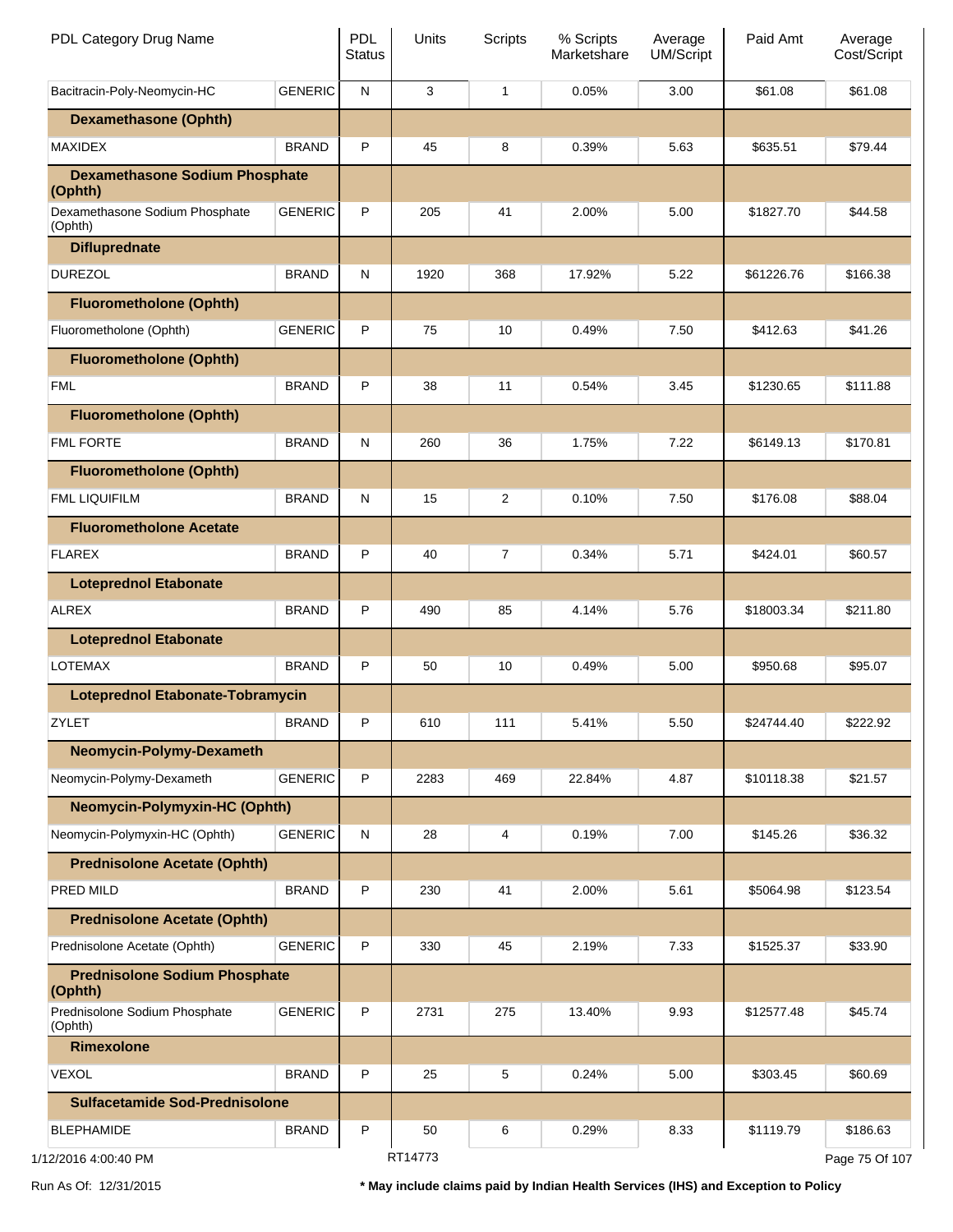| PDL Category Drug Name                    |                | <b>PDL</b><br><b>Status</b> | Units   | Scripts        | % Scripts<br>Marketshare | Average<br><b>UM/Script</b> | Paid Amt   | Average<br>Cost/Script |
|-------------------------------------------|----------------|-----------------------------|---------|----------------|--------------------------|-----------------------------|------------|------------------------|
| <b>Sulfacetamide Sod-Prednisolone</b>     |                |                             |         |                |                          |                             |            |                        |
| BLEPHAMIDE S.O.P.                         | <b>BRAND</b>   | P                           | 3       | 1              | 0.05%                    | 3.00                        | \$115.60   | \$115.60               |
| <b>Sulfacetamide Sod-Prednisolone</b>     |                |                             |         |                |                          |                             |            |                        |
| Sulfacetamide Sod-Prednisolone            | <b>GENERIC</b> | N                           | 15      | $\overline{2}$ | 0.10%                    | 7.50                        | \$52.81    | \$26.41                |
| <b>Tobramycin-Dexamethasone</b>           |                |                             |         |                |                          |                             |            |                        |
| <b>TOBRADEX</b>                           | <b>BRAND</b>   | P                           | 2321    | 472            | 22.99%                   | 4.92                        | \$76894.16 | \$162.91               |
| <b>Tobramycin-Dexamethasone</b>           |                |                             |         |                |                          |                             |            |                        |
| Tobramycin-Dexamethasone                  | <b>GENERIC</b> | N                           | 232     | 43             | 2.09%                    | 5.40                        | \$1631.45  | \$37.94                |
| OP. ARTIFICIAL TEARS AND LUBRICANTS       |                |                             |         |                |                          |                             |            |                        |
| <b>Artificial Tear Insert</b>             |                |                             |         |                |                          |                             |            |                        |
| LACRISERT                                 | <b>BRAND</b>   | N                           | 360     | 3              | 0.12%                    | 120.00                      | \$2391.39  | \$797.13               |
| <b>Artificial Tear Ointment</b>           |                |                             |         |                |                          |                             |            |                        |
| <b>Artificial Tear Ointment</b>           | <b>GENERIC</b> | P                           | 682     | 161            | 6.62%                    | 4.24                        | \$2237.85  | \$13.90                |
| <b>Artificial Tear Solution</b>           |                |                             |         |                |                          |                             |            |                        |
| <b>Artificial Tear Solution</b>           | <b>GENERIC</b> | P                           | 3002    | 150            | 6.17%                    | 20.01                       | \$1973.51  | \$13.16                |
| <b>Hypromellose (Ophth)</b>               |                |                             |         |                |                          |                             |            |                        |
| Hypromellose (Ophth)                      | <b>GENERIC</b> | P                           | 2145    | 143            | 5.88%                    | 15.00                       | \$1672.05  | \$11.69                |
| <b>Naphazoline HCI</b>                    |                |                             |         |                |                          |                             |            |                        |
| Naphazoline HCI                           | <b>GENERIC</b> | P                           | 105     | 7              | 0.29%                    | 15.00                       | \$104.01   | \$14.86                |
| <b>Polyvinyl Alcohol</b>                  |                |                             |         |                |                          |                             |            |                        |
| Polyvinyl Alcohol                         | <b>GENERIC</b> | P                           | 22992   | 1515           | 62.29%                   | 15.18                       | \$15411.22 | \$10.17                |
| <b>Polyvinyl Alcohol-Povidone (Ophth)</b> |                |                             |         |                |                          |                             |            |                        |
| Polyvinyl Alcohol-Povidone (Ophth)        | <b>GENERIC</b> | P                           | 135     | 9              | 0.37%                    | 15.00                       | \$77.77    | \$8.64                 |
| <b>Sodium Chloride Hypertonic</b>         |                |                             |         |                |                          |                             |            |                        |
| <b>MURO 128</b>                           | <b>BRAND</b>   | P                           | 345     | 28             | 1.15%                    | 12.32                       | \$374.81   | \$13.39                |
| <b>Sodium Chloride Hypertonic</b>         |                |                             |         |                |                          |                             |            |                        |
| Sodium Chloride Hypertonic                | <b>GENERIC</b> | P                           | 1924    | 132            | 5.43%                    | 14.58                       | \$1803.45  | \$13.66                |
| <b>White Petrolatum-Mineral Oil</b>       |                |                             |         |                |                          |                             |            |                        |
| White Petrolatum-Mineral Oil              | <b>GENERIC</b> | P                           | 1079    | 284            | 11.68%                   | 3.80                        | \$3342.24  | \$11.77                |
| OP. BETA - BLOCKERS                       |                |                             |         |                |                          |                             |            |                        |
| <b>Betaxolol HCI (Ophth)</b>              |                |                             |         |                |                          |                             |            |                        |
| <b>BETOPTIC-S</b>                         | <b>BRAND</b>   | P                           | 130     | 13             | 4.35%                    | 10.00                       | \$3377.39  | \$259.80               |
| <b>Carteolol HCI (Ophth)</b>              |                |                             |         |                |                          |                             |            |                        |
| Carteolol HCI (Ophth)                     | <b>GENERIC</b> | P                           | 10      | 1              | 0.33%                    | 10.00                       | \$21.55    | \$21.55                |
| <b>Levobunolol HCI</b>                    |                |                             |         |                |                          |                             |            |                        |
| Levobunolol HCI                           | <b>GENERIC</b> | P                           | 15      | 1              | 0.33%                    | 15.00                       | \$33.02    | \$33.02                |
| <b>Timolol Maleate (Ophth)</b>            |                |                             |         |                |                          |                             |            |                        |
| Timolol Maleate (Ophth)                   | <b>GENERIC</b> | P                           | 1745    | 284            | 94.98%                   | 6.14                        | \$9570.33  | \$33.70                |
| 1/12/2016 4:00:40 PM                      |                |                             | RT14773 |                |                          |                             |            | Page 76 Of 107         |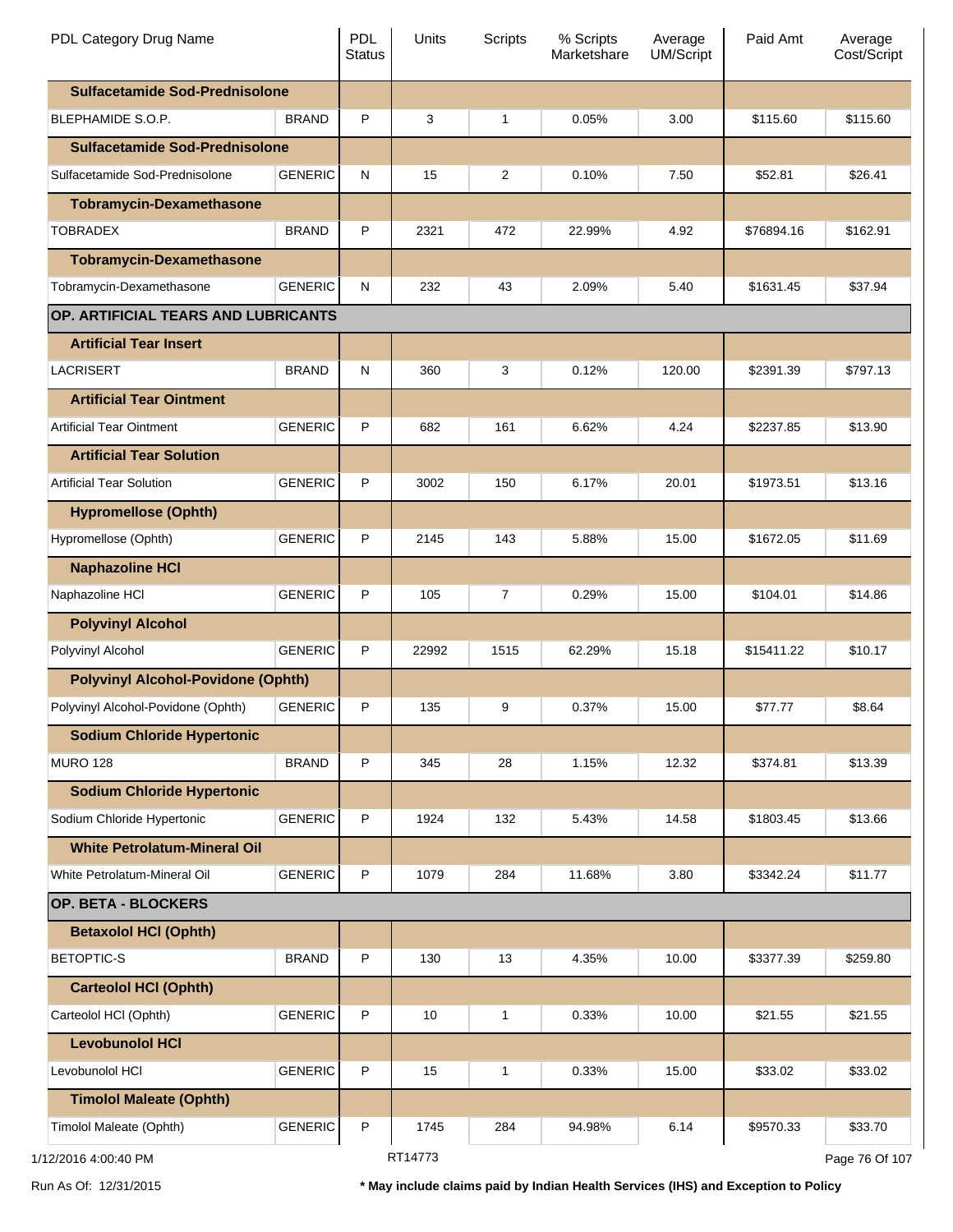| PDL Category Drug Name                      |                | <b>PDL</b><br><b>Status</b> | <b>Units</b> | <b>Scripts</b> | % Scripts<br>Marketshare | Average<br>UM/Script | Paid Amt   | Average<br>Cost/Script |
|---------------------------------------------|----------------|-----------------------------|--------------|----------------|--------------------------|----------------------|------------|------------------------|
| OP. CARBONIC ANHYDRASE INHIBITORS/COMBO     |                |                             |              |                |                          |                      |            |                        |
| <b>Brimonidine Tartrate-Timolol Maleate</b> |                |                             |              |                |                          |                      |            |                        |
| <b>COMBIGAN</b>                             | <b>BRAND</b>   | P                           | 875          | 150            | 29.64%                   | 5.83                 | \$21443.89 | \$142.96               |
| <b>Brinzolamide</b>                         |                |                             |              |                |                          |                      |            |                        |
| <b>AZOPT</b>                                | <b>BRAND</b>   | P                           | 580          | 57             | 11.26%                   | 10.18                | \$13080.13 | \$229.48               |
| <b>Dorzolamide HCI</b>                      |                |                             |              |                |                          |                      |            |                        |
| Dorzolamide HCI                             | <b>GENERIC</b> | P                           | 630          | 63             | 12.45%                   | 10.00                | \$1524.09  | \$24.19                |
| <b>Dorzolamide HCI-Timolol Maleate</b>      |                |                             |              |                |                          |                      |            |                        |
| <b>COSOPT PF</b>                            | <b>BRAND</b>   | N                           | 360          | 6              | 1.19%                    | 60.00                | \$804.28   | \$134.05               |
| <b>Dorzolamide HCI-Timolol Maleate</b>      |                |                             |              |                |                          |                      |            |                        |
| Dorzolamide HCI-Timolol Maleate             | <b>GENERIC</b> | P                           | 2300         | 230            | 45.45%                   | 10.00                | \$5293.45  | \$23.02                |
| <b>OP. CYCLOPLEGICS</b>                     |                |                             |              |                |                          |                      |            |                        |
| <b>Atropine Sulfate (Ophthalmic)</b>        |                |                             |              |                |                          |                      |            |                        |
| Atropine Sulfate (Ophthalmic)               | <b>GENERIC</b> | P                           | 28           | 8              | 78.92%                   | 6.20                 | \$211.96   | \$30.93                |
| <b>Atropine Sulfate (Ophthalmic)</b>        |                |                             |              |                |                          |                      |            |                        |
| Atropine Sulfate (Ophthalmic)               | <b>GENERIC</b> | N                           | 970          | 153            | 78.92%                   | 6.20                 | \$4767.00  | \$30.93                |
| <b>Cyclopentolate HCI</b>                   |                |                             |              |                |                          |                      |            |                        |
| Cyclopentolate HCI                          | <b>GENERIC</b> | P                           | 398          | 43             | 21.08%                   | 9.26                 | \$1119.24  | \$26.03                |
| OP. MIOTICS - DIRECT ACTING                 |                |                             |              |                |                          |                      |            |                        |
| <b>Pilocarpine HCI</b>                      |                |                             |              |                |                          |                      |            |                        |
| Pilocarpine HCI                             | <b>GENERIC</b> | P                           | 135          | 9              | 100.00%                  | 15.00                | \$686.50   | \$76.28                |
| <b>OP. MISC</b>                             |                |                             |              |                |                          |                      |            |                        |
| <b>Cyclosporine (Ophth)</b>                 |                |                             |              |                |                          |                      |            |                        |
| <b>RESTASIS</b>                             | <b>BRAND</b>   | ${\sf N}$                   | 11670        | 207            | 96.73%                   | 56.38                | \$71499.24 | \$345.41               |
| <b>Cysteamine HCI</b>                       |                |                             |              |                |                          |                      |            |                        |
| <b>CYSTARAN</b>                             | <b>BRAND</b>   | ${\sf N}$                   | 60           | 1              | 0.47%                    | 60.00                | \$30.00    | \$30.00                |
| <b>Phenylephrine HCI (Ophth)</b>            |                |                             |              |                |                          |                      |            |                        |
| Phenylephrine HCl (Ophth)                   | <b>GENERIC</b> | P                           | 30           | $\overline{c}$ | 0.93%                    | 15.00                | \$203.46   | \$101.73               |
| <b>Proparacaine HCI</b>                     |                |                             |              |                |                          |                      |            |                        |
| Proparacaine HCI                            | <b>GENERIC</b> | P                           | 30           | 2              | 0.93%                    | 15.00                | \$42.60    | \$21.30                |
| <b>Tetracaine HCI (Ophth)</b>               |                |                             |              |                |                          |                      |            |                        |
| Tetracaine HCI (Ophth)                      | <b>GENERIC</b> | $\sf P$                     | 30           | 2              | 0.93%                    | 15.00                | \$27.85    | \$13.93                |
| <b>OP. NSAID'S</b>                          |                |                             |              |                |                          |                      |            |                        |
| <b>Diclofenac Sodium (Ophth)</b>            |                |                             |              |                |                          |                      |            |                        |
| Diclofenac Sodium (Ophth)                   | <b>GENERIC</b> | $\sf P$                     | 25           | 6              | 2.39%                    | 4.17                 | \$104.24   | \$17.37                |
| <b>Ketorolac Tromethamine (Ophth)</b>       |                |                             |              |                |                          |                      |            |                        |
| Ketorolac Tromethamine (Ophth)              | <b>GENERIC</b> | P                           | 873          | 150            | 59.76%                   | 5.82                 | \$5207.60  | \$34.72                |
| <b>Nepafenac</b>                            |                |                             |              |                |                          |                      |            |                        |
| 1/12/2016 4:00:40 PM                        |                |                             |              |                |                          |                      |            | Page 77 Of 107         |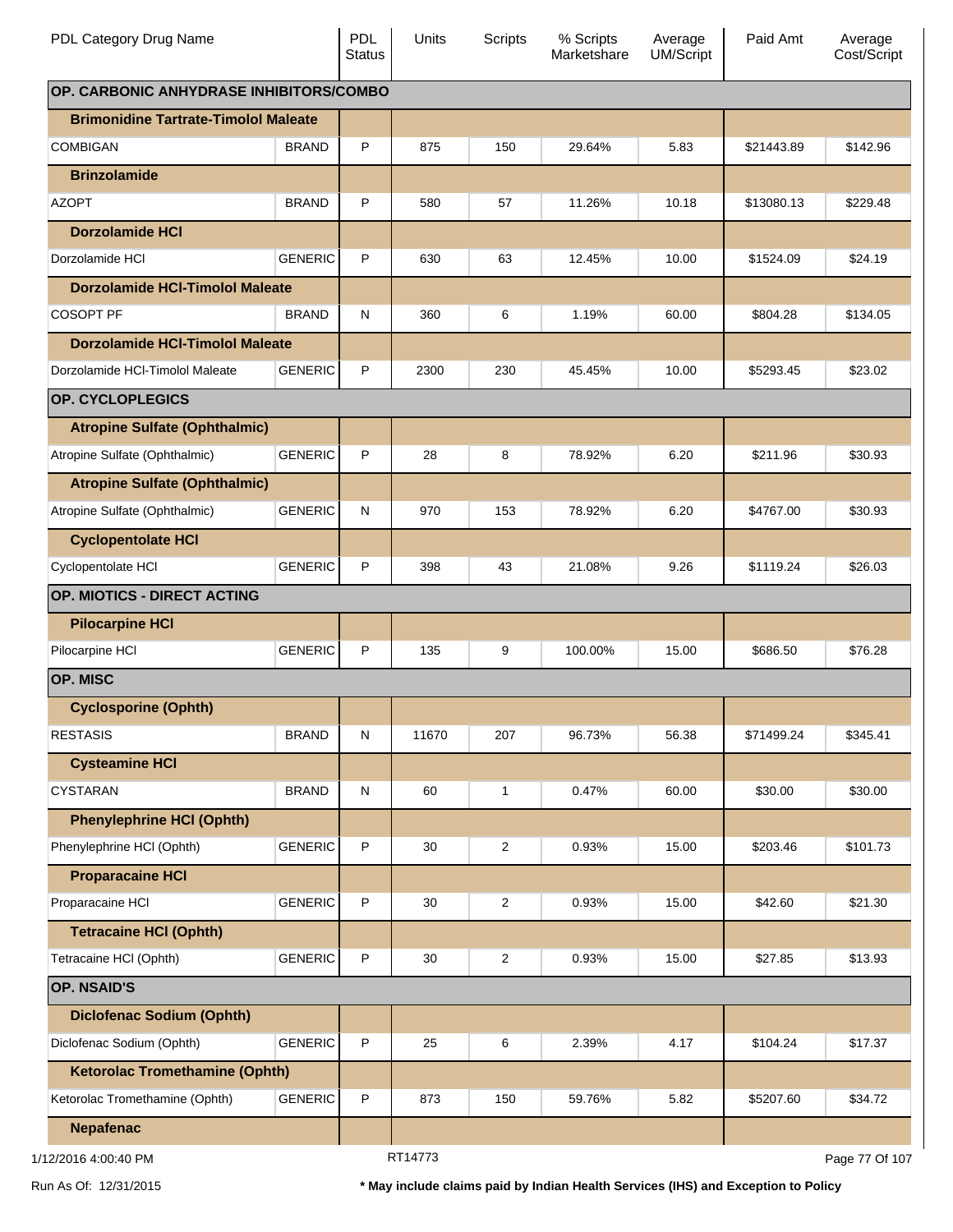| PDL Category Drug Name                  |                | PDL<br><b>Status</b> | Units          | <b>Scripts</b> | % Scripts<br>Marketshare | Average<br>UM/Script | Paid Amt    | Average<br>Cost/Script |
|-----------------------------------------|----------------|----------------------|----------------|----------------|--------------------------|----------------------|-------------|------------------------|
| <b>ILEVRO</b>                           | <b>BRAND</b>   | ${\sf N}$            | 167            | 63             | 25.10%                   | 2.65                 | \$20286.86  | \$322.01               |
| <b>Nepafenac</b>                        |                |                      |                |                |                          |                      |             |                        |
| <b>NEVANAC</b>                          | <b>BRAND</b>   | P                    | 96             | 32             | 12.75%                   | 3.00                 | \$7027.80   | \$219.62               |
| OP. PROSTAGLANDINS                      |                |                      |                |                |                          |                      |             |                        |
| <b>Bimatoprost</b>                      |                |                      |                |                |                          |                      |             |                        |
| <b>LUMIGAN</b>                          | <b>BRAND</b>   | ${\sf N}$            | 98             | 37             | 2.76%                    | 2.65                 | \$4697.15   | \$126.95               |
| Latanoprost                             |                |                      |                |                |                          |                      |             |                        |
| Latanoprost                             | <b>GENERIC</b> | P                    | 2408           | 951            | 70.92%                   | 2.53                 | \$17395.74  | \$18.29                |
| Latanoprost                             |                |                      |                |                |                          |                      |             |                        |
| <b>XALATAN</b>                          | <b>BRAND</b>   | ${\sf N}$            | 10             | 4              | 0.30%                    | 2.50                 | \$526.72    | \$131.68               |
| <b>Tafluprost</b>                       |                |                      |                |                |                          |                      |             |                        |
| <b>ZIOPTAN</b>                          | <b>BRAND</b>   | ${\sf N}$            | 240            | 8              | 0.60%                    | 30.00                | \$1232.00   | \$154.00               |
| <b>Travoprost</b>                       |                |                      |                |                |                          |                      |             |                        |
| <b>TRAVATAN Z</b>                       | <b>BRAND</b>   | P                    | 1028           | 341            | 25.43%                   | 3.01                 | \$56543.54  | \$165.82               |
| OP. QUINOLONES                          |                |                      |                |                |                          |                      |             |                        |
| <b>Besifloxacin HCI</b>                 |                |                      |                |                |                          |                      |             |                        |
| <b>BESIVANCE</b>                        | <b>BRAND</b>   | P                    | 5              | 1              | 0.03%                    | 5.00                 | \$45.00     | \$45.00                |
| <b>Ciprofloxacin HCI (Ophth)</b>        |                |                      |                |                |                          |                      |             |                        |
| <b>CILOXAN</b>                          | <b>BRAND</b>   | P                    | 62             | 18             | 0.60%                    | 3.44                 | \$2930.92   | \$162.83               |
| <b>Ciprofloxacin HCI (Ophth)</b>        |                |                      |                |                |                          |                      |             |                        |
| Ciprofloxacin HCI (Ophth)               | <b>GENERIC</b> | P                    | 5884           | 1144           | 38.25%                   | 5.14                 | \$17122.73  | \$14.97                |
| <b>Gatifloxacin (Ophth)</b>             |                |                      |                |                |                          |                      |             |                        |
| Gatifloxacin (Ophth)                    | <b>GENERIC</b> | N                    | $\overline{2}$ | 1              | 0.03%                    | 2.00                 | \$86.50     | \$86.50                |
| <b>Levofloxacin (Ophth)</b>             |                |                      |                |                |                          |                      |             |                        |
| Levofloxacin (Ophth)                    | <b>GENERIC</b> | ${\sf N}$            | 10             | $\overline{c}$ | 0.07%                    | 5.00                 | \$71.30     | \$35.65                |
| <b>Moxifloxacin HCI (Ophth)</b>         |                |                      |                |                |                          |                      |             |                        |
| <b>MOXEZA</b>                           | <b>BRAND</b>   | ${\sf N}$            | 132            | 44             | 1.47%                    | 3.00                 | \$6609.21   | \$150.21               |
| <b>Moxifloxacin HCI (Ophth)</b>         |                |                      |                |                |                          |                      |             |                        |
| <b>VIGAMOX</b>                          | <b>BRAND</b>   | ${\sf N}$            | 2600           | 858            | 28.69%                   | 3.03                 | \$122542.82 | \$142.82               |
| <b>Ofloxacin (Ophth)</b>                |                |                      |                |                |                          |                      |             |                        |
| Ofloxacin (Ophth)                       | <b>GENERIC</b> | P                    | 6060           | 923            | 30.86%                   | 6.57                 | \$24234.70  | \$26.26                |
| OP. SELECTIVE ALPHA ADRENERGIC AGONISTS |                |                      |                |                |                          |                      |             |                        |
| <b>Apraclonidine HCI</b>                |                |                      |                |                |                          |                      |             |                        |
| Apraclonidine HCI                       | <b>GENERIC</b> | ${\sf N}$            | 5              | 1              | 0.34%                    | 5.00                 | \$75.98     | \$75.98                |
| <b>Brimonidine Tartrate</b>             |                |                      |                |                |                          |                      |             |                        |
| <b>ALPHAGAN P</b>                       | <b>BRAND</b>   | ${\sf N}$            | 45             | 8              | 35.40%                   | 6.46                 | \$624.50    | \$136.69               |
| <b>Brimonidine Tartrate</b>             |                |                      |                |                |                          |                      |             |                        |
| <b>ALPHAGAN P</b>                       | <b>BRAND</b>   | P                    | 620            | 95             | 35.40%                   | 6.46                 | \$13454.46  | \$136.69               |
| 1/12/2016 4:00:40 PM                    |                |                      | RT14773        |                |                          |                      |             | Page 78 Of 107         |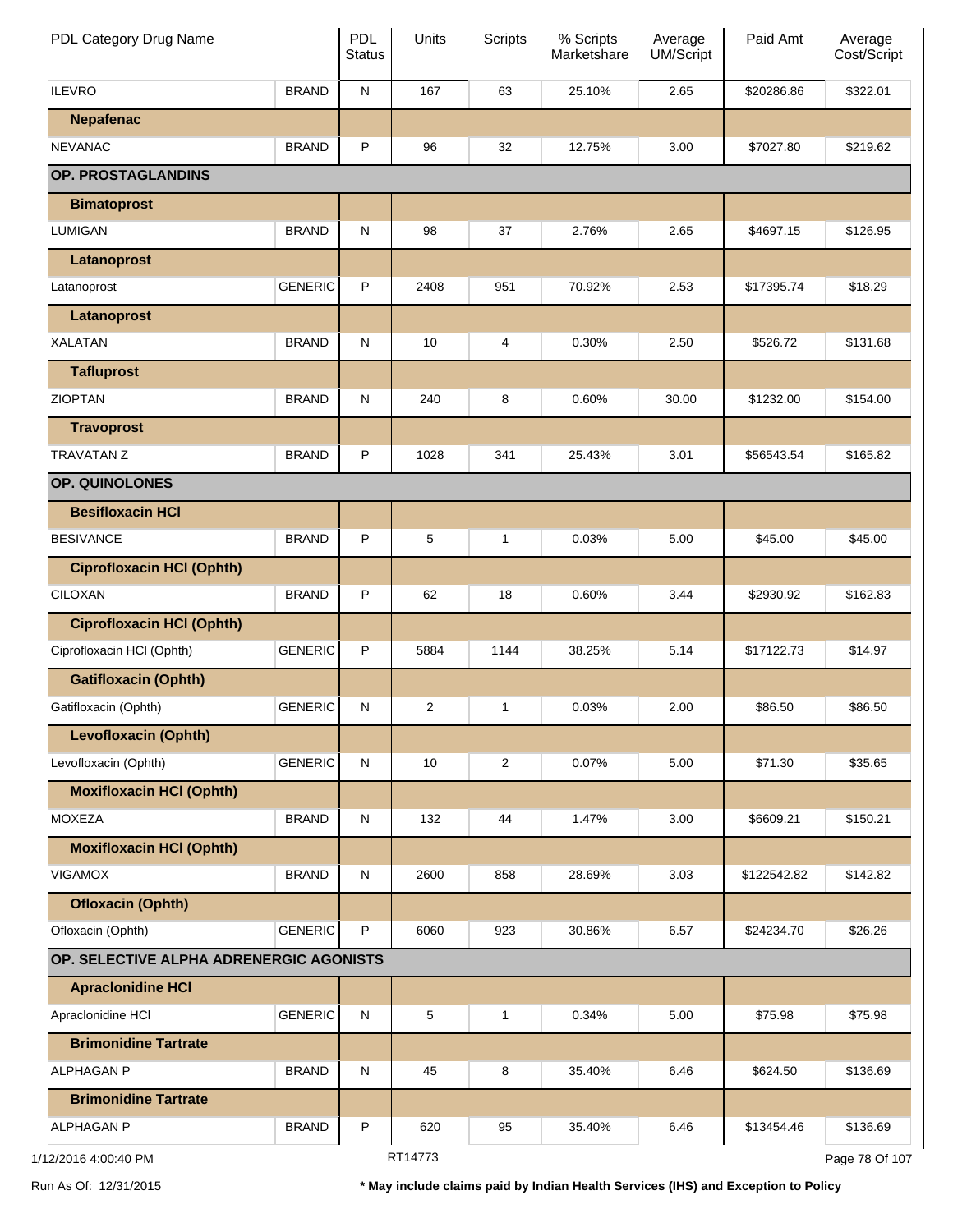| PDL Category Drug Name                   |                | <b>PDL</b><br><b>Status</b> | Units        | <b>Scripts</b> | % Scripts<br>Marketshare | Average<br>UM/Script | Paid Amt   | Average<br>Cost/Script |
|------------------------------------------|----------------|-----------------------------|--------------|----------------|--------------------------|----------------------|------------|------------------------|
| <b>Brimonidine Tartrate</b>              |                |                             |              |                |                          |                      |            |                        |
| <b>Brimonidine Tartrate</b>              | <b>GENERIC</b> | ${\sf N}$                   | 15           | 1              | 49.48%                   | 6.98                 | \$50.41    | \$16.70                |
| <b>Brimonidine Tartrate</b>              |                |                             |              |                |                          |                      |            |                        |
| <b>Brimonidine Tartrate</b>              | <b>GENERIC</b> | P                           | 990          | 143            | 49.48%                   | 6.98                 | \$2354.06  | \$16.70                |
| <b>Brinzolamide-Brimonidine Tartrate</b> |                |                             |              |                |                          |                      |            |                        |
| SIMBRINZA                                | <b>BRAND</b>   | P                           | 344          | 43             | 14.78%                   | 8.00                 | \$5398.62  | \$125.55               |
| <b>OSTEOPOROSIS</b>                      |                |                             |              |                |                          |                      |            |                        |
| <b>Alendronate Sodium</b>                |                |                             |              |                |                          |                      |            |                        |
| Alendronate Sodium                       | <b>GENERIC</b> | ${\sf N}$                   | 600          | 3              | 89.92%                   | 4.94                 | \$90.09    | \$12.00                |
| <b>Alendronate Sodium</b>                |                |                             |              |                |                          |                      |            |                        |
| Alendronate Sodium                       | <b>GENERIC</b> | P                           | 6221         | 1379           | 89.92%                   | 4.94                 | \$16495.06 | \$12.00                |
| <b>Calcitonin (Salmon)</b>               |                |                             |              |                |                          |                      |            |                        |
| Calcitonin (Salmon)                      | <b>GENERIC</b> | P                           | 171          | 47             | 3.06%                    | 3.64                 | \$2033.15  | \$43.26                |
| <b>Calcitonin (Salmon)</b>               |                |                             |              |                |                          |                      |            |                        |
| <b>FORTICAL</b>                          | <b>BRAND</b>   | ${\sf N}$                   | 3            | 1              | 0.07%                    | 3.00                 | \$68.24    | \$68.24                |
| <b>Calcitonin (Salmon)</b>               |                |                             |              |                |                          |                      |            |                        |
| <b>MIACALCIN</b>                         | <b>BRAND</b>   | ${\sf N}$                   | 3            | 1              | 0.07%                    | 3.00                 | \$309.21   | \$309.21               |
| <b>Ibandronate Sodium</b>                |                |                             |              |                |                          |                      |            |                        |
| <b>BONIVA</b>                            | <b>BRAND</b>   | N                           | 8            | 6              | 0.39%                    | 1.33                 | \$1371.35  | \$228.56               |
| <b>Ibandronate Sodium</b>                |                |                             |              |                |                          |                      |            |                        |
| Ibandronate Sodium                       | <b>GENERIC</b> | ${\sf N}$                   | 23           | 23             | 1.50%                    | 1.00                 | \$784.81   | \$34.12                |
| <b>Raloxifene HCI</b>                    |                |                             |              |                |                          |                      |            |                        |
| <b>EVISTA</b>                            | <b>BRAND</b>   | N                           | 420          | 14             | 0.91%                    | 30.00                | \$2874.14  | \$205.30               |
| <b>Raloxifene HCI</b>                    |                |                             |              |                |                          |                      |            |                        |
| Raloxifene HCI                           | <b>GENERIC</b> | ${\sf N}$                   | 420          | 14             | 0.91%                    | 30.00                | \$1239.97  | \$88.57                |
| <b>Risedronate Sodium</b>                |                |                             |              |                |                          |                      |            |                        |
| <b>ACTONEL</b>                           | <b>BRAND</b>   | ${\sf N}$                   | 20           | 8              | 0.52%                    | 2.50                 | \$2118.20  | \$264.78               |
| <b>Risedronate Sodium</b>                |                |                             |              |                |                          |                      |            |                        |
| <b>Risedronate Sodium</b>                | <b>GENERIC</b> | ${\sf N}$                   | $\mathbf{1}$ | 1              | 0.07%                    | 1.00                 | \$70.42    | \$70.42                |
| <b>Teriparatide (Recombinant)</b>        |                |                             |              |                |                          |                      |            |                        |
| <b>FORTEO</b>                            | <b>BRAND</b>   | ${\sf N}$                   | 95           | 40             | 2.60%                    | 2.38                 | \$78040.01 | \$1951.00              |
| <b>OXYTOCICS</b>                         |                |                             |              |                |                          |                      |            |                        |
| <b>Methylergonovine Maleate</b>          |                |                             |              |                |                          |                      |            |                        |
| Methylergonovine Maleate                 | <b>GENERIC</b> | P                           | 277          | 38             | 100.00%                  | 7.29                 | \$5350.40  | \$140.80               |
| <b>PARKINSONS - ANTICHOLINERGICS</b>     |                |                             |              |                |                          |                      |            |                        |
| <b>Benztropine Mesylate</b>              |                |                             |              |                |                          |                      |            |                        |
| <b>Benztropine Mesylate</b>              | <b>GENERIC</b> | $\sf P$                     | 215211       | 4082           | 93.22%                   | 52.72                | \$60141.29 | \$14.73                |
| <b>Trihexyphenidyl HCI</b>               |                |                             |              |                |                          |                      |            |                        |
| 1/12/2016 4:00:40 PM                     |                |                             | RT14773      |                |                          |                      |            | Page 79 Of 107         |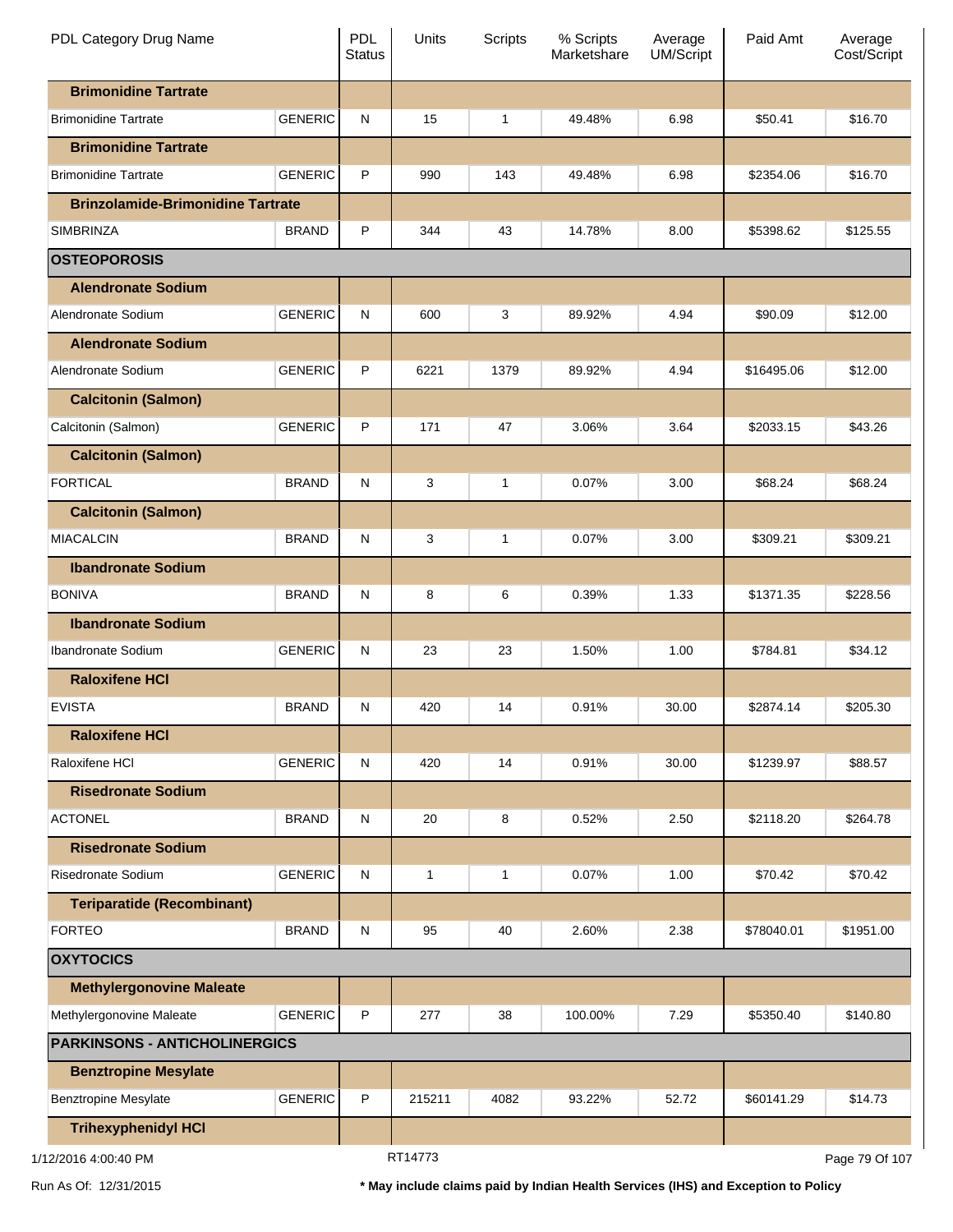| PDL Category Drug Name                        |                | PDL<br><b>Status</b> | Units   | Scripts        | % Scripts<br>Marketshare | Average<br>UM/Script | Paid Amt    | Average<br>Cost/Script |
|-----------------------------------------------|----------------|----------------------|---------|----------------|--------------------------|----------------------|-------------|------------------------|
| Trihexyphenidyl HCI                           | <b>GENERIC</b> | $\mathsf{P}$         | 27842   | 297            | 6.78%                    | 93.74                | \$4329.66   | \$14.58                |
| <b>PARKINSONS - COMT INHIBITORS</b>           |                |                      |         |                |                          |                      |             |                        |
| <b>Entacapone</b>                             |                |                      |         |                |                          |                      |             |                        |
| Entacapone                                    | <b>GENERIC</b> | P                    | 360     | 2              | 100.00%                  | 180.00               | \$824.96    | \$412.48               |
| <b>PARKINSONS - SELECTED DOPAMIN AGONISTS</b> |                |                      |         |                |                          |                      |             |                        |
| <b>Pramipexole Dihydrochloride</b>            |                |                      |         |                |                          |                      |             |                        |
| Pramipexole Dihydrochloride                   | <b>GENERIC</b> | $\sf P$              | 69811   | 1442           | 32.57%                   | 48.41                | \$20978.23  | \$14.55                |
| <b>Ropinirole Hydrochloride</b>               |                |                      |         |                |                          |                      |             |                        |
| Ropinirole Hydrochloride                      | <b>GENERIC</b> | ${\sf N}$            | 270     | 9              | 66.93%                   | 48.64                | \$1247.23   | \$16.44                |
| <b>Ropinirole Hydrochloride</b>               |                |                      |         |                |                          |                      |             |                        |
| Ropinirole Hydrochloride                      | <b>GENERIC</b> | P                    | 143842  | 2954           | 66.93%                   | 48.64                | \$47458.72  | \$16.44                |
| <b>Rotigotine</b>                             |                |                      |         |                |                          |                      |             |                        |
| <b>NEUPRO</b>                                 | <b>BRAND</b>   | ${\sf N}$            | 660     | 22             | 0.50%                    | 30.00                | \$11218.91  | \$509.95               |
| phenylketonuria                               |                |                      |         |                |                          |                      |             |                        |
| <b>Sapropterin Dihydrochloride</b>            |                |                      |         |                |                          |                      |             |                        |
| <b>KUVAN</b>                                  | <b>BRAND</b>   | ${\sf N}$            | 6090    | 33             | 100.00%                  | 184.55               | \$262831.09 | \$7964.58              |
| <b>PHOSPHATE BINDERS</b>                      |                |                      |         |                |                          |                      |             |                        |
| <b>Calcium Acetate (Phosphate Binder)</b>     |                |                      |         |                |                          |                      |             |                        |
| Calcium Acetate (Phosphate Binder)            | <b>GENERIC</b> | P                    | 28363   | 165            | 54.28%                   | 171.90               | \$12260.06  | \$74.30                |
| <b>Ferric Citrate</b>                         |                |                      |         |                |                          |                      |             |                        |
| <b>AURYXIA</b>                                | <b>BRAND</b>   | ${\sf N}$            | 660     | 3              | 0.99%                    | 220.00               | \$3063.59   | \$1021.20              |
| <b>Lanthanum Carbonate</b>                    |                |                      |         |                |                          |                      |             |                        |
| FOSRENOL                                      | <b>BRAND</b>   | ${\sf N}$            | 495     | 7              | 2.30%                    | 70.71                | \$4702.79   | \$671.83               |
| <b>Sevelamer Carbonate</b>                    |                |                      |         |                |                          |                      |             |                        |
| <b>RENVELA</b>                                | <b>BRAND</b>   | N                    | 3090    | 9              | 2.96%                    | 343.33               | \$15684.57  | \$1742.73              |
| <b>Sevelamer HCI</b>                          |                |                      |         |                |                          |                      |             |                        |
| <b>RENAGEL</b>                                | <b>BRAND</b>   | $\sf P$              | 23882   | 118            | 38.82%                   | 202.39               | \$147540.48 | \$1250.34              |
| <b>Sucroferric Oxyhydroxide</b>               |                |                      |         |                |                          |                      |             |                        |
| <b>VELPHORO</b>                               | <b>BRAND</b>   | N                    | 180     | $\overline{2}$ | 0.66%                    | 90.00                | \$1814.96   | \$907.48               |
| <b>PHOSPHODIESTERASE INHIBITORS</b>           |                |                      |         |                |                          |                      |             |                        |
| <b>Roflumilast</b>                            |                |                      |         |                |                          |                      |             |                        |
| <b>DALIRESP</b>                               | <b>BRAND</b>   | ${\sf N}$            | 4682    | 159            | 100.00%                  | 29.45                | \$38431.24  | \$241.71               |
| PLATELET AGGR. INHIBITORS / COMBO'S - MISC.   |                |                      |         |                |                          |                      |             |                        |
| <b>Anagrelide HCI</b>                         |                |                      |         |                |                          |                      |             |                        |
| Anagrelide HCI                                | <b>GENERIC</b> | $\sf P$              | 120     | $\overline{c}$ | 0.42%                    | 60.00                | \$57.64     | \$28.82                |
| <b>Aspirin-Dipyridamole</b>                   |                |                      |         |                |                          |                      |             |                        |
| <b>AGGRENOX</b>                               | <b>BRAND</b>   | $\sf P$              | 6201    | 104            | 21.85%                   | 59.63                | \$40607.90  | \$390.46               |
| <b>Aspirin-Dipyridamole</b>                   |                |                      |         |                |                          |                      |             |                        |
| 1/12/2016 4:00:40 PM                          |                |                      | RT14773 |                |                          |                      |             | Page 80 Of 107         |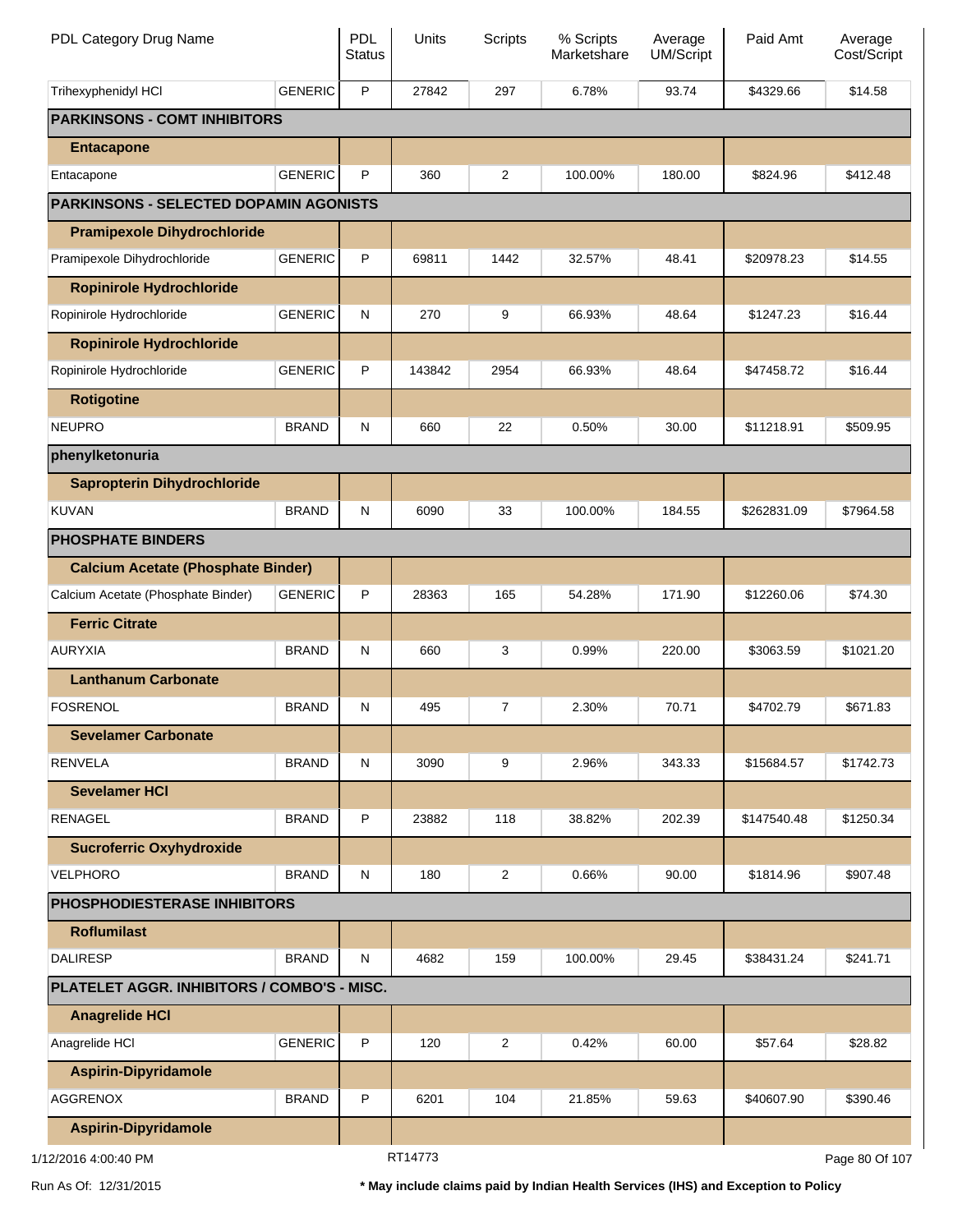| PDL Category Drug Name                |                | <b>PDL</b><br><b>Status</b> | Units   | <b>Scripts</b> | % Scripts<br>Marketshare | Average<br>UM/Script | Paid Amt   | Average<br>Cost/Script |
|---------------------------------------|----------------|-----------------------------|---------|----------------|--------------------------|----------------------|------------|------------------------|
| Aspirin-Dipyridamole                  | <b>GENERIC</b> | ${\sf N}$                   | 180     | 3              | 0.63%                    | 60.00                | \$920.60   | \$306.87               |
| <b>Cilostazol</b>                     |                |                             |         |                |                          |                      |            |                        |
| Cilostazol                            | <b>GENERIC</b> | P                           | 13892   | 243            | 51.05%                   | 57.17                | \$4514.58  | \$18.58                |
| <b>Pentoxifylline</b>                 |                |                             |         |                |                          |                      |            |                        |
| Pentoxifylline                        | <b>GENERIC</b> | P                           | 10288   | 124            | 26.05%                   | 82.97                | \$3270.22  | \$26.37                |
| PLATELET AGGREGATION INHIBITORS       |                |                             |         |                |                          |                      |            |                        |
| <b>Clopidogrel Bisulfate</b>          |                |                             |         |                |                          |                      |            |                        |
| Clopidogrel Bisulfate                 | <b>GENERIC</b> | P                           | 133114  | 4450           | 93.53%                   | 29.91                | \$67646.34 | \$15.20                |
| <b>Dipyridamole</b>                   |                |                             |         |                |                          |                      |            |                        |
| Dipyridamole                          | <b>GENERIC</b> | P                           | 1950    | 19             | 0.40%                    | 102.63               | \$596.08   | \$31.37                |
| <b>Prasugrel HCI</b>                  |                |                             |         |                |                          |                      |            |                        |
| <b>EFFIENT</b>                        | <b>BRAND</b>   | ${\sf N}$                   | 4396    | 147            | 3.09%                    | 29.90                | \$46721.51 | \$317.83               |
| <b>Ticagrelor</b>                     |                |                             |         |                |                          |                      |            |                        |
| <b>BRILINTA</b>                       | <b>BRAND</b>   | ${\sf N}$                   | 8580    | 142            | 2.98%                    | 60.42                | \$40695.34 | \$286.59               |
| <b>POWDERS</b>                        |                |                             |         |                |                          |                      |            |                        |
| <b>Betaine</b>                        |                |                             |         |                |                          |                      |            |                        |
| CYSTADANE                             | <b>BRAND</b>   | P                           | 5400    | $\overline{7}$ | 100.00%                  | 771.43               | \$21561.03 | \$3080.15              |
| <b>PRESSORS</b>                       |                |                             |         |                |                          |                      |            |                        |
| <b>Midodrine HCI</b>                  |                |                             |         |                |                          |                      |            |                        |
| Midodrine HCI                         | <b>GENERIC</b> | P                           | 22877   | 289            | 100.00%                  | 79.16                | \$19513.75 | \$67.52                |
| <b>PROGESTINS</b>                     |                |                             |         |                |                          |                      |            |                        |
| <b>Medroxyprogesterone Acetate</b>    |                |                             |         |                |                          |                      |            |                        |
| Medroxyprogesterone Acetate           | <b>GENERIC</b> | P                           | 33398   | 1323           | 80.67%                   | 25.24                | \$14526.18 | \$10.98                |
| <b>Megestrol Acetate (Appetite)</b>   |                |                             |         |                |                          |                      |            |                        |
| Megestrol Acetate (Appetite)          | <b>GENERIC</b> | P                           | 450     | 1              | 0.06%                    | 450.00               | \$1454.09  | \$1454.09              |
| <b>Norethindrone Acetate</b>          |                |                             |         |                |                          |                      |            |                        |
| Norethindrone Acetate                 | <b>GENERIC</b> | P                           | 9743    | 246            | 15.00%                   | 39.61                | \$16478.05 | \$66.98                |
| <b>Progesterone</b>                   |                |                             |         |                |                          |                      |            |                        |
| Progesterone                          | <b>GENERIC</b> | ${\sf N}$                   | 130     | $\overline{7}$ | 0.43%                    | 18.57                | \$318.71   | \$45.53                |
| <b>Progesterone Micronized</b>        |                |                             |         |                |                          |                      |            |                        |
| Progesterone Micronized               | <b>GENERIC</b> | ${\sf N}$                   | 2038    | 55             | 3.35%                    | 37.05                | \$1805.54  | \$32.83                |
| <b>Progesterone Micronized</b>        |                |                             |         |                |                          |                      |            |                        |
| <b>PROMETRIUM</b>                     | <b>BRAND</b>   | ${\sf N}$                   | 250     | 8              | 0.49%                    | 31.25                | \$1064.18  | \$133.02               |
| <b>PSYCHOTHERAPEUTIC COMBINATION</b>  |                |                             |         |                |                          |                      |            |                        |
| <b>Chlordiazepoxide-Amitriptyline</b> |                |                             |         |                |                          |                      |            |                        |
| Chlordiazepoxide-Amitriptyline        | <b>GENERIC</b> | $\sf P$                     | 90      | $\overline{2}$ | 4.55%                    | 45.00                | \$147.85   | \$73.93                |
| <b>Olanzapine-Fluoxetine HCI</b>      |                |                             |         |                |                          |                      |            |                        |
| Olanzapine-Fluoxetine HCl             | <b>GENERIC</b> | ${\sf N}$                   | 120     | 4              | 9.09%                    | 30.00                | \$189.42   | \$47.36                |
| 1/12/2016 4:00:40 PM                  |                |                             | RT14773 |                |                          |                      |            | Page 81 Of 107         |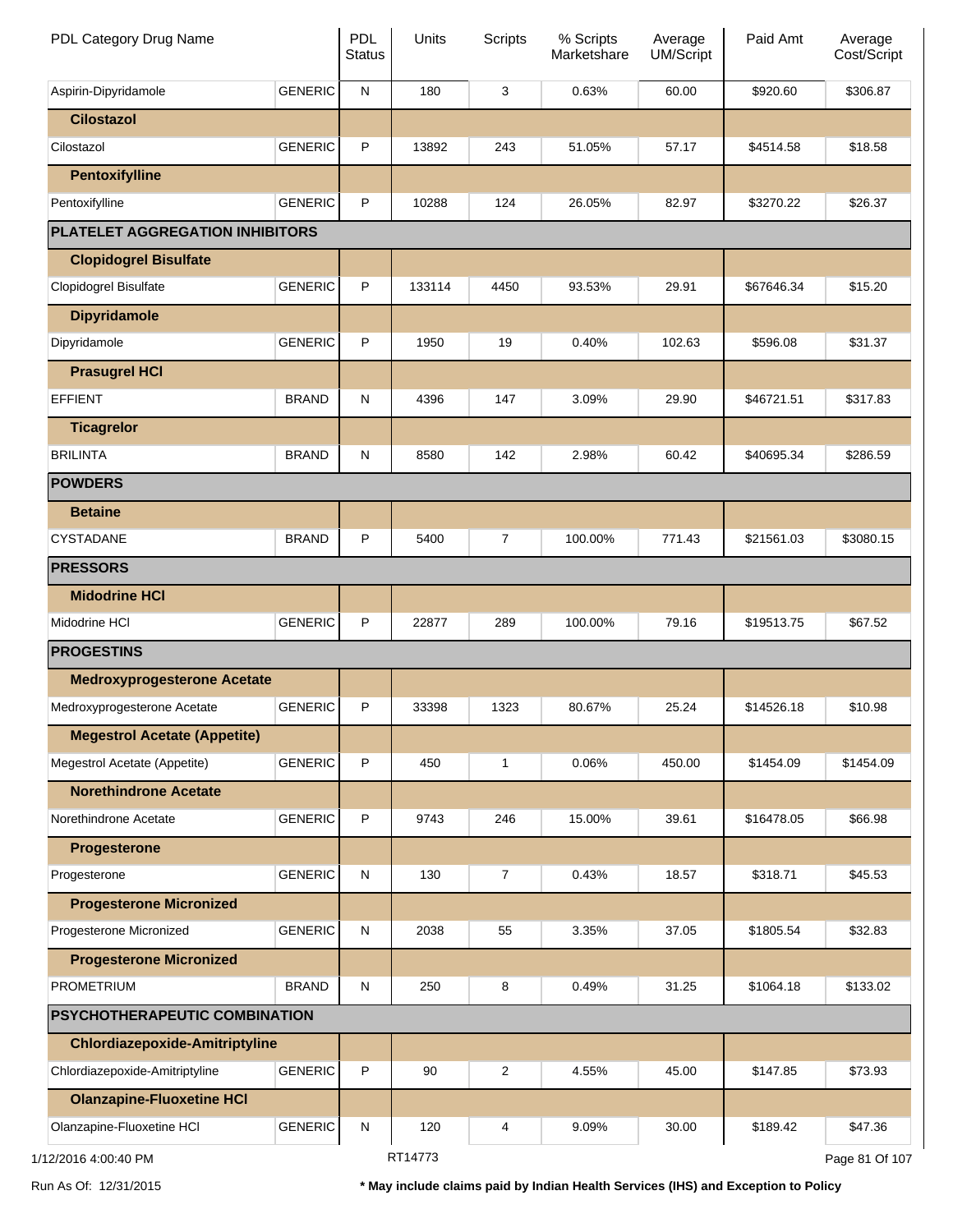| PDL Category Drug Name                                                 |                | <b>PDL</b><br><b>Status</b> | Units | Scripts        | % Scripts<br>Marketshare | Average<br>UM/Script | Paid Amt   | Average<br>Cost/Script |
|------------------------------------------------------------------------|----------------|-----------------------------|-------|----------------|--------------------------|----------------------|------------|------------------------|
| <b>Olanzapine-Fluoxetine HCI</b>                                       |                |                             |       |                |                          |                      |            |                        |
| <b>SYMBYAX</b>                                                         | <b>BRAND</b>   | N                           | 630   | 15             | 34.09%                   | 42.00                | \$8889.25  | \$592.62               |
| <b>Perphenazine-Amitriptyline</b>                                      |                |                             |       |                |                          |                      |            |                        |
| Perphenazine-Amitriptyline                                             | <b>GENERIC</b> | P                           | 1742  | 23             | 52.27%                   | 75.74                | \$2315.14  | \$100.66               |
| <b>PULMONARY ANTI-HYPERTENSIVES</b>                                    |                |                             |       |                |                          |                      |            |                        |
| <b>Epoprostenol Sodium</b>                                             |                |                             |       |                |                          |                      |            |                        |
| Epoprostenol Sodium                                                    | <b>GENERIC</b> | P                           | 231   | 4              | 3.25%                    | 57.75                | \$9080.64  | \$2270.16              |
| <b>Epoprostenol Sodium</b>                                             |                |                             |       |                |                          |                      |            |                        |
| <b>VELETRI</b>                                                         | <b>BRAND</b>   | N                           | 540   | $\overline{7}$ | 5.69%                    | 77.14                | \$24446.91 | \$3492.42              |
| <b>Iloprost</b>                                                        |                |                             |       |                |                          |                      |            |                        |
| <b>VENTAVIS</b>                                                        | <b>BRAND</b>   | P                           | 270   | 1              | 0.81%                    | 270.00               | \$28901.73 | \$28901.73             |
| <b>Riociguat</b>                                                       |                |                             |       |                |                          |                      |            |                        |
| <b>ADEMPAS</b>                                                         | <b>BRAND</b>   | N                           | 270   | $\overline{4}$ | 3.25%                    | 67.50                | \$24612.42 | \$6153.11              |
| <b>Sildenafil Citrate (Pulmonary</b><br><b>Hypertension)</b>           |                |                             |       |                |                          |                      |            |                        |
| <b>REVATIO</b>                                                         | <b>BRAND</b>   | N                           | 360   | 4              | 3.25%                    | 90.00                | \$10837.60 | \$2709.40              |
| <b>Sildenafil Citrate (Pulmonary</b>                                   |                |                             |       |                |                          |                      |            |                        |
| <b>Hypertension)</b><br>Sildenafil Citrate (Pulmonary<br>Hypertension) | <b>GENERIC</b> | P                           | 5550  | 67             | 54.47%                   | 82.84                | \$3916.56  | \$58.46                |
| <b>Tadalafil (Pulmonary Hypertension)</b>                              |                |                             |       |                |                          |                      |            |                        |
| <b>ADCIRCA</b>                                                         | <b>BRAND</b>   | N                           | 960   | 19             | 15.45%                   | 50.53                | \$38399.48 | \$2021.03              |
| <b>Treprostinil</b>                                                    |                |                             |       |                |                          |                      |            |                        |
| <b>TYVASO REFILL</b>                                                   | <b>BRAND</b>   | N                           | 324   | 4              | 3.25%                    | 81.00                | \$54637.92 | \$13659.48             |
| <b>Treprostinil Diolamine</b>                                          |                |                             |       |                |                          |                      |            |                        |
| <b>ORENITRAM</b>                                                       | <b>BRAND</b>   | N                           | 624   | $\overline{7}$ | 5.69%                    | 89.14                | \$21419.99 | \$3060.00              |
| <b>Treprostinil Sodium</b>                                             |                |                             |       |                |                          |                      |            |                        |
| <b>REMODULIN</b>                                                       | <b>BRAND</b>   | N                           | 580   | 6              | 4.88%                    | 96.67                | \$86119.38 | \$14353.23             |
| <b>PURINE ANALOG</b>                                                   |                |                             |       |                |                          |                      |            |                        |
| <b>Azathioprine</b>                                                    |                |                             |       |                |                          |                      |            |                        |
| <b>AZASAN</b>                                                          | <b>BRAND</b>   | P                           | 480   | 8              | 1.83%                    | 60.00                | \$2998.37  | \$374.80               |
| <b>Azathioprine</b>                                                    |                |                             |       |                |                          |                      |            |                        |
| Azathioprine                                                           | <b>GENERIC</b> | P                           | 29705 | 428            | 98.17%                   | 69.40                | \$14727.39 | \$34.41                |
| <b>Restless Leg Syndrome Agents</b>                                    |                |                             |       |                |                          |                      |            |                        |
| <b>Gabapentin Enacarbil</b>                                            |                |                             |       |                |                          |                      |            |                        |
| <b>HORIZANT</b>                                                        | <b>BRAND</b>   | N                           | 30    | 1              | 100.00%                  | 30.00                | \$291.73   | \$291.73               |
| RHEUMATOID ARTHRITIS - NON-BIOLOGICALS                                 |                |                             |       |                |                          |                      |            |                        |
| Leflunomide                                                            |                |                             |       |                |                          |                      |            |                        |
| Leflunomide                                                            | <b>GENERIC</b> | P                           | 8271  | 268            | 100.00%                  | 30.86                | \$27849.91 | \$103.92               |
| <b>RSV PROPHYLAXIS</b>                                                 |                |                             |       |                |                          |                      |            |                        |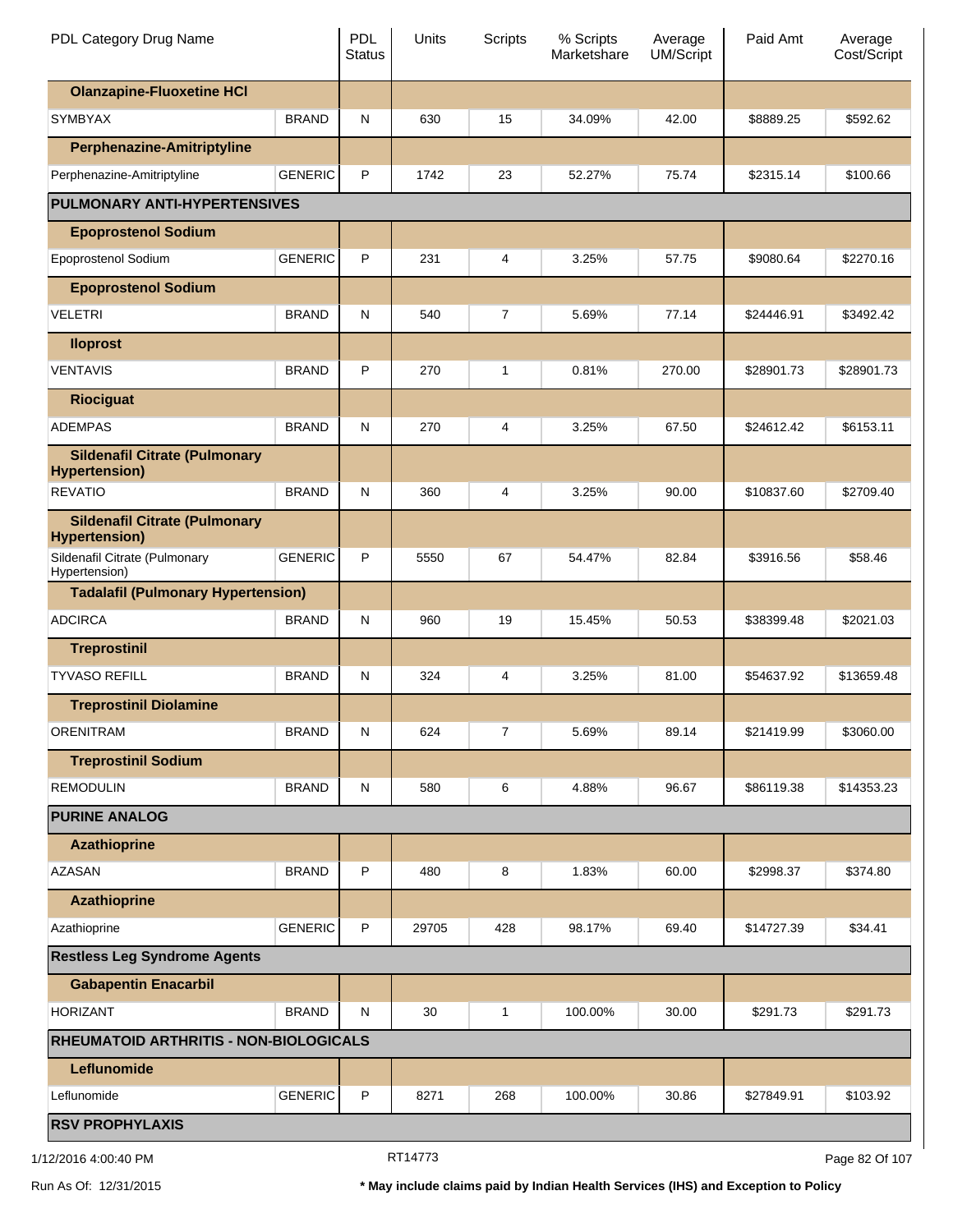| PDL Category Drug Name                          |                | PDL<br><b>Status</b> | Units   | <b>Scripts</b>   | % Scripts<br>Marketshare | Average<br>UM/Script | Paid Amt     | Average<br>Cost/Script |
|-------------------------------------------------|----------------|----------------------|---------|------------------|--------------------------|----------------------|--------------|------------------------|
| <b>Palivizumab</b>                              |                |                      |         |                  |                          |                      |              |                        |
| <b>SYNAGIS</b>                                  | <b>BRAND</b>   | P                    | 419     | 433              | 100.00%                  | 0.97                 | \$1018968.32 | \$2353.28              |
| <b>SEDATIVE/HYPNOTICS - BARBITURATE</b>         |                |                      |         |                  |                          |                      |              |                        |
| Phenobarbital                                   |                |                      |         |                  |                          |                      |              |                        |
| Phenobarbital                                   | <b>GENERIC</b> | P                    | 246443  | 801              | 100.00%                  | 307.67               | \$45103.46   | \$56.31                |
| SEDATIVE/HYPNOTICS - BENZODIAZEPINES            |                |                      |         |                  |                          |                      |              |                        |
| <b>Estazolam</b>                                |                |                      |         |                  |                          |                      |              |                        |
| Estazolam                                       | <b>GENERIC</b> | P                    | 705     | 23               | 1.16%                    | 30.65                | \$601.00     | \$26.13                |
| <b>Flurazepam HCI</b>                           |                |                      |         |                  |                          |                      |              |                        |
| Flurazepam HCI                                  | <b>GENERIC</b> | P                    | 2460    | 84               | 4.23%                    | 29.29                | \$1211.49    | \$14.42                |
| <b>Midazolam HCI</b>                            |                |                      |         |                  |                          |                      |              |                        |
| Midazolam HCI                                   | <b>GENERIC</b> | N                    | 345     | 90               | 4.88%                    | 7.30                 | \$1051.39    | \$11.70                |
| <b>Midazolam HCI</b>                            |                |                      |         |                  |                          |                      |              |                        |
| Midazolam HCI                                   | <b>GENERIC</b> | P                    | 363     | $\overline{7}$   | 4.88%                    | 7.30                 | \$83.95      | \$11.70                |
| <b>Temazepam</b>                                |                |                      |         |                  |                          |                      |              |                        |
| Temazepam                                       | <b>GENERIC</b> | N                    | 217     | 8                | 89.24%                   | 28.62                | \$932.82     | \$13.45                |
| <b>Temazepam</b>                                |                |                      |         |                  |                          |                      |              |                        |
| Temazepam                                       | <b>GENERIC</b> | P                    | 50560   | 1766             | 89.24%                   | 28.62                | \$22931.06   | \$13.45                |
| <b>Triazolam</b>                                |                |                      |         |                  |                          |                      |              |                        |
| Triazolam                                       | <b>GENERIC</b> | N                    | 486     | 10               | 0.50%                    | 48.60                | \$137.60     | \$13.76                |
| <b>SEDATIVE/HYPNOTICS - Non-Benzodiazepines</b> |                |                      |         |                  |                          |                      |              |                        |
| <b>Eszopicione</b>                              |                |                      |         |                  |                          |                      |              |                        |
| Eszopiclone                                     | <b>GENERIC</b> | P                    | 18186   | 641              | 5.54%                    | 28.37                | \$13951.16   | \$21.76                |
| <b>Eszopicione</b>                              |                |                      |         |                  |                          |                      |              |                        |
| <b>LUNESTA</b>                                  | <b>BRAND</b>   | ${\sf N}$            | 270     | 9                | 0.08%                    | 30.00                | \$3384.25    | \$376.03               |
| <b>Ramelteon</b>                                |                |                      |         |                  |                          |                      |              |                        |
| <b>ROZEREM</b>                                  | <b>BRAND</b>   | ${\sf N}$            | 1417    | 49               | 0.42%                    | 28.92                | \$14416.65   | \$294.22               |
| <b>Suvorexant</b>                               |                |                      |         |                  |                          |                      |              |                        |
| <b>BELSOMRA</b>                                 | <b>BRAND</b>   | ${\sf N}$            | 837     | 29               | 0.25%                    | 28.86                | \$6693.16    | \$230.80               |
| <b>Zaleplon</b>                                 |                |                      |         |                  |                          |                      |              |                        |
| Zaleplon                                        | <b>GENERIC</b> | P                    | 14769   | 438              | 3.79%                    | 33.72                | \$8896.17    | \$20.31                |
| <b>Zolpidem Tartrate</b>                        |                |                      |         |                  |                          |                      |              |                        |
| <b>AMBIEN</b>                                   | <b>BRAND</b>   | ${\sf N}$            | 60      | $\overline{2}$   | 0.02%                    | 30.00                | \$880.94     | \$440.47               |
| <b>Zolpidem Tartrate</b>                        |                |                      |         |                  |                          |                      |              |                        |
| <b>AMBIEN CR</b>                                | <b>BRAND</b>   | ${\sf N}$            | 210     | $\boldsymbol{7}$ | 0.06%                    | 30.00                | \$3075.44    | \$439.35               |
| <b>Zolpidem Tartrate</b>                        |                |                      |         |                  |                          |                      |              |                        |
| <b>EDLUAR</b>                                   | <b>BRAND</b>   | ${\sf N}$            | 60      | $\overline{c}$   | 0.02%                    | 30.00                | \$653.60     | \$326.80               |
| <b>Zolpidem Tartrate</b>                        |                |                      |         |                  |                          |                      |              |                        |
|                                                 |                |                      | DTA4770 |                  |                          |                      |              |                        |

1/12/2016 4:00:40 PM

RT14773

Page 83 Of 107

Run As Of: 12/31/2015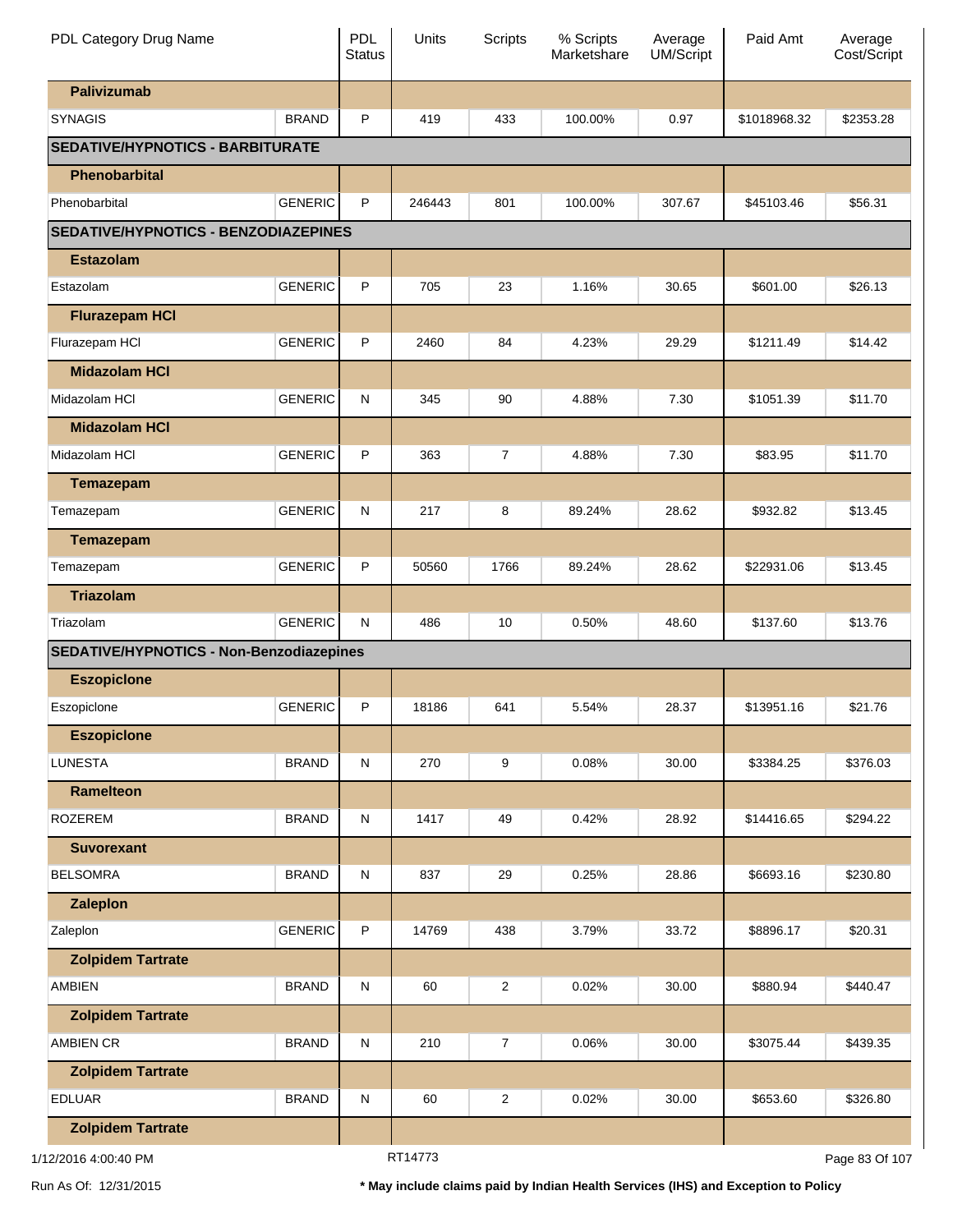| PDL Category Drug Name                         |                | <b>PDL</b><br><b>Status</b> | Units   | <b>Scripts</b> | % Scripts<br>Marketshare | Average<br><b>UM/Script</b> | Paid Amt     | Average<br>Cost/Script |
|------------------------------------------------|----------------|-----------------------------|---------|----------------|--------------------------|-----------------------------|--------------|------------------------|
| Zolpidem Tartrate                              | <b>GENERIC</b> | N                           | 5415    | 182            | 89.82%                   | 28.05                       | \$7710.30    | \$12.22                |
| <b>Zolpidem Tartrate</b>                       |                |                             |         |                |                          |                             |              |                        |
| Zolpidem Tartrate                              | <b>GENERIC</b> | P                           | 285932  | 10203          | 89.82%                   | 28.05                       | \$119173.95  | \$12.22                |
| <b>SINUS NODE INHIBITORS</b>                   |                |                             |         |                |                          |                             |              |                        |
| <b>Ivabradine HCI</b>                          |                |                             |         |                |                          |                             |              |                        |
| <b>CORLANOR</b>                                | <b>BRAND</b>   | N                           | 150     | 3              | 100.00%                  | 50.00                       | \$963.69     | \$321.23               |
| <b>SMOKING CESSATION (ORAL)</b>                |                |                             |         |                |                          |                             |              |                        |
| <b>Bupropion HCI (Smoking Deterrent)</b>       |                |                             |         |                |                          |                             |              |                        |
| <b>Bupropion HCI (Smoking Deterrent)</b>       | <b>GENERIC</b> | P                           | 1360    | 23             | 2.20%                    | 59.13                       | \$714.81     | \$31.08                |
| <b>Varenicline Tartrate</b>                    |                |                             |         |                |                          |                             |              |                        |
| <b>CHANTIX</b>                                 | <b>BRAND</b>   | P                           | 7055    | 126            | 12.07%                   | 55.99                       | \$33630.86   | \$266.91               |
| <b>Varenicline Tartrate</b>                    |                |                             |         |                |                          |                             |              |                        |
| CHANTIX CONTINUING MONTH                       | <b>BRAND</b>   | P                           | 18481   | 330            | 31.61%                   | 56.00                       | \$87278.58   | \$264.48               |
| <b>Varenicline Tartrate</b>                    |                |                             |         |                |                          |                             |              |                        |
| CHANTIX STARTING MONTH PA                      | <b>BRAND</b>   | P                           | 29945   | 565            | 54.12%                   | 53.00                       | \$151597.55  | \$268.31               |
| <b>SOMATOSTATIC AGENTS</b>                     |                |                             |         |                |                          |                             |              |                        |
| <b>Octreotide Acetate</b>                      |                |                             |         |                |                          |                             |              |                        |
| SANDOSTATIN                                    | <b>BRAND</b>   | P                           | 125     | 10             | 50.00%                   | 12.50                       | \$5841.70    | \$584.17               |
| <b>Octreotide Acetate</b>                      |                |                             |         |                |                          |                             |              |                        |
| SANDOSTATIN LAR DEPOT                          | <b>BRAND</b>   | P                           | 2       | $\overline{2}$ | 10.00%                   | 1.00                        | \$6322.68    | \$3161.34              |
| <b>Pasireotide Diaspartate</b>                 |                |                             |         |                |                          |                             |              |                        |
| <b>SIGNIFOR</b>                                | <b>BRAND</b>   | N                           | 300     | 5              | 25.00%                   | 60.00                       | \$57580.90   | \$11516.18             |
| <b>Pegvisomant</b>                             |                |                             |         |                |                          |                             |              |                        |
| <b>SOMAVERT</b>                                | <b>BRAND</b>   | N                           | 90      | 3              | 15.00%                   | 30.00                       | \$29415.69   | \$9805.23              |
| <b>STIMULANTS</b>                              |                |                             |         |                |                          |                             |              |                        |
| <b>Amphetamine Sulfate</b>                     |                |                             |         |                |                          |                             |              |                        |
| <b>EVEKEO</b>                                  | <b>BRAND</b>   | N                           | 420     | 5              | 100.00%                  | 84.00                       | \$1892.09    | \$378.42               |
| <b>STIMULANTS - AMPHETAMINES - LONG ACTING</b> |                |                             |         |                |                          |                             |              |                        |
| Amphetamine-Dextroamphetamine                  |                |                             |         |                |                          |                             |              |                        |
| <b>ADDERALL XR</b>                             | <b>BRAND</b>   | $\mathsf{N}$                | 133369  | 3588           | 12.94%                   | 37.17                       | \$942363.66  | \$262.64               |
| Amphetamine-Dextroamphetamine                  |                |                             |         |                |                          |                             |              |                        |
| Amphetamine-Dextroamphetamine                  | <b>GENERIC</b> | N                           | 38778   | 1024           | 3.69%                    | 37.87                       | \$28013.18   | \$27.36                |
| <b>Dextroamphetamine Sulfate</b>               |                |                             |         |                |                          |                             |              |                        |
| <b>DEXEDRINE</b>                               | <b>BRAND</b>   | N                           | 7103    | 129            | 0.47%                    | 55.06                       | \$119122.25  | \$923.43               |
| <b>Dextroamphetamine Sulfate</b>               |                |                             |         |                |                          |                             |              |                        |
| Dextroamphetamine Sulfate                      | <b>GENERIC</b> | N                           | 10274   | 133            | 0.48%                    | 77.25                       | \$33791.87   | \$254.07               |
| <b>Lisdexamfetamine Dimesylate</b>             |                |                             |         |                |                          |                             |              |                        |
| <b>VYVANSE</b>                                 | <b>BRAND</b>   | P                           | 660344  | 22850          | 82.42%                   | 28.90                       | \$4898959.28 | \$214.40               |
| 2/2016 4:00:40 PM                              |                |                             | RT14773 |                |                          |                             |              | Page 84 Of 107         |

1/12/2016 4:00:40 PM

Run As Of: 12/31/2015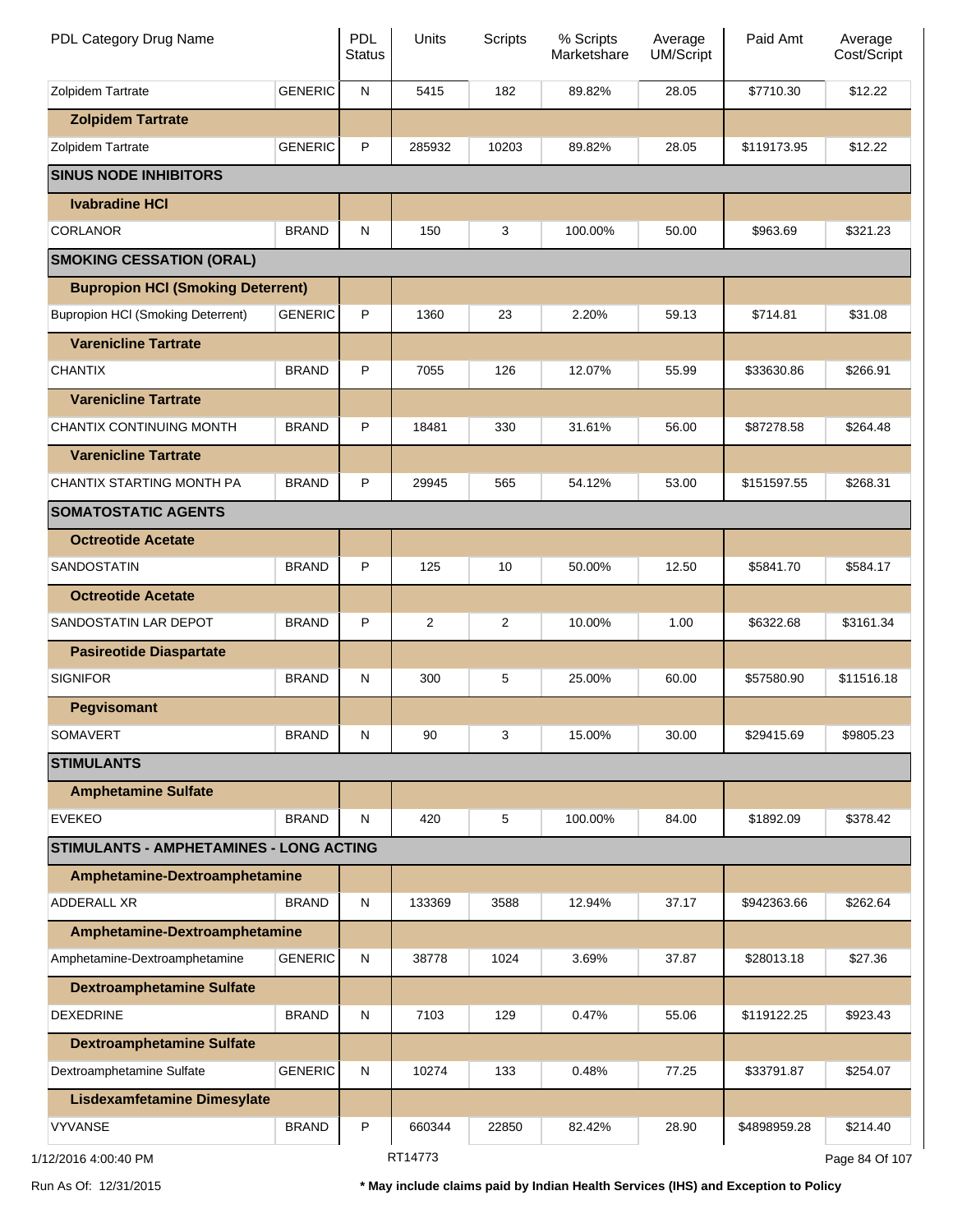| PDL Category Drug Name                            |                | <b>PDL</b><br><b>Status</b> | <b>Units</b> | Scripts | % Scripts<br>Marketshare | Average<br>UM/Script | Paid Amt       | Average<br>Cost/Script |
|---------------------------------------------------|----------------|-----------------------------|--------------|---------|--------------------------|----------------------|----------------|------------------------|
| <b>STIMULANTS - AMPHETAMINES - SHORT ACTING</b>   |                |                             |              |         |                          |                      |                |                        |
| Amphetamine-Dextroamphetamine                     |                |                             |              |         |                          |                      |                |                        |
| ADDERALL                                          | <b>BRAND</b>   | N                           | 3333         | 58      | 0.54%                    | 57.47                | \$15729.76     | \$271.20               |
| Amphetamine-Dextroamphetamine                     |                |                             |              |         |                          |                      |                |                        |
| Amphetamine-Dextroamphetamine                     | <b>GENERIC</b> | P                           | 515125       | 10275   | 96.05%                   | 50.13                | \$445671.49    | \$43.37                |
| <b>Dextroamphetamine Sulfate</b>                  |                |                             |              |         |                          |                      |                |                        |
| Dextroamphetamine Sulfate                         | <b>GENERIC</b> | ${\sf N}$                   | 29103        | 365     | 3.41%                    | 79.73                | \$40048.50     | \$109.72               |
| <b>STIMULANTS - METHYLPHENIDATE</b>               |                |                             |              |         |                          |                      |                |                        |
| <b>Dexmethylphenidate HCI</b>                     |                |                             |              |         |                          |                      |                |                        |
| Dexmethylphenidate HCI                            | <b>GENERIC</b> | P                           | 16588        | 294     | 4.23%                    | 41.25                | \$3648.57      | \$18.72                |
| <b>Dexmethylphenidate HCI</b>                     |                |                             |              |         |                          |                      |                |                        |
| Dexmethylphenidate HCI                            | <b>GENERIC</b> | N                           | 16947        | 519     | 4.23%                    | 41.25                | \$11569.94     | \$18.72                |
| <b>Dexmethylphenidate HCI</b>                     |                |                             |              |         |                          |                      |                |                        |
| <b>FOCALIN</b>                                    | <b>BRAND</b>   | N                           | 123831       | 2557    | 13.31%                   | 48.43                | \$163172.65    | \$63.81                |
| <b>Dexmethylphenidate HCI</b>                     |                |                             |              |         |                          |                      |                |                        |
| <b>FOCALIN XR</b>                                 | <b>BRAND</b>   | P                           | 231194       | 7695    | 40.05%                   | 30.04                | \$2075641.72   | \$269.74               |
| <b>Methylphenidate</b>                            |                |                             |              |         |                          |                      |                |                        |
| DAYTRANA                                          | <b>BRAND</b>   | P                           | 17774        | 569     | 2.96%                    | 31.24                | \$159072.04    | \$279.56               |
|                                                   |                |                             |              |         |                          |                      |                |                        |
| <b>Methylphenidate HCI</b><br><b>METHYLIN</b>     | <b>BRAND</b>   | P                           | 2960         | 14      | 0.07%                    | 211.43               | \$3401.05      | \$242.93               |
|                                                   |                |                             |              |         |                          |                      |                |                        |
| <b>Methylphenidate HCI</b>                        |                |                             |              |         |                          |                      |                |                        |
| Methylphenidate HCI                               | <b>GENERIC</b> | N                           | 4040         | 13      | 39.28%                   | 55.35                | \$1145.21      | \$38.94                |
| <b>Methylphenidate HCI</b>                        |                |                             |              |         |                          |                      |                |                        |
| Methylphenidate HCI                               | <b>GENERIC</b> | P                           | 413637       | 7533    | 39.28%                   | 55.35                | \$292720.05    | \$38.94                |
| <b>Methylphenidate HCI</b>                        |                |                             |              |         |                          |                      |                |                        |
| <b>RITALIN</b>                                    | <b>BRAND</b>   | N                           | 1608         | 18      | 0.09%                    | 89.33                | \$1169.94      | \$65.00                |
| <b>STIMULANTS - METHYLPHENIDATE - LONG ACTING</b> |                |                             |              |         |                          |                      |                |                        |
| <b>Dexmethylphenidate HCI</b>                     |                |                             |              |         |                          |                      |                |                        |
| <b>FOCALIN XR</b>                                 | <b>BRAND</b>   | P                           | 13500        | 456     | 2.00%                    | 29.61                | \$135973.06    | \$298.19               |
| <b>Methylphenidate HCI</b>                        |                |                             |              |         |                          |                      |                |                        |
| <b>CONCERTA</b>                                   | <b>BRAND</b>   | N                           | 2920         | 74      | 0.33%                    | 39.46                | \$5964.70      | \$80.60                |
| <b>Methylphenidate HCI</b>                        |                |                             |              |         |                          |                      |                |                        |
| <b>METADATE CD</b>                                | <b>BRAND</b>   | P                           | 31597        | 1165    | 5.12%                    | 27.12                | \$256204.69    | \$219.92               |
| <b>Methylphenidate HCI</b>                        |                |                             |              |         |                          |                      |                |                        |
| Methylphenidate HCI                               | <b>GENERIC</b> | P                           | 573170       | 18029   | 85.20%                   | 32.26                | \$3707492.40   | \$201.43               |
| <b>Methylphenidate HCI</b>                        |                |                             |              |         |                          |                      |                |                        |
| Methylphenidate HCI                               | <b>GENERIC</b> | N                           | 52293        | 1362    | 85.20%                   | 32.26                | \$198464.57    | \$201.43               |
| <b>Methylphenidate HCI</b>                        |                |                             |              |         |                          |                      |                |                        |
| 1/12/2016 4:00:40 PM                              |                | RT14773                     |              |         |                          |                      | Page 85 Of 107 |                        |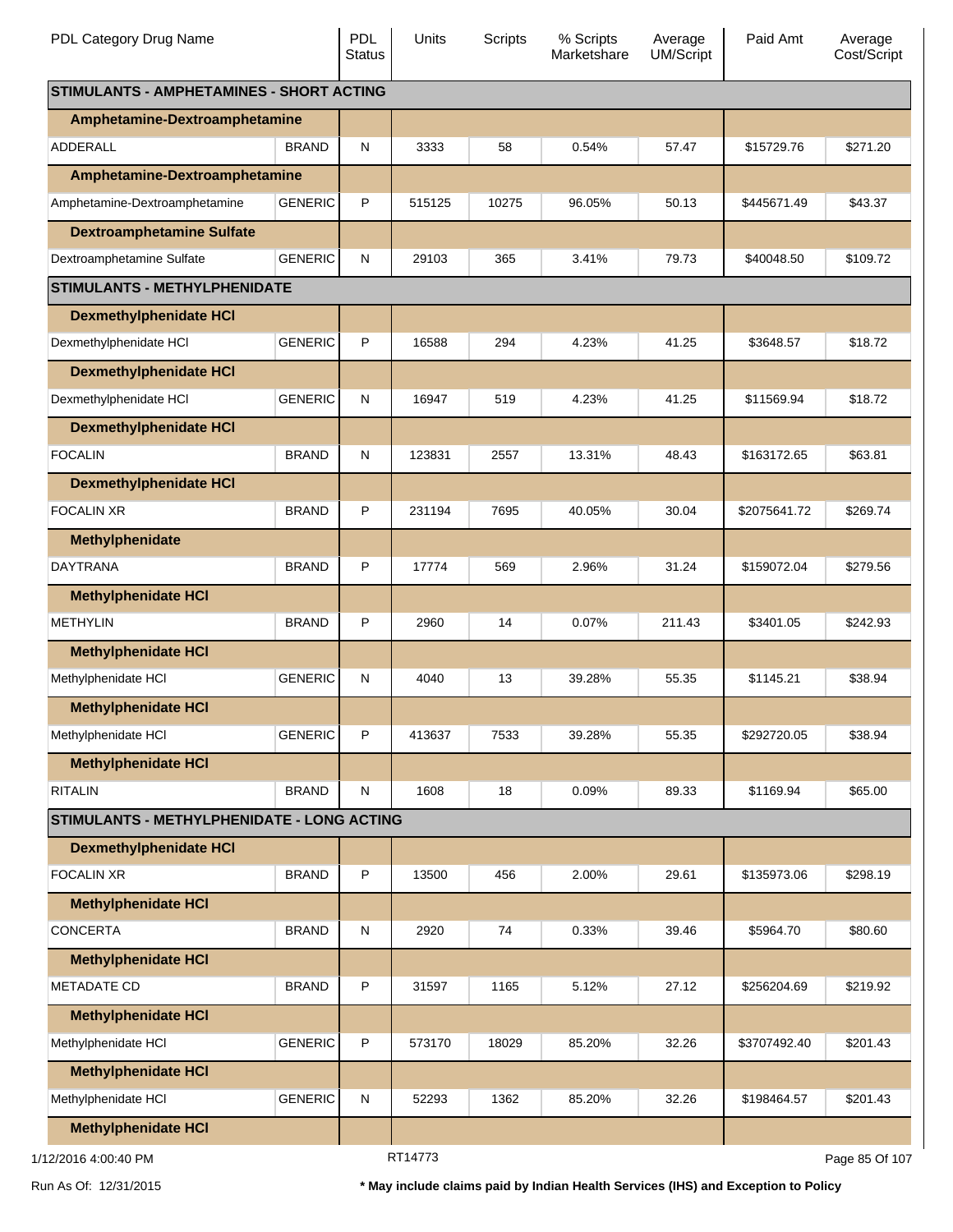| PDL Category Drug Name                                 |                | <b>PDL</b><br><b>Status</b> | Units   | Scripts        | % Scripts<br>Marketshare | Average<br><b>UM/Script</b> | Paid Amt     | Average<br>Cost/Script |
|--------------------------------------------------------|----------------|-----------------------------|---------|----------------|--------------------------|-----------------------------|--------------|------------------------|
| <b>QUILLIVANT XR</b>                                   | <b>BRAND</b>   | P                           | 251213  | 1438           | 6.32%                    | 174.70                      | \$405635.31  | \$282.08               |
| <b>Methylphenidate HCI</b>                             |                |                             |         |                |                          |                             |              |                        |
| <b>RITALIN LA</b>                                      | <b>BRAND</b>   | P                           | 7239    | 235            | 1.03%                    | 30.80                       | \$53801.98   | \$228.94               |
| <b>STIMULANTS - OTHER STIMULANTS / LIKE STIMULANTS</b> |                |                             |         |                |                          |                             |              |                        |
| <b>Armodafinil</b>                                     |                |                             |         |                |                          |                             |              |                        |
| <b>NUVIGIL</b>                                         | <b>BRAND</b>   | ${\sf N}$                   | 2605    | 86             | 1.24%                    | 30.29                       | \$44790.27   | \$520.82               |
| <b>Atomoxetine HCI</b>                                 |                |                             |         |                |                          |                             |              |                        |
| STRATTERA                                              | <b>BRAND</b>   | P                           | 175766  | 5384           | 77.88%                   | 32.65                       | \$1827229.03 | \$339.38               |
| <b>Clonidine HCI (ADHD)</b>                            |                |                             |         |                |                          |                             |              |                        |
| <b>KAPVAY</b>                                          | <b>BRAND</b>   | ${\sf N}$                   | 5160    | 52             | 0.75%                    | 99.23                       | \$26213.55   | \$504.11               |
| <b>Guanfacine HCI (ADHD)</b>                           |                |                             |         |                |                          |                             |              |                        |
| Guanfacine HCI (ADHD)                                  | <b>GENERIC</b> | P                           | 10297   | 349            | 5.05%                    | 29.50                       | \$5048.25    | \$14.46                |
| <b>Guanfacine HCI (ADHD)</b>                           |                |                             |         |                |                          |                             |              |                        |
| <b>INTUNIV</b>                                         | <b>BRAND</b>   | ${\sf N}$                   | 20267   | 676            | 9.78%                    | 29.98                       | \$185946.12  | \$275.07               |
| <b>Modafinil</b>                                       |                |                             |         |                |                          |                             |              |                        |
| Modafinil                                              | <b>GENERIC</b> | ${\sf N}$                   | 1170    | 31             | 0.45%                    | 37.74                       | \$2976.67    | \$96.02                |
| <b>Modafinil</b>                                       |                |                             |         |                |                          |                             |              |                        |
| <b>PROVIGIL</b>                                        | <b>BRAND</b>   | P                           | 12675   | 335            | 4.85%                    | 37.84                       | \$454733.94  | \$1357.41              |
| <b>TETRACYCLINES</b>                                   |                |                             |         |                |                          |                             |              |                        |
| <b>Doxycycline (Monohydrate)</b>                       |                |                             |         |                |                          |                             |              |                        |
| Doxycycline (Monohydrate)                              | <b>GENERIC</b> | ${\sf N}$                   | 1113    | 25             | 64.54%                   | 28.86                       | \$597.88     | \$22.51                |
| <b>Doxycycline (Monohydrate)</b>                       |                |                             |         |                |                          |                             |              |                        |
| Doxycycline (Monohydrate)                              | <b>GENERIC</b> | P                           | 155219  | 5392           | 64.54%                   | 28.86                       | \$121318.53  | \$22.51                |
| <b>Doxycycline Calcium</b>                             |                |                             |         |                |                          |                             |              |                        |
| VIBRAMYCIN                                             | <b>BRAND</b>   | P                           | 1475    | $\overline{7}$ | 0.08%                    | 210.71                      | \$1086.07    | \$155.15               |
| <b>Doxycycline Hyclate</b>                             |                |                             |         |                |                          |                             |              |                        |
| Doxycycline Hyclate                                    | <b>GENERIC</b> | ${\sf N}$                   | 7103    | 209            | 2.49%                    | 33.99                       | \$2594.77    | \$12.42                |
| <b>Minocycline HCI</b>                                 |                |                             |         |                |                          |                             |              |                        |
| Minocycline HCI                                        | <b>GENERIC</b> | ${\sf N}$                   | 772     | 18             | 32.79%                   | 46.46                       | \$495.01     | \$25.33                |
| <b>Minocycline HCI</b>                                 |                |                             |         |                |                          |                             |              |                        |
| Minocycline HCI                                        | <b>GENERIC</b> | P                           | 127096  | 2734           | 32.79%                   | 46.46                       | \$69222.65   | \$25.33                |
| <b>Tetracycline HCI</b>                                |                |                             |         |                |                          |                             |              |                        |
| Tetracycline HCI                                       | <b>GENERIC</b> | ${\sf N}$                   | 346     | 8              | 0.10%                    | 43.25                       | \$1500.57    | \$187.57               |
| <b>Thrombopoeitin Receptor Agonists</b>                |                |                             |         |                |                          |                             |              |                        |
| <b>Eltrombopag Olamine</b>                             |                |                             |         |                |                          |                             |              |                        |
| <b>PROMACTA</b>                                        | <b>BRAND</b>   | P                           | 60      | $\overline{2}$ | 100.00%                  | 30.00                       | \$17967.16   | \$8983.58              |
| <b>THYROID HORMONES</b>                                |                |                             |         |                |                          |                             |              |                        |
| <b>Levothyroxine Sodium</b>                            |                |                             |         |                |                          |                             |              |                        |
| 1/12/2016 4:00:40 PM                                   |                |                             | RT14773 |                |                          |                             |              | Page 86 Of 107         |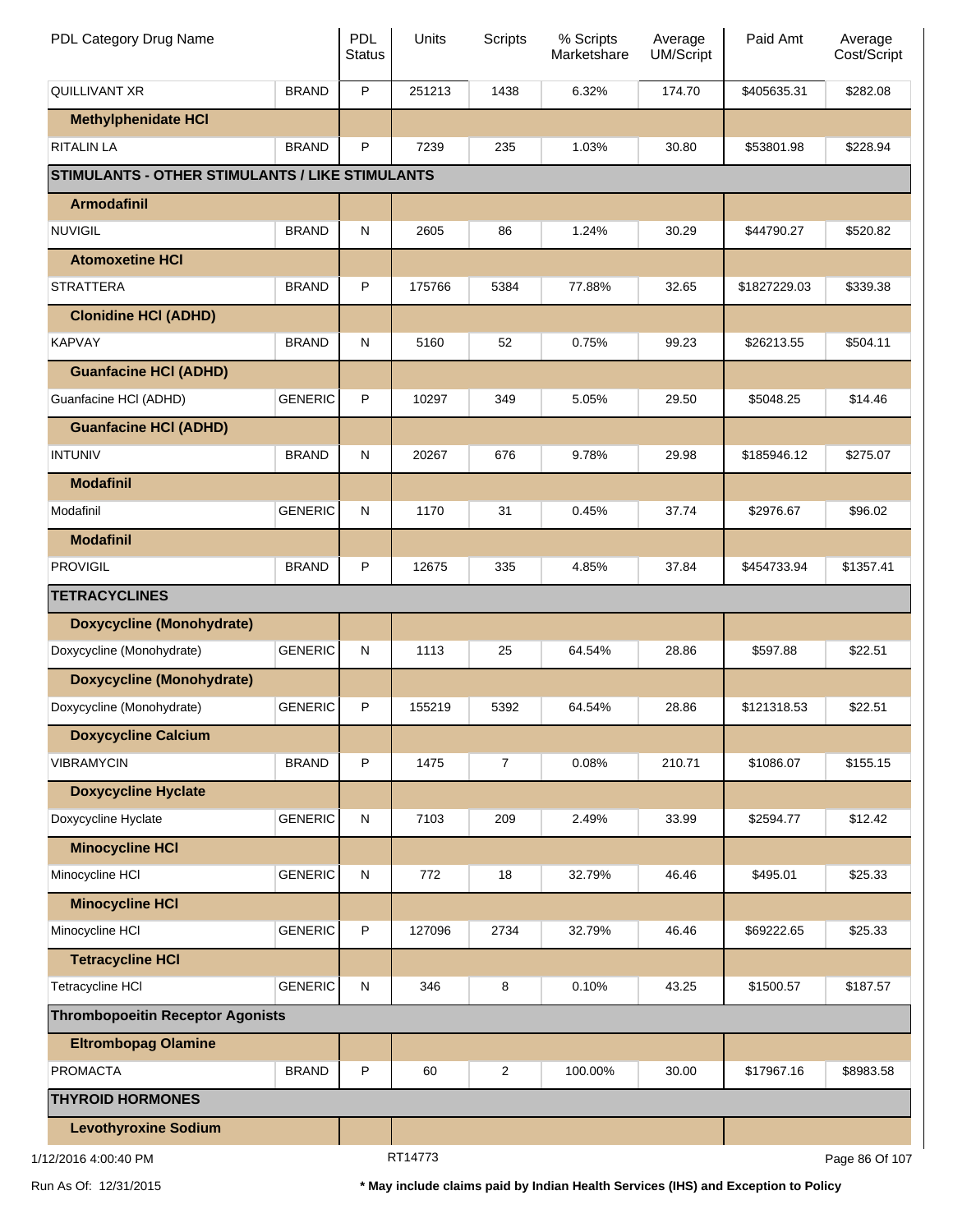| PDL Category Drug Name              |                | <b>PDL</b><br><b>Status</b> | Units   | <b>Scripts</b> | % Scripts<br>Marketshare | Average<br>UM/Script | Paid Amt    | Average<br>Cost/Script |
|-------------------------------------|----------------|-----------------------------|---------|----------------|--------------------------|----------------------|-------------|------------------------|
| Levothyroxine Sodium                | <b>GENERIC</b> | ${\sf N}$                   | 17      | 3              | 95.65%                   | 30.07                | \$9009.66   | \$16.57                |
| <b>Levothyroxine Sodium</b>         |                |                             |         |                |                          |                      |             |                        |
| Levothyroxine Sodium                | <b>GENERIC</b> | P                           | 912166  | 30337          | 95.65%                   | 30.07                | \$493799.75 | \$16.57                |
| <b>Levothyroxine Sodium</b>         |                |                             |         |                |                          |                      |             |                        |
| <b>SYNTHROID</b>                    | <b>BRAND</b>   | ${\sf N}$                   | 21632   | 731            | 2.30%                    | 29.59                | \$26408.87  | \$36.13                |
| <b>Levothyroxine Sodium</b>         |                |                             |         |                |                          |                      |             |                        |
| <b>TIROSINT</b>                     | <b>BRAND</b>   | ${\sf N}$                   | 324     | 11             | 0.03%                    | 29.45                | \$1186.94   | \$107.90               |
| <b>Liothyronine Sodium</b>          |                |                             |         |                |                          |                      |             |                        |
| <b>CYTOMEL</b>                      | <b>BRAND</b>   | P                           | 15993   | 368            | 1.16%                    | 43.46                | \$25067.75  | \$68.12                |
| <b>Liothyronine Sodium</b>          |                |                             |         |                |                          |                      |             |                        |
| Liothyronine Sodium                 | <b>GENERIC</b> | ${\sf N}$                   | 862     | 16             | 0.05%                    | 53.88                | \$398.56    | \$24.91                |
| <b>Thyroid</b>                      |                |                             |         |                |                          |                      |             |                        |
| <b>ARMOUR THYROID</b>               | <b>BRAND</b>   | ${\sf N}$                   | 9157    | 254            | 0.80%                    | 36.05                | \$8354.76   | \$32.89                |
| <b>TISSUE PLASMINOGEN ACTIVATOR</b> |                |                             |         |                |                          |                      |             |                        |
| <b>Alteplase</b>                    |                |                             |         |                |                          |                      |             |                        |
| CATHFLO ACTIVASE                    | <b>BRAND</b>   | P                           | 58      | 31             | 100.00%                  | 1.87                 | \$7628.91   | \$246.09               |
| <b>TOPICAL - ACNE PREPARATIONS</b>  |                |                             |         |                |                          |                      |             |                        |
| <b>Adapalene</b>                    |                |                             |         |                |                          |                      |             |                        |
| Adapalene                           | <b>GENERIC</b> | ${\sf N}$                   | 900     | 20             | 1.39%                    | 45.00                | \$664.17    | \$35.38                |
| <b>Adapalene</b>                    |                |                             |         |                |                          |                      |             |                        |
| Adapalene                           | <b>GENERIC</b> | P                           | 1620    | 36             | 1.39%                    | 45.00                | \$1316.84   | \$35.38                |
| <b>Adapalene</b>                    |                |                             |         |                |                          |                      |             |                        |
| <b>DIFFERIN</b>                     | <b>BRAND</b>   | N                           | 59      | 1              | 3.89%                    | 45.09                | \$441.45    | \$513.43               |
| <b>Adapalene</b>                    |                |                             |         |                |                          |                      |             |                        |
| <b>DIFFERIN</b>                     | <b>BRAND</b>   | P                           | 7020    | 156            | 3.89%                    | 45.09                | \$80167.48  | \$513.43               |
| <b>Adapalene-Benzoyl Peroxide</b>   |                |                             |         |                |                          |                      |             |                        |
| EPIDUO                              | <b>BRAND</b>   | P                           | 1755    | 39             | 0.97%                    | 45.00                | \$7884.29   | \$202.16               |
| <b>Adapalene-Benzoyl Peroxide</b>   |                |                             |         |                |                          |                      |             |                        |
| <b>EPIDUO FORTE</b>                 | <b>BRAND</b>   | N                           | 90      | $\overline{c}$ | 0.05%                    | 45.00                | \$158.09    | \$79.05                |
| <b>Azelaic Acid</b>                 |                |                             |         |                |                          |                      |             |                        |
| <b>FINACEA</b>                      | <b>BRAND</b>   | N                           | 500     | 10             | 0.25%                    | 50.00                | \$1612.44   | \$161.24               |
| <b>Azelaic Acid (Acne)</b>          |                |                             |         |                |                          |                      |             |                        |
| <b>AZELEX</b>                       | <b>BRAND</b>   | P                           | 1270    | 37             | 0.92%                    | 34.32                | \$12372.03  | \$334.38               |
| <b>Benzoyl Peroxide</b>             |                |                             |         |                |                          |                      |             |                        |
| <b>ACNE MEDICATION</b>              | <b>BRAND</b>   | P                           | 540     | 16             | 0.40%                    | 33.75                | \$190.75    | \$11.92                |
| <b>Benzoyl Peroxide</b>             |                |                             |         |                |                          |                      |             |                        |
| ACNE MEDICATION 10                  | <b>BRAND</b>   | P                           | 4480    | 131            | 3.24%                    | 34.20                | \$1570.12   | \$11.99                |
| <b>Benzoyl Peroxide</b>             |                |                             |         |                |                          |                      |             |                        |
| 1/12/2016 4:00:40 PM                |                |                             | RT14773 |                |                          |                      |             | Page 87 Of 107         |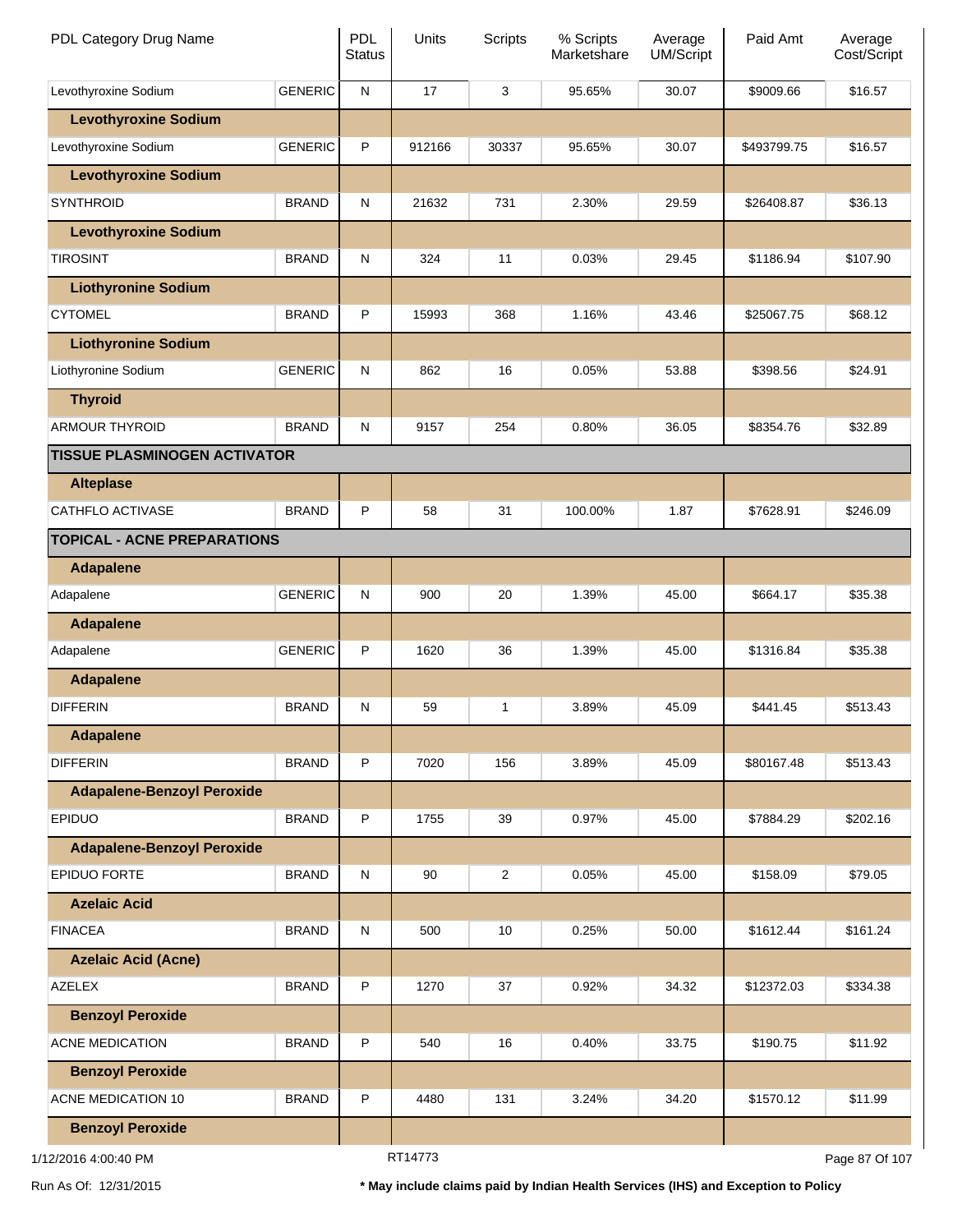| PDL Category Drug Name                                                |                | <b>PDL</b><br><b>Status</b> | <b>Units</b> | <b>Scripts</b> | % Scripts<br>Marketshare | Average<br><b>UM/Script</b> | Paid Amt   | Average<br>Cost/Script |
|-----------------------------------------------------------------------|----------------|-----------------------------|--------------|----------------|--------------------------|-----------------------------|------------|------------------------|
| <b>ACNE MEDICATION 5</b>                                              | <b>BRAND</b>   | P                           | 7406         | 213            | 5.27%                    | 34.77                       | \$2357.06  | \$11.07                |
| <b>Benzoyl Peroxide</b>                                               |                |                             |              |                |                          |                             |            |                        |
| <b>Benzoyl Peroxide</b>                                               | <b>GENERIC</b> | P                           | 171327       | 1935           | 47.92%                   | 88.54                       | \$32849.98 | \$16.98                |
| <b>Benzoyl Peroxide-Erythromycin</b>                                  |                |                             |              |                |                          |                             |            |                        |
| <b>BENZAMYCIN</b>                                                     | <b>BRAND</b>   | N                           | 92           | 2              | 0.05%                    | 46.00                       | \$941.03   | \$470.52               |
| <b>Benzoyl Peroxide-Erythromycin</b>                                  |                |                             |              |                |                          |                             |            |                        |
| Benzoyl Peroxide-Erythromycin                                         | <b>GENERIC</b> | P                           | 3065         | 73             | 1.81%                    | 41.99                       | \$6374.21  | \$87.32                |
| <b>Clindamycin Phosphate (Topical)</b>                                |                |                             |              |                |                          |                             |            |                        |
| Clindamycin Phosphate (Topical)                                       | <b>GENERIC</b> | N                           | 250          | 3              | 19.69%                   | 52.65                       | \$639.17   | \$64.71                |
| <b>Clindamycin Phosphate (Topical)</b>                                |                |                             |              |                |                          |                             |            |                        |
| Clindamycin Phosphate (Topical)                                       | <b>GENERIC</b> | P                           | 41610        | 792            | 19.69%                   | 52.65                       | \$50809.12 | \$64.71                |
| <b>Clindamycin Phosphate-Benzoyl</b><br><b>Peroxide</b>               |                |                             |              |                |                          |                             |            |                        |
| <b>ACANYA</b>                                                         | <b>BRAND</b>   | N                           | 100          | 2              | 0.05%                    | 50.00                       | \$549.42   | \$274.71               |
| <b>Clindamycin Phosphate-Benzoyl</b><br><b>Peroxide</b>               |                |                             |              |                |                          |                             |            |                        |
| <b>BENZACLIN</b>                                                      | <b>BRAND</b>   | N                           | 850          | 27             | 0.67%                    | 31.48                       | \$8518.59  | \$315.50               |
| <b>Clindamycin Phosphate-Benzoyl</b><br><b>Peroxide</b>               |                |                             |              |                |                          |                             |            |                        |
| BENZACLIN WITH PUMP                                                   | <b>BRAND</b>   | P                           | 8495         | 177            | 4.38%                    | 47.99                       | \$72536.83 | \$409.81               |
| <b>Clindamycin Phosphate-Benzoyl</b><br><b>Peroxide</b>               |                |                             |              |                |                          |                             |            |                        |
| Clindamycin Phosphate-Benzoyl<br>Peroxide                             | <b>GENERIC</b> | ${\sf N}$                   | 3550         | 75             | 1.86%                    | 47.33                       | \$3365.46  | \$44.87                |
| <b>Clindamycin Phosphate-Benzoyl</b><br><b>Peroxide</b>               |                |                             |              |                |                          |                             |            |                        |
| ONEXTON                                                               | <b>BRAND</b>   | N                           | 100          | 2              | 0.05%                    | 50.00                       | \$589.48   | \$294.74               |
| <b>Clindamycin Phosphate-Benzoyl</b><br><b>Peroxide (Refrigerate)</b> |                |                             |              |                |                          |                             |            |                        |
| Clindamycin Phosphate-Benzoyl<br>Peroxide (Refrigerate)               | <b>GENERIC</b> | N                           | 540          | 11             | 0.27%                    | 49.09                       | \$245.84   | \$22.35                |
| <b>Clindamycin Phosphate-Benzoyl</b><br><b>Peroxide (Refrigerate)</b> |                |                             |              |                |                          |                             |            |                        |
| <b>DUAC</b>                                                           | <b>BRAND</b>   | N                           | 1170         | 26             | 0.64%                    | 45.00                       | \$7197.60  | \$276.83               |
| <b>Clindamycin Phosphate-Tretinoin</b>                                |                |                             |              |                |                          |                             |            |                        |
| <b>ZIANA</b>                                                          | <b>BRAND</b>   | ${\sf N}$                   | 210          | 4              | 0.10%                    | 52.50                       | \$1566.41  | \$391.60               |
| <b>Dapsone (Topical)</b>                                              |                |                             |              |                |                          |                             |            |                        |
| <b>ACZONE</b>                                                         | <b>BRAND</b>   | ${\sf N}$                   | 1080         | 20             | 0.50%                    | 54.00                       | \$5553.45  | \$277.67               |
| <b>Doxycycline (Rosacea)</b>                                          |                |                             |              |                |                          |                             |            |                        |
| <b>ORACEA</b>                                                         | <b>BRAND</b>   | ${\sf N}$                   | 30           | 1              | 0.02%                    | 30.00                       | \$609.96   | \$609.96               |
| <b>Erythromycin (Acne Aid)</b>                                        |                |                             |              |                |                          |                             |            |                        |
| Erythromycin (Acne Aid)                                               | <b>GENERIC</b> |                             | 2040         | 40             | 0.99%                    | 51.00                       | \$2432.01  | \$60.80                |
| <b>Metronidazole (Topical)</b>                                        |                |                             |              |                |                          |                             |            |                        |
| <b>METROCREAM</b>                                                     | <b>BRAND</b>   | P                           | 2025         | 45             | 1.11%                    | 45.00                       | \$26045.90 | \$578.80               |
| 1/12/2016 4:00:40 PM                                                  |                |                             | RT14773      |                |                          |                             |            | Page 88 Of 107         |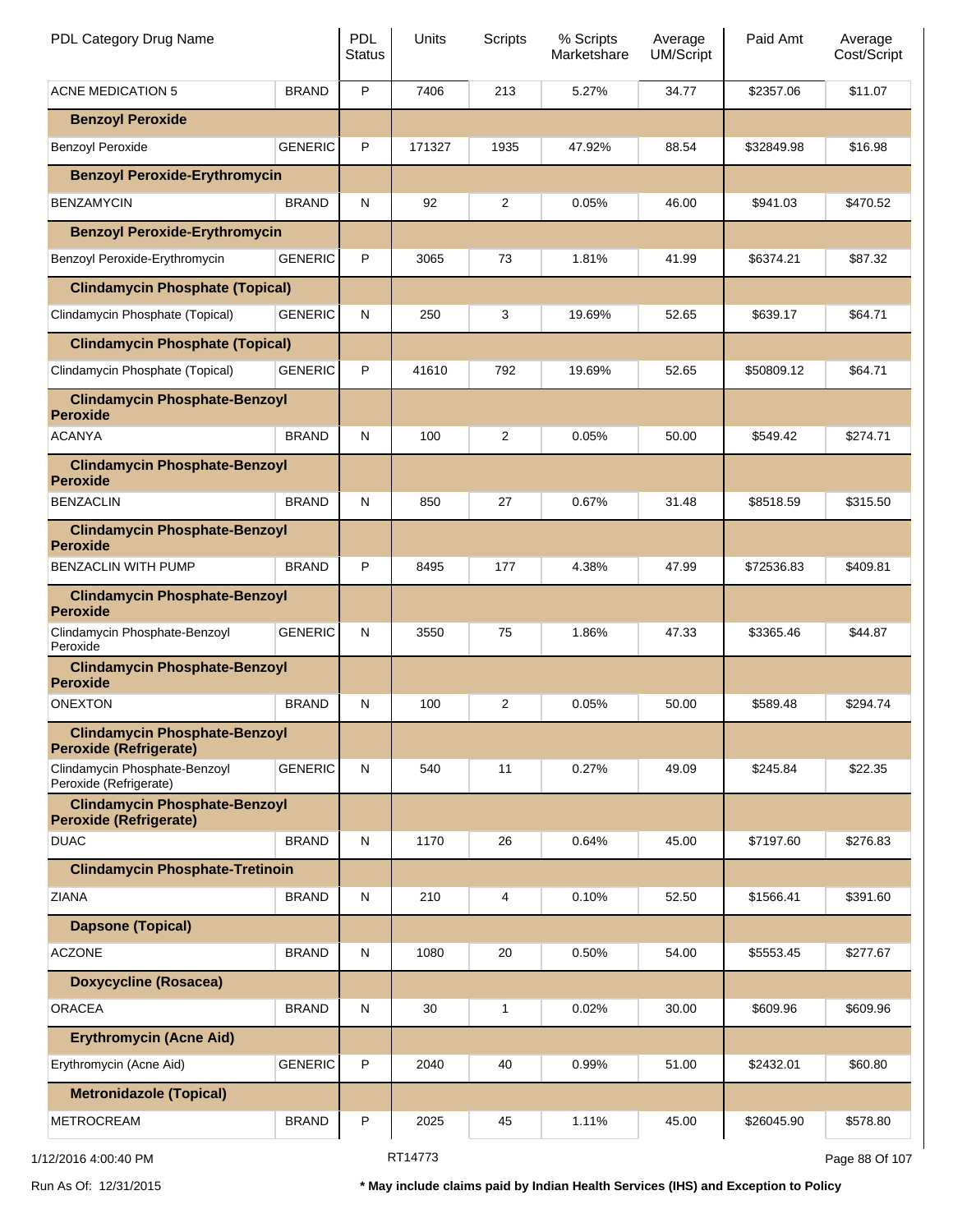| PDL Category Drug Name                                |                | <b>PDL</b><br><b>Status</b> | Units | Scripts | % Scripts<br>Marketshare | Average<br><b>UM/Script</b> | Paid Amt   | Average<br>Cost/Script |
|-------------------------------------------------------|----------------|-----------------------------|-------|---------|--------------------------|-----------------------------|------------|------------------------|
| <b>Metronidazole (Topical)</b>                        |                |                             |       |         |                          |                             |            |                        |
| <b>METROGEL</b>                                       | <b>BRAND</b>   | P                           | 5305  | 90      | 2.23%                    | 58.94                       | \$31503.72 | \$350.04               |
| <b>Metronidazole (Topical)</b>                        |                |                             |       |         |                          |                             |            |                        |
| <b>METROLOTION</b>                                    | <b>BRAND</b>   | P                           | 531   | 9       | 0.22%                    | 59.00                       | \$5988.92  | \$665.44               |
| <b>Metronidazole (Topical)</b>                        |                |                             |       |         |                          |                             |            |                        |
| Metronidazole (Topical)                               | <b>GENERIC</b> | P                           | 675   | 15      | 0.74%                    | 49.07                       | \$1109.36  | \$60.98                |
| <b>Metronidazole (Topical)</b>                        |                |                             |       |         |                          |                             |            |                        |
| Metronidazole (Topical)                               | <b>GENERIC</b> | N                           | 797   | 15      | 0.74%                    | 49.07                       | \$720.01   | \$60.98                |
| <b>Sulfacetamide Sodium (Acne)</b>                    |                |                             |       |         |                          |                             |            |                        |
| Sulfacetamide Sodium (Acne)                           | <b>GENERIC</b> | N                           | 708   | 6       | 0.15%                    | 118.00                      | \$198.73   | \$33.12                |
| Sulfacetamide Sodium-Sulfur in Urea<br><b>Vehicle</b> |                |                             |       |         |                          |                             |            |                        |
| Sulfacetamide Sodium-Sulfur in Urea<br>Vehicle        | <b>GENERIC</b> | P                           | 355   | 1       | 0.02%                    | 355.00                      | \$10.00    | \$10.00                |
| <b>Tretinoin</b>                                      |                |                             |       |         |                          |                             |            |                        |
| <b>ATRALIN</b>                                        | <b>BRAND</b>   | N                           | 90    | 2       | 0.05%                    | 45.00                       | \$1131.98  | \$565.99               |
| <b>Tretinoin</b>                                      |                |                             |       |         |                          |                             |            |                        |
| Tretinoin                                             | <b>GENERIC</b> | N                           | 180   | 4       | 0.10%                    | 45.00                       | \$36.00    | \$9.00                 |
| <b>TOPICAL - ANTIBIOTIC</b>                           |                |                             |       |         |                          |                             |            |                        |
| <b>Bacitracin (Topical)</b>                           |                |                             |       |         |                          |                             |            |                        |
| Bacitracin (Topical)                                  | <b>GENERIC</b> | P                           | 12695 | 398     | 8.30%                    | 31.90                       | \$4540.86  | \$11.41                |
| <b>Gentamicin Sulfate (Topical)</b>                   |                |                             |       |         |                          |                             |            |                        |
| Gentamicin Sulfate (Topical)                          | <b>GENERIC</b> | P                           | 1485  | 67      | 1.40%                    | 22.16                       | \$2639.64  | \$39.40                |
| <b>Mupirocin</b>                                      |                |                             |       |         |                          |                             |            |                        |
| Mupirocin                                             | GENERIC        | P                           | 88485 | 3916    | 81.63%                   | 22.60                       | \$76801.27 | \$19.61                |
| <b>Mupirocin Calcium (Topical)</b>                    |                |                             |       |         |                          |                             |            |                        |
| <b>BACTROBAN</b>                                      | <b>BRAND</b>   | N                           | 15    | 1       | 0.02%                    | 15.00                       | \$11.87    | \$11.87                |
| <b>Mupirocin Calcium (Topical)</b>                    |                |                             |       |         |                          |                             |            |                        |
| Mupirocin Calcium (Topical)                           | <b>GENERIC</b> | $\mathsf{N}$                | 375   | 15      | 0.31%                    | 25.00                       | \$814.59   | \$54.31                |
| Neomycin-Bacitracin-Polymyxin                         |                |                             |       |         |                          |                             |            |                        |
| Neomycin-Bacitracin-Polymyxin                         | <b>GENERIC</b> | P                           | 11221 | 400     | 8.34%                    | 28.05                       | \$4175.44  | \$10.44                |
| <b>TOPICAL - ANTIFUNGALS</b>                          |                |                             |       |         |                          |                             |            |                        |
| <b>Ciclopirox</b>                                     |                |                             |       |         |                          |                             |            |                        |
| Ciclopirox                                            | <b>GENERIC</b> | ${\sf N}$                   | 480   | 4       | 0.86%                    | 12.12                       | \$117.55   | \$34.34                |
| <b>Ciclopirox</b>                                     |                |                             |       |         |                          |                             |            |                        |
| Ciclopirox                                            | <b>GENERIC</b> | P                           | 502   | 77      | 0.86%                    | 12.12                       | \$2663.92  | \$34.34                |
| <b>Ciclopirox</b>                                     |                |                             |       |         |                          |                             |            |                        |
| LOPROX SHAMPOO                                        | <b>BRAND</b>   | N                           | 360   | 3       | 0.03%                    | 120.00                      | \$2413.95  | \$804.65               |
| <b>Ciclopirox Olamine</b>                             |                |                             |       |         |                          |                             |            |                        |

1/12/2016 4:00:40 PM **RT14773** RT14773 **Page 89 Of 107**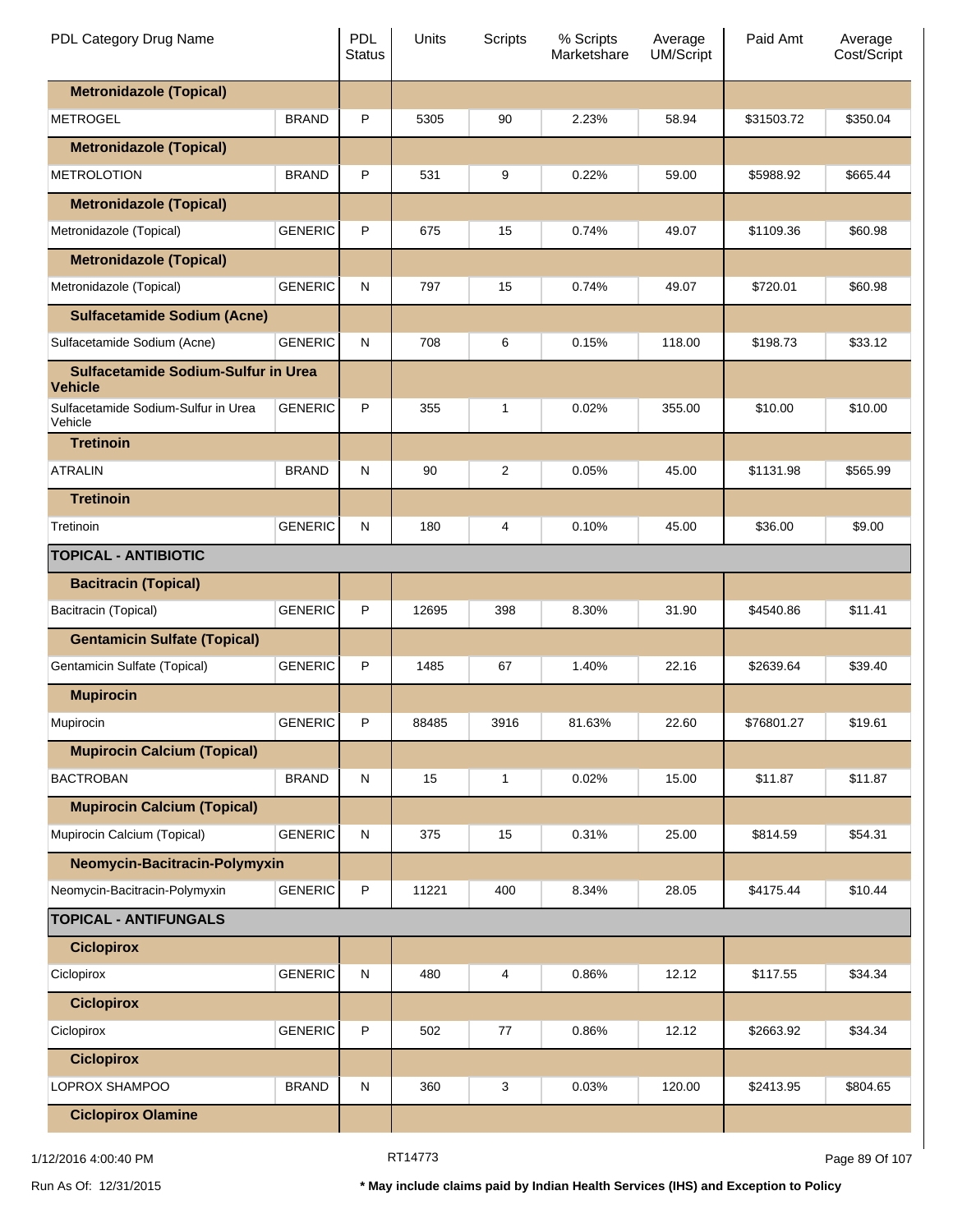| PDL Category Drug Name                           |                | PDL<br><b>Status</b> | Units  | Scripts      | % Scripts<br>Marketshare | Average<br><b>UM/Script</b> | Paid Amt   | Average<br>Cost/Script |
|--------------------------------------------------|----------------|----------------------|--------|--------------|--------------------------|-----------------------------|------------|------------------------|
| Ciclopirox Olamine                               | <b>GENERIC</b> | P                    | 3285   | 86           | 0.91%                    | 38.20                       | \$2581.57  | \$30.02                |
| <b>Clotrimazole (Topical)</b>                    |                |                      |        |              |                          |                             |            |                        |
| Clotrimazole (Topical)                           | <b>GENERIC</b> | P                    | 64063  | 1863         | 19.77%                   | 34.39                       | \$54023.74 | \$29.00                |
| <b>Clotrimazole w/ Betamethasone</b>             |                |                      |        |              |                          |                             |            |                        |
| Clotrimazole w/ Betamethasone                    | <b>GENERIC</b> | P                    | 42195  | 1161         | 12.32%                   | 36.34                       | \$41024.98 | \$35.34                |
| <b>Econazole Nitrate</b>                         |                |                      |        |              |                          |                             |            |                        |
| <b>Econazole Nitrate</b>                         | <b>GENERIC</b> | N                    | 1310   | 32           | 0.34%                    | 40.94                       | \$3390.09  | \$105.94               |
| <b>Efinaconazole</b>                             |                |                      |        |              |                          |                             |            |                        |
| <b>JUBLIA</b>                                    | <b>BRAND</b>   | N                    | 8      | $\mathbf{1}$ | 0.01%                    | 8.00                        | \$1074.94  | \$1074.94              |
| <b>Ketoconazole (Topical)</b>                    |                |                      |        |              |                          |                             |            |                        |
| Ketoconazole (Topical)                           | <b>GENERIC</b> | P                    | 162851 | 1950         | 20.69%                   | 83.51                       | \$62134.65 | \$31.86                |
| <b>Miconazole Nitrate (Topical)</b>              |                |                      |        |              |                          |                             |            |                        |
| Miconazole Nitrate (Topical)                     | <b>GENERIC</b> | P                    | 34229  | 506          | 5.37%                    | 67.65                       | \$7624.48  | \$15.07                |
| <b>Miconazole-Zinc Oxide-White</b><br>Petrolatum |                |                      |        |              |                          |                             |            |                        |
| <b>VUSION</b>                                    | <b>BRAND</b>   | N                    | 50     | $\mathbf{1}$ | 0.01%                    | 50.00                       | \$499.10   | \$499.10               |
| <b>Naftifine HCI</b>                             |                |                      |        |              |                          |                             |            |                        |
| <b>NAFTIN</b>                                    | <b>BRAND</b>   | N                    | 135    | 3            | 0.03%                    | 45.00                       | \$995.85   | \$331.95               |
| <b>Nystatin (Topical)</b>                        |                |                      |        |              |                          |                             |            |                        |
| Nystatin (Topical)                               | <b>GENERIC</b> | N                    | 1950   | 61           | 38.61%                   | 31.88                       | \$523.56   | \$27.18                |
| <b>Nystatin (Topical)</b>                        |                |                      |        |              |                          |                             |            |                        |
| Nystatin (Topical)                               | <b>GENERIC</b> | P                    | 114045 | 3577         | 38.61%                   | 31.88                       | \$98355.71 | \$27.18                |
| <b>Nystatin-Triamcinolone</b>                    |                |                      |        |              |                          |                             |            |                        |
| Nystatin-Triamcinolone                           | <b>GENERIC</b> | N                    | 1335   | 41           | 0.44%                    | 32.56                       | \$1512.39  | \$36.89                |
| <b>Tavaborole</b>                                |                |                      |        |              |                          |                             |            |                        |
| <b>KERYDIN</b>                                   | <b>BRAND</b>   | N                    | 4      | $\mathbf{1}$ | 0.01%                    | 4.00                        | \$549.59   | \$549.59               |
| <b>Tolnaftate</b>                                |                |                      |        |              |                          |                             |            |                        |
| Tolnaftate                                       | <b>GENERIC</b> | P                    | 2176   | 56           | 0.59%                    | 38.86                       | \$700.65   | \$12.51                |
| <b>TOPICAL - ANTINEOPLASTICS</b>                 |                |                      |        |              |                          |                             |            |                        |
| <b>Diclofenac Sodium (Actinic Keratoses)</b>     |                |                      |        |              |                          |                             |            |                        |
| Diclofenac Sodium (Actinic Keratoses)            | <b>GENERIC</b> | N                    | 100    | $\mathbf{1}$ | 2.00%                    | 100.00                      | \$807.99   | \$807.99               |
| <b>Fluorouracil (Topical)</b>                    |                |                      |        |              |                          |                             |            |                        |
| <b>EFUDEX</b>                                    | <b>BRAND</b>   | P                    | 1800   | 45           | 90.00%                   | 40.00                       | \$15068.13 | \$334.85               |
| <b>Fluorouracil (Topical)</b>                    |                |                      |        |              |                          |                             |            |                        |
| Fluorouracil (Topical)                           | <b>GENERIC</b> | N                    | 160    | 4            | 8.00%                    | 40.00                       | \$323.55   | \$80.89                |
| <b>TOPICAL - ANTIPRURITICS</b>                   |                |                      |        |              |                          |                             |            |                        |
| <b>Doxepin HCI (Antipruritic)</b>                |                |                      |        |              |                          |                             |            |                        |
| ZONALON                                          | <b>BRAND</b>   | P                    | 180    | 5            | 100.00%                  | 36.00                       | \$2082.88  | \$416.58               |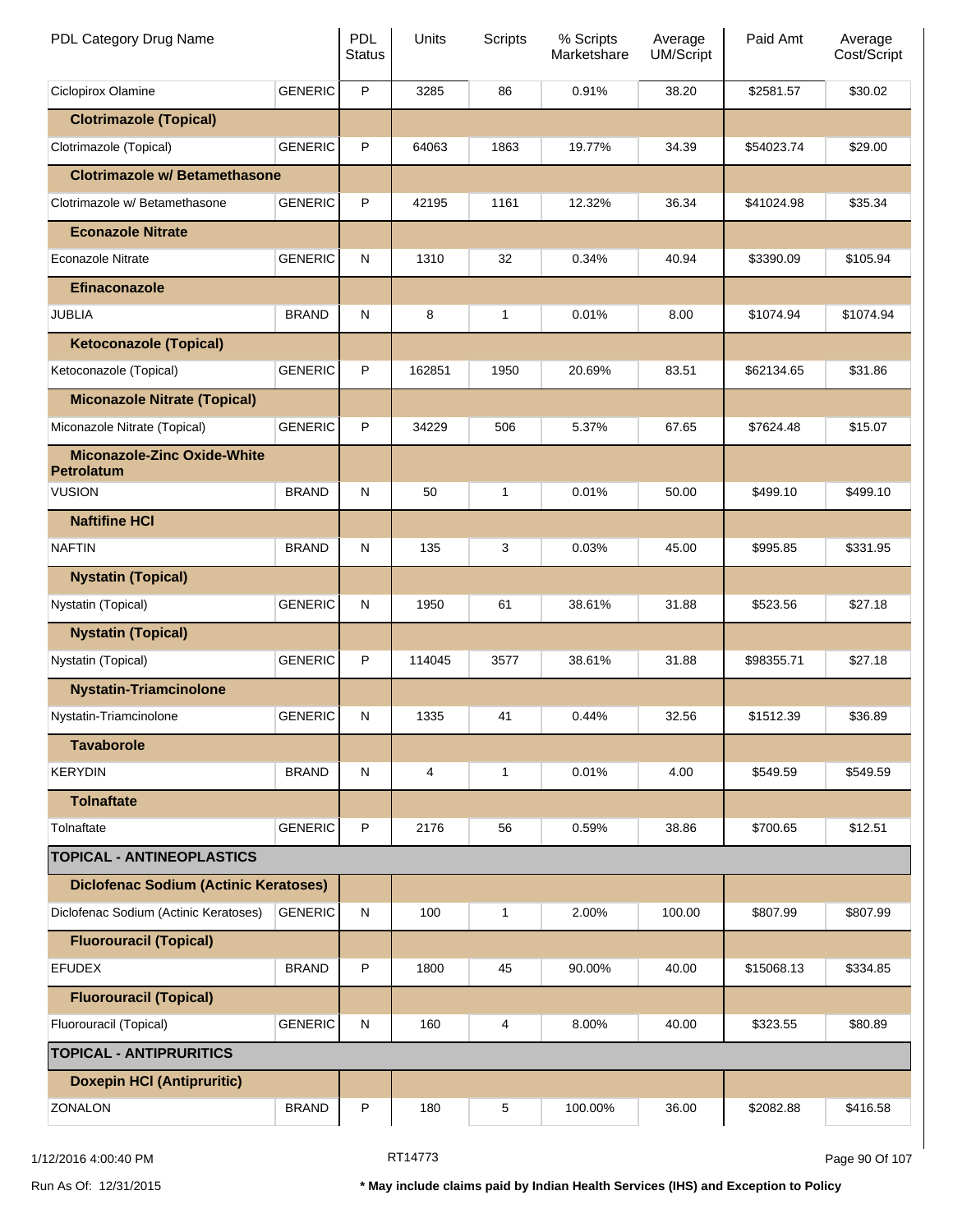| PDL Category Drug Name                                |                | <b>PDL</b><br><b>Status</b> | Units   | Scripts | % Scripts<br>Marketshare | Average<br><b>UM/Script</b> | Paid Amt    | Average<br>Cost/Script |
|-------------------------------------------------------|----------------|-----------------------------|---------|---------|--------------------------|-----------------------------|-------------|------------------------|
| <b>TOPICAL - ANTISEBORRHEICS</b>                      |                |                             |         |         |                          |                             |             |                        |
| <b>Selenium Sulfide</b>                               |                |                             |         |         |                          |                             |             |                        |
| Selenium Sulfide                                      | <b>GENERIC</b> | P                           | 22950   | 190     | 73.93%                   | 120.79                      | \$3321.71   | \$17.48                |
| Selenium Sulfide-Pyrithione Zinc in<br>Urea Vehicle   |                |                             |         |         |                          |                             |             |                        |
| Selenium Sulfide-Pyrithione Zinc in<br>Urea Vehicle   | <b>GENERIC</b> | P                           | 11340   | 63      | 24.51%                   | 180.00                      | \$7087.66   | \$112.50               |
| <b>Sulfacetamide Sodium</b>                           |                |                             |         |         |                          |                             |             |                        |
| Sulfacetamide Sodium                                  | <b>GENERIC</b> | P                           | 1360    | 4       | 1.56%                    | 340.00                      | \$516.39    | \$129.10               |
| <b>TOPICAL - ANTIVIRALS</b>                           |                |                             |         |         |                          |                             |             |                        |
| <b>Acyclovir Topical</b>                              |                |                             |         |         |                          |                             |             |                        |
| <b>Acyclovir Topical</b>                              | <b>GENERIC</b> | N                           | 140     | 9       | 5.36%                    | 15.56                       | \$944.94    | \$104.99               |
| <b>Acyclovir Topical</b>                              |                |                             |         |         |                          |                             |             |                        |
| <b>ZOVIRAX</b>                                        | <b>BRAND</b>   | N                           | 4535    | 158     | 94.05%                   | 28.70                       | \$173149.16 | \$1095.88              |
| <b>Penciclovir</b>                                    |                |                             |         |         |                          |                             |             |                        |
| <b>DENAVIR</b>                                        | <b>BRAND</b>   | N                           | 5       | 1       | 0.60%                    | 5.00                        | \$75.00     | \$75.00                |
| <b>TOPICAL - ASTRINGENTS / PROTECTANTS</b>            |                |                             |         |         |                          |                             |             |                        |
| <b>Aluminum Chloride in Alcohol</b>                   |                |                             |         |         |                          |                             |             |                        |
| <b>XERAC AC</b>                                       | <b>BRAND</b>   | P                           | 785     | 16      | 100.00%                  | 49.06                       | \$298.34    | \$18.65                |
| <b>TOPICAL - BURN PRODUCTS</b>                        |                |                             |         |         |                          |                             |             |                        |
| <b>Silver Sulfadiazine</b>                            |                |                             |         |         |                          |                             |             |                        |
| <b>SILVADENE</b>                                      | <b>BRAND</b>   | N                           | 25      | 1       | 0.15%                    | 25.00                       | \$4.05      | \$4.05                 |
| <b>Silver Sulfadiazine</b>                            |                |                             |         |         |                          |                             |             |                        |
| Silver Sulfadiazine                                   | <b>GENERIC</b> | P                           | 89638   | 673     | 99.85%                   | 133.19                      | \$19008.17  | \$28.24                |
| <b>TOPICAL - CORTICOSTEROIDS</b>                      |                |                             |         |         |                          |                             |             |                        |
| <b>Betamethasone Dipropionate (Topical)</b>           |                |                             |         |         |                          |                             |             |                        |
| Betamethasone Dipropionate (Topical)                  | <b>GENERIC</b> | N                           | 2280    | 38      | 3.34%                    | 43.48                       | \$1537.78   | \$66.41                |
| <b>Betamethasone Dipropionate (Topical)</b>           |                |                             |         |         |                          |                             |             |                        |
| Betamethasone Dipropionate (Topical)                  | <b>GENERIC</b> | P                           | 16590   | 396     | 3.34%                    | 43.48                       | \$27286.11  | \$66.41                |
| <b>Betamethasone Dipropionate</b><br><b>Augmented</b> |                |                             |         |         |                          |                             |             |                        |
| Betamethasone Dipropionate<br>Augmented               | <b>GENERIC</b> | N                           | 135     | 3       | 0.75%                    | 41.12                       | \$24.89     | \$25.03                |
| <b>Betamethasone Dipropionate</b><br><b>Augmented</b> |                |                             |         |         |                          |                             |             |                        |
| Betamethasone Dipropionate<br>Augmented               | <b>GENERIC</b> | P                           | 3895    | 95      | 0.75%                    | 41.12                       | \$2427.68   | \$25.03                |
| <b>Betamethasone Dipropionate</b><br><b>Augmented</b> |                |                             |         |         |                          |                             |             |                        |
| <b>DIPROLENE</b>                                      | <b>BRAND</b>   | N                           | 330     | 7       | 0.05%                    | 47.14                       | \$1083.90   | \$154.84               |
| <b>Betamethasone Valerate</b>                         |                |                             |         |         |                          |                             |             |                        |
| Betamethasone Valerate                                | <b>GENERIC</b> | P                           | 10890   | 239     | 1.84%                    | 45.56                       | \$9308.74   | \$38.95                |
| <b>Clobetasol Propionate</b>                          |                |                             |         |         |                          |                             |             |                        |
| 1/12/2016 4:00:40 PM                                  |                |                             | RT14773 |         |                          |                             |             | Page 91 Of 107         |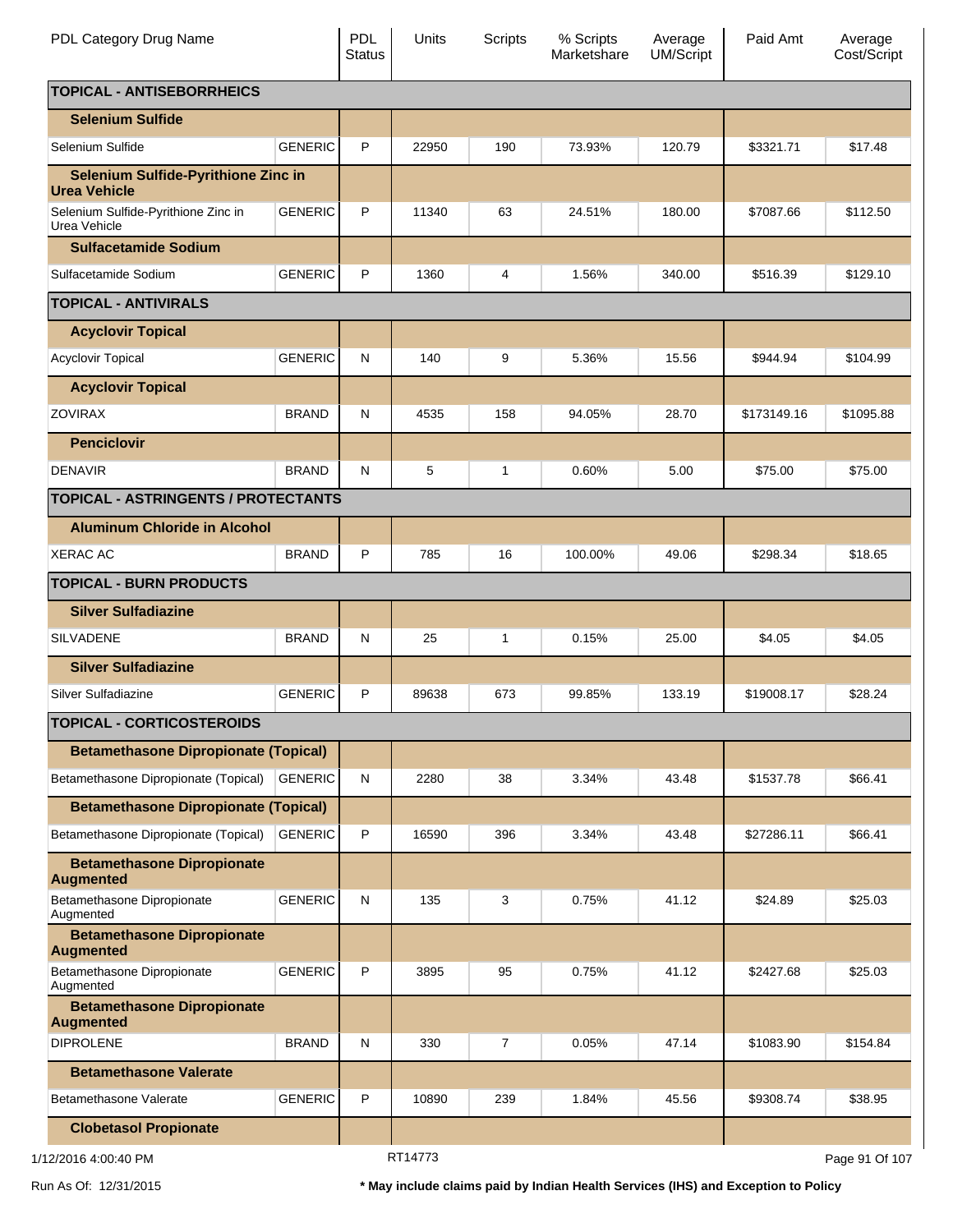| PDL Category Drug Name                      |                | <b>PDL</b><br><b>Status</b> | Units          | Scripts        | % Scripts<br>Marketshare | Average<br><b>UM/Script</b> | Paid Amt    | Average<br>Cost/Script |
|---------------------------------------------|----------------|-----------------------------|----------------|----------------|--------------------------|-----------------------------|-------------|------------------------|
| Clobetasol Propionate                       | <b>GENERIC</b> | ${\sf N}$                   | 5384           | 100            | 2.96%                    | 51.09                       | \$13244.58  | \$102.26               |
| <b>Clobetasol Propionate</b>                |                |                             |                |                |                          |                             |             |                        |
| Clobetasol Propionate                       | <b>GENERIC</b> | P                           | 14285          | 285            | 2.96%                    | 51.09                       | \$26124.03  | \$102.26               |
| <b>Clobetasol Propionate</b>                |                |                             |                |                |                          |                             |             |                        |
| <b>CLOBEX</b>                               | <b>BRAND</b>   | N                           | 375            | 3              | 0.40%                    | 107.13                      | \$2457.04   | \$708.41               |
| <b>Clobetasol Propionate</b>                |                |                             |                |                |                          |                             |             |                        |
| <b>CLOBEX</b>                               | <b>BRAND</b>   | P                           | 5196           | 49             | 0.40%                    | 107.13                      | \$34380.48  | \$708.41               |
| <b>Clobetasol Propionate</b>                |                |                             |                |                |                          |                             |             |                        |
| <b>OLUX</b>                                 | <b>BRAND</b>   | P                           | 1850           | 18             | 0.14%                    | 102.78                      | \$14096.13  | \$783.12               |
| <b>Clobetasol Propionate</b>                |                |                             |                |                |                          |                             |             |                        |
| <b>TEMOVATE</b>                             | <b>BRAND</b>   | P                           | 12270          | 245            | 1.89%                    | 50.08                       | \$100526.43 | \$410.31               |
| <b>Clobetasol Propionate Emollient Base</b> |                |                             |                |                |                          |                             |             |                        |
| Clobetasol Propionate Emollient Base        | <b>GENERIC</b> | P                           | 7710           | 148            | 1.14%                    | 52.09                       | \$14428.80  | \$97.49                |
| <b>Clobetasol Propionate Emulsion</b>       |                |                             |                |                |                          |                             |             |                        |
| Clobetasol Propionate Emulsion              | <b>GENERIC</b> | N                           | 100            | 1              | 0.01%                    | 100.00                      | \$10.00     | \$10.00                |
| <b>Clobetasol Propionate Emulsion</b>       |                |                             |                |                |                          |                             |             |                        |
| OLUX-E                                      | <b>BRAND</b>   | P                           | 700            | 9              | 0.07%                    | 77.78                       | \$5470.75   | \$607.86               |
| <b>Desonide</b>                             |                |                             |                |                |                          |                             |             |                        |
| <b>DESONATE</b>                             | <b>BRAND</b>   | N                           | 120            | $\overline{c}$ | 0.02%                    | 60.00                       | \$900.17    | \$450.09               |
| <b>Desonide</b>                             |                |                             |                |                |                          |                             |             |                        |
| Desonide                                    | <b>GENERIC</b> | N                           | 3992           | 79             | 0.61%                    | 50.53                       | \$8917.63   | \$112.88               |
| <b>Desoximetasone</b>                       |                |                             |                |                |                          |                             |             |                        |
| Desoximetasone                              | <b>GENERIC</b> | N                           | 1150           | 17             | 0.13%                    | 67.65                       | \$2495.51   | \$146.79               |
| <b>Desoximetasone</b>                       |                |                             |                |                |                          |                             |             |                        |
| <b>TOPICORT</b>                             | <b>BRAND</b>   | N                           | 120            | 2              | 0.02%                    | 60.00                       | \$676.22    | \$338.11               |
| <b>Diflorasone Diacetate</b>                |                |                             |                |                |                          |                             |             |                        |
| Diflorasone Diacetate                       | <b>GENERIC</b> | N                           | 30             | 1              | 0.01%                    | 30.00                       | \$336.07    | \$336.07               |
| <b>Fluocinolone Acetonide</b>               |                |                             |                |                |                          |                             |             |                        |
| <b>CAPEX</b>                                | <b>BRAND</b>   | P                           | 600            | 5              | 0.04%                    | 120.00                      | \$1529.64   | \$305.93               |
| <b>Fluocinolone Acetonide</b>               |                |                             |                |                |                          |                             |             |                        |
| DERMA-SMOOTHE/FS SCALP                      | <b>BRAND</b>   | N                           | 473            | 4              | 0.03%                    | 118.25                      | \$1015.12   | \$253.78               |
| <b>Fluocinolone Acetonide</b>               |                |                             |                |                |                          |                             |             |                        |
| Fluocinolone Acetonide                      | <b>GENERIC</b> | N                           | 13741          | 180            | 1.38%                    | 76.34                       | \$21248.36  | \$118.05               |
| <b>Fluocinonide</b>                         |                |                             |                |                |                          |                             |             |                        |
| Fluocinonide                                | <b>GENERIC</b> | N                           | 30             | 1              | 5.94%                    | 55.08                       | \$14.00     | \$80.72                |
| <b>Fluocinonide</b>                         |                |                             |                |                |                          |                             |             |                        |
| Fluocinonide                                | <b>GENERIC</b> | P                           | 42490          | 771            | 5.94%                    | 55.08                       | \$62304.94  | \$80.72                |
| <b>Fluocinonide Emulsified Base</b>         |                |                             |                |                |                          |                             |             |                        |
|                                             |                |                             | <b>DT44772</b> |                |                          |                             |             |                        |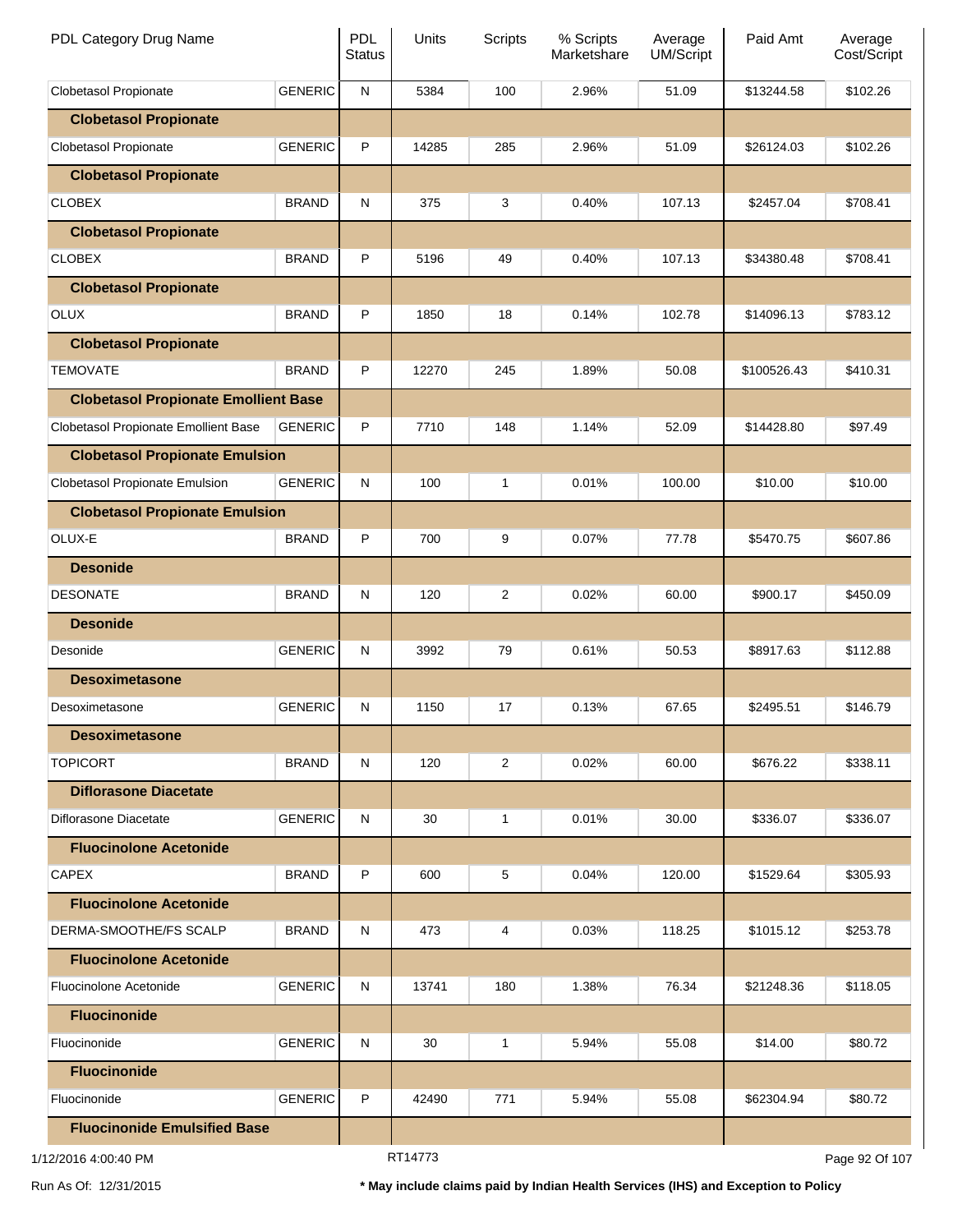| PDL Category Drug Name                   |                | <b>PDL</b><br><b>Status</b> | Units   | <b>Scripts</b> | % Scripts<br>Marketshare | Average<br><b>UM/Script</b> | Paid Amt    | Average<br>Cost/Script |
|------------------------------------------|----------------|-----------------------------|---------|----------------|--------------------------|-----------------------------|-------------|------------------------|
| <b>Fluocinonide Emulsified Base</b>      | <b>GENERIC</b> | P                           | 735     | 14             | 0.11%                    | 52.50                       | \$1227.38   | \$87.67                |
| <b>Fluticasone Propionate</b>            |                |                             |         |                |                          |                             |             |                        |
| Fluticasone Propionate                   | <b>GENERIC</b> | P                           | 270     | 6              | 0.08%                    | 62.73                       | \$137.14    | \$193.62               |
| <b>Fluticasone Propionate</b>            |                |                             |         |                |                          |                             |             |                        |
| Fluticasone Propionate                   | <b>GENERIC</b> | N                           | 420     | 5              | 0.08%                    | 62.73                       | \$1992.73   | \$193.62               |
| <b>Halobetasol Propionate</b>            |                |                             |         |                |                          |                             |             |                        |
| Halobetasol Propionate                   | <b>GENERIC</b> | N                           | 2405    | 47             | 0.36%                    | 51.17                       | \$7417.61   | \$157.82               |
| <b>Halobetasol Propionate</b>            |                |                             |         |                |                          |                             |             |                        |
| <b>ULTRAVATE</b>                         | <b>BRAND</b>   | N                           | 750     | 15             | 0.12%                    | 50.00                       | \$10259.56  | \$683.97               |
| <b>Hydrocortisone (Topical)</b>          |                |                             |         |                |                          |                             |             |                        |
| Hydrocortisone (Topical)                 | <b>GENERIC</b> | P                           | 118445  | 2696           | 20.74%                   | 43.93                       | \$37684.77  | \$13.98                |
| <b>Hydrocortisone Butyrate</b>           |                |                             |         |                |                          |                             |             |                        |
| Hydrocortisone Butyrate                  | <b>GENERIC</b> | N                           | 120     | 2              | 0.02%                    | 60.00                       | \$41.46     | \$20.73                |
| <b>Hydrocortisone Valerate</b>           |                |                             |         |                |                          |                             |             |                        |
| Hydrocortisone Valerate                  | <b>GENERIC</b> | N                           | 465     | 12             | 0.09%                    | 38.75                       | \$714.07    | \$59.51                |
| <b>Mometasone Furoate</b>                |                |                             |         |                |                          |                             |             |                        |
| Mometasone Furoate                       | <b>GENERIC</b> | P                           | 15920   | 391            | 3.01%                    | 40.72                       | \$9709.02   | \$24.83                |
| <b>Triamcinolone Acetonide (Topical)</b> |                |                             |         |                |                          |                             |             |                        |
| Triamcinolone Acetonide (Topical)        | <b>GENERIC</b> | N                           | 126     | 2              | 54.71%                   | 73.31                       | \$219.08    | \$15.91                |
| <b>Triamcinolone Acetonide (Topical)</b> |                |                             |         |                |                          |                             |             |                        |
| Triamcinolone Acetonide (Topical)        | <b>GENERIC</b> | P                           | 521158  | 7109           | 54.71%                   | 73.31                       | \$112908.61 | \$15.91                |
| <b>TOPICAL - EMOLLIENTS</b>              |                |                             |         |                |                          |                             |             |                        |
| <b>Lactic Acid (Ammonium Lactate)</b>    |                |                             |         |                |                          |                             |             |                        |
| Lactic Acid (Ammonium Lactate)           | <b>GENERIC</b> | ${\sf N}$                   | 140     | 1              | 5.88%                    | 140.00                      | \$10.00     | \$10.00                |
| <b>Urea</b>                              |                |                             |         |                |                          |                             |             |                        |
| Urea                                     | <b>GENERIC</b> | P                           | 3783    | 16             | 94.12%                   | 236.44                      | \$431.42    | \$26.96                |
| TOPICAL - ENZYMES / KERATOLYTICS / UREA  |                |                             |         |                |                          |                             |             |                        |
| <b>Collagenase</b>                       |                |                             |         |                |                          |                             |             |                        |
| <b>SANTYL</b>                            | <b>BRAND</b>   | P                           | 3750    | 61             | 80.26%                   | 61.48                       | \$24339.48  | \$399.01               |
| <b>Salicylic Acid</b>                    |                |                             |         |                |                          |                             |             |                        |
| Salicylic Acid                           | <b>GENERIC</b> | P                           | 2959    | 15             | 19.74%                   | 197.27                      | \$854.82    | \$56.99                |
| <b>TOPICAL - GENITAL WARTS</b>           |                |                             |         |                |                          |                             |             |                        |
| Imiquimod                                |                |                             |         |                |                          |                             |             |                        |
| Imiquimod                                | <b>GENERIC</b> | P                           | 2155    | 180            | 97.30%                   | 11.97                       | \$12372.06  | \$68.73                |
| <b>Podofilox</b>                         |                |                             |         |                |                          |                             |             |                        |
| Podofilox                                | <b>GENERIC</b> | ${\sf N}$                   | 13      | 4              | 2.16%                    | 3.25                        | \$183.67    | \$45.92                |
| <b>Sinecatechins</b>                     |                |                             |         |                |                          |                             |             |                        |
| VEREGEN                                  | <b>BRAND</b>   | P                           | 30      | 1              | 0.54%                    | 30.00                       | \$1043.84   | \$1043.84              |
| 1/12/2016 4:00:40 PM                     |                |                             | RT14773 |                |                          |                             |             | Page 93 Of 107         |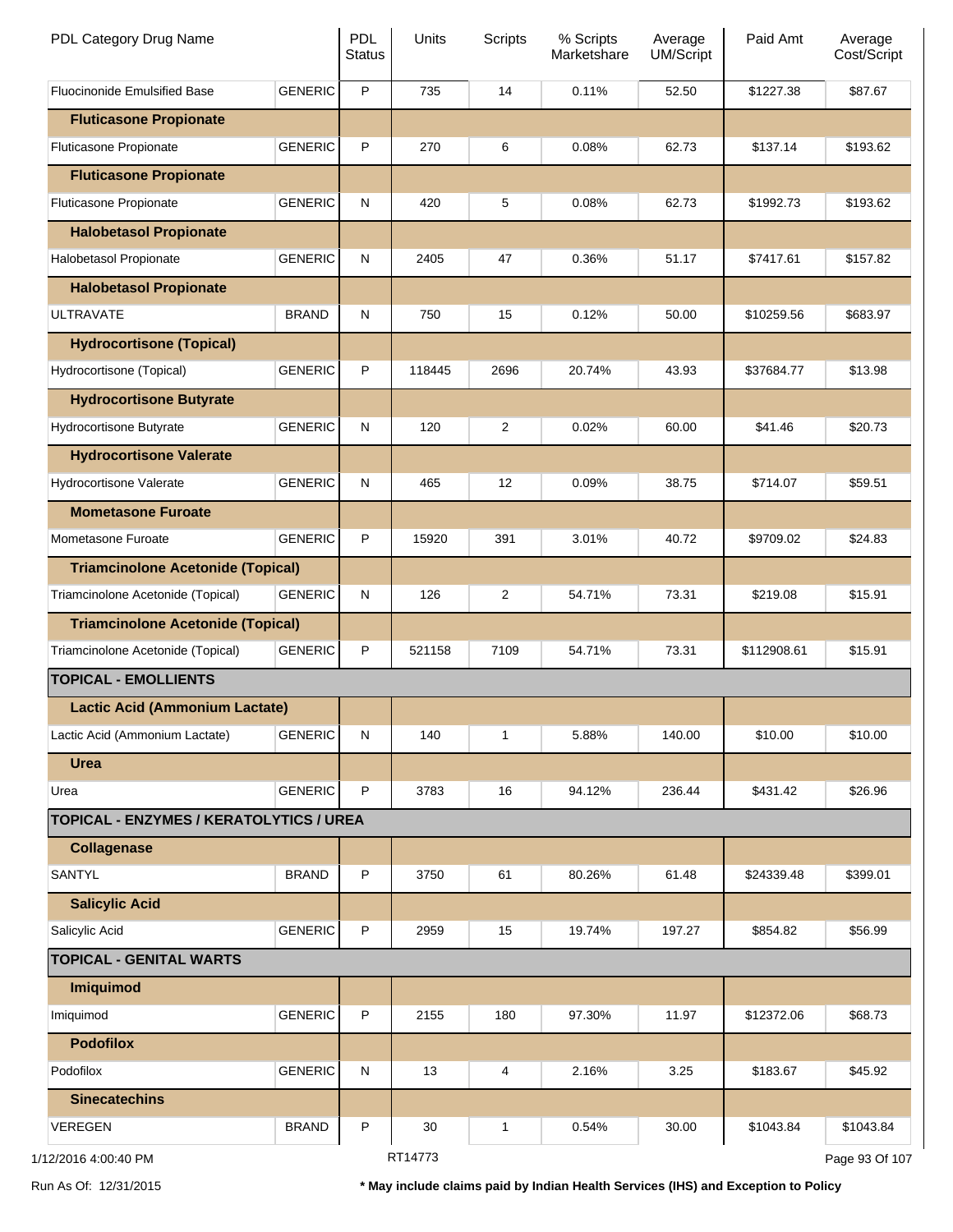| PDL Category Drug Name                        |                | <b>PDL</b><br><b>Status</b> | Units   | Scripts | % Scripts<br>Marketshare | Average<br><b>UM/Script</b> | Paid Amt    | Average<br>Cost/Script |
|-----------------------------------------------|----------------|-----------------------------|---------|---------|--------------------------|-----------------------------|-------------|------------------------|
| <b>TOPICAL - IMMUNOMODULATORS</b>             |                |                             |         |         |                          |                             |             |                        |
| <b>Pimecrolimus</b>                           |                |                             |         |         |                          |                             |             |                        |
| <b>ELIDEL</b>                                 | <b>BRAND</b>   | N                           | 2820    | 52      | 57.14%                   | 54.23                       | \$19919.64  | \$383.07               |
| <b>Tacrolimus (Topical)</b>                   |                |                             |         |         |                          |                             |             |                        |
| <b>PROTOPIC</b>                               | <b>BRAND</b>   | N                           | 1740    | 26      | 28.57%                   | 66.92                       | \$12387.12  | \$476.43               |
| <b>Tacrolimus (Topical)</b>                   |                |                             |         |         |                          |                             |             |                        |
| Tacrolimus (Topical)                          | <b>GENERIC</b> | N                           | 690     | 13      | 14.29%                   | 53.08                       | \$2220.05   | \$170.77               |
| <b>TOPICAL - LOCAL ANESTHETICS</b>            |                |                             |         |         |                          |                             |             |                        |
| Lidocaine                                     |                |                             |         |         |                          |                             |             |                        |
| Lidocaine                                     | <b>GENERIC</b> | N                           | 3852    | 121     | 54.43%                   | 47.75                       | \$16060.11  | \$253.48               |
| Lidocaine                                     |                |                             |         |         |                          |                             |             |                        |
| Lidocaine                                     | <b>GENERIC</b> | P                           | 38977   | 776     | 54.43%                   | 47.75                       | \$211314.29 | \$253.48               |
| Lidocaine                                     |                |                             |         |         |                          |                             |             |                        |
| <b>LIDODERM</b>                               | <b>BRAND</b>   | N                           | 2549    | 70      | 4.25%                    | 36.41                       | \$24247.38  | \$346.39               |
| <b>Lidocaine HCI</b>                          |                |                             |         |         |                          |                             |             |                        |
| Lidocaine HCI                                 | <b>GENERIC</b> | P                           | 15788   | 344     | 20.87%                   | 45.90                       | \$10516.65  | \$30.57                |
| <b>Lidocaine HCI (Local Anesth.)</b>          |                |                             |         |         |                          |                             |             |                        |
| Lidocaine HCI (Local Anesth.)                 | <b>GENERIC</b> | P                           | 3350    | 46      | 2.79%                    | 72.83                       | \$1260.70   | \$27.41                |
| <b>Lidocaine-Prilocaine</b>                   |                |                             |         |         |                          |                             |             |                        |
| Lidocaine-Prilocaine                          | <b>GENERIC</b> | P                           | 8640    | 291     | 17.66%                   | 29.69                       | \$10445.44  | \$35.89                |
| <b>TOPICAL - NASAL ANTIBIOTICS</b>            |                |                             |         |         |                          |                             |             |                        |
| <b>Mupirocin Calcium</b>                      |                |                             |         |         |                          |                             |             |                        |
| <b>BACTROBAN NASAL</b>                        | <b>BRAND</b>   | P                           | 28      | 4       | 100.00%                  | 7.00                        | \$458.33    | \$114.58               |
| <b>TOPICAL - SCABICIDES AND PEDICULICIDES</b> |                |                             |         |         |                          |                             |             |                        |
| <b>Benzyl Alcohol (Pediculicide)</b>          |                |                             |         |         |                          |                             |             |                        |
| <b>ULESFIA</b>                                | <b>BRAND</b>   | P                           | 10442   | 33      | 0.72%                    | 316.42                      | \$7805.41   | \$236.53               |
| <b>Crotamiton</b>                             |                |                             |         |         |                          |                             |             |                        |
| <b>EURAX</b>                                  | <b>BRAND</b>   | N                           | 103722  | 1725    | 37.58%                   | 60.13                       | \$733652.74 | \$425.31               |
| <b>Ivermectin (Pediculicide)</b>              |                |                             |         |         |                          |                             |             |                        |
| <b>SKLICE</b>                                 | <b>BRAND</b>   | N                           | 5097    | 44      | 0.96%                    | 115.84                      | \$8112.72   | \$184.38               |
| Lindane                                       |                |                             |         |         |                          |                             |             |                        |
| Lindane                                       | <b>GENERIC</b> | N                           | 60      | 1       | 0.02%                    | 60.00                       | \$97.60     | \$97.60                |
| <b>Malathion</b>                              |                |                             |         |         |                          |                             |             |                        |
| Malathion                                     | <b>GENERIC</b> | N                           | 649     | 11      | 0.24%                    | 59.00                       | \$688.43    | \$62.58                |
| <b>Permethrin</b>                             |                |                             |         |         |                          |                             |             |                        |
| Permethrin                                    | <b>GENERIC</b> | P                           | 158844  | 2196    | 47.84%                   | 72.33                       | \$82518.00  | \$37.58                |
| <b>Pyrethrins-Piperonyl Butoxide</b>          |                |                             |         |         |                          |                             |             |                        |
| Pyrethrins-Piperonyl Butoxide                 | <b>GENERIC</b> | $\sf P$                     | 48797   | 400     | 8.71%                    | 121.99                      | \$5318.97   | \$13.30                |
| 1/12/2016 4:00:40 PM                          |                |                             | RT14773 |         |                          |                             |             | Page 94 Of 107         |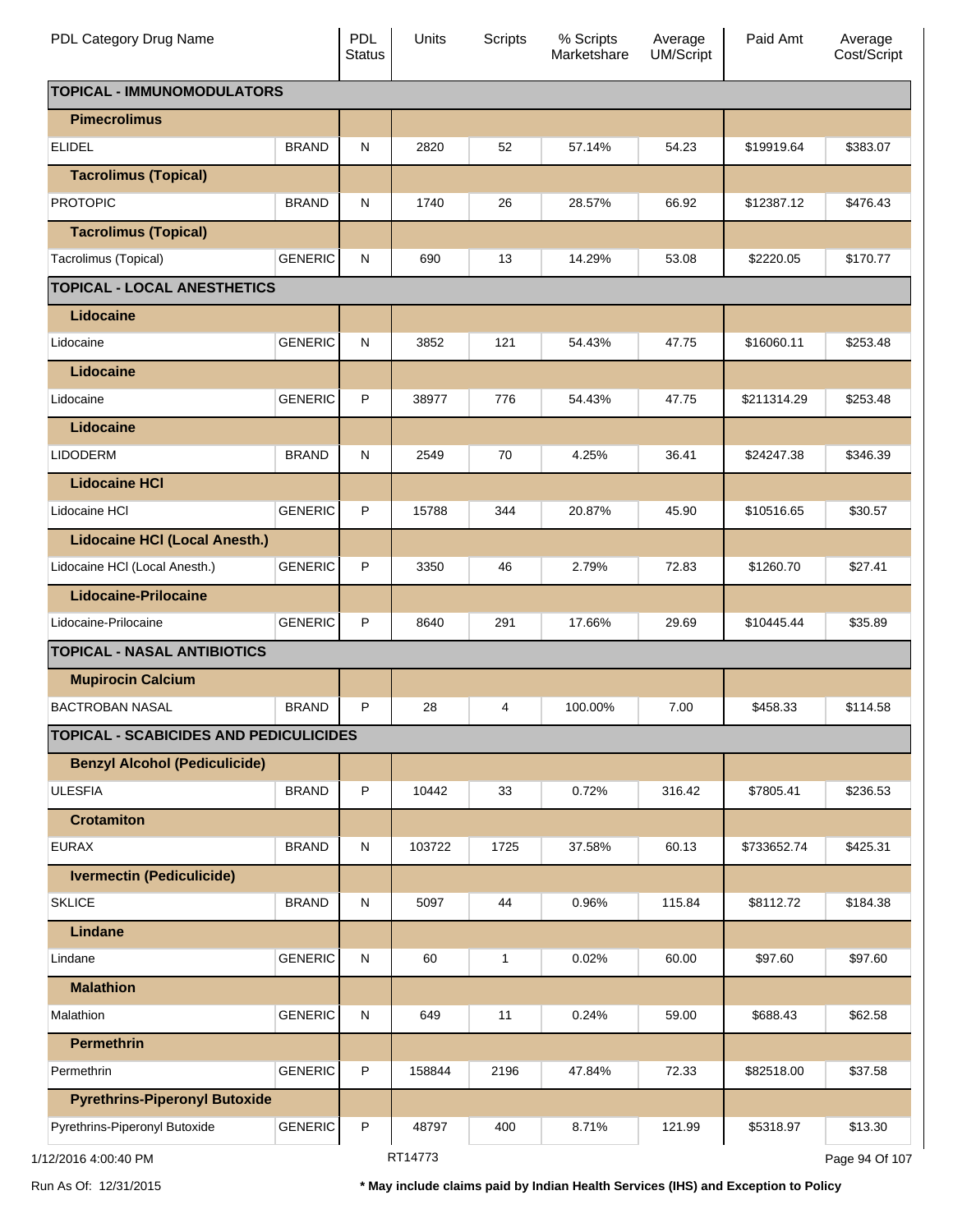| PDL Category Drug Name                                    |                | <b>PDL</b><br><b>Status</b> | Units   | <b>Scripts</b> | % Scripts<br>Marketshare | Average<br><b>UM/Script</b> | Paid Amt   | Average<br>Cost/Script |
|-----------------------------------------------------------|----------------|-----------------------------|---------|----------------|--------------------------|-----------------------------|------------|------------------------|
| <b>Spinosad</b>                                           |                |                             |         |                |                          |                             |            |                        |
| <b>NATROBA</b>                                            | <b>BRAND</b>   | P                           | 21120   | 172            | 3.75%                    | 122.79                      | \$40079.86 | \$233.02               |
| <b>Spinosad</b>                                           |                |                             |         |                |                          |                             |            |                        |
| Spinosad                                                  | <b>GENERIC</b> | N                           | 960     | 8              | 0.17%                    | 120.00                      | \$256.60   | \$32.08                |
| <b>TOPICAL - STEROID COMBINATIONS</b>                     |                |                             |         |                |                          |                             |            |                        |
| <b>Calcipotriene-Betamethasone</b><br><b>Dipropionate</b> |                |                             |         |                |                          |                             |            |                        |
| Calcipotriene-Betamethasone<br>Dipropionate               | <b>GENERIC</b> | N                           | 160     | $\overline{2}$ | 100.00%                  | 80.00                       | \$31.00    | \$15.50                |
| TOPICAL - STEROID LOCAL ANESTHETICS                       |                |                             |         |                |                          |                             |            |                        |
| <b>Lidocaine-Hydrocortisone Acetate</b><br>(Rectal)       |                |                             |         |                |                          |                             |            |                        |
| Lidocaine-Hydrocortisone Acetate<br>(Rectal)              | <b>GENERIC</b> | P                           | 618     | 10             | 83.33%                   | 61.80                       | \$941.50   | \$94.15                |
| <b>Pramoxine-HC</b>                                       |                |                             |         |                |                          |                             |            |                        |
| <b>EPIFOAM</b>                                            | <b>BRAND</b>   | N                           | 20      | $\overline{2}$ | 16.67%                   | 10.00                       | \$107.22   | \$53.61                |
| <b>TOPICAL - TRETINOIDS</b>                               |                |                             |         |                |                          |                             |            |                        |
| <b>Tretinoin</b>                                          |                |                             |         |                |                          |                             |            |                        |
| <b>RETIN-A</b>                                            | <b>BRAND</b>   | P                           | 960     | 32             | 5.50%                    | 30.00                       | \$6725.08  | \$210.16               |
| <b>Tretinoin</b>                                          |                |                             |         |                |                          |                             |            |                        |
| Tretinoin                                                 | <b>GENERIC</b> | N                           | 20205   | 543            | 93.30%                   | 37.21                       | \$59936.17 | \$110.38               |
| <b>Tretinoin Microsphere</b>                              |                |                             |         |                |                          |                             |            |                        |
| <b>RETIN-A MICRO</b>                                      | <b>BRAND</b>   | N                           | 45      | 1              | 0.17%                    | 45.00                       | \$696.86   | \$696.86               |
| <b>Tretinoin Microsphere</b>                              |                |                             |         |                |                          |                             |            |                        |
| <b>RETIN-A MICRO PUMP</b>                                 | <b>BRAND</b>   | N                           | 50      | 1              | 0.17%                    | 50.00                       | \$125.00   | \$125.00               |
| <b>Tretinoin Microsphere</b>                              |                |                             |         |                |                          |                             |            |                        |
| <b>Tretinoin Microsphere</b>                              | <b>GENERIC</b> | N                           | 210     | 5              | 0.86%                    | 42.00                       | \$1125.96  | \$225.19               |
| <b>TOPICAL - WOUND / DECUBITUS CARE</b>                   |                |                             |         |                |                          |                             |            |                        |
| <b>Becaplermin</b>                                        |                |                             |         |                |                          |                             |            |                        |
| <b>REGRANEX</b>                                           | <b>BRAND</b>   | N                           | 45      | 3              | 100.00%                  | 15.00                       | \$2796.90  | \$932.30               |
| <b>UROLOGICAL - MISC.</b>                                 |                |                             |         |                |                          |                             |            |                        |
| <b>Acetic Acid</b>                                        |                |                             |         |                |                          |                             |            |                        |
| Acetic Acid                                               | <b>GENERIC</b> | P                           | 32000   | 15             | 0.37%                    | 2133.33                     | \$405.93   | \$27.06                |
| <b>Citric Acid &amp; D-Gluconic Acid</b>                  |                |                             |         |                |                          |                             |            |                        |
| <b>RENACIDIN</b>                                          | <b>BRAND</b>   | P                           | 3000    | 6              | 0.15%                    | 500.00                      | \$88.06    | \$14.68                |
| <b>Fosfomycin Tromethamine</b>                            |                |                             |         |                |                          |                             |            |                        |
| <b>MONUROL</b>                                            | <b>BRAND</b>   | P                           | 25      | 18             | 0.44%                    | 1.39                        | \$1484.90  | \$82.49                |
| <b>Methenamine Hippurate</b>                              |                |                             |         |                |                          |                             |            |                        |
| Methenamine Hippurate                                     | <b>GENERIC</b> | N                           | 780     | 14             | 0.34%                    | 55.71                       | \$442.05   | \$31.58                |
| <b>Methenamine Mandelate</b>                              |                |                             |         |                |                          |                             |            |                        |
| Methenamine Mandelate                                     | <b>GENERIC</b> | P                           | 2104    | 40             | 0.98%                    | 52.60                       | \$1378.46  | \$34.46                |
| 1/12/2016 4:00:40 PM                                      |                |                             | RT14773 |                |                          |                             |            | Page 95 Of 107         |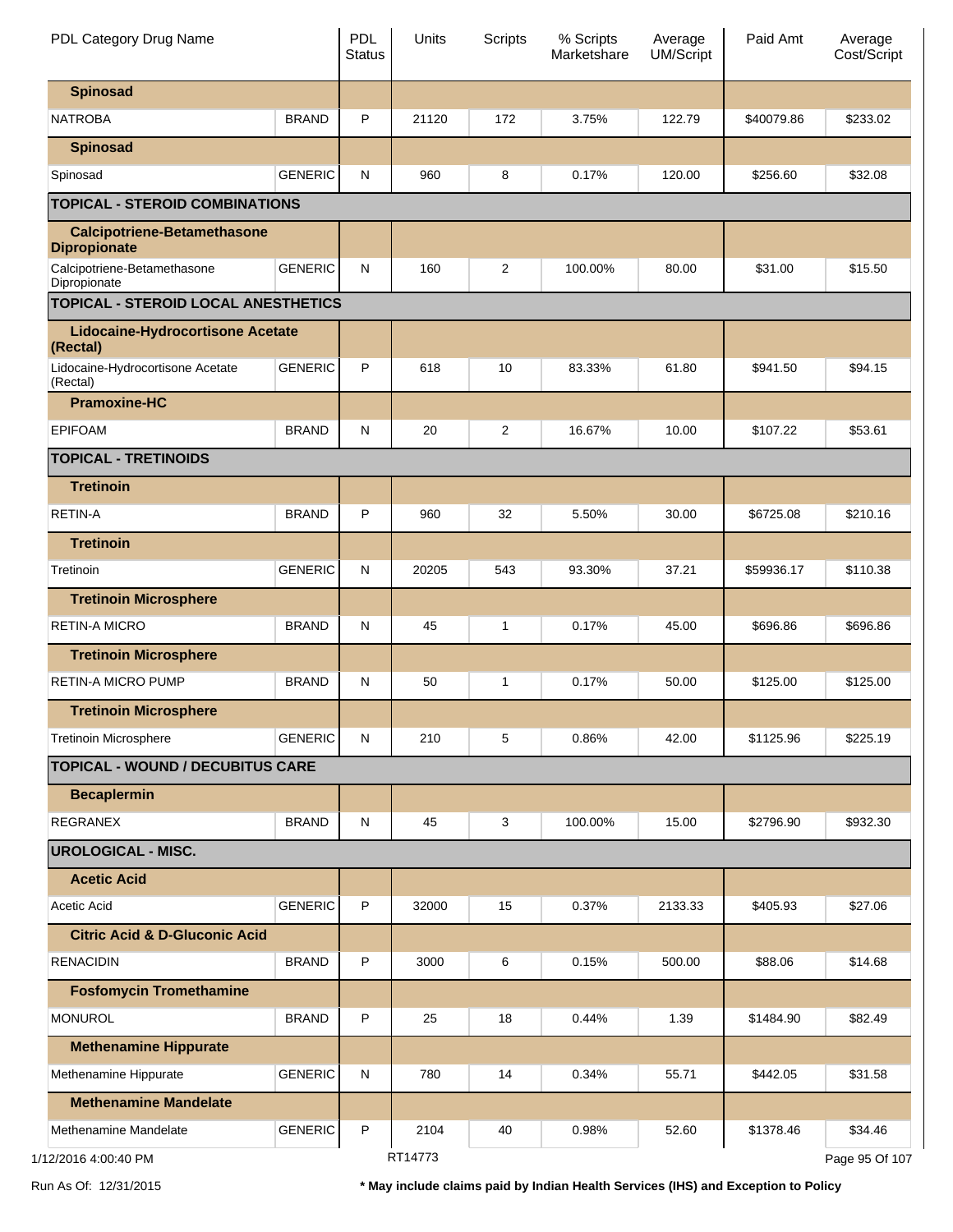| PDL Category Drug Name                        |                | <b>PDL</b><br><b>Status</b> | Units        | <b>Scripts</b> | % Scripts<br>Marketshare | Average<br><b>UM/Script</b> | Paid Amt       | Average<br>Cost/Script |
|-----------------------------------------------|----------------|-----------------------------|--------------|----------------|--------------------------|-----------------------------|----------------|------------------------|
| <b>Neomycin/Polymyxin B GU</b>                |                |                             |              |                |                          |                             |                |                        |
| Neomycin/Polymyxin B GU                       | <b>GENERIC</b> | P                           | $\mathbf{1}$ | 1              | 0.02%                    | 1.00                        | \$20.94        | \$20.94                |
| <b>Nitrofurantoin</b>                         |                |                             |              |                |                          |                             |                |                        |
| Nitrofurantoin                                | <b>GENERIC</b> | P                           | 22789        | 99             | 2.41%                    | 230.19                      | \$33441.09     | \$337.79               |
| <b>Nitrofurantoin Macrocrystal</b>            |                |                             |              |                |                          |                             |                |                        |
| <b>MACRODANTIN</b>                            | <b>BRAND</b>   | N                           | 150          | 5              | 0.12%                    | 30.00                       | \$1248.37      | \$249.67               |
| <b>Nitrofurantoin Macrocrystal</b>            |                |                             |              |                |                          |                             |                |                        |
| Nitrofurantoin Macrocrystal                   | <b>GENERIC</b> | N                           | 60           | 2              | 16.95%                   | 25.88                       | \$20.00        | \$32.78                |
| <b>Nitrofurantoin Macrocrystal</b>            |                |                             |              |                |                          |                             |                |                        |
| Nitrofurantoin Macrocrystal                   | <b>GENERIC</b> | P                           | 17927        | 693            | 16.95%                   | 25.88                       | \$22763.72     | \$32.78                |
| <b>Nitrofurantoin Monohyd Macro</b>           |                |                             |              |                |                          |                             |                |                        |
| Nitrofurantoin Monohyd Macro                  | <b>GENERIC</b> | P                           | 36316        | 2368           | 57.76%                   | 15.34                       | \$67624.60     | \$28.56                |
| <b>Pentosan Polysulfate Sodium</b>            |                |                             |              |                |                          |                             |                |                        |
| <b>ELMIRON</b>                                | <b>BRAND</b>   | N                           | 4140         | 50             | 1.22%                    | 82.80                       | \$27288.23     | \$545.76               |
| <b>Phenazopyridine HCI</b>                    |                |                             |              |                |                          |                             |                |                        |
| Phenazopyridine HCI                           | <b>GENERIC</b> | P                           | 2940         | 241            | 5.88%                    | 12.20                       | \$5517.95      | \$22.90                |
| <b>Phenazopyridine HCI</b>                    |                |                             |              |                |                          |                             |                |                        |
| PYRIDIUM                                      | <b>BRAND</b>   | N                           | 6            | 1              | 0.02%                    | 6.00                        | \$26.84        | \$26.84                |
| <b>Pot &amp; Sod Citrates w/Citric Ac</b>     |                |                             |              |                |                          |                             |                |                        |
| Pot & Sod Citrates w/Citric Ac                | <b>GENERIC</b> | P                           | 450          | 1              | 0.02%                    | 450.00                      | \$16.68        | \$16.68                |
| <b>Potassium &amp; Sodium Acid Phosphates</b> |                |                             |              |                |                          |                             |                |                        |
| K-PHOS NO 2                                   | <b>BRAND</b>   | P                           | 120          | $\overline{c}$ | 0.05%                    | 60.00                       | \$110.36       | \$55.18                |
| <b>Potassium Citrate (Alkalinizer)</b>        |                |                             |              |                |                          |                             |                |                        |
| Potassium Citrate (Alkalinizer)               | <b>GENERIC</b> | P                           | 19081        | 198            | 4.83%                    | 96.37                       | \$18009.62     | \$90.96                |
| <b>Potassium Citrate (Alkalinizer)</b>        |                |                             |              |                |                          |                             |                |                        |
| UROCIT-K10                                    | <b>BRAND</b>   | P                           | 270          | 3              | 0.07%                    | 90.00                       | \$37.83        | \$12.61                |
| <b>Potassium Citrate (Alkalinizer)</b>        |                |                             |              |                |                          |                             |                |                        |
| UROCIT-K <sub>5</sub>                         | <b>BRAND</b>   | P                           | 120          | 2              | 0.05%                    | 60.00                       | \$206.60       | \$103.30               |
| <b>Potassium Citrate-Citric Acid</b>          |                |                             |              |                |                          |                             |                |                        |
| Potassium Citrate-Citric Acid                 | <b>GENERIC</b> | P                           | 10394        | 30             | 0.73%                    | 346.47                      | \$776.82       | \$25.89                |
| <b>Sodium Chloride (GU Irrigant)</b>          |                |                             |              |                |                          |                             |                |                        |
| Sodium Chloride (GU Irrigant)                 | <b>GENERIC</b> | P                           | 2100400      | 292            | 7.12%                    | 7193.15                     | \$9832.28      | \$33.67                |
| <b>Sodium Citrate &amp; Citric Acid</b>       |                |                             |              |                |                          |                             |                |                        |
| Sodium Citrate & Citric Acid                  | <b>GENERIC</b> | P                           | 11765        | 16             | 0.39%                    | 735.31                      | \$346.83       | \$21.68                |
| <b>Tiopronin</b>                              |                |                             |              |                |                          |                             |                |                        |
| <b>THIOLA</b>                                 | <b>BRAND</b>   | N                           | 1350         | 3              | 0.07%                    | 450.00                      | \$38110.61     | \$12703.54             |
| <b>VACCINES</b>                               |                |                             |              |                |                          |                             |                |                        |
| <b>Zoster Vaccine Live</b>                    |                |                             |              |                |                          |                             |                |                        |
| 1/12/2016 4:00:40 PM                          |                | RT14773                     |              |                |                          |                             | Page 96 Of 107 |                        |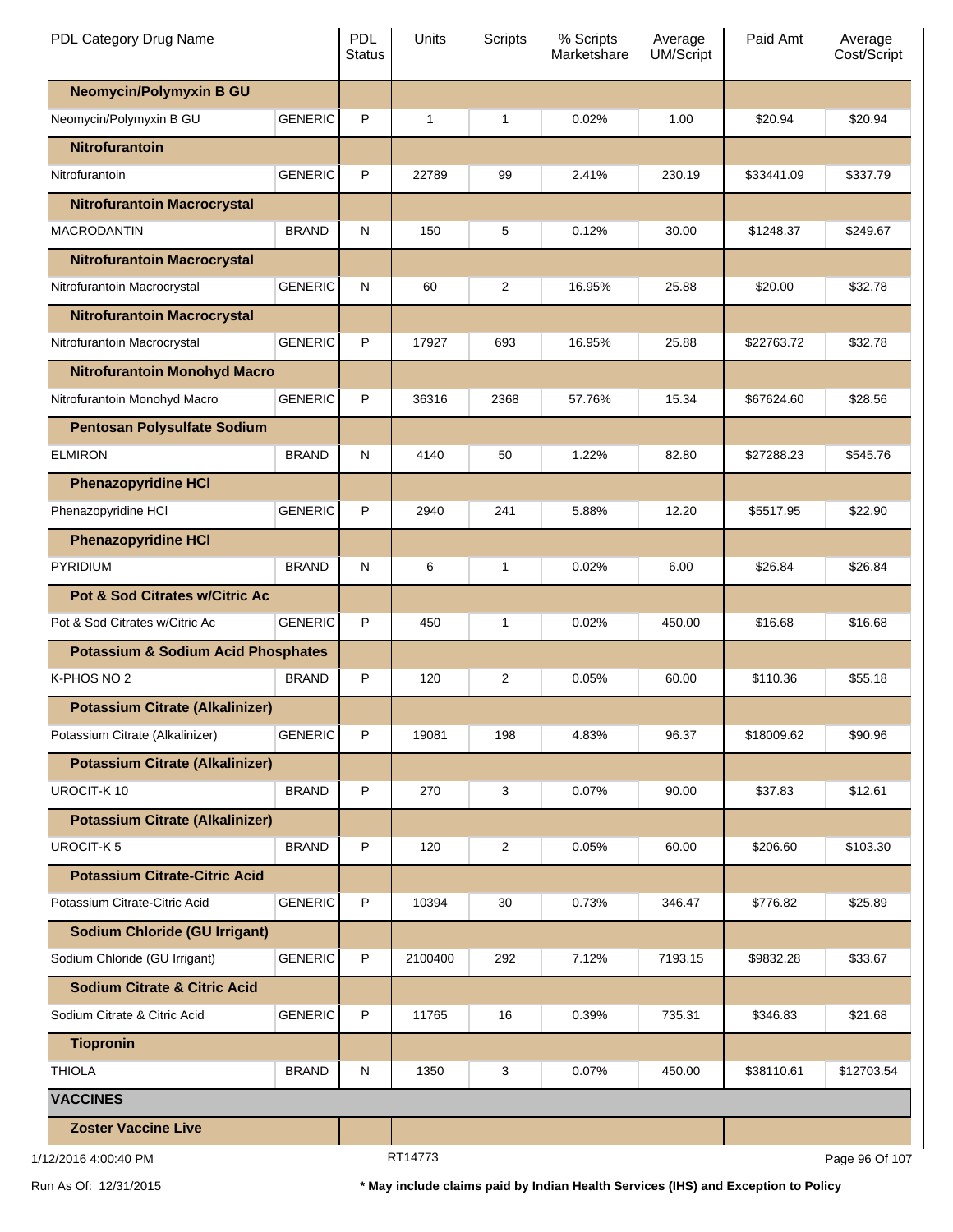| PDL Category Drug Name               |                | PDL<br><b>Status</b> | Units          | <b>Scripts</b> | % Scripts<br>Marketshare | Average<br>UM/Script | Paid Amt    | Average<br>Cost/Script |
|--------------------------------------|----------------|----------------------|----------------|----------------|--------------------------|----------------------|-------------|------------------------|
| <b>ZOSTAVAX</b>                      | <b>BRAND</b>   | P                    | 251            | 251            | 100.00%                  | 1.00                 | \$49080.98  | \$195.54               |
| <b>VAGINAL - ANTI FUNGALS</b>        |                |                      |                |                |                          |                      |             |                        |
| <b>Clotrimazole Vaginal</b>          |                |                      |                |                |                          |                      |             |                        |
| Clotrimazole Vaginal                 | <b>GENERIC</b> | P                    | 5715           | 116            | 18.33%                   | 49.27                | \$1380.89   | \$11.90                |
| <b>Miconazole Nitrate Vaginal</b>    |                |                      |                |                |                          |                      |             |                        |
| Miconazole Nitrate Vaginal           | <b>GENERIC</b> | P                    | 10145          | 241            | 38.07%                   | 42.10                | \$3452.60   | \$14.33                |
| <b>Terconazole Vaginal</b>           |                |                      |                |                |                          |                      |             |                        |
| Terconazole Vaginal                  | <b>GENERIC</b> | N                    | 15             | 2              | 43.60%                   | 35.58                | \$285.36    | \$32.95                |
| <b>Terconazole Vaginal</b>           |                |                      |                |                |                          |                      |             |                        |
| Terconazole Vaginal                  | <b>GENERIC</b> | P                    | 9805           | 274            | 43.60%                   | 35.58                | \$8807.93   | \$32.95                |
| <b>VAGINAL - ANTIBACTERIALS</b>      |                |                      |                |                |                          |                      |             |                        |
| <b>Clindamycin Phosphate Vaginal</b> |                |                      |                |                |                          |                      |             |                        |
| <b>CLEOCIN</b>                       | <b>BRAND</b>   | P                    | 215            | 56             | 5.93%                    | 3.84                 | \$7580.40   | \$135.36               |
| <b>Clindamycin Phosphate Vaginal</b> |                |                      |                |                |                          |                      |             |                        |
| Clindamycin Phosphate Vaginal        | <b>GENERIC</b> | P                    | 6840           | 171            | 18.10%                   | 40.00                | \$11292.28  | \$66.04                |
| <b>Metronidazole Vaginal</b>         |                |                      |                |                |                          |                      |             |                        |
| METROGEL-VAGINAL                     | <b>BRAND</b>   | P                    | 525            | $\overline{7}$ | 0.74%                    | 75.00                | \$901.69    | \$128.81               |
| <b>Metronidazole Vaginal</b>         |                |                      |                |                |                          |                      |             |                        |
| Metronidazole Vaginal                | <b>GENERIC</b> | P                    | 50750          | 711            | 75.24%                   | 71.38                | \$72957.85  | \$102.61               |
| <b>VAGINAL - CONTRACEPTIVES</b>      |                |                      |                |                |                          |                      |             |                        |
| <b>Levonorgestrel (Emergency OC)</b> |                |                      |                |                |                          |                      |             |                        |
| PLAN B ONE-STEP                      | <b>BRAND</b>   | P                    | 20             | 20             | 100.00%                  | 1.00                 | \$825.57    | \$41.28                |
| <b>VAGINAL - ESTROGENS</b>           |                |                      |                |                |                          |                      |             |                        |
| <b>Estradiol Vaginal</b>             |                |                      |                |                |                          |                      |             |                        |
| <b>ESTRACE</b>                       | <b>BRAND</b>   | ${\sf N}$            | 509            | 12             | 2.71%                    | 42.42                | \$2623.36   | \$218.61               |
| <b>Estradiol Vaginal</b>             |                |                      |                |                |                          |                      |             |                        |
| <b>ESTRING</b>                       | <b>BRAND</b>   | N                    | $\overline{2}$ | $\overline{2}$ | 0.45%                    | 1.00                 | \$581.56    | \$290.78               |
| <b>Estradiol Vaginal</b>             |                |                      |                |                |                          |                      |             |                        |
| <b>VAGIFEM</b>                       | <b>BRAND</b>   | N                    | 192            | 22             | 4.97%                    | 8.73                 | \$3508.47   | \$159.48               |
| <b>Estrogens, Conjugated Vaginal</b> |                |                      |                |                |                          |                      |             |                        |
| <b>PREMARIN</b>                      | <b>BRAND</b>   | P                    | 12210          | 407            | 91.87%                   | 30.00                | \$103398.22 | \$254.05               |
| <b>VASOPRESSINS</b>                  |                |                      |                |                |                          |                      |             |                        |
| <b>Desmopressin Acetate</b>          |                |                      |                |                |                          |                      |             |                        |
| <b>DDAVP</b>                         | <b>BRAND</b>   | N                    | 270            | 5              | 0.35%                    | 54.00                | \$1178.32   | \$235.66               |
| <b>Desmopressin Acetate</b>          |                |                      |                |                |                          |                      |             |                        |
| Desmopressin Acetate                 | <b>GENERIC</b> | P                    | 79416          | 1361           | 96.39%                   | 58.35                | \$73071.68  | \$53.69                |
| <b>Desmopressin Acetate</b>          |                |                      |                |                |                          |                      |             |                        |
| <b>STIMATE</b>                       | <b>BRAND</b>   | P                    | 14             | 6              | 0.42%                    | 2.33                 | \$3351.65   | \$558.61               |
| 1/12/2016 4:00:40 PM                 |                |                      | RT14773        |                |                          |                      |             | Page 97 Of 107         |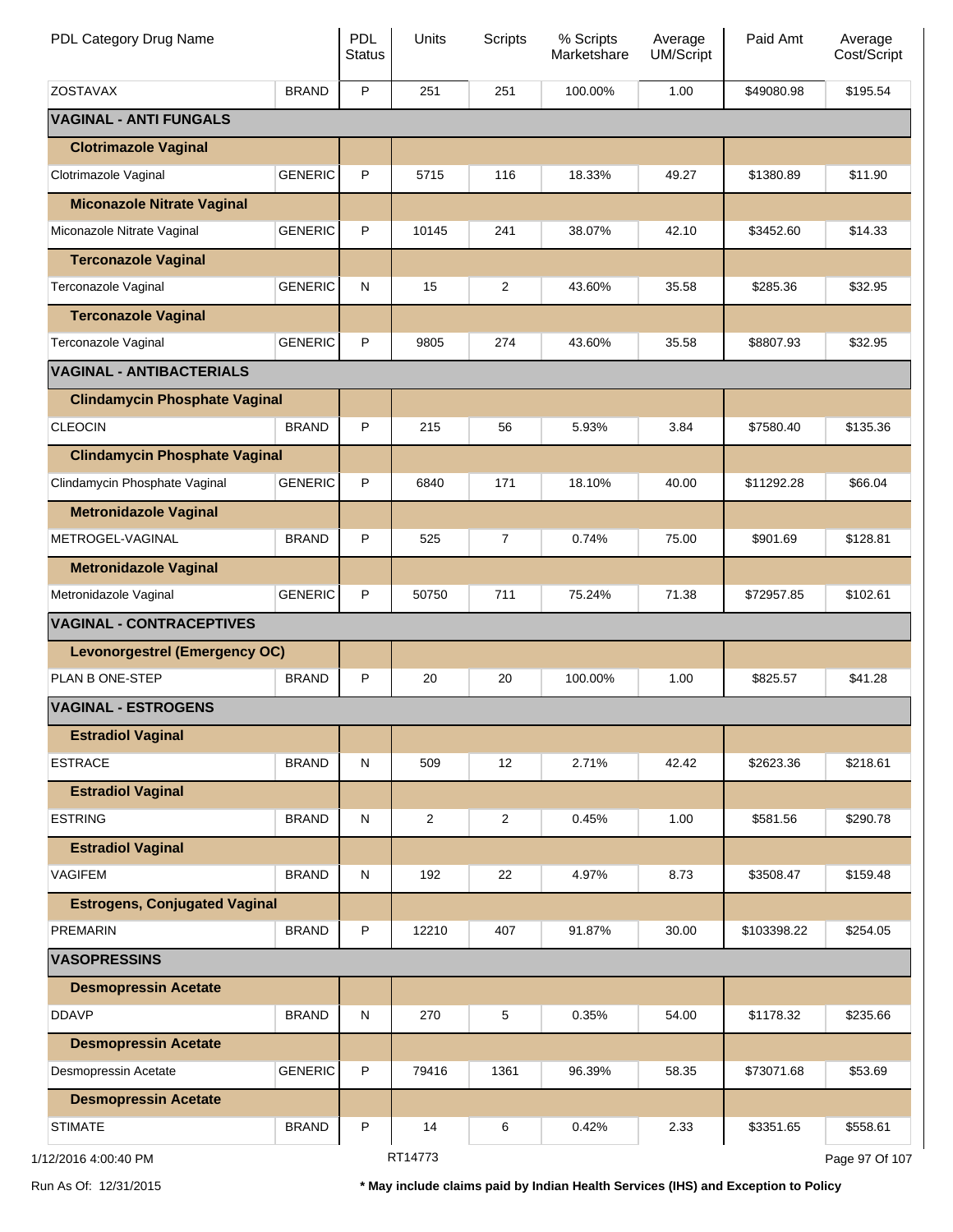| PDL Category Drug Name                                               |                | <b>PDL</b><br><b>Status</b> | Units          | Scripts        | % Scripts<br>Marketshare | Average<br><b>UM/Script</b> | Paid Amt   | Average<br>Cost/Script |
|----------------------------------------------------------------------|----------------|-----------------------------|----------------|----------------|--------------------------|-----------------------------|------------|------------------------|
| <b>Desmopressin Acetate Refrigerated</b>                             |                |                             |                |                |                          |                             |            |                        |
| <b>DDAVP</b>                                                         | <b>BRAND</b>   | N                           | 15             | 3              | 0.21%                    | 5.00                        | \$98.37    | \$32.79                |
| <b>Desmopressin Acetate Refrigerated</b>                             |                |                             |                |                |                          |                             |            |                        |
| Desmopressin Acetate Refrigerated                                    | <b>GENERIC</b> | P                           | 2              | $\mathbf{1}$   | 0.07%                    | 2.00                        | \$168.54   | \$168.54               |
| <b>Desmopressin Acetate Spray</b>                                    |                |                             |                |                |                          |                             |            |                        |
| Desmopressin Acetate Spray                                           | <b>GENERIC</b> | P                           | 210            | 17             | 1.20%                    | 12.35                       | \$1601.34  | \$94.20                |
| <b>Desmopressin Acetate Spray</b><br><b>Refrigerated</b>             |                |                             |                |                |                          |                             |            |                        |
| Desmopressin Acetate Spray<br>Refrigerated                           | <b>GENERIC</b> | P                           | 125            | 17             | 1.20%                    | 7.35                        | \$2409.78  | \$141.75               |
| <b>Tolvaptan</b>                                                     |                |                             |                |                |                          |                             |            |                        |
| <b>SAMSCA</b>                                                        | <b>BRAND</b>   | N                           | 20             | $\overline{c}$ | 0.14%                    | 10.00                       | \$6705.46  | \$3352.73              |
| <b>VITAMINS</b>                                                      |                |                             |                |                |                          |                             |            |                        |
| Cyanocobalamin                                                       |                |                             |                |                |                          |                             |            |                        |
| Cyanocobalamin                                                       | <b>GENERIC</b> | P                           | 3812           | 2649           | 27.96%                   | 1.44                        | \$49771.02 | \$18.79                |
| Cyanocobalamin                                                       |                |                             |                |                |                          |                             |            |                        |
| <b>NASCOBAL</b>                                                      | <b>BRAND</b>   | N                           | $\overline{2}$ | 1              | 0.01%                    | 2.00                        | \$210.17   | \$210.17               |
| <b>Folic Acid</b>                                                    |                |                             |                |                |                          |                             |            |                        |
| Folic Acid                                                           | <b>GENERIC</b> | N                           | 3              | 3              | 71.00%                   | 35.84                       | \$14.49    | \$8.66                 |
| <b>Folic Acid</b>                                                    |                |                             |                |                |                          |                             |            |                        |
| Folic Acid                                                           | <b>GENERIC</b> | P                           | 241063         | 6724           | 71.00%                   | 35.84                       | \$58248.17 | \$8.66                 |
| Hydroxocobalamin                                                     |                |                             |                |                |                          |                             |            |                        |
| Hydroxocobalamin                                                     | <b>GENERIC</b> | N                           | 184            | 5              | 0.05%                    | 36.80                       | \$178.90   | \$35.78                |
| <b>Phytonadione</b>                                                  |                |                             |                |                |                          |                             |            |                        |
| <b>MEPHYTON</b>                                                      | BRAND          | P.                          | 943            | 72             | 0.76%                    | 13.10                       | \$49650.06 | \$689.58               |
| Phytonadione                                                         |                |                             |                |                |                          |                             |            |                        |
| Phytonadione                                                         | <b>GENERIC</b> | P                           | 6              | 6              | 0.06%                    | 1.00                        | \$243.06   | \$40.51                |
| <b>Pyridoxine HCI</b>                                                |                |                             |                |                |                          |                             |            |                        |
| Pyridoxine HCI                                                       | <b>GENERIC</b> | $\mathsf{N}$                | 49             | 5              | 0.05%                    | 9.80                        | \$631.46   | \$126.29               |
| <b>Thiamine HCI</b>                                                  |                |                             |                |                |                          |                             |            |                        |
| Thiamine HCI                                                         | <b>GENERIC</b> | P                           | 112            | 9              | 0.09%                    | 12.44                       | \$625.14   | \$69.46                |
| <b>VITAMINS - MISC.</b>                                              |                |                             |                |                |                          |                             |            |                        |
| <b>B-Complex w/ C-Zn &amp; Folic Acid</b>                            |                |                             |                |                |                          |                             |            |                        |
| DIALYVITE/ZINC                                                       | <b>BRAND</b>   | P                           | 540            | 18             | 0.38%                    | 30.00                       | \$260.56   | \$14.48                |
| <b>B-Complex w/ C-Zn &amp; Folic Acid</b>                            |                |                             |                |                |                          |                             |            |                        |
| NEPHPLEX RX                                                          | <b>BRAND</b>   | P                           | 570            | 19             | 0.40%                    | 30.00                       | \$272.73   | \$14.35                |
| Fe Carbonyl-Fe Gluconate-FA-Vit B12-<br><b>Vit C-Docusate Sodium</b> |                |                             |                |                |                          |                             |            |                        |
| FERRALET 90                                                          | <b>BRAND</b>   | N                           | 30             | 1              | 0.02%                    | 30.00                       | \$49.18    | \$49.18                |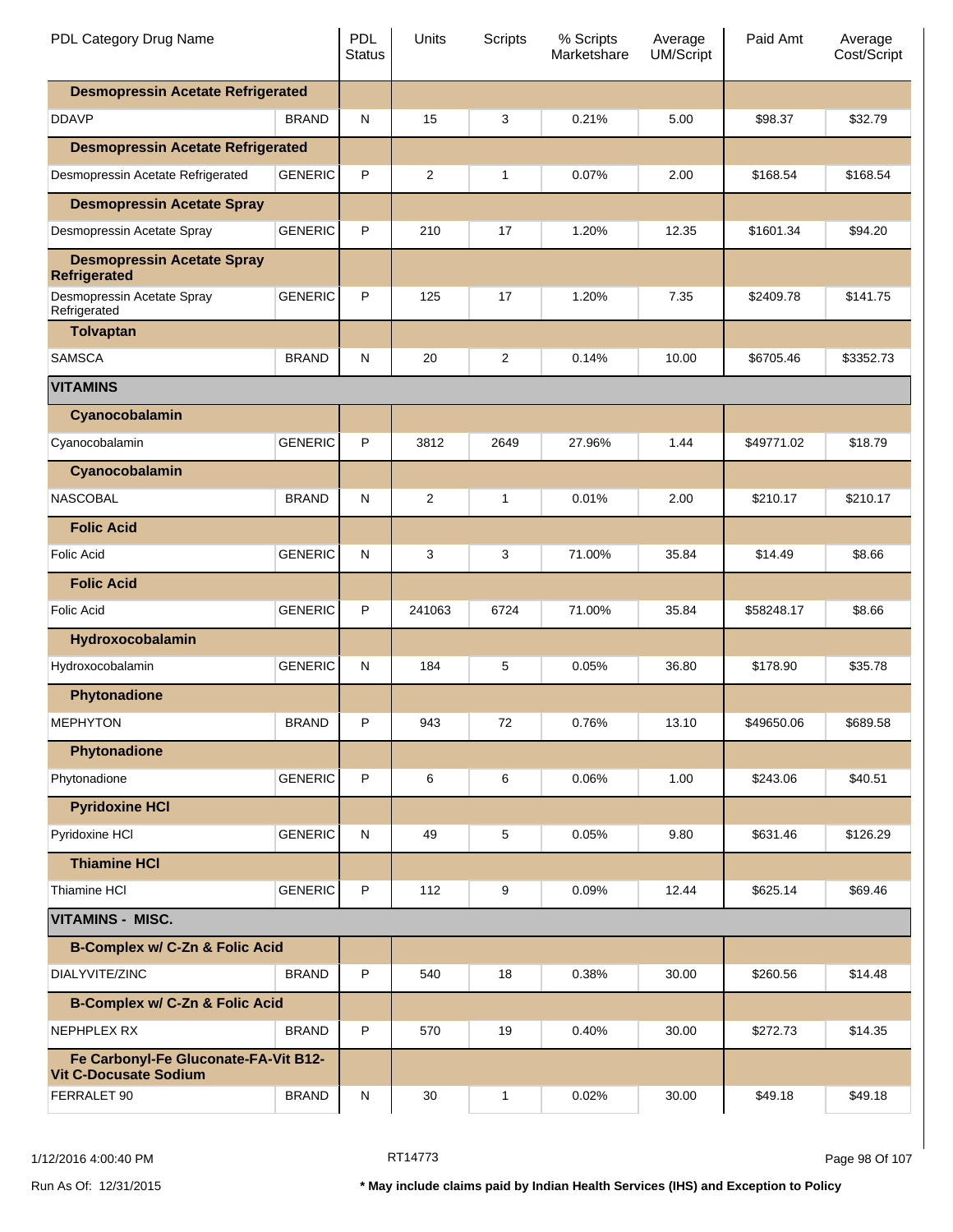| PDL Category Drug Name                                                     |                | <b>PDL</b><br><b>Status</b> | Units | Scripts        | % Scripts<br>Marketshare | Average<br><b>UM/Script</b> | Paid Amt   | Average<br>Cost/Script |
|----------------------------------------------------------------------------|----------------|-----------------------------|-------|----------------|--------------------------|-----------------------------|------------|------------------------|
| Fe Fum-Iron Polysacch Complex-FA-B<br><b>Complex-C-Zn-Mn-Cu</b>            |                |                             |       |                |                          |                             |            |                        |
| <b>TANDEM PLUS</b>                                                         | <b>BRAND</b>   | N                           | 30    | 1              | 0.02%                    | 30.00                       | \$27.67    | \$27.67                |
| <b>Ferrous Fumarate w/ B12-Vit C-FA-IFC</b>                                |                |                             |       |                |                          |                             |            |                        |
| Ferrous Fumarate w/ B12-Vit C-FA-IFC GENERIC                               |                | P                           | 420   | 14             | 0.30%                    | 30.00                       | \$279.23   | \$19.95                |
| <b>Multiple Vitamins w/ Minerals &amp; Folic</b><br><b>Acid</b>            |                |                             |       |                |                          |                             |            |                        |
| DIALYVITE SUPREME D                                                        | <b>BRAND</b>   | N                           | 210   | $\overline{7}$ | 0.15%                    | 30.00                       | \$135.59   | \$19.37                |
| <b>Pediatric Multivitamins w/Fl</b>                                        |                |                             |       |                |                          |                             |            |                        |
| Pediatric Multivitamins w/Fl                                               | <b>GENERIC</b> | P                           | 50    | 1              | 0.02%                    | 50.00                       | \$24.08    | \$24.08                |
| <b>Pediatric Vitamins ACD w/ Fluoride</b>                                  |                |                             |       |                |                          |                             |            |                        |
| Pediatric Vitamins ACD w/ Fluoride                                         | <b>GENERIC</b> | P                           | 150   | 3              | 0.06%                    | 50.00                       | \$58.50    | \$19.50                |
| Prenatal Vit w/ Docusate-Fe Fumarate-<br><b>Folic Acid</b>                 |                |                             |       |                |                          |                             |            |                        |
| SE-NATAL 19                                                                | <b>BRAND</b>   | N                           | 30    | 1              | 0.02%                    | 30.00                       | \$5.00     | \$5.00                 |
| <b>Prenatal Vit w/ Docusate-Iron Carbonyl-</b><br><b>Folic Acid</b>        |                |                             |       |                |                          |                             |            |                        |
| <b>TRIADVANCE</b>                                                          | <b>BRAND</b>   | P                           | 119   | 4              | 0.09%                    | 29.75                       | \$51.96    | \$12.99                |
| <b>Prenatal Vit w/ Docusate-Iron Carbonyl-</b><br><b>Folic Acid</b>        |                |                             |       |                |                          |                             |            |                        |
| <b>TRINATAL GT</b>                                                         | <b>BRAND</b>   | P                           | 1080  | 36             | 0.77%                    | 30.00                       | \$535.81   | \$14.88                |
| <b>Prenatal Vit w/ Docusate-Iron Carbonyl-</b><br><b>Folic Acid</b>        |                |                             |       |                |                          |                             |            |                        |
| <b>VIRT-ADVANCE</b>                                                        | <b>BRAND</b>   | N                           | 90    | 1              | 0.02%                    | 90.00                       | \$24.95    | \$24.95                |
| <b>Prenatal Vit w/ Fe Fum-Iron Polysacch</b><br><b>Complex -FA-Omega 3</b> |                |                             |       |                |                          |                             |            |                        |
| <b>CONCEPT DHA</b>                                                         | <b>BRAND</b>   | N                           | 60    | 2              | 0.04%                    | 30.00                       | \$57.00    | \$28.50                |
| <b>Prenatal Vit w/ Ferrous Fumarate-Folic</b><br><b>Acid</b>               |                |                             |       |                |                          |                             |            |                        |
| PNV PRENATAL PLUS MULTIVI                                                  | <b>BRAND</b>   | P                           | 52776 | 1768           | 37.64%                   | 29.85                       | \$22452.26 | \$12.70                |
| <b>Prenatal Vit w/ Ferrous Fumarate-Folic</b><br><b>Acid</b>               |                |                             |       |                |                          |                             |            |                        |
| PRENATAL PLUS                                                              | <b>BRAND</b>   | P                           | 36059 | 1196           | 25.46%                   | 30.15                       | \$19036.34 | \$15.92                |
| <b>Prenatal Vit w/ Ferrous Fumarate-Folic</b><br><b>Acid</b>               |                |                             |       |                |                          |                             |            |                        |
| PRENATAL VITAMINS PLUS                                                     | <b>BRAND</b>   | P                           | 150   | 5              | 0.11%                    | 30.00                       | \$74.98    | \$15.00                |
| <b>Prenatal Vit w/ Ferrous Fumarate-Folic</b><br><b>Acid</b>               |                |                             |       |                |                          |                             |            |                        |
| <b>PREPLUS</b>                                                             | <b>BRAND</b>   | P                           | 35829 | 1184           | 25.21%                   | 30.26                       | \$11689.27 | \$9.87                 |
| <b>Prenatal Vit w/ Ferrous Fumarate-Folic</b><br><b>Acid</b>               |                |                             |       |                |                          |                             |            |                        |
| SE-NATAL 19                                                                | <b>BRAND</b>   | P                           | 780   | 26             | 0.55%                    | 30.00                       | \$715.07   | \$27.50                |
| <b>Prenatal Vit w/ Ferrous Fumarate-Folic</b><br><b>Acid</b>               |                |                             |       |                |                          |                             |            |                        |
| <b>TRINATAL RX 1</b>                                                       | <b>BRAND</b>   | P                           | 894   | 30             | 0.64%                    | 29.80                       | \$483.65   | \$16.12                |
| <b>Prenatal Vit w/ Ferrous Fumarate-Folic</b><br><b>Acid</b>               |                |                             |       |                |                          |                             |            |                        |

1/12/2016 4:00:40 PM **RT14773** RT14773 **Page 99 Of 107**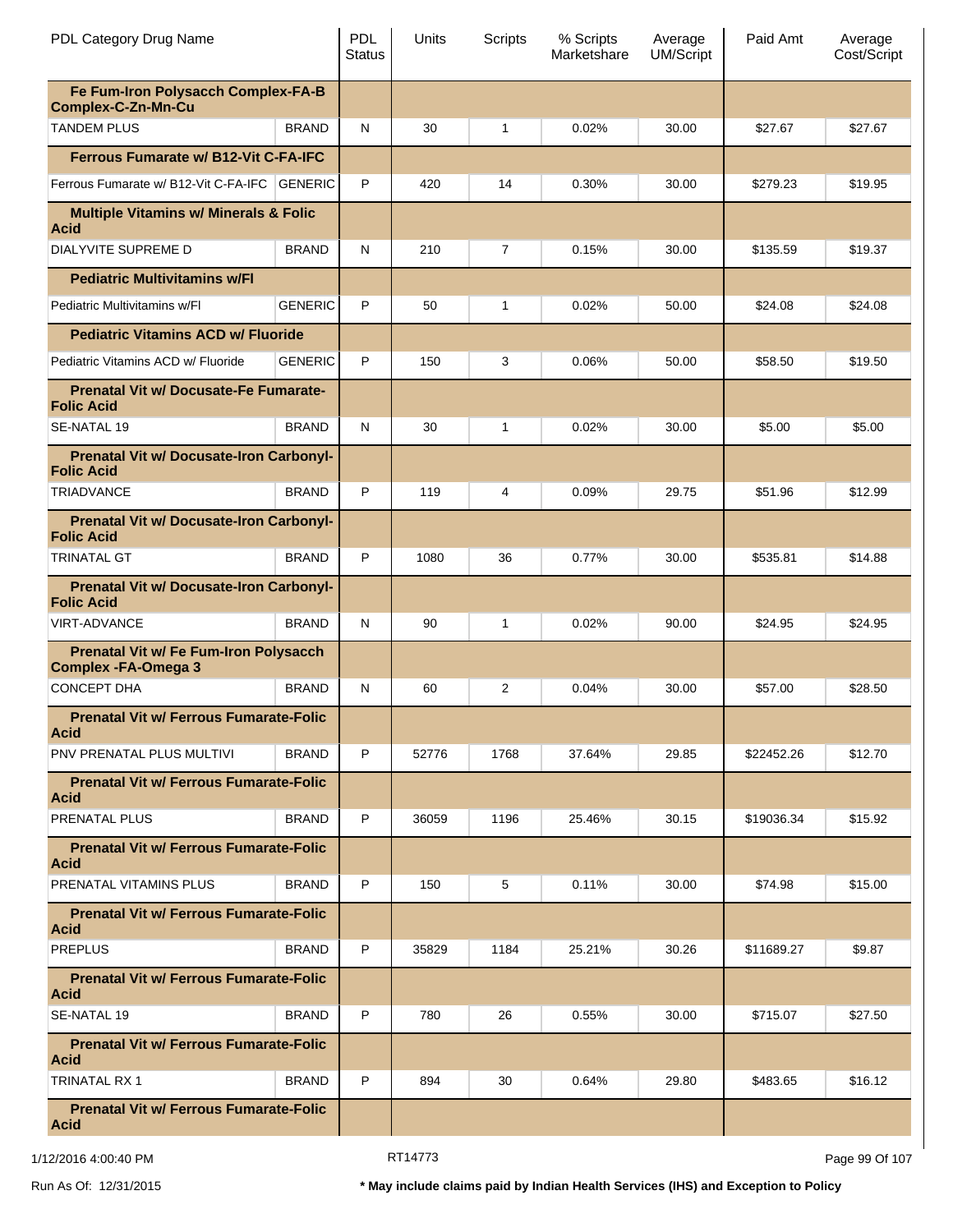| PDL Category Drug Name                                                       |                                            | <b>PDL</b><br><b>Status</b> | Units   | Scripts      | % Scripts<br>Marketshare | Average<br><b>UM/Script</b> | Paid Amt     | Average<br>Cost/Script |
|------------------------------------------------------------------------------|--------------------------------------------|-----------------------------|---------|--------------|--------------------------|-----------------------------|--------------|------------------------|
| <b>VOL-NATE</b>                                                              | <b>BRAND</b>                               | P                           | 660     | 22           | 0.47%                    | 30.00                       | \$495.26     | \$22.51                |
| <b>Prenatal Vit w/ Ferrous Fumarate-Folic</b><br>Acid                        |                                            |                             |         |              |                          |                             |              |                        |
| <b>VOL-PLUS</b>                                                              | <b>BRAND</b>                               | P                           | 10452   | 348          | 7.41%                    | 30.03                       | \$6603.65    | \$18.98                |
| <b>Prenatal Vit w/ Iron Carbonyl-Folic Acid</b>                              |                                            |                             |         |              |                          |                             |              |                        |
| PNV TABS 29-1                                                                | <b>BRAND</b>                               | ${\sf N}$                   | 30      | 1            | 0.02%                    | 30.00                       | \$9.00       | \$9.00                 |
| <b>Prenatal Vit w/ Iron Carbonyl-Folic Acid</b>                              |                                            |                             |         |              |                          |                             |              |                        |
| VOL-TAB RX                                                                   | <b>BRAND</b>                               | ${\sf N}$                   | 30      | 1            | 0.02%                    | 30.00                       | \$9.00       | \$9.00                 |
| Prenatal w/o Vit A w/ Fe Carbonyl-Fe<br>Gluconate-DSS-FA-DHA                 |                                            |                             |         |              |                          |                             |              |                        |
| CITRANATAL 90 DHA                                                            | <b>BRAND</b>                               | ${\sf N}$                   | 90      | 3            | 0.06%                    | 30.00                       | \$148.47     | \$49.49                |
| Prenatal w/o Vit A w/Fe Fumarate-<br>Docusate Ca-Folic Acid-DHA              |                                            |                             |         |              |                          |                             |              |                        |
| NEXA PLUS                                                                    | <b>BRAND</b>                               | ${\sf N}$                   | 120     | 4            | 0.09%                    | 30.00                       | \$397.06     | \$99.27                |
| <b>Prenatal without A Vit w/ Fe Fum-Iron</b><br><b>Polysacch Complex -FA</b> |                                            |                             |         |              |                          |                             |              |                        |
| <b>CONCEPT OB</b>                                                            | <b>BRAND</b>                               | ${\sf N}$                   | 30      | $\mathbf{1}$ | 0.02%                    | 30.00                       | \$18.00      | \$18.00                |
| <b>ANTIHEMOPHILIC AGENTS</b>                                                 |                                            |                             |         |              |                          |                             |              |                        |
| <b>Antihemophilic Factor (Recombinant)</b>                                   |                                            |                             |         |              |                          |                             |              |                        |
| <b>HELIXATE FS</b>                                                           | <b>BRAND</b>                               | $\mathsf{R}$                | 70016   | 1            | 0.97%                    | 70016.00                    | \$102935.25  | \$102935.25            |
| <b>Antihemophilic Factor (Recombinant)</b>                                   |                                            |                             |         |              |                          |                             |              |                        |
| <b>NOVOEIGHT</b>                                                             | <b>BRAND</b>                               | <b>NR</b>                   | 61241   | 8            | 7.77%                    | 7655.13                     | \$52148.69   | \$6518.59              |
| <b>Plasma/Albumin Free</b>                                                   | <b>Antihemophilic Factor (Recombinant)</b> |                             |         |              |                          |                             |              |                        |
| <b>XYNTHA</b>                                                                | <b>BRAND</b>                               | $\mathsf{R}$                | 12480   | 2            | 1.94%                    | 6240.00                     | \$18993.06   | \$9496.53              |
| <b>Antihemophilic Factor (Recombinant)</b><br><b>Plasma/Albumin Free</b>     |                                            |                             |         |              |                          |                             |              |                        |
| <b>XYNTHA SOLOFUSE</b>                                                       | <b>BRAND</b>                               | $\mathsf{R}$                | 12000   | 2            | 1.94%                    | 6000.00                     | \$18263.46   | \$9131.73              |
| <b>Antihemophilic Factor rAHF-PFM</b>                                        |                                            |                             |         |              |                          |                             |              |                        |
| <b>ADVATE</b>                                                                | <b>BRAND</b>                               | ${\sf R}$                   | 263220  | 2            | 35.92%                   | 31169.03                    | \$392221.26  | \$46111.26             |
| <b>Antihemophilic Factor rAHF-PFM</b>                                        |                                            |                             |         |              |                          |                             |              |                        |
| <b>ADVATE</b>                                                                | <b>BRAND</b>                               | <b>NR</b>                   | 890034  | 35           | 35.92%                   | 31169.03                    | \$1313895.28 | \$46111.26             |
| Antihemophilic Factor/von Willebrand<br><b>Factor Complex (Human)</b>        |                                            |                             |         |              |                          |                             |              |                        |
| ALPHANATE/VON WILLEBRAND                                                     | <b>BRAND</b>                               | ${\sf R}$                   | 402780  | 6            | 5.83%                    | 67130.00                    | \$455211.78  | \$75868.63             |
| Antihemophilic Factor/von Willebrand<br><b>Factor Complex (Human)</b>        |                                            |                             |         |              |                          |                             |              |                        |
| <b>HUMATE-P</b>                                                              | <b>BRAND</b>                               | ${\sf R}$                   | 55850   | 11           | 10.68%                   | 5077.27                     | \$64572.81   | \$5870.26              |
| <b>Antiinhibitor Coagulant Complex</b>                                       |                                            |                             |         |              |                          |                             |              |                        |
| <b>FEIBA</b>                                                                 | <b>BRAND</b>                               | <b>NR</b>                   | 21960   | 6            | 5.83%                    | 3660.00                     | \$46625.58   | \$7770.93              |
| <b>Coagulation Factor IX (Recomb) Fc</b><br><b>Fusion Protein (rFIXFc)</b>   |                                            |                             |         |              |                          |                             |              |                        |
| <b>ALPROLIX</b>                                                              | <b>BRAND</b>                               | <b>NR</b>                   | 12264   | 1            | 0.97%                    | 12264.00                    | \$25152.93   | \$25152.93             |
| <b>Coagulation Factor IX (Recombinant)</b>                                   |                                            |                             |         |              |                          |                             |              |                        |
| 1/12/2016 4:00:40 PM                                                         |                                            |                             | RT14773 |              |                          |                             |              | Page 100 Of 107        |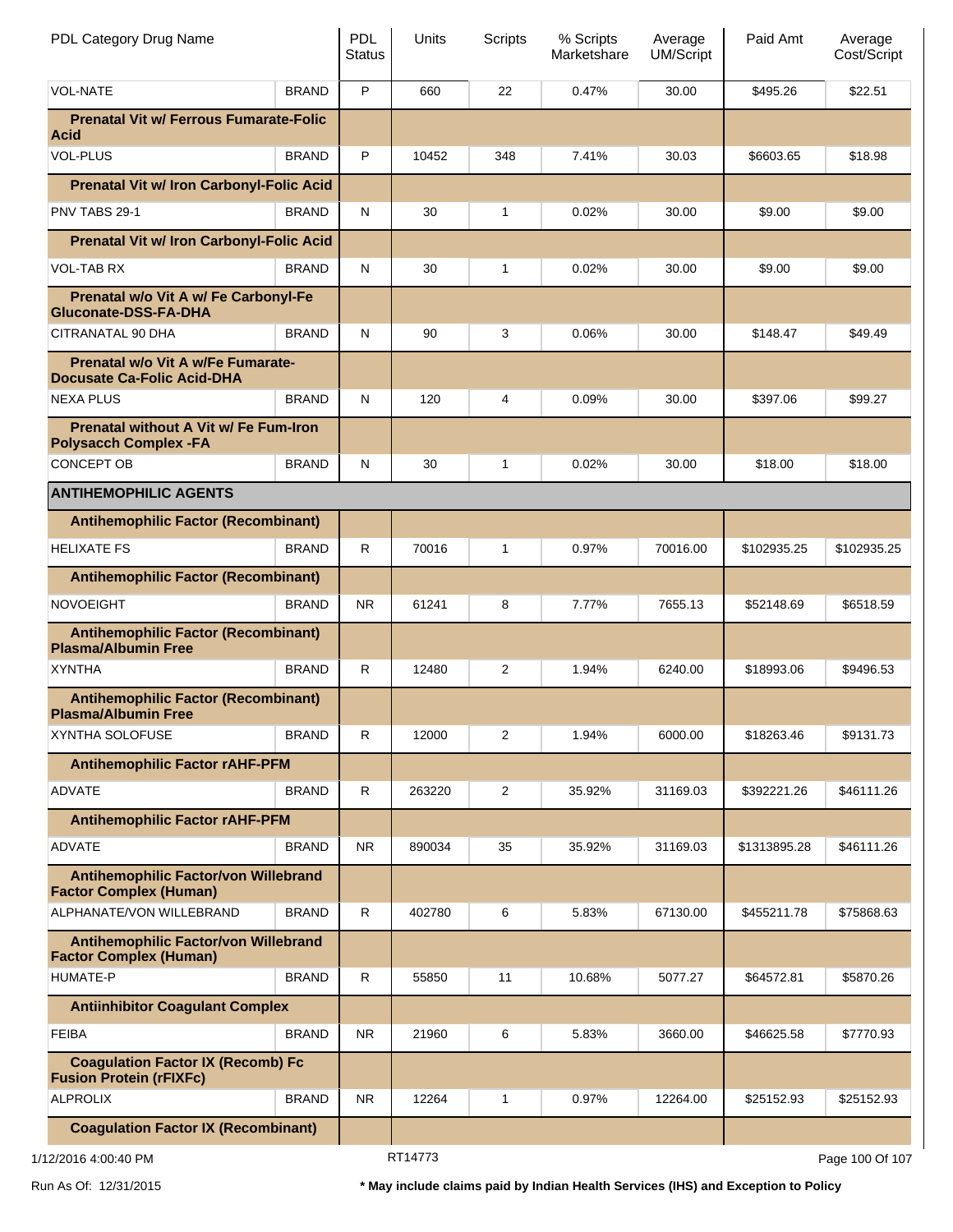| PDL Category Drug Name                             |                | <b>PDL</b><br><b>Status</b> | Units   | Scripts | % Scripts<br>Marketshare | Average<br>UM/Script | Paid Amt     | Average<br>Cost/Script |
|----------------------------------------------------|----------------|-----------------------------|---------|---------|--------------------------|----------------------|--------------|------------------------|
| <b>BENEFIX</b>                                     | <b>BRAND</b>   | $\mathsf{R}$                | 80260   | 10      | 9.71%                    | 8026.00              | \$68258.00   | \$6825.80              |
| <b>Coagulation Factor VIIa (Recombinant)</b>       |                |                             |         |         |                          |                      |              |                        |
| NOVOSEVEN RT                                       | <b>BRAND</b>   | R                           | 739000  | 19      | 18.45%                   | 38894.74             | \$1411712.87 | \$74300.68             |
| Antineoplastics - Androgen Biosynthesis Inhibitor. |                |                             |         |         |                          |                      |              |                        |
| <b>Abiraterone Acetate</b>                         |                |                             |         |         |                          |                      |              |                        |
| <b>ZYTIGA</b>                                      | <b>BRAND</b>   | <b>NR</b>                   | 1440    | 12      | 100.00%                  | 120.00               | \$93039.76   | \$7753.31              |
| <b>ANTINEOPLASTICS - ANTIADRENALS</b>              |                |                             |         |         |                          |                      |              |                        |
| <b>Mitotane</b>                                    |                |                             |         |         |                          |                      |              |                        |
| <b>LYSODREN</b>                                    | <b>BRAND</b>   | $\mathsf{R}$                | 540     | 2       | 100.00%                  | 270.00               | \$2615.20    | \$1307.60              |
| <b>ANTINEOPLASTICS - ANTIANDROGENS</b>             |                |                             |         |         |                          |                      |              |                        |
| <b>Bicalutamide</b>                                |                |                             |         |         |                          |                      |              |                        |
| <b>Bicalutamide</b>                                | <b>GENERIC</b> | R                           | 464     | 16      | 64.00%                   | 29.00                | \$305.46     | \$19.09                |
| <b>Enzalutamide</b>                                |                |                             |         |         |                          |                      |              |                        |
| <b>XTANDI</b>                                      | <b>BRAND</b>   | <b>NR</b>                   | 900     | 9       | 36.00%                   | 100.00               | \$66463.42   | \$7384.82              |
| <b>ANTINEOPLASTICS - ANTIESTROGENS</b>             |                |                             |         |         |                          |                      |              |                        |
| <b>Tamoxifen Citrate</b>                           |                |                             |         |         |                          |                      |              |                        |
| <b>Tamoxifen Citrate</b>                           | <b>GENERIC</b> | $\mathsf{R}$                | 14012   | 415     | 100.00%                  | 33.76                | \$10503.07   | \$25.31                |
| <b>ANTINEOPLASTICS - ANTIMETABOLITES</b>           |                |                             |         |         |                          |                      |              |                        |
| <b>Capecitabine</b>                                |                |                             |         |         |                          |                      |              |                        |
| Capecitabine                                       | <b>GENERIC</b> | $\mathsf{N}$                | 116     | 2       | 0.11%                    | 58.00                | \$1880.46    | \$940.23               |
| <b>Capecitabine</b>                                |                |                             |         |         |                          |                      |              |                        |
| <b>XELODA</b>                                      | <b>BRAND</b>   | P                           | 5692    | 72      | 4.00%                    | 79.06                | \$171087.20  | \$2376.21              |
| <b>Cytarabine</b>                                  |                |                             |         |         |                          |                      |              |                        |
| Cytarabine                                         | <b>GENERIC</b> | <b>NR</b>                   | 27      | 9       | 0.50%                    | 3.00                 | \$107.56     | \$11.95                |
| <b>Fluorouracil</b>                                |                |                             |         |         |                          |                      |              |                        |
| Fluorouracil                                       | <b>GENERIC</b> | $\mathsf{R}$                | 903     | 15      | 0.83%                    | 60.20                | \$455.19     | \$30.35                |
| <b>Mercaptopurine</b>                              |                |                             |         |         |                          |                      |              |                        |
| Mercaptopurine                                     | <b>GENERIC</b> | P                           | 6758    | 163     | 9.06%                    | 41.46                | \$11449.18   | \$70.24                |
| <b>Methotrexate Sodium</b>                         |                |                             |         |         |                          |                      |              |                        |
| Methotrexate Sodium                                | <b>GENERIC</b> | P                           | 36379   | 1534    | 85.27%                   | 23.72                | \$74182.25   | \$48.36                |
| Thioguanine                                        |                |                             |         |         |                          |                      |              |                        |
| <b>TABLOID</b>                                     | <b>BRAND</b>   | $\mathsf{R}$                | 44      | 1       | 0.06%                    | 44.00                | \$12.13      | \$12.13                |
| <b>Vismodegib</b>                                  |                |                             |         |         |                          |                      |              |                        |
| <b>ERIVEDGE</b>                                    | <b>BRAND</b>   | <b>NR</b>                   | 84      | 3       | 0.17%                    | 28.00                | \$28207.17   | \$9402.39              |
| <b>ANTINEOPLASTICS - AROMATASE INHIBITORS</b>      |                |                             |         |         |                          |                      |              |                        |
| <b>Anastrozole</b>                                 |                |                             |         |         |                          |                      |              |                        |
| Anastrozole                                        | <b>GENERIC</b> | ${\sf R}$                   | 10592   | 354     | 57.56%                   | 29.92                | \$4793.56    | \$13.54                |
| Anastrozole                                        |                |                             |         |         |                          |                      |              |                        |
| 12/2016 4:00:40 PM                                 |                |                             | RT14773 |         |                          |                      |              | Page 101 Of 107        |

1/12/2016 4:00:40 PM

Page 101 Of 107

Run As Of: 12/31/2015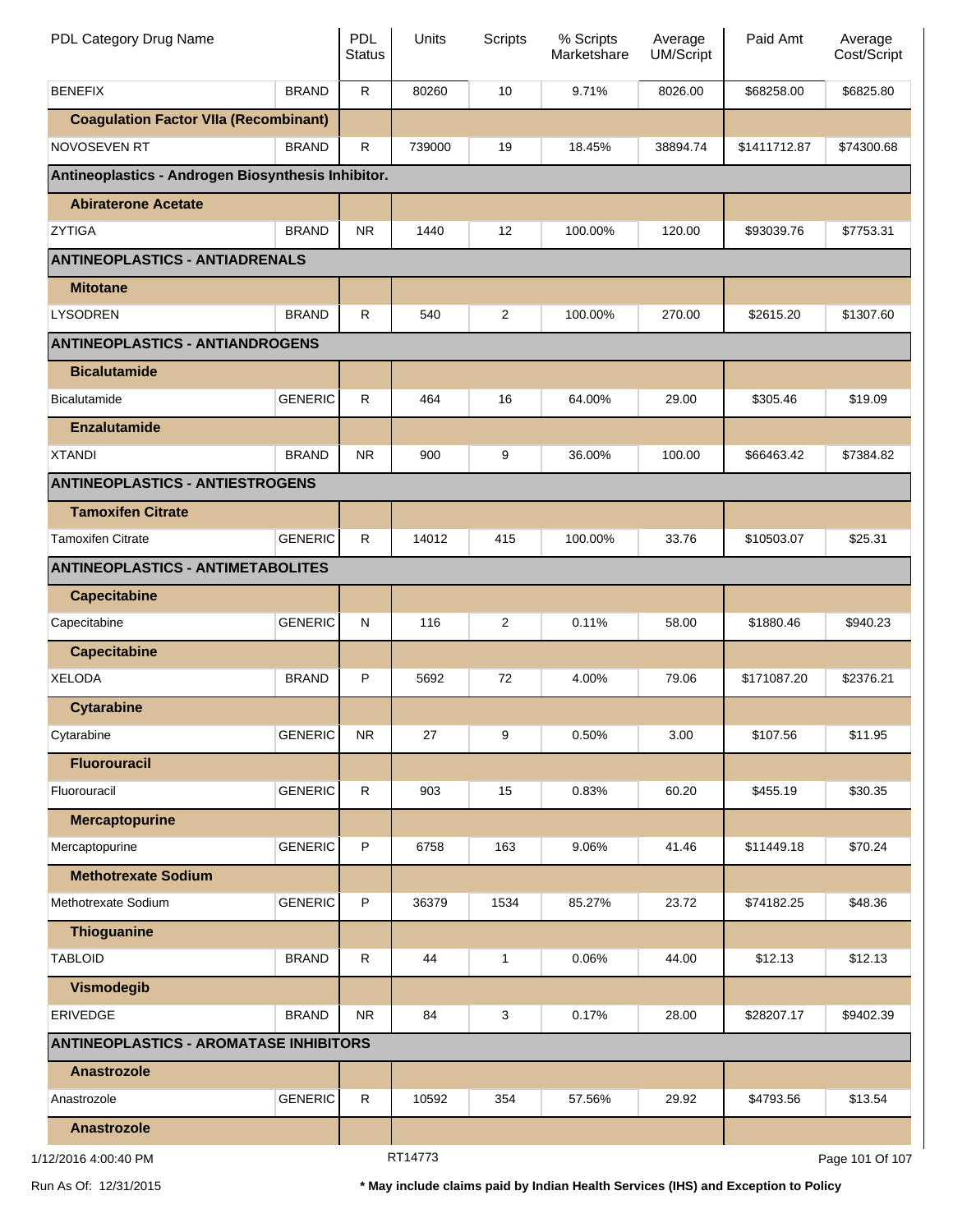| PDL Category Drug Name                                        |                | <b>PDL</b><br><b>Status</b> | Units   | Scripts | % Scripts<br>Marketshare | Average<br>UM/Script | Paid Amt    | Average<br>Cost/Script |
|---------------------------------------------------------------|----------------|-----------------------------|---------|---------|--------------------------|----------------------|-------------|------------------------|
| <b>ARIMIDEX</b>                                               | <b>BRAND</b>   | <b>NR</b>                   | 90      | 3       | 0.49%                    | 30.00                | \$1443.99   | \$481.33               |
| <b>Exemestane</b>                                             |                |                             |         |         |                          |                      |             |                        |
| Exemestane                                                    | <b>GENERIC</b> | P                           | 2674    | 91      | 14.80%                   | 29.38                | \$19151.83  | \$210.46               |
| Letrozole                                                     |                |                             |         |         |                          |                      |             |                        |
| Letrozole                                                     | <b>GENERIC</b> | P                           | 4691    | 167     | 27.15%                   | 28.09                | \$2459.51   | \$14.73                |
| <b>ANTINEOPLASTICS - FOLIC ACID ANTAGONISTS RESCUE AGENTS</b> |                |                             |         |         |                          |                      |             |                        |
| <b>Leucovorin Calcium</b>                                     |                |                             |         |         |                          |                      |             |                        |
| Leucovorin Calcium                                            | <b>GENERIC</b> | $\mathsf{R}$                | 2766    | 52      | 100.00%                  | 53.19                | \$6023.43   | \$115.84               |
| <b>ANTINEOPLASTICS - IMIDAZOTETRAZINES</b>                    |                |                             |         |         |                          |                      |             |                        |
| <b>Temozolomide</b>                                           |                |                             |         |         |                          |                      |             |                        |
| TEMODAR                                                       | <b>BRAND</b>   | <b>NR</b>                   | 30      | 3       | 9.38%                    | 10.00                | \$4148.06   | \$1382.69              |
| <b>Temozolomide</b>                                           |                |                             |         |         |                          |                      |             |                        |
| Temozolomide                                                  | <b>GENERIC</b> | <b>NR</b>                   | 286     | 29      | 90.63%                   | 9.86                 | \$41110.67  | \$1417.61              |
| <b>ANTINEOPLASTICS - LHRH ANALOGS</b>                         |                |                             |         |         |                          |                      |             |                        |
| <b>Leuprolide Acetate</b>                                     |                |                             |         |         |                          |                      |             |                        |
| <b>LUPRON DEPOT</b>                                           | <b>BRAND</b>   | $\mathsf R$                 | 45      | 45      | 72.58%                   | 1.00                 | \$43574.51  | \$968.32               |
| <b>Leuprolide Acetate (3 Month)</b>                           |                |                             |         |         |                          |                      |             |                        |
| <b>LUPRON DEPOT</b>                                           | <b>BRAND</b>   | $\mathsf R$                 | 17      | 17      | 27.42%                   | 1.00                 | \$48566.23  | \$2856.84              |
| <b>ANTINEOPLASTICS - MISC.</b>                                |                |                             |         |         |                          |                      |             |                        |
| Hydroxyurea                                                   |                |                             |         |         |                          |                      |             |                        |
| Hydroxyurea                                                   | <b>GENERIC</b> | P                           | 4495    | 87      | 76.32%                   | 51.67                | \$2322.72   | \$26.70                |
| Hydroxyurea (Sickle Cell Anemia)                              |                |                             |         |         |                          |                      |             |                        |
| <b>DROXIA</b>                                                 | <b>BRAND</b>   | NR.                         | 150     | 4       | 3.51%                    | 37.50                | \$156.74    | \$39.19                |
| Lenalidomide                                                  |                |                             |         |         |                          |                      |             |                        |
| <b>REVLIMID</b>                                               | <b>BRAND</b>   | <b>NR</b>                   | 497     | 23      | 20.18%                   | 21.61                | \$229061.66 | \$9959.20              |
| <b>ANTINEOPLASTICS - MITOTIC INHIBITORS</b>                   |                |                             |         |         |                          |                      |             |                        |
| <b>Etoposide</b>                                              |                |                             |         |         |                          |                      |             |                        |
| Etoposide                                                     | <b>GENERIC</b> | <b>NR</b>                   | 54      | 5       | 100.00%                  | 10.80                | \$3249.21   | \$649.84               |
| <b>ANTINEOPLASTICS - NITROGEN MUSTARDS</b>                    |                |                             |         |         |                          |                      |             |                        |
| <b>Chlorambucil</b>                                           |                |                             |         |         |                          |                      |             |                        |
| <b>LEUKERAN</b>                                               | <b>BRAND</b>   | $\mathsf R$                 | 22      | 1       | 4.76%                    | 22.00                | \$10.93     | \$10.93                |
| Cyclophosphamide                                              |                |                             |         |         |                          |                      |             |                        |
| Cyclophosphamide                                              | <b>GENERIC</b> | <b>NR</b>                   | 1370    | 20      | 95.24%                   | 68.50                | \$11233.83  | \$561.69               |
| <b>ANTINEOPLASTICS - NITROSOUREAS</b>                         |                |                             |         |         |                          |                      |             |                        |
| <b>Lomustine</b>                                              |                |                             |         |         |                          |                      |             |                        |
| <b>GLEOSTINE</b>                                              | <b>BRAND</b>   | <b>NR</b>                   | 5       | 1       | 100.00%                  | 5.00                 | \$568.96    | \$568.96               |
| <b>ANTINEOPLASTICS - PARP INHIBITORS</b>                      |                |                             |         |         |                          |                      |             |                        |
| <b>Olaparib</b>                                               |                |                             |         |         |                          |                      |             |                        |
| 1/12/2016 4:00:40 PM                                          |                |                             | RT14773 |         |                          |                      |             | Page 102 Of 107        |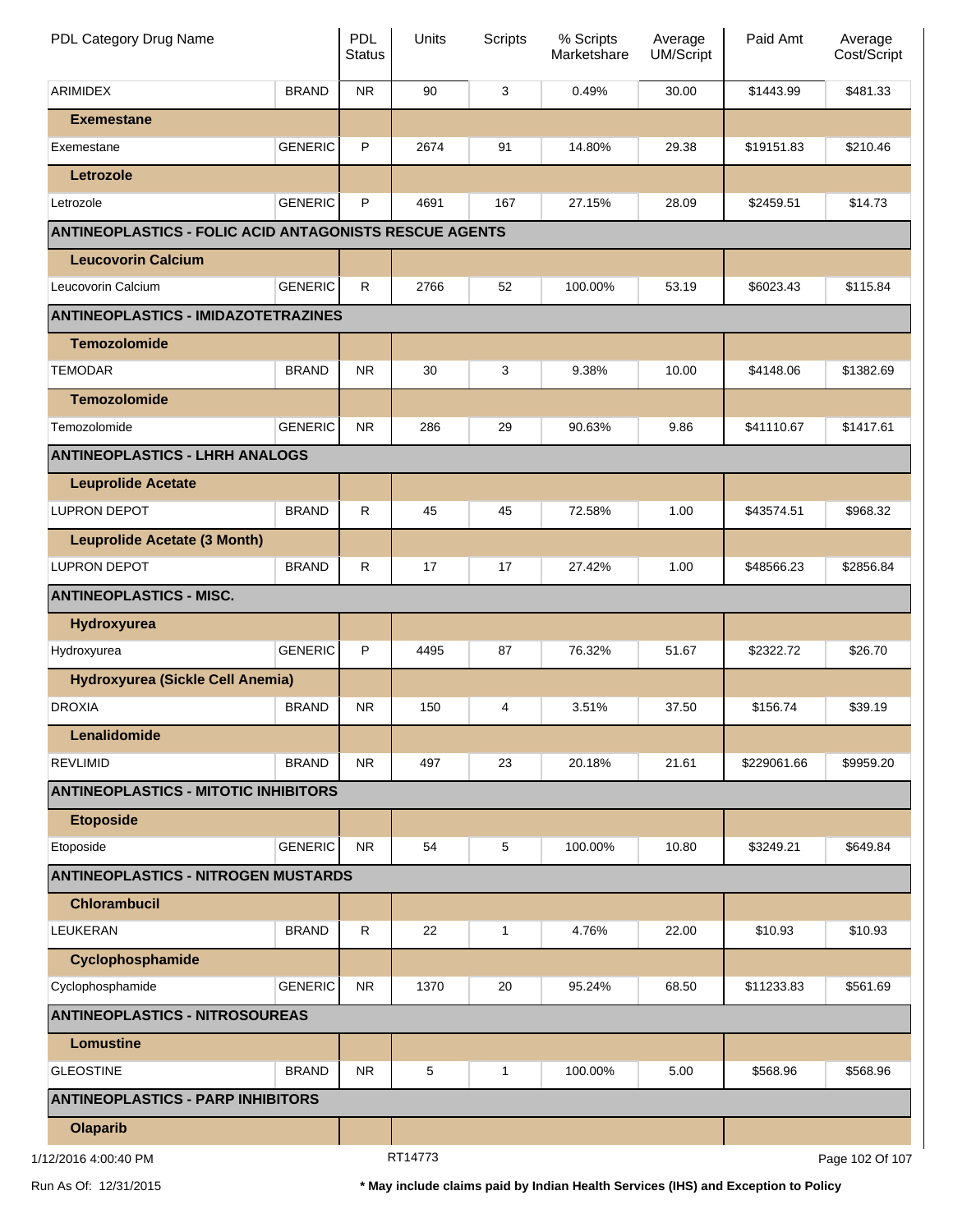| PDL Category Drug Name                                      |                | PDL<br><b>Status</b> | Units | <b>Scripts</b> | % Scripts<br>Marketshare | Average<br><b>UM/Script</b> | Paid Amt    | Average<br>Cost/Script |
|-------------------------------------------------------------|----------------|----------------------|-------|----------------|--------------------------|-----------------------------|-------------|------------------------|
| <b>LYNPARZA</b>                                             | <b>BRAND</b>   | <b>NR</b>            | 896   | 2              | 100.00%                  | 448.00                      | \$22422.46  | \$11211.23             |
| <b>ANTINEOPLASTICS - PROGESTINS</b>                         |                |                      |       |                |                          |                             |             |                        |
| <b>Medroxyprogesterone Acetate</b><br>(Antineoplastic)      |                |                      |       |                |                          |                             |             |                        |
| DEPO-PROVERA                                                | <b>BRAND</b>   | R                    | 10    | 4              | 3.48%                    | 2.50                        | \$1416.92   | \$354.23               |
| <b>Megestrol Acetate</b>                                    |                |                      |       |                |                          |                             |             |                        |
| <b>Megestrol Acetate</b>                                    | <b>GENERIC</b> | R                    | 3237  | 53             | 96.52%                   | 173.14                      | \$1063.35   | \$22.39                |
| <b>Megestrol Acetate</b>                                    |                |                      |       |                |                          |                             |             |                        |
| Megestrol Acetate                                           | <b>GENERIC</b> | <b>NR</b>            | 15982 | 58             | 96.52%                   | 173.14                      | \$1421.79   | \$22.39                |
| <b>ANTINEOPLASTICS - PROTEIN-TYROSINE KINASE INHIBITORS</b> |                |                      |       |                |                          |                             |             |                        |
| <b>Axitinib</b>                                             |                |                      |       |                |                          |                             |             |                        |
| <b>INLYTA</b>                                               | <b>BRAND</b>   | <b>NR</b>            | 360   | 3              | 1.06%                    | 120.00                      | \$68210.07  | \$22736.69             |
| <b>Bosutinib</b>                                            |                |                      |       |                |                          |                             |             |                        |
| <b>BOSULIF</b>                                              | <b>BRAND</b>   | <b>NR</b>            | 480   | $\overline{7}$ | 2.46%                    | 68.57                       | \$62433.91  | \$8919.13              |
| <b>Cobimetinib Fumarate</b>                                 |                |                      |       |                |                          |                             |             |                        |
| <b>COTELLIC</b>                                             | <b>BRAND</b>   | <b>NR</b>            | 63    | 1              | 0.35%                    | 63.00                       | \$6073.49   | \$6073.49              |
| <b>Crizotinib</b>                                           |                |                      |       |                |                          |                             |             |                        |
| <b>XALKORI</b>                                              | <b>BRAND</b>   | <b>NR</b>            | 180   | 3              | 1.06%                    | 60.00                       | \$40432.11  | \$13477.37             |
| <b>Dabrafenib Mesylate</b>                                  |                |                      |       |                |                          |                             |             |                        |
| <b>TAFINLAR</b>                                             | <b>BRAND</b>   | <b>NR</b>            | 90    | 1              | 0.35%                    | 90.00                       | \$4411.00   | \$4411.00              |
| <b>Dasatinib</b>                                            |                |                      |       |                |                          |                             |             |                        |
| <b>SPRYCEL</b>                                              | <b>BRAND</b>   | <b>NR</b>            | 1320  | 42             | 14.79%                   | 31.43                       | \$274222.06 | \$6529.10              |
| <b>Erlotinib HCI</b>                                        |                |                      |       |                |                          |                             |             |                        |
| <b>TARCEVA</b>                                              | <b>BRAND</b>   | R                    | 375   | 16             | 5.63%                    | 23.44                       | \$46398.88  | \$2899.93              |
| <b>Everolimus</b>                                           |                |                      |       |                |                          |                             |             |                        |
| <b>AFINITOR</b>                                             | <b>BRAND</b>   | R                    | 870   | 43             | 15.14%                   | 20.23                       | \$261538.65 | \$6082.29              |
| <b>Everolimus</b>                                           |                |                      |       |                |                          |                             |             |                        |
| AFINITOR DISPERZ                                            | <b>BRAND</b>   | <b>NR</b>            | 48    | 3              | 1.06%                    | 16.00                       | \$17219.22  | \$5739.74              |
| <b>Ibrutinib</b>                                            |                |                      |       |                |                          |                             |             |                        |
| <b>IMBRUVICA</b>                                            | <b>BRAND</b>   | <b>NR</b>            | 870   | 9              | 3.17%                    | 96.67                       | \$64196.56  | \$7132.95              |
| <b>Imatinib Mesylate</b>                                    |                |                      |       |                |                          |                             |             |                        |
| <b>GLEEVEC</b>                                              | <b>BRAND</b>   | R                    | 2096  | 48             | 16.90%                   | 43.67                       | \$288870.39 | \$6018.13              |
| <b>Lapatinib Ditosylate</b>                                 |                |                      |       |                |                          |                             |             |                        |
| <b>TYKERB</b>                                               | <b>BRAND</b>   | <b>NR</b>            | 300   | $\overline{c}$ | 0.70%                    | 150.00                      | \$11151.00  | \$5575.50              |
| <b>Lenvatinib Mesylate</b>                                  |                |                      |       |                |                          |                             |             |                        |
| LENVIMA 24MG DAILY DOSE                                     | <b>BRAND</b>   | <b>NR</b>            | 270   | 3              | 1.06%                    | 90.00                       | \$41882.19  | \$13960.73             |
| <b>Nilotinib HCI</b>                                        |                |                      |       |                |                          |                             |             |                        |
| <b>TASIGNA</b>                                              | <b>BRAND</b>   | R                    | 1344  | 13             | 4.58%                    | 103.38                      | \$87558.04  | \$6735.23              |

Page 103 Of 107

Run As Of: 12/31/2015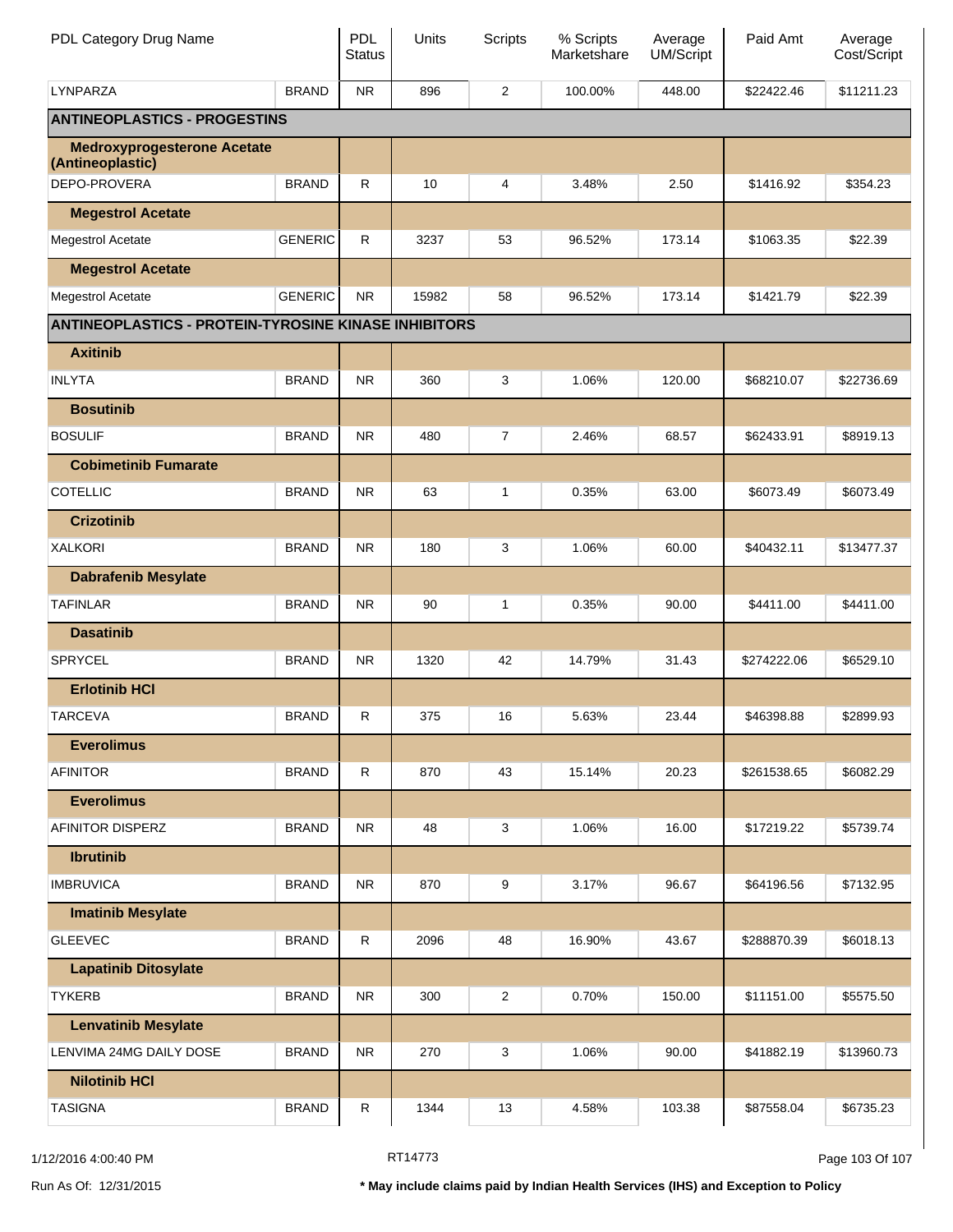| PDL Category Drug Name                                                 |                | <b>PDL</b><br><b>Status</b> | Units | Scripts | % Scripts<br>Marketshare | Average<br><b>UM/Script</b> | Paid Amt    | Average<br>Cost/Script |
|------------------------------------------------------------------------|----------------|-----------------------------|-------|---------|--------------------------|-----------------------------|-------------|------------------------|
| <b>Palbociclib</b>                                                     |                |                             |       |         |                          |                             |             |                        |
| <b>IBRANCE</b>                                                         | <b>BRAND</b>   | R                           | 609   | 29      | 10.21%                   | 21.00                       | \$270046.72 | \$9311.96              |
| <b>Pazopanib HCI</b>                                                   |                |                             |       |         |                          |                             |             |                        |
| <b>VOTRIENT</b>                                                        | <b>BRAND</b>   | $\mathsf{R}$                | 735   | 8       | 2.82%                    | 91.88                       | \$27738.48  | \$3467.31              |
| Regorafenib                                                            |                |                             |       |         |                          |                             |             |                        |
| <b>STIVARGA</b>                                                        | <b>BRAND</b>   | <b>NR</b>                   | 980   | 13      | 4.58%                    | 75.38                       | \$128647.36 | \$9895.95              |
| <b>Sorafenib Tosylate</b>                                              |                |                             |       |         |                          |                             |             |                        |
| <b>NEXAVAR</b>                                                         | <b>BRAND</b>   | <b>NR</b>                   | 1140  | 16      | 5.63%                    | 71.25                       | \$93563.47  | \$5847.72              |
| <b>Sunitinib Malate</b>                                                |                |                             |       |         |                          |                             |             |                        |
| <b>SUTENT</b>                                                          | <b>BRAND</b>   | R                           | 398   | 20      | 7.04%                    | 19.90                       | \$130795.85 | \$6539.79              |
| <b>Trametinib Dimethyl Sulfoxide</b>                                   |                |                             |       |         |                          |                             |             |                        |
| <b>MEKINIST</b>                                                        | <b>BRAND</b>   | <b>NR</b>                   | 30    | 1       | 0.35%                    | 30.00                       | \$10083.07  | \$10083.07             |
| Vemurafenib                                                            |                |                             |       |         |                          |                             |             |                        |
| <b>ZELBORAF</b>                                                        | <b>BRAND</b>   | <b>NR</b>                   | 600   | 3       | 1.06%                    | 200.00                      | \$25419.17  | \$8473.06              |
| <b>ANTINEOPLASTICS - RETINOIDS</b>                                     |                |                             |       |         |                          |                             |             |                        |
| <b>Tretinoin (Chemotherapy)</b>                                        |                |                             |       |         |                          |                             |             |                        |
| Tretinoin (Chemotherapy)                                               | <b>GENERIC</b> | R                           | 350   | 5       | 100.00%                  | 70.00                       | \$7588.83   | \$1517.77              |
| <b>ANTINEOPLASTICS - TOPOISOMERASE I INHIBITORS</b>                    |                |                             |       |         |                          |                             |             |                        |
| <b>Topotecan HCI</b>                                                   |                |                             |       |         |                          |                             |             |                        |
| <b>HYCAMTIN</b>                                                        | <b>BRAND</b>   | R                           | 70    | 5       | 100.00%                  | 14.00                       | \$11390.44  | \$2278.09              |
| <b>ANTIRETROVIRAL COMBINATIONS</b>                                     |                |                             |       |         |                          |                             |             |                        |
| <b>Abacavir Sulfate-Lamivudine-</b><br><b>Zidovudine</b>               |                |                             |       |         |                          |                             |             |                        |
| Abacavir Sulfate-Lamivudine-<br>Zidovudine                             | <b>GENERIC</b> | <b>NR</b>                   | 240   | 4       | 0.74%                    | 60.00                       | \$5610.00   | \$1402.50              |
| Abacavir-Dolutegravir-Lamivudine                                       |                |                             |       |         |                          |                             |             |                        |
| <b>TRIUMEQ</b>                                                         | <b>BRAND</b>   | <b>NR</b>                   | 3030  | 102     | 18.96%                   | 29.71                       | \$227383.23 | \$2229.25              |
| <b>Atazanavir Sulfate-Cobicistat</b>                                   |                |                             |       |         |                          |                             |             |                        |
| <b>EVOTAZ</b>                                                          | <b>BRAND</b>   | R                           | 330   | 11      | 2.04%                    | 30.00                       | \$15566.73  | \$1415.16              |
| <b>Darunavir-Cobicistat</b>                                            |                |                             |       |         |                          |                             |             |                        |
| <b>PREZCOBIX</b>                                                       | <b>BRAND</b>   | <b>NR</b>                   | 1020  | 34      | 6.32%                    | 30.00                       | \$45038.59  | \$1324.66              |
| Elvitegravir-Cobicistat-Emtricitabine-<br><b>Tenofovir</b>             |                |                             |       |         |                          |                             |             |                        |
| <b>STRIBILD</b>                                                        | <b>BRAND</b>   | N                           | 3450  | 115     | 21.38%                   | 30.00                       | \$290918.62 | \$2529.73              |
| Elvitegravir-Cobicistat-Emtricitabine-<br><b>Tenofovir Alafenamide</b> |                |                             |       |         |                          |                             |             |                        |
| <b>GENVOYA</b>                                                         | <b>BRAND</b>   | <b>NR</b>                   | 30    | 1       | 0.19%                    | 30.00                       | \$2589.39   | \$2589.39              |
| Emtricitabine-Rilpivirine-Tenofovir<br><b>Disoproxil Fumarate</b>      |                |                             |       |         |                          |                             |             |                        |
| <b>COMPLERA</b>                                                        | <b>BRAND</b>   | N                           | 3930  | 131     | 24.35%                   | 30.00                       | \$255179.86 | \$1947.94              |
| Lamivudine-Zidovudine                                                  |                |                             |       |         |                          |                             |             |                        |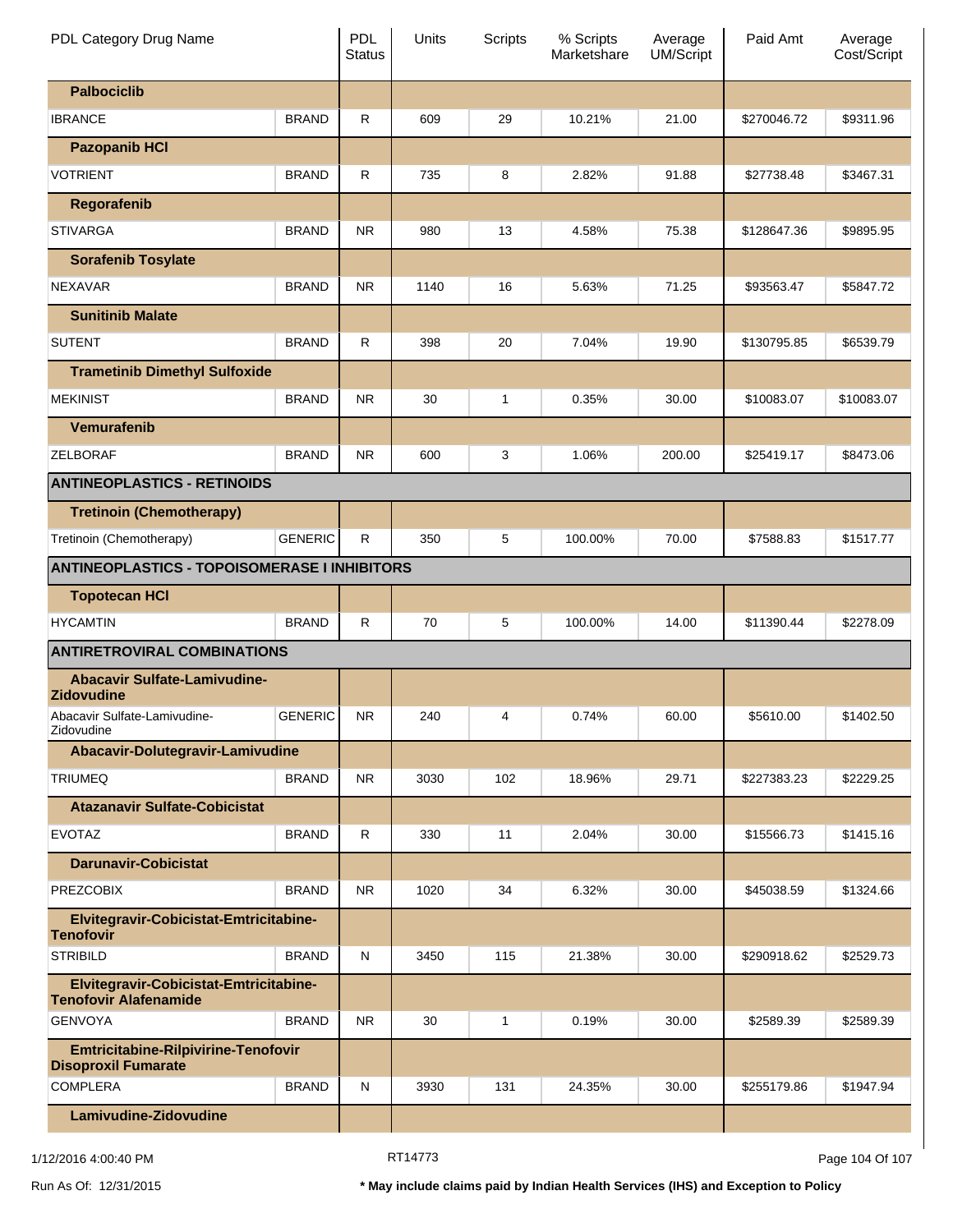| PDL Category Drug Name                                                 |                | <b>PDL</b><br><b>Status</b> | Units | Scripts        | % Scripts<br>Marketshare | Average<br><b>UM/Script</b> | Paid Amt    | Average<br>Cost/Script |
|------------------------------------------------------------------------|----------------|-----------------------------|-------|----------------|--------------------------|-----------------------------|-------------|------------------------|
| Lamivudine-Zidovudine                                                  | <b>GENERIC</b> | <b>NR</b>                   | 3960  | 66             | 12.27%                   | 60.00                       | \$18613.44  | \$282.02               |
| <b>Lopinavir-Ritonavir</b>                                             |                |                             |       |                |                          |                             |             |                        |
| <b>KALETRA</b>                                                         | <b>BRAND</b>   | R                           | 9232  | 74             | 13.75%                   | 124.76                      | \$56576.18  | \$764.54               |
| <b>ANTIRETROVIRALS</b>                                                 |                |                             |       |                |                          |                             |             |                        |
| <b>Abacavir Sulfate-Lamivudine</b>                                     |                |                             |       |                |                          |                             |             |                        |
| <b>EPZICOM</b>                                                         | <b>BRAND</b>   | P                           | 2670  | 89             | 5.65%                    | 30.00                       | \$102232.09 | \$1148.68              |
| <b>Darunavir Ethanolate</b>                                            |                |                             |       |                |                          |                             |             |                        |
| <b>PREZISTA</b>                                                        | <b>BRAND</b>   | R                           | 5640  | 165            | 10.47%                   | 34.18                       | \$194592.23 | \$1179.35              |
| <b>Didanosine</b>                                                      |                |                             |       |                |                          |                             |             |                        |
| Didanosine                                                             | <b>GENERIC</b> | R                           | 60    | $\overline{c}$ | 0.13%                    | 30.00                       | \$363.40    | \$181.70               |
| <b>Dolutegravir Sodium</b>                                             |                |                             |       |                |                          |                             |             |                        |
| <b>TIVICAY</b>                                                         | <b>BRAND</b>   | P                           | 5670  | 189            | 11.99%                   | 30.00                       | \$241045.03 | \$1275.37              |
| <b>Efavirenz-Emtricitabine-Tenofovir</b><br><b>Disoproxil Fumarate</b> |                |                             |       |                |                          |                             |             |                        |
| <b>ATRIPLA</b>                                                         | <b>BRAND</b>   | R                           | 11222 | 374            | 23.73%                   | 30.01                       | \$811179.31 | \$2168.93              |
| <b>Emtricitabine-Tenofovir Disoproxil</b><br><b>Fumarate</b>           |                |                             |       |                |                          |                             |             |                        |
| <b>TRUVADA</b>                                                         | <b>BRAND</b>   | P                           | 16227 | 549            | 34.84%                   | 29.56                       | \$722989.92 | \$1316.92              |
| <b>Maraviroc</b>                                                       |                |                             |       |                |                          |                             |             |                        |
| <b>SELZENTRY</b>                                                       | <b>BRAND</b>   | <b>NR</b>                   | 840   | 13             | 0.82%                    | 64.62                       | \$17123.03  | \$1317.16              |
| <b>Raltegravir Potassium</b>                                           |                |                             |       |                |                          |                             |             |                        |
| <b>ISENTRESS</b>                                                       | <b>BRAND</b>   | P                           | 10145 | 173            | 10.98%                   | 58.64                       | \$196817.04 | \$1137.67              |
| <b>Zidovudine</b>                                                      |                |                             |       |                |                          |                             |             |                        |
| Zidovudine                                                             | <b>GENERIC</b> | R                           | 2040  | 22             | 1.40%                    | 92.73                       | \$2628.22   | \$119.46               |
| <b>ANTIRETROVIRALS - PROTEASE INHIBITORS</b>                           |                |                             |       |                |                          |                             |             |                        |
| <b>Atazanavir Sulfate</b>                                              |                |                             |       |                |                          |                             |             |                        |
| REYATAZ                                                                | <b>BRAND</b>   | $\mathsf R$                 | 3240  | 91             | 28.62%                   | 35.60                       | \$113862.82 | \$1251.24              |
| <b>Nelfinavir Mesylate</b>                                             |                |                             |       |                |                          |                             |             |                        |
| <b>VIRACEPT</b>                                                        | <b>BRAND</b>   | R                           | 540   | 3              | 0.94%                    | 180.00                      | \$1789.02   | \$596.34               |
| <b>Ritonavir</b>                                                       |                |                             |       |                |                          |                             |             |                        |
| <b>NORVIR</b>                                                          | <b>BRAND</b>   | NR.                         | 1650  | 47             | 70.44%                   | 33.75                       | \$14602.00  | \$275.32               |
| <b>Ritonavir</b>                                                       |                |                             |       |                |                          |                             |             |                        |
| <b>NORVIR</b>                                                          | <b>BRAND</b>   | R                           | 5910  | 177            | 70.44%                   | 33.75                       | \$47069.20  | \$275.32               |
| <b>ANTIRETROVIRALS - RTI-NON-NUCLEOSIDE ANALOGUES</b>                  |                |                             |       |                |                          |                             |             |                        |
| <b>Efavirenz</b>                                                       |                |                             |       |                |                          |                             |             |                        |
| <b>SUSTIVA</b>                                                         | <b>BRAND</b>   | $\mathsf{R}$                | 1245  | 37             | 33.04%                   | 33.65                       | \$29470.28  | \$796.49               |
| <b>Etravirine</b>                                                      |                |                             |       |                |                          |                             |             |                        |
| <b>INTELENCE</b>                                                       | <b>BRAND</b>   | NR.                         | 720   | 6              | 25.00%                   | 72.00                       | \$4459.18   | \$907.43               |
| <b>Etravirine</b>                                                      |                |                             |       |                |                          |                             |             |                        |

1/12/2016 4:00:40 PM

RT14773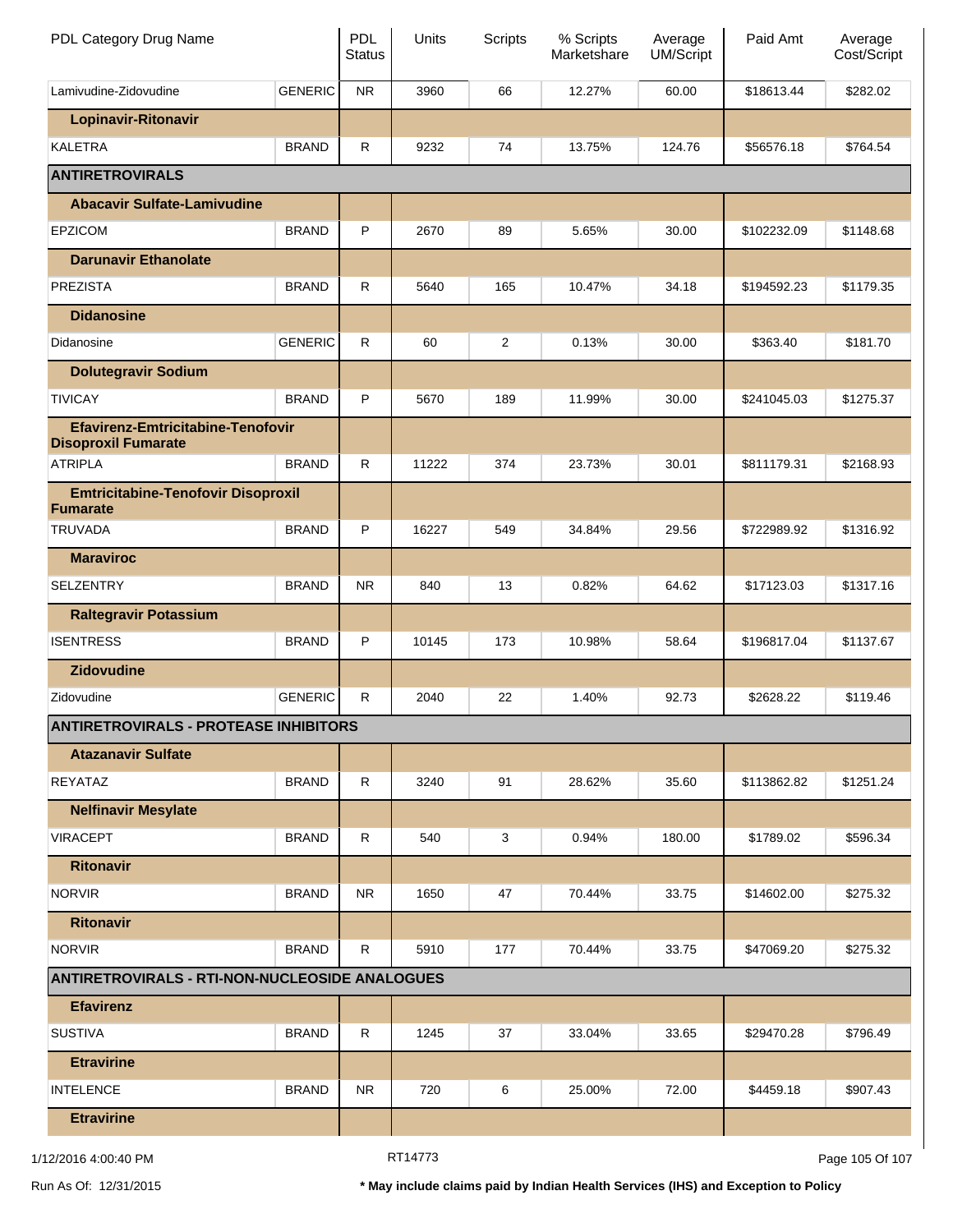| PDL Category Drug Name                                        |                | PDL<br><b>Status</b> | Units       | Scripts   | % Scripts<br>Marketshare | Average<br><b>UM/Script</b> | Paid Amt         | Average<br>Cost/Script |
|---------------------------------------------------------------|----------------|----------------------|-------------|-----------|--------------------------|-----------------------------|------------------|------------------------|
| <b>INTELENCE</b>                                              | <b>BRAND</b>   | $\mathsf{R}$         | 1296        | 22        | 25.00%                   | 72.00                       | \$20948.78       | \$907.43               |
| <b>Nevirapine</b>                                             |                |                      |             |           |                          |                             |                  |                        |
| Nevirapine                                                    | <b>GENERIC</b> | R.                   | 810         | 21        | 18.75%                   | 38.57                       | \$8478.87        | \$403.76               |
| <b>Nevirapine</b>                                             |                |                      |             |           |                          |                             |                  |                        |
| <b>VIRAMUNE XR</b>                                            | <b>BRAND</b>   | $\mathsf{R}$         | 360         | 12        | 10.71%                   | 30.00                       | \$8128.08        | \$677.34               |
| <b>Rilpivirine HCI</b>                                        |                |                      |             |           |                          |                             |                  |                        |
| <b>EDURANT</b>                                                | <b>BRAND</b>   | P                    | 420         | 14        | 12.50%                   | 30.00                       | \$11787.26       | \$841.95               |
| <b>ANTIRETROVIRALS - RTI-NUCLEOSIDE ANALOGUES-PURINES</b>     |                |                      |             |           |                          |                             |                  |                        |
| <b>Abacavir Sulfate</b>                                       |                |                      |             |           |                          |                             |                  |                        |
| Abacavir Sulfate                                              | <b>GENERIC</b> | <b>NR</b>            | 847         | 17        | 77.27%                   | 49.82                       | \$5400.18        | \$317.66               |
| <b>Abacavir Sulfate</b>                                       |                |                      |             |           |                          |                             |                  |                        |
| <b>ZIAGEN</b>                                                 | <b>BRAND</b>   | <b>NR</b>            | 1200        | 5         | 22.73%                   | 240.00                      | \$2355.73        | \$471.15               |
| <b>ANTIRETROVIRALS - RTI-NUCLEOSIDE ANALOGUES-PYRIMIDINES</b> |                |                      |             |           |                          |                             |                  |                        |
| <b>Emtricitabine</b>                                          |                |                      |             |           |                          |                             |                  |                        |
| <b>EMTRIVA</b>                                                | <b>BRAND</b>   | ${\sf R}$            | 30          | 1         | 2.94%                    | 30.00                       | \$548.25         | \$548.25               |
| Lamivudine                                                    |                |                      |             |           |                          |                             |                  |                        |
| <b>EPIVIR</b>                                                 | <b>BRAND</b>   | $\mathsf{R}$         | 3750        | 6         | 17.65%                   | 625.00                      | \$1802.73        | \$300.46               |
| Lamivudine                                                    |                |                      |             |           |                          |                             |                  |                        |
| Lamivudine                                                    | <b>GENERIC</b> | NR.                  | 682         | 16        | 47.06%                   | 42.63                       | \$2757.48        | \$172.34               |
| <b>Lamivudine (HBV)</b>                                       |                |                      |             |           |                          |                             |                  |                        |
| <b>EPIVIR HBV</b>                                             | <b>BRAND</b>   | $\mathsf{R}$         | 240         | 8         | 23.53%                   | 30.00                       | \$3607.92        | \$450.99               |
| <b>Lamivudine (HBV)</b>                                       |                |                      |             |           |                          |                             |                  |                        |
| Lamivudine (HBV)                                              | <b>GENERIC</b> | NR.                  | 45          | 3         | 8.82%                    | 15.00                       | \$559.47         | \$186.49               |
| <b>ANTIRETROVIRALS - RTI-NUCLEOSIDE ANALOGUES-THYMIDINES</b>  |                |                      |             |           |                          |                             |                  |                        |
| <b>Zidovudine</b>                                             |                |                      |             |           |                          |                             |                  |                        |
| Zidovudine                                                    | <b>GENERIC</b> | R.                   | 9474        | 10        | 100.00%                  | 947.40                      | \$1540.14        | \$154.01               |
| <b>ANTIRETROVIRALS - RTI-NUCLEOTIDE ANALOGUES</b>             |                |                      |             |           |                          |                             |                  |                        |
| <b>Tenofovir Disoproxil Fumarate</b>                          |                |                      |             |           |                          |                             |                  |                        |
| <b>VIREAD</b>                                                 | <b>BRAND</b>   | R.                   | 4685        | 157       | 100.00%                  | 29.84                       | \$141273.08      | \$899.83               |
| Iowa PDL Totals:                                              |                |                      | 103,477,958 | 1,810,076 |                          | 57.17                       | \$121,936,121.39 | \$67.37                |

Owner: Erin Halverson

Creation Date: 09/18/2013

Author: Derek MacArthur

Report Description: This report discloses the percentage of total prescriptions that are dispensed by different Iowa drugs.